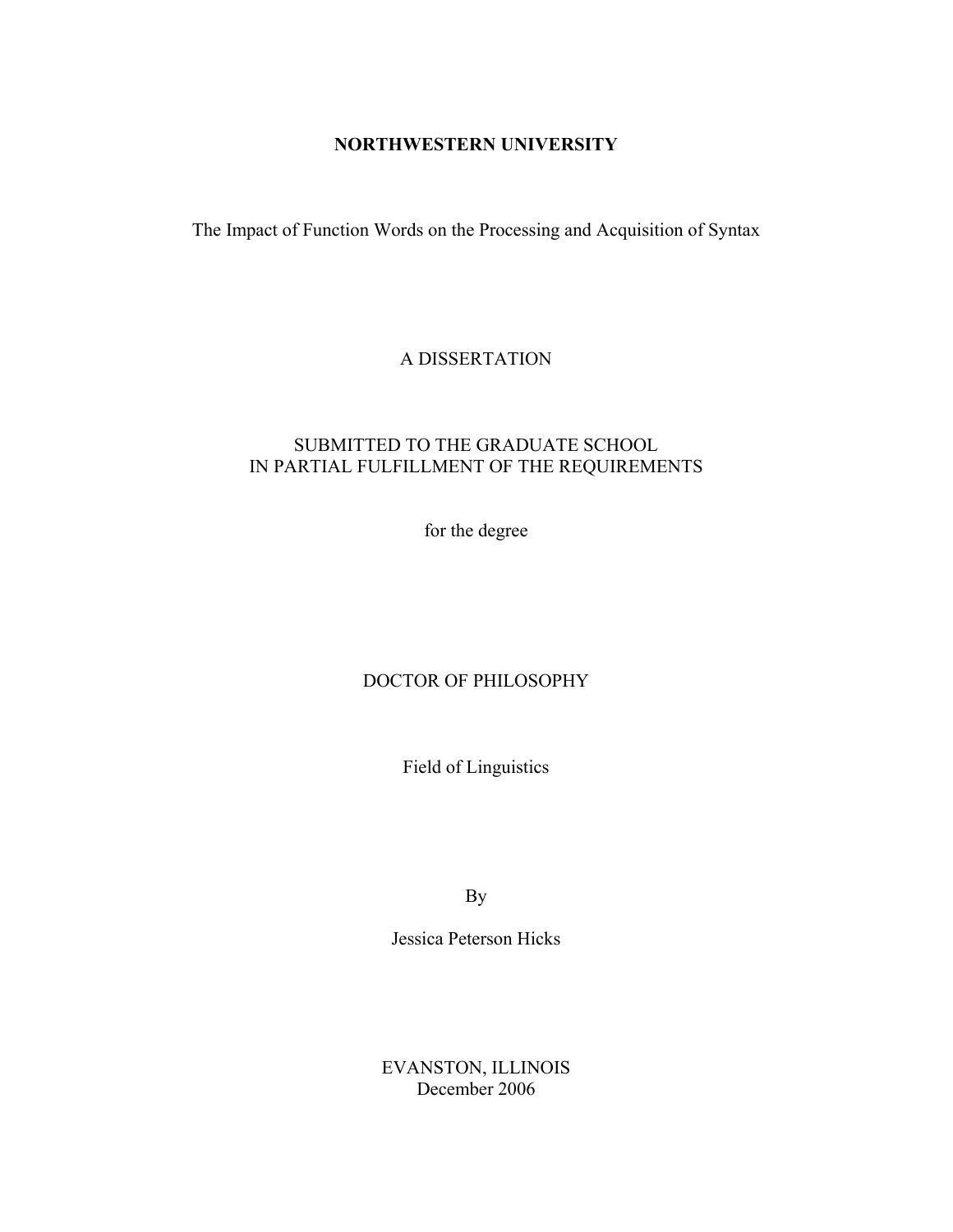© Copyright by Jessica Peterson Hicks 2006

All Rights Reserved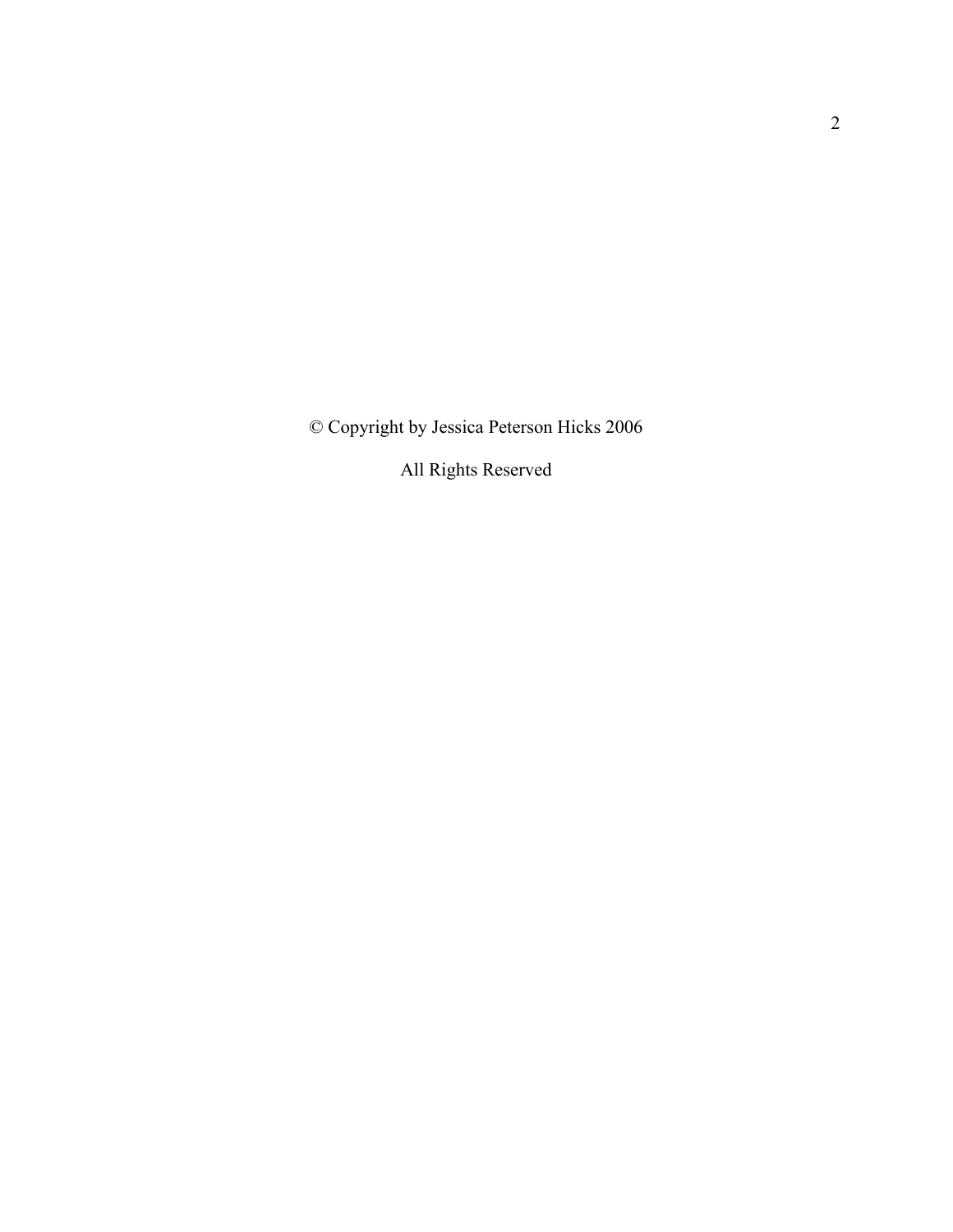#### **ABSTRACT**

The Impact of Function Words on the Processing and Acquisition of Syntax Jessica Peterson Hicks

This dissertation investigates the role of function words in syntactic processing by studying lexical retrieval in adults and novel word categorization in infants. Christophe and colleagues (1997, in press) found that function words help listeners quickly recognize a word and infer its syntactic category. Here, we show that function words also help listeners make strong on-line predictions about syntactic categories, speeding lexical access. Moreover, we show that infants use this predictive nature of function words to segment and categorize novel words.

Two experiments tested whether determiners and auxiliaries could cause categoryspecific slowdowns in an adult word-spotting task. Adults identified targets faster in grammatical contexts, suggesting that a functor helps the listener construct a syntactic parse that affects the speed of word identification; also, a large prosodic break facilitated target access more than a smaller break. A third experiment measured independent semantic ratings of the stimuli used in Experiments 1 and 2, confirming that the observed grammaticality effect mainly reflects syntactic, and not semantic, processing.

Next, two preferential-listening experiments show that by 15 months, infants use function words to infer the category of novel words and to better recognize those words in continuous speech. First, infants were familiarized to nonwords paired with a determiner or auxiliary. At test, novel words occurred in sentences with a new functor of the same category as familiarization, or with an inappropriate functor. Infants listened longer to sentences in which the nonword occurred with a functor of the familiarized category. Next, infants were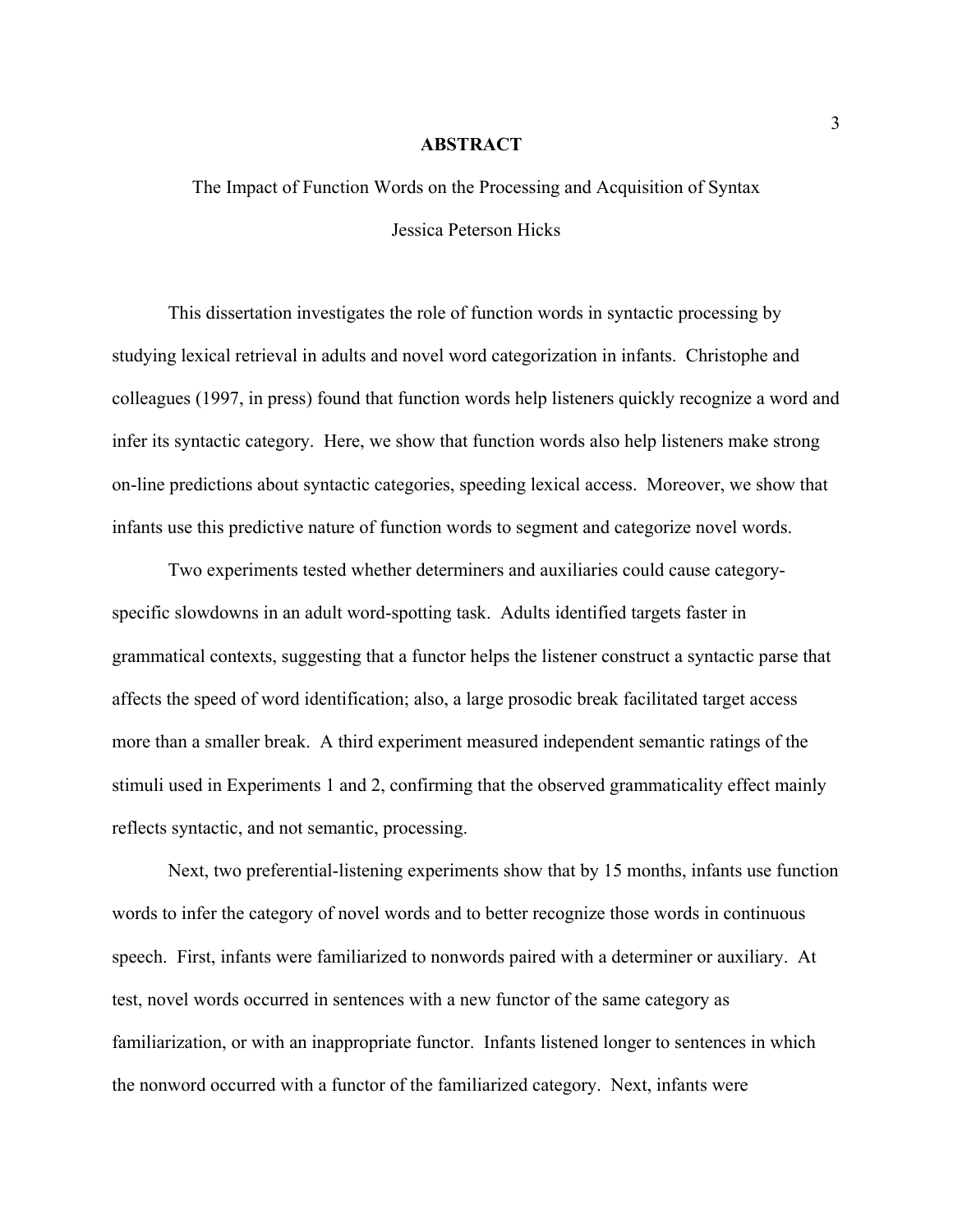familiarized to passages containing sentences from the previous task. At test, they heard an appropriate or inappropriate functor paired with the familiarized nonwords, as well as an unfamiliar distractor. Infants listened longer to nonwords when paired with a functor of the familiarized syntactic category, suggesting that, like adults, they recognized targets better when these matched their syntactic expectations.

Together, this experimental evidence underscores that information used by adults to predict syntactic structure on-line is also used by infants to build grammatical categories. This indicates that a theory of acquisition should prominently feature knowledge of functor cooccurrence patterns as a bootstrap into grammatical categories.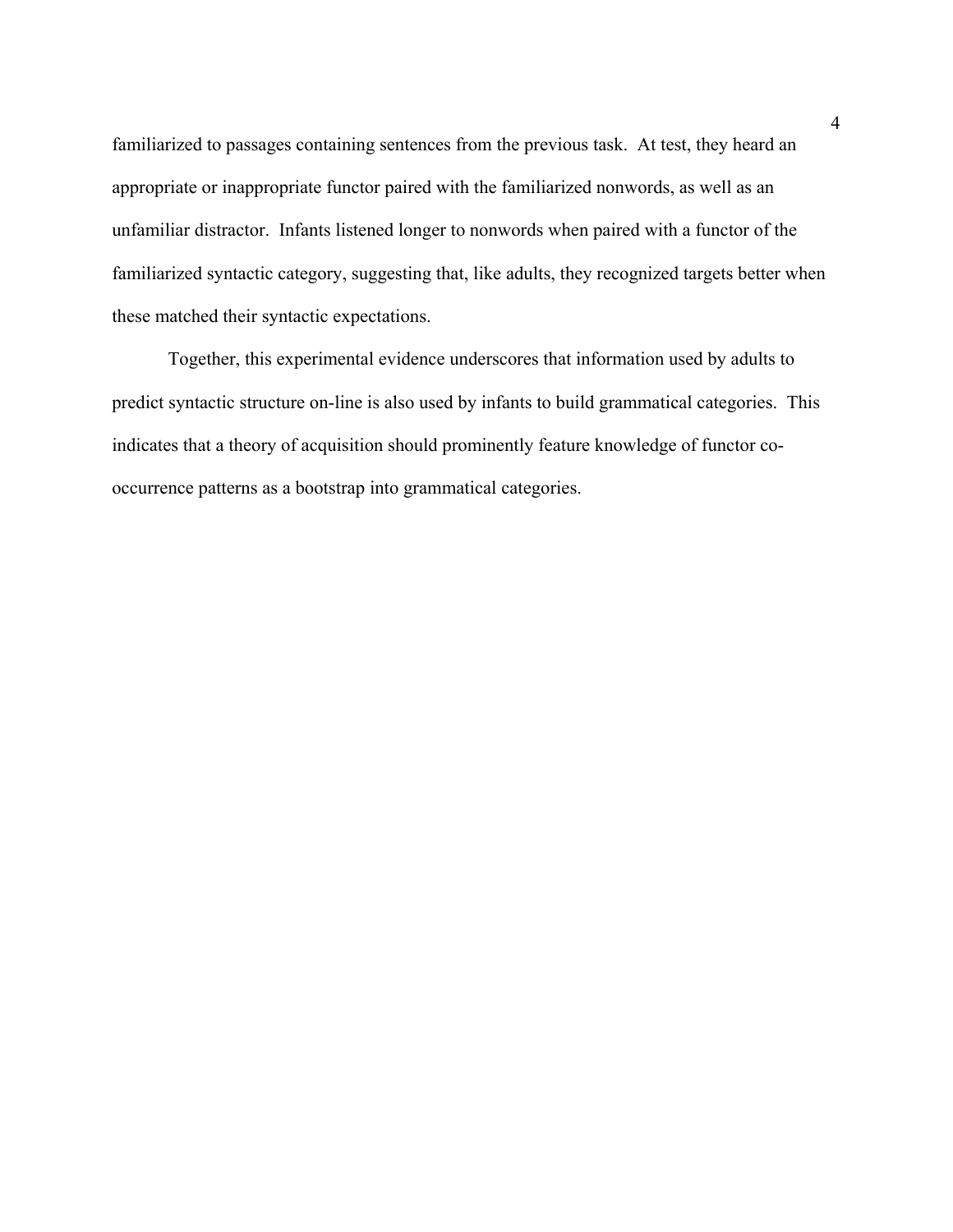#### **ACKNOWLEDGMENTS**

Of the pages included here, there are none more important than those that thank the few people who made this achievement possible.

 First, Jeff Lidz, who taught me everything I know that is worth knowing. I don't think I can adequately express how much I mean by this, from the classes for which he was the instructor to the private conversations in which he explained everything I needed to know. This, in combination with the time and effort that he committed to the continuing project of my education, make him the patron saint of this thesis.

 Second but not second in importance, Jessica Maye, who adopted me at a crucial juncture of my dissertation progress, welcomed me into her laboratory group, and supported me with the care and interest of a researcher who remembers her predoctoral experience. Without Jessica, my research would have reached an impasse long ago. I owe Jessica the achievement of this doctorate.

 To Matt Goldrick, whose hours of painstaking attention were my salvation. To Janet Pierrehumbert, whose expertise paved the way for my decisions and who introduced me to graduate school in the first place. To Mike Dickey, whose selflessness in the pursuit of knowledge is an example to educators for all time. There is no other contributor to this dissertation whose input was less self-interested or less obligatory.

To Bob Gundlach for his support, to Gregory Ward for his wisdom, to Ann Bradlow for her generosity and patience, and to Chris Kennedy for his impartiality and his high expectations. To Roy Jones, Madeleine Alcover, Paul Hill, Carol Longhenry, Paul Boyer, Susan Dunn, and Peggy Babb, who made indelible marks on my predoctoral education. Also thanks to Anne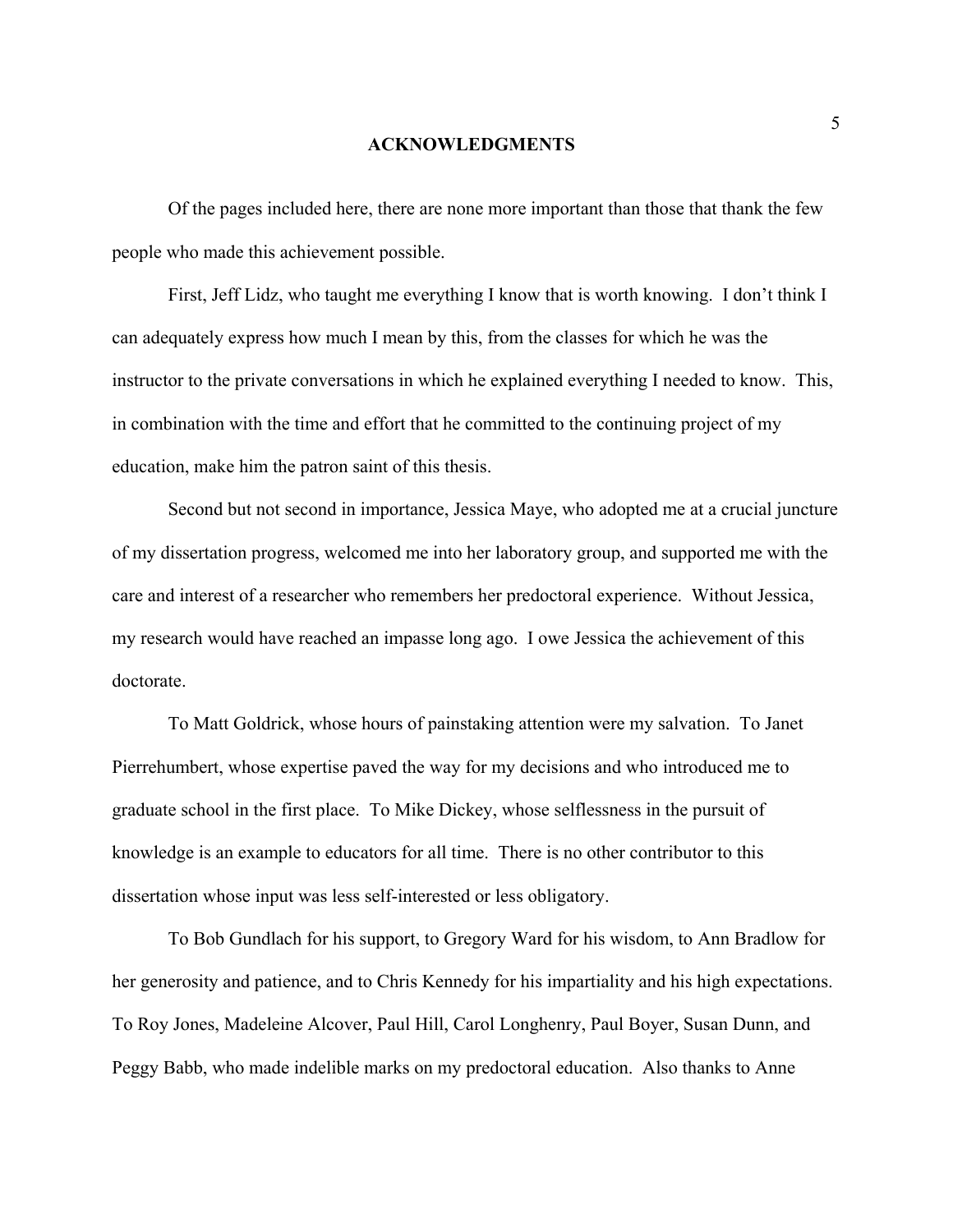Christophe and Emmanuel Dupoux for comments and insight at the beginning of this research, and to Savita Bernal and everyone at the Laboratoire des Sciences Cognitives et Psycholinguistique in Paris.

Many thanks to Amanda Seidl, who was extremely generous with her time, sharing both resources and experience on infant language research. To Katie Bauernfreund, whose professionalism, energy, caring, and kindness made the difference between success and failure. To Patricia Boden and Charity Delsie, who helped with many, many hours of scheduling, coding, and laboratory support.

 Thanks to Elisa Sneed German, my dear friend, my officemate, and my constant support during graduate school. To Erin McMahon Leddon, my peer, my motivator, and my comrade, who began with me and without whom I couldn't have envisioned the end. To Janet Jung Won Choy, my inspiration, my teacher, and one of the most fun people I know. I also thank all of my fellow students in the Linguistics department for their friendship and support, including Lewis Gebhardt, James German, Josh Viau, Kristen Syrett, and Ann Bunger.

 To my mother, who proofread this document and who loved me before ever such a thing was possible. To my father, who knew I would get it done, despite all evidence to the contrary. To Diane, whose loyalty helped me keep moving forward.

 Most importantly, thanks to Lewis Hicks, my husband, who supported me and lived this adventure as long as it lasted. Without his commitment, no one else's would matter. This dissertation is dedicated to him and to our son August, who I hope will be proud of this someday.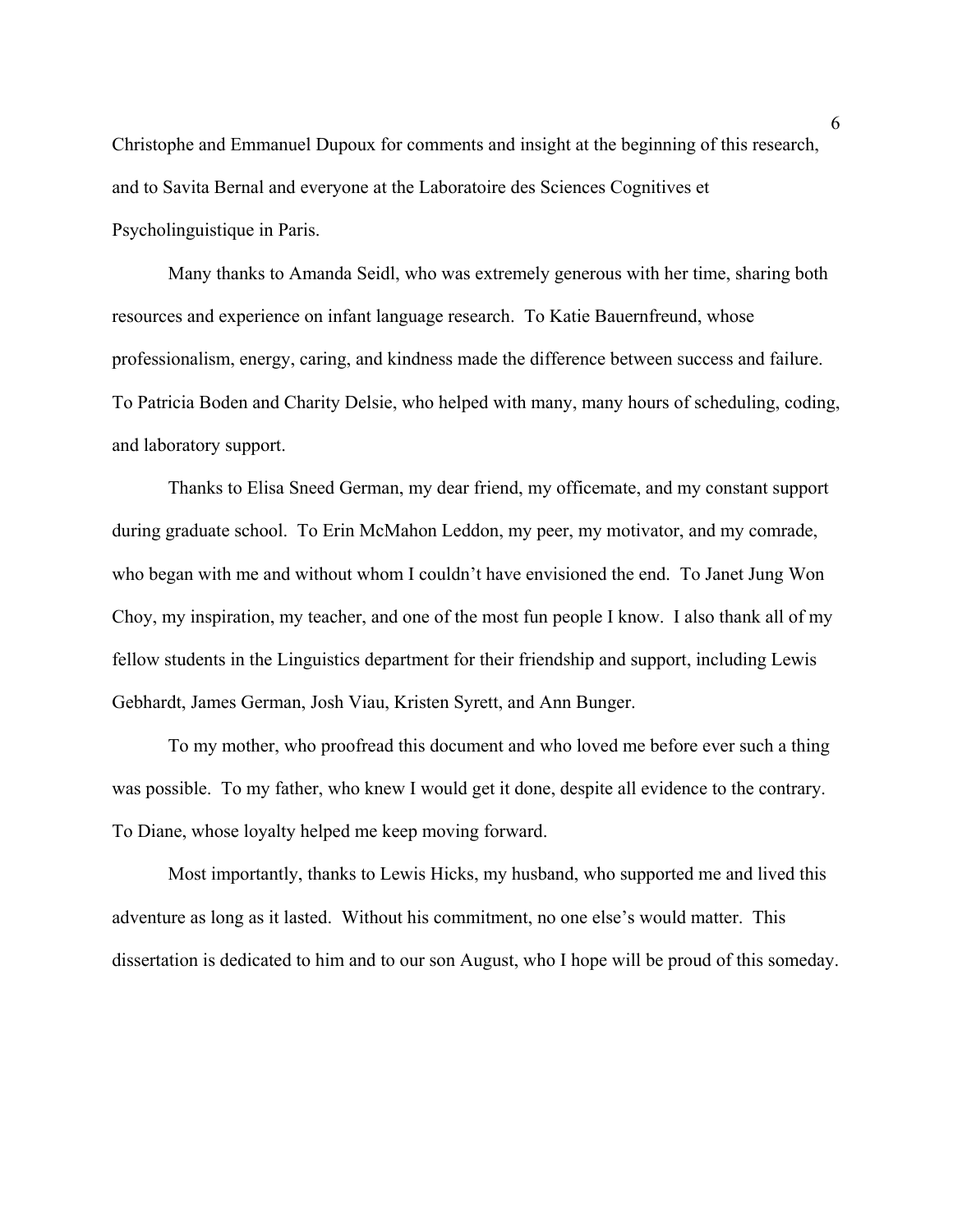# **TABLE OF CONTENTS**

| <b>ABSTRACT</b>                                                                                                                                                                                                                                                                                                                                                                                                                                                                                                                                                                                                | 3                                                                    |
|----------------------------------------------------------------------------------------------------------------------------------------------------------------------------------------------------------------------------------------------------------------------------------------------------------------------------------------------------------------------------------------------------------------------------------------------------------------------------------------------------------------------------------------------------------------------------------------------------------------|----------------------------------------------------------------------|
| <b>ACKNOWLEDGMENTS</b>                                                                                                                                                                                                                                                                                                                                                                                                                                                                                                                                                                                         | 5                                                                    |
| <b>LIST OF TABLES</b>                                                                                                                                                                                                                                                                                                                                                                                                                                                                                                                                                                                          | 10                                                                   |
| <b>LIST OF FIGURES</b>                                                                                                                                                                                                                                                                                                                                                                                                                                                                                                                                                                                         | 12                                                                   |
| <b>CHAPTER 1</b>                                                                                                                                                                                                                                                                                                                                                                                                                                                                                                                                                                                               | 13                                                                   |
| 1.1 Introduction                                                                                                                                                                                                                                                                                                                                                                                                                                                                                                                                                                                               | 18                                                                   |
| 1.2. Mechanisms of grammatical category acquisition<br>1.2.1 Segmentation<br>1.2.2. Categorization<br>1.2.2.1 Positional information<br>1.2.2.2 Phonological differences between word categories<br>1.2.2.3. Grammatical morphemes<br>1.2.2.3.1. The function-content distinction beyond acquisition studies<br>1.2.3. Bootstrapping theories of language acquisition<br>1.2.3.1. Semantic bootstrapping vs. syntactic bootstrapping<br>1.2.3.2 How to bootstrap syntax from the speech signal<br>1.2.3.2.1 Some theories of the phonology-syntax interface<br>1.2.3.2.2 The prosodic bootstrapping hypothesis | 19<br>19<br>21<br>21<br>25<br>27<br>34<br>38<br>38<br>41<br>42<br>46 |
| 1.3 The Current Study                                                                                                                                                                                                                                                                                                                                                                                                                                                                                                                                                                                          | 48                                                                   |
| 1.4. Summary                                                                                                                                                                                                                                                                                                                                                                                                                                                                                                                                                                                                   | 50                                                                   |
| <b>CHAPTER 2</b>                                                                                                                                                                                                                                                                                                                                                                                                                                                                                                                                                                                               | 54                                                                   |
| 2.1. Prior Experiments<br>2.1.1 Experiment A<br>2.1.1.1 Method and Design<br>2.1.1.2. Results<br>2.1.1.3. Discussion<br>2.1.2 Experiment B<br>2.1.2.1. Method and Design<br>2.1.2.2. Results                                                                                                                                                                                                                                                                                                                                                                                                                   | 58<br>60<br>60<br>64<br>65<br>68<br>68<br>69                         |
| 2.1.3 Discussion of Experiments A and B                                                                                                                                                                                                                                                                                                                                                                                                                                                                                                                                                                        | 70                                                                   |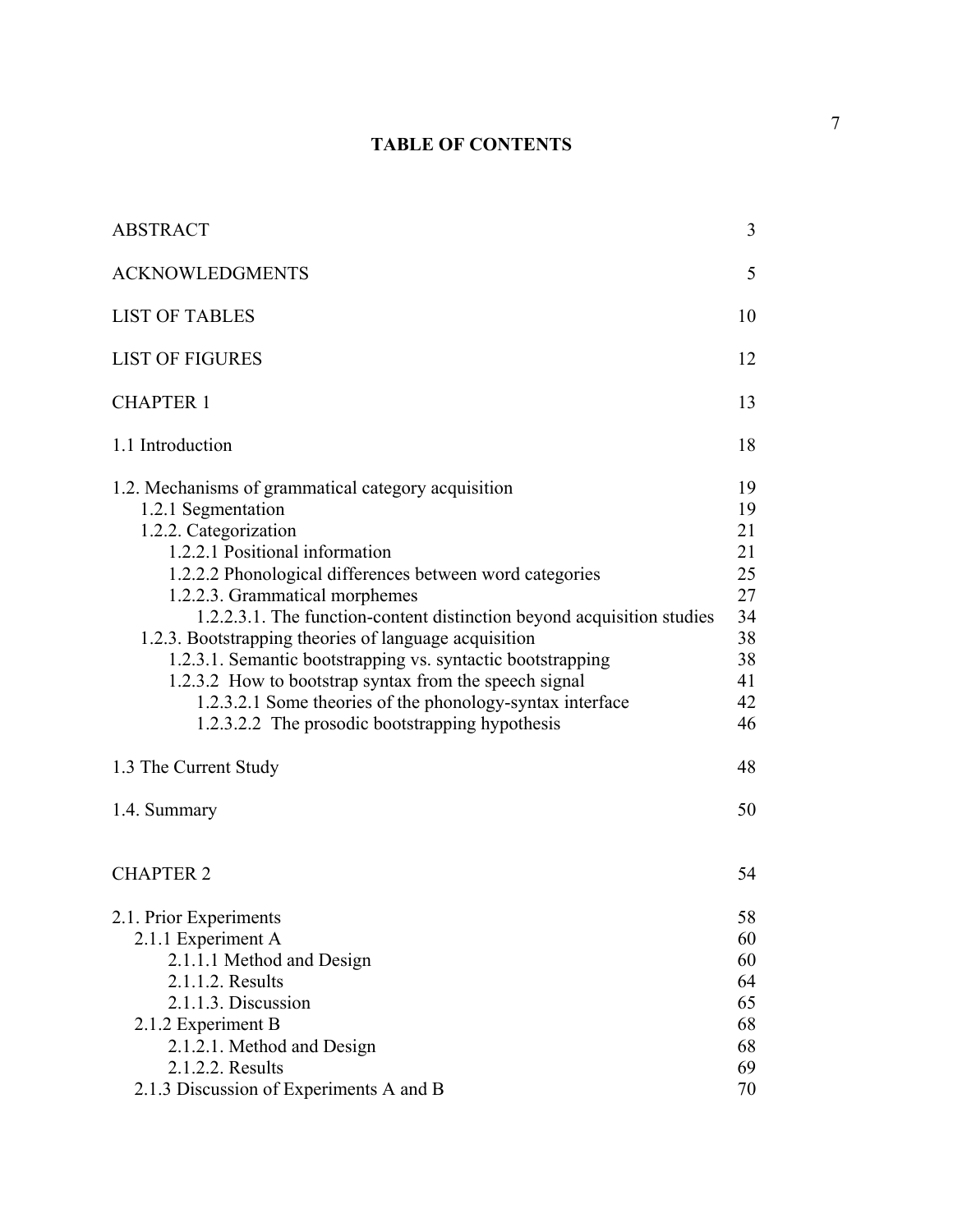| 2.2. Experiment 1                                     | 72  |
|-------------------------------------------------------|-----|
| $2.2.1.$ Design                                       | 73  |
| 2.2.2. Results                                        | 75  |
| 2.2.3. Discussion                                     | 80  |
|                                                       | 93  |
| 2.3. Experiment 2<br>2.3.1. Method and Design         | 94  |
| 2.3.2. Results                                        | 97  |
| 2.3.3. Discussion                                     | 99  |
|                                                       |     |
| 2.4. Experiment 3                                     | 102 |
| 2.4.1. Method and Design                              | 103 |
| 2.4.2. Results                                        | 104 |
| 2.4.3. Discussion                                     | 107 |
| 2.5. Summary and Open Questions                       | 109 |
|                                                       |     |
| <b>CHAPTER 3</b>                                      | 111 |
| 3.1. Experiment 4                                     | 117 |
| 3.1.1. Method and Design                              | 119 |
| 3.1.2. Results                                        | 128 |
| 3.1.3. Discussion                                     | 130 |
|                                                       |     |
| 3.2. Experiment 5                                     | 135 |
| 3.2.1. Method and Design                              | 136 |
| 3.2.2. Results                                        | 140 |
| 3.2.3. Discussion                                     | 143 |
|                                                       | 145 |
| 3.3. Summary                                          |     |
| <b>CHAPTER 4</b>                                      | 147 |
| 4.1. Review of results of the current study           | 149 |
| 4.2. Review of research that foregrounded this study  | 152 |
| 4.3. Summary of the contribution of the current study | 153 |
| <b>REFERENCES</b>                                     | 157 |
| <b>APPENDICES</b>                                     | 163 |
|                                                       |     |
| A. Experiment A and B Stimuli                         | 163 |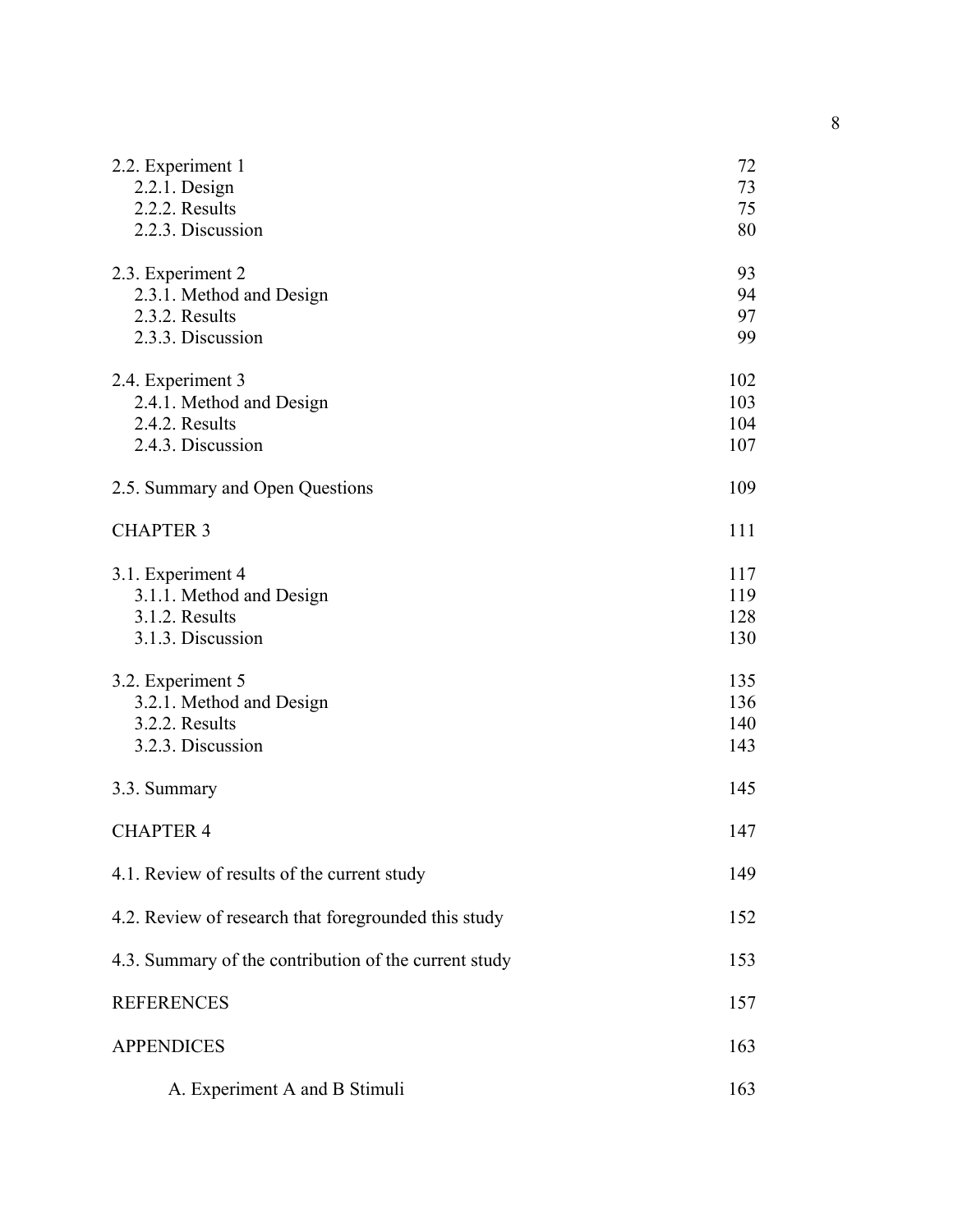| B. Experiment 1 Stimuli                      | 164 |
|----------------------------------------------|-----|
| C. Experiment 2 Stimuli                      | 171 |
| D. Experiment 3 Materials (Surveys $1 - 3$ ) | 178 |
| E. Experiment 4 Stimuli                      | 192 |
| F. Experiment 5 Stimuli                      | 194 |
|                                              |     |

VITA 198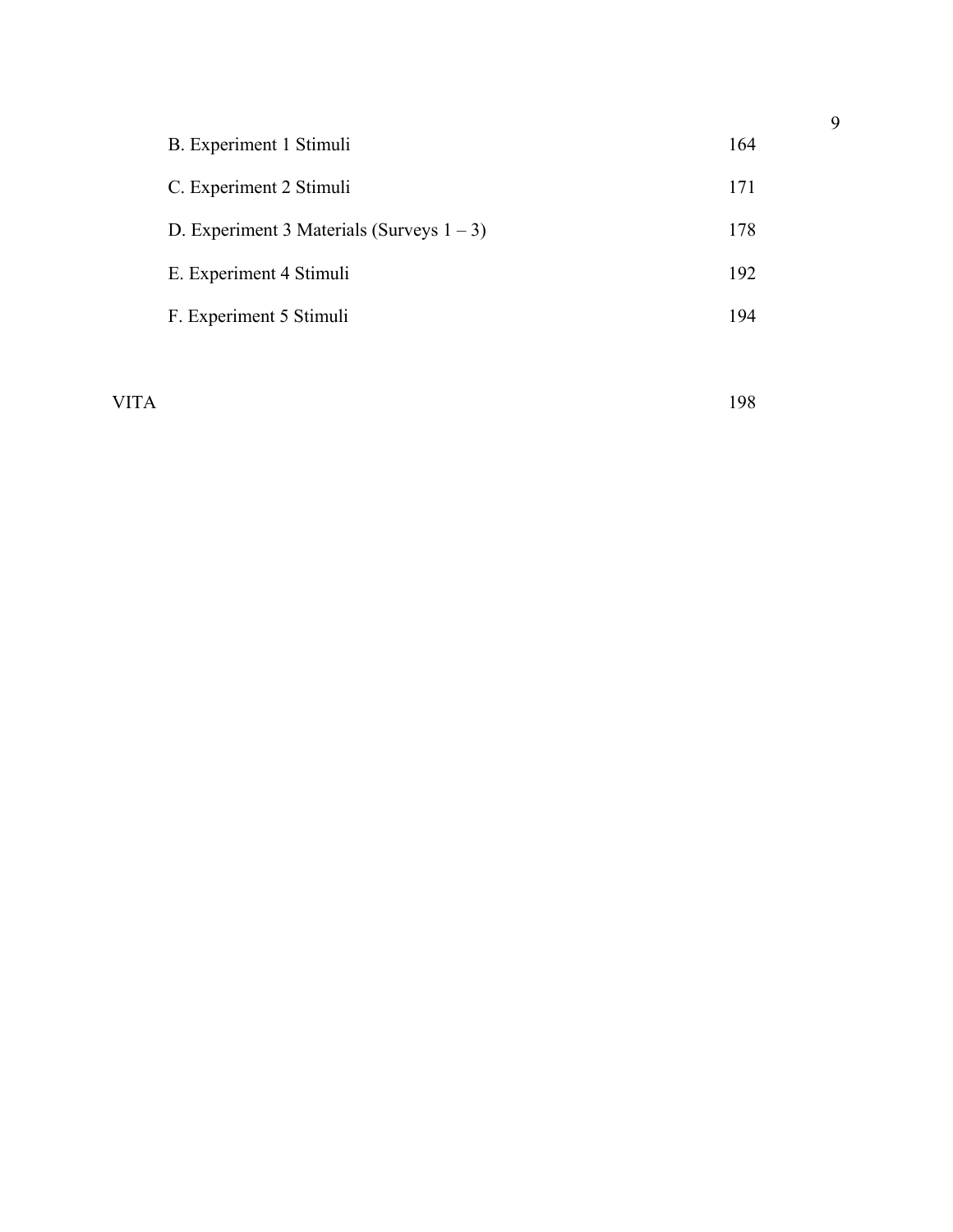## **LIST OF TABLES**

| Table 1.  | Sample stimuli (1-4)                                                                      | 62  |
|-----------|-------------------------------------------------------------------------------------------|-----|
| Table 2.  | Summary of results from Experiment A and Christophe et al (1997)                          | 66  |
| Table 3.  | Experiment B sample stimuli                                                               | 69  |
| Table 4.  | Summary of results from Experiment B and Christophe et al (1997)                          | 70  |
| Table 5.  | Experiment 1 sample stimuli                                                               | 74  |
| Table 6.  | Experiment 1 mean RTs by grammaticality of target                                         | 80  |
| Table 7.  | Experiment 1 mean RTs by prosodic condition                                               | 80  |
| Table 8.  | Experiment 1 mean RTs by word category                                                    | 82  |
| Table 9.  | Experiment 1 mean RTs by word category and prosodic condition                             | 85  |
| Table 10. | Expt 1 mean RTs to ungrammatical targets only, by<br>word category and prosodic condition | 86  |
| Table 11. | Expt 1 (wordform matched only) mean RTs, by word<br>category and grammaticality           | 88  |
| Table 12. | Experiment 1 mean RTs by frequency match type and<br>by word category                     | 89  |
| Table 13. | Experiment 2 sample stimuli                                                               | 96  |
| Table 14. | Experiment 2 mean RTs by grammaticality                                                   | 99  |
| Table 15. | Experiment 2 mean RTs by prosodic condition                                               | 99  |
| Table 16. | Experiment 2 mean RTS by prosodic condition and word category                             | 101 |
| Table 17. | Experiment 2 mean reaction times and tests of significance,<br>category vs.prosody        | 101 |
| Table 18. | Mean ratings of semantic naturalness from Survey 2,<br>first subject group $(n=8)$        | 105 |
| Table 19. | Mean ratings of semantic naturalness from Survey 2,<br>second subject group $(n=7)$       | 105 |
| Table 20. | Mean ratings of semantic naturalness from Survey 2<br>(both subject groups $- n=15$ )     | 105 |
| Table 21. | Mean ratings of semantic naturalness from Survey $3$ (n=20)                               | 105 |
| Table 22. | Sample noun and verb familiarization phases for Experiment 4                              | 120 |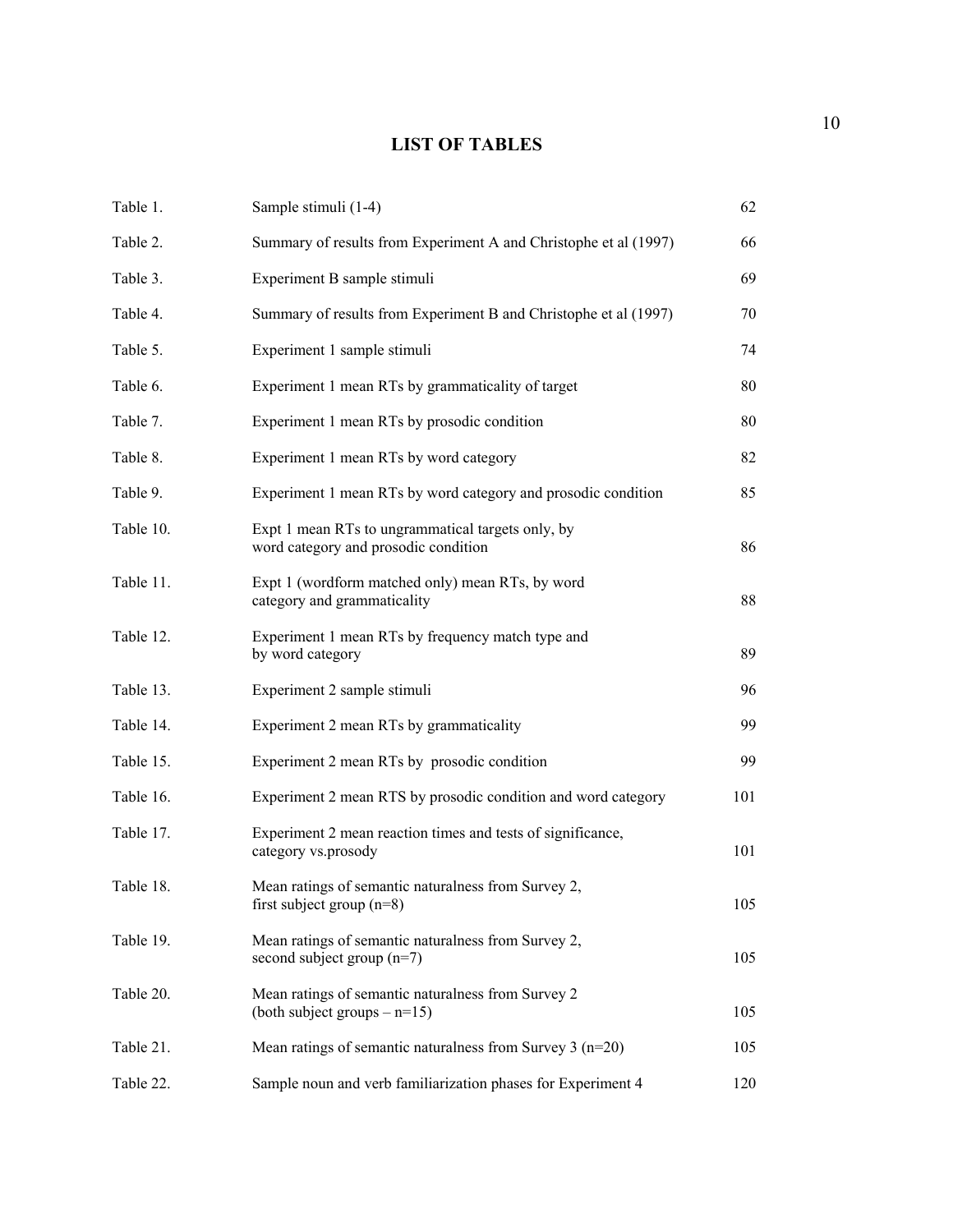| Table 23. | Sample Experiment 4 stimuli presented to a single subject group   | 124 |
|-----------|-------------------------------------------------------------------|-----|
| Table 24. | Summary of items critical to the target phrases in Experiment 4   | 125 |
| Table 25. | Expt 2 mean RTs, by target category and grammaticality            | 131 |
| Table 26. | Expt 4 mean looking times, by target category and test trial type | 132 |
| Table 27. | Summary of items used in target phrases in Experiment 5           | 139 |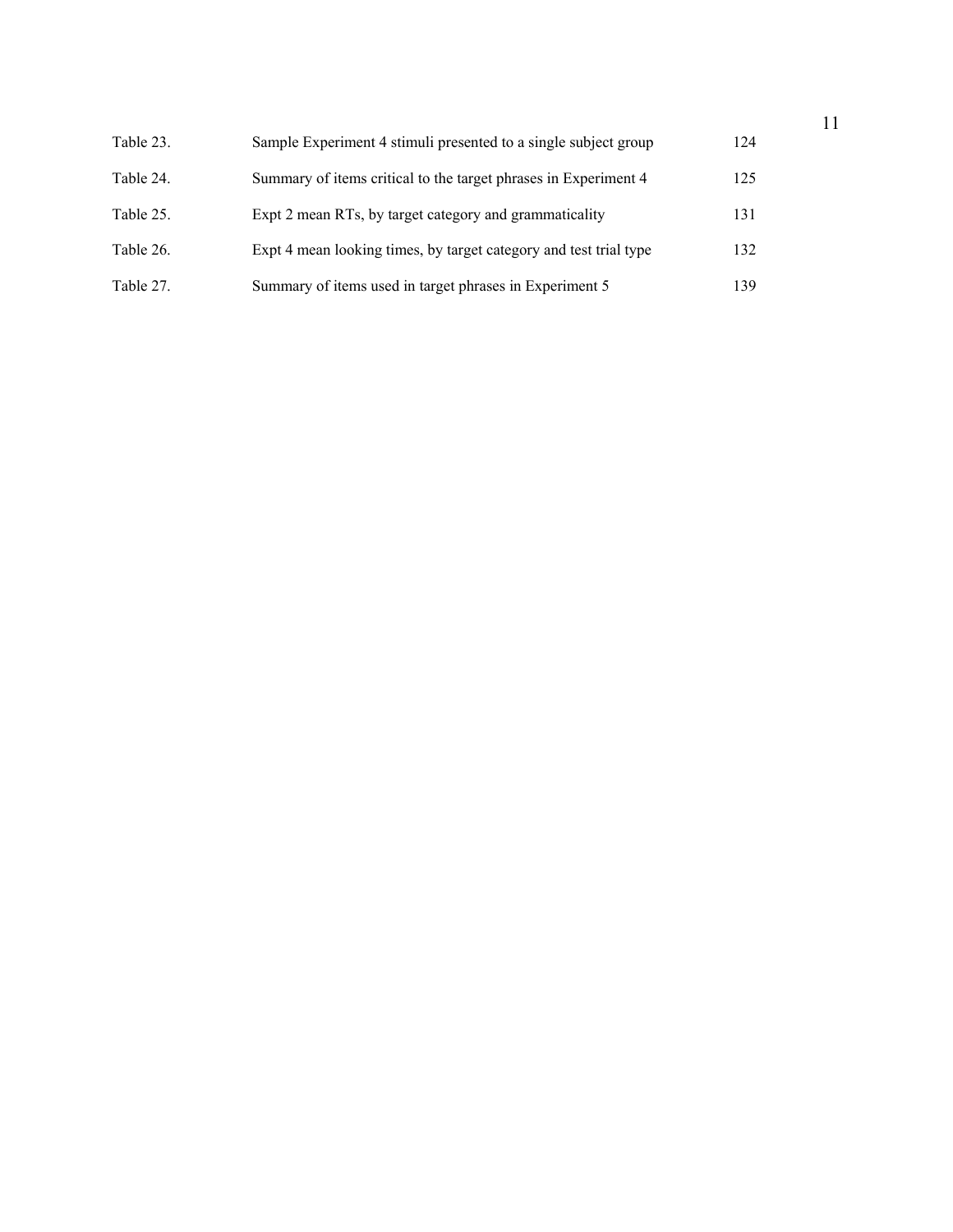# **LIST OF FIGURES**

| Figure 1.  | The levels of the prosodic representation mediating syntax and<br>phonology, based on Nespor and Vogel (1986)     | 43  |
|------------|-------------------------------------------------------------------------------------------------------------------|-----|
| Figure 2.  | A speech recognition model, adapted from Christophe et al. (1997)                                                 | 56  |
| Figure 3.  | Experiment A mean RTs across sentence position, by word category                                                  | 64  |
| Figure 4.  | Experiment A error data, percentage of total responses, by condition                                              | 65  |
| Figure 5.  | Experiment B mean RTs across sentence position, by word category                                                  | 70  |
| Figure 6.  | Expt 1 mean RTs across sentence position, by category – Item set 1                                                | 77  |
| Figure 7.  | Expt 1 mean RTs across sentence position, by word category – Item set 2                                           | 78  |
| Figure 8.  | Expt 1 mean RTs across sentence position, by word category -<br>Combined item sets                                | 79  |
| Figure 9.  | Experiment 2 combined mean RTs across sentence position,<br>by word category                                      | 98  |
| Figure 10. | Scatterplot and fit line for linear regression of mean ratings<br>on mean reaction times from Experiments 1 and 2 | 108 |
| Figure 11. | Experiment 4 mean looking times, by test trial type                                                               | 129 |
| Figure 12. | Experiment 4 mean looking times, by category of target<br>familiarization and test trial type                     | 130 |
| Figure 13. | Two sample Experiment 5 blocks presented to a single subject group                                                | 138 |
| Figure 14. | Experiment 5 mean looking times, by test trial type                                                               | 142 |
| Figure 15. | Experiment 5 mean looking times, by category<br>of target familiarization and test trial type                     | 143 |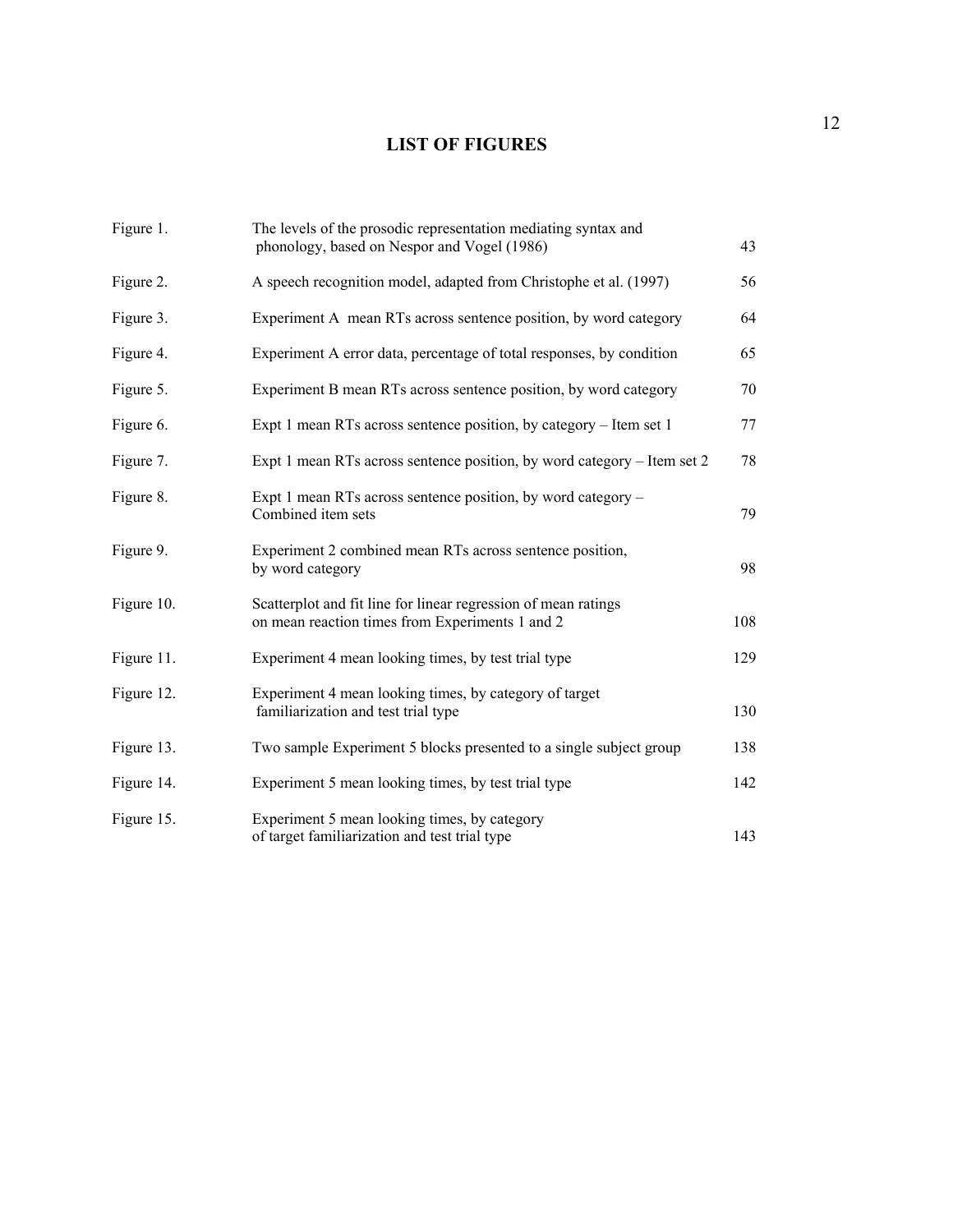#### **CHAPTER 1**

One of the chief questions in the study of language acquisition is how children learn the words of their native language from the unbroken stream of speech they receive as input. The fact that children rapidly learn to recognize and produce many words before their second birthday, without being taught each word explicitly in isolation, shows us that they are very adept at this despite the complexity of the task. The fact that children learn the words of whatever language they are exposed to shows they can perform this task without advance knowledge of what those words should be, and are sensitive to the properties of the input they receive.

Children's success at learning words is impressive, given the apparent difficulty. The information they must extract from the speech signal to impute the beginnings and the ends of words is variable and noise-ridden. Yet, very young infants have been shown to perceive and exploit regularities in the prosodic, phonological, and distributional elements of speech that must serve as their entry into the word-learning problem. This leads us to ask what precise mechanisms are available to young children that permit such robust learning in the face of great variability in the learning environment.

The task of identifying words is only a first step in the larger problem of learning a first language. Young children must also engage in analyzing and classifying the bits of language they have parsed from the speech stream, in order to build the grammar appropriate to their language. The classification of words into categories such as nouns, verbs, adjectives, and prepositions, is essential to the arrangement of these fundamental categories into larger syntactic units, such as phrases, clauses, and sentences. Contemporary generative syntax holds that the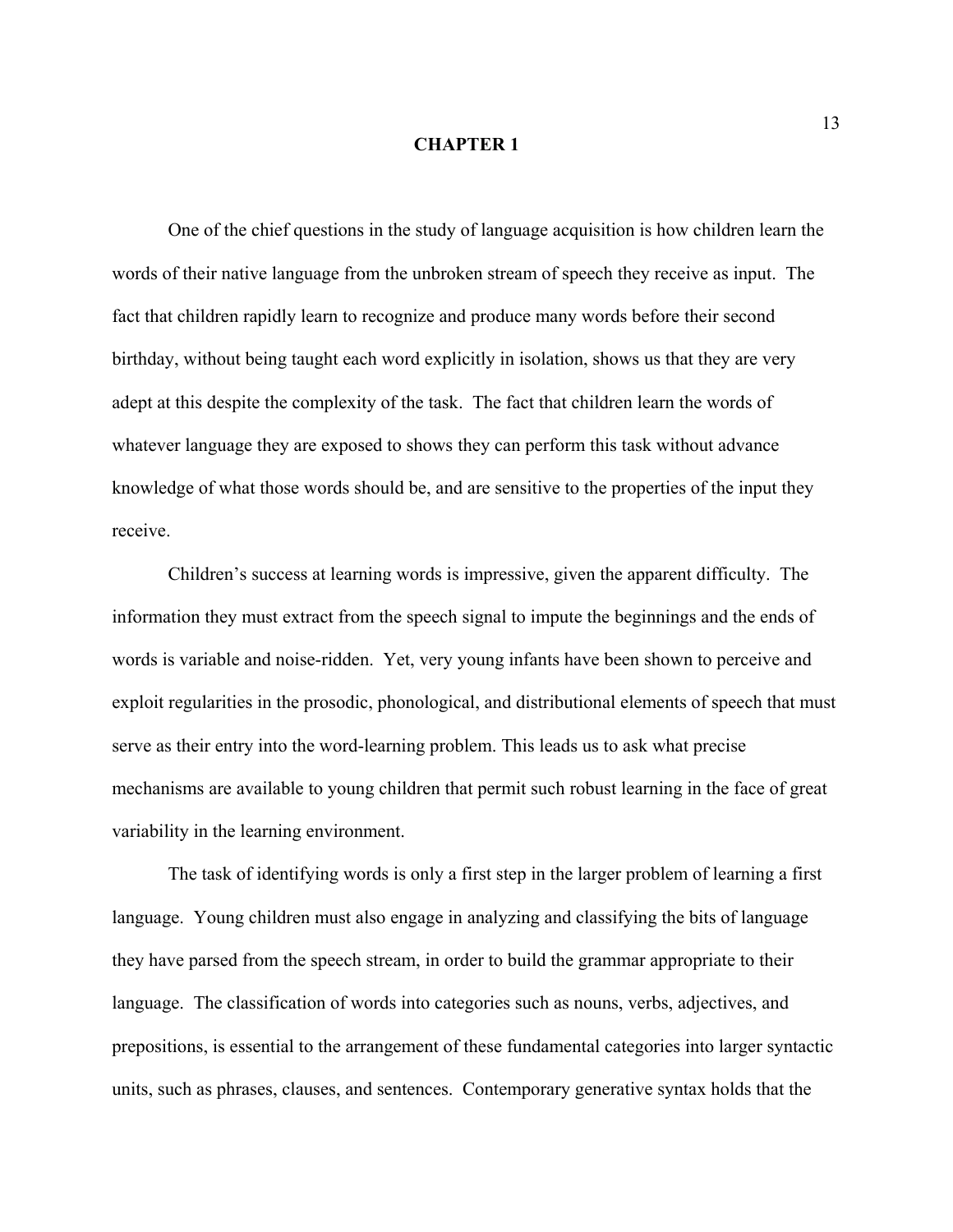phrase structure of a grammar encodes syntactic constituents, which are hierarchically organized and labeled according to category. Therefore, knowledge of these categories is an important initial step in building phrase structure. The question is then, how do children learn to categorize the words that they are busy acquiring? They need to identify a source, or multiple sources, of information that they can bring to bear on grouping words into categories.

One proposed source of useful information about how to group words into categories is the very observation of how words are combined in the phrase structure of a language, or at least their co-occurrence relations with other words (Bloomfield 1933, Harris 1951, Maratsos and Chalkley 1980, Pinker 1984, Landau and Gleitman 1985). To say that children need to know about syntax to group words into categories, but also that they need to learn grammatical categories to build syntax, is a circularity known in the acquisition literature as a *bootstrapping problem* (Pinker 1987). Proposed solutions to this type of problem will be discussed later in this chapter. However, it is just the recognition of the need to discover a useful bootstrap into grammatical category acquisition that lies at the heart of this dissertation.

In this dissertation, I examine the usefulness of the function words determiners and auxiliaries as a bootstrap into grammatical category acquisition. Since infants may learn to recognize these words via a combination of sound-based and distributional information (Jusczyk and Kemler Nelson 1996, Gerken 1996, Morgan, Allopenna, and Shi 1996 *inter alia*), evidence that infants use function words to bootstrap category acquisition supports the idea that infants can begin to solve the circularity problem without first having to learn the meanings of words (Landau and Gleitman, 1985; Gleitman, 1990). If this is the case, infants may begin building grammatical categories as soon as they are able to accumulate that type of relevant information,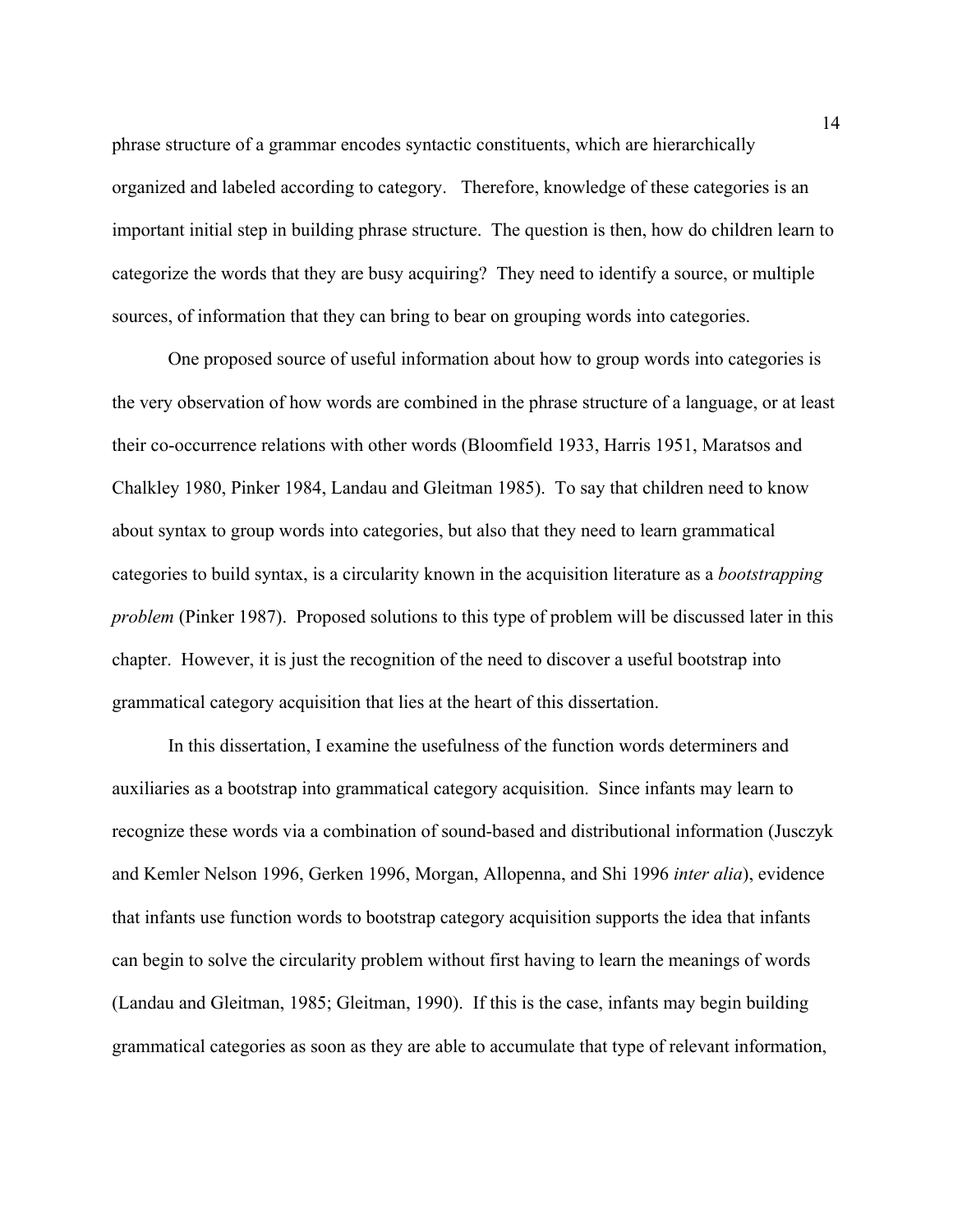such as learning to recognize and compile a list of function words. This dissertation examines evidence for this type of hypothesis.

Even if we adopt the premise that all languages share the same prototypical grammatical categories (Baker 2005), the specific distributional information a particular language selects to separate grammatical categories varies tremendously. This makes the task of acquiring language-appropriate categories more than trivial. For infants to address this problem, Shi (2005) has proposed that they may begin by making a rudimentary category distinction between function words and content words, based on the universal properties of these two basic word classes. Such properties, which in combination may permit infants to recognize function words in continuous speech, include length, duration, pitch, low type frequency, vowel reduction, and more (Morgan 1996, Shi, Morgan, and Allopenna 1998). Furthermore, these properties of function words available in the speech signal have been found to be roughly consistent across languages (Shi et al, 1998), which means that learners of many different languages may be able to use these properties in the same way at the same age.

When infants begin to recognize the function words of their own language, they may start compiling them into list. From such a list they can begin to notice co-occurrence patterns, for example, that function words often appear adjacently or in fairly regular distributional relationship to the other broad category of words, content words, and furthermore that certain function words only occur with certain content words. On this logic, knowing the function words of their language could give infants an advantage both in recognizing the content words that co-occur with them, and in construing a grammatical category to assign to a particular content word (Braine 1987, Christophe and Dupoux 1996). This process could allow infants to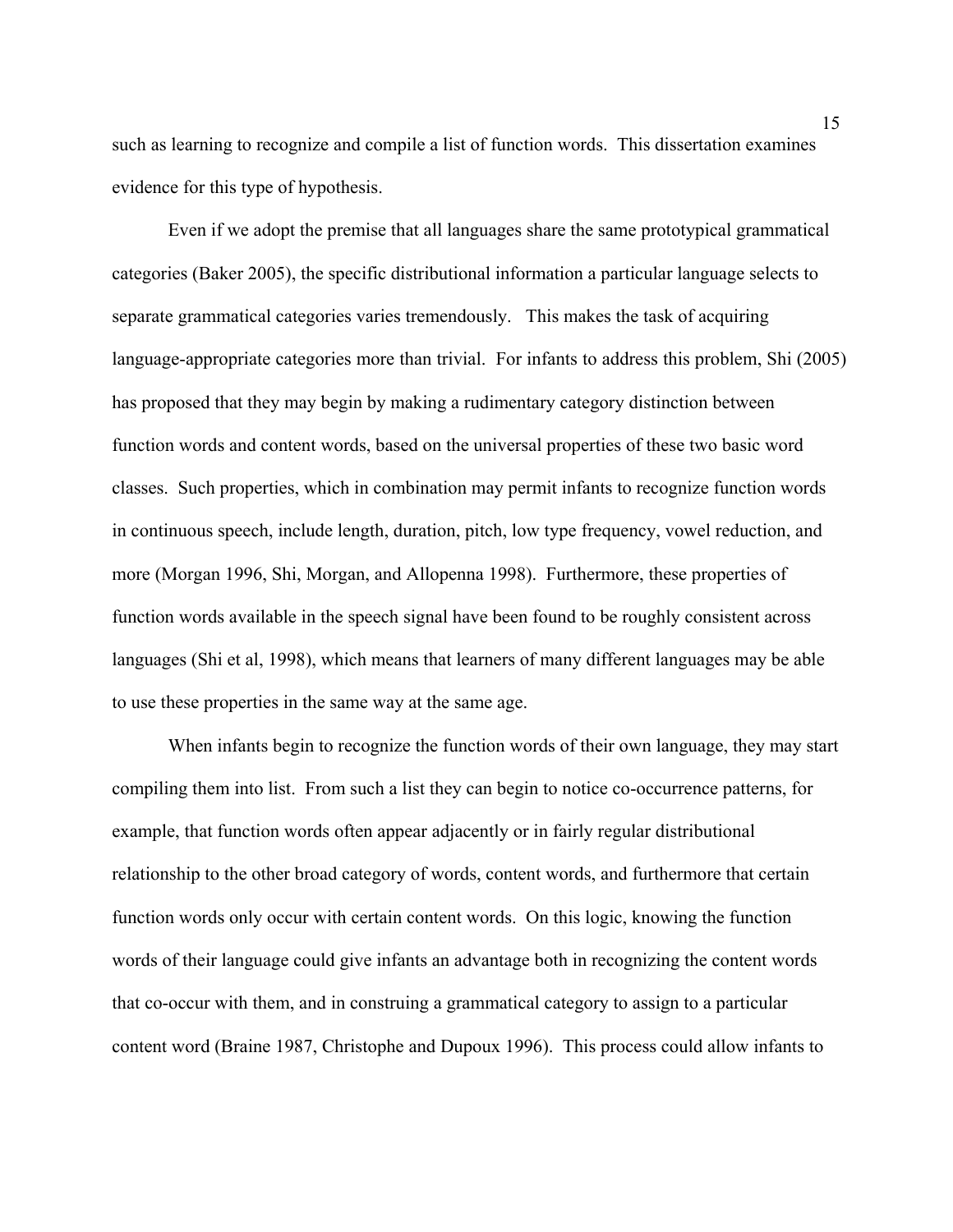begin to divide and conquer content words into the grammatical categories appropriate to their language's grammar.

The first key to justifying this account is determining whether young infants are actually able to recognize function words, since they do not begin to produce grammatical morphemes until they are about two years old (Brown 1973, de Villiers and de Villiers 1973). Indeed, research has established that young infants do recognize function words, even before they are able to produce them (Shipley, Smith, & Gleitman 1969; Gerken, Landau, & Remez 1990; Gerken & McIntosh 1993; Shady 1996; Shafer, Shucard, Shucard, & Gerken 1998; Santelmann & Jusczyk 1998; Shady & Gerken 1999; *inter alia*). This evidence sets the stage for discovering how children younger than two years old may use their knowledge of function words to build grammatical categories, a capacity explored by experiments reported in this dissertation.

In order to draw parallels between infant language acquisition and adult lexical access and enrich models of both processes, we assume that prosodic and distributional information that is robust enough to be perceived and exploited by babies should be equally available to adults. Conversely, information that adults exploit regularly should be examined for its usefulness to learners as well. Even accepting the possibility that some acquisition strategies are later discarded in favor of more efficient strategies, the same information used during acquisition may continue to be highly useful to the adult parser. A sound assumption is that if robust regularities exist in the signal, they will be used to some extent in perception by both children and adults.

Related to this issue is how adults may use the properties of function words to predict syntactic structure on-line. As a preliminary, it is valuable to discuss the proposed mechanics of real-time syntactic structure building as explored by research on adult sentence processing. The literature on syntactic structure prediction has focused on studies that test how the human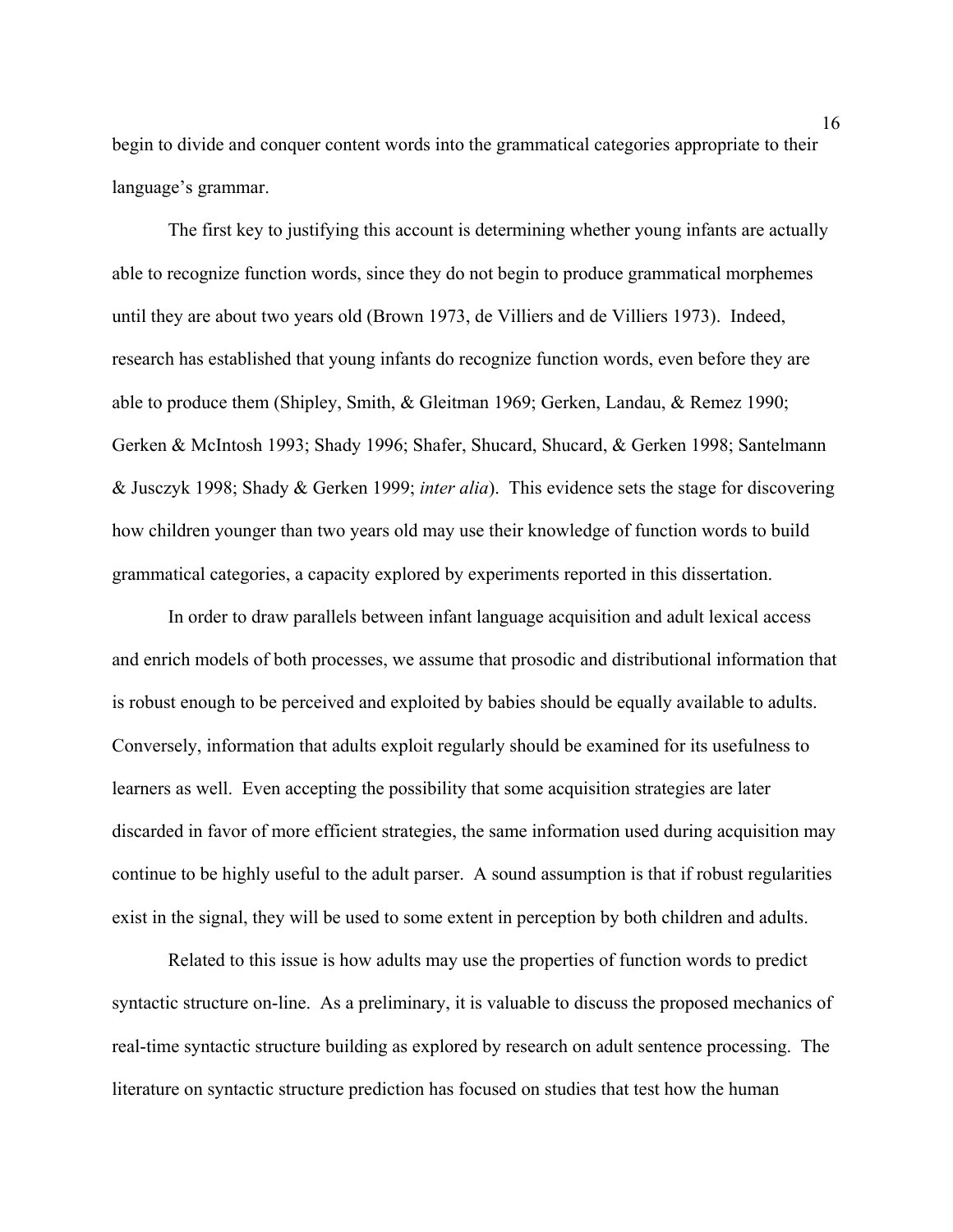language parser treats certain well-known aspects of the underlying syntactic representations of sentences on a theory of transformational grammar (Chomsky 1965, 1973), such as how the parser might complete long-distance dependencies like gaps created by movement operations (Crain and Fodor 1985, Stowe 1986, Aoshima, Phillips, and Weinberg 2004); how it might deal with island constraints that block such dependencies (Phillips and Wagers 2005), and grammatical restrictions such as binding constraints and constraints on backwards anaphora (Sturt 2003, Kazanina, Lau, Lieberman, Yoshida, and Phillips in press). This research will be discussed in further detail, in connection with the studies reported here, in Chapter 4. All have been concerned with relating syntactic violations with some psycholinguistic index of processing difficulty, such as slower reaction times, a judgment of implausibility, evidence of reanalysis from eyetracking measures, the P600 waveform in ERP studies, among other measures. Recent studies find increasing evidence for nearly immediate effects on the time course of syntactic processing (Lau, Stroud, Plesch, and Phillips 2006), continuing to paint a picture of syntactic structure building which occurs rapidly and incrementally as a sentence is processed. This evidence on the time course of syntactic structure building relates to the current study in terms of the adult word-spotting studies reported here. Evidence that the parser makes rapid predictions about upcoming syntactic structure fits with the findings of the current study, that adults use the properties of function words to make rapid predictions about the grammatical category of an upcoming function word.

 Other recent research related to the current study (Christophe, Guasti, Nespor, Dupoux, and Van Ooyen 1997; Christophe, Millotte, Bernal, & Lidz in press) has shown that adult listeners use both the properties of function words and their knowledge of phonological phrase boundaries to constrain on-line lexical access as well as on-line syntactic structure-building.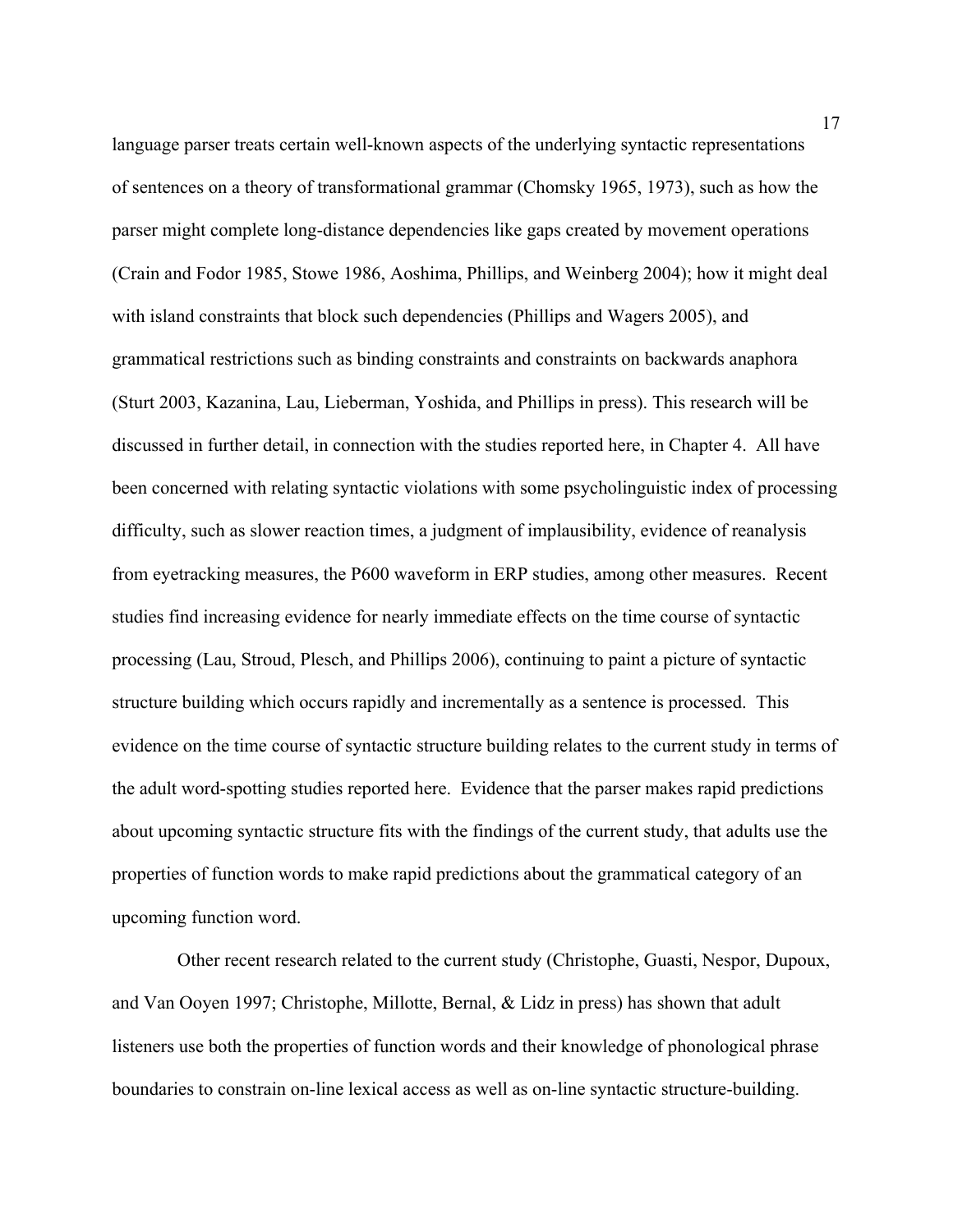These studies propose that both infants and adults construct a pre-lexical representation that contains phonetic and prosodic information, and suggest that infants may build a partial syntactic structure using both phonological phrase boundaries and function words. An adult experiment reported in Christophe, et al (in press) supports this hypothesis: in a task involving detection of words of specific grammatical categories, French adults used phonological phrase boundaries to define syntactic boundaries and also used function words to label these constituents as noun phrases or verb phrases, thereby inferring the syntactic category of the nonsense target words. Children in the early stages of production, without a large vocabulary of content words, may also be able to perform a similar syntactic analysis using just their knowledge of function words and prosodic boundaries (Gleitman and Wanner 1982, Christophe and Dupoux 1996, *inter alia*).

 This dissertation explores children's ability to perform such a syntactic analysis, and compares it to adults' performance on tasks requiring on-line lexical access modulated by the grammaticality of a preceding function word. The experiments reported here show that one particular piece of the information used by adults to anticipate syntactic structure in the incoming speech stream is also used by infants to discover syntactic structure. This finding leads to a further important conclusion, that a robust source of predictive information available in the signal is used for different types of analyses by listeners and learners.

### 1.1 Introduction: The acquisition problem

By 18 months, infants are fairly proficient at word recognition and are capable of processing speech incrementally in much the way that adults do (Fernald, McRoberts  $\&$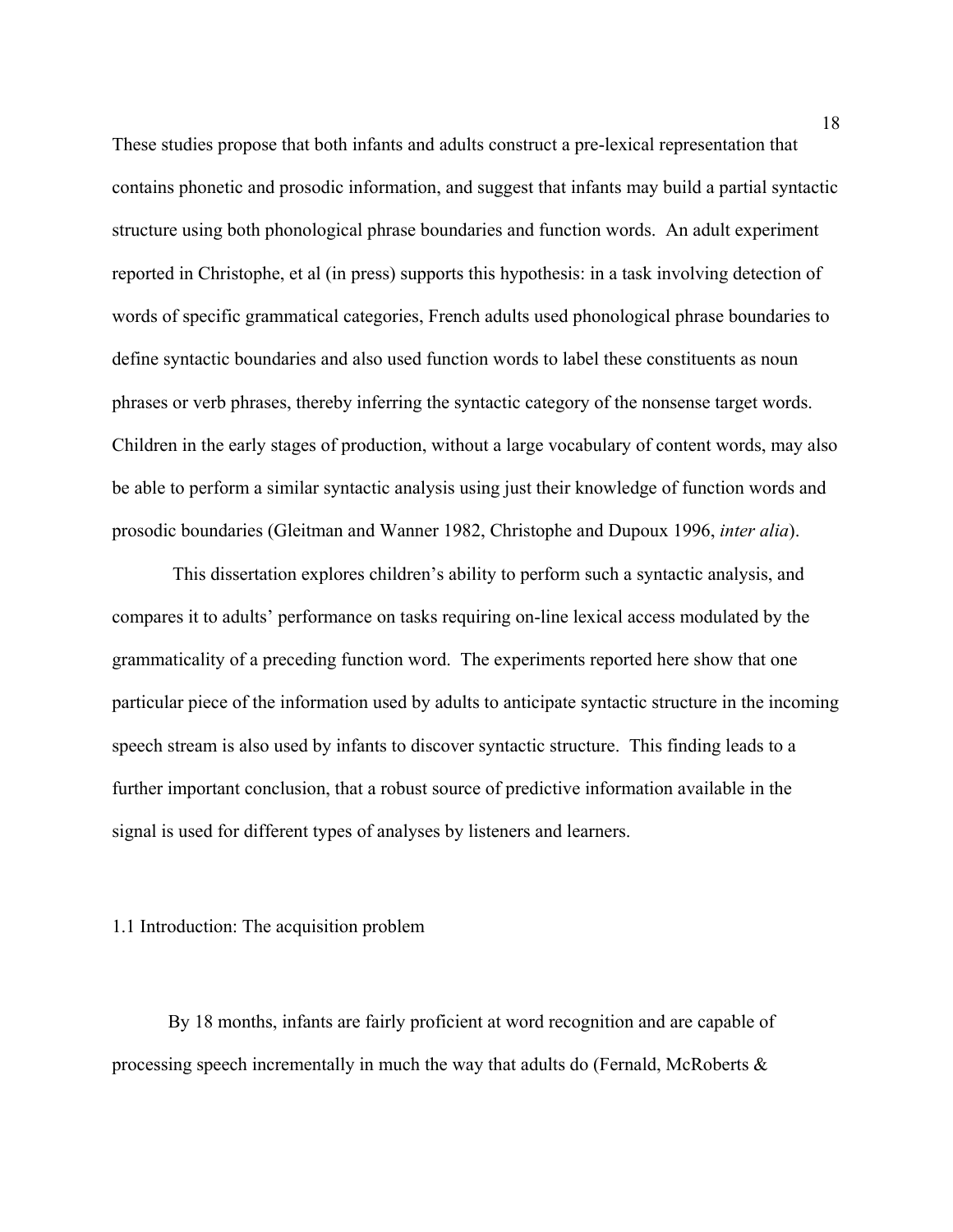Swingley 2001). But in order to acquire that first vocabulary, infants must first succeed at the complex task of recognizing what words in their language are.

Research of the past 20 years has established that infants of an age that was once termed "pre-linguistic" have already taken strides toward solving the *segmentation*, *labeling,* and *bracketing* problems of acquisition (Gerken, Landau, and Remez 1990; Morgan 1996). That is, despite the continuous stream of speech input they are exposed to, young infants find ways to identify units in the signal, to distinguish between different types of these units, and to group these units together to build a grammar of their native language.

### 1.2 Mechanisms of grammatical category acquisition

## 1.2.1 Segmentation

In order to recognize words, infants must first become skilled analyzers of the acoustic and phonetic information they can perceive in the speech signal. The ability to detect sound patterns in the signal is the first prerequisite to word recognition, and can develop before an infant associates any of the sound patterns with a particular meaning (Fernald et al. 2001). Jusczyk and Aslin (1995) found evidence that infants have already developed the ability to segment words by the age of 7.5 months. Their study showed that infants listened longer to isolated words, like *cup* and *dog,* when they were previously familiarized to longer passages containing these words. Jusczyk and colleagues went on to find that infants at this age not only are capable of extracting monosyllabic words, but also bisyllables and trisyllables (Houston, Santelmann, and Jusczyk 2004). During this time period, between six and nine months of age, infants develop sensitivity to phonotactic and prosodic features of words.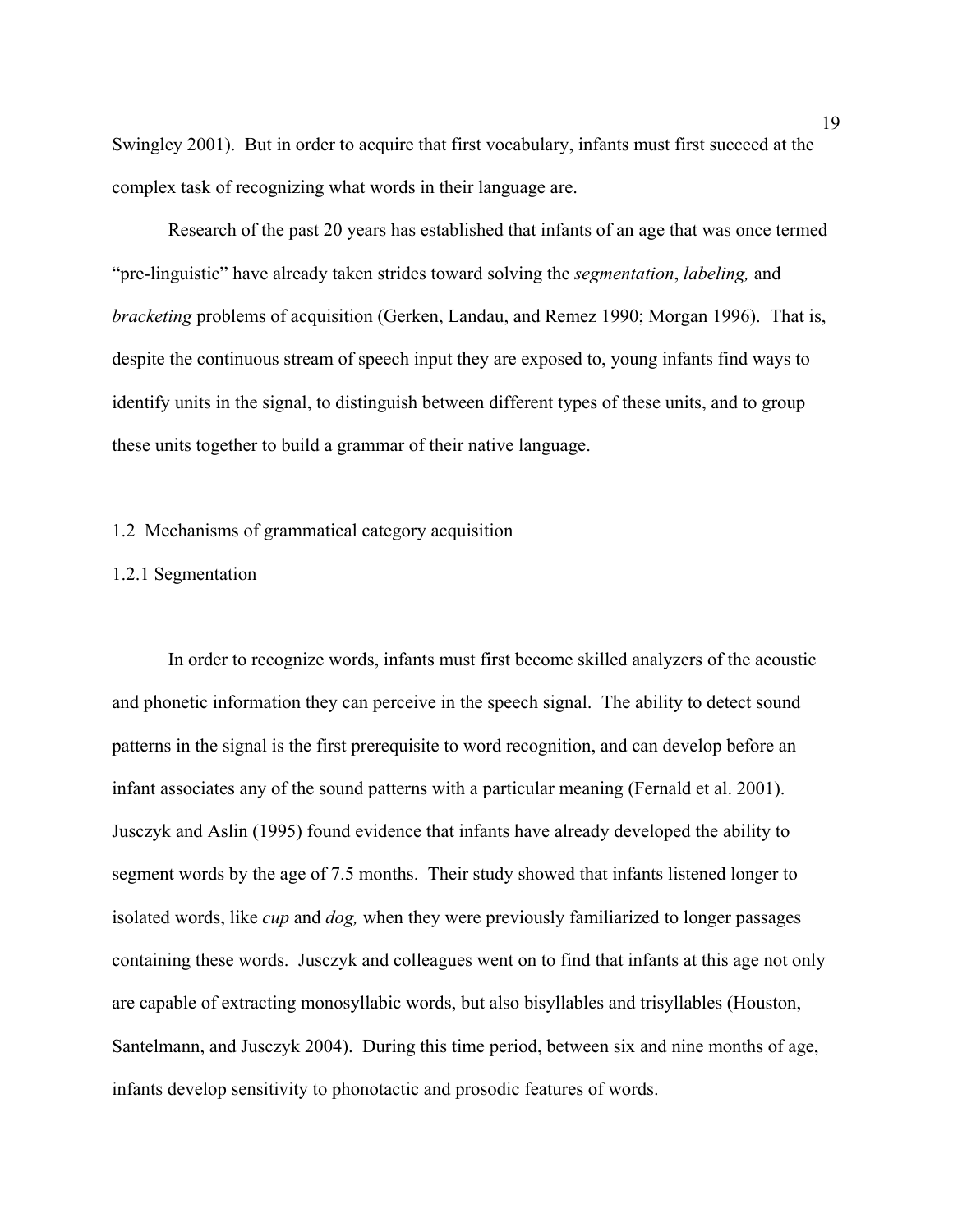Sensitivity to the prosody and phonotactics of their native language is probably a useful tool for word learners to cultivate, because many studies have shown that this information is rich in potential cues to the locations of word boundaries. In English, for example, the majority of multisyllabic content words begin with strong syllables, giving a reliable cue to the onsets of words that adult listeners have been shown to use as a segmentation strategy (Cutler and Norris 1988; McQueen, Norris, and Cutler 1994). Knowledge of native phonotactic patterns that occur more often at word boundaries than within words, as well as of the distribution of contexts in which one syllable is likely to follow another, have been shown to be sources of information about word boundaries that listeners may use for segmentation (Brent and Cartwright 1996).

Demonstrating that not only is such information readily available, but that infants use it for segmentation, Mattys, Jusczyk, Luce, and Morgan (1999) and Mattys and Jusczyk (2001) showed that babies use phonotactics to make an elementary segmentation of the speech signal into words. Mattys et al (1999) found that 9-month-olds relied more on stress than on phonotactics to segment non-words containing consonant clusters. Mattys and Jusczyk (2001) found that 9-month-olds are better at segmenting words from contexts with good phonotactic cues to boundaries than from phonotactic contexts less likely to indicate a word boundary.

Evidence that infants less than a year old can exploit and even remember information about sound patterns of words is a strong indication that infants are involved in the task of identifying words well before they know the meanings of all the words they are learning to recognize (Johnson, Jusczyk, Cutler, and Norris 2003).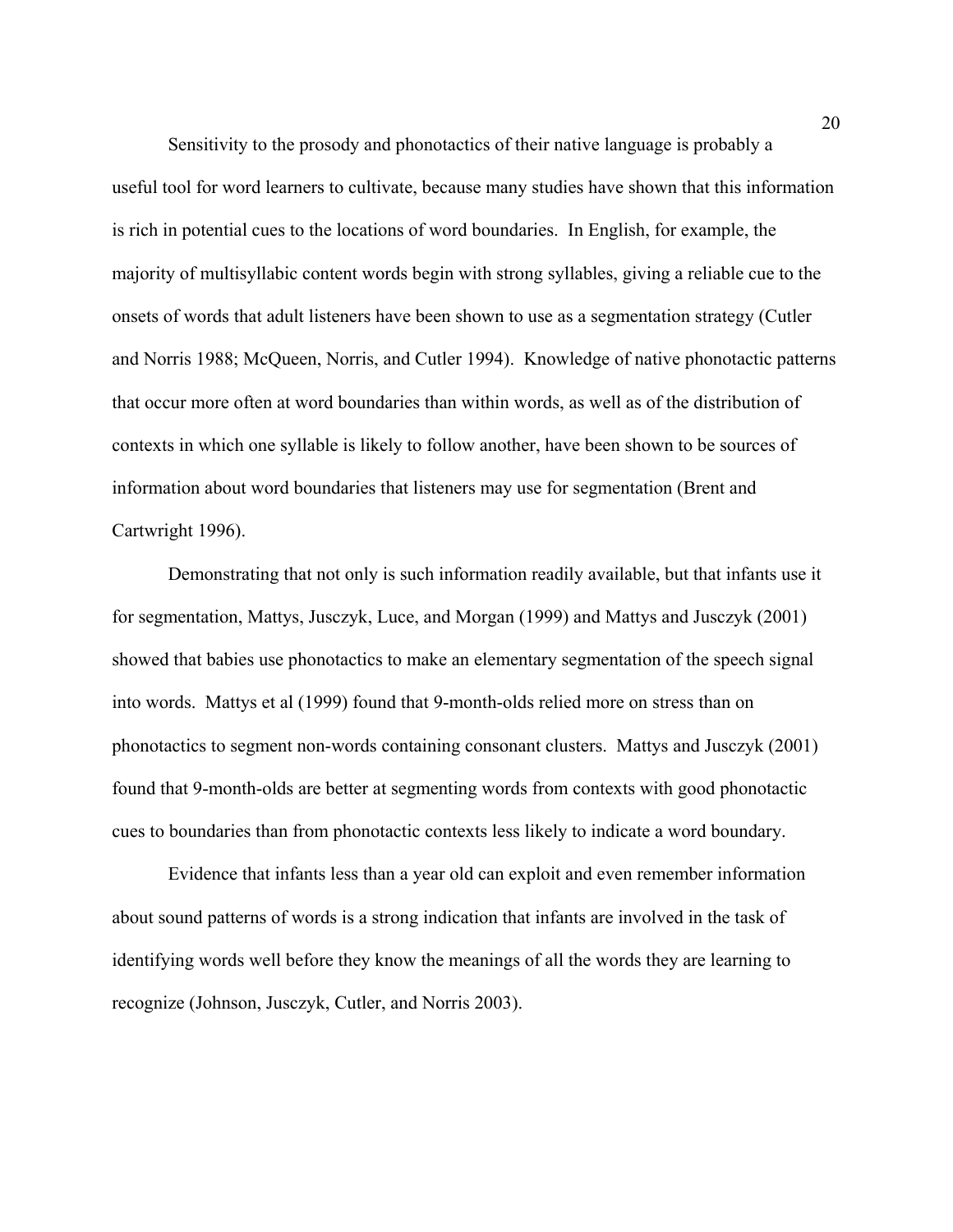### 1.2.2 Categorization

In addition to learning how to recognize words, infants must discover how to group them into form classes or categories. Word categories, for instance nouns, are defined distributionally as the group of all words that can occur in the same grammatical contexts as other nouns. The grammatical contexts themselves are made up of other types of categories, like determiners, adjectives, and verbs, so that each category is defined in reference to some of the others. The following studies, among others, have tested whether words can be classified on the basis of distributional information. Distributional information may include the location of a particular word in a sentence, phonological properties such as where stress falls on a word or the phonotactic characteristics that correlate with word boundaries, or most relevant to the current study, marker elements, for instance functional morphemes such as determiners and inflectional markings for case, gender, and verb tense.

With respect to the major categories of noun and verb, at least three types of cues to the differences between major categories have been identified that may help learners break into this circularity: positional information, phonological properties of the categories, and grammatical morphemes (Gerken 2001).

#### 1.2.2.1 Positional information

Positional information refers to the observation that nouns occur in certain lexical contexts and verbs occur in others. The following studies explore the feasibility and efficiency of categorization using positional information, examining the size of the frame necessary to most efficiently categorize words, be it a preceding word or multiple preceding words, trigrams of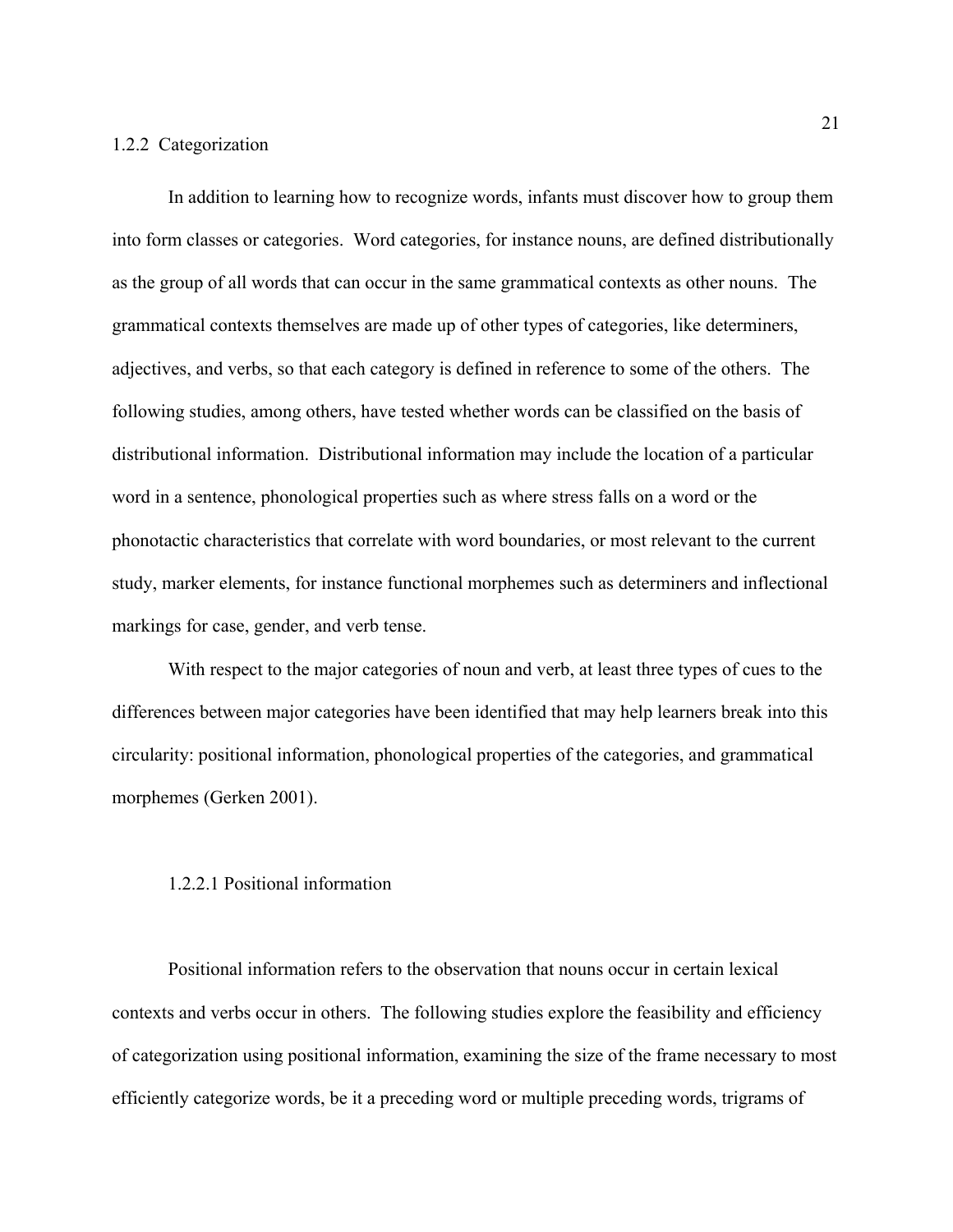words that frequently co-occur with just one word to be categorized intervening, or entire sentences that frame a word to be categorized.

Valian and Coulson (1988) tested how bigram distributional information could contribute towards categorization. They constructed two types of artificial languages consisting of two categories A and B. In one language, words in a category (6 words each) were always preceded by the same high frequency marker word, so in sentences A words were always preceded by the word a, and B words were always preceded by the word b. In the other language a greater number of marker words were used, corresponding to smaller sets of A and B words. For each language, a group of participants was trained on a large set of sentences, then tested on a small subset. Some of the testing subset items violated the relationships of the marker word and the category that were evident during the training phase. Performance was quicker and more accurate for participants who had learned the language with high-frequency markers. The authors interpreted the high-frequency words in the artificial language as anchor points for determining the structure of the language. The ease of learning the language was measured by the frequency of the marker words.

Cartwright and Brent (1997) conducted a corpus study that identified pairs of sentences that differed in only a single word. This resulted in grouping the words that differed into a category, creating a template for a context in which a particular category would occur. They tested their model on a child-directed speech corpus from CHILDES and classified framed words at a high level of accuracy (68%), meaning rate of correct categorization, but a lower rate of completeness (22%), meaning the percentage of all the words in the corpus that were able to be categorized.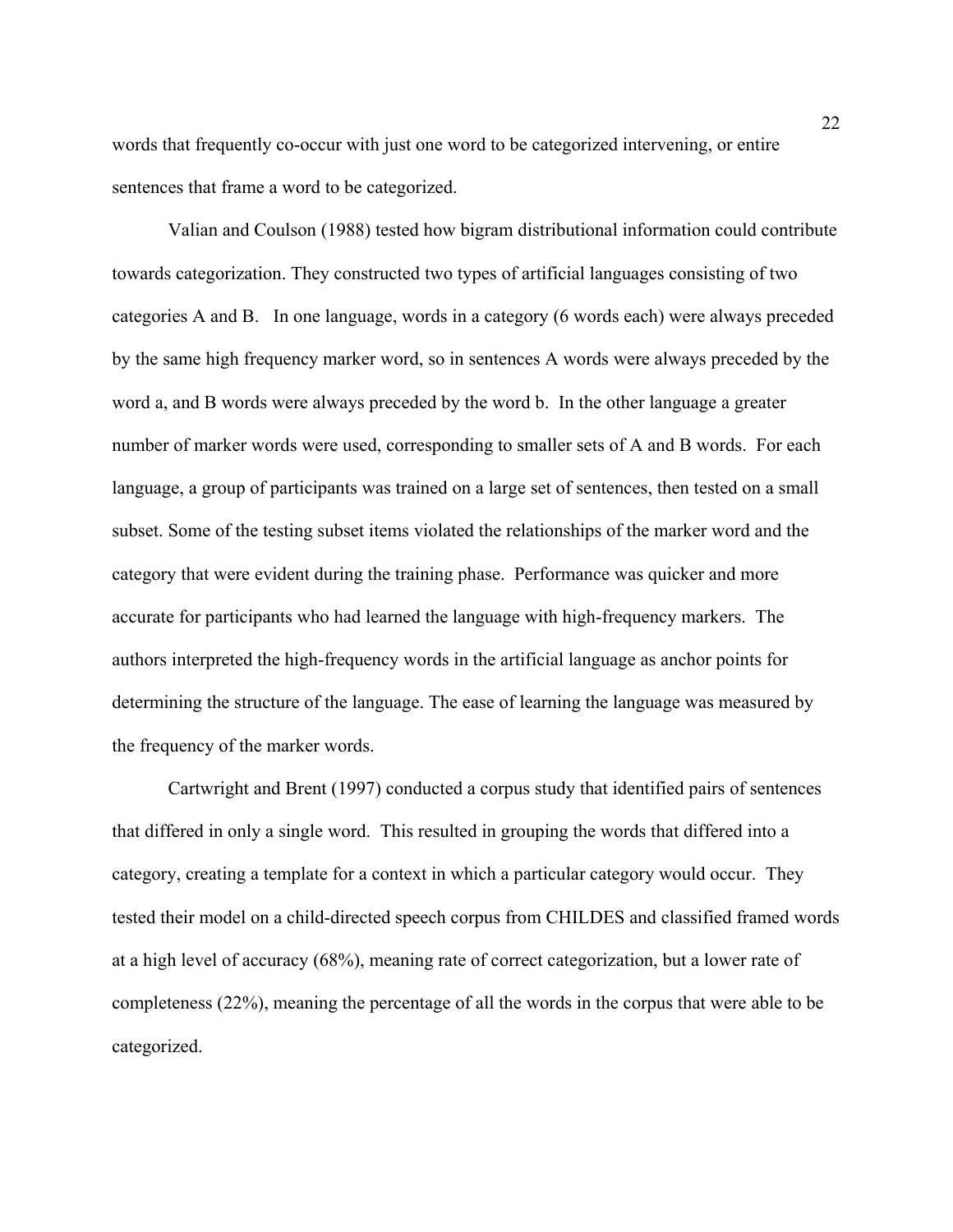Redington, Chater, and Finch (1998) chose as a frame the local contexts of the most frequent 1000 words in the CHILDES corpora of child-directed speech. For each word, its cooccurrence with the 150 most frequent words was counted at positions of several words before and after. This information was combined to create clusters of cooccurrence vectors for words grouped on similarity. The success of the categorization was checked by labeling words with their grammatical category, and comparing these labels to the categorizations performed by the cluster analysis. The authors achieved an overall word classification accuracy of 72% with completeness of 47%. One interesting feature of this study is that no information about category was included prior to the computation. This provides an interesting counterpoint to the studies discussed above (e.g. Valian and Coulson 1988) because the grammatical categories were constructed without prior knowledge of the categories. In addition, this study showed that words both preceding and following a word can be used to productively categorize it.

Mintz, Newport, and Bever (2002) performed a similar study, conducting analyses on corpora of speech directed to children less than 2.5 years old. They showed that by looking at the immediate lexical contexts of words, such as 1-, 2-, and 8-word contexts, the similarity of the contexts is sufficient to cluster words into basic categories of noun and verb. Building on this idea, Mintz (2003) showed that "frequent frames," or sets of two words that most frequently occur together with one word intervening, can be used as a powerful predictor of syntactic category. Mintz selected the 45 most frequent frames from six corpora in the CHILDES database (MacWhinney 2000) to perform a computational analysis of word category over the corpora. The analysis categorized words from a range of classes including nouns, verbs, adjectives, pronouns, adverbs, and auxiliaries with a mean accuracy of over 90 percent. The classification was achieved by analyzing only 5-6% of the tokens to successfully categorize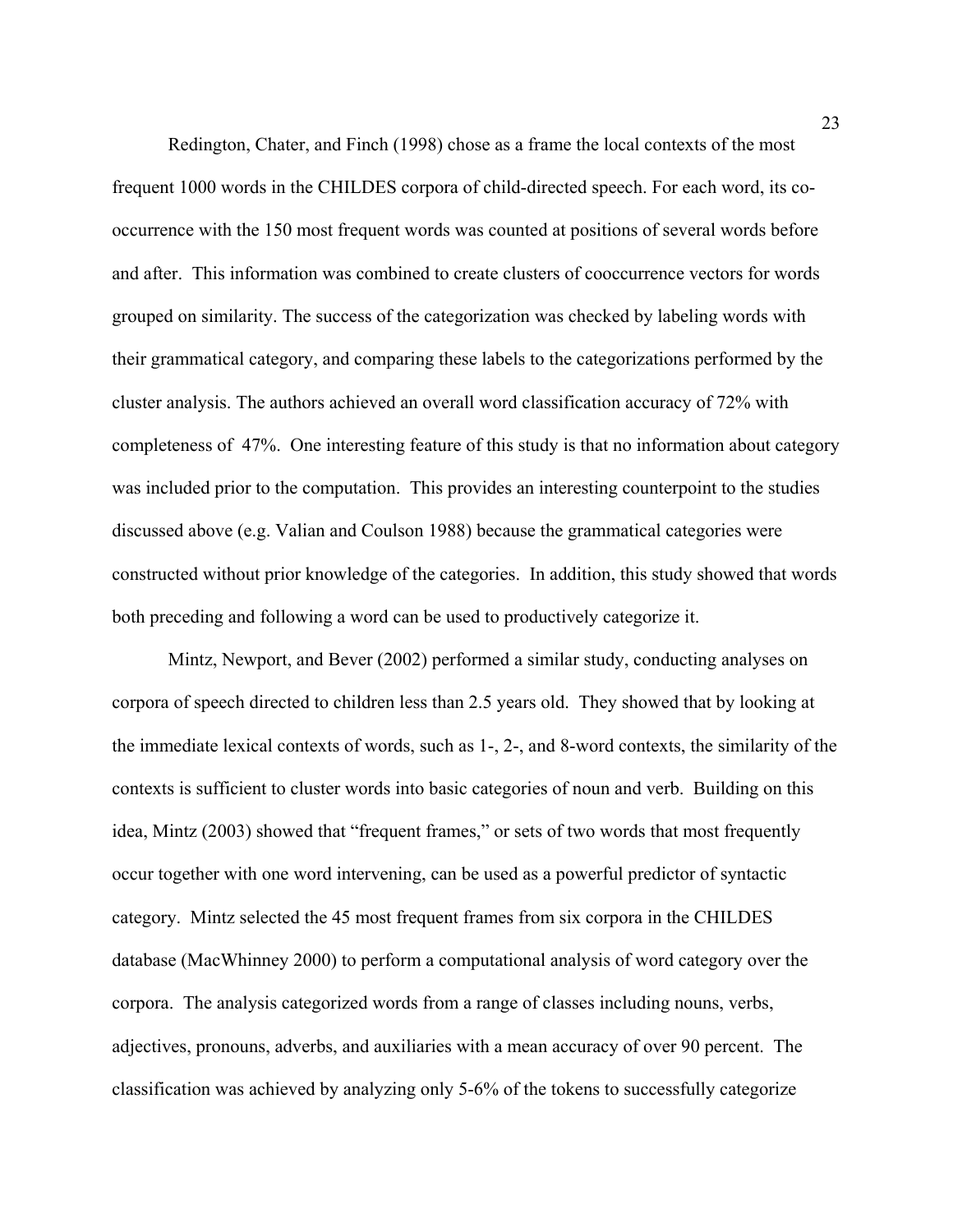about 50% of the tokens in the corpora overall. That is, the information provided by frequent frames in child-directed speech is both robust and produces highly accurate categories of words.

However, Monaghan and Christiansen (2004) conducted a study to compare the effectiveness of frequent frames (pairs of words that frequently occur with one intervening word) examined by Mintz (2003) in corpus classification versus a bigram in which new words would be classified only on the basis of the immediately preceding word. The authors found that using the smaller, less specific two-word frame also achieved high accuracy in classifying the words in the corpus, with the additional advantage of a much higher rate of completeness over the corpus.

Peña, Bonatti, Nespor, and Mehler (2002) familiarized adult French speakers with strings of trisyllabic synthetic nonsense words, then found that subjects were only able to extract grammatical-like generalizations to identify new words that fit the "rule" structure of the language when short pauses were inserted between words in the synthetic language. This study showed that listeners can use discontinuous frames to perform powerful statistical computations to segment artificial language strings, but only perform a higher-level algebraic computation to infer a category for a string when the frames are used in combination with a prosodic cue to segmentation.

 The above studies demonstrate the usefulness of positional information for creating categories in adult experiments; it is naturally of concern to find direct evidence that infants can perform categorization based on the same type of information. As a few examples, the following two studies demonstrate that infants can use positional information to categorize words; further evidence for infants' use of positional information in combination with marker elements to build categories is reviewed in Section 1.2.2.3.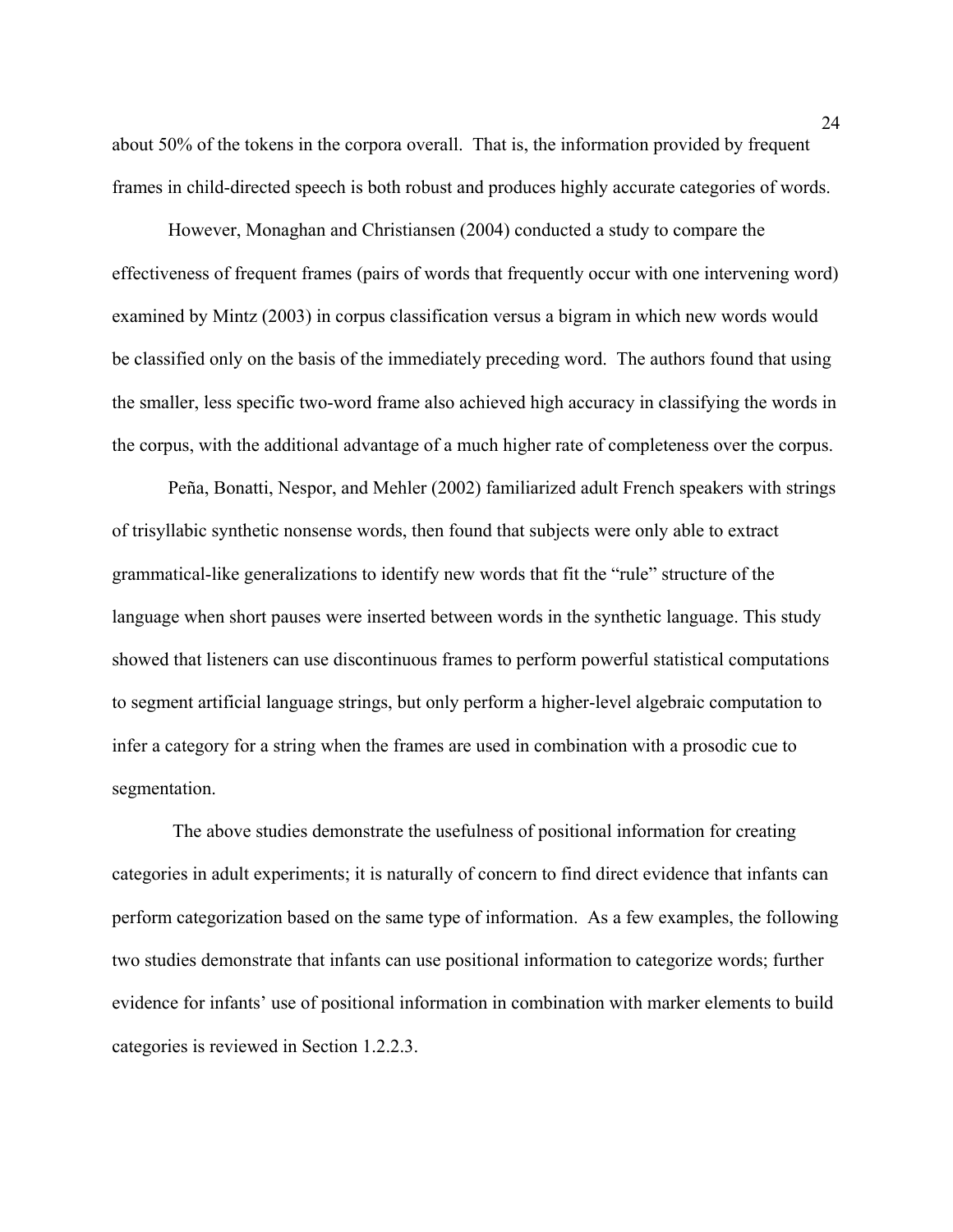Santelmann and Jusczyk (1998) showed that infants also attend to frames in speech, combining that information with attention to grammatical morphemes to demonstrate sensitivity to discontinuous verb-auxiliary dependencies. 18-month-old infants, but not 15-month-olds, listened longer to natural passages containing grammatical dependencies like *John is* run*ning*  than to unnatural passages containing sentences like *John can* run*ning*. 18-month-olds continued to prefer the natural passages even when a two-syllable adverb separated the auxiliary from the*ing* grammatical morpheme, though they stopped showing this preference when longer adverbials were inserted.

Gomez and Lakusta (2004) performed a related study with 12-month-old infants, in which they familiarized the infants to artificial language items consisting of pairs of monosyllabic marker elements, and word-like elements containing either one (Y elements) or two syllables (X elements). In test trials, the infants heard the same marker elements paired with new, unfamiliar wordlike elements of either the X or Y type. They found that infants listened longer to strings from the training language, indicating that the infants had categorized the novel words and distinguished the test items' grammaticality based on their co-occurrence with the marker items paired with each category during familiarization. This study demonstrated that by 12 months, infants already have the ability to generalize categories based on the co-occurrence of functional elements with two word types distinguished by a single feature.

In summary, the studies reviewed above present evidence that observation of positional relations of functional elements with content elements is a reliable predictor of grammatical category and can be used by language-learning infants.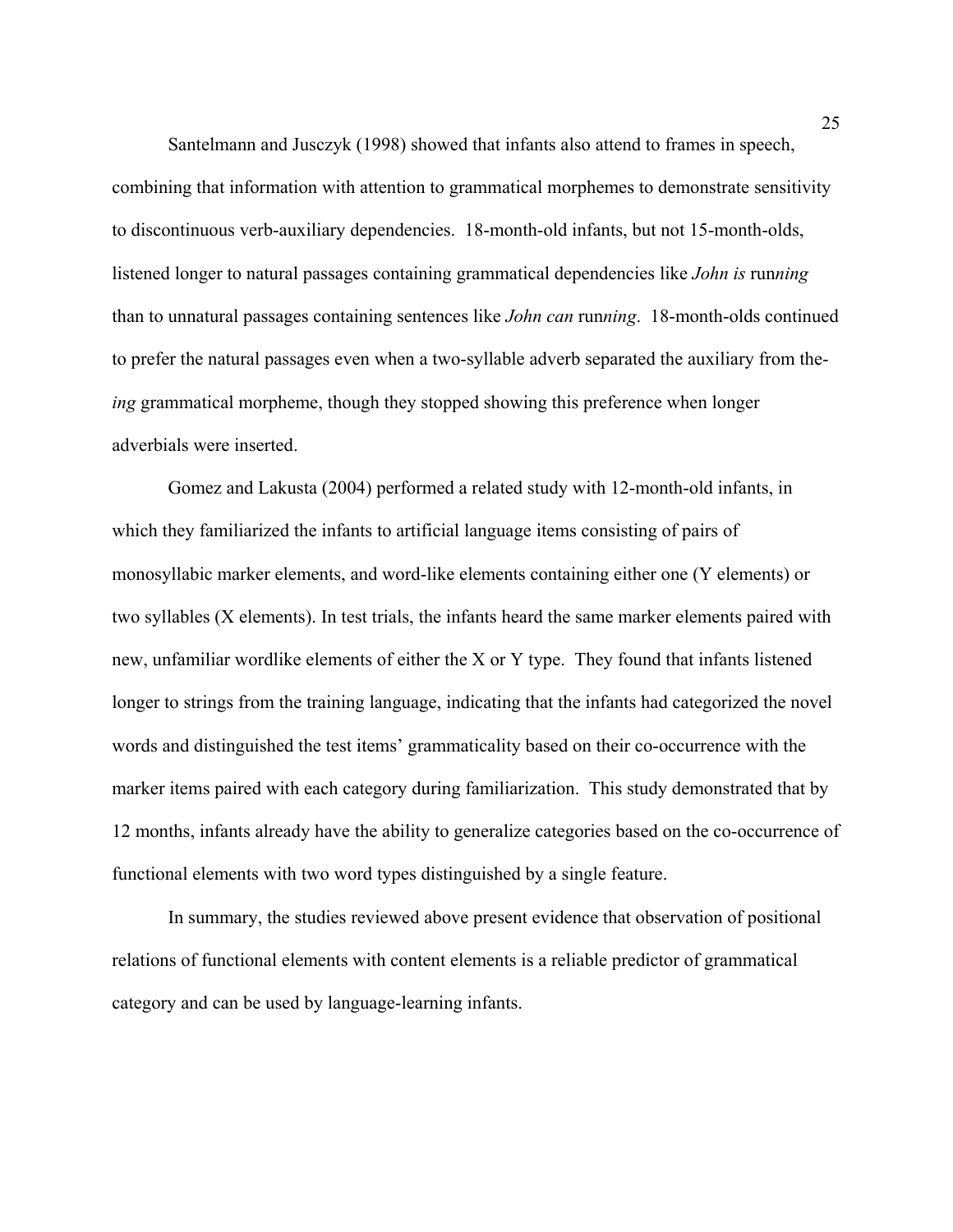Kelly (1996) identifies a number of phonological properties that are highly predictive of grammatical category, including the findings that English nouns and verbs differ in stress pattern, duration, and syllable structure. Black and Chiat (2003) comprehensively review the phonological differences that distinguish English nouns and verbs, noting that English verbs are generally shorter, lack phonological prominence, and are more likely to have a non-canonical stress pattern relative to English nouns. These reliable phonological differences may be used by learners trying to group words into categories prior to discovering how to syntactically label these categories.

Durieux and Gillis (2000) performed a computational analysis to classify 5,000 disyllabic nouns and verbs drawn from the CELEX dictionary (Baayen, Piepenbrock, and van Rijn 1993). The classification criteria included phonological and prosodic properties, such as location of word stress, length measured by grouping phonemes into onset, nucleus, and coda; vowel and consonant quality, and total number of phonemes. Stress was the most successful individual predictor of word class, with 66.2% accuracy over all word forms in their database. The most successful analysis that Durieux and Gillis performed combined stress, marked for each item as primary, secondary, or none; and a segmentation of the phonemes divided into onset, nucleus, and coda. Using only these factors over all word forms in their database, their algorithm was able to classify 76% of nouns and 71% of verbs accurately.

Mattys and Samuel (2000) found evidence that adults are indeed sensitive to such available phonological differences between word categories, tending to read disyllabic pseudo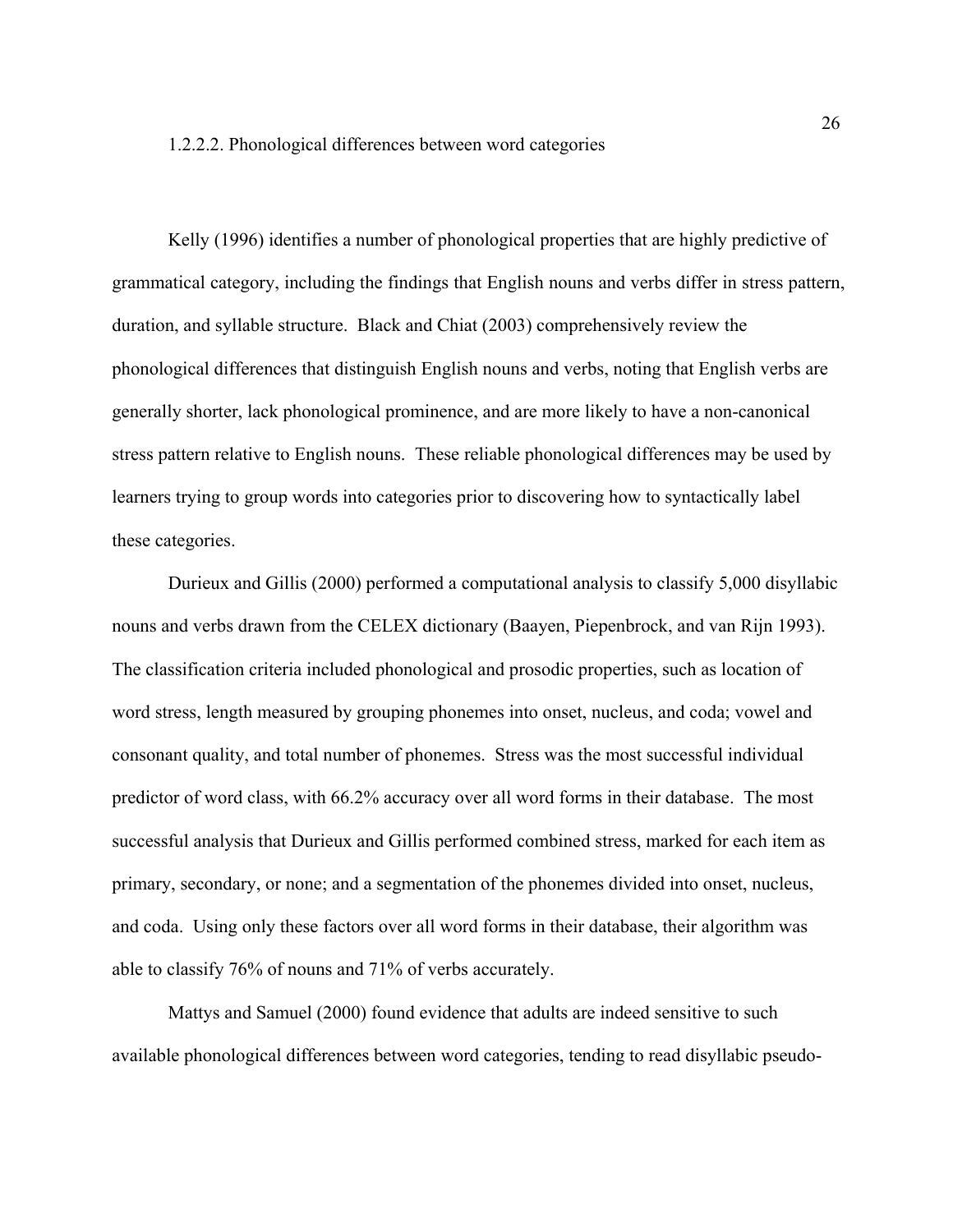words with stress on the first syllable if the word occurred in a syntactic context where a noun would be expected, and with stress second where a verb would be expected.

 In summary, the studies reviewed above show that perception of a variety of phonological properties such as stress, length, syllable structure, may serve as a reliable predictor of grammatical class. Given that this information is robustly available and that adults have been shown to use it to predict category differences, we assume that infants may well be able to exploit the same information.

#### 1.2.2.3. Grammatical morphemes

Gerken (2001) notes that of all the acoustic information available in the input for distinguishing syntactic categories, nearly every theory of acquisition gives a role to grammatical morphemes like function words. Individual phonological, statistical, and prosodic properties of function words have been shown to be consistently available across languages, cues that when clustered together can predict a restricted list of co-occurring content words (Morgan, Shi, and Allopenna, 1996).

The distinction between content and function words has been demonstrated on many dimensions of human languages. Content words, such as nouns, verbs, adjectives, and adverbs, are open-class words, which means they belong to a language class which always accepts new additions. In contrast, the functional elements of language, including auxiliaries, determiners, complementizers, and some prepositions, are closed class words, meaning languages do not easily admit changes to this set. This restricted nature of the class of function words is a consequence of its role in encoding grammatical structure. Furthermore, its restricted nature is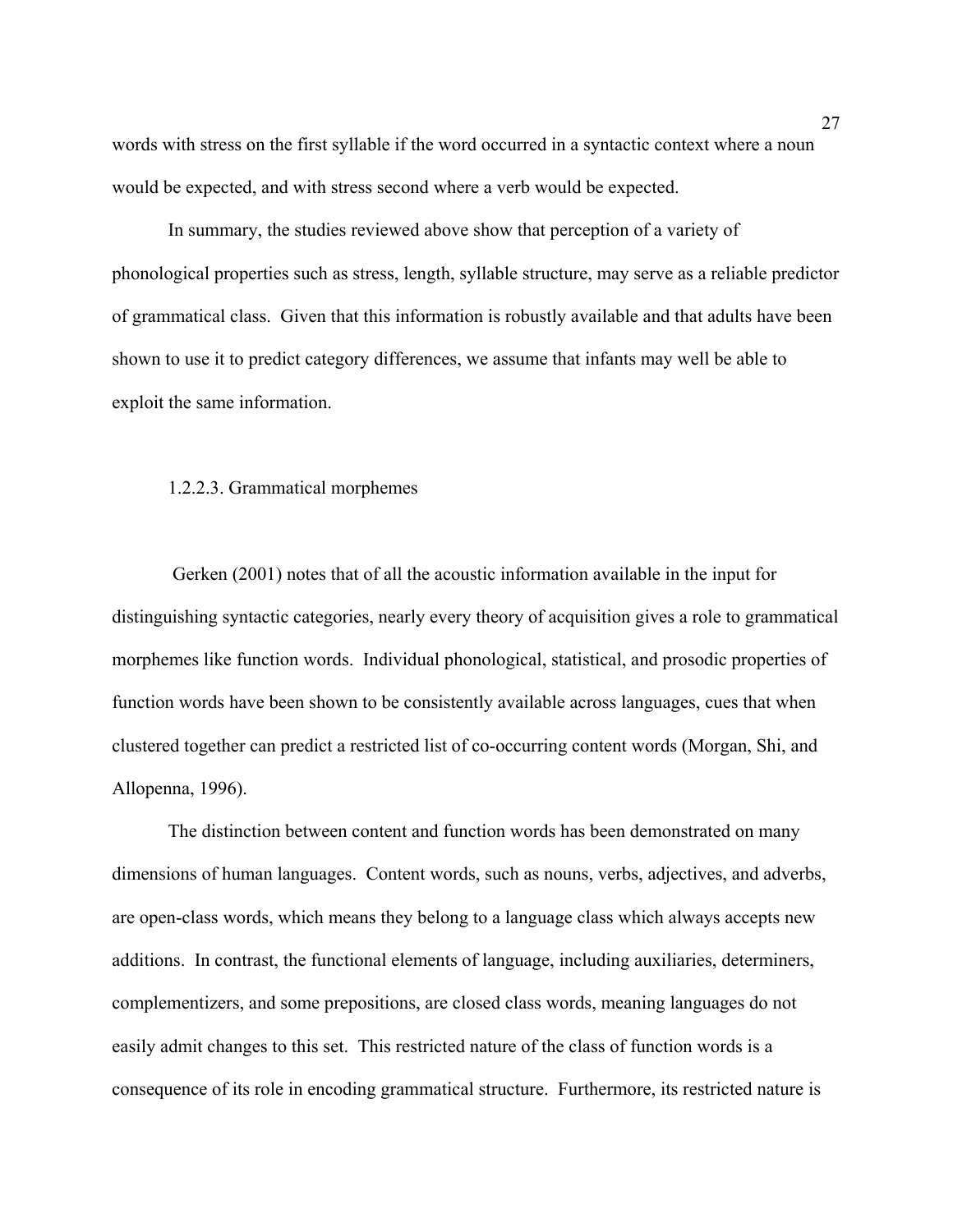one of the properties that makes it useful in classifying content words; noting co-occurrence relationships between function words and content words is a more efficient way to classify content words than by noting their co-occurrences with other content words (Gleitman, Gleitman, Landau, and Wanner 1988). Function words have a low type count, but a high token frequency. Although some categories are language-specific (for example, Mandarin Chinese has classifiers while English does not), it has been argued that the basic content-function distinction is a universal property of languages (Morgan, Shi, and Allopenna 1996, Shi 2005).

Shi, Morgan, and Allopenna (1998) analyzed the prosodic characteristics of function and content words in Mandarin and Turkish caregiver speech. For each caregiver group, they looked at distributional and phonological properties of content and function words like type frequency, utterance position, number of syllables, vowel duration, relative amplitude, and pitch change. The authors found that no one property was a strong predictor of grammatical category, but taken together they could predict grammatical category with a level of accuracy around ninety percent.

The morphosyntactic classes of the function words they analyzed include auxiliary verbs (including items marking tense, aspect, and voice), case or gender markers, complementizers, conjunctions, determiners, prepositions, pro-forms, and sentence particles (question or imperative markers) (Morgan et al 1996). Based on systematic phonological similarities, Morgan et al identified all the above function words as "minimal" across multiple levels of representation. Function words contain few syllables or moras, have simple onsets and codas, use a more restricted phoneme inventory, have a high token frequency, a high predictability from context, tend to be morphologically simple, and are produced generally with low amplitude and a flat pitch contour, among other similarities (Morgan et al, 1996).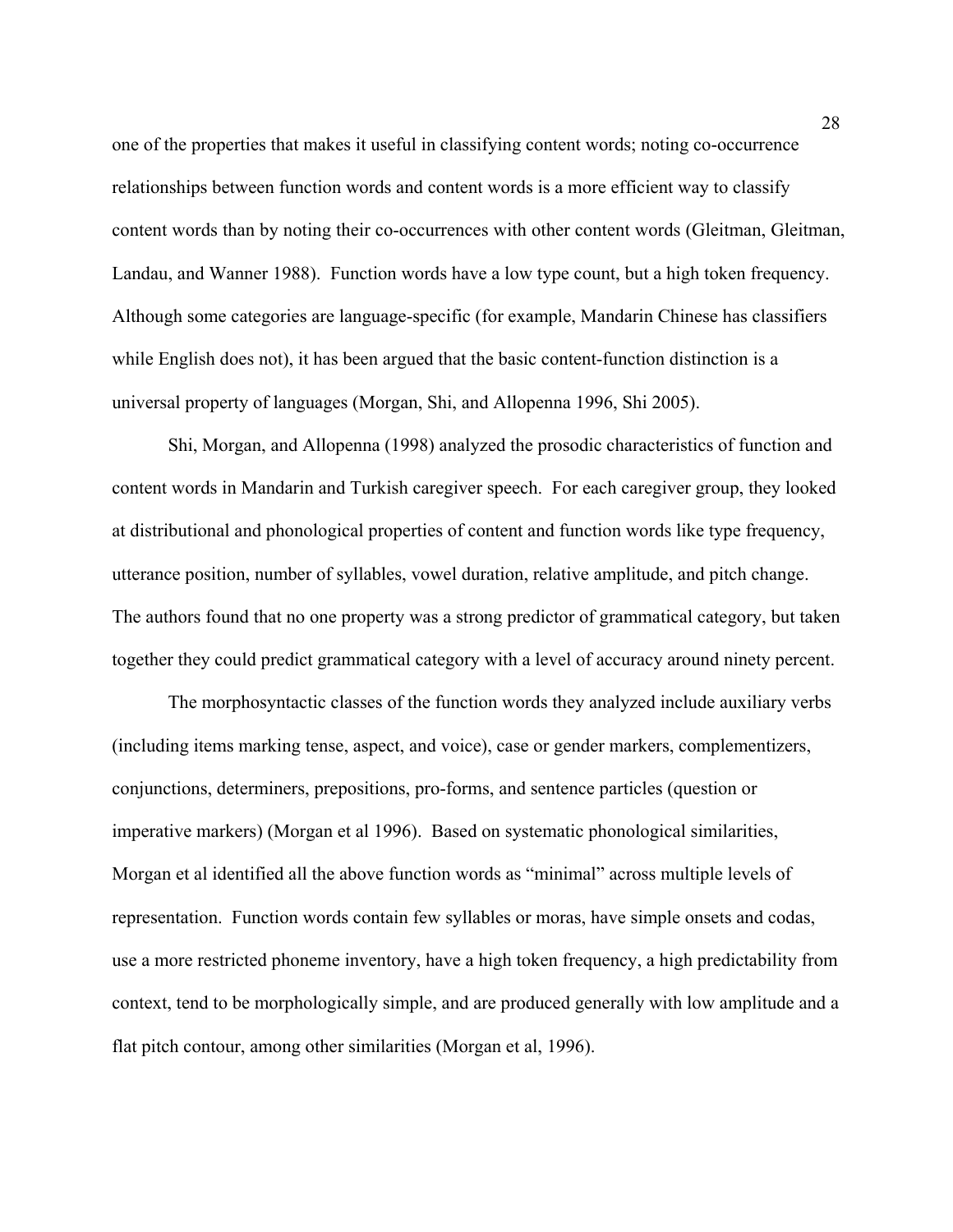In addition, function words tend to appear at the edges of phonological phrases, which are constructed with reference to syntactic constituents (Gerken 2001; Shady and Gerken 1999; Shafer, Shucard, Shucard, and Gerken 1998, Christophe et al., 1997). If babies can anticipate this consistent location for phrase boundaries and for function words, which consistently provide a cue to immediately adjacent content words, they already have two important tools for drawing conclusions about grammatical category assignment. Similarly, adults could use phrase boundaries to make a generalization about the type of words located at their edges, then about content words within these phrases.

Research on language acquisition has shown a different pattern for function words and content words (e.g., Brown and Hanlon, 1970), with function words typically missing in children's early production in many languages. As a syntactic natural class, function morphemes are the heads of functional projections, which appear very late in children's speech (Radford 1988). However, the lack of function words in early production does not imply that infants do not represent and process these items. It does provide additional evidence that the functioncontent word distinction exists at some psychological level even in babies.

Shipley, Smith and Gleitman (1969) first found that children under the age of three responded better to commands containing grammatical function words even though they did not yet produce those words. This led to the hypothesis that children know much more about the functional morphology of language that their production data would lead us to believe. Consequently, finding that very young infants know function words would help us postulate one way they may go about building syntactic categories.

A number of studies found evidence that infants are sensitive to whether function words in language samples they hear are missing, ungrammatical, or foreign. This indicated that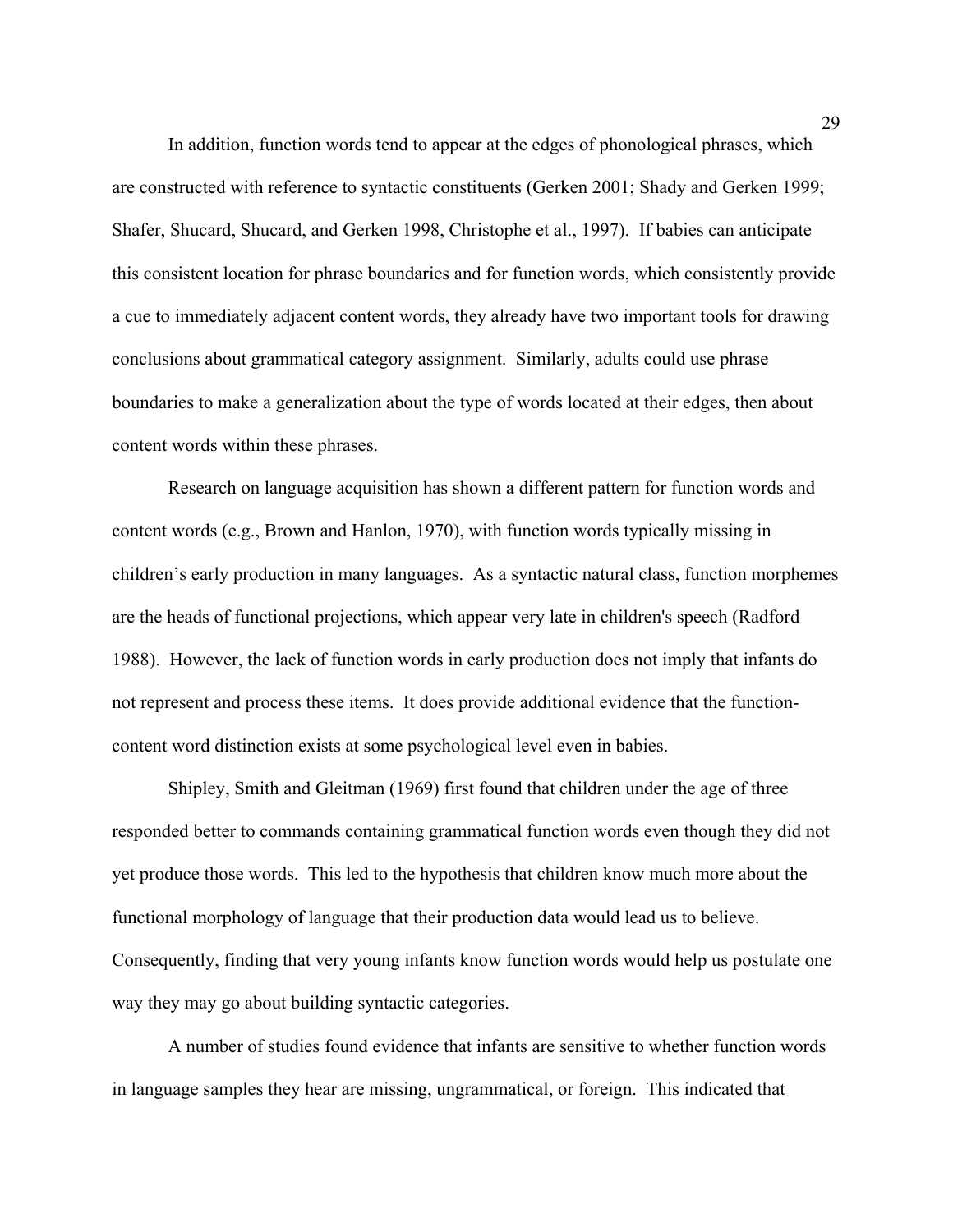infants have identified the grammatical function words of their language, and this was shown for infants of very young ages. Shady (1996) and Shafer, Shucard, Shucard, & Gerken (1998) and Shi, Cutler, and Cruickshank (2005) found this sensitivity for 10-11 month old infants.

Additional studies have sought to explain exactly how children are able to learn function words at such an early age. A number of studies have shown that infants may learn the function words they need to know to form categories based on their perception of prosodic markers such as pauses and of prosodic cues phrase boundaries. Shady, Gerken, & Jusczyk (1995) found that infants are sensitive to the fact that articles, which begin phrases, are in complementary distribution with pauses, which end phrases, because 10-month olds listened longer to passages that contained pauses at the end of a phrase rather than between an article and a noun. They reasoned that learners might use the presence of an article to infer that they are at the beginning of a phrase (Shady, Gerken, & Jusczyk, 1995). Christophe and Dupoux (1996) then noted that since infants are capable of perceiving prosodic phrase boundaries, they might observe that function words often occur at the edges of these phrases and learn these words. Then in turn they could use their knowledge of function words to draw inference about the syntactic relationship of function words with co-occurring content words. To further explain how infants might learn function words based on their prosodic properties, Shi Morgan and Allopenna (1998) reported that a group of concurrently available prosodic and phonological properties reliably distinguish function words from content words across languages as typologically distinct as English, Mandarin, and Turkish.

 As studies established that infants can recognize function words in continuous speech and distinguish them from content words, researchers began to test how early infants know that function words only co-occur with some words and not others. Evidence of knowledge of these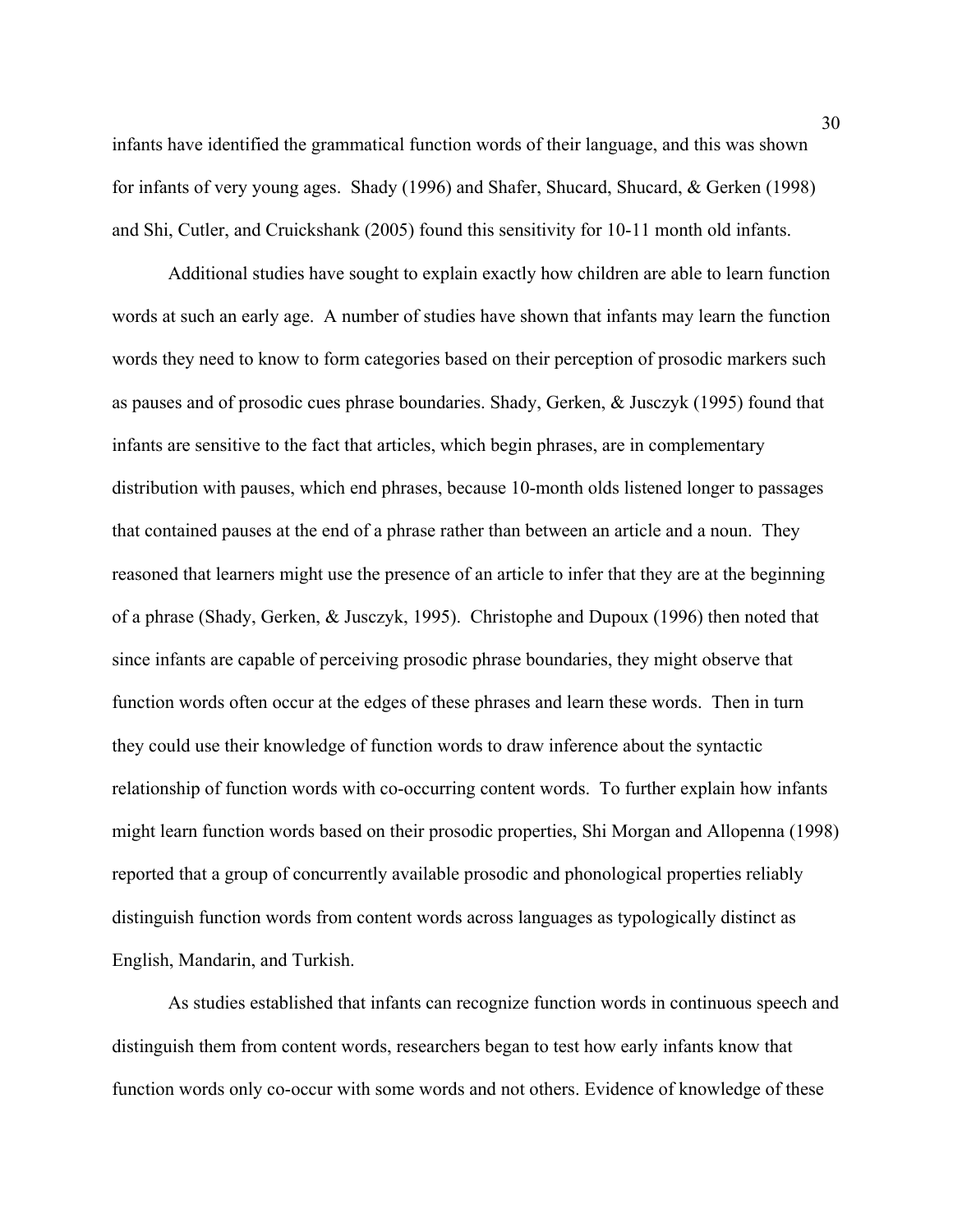co-occurrence patterns would suggest that infants might use this knowledge to draw inferences about the syntactic category of words. Gerken and McIntosh (1993) first showed that infants are aware of these co-occurrence patterns. In this study, infants of 23 to 28 months of age performed better on a picture-identification task when the object noun they were asked to identify was preceded by a grammatical article, in contrast to when the object noun was preceded by either an ungrammatical auxiliary or a nonsense word. These results demonstrated that children are sensitive to the co-occurrence relationships of certain function words and experience comprehension difficulty when these relationships are violated. This finding added support to the hypothesis that children could use these patterns from a very early age to form initial category bracketings.

Zangl and Fernald (2005) recently found that sensitivity to ungrammatical function words was available even earlier but varied with age and therefore with linguistic ability: performance on a looking task when function words were missing or ungrammatical was worst in 18 montholds, less disrupted in 24 month-olds, and undisrupted in 36 month-olds. This suggests first of all, that knowledge of the co-occurrence restrictions of function words is readily available to the youngest infants, but also that as children get older they are able to recruit other strategies to recover from the ungrammaticality and succeed at the task of picture identification. The on-line nature of their incremental looking task also showed that children attend to function words as they unfold in the continuous speech, which supports adult studies that show grammatical processing occurs incrementally.

Additional infant studies show how infants use their knowledge of function words in conjunction with their knowledge of prosody. Shady and Gerken (1999) showed that two-yearolds not only used their knowledge of function words in listening comprehension tasks, they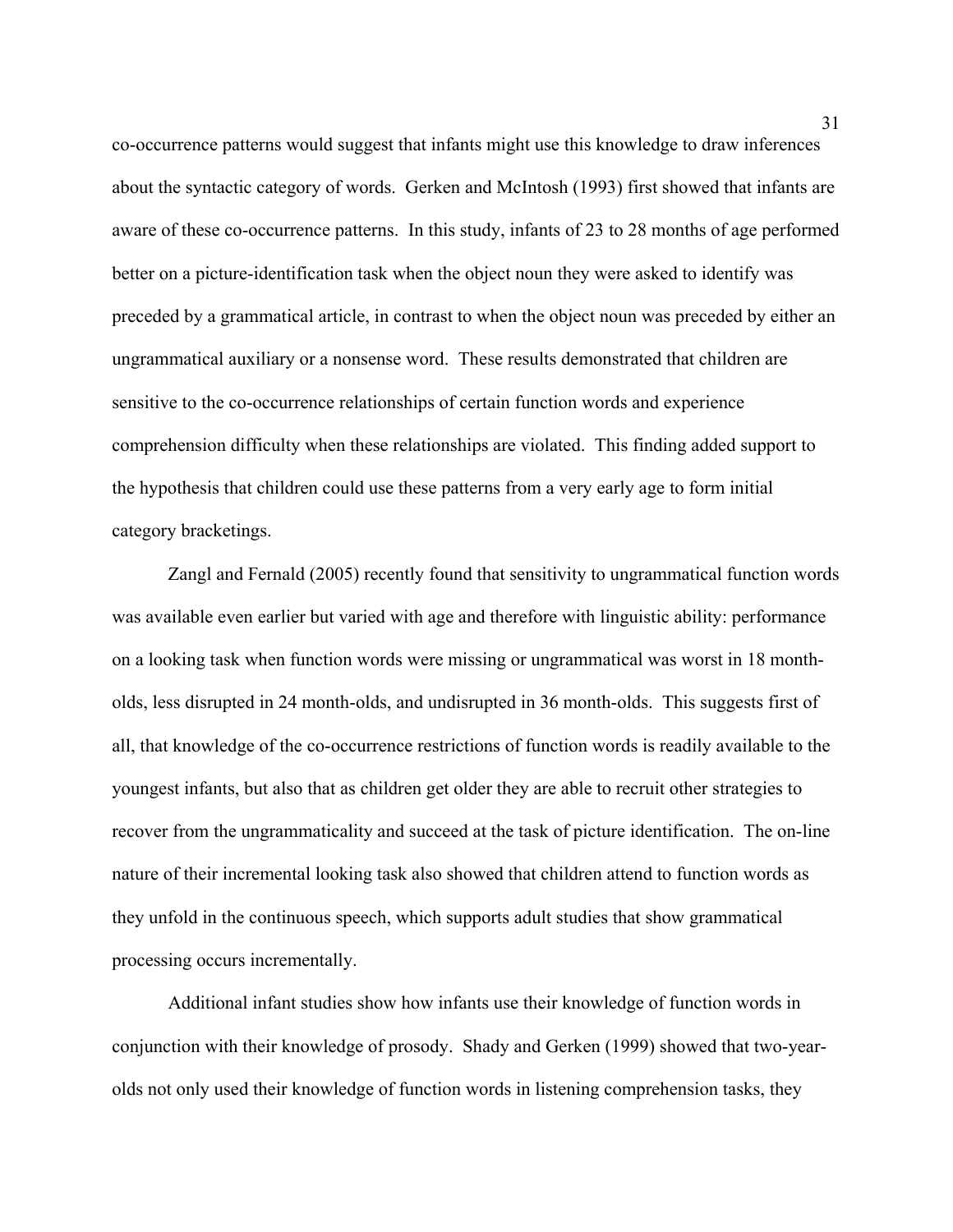performed significantly better when sentences contained natural prosodic pauses than when pauses fell between a function word like *the* and the following noun. Infants performed best on a listening comprehension task when a prosodic break occurred at the edge of a syntactic constituent, and an appropriate function word appeared at the beginning of that constituent. Shady and Gerken found that these two types of cues were equally beneficial to children's listening—one type of cue did not diminish the usefulness of the other.

Golinkoff, Hirsh-Pasek, and Schweisguth (2001) found results similar to those of Gerken and colleagues, but by examining dependent verbal morphology that did not precede the tested content words. They found that infants watched pictures of events more when listening to sentences containing verbs with grammatical endings like *–ing* than those ending ungrammatically in  $-ly$  or with nonsense syllable at the end.

 Santelmann and Jusczyk (1998) earlier showed that infants attend to discontinuous frames in speech. Another study built on the findings of Santelmann and Jusczyk (1998) on infants' sensitivity to non-adjacent grammatical dependencies. Gouvea, Aldana, Bell, Cody, de Groat, Johnson, McCabe, Zimmerman, Kim (2005) conducted a headturn preference experiment designed to test whether 15- to 18-month-olds are able to use their knowledge of a certain type of functional morphology, number agreement between determiners and nouns, marked in English by a null ending or the plural *–s* ending on the noun, to distinguish grammatical from ungrammatical usages of the morphology. The authors found evidence that 18 month-olds, but not 15-month-olds, listened longer to passages containing grammatical dependencies of correct number agreement between determiners and nouns.

Other studies have provided evidence that infants can actually generalize new categories based on artificial or unfamiliar natural language inputs, rather than just demonstrating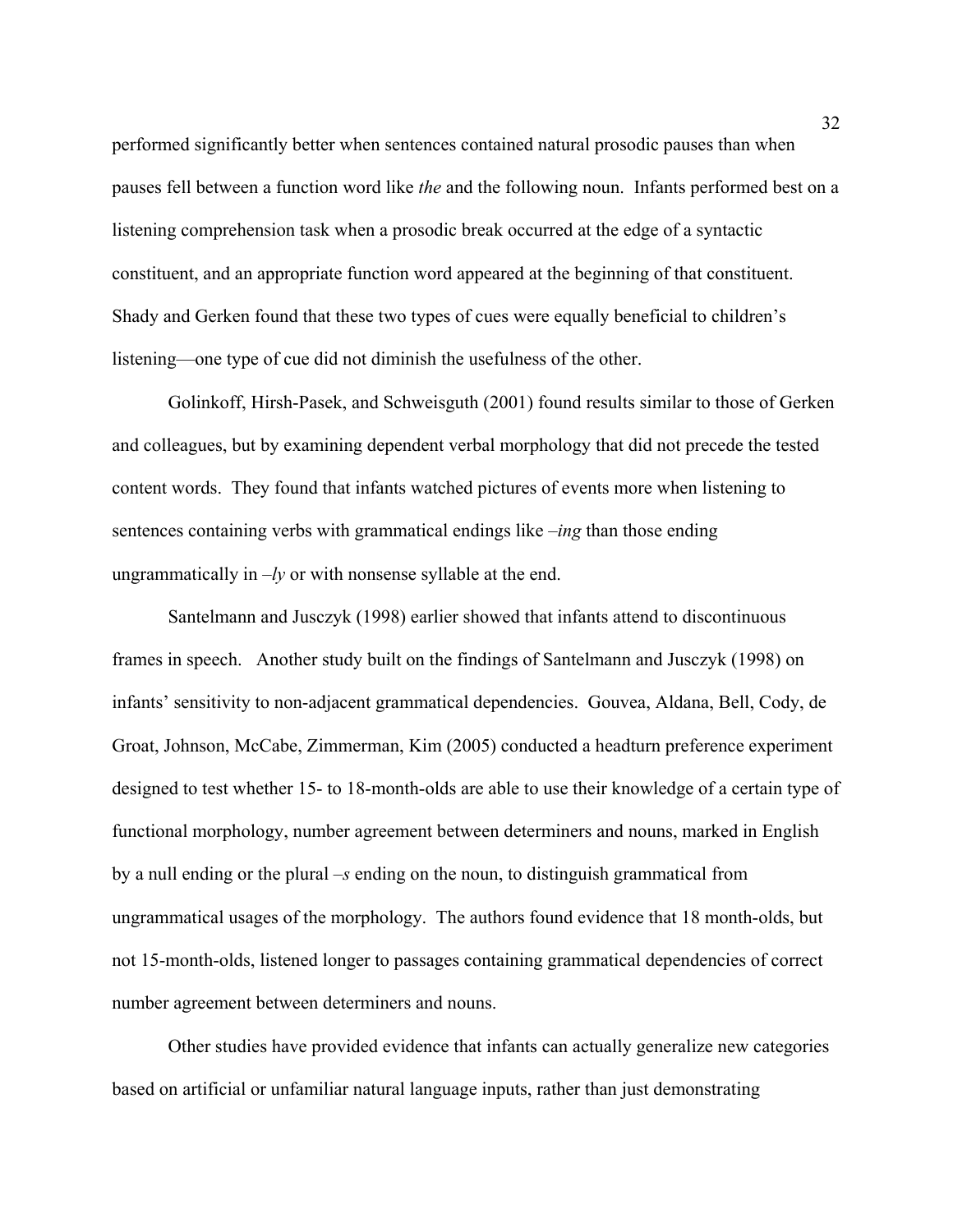sensitivity to category differences. This provides an analogy for how infants might perform this operation with the input from their native language. Gomez and Lakusta (2004) provided a valuable example of this by showing that 12-month-old infants categorized novel words in an artificial language based on their co-occurrence with marker items during familiarization. In a study that was similar, but which used natural language data as stimuli, Gerken, Wilson, and Lewis (2003) familiarized monolingual English-speaking 17-month-old infants to a Russian gender paradigm, from which they withheld a subset of items. During test trials, infants heard either items from the withheld subset of the gender paradigm as well as ungrammatical items in which previously heard stems were inflected with markings corresponding to a different grammatical gender. The results showed that infants were able to discriminate grammatical items from ungrammatical items, none of which they had previously heard, after being familiarized to the gender paradigm for about 2 minutes. However, they were only able to perform this discrimination when items were double-marked for grammatical gender. The authors concluded that infants can quickly form categories purely by observing co-occurrence patterns in a data from a real human language, without having reference to the meanings of the either word stems or the inflectional morphology.

In summary, infant studies show that by the age of 2, babies are aware of a list of function words that regularly precede either nouns or verbs, and can distinguish them from words that do not regularly co-occur in one of these patterns. This knowledge, in combination with the ability to exploit the other types of regularities discussed here, provide infants with tools for developing syntactic categories.

Before continuing, I will review the aspect of the model of grammatical category acquisition developed here that is relevant to this dissertation. Many studies have shown that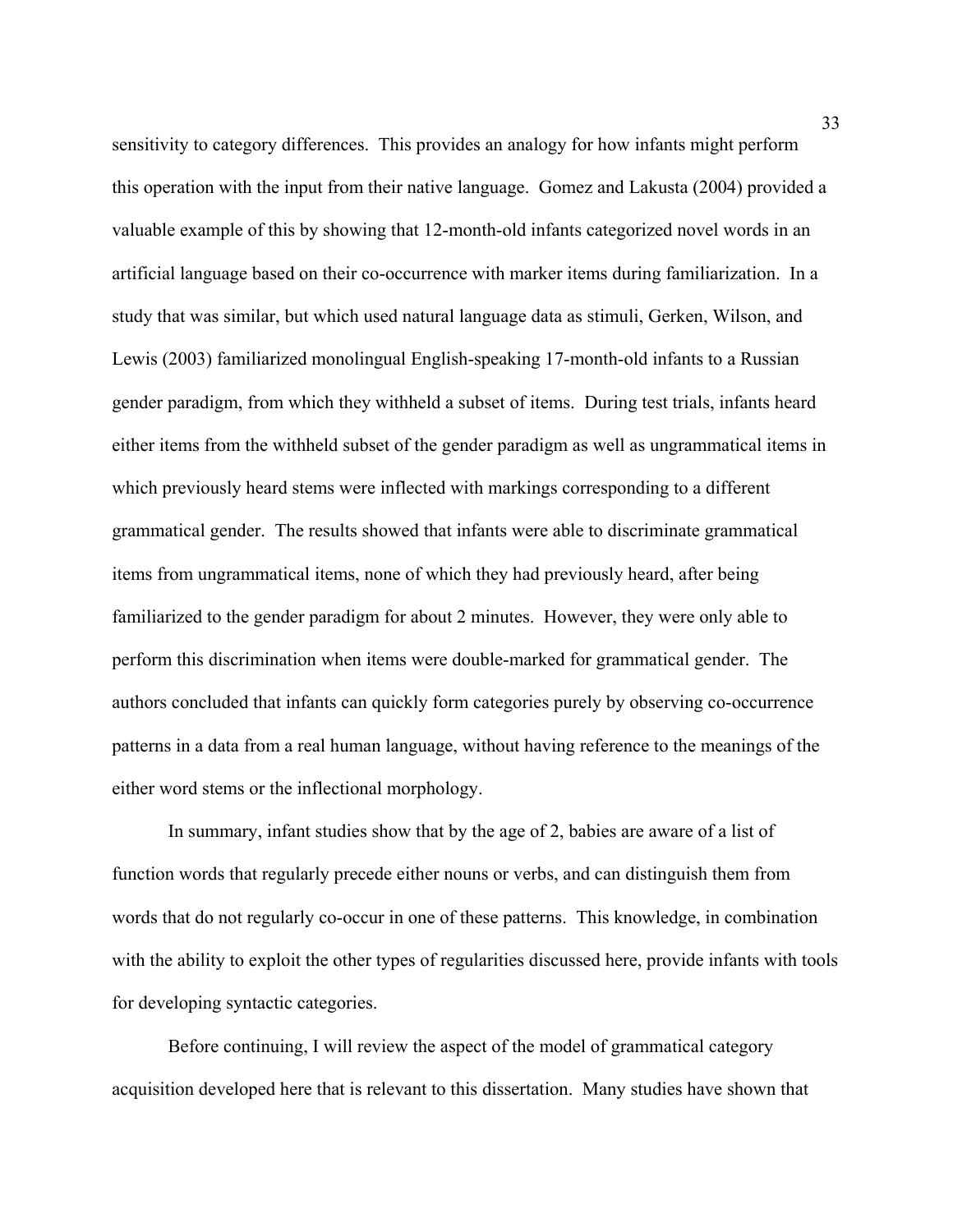infants can recognize function words well before they are able to produce them. Saying that infants recognize function words is the same as saying they have begun to notice them and compile them into an inventory of learned elements, noting the similarities between them and deciding to group them as one general class. Or, at the time infants begin to recognize function words they simultaneously notice co-occurrence patterns with certain content words, and then build on this to generalize the types of content words that occur with a particular function word. On this logic, knowing the function words of their language could help infants both to recognize content words that co-occur with them, group these content words into classes, and label these classes as the appropriate grammatical category of their language.

A further question that linguistic theory has been interested in is whether these grammatical categories are basically innate in infants (Chomsky 1965), requiring only to be filled in through the use of the most reliable information, or whether infants can actually induce grammatical categories just by performing distributional computations on the input (e.g. Maratsos and Chalkley, 1980). Regardless of this distinction, the research I have reviewed here helps establish simply what perceptible information in the signal correlates with grammatical category distinctions, meaning that this information could be reliably used to complete infants' representations of grammatical categories on either type of theory.

### 1.2.2.3.1. The function-content distinction beyond the domain of acquisition theory

The function-content word distinction has been recognized and incorporated in virtually every major area of language research, including parsing, production, and neurolinguistic studies of language disorders.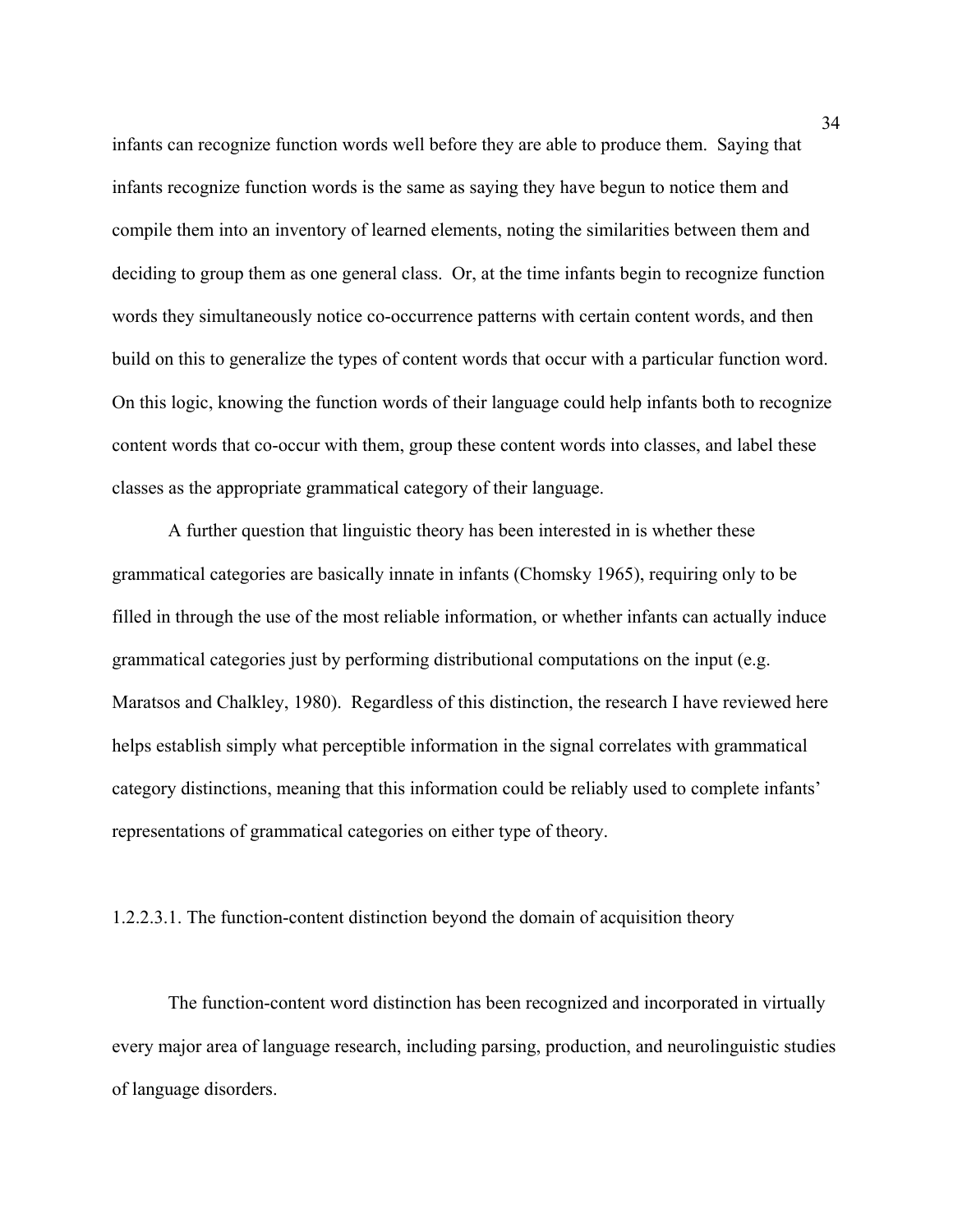Behavioral studies concerned with lexical access have found asymmetries in the processing of function words vs. content words. Bradley (1978) reported that lexical decision reaction time to content words was dependent on individual word frequency, while reaction times to function words was not. The difference in sensitivity to frequency was first taken to support the notion of separate lexical access routes for the two classes, and a model of privileged access to function words (also Bradley, Garrett, and Zurif 1980). Though further studies (Gordon and Caramazza 1982) failed to find the same relationship between frequency and speed of lexical access in both function words and content words, both Gordon and Caramazza (1982) and Bradley (1978) upheld the basic finding of overall differential lexical decision times to function words versus content words, despite different conclusions on the influence of word frequency.

More recently, Segalowitz and Lane (2000) conducted a reading-time study with normal adults that found shorter reaction times to function words than to content words, but also still agreed with Gordon & Caramazza's (1982) claim that there is a confound between word class and frequency, and that frequency and predictability (as measured by cloze probability in their study) account for the lexical access timing properties that differentiate function and content word classes.

 A number of additional studies have given evidence for various types of processing differences distinguishing content words from function words. A study reported by Friederici (1985) used a word-monitoring task to find differences in reaction times to the two classes of words. Other studies have demonstrated that adults often miss errors involving function words while performing proofreading tasks (Rosenberg, Zurif, Brownell, Garrett, & Bradley, 1985); and a recent study showed that phonological processes of deletion or assimilation are more likely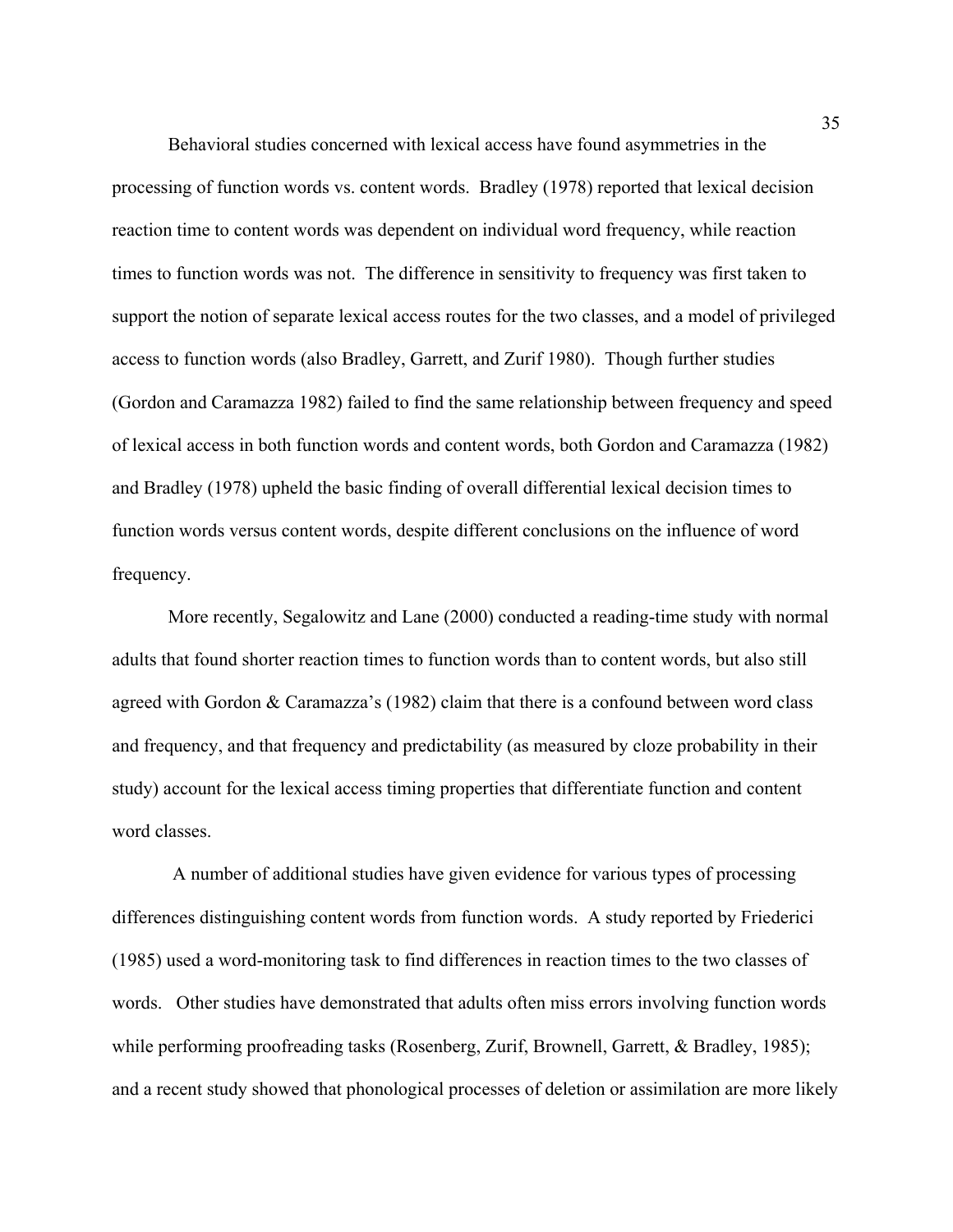to occur with function words than content words (Shi, Gick, Kanwischer, & Wilson 2005). To summarize, these studies provide evidence from an area outside of acquisition research that function words and content words are processed differently. This can in turn be interpreted as additional support for the idea that a learner may treat these broad classes differently during acquisition, with the functional classes helping to bootstrap the content class.

Research on neurolinguistic theory has often considered the question of whether function words are represented in the brain as different from content words. Support for differing representations has been taken from studies on the function-content word distinction in lexical access using event-related potential (ERP) measures as well as various behavioral and imaging studies conducted with aphasics and unimpaired subjects. ERPs give a temporal analysis of a response to an event and also reflect the localization of a response in the cerebral cortex to some extent. Neville, Mills, and Lawson (1992) conducted an ERP study in which they found a significant difference between content and function words in early frontal ERPs, as well as a significant difference in localization patterns of responses to the two word classes at a later stage. Another ERP study using a lexical decision task found that function words produced a large negative peak over the left hemisphere, while content words did not show any response lateralization (Pulvermuller, Lutzenberger, & Birbaumer, 1995). Pulvermuller (1999) showed evidence that lexical access for function words involves the perisylvian region while lexical access for content words involves this region plus other cortical areas related to the meanings of the words.

Aphasiology studies have reported evidence to suggest that the use of function words is dependent on structures in the anterior regions of the brain compared to content words, meaning that certain forms of damage can result in a relative loss of use of function words compared to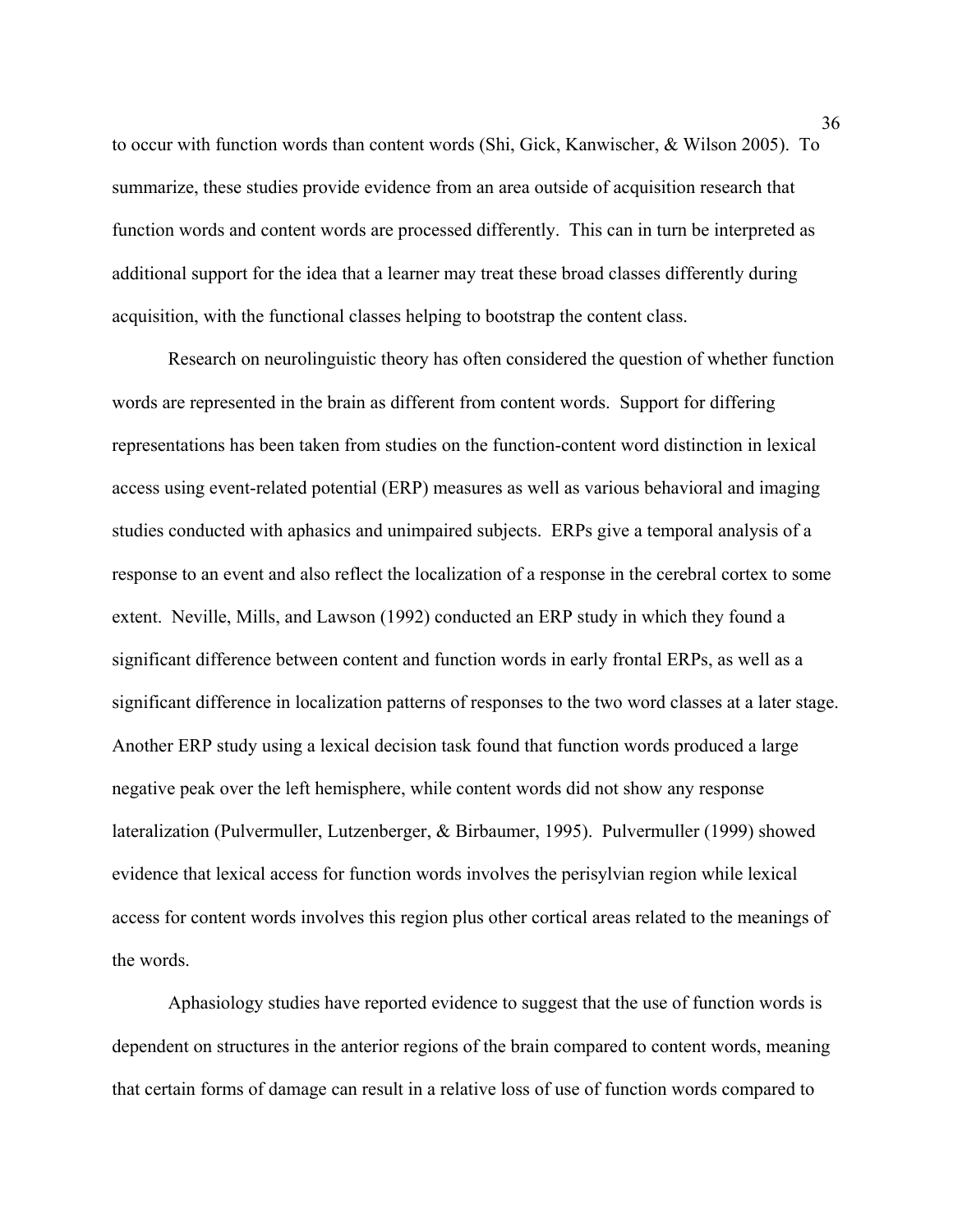content words (Bradley, Garrett, & Zurif, 1980). In an event-related fMRI study conducted with unimpaired subjects, Friederici (2000) found different patterns of cortical activation to function words versus content words when subjects were asked to categorize visually presented words as either nouns or function words. Discovering the potential neurological bases of function word classes and content word classes is one way to explore how humans might be innately wired to process these word classes differently and therefore, may do so from the earliest stages of language acquisition.

Comprehension models such as that proposed by Townsend and Bever (2001) take such evidence as support for an early strategy that builds a framework of function words and morphemes before complete syntactic structure is assigned in a subsequent process. The content-function distinction also strongly affects learnability; for adult English speakers, an artificial language grammar is not learnable without functional markers of grammatical structure (Green, 1979). Cutler (1993) showed that an artificial learning simulation was performed better when content-like elements were realized with full vowels and other acoustic markers characteristic of content words, as well as when functional elements were also acoustically realized with reduced vowels.

Theories of production (Levelt 1989; Levelt, Roelofs, and Meyer (1999) treat function words as a distinct vocabulary with elaborate lemma representations and scant lexical-conceptual content, the inverse of content words; function words with particularly low semantic content are accessed for production through a completely different procedure than content words. In summary, most models of language comprehension and production assume that lexical-semantic processes and syntactic structure-building processes are distinct; these processes roughly map onto the distinction between function words and content words. Empirical studies with both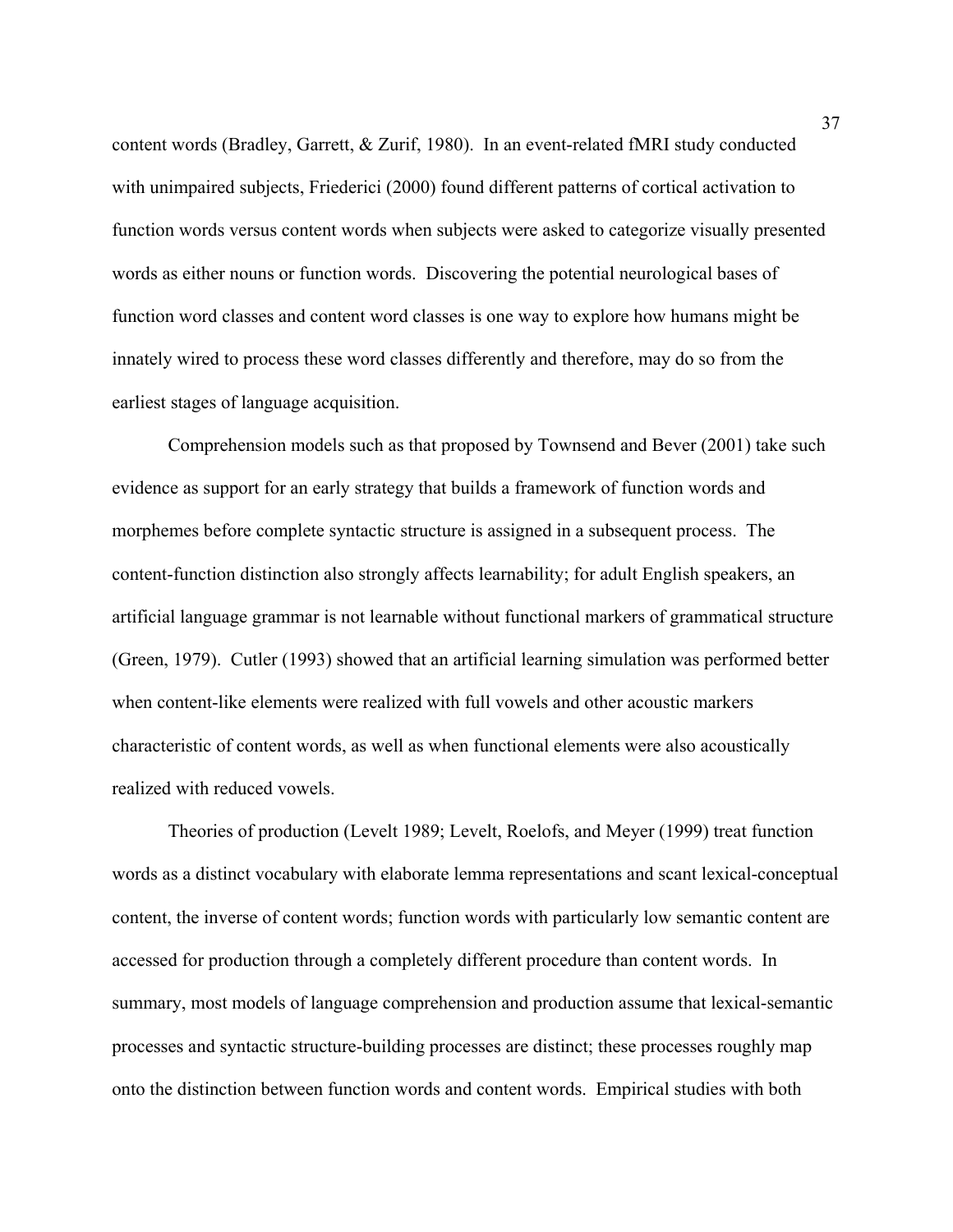normal and impaired subjects have provided support for the view that functional elements and content-bearing elements are represented, stored, and processed differently. Finally, the evidence that adults (and computer simulations) learn, process and suffer comprehension impairment to these classes differentially suggests that language learners may be predisposed to treat these broad classes as distinct during acquisition. Infants' recognition of this distinction could then be a preliminary step to using of function words to bootstrap grammatical categories for the content words they know .

# 1.2.3 Bootstrapping theories of language acquisition

Having looked at the tasks required for infants to be able to segment and label words from the speech stream, it is worthwhile discussing how these tasks fit into hypotheses of the acquisition of a grammar. A circularity known as a bootstrapping problem (Pinker 1987) concerns whether infants need to know word meanings first before using them to learn about syntactic structure, or whether syntactic structure can be partially constructed by noticing certain distributional regularities, then used to learn the meanings of words.

## 1.2.3.1. Semantic bootstrapping vs. syntactic bootstrapping

Several types of theories have addressed the question of grammatical category acquisition in children. The semantic bootstrapping hypothesis is the claim that infants first need to acquire the meanings of some words (verbs) in order to infer their subcategorization frames (Grimshaw 1981, Macnamara 1982, Pinker 1984). On this theory, infants are born with conceptual structure that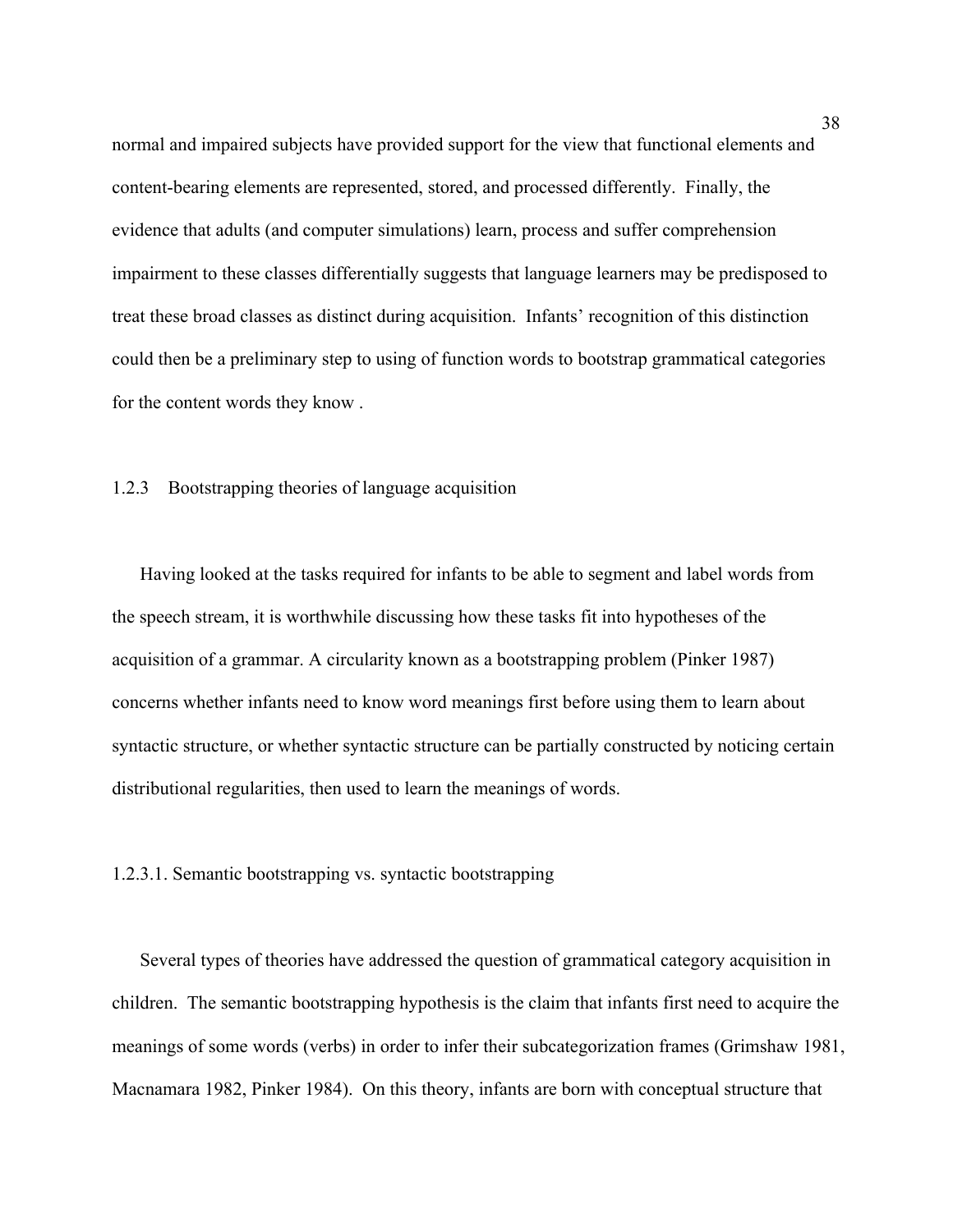leads them to expect to find a set of grammatical categories in their language input. They are also born knowing how to link words that they encounter in their input to these innate conceptual categories. For example, they learn from their earliest input that nouns typically denote objects, verbs denote actions and events, and adjectives denote properties. The infant then uses these conceptual linking rules to map words onto the innate grammatical categories, using the prototypical semantic properties as a guide. Once these categories are filled in with sufficient mappings of words to semantic concepts, infants then shift their attention to structural correlates of the words they have already categorized via semantics, building up the categories further by observation of distributional patterns. On this hypothesis, semantic linking is the initial bootstrap into grammatical categories, which later cedes to the infant's ability to make use of distributional patterns. The learner uses "canonical structure realization rules" (Pinker 1984) to infer a mapping from meaning to grammatical category, even if the categories themselves are not organized based on semantic similarity.

An important question to ask about this hypothesis is why, if distributional properties can be used to assign words to categories, do learners not make use of them right from the start? One argument for the semantic bootstrapping hypothesis was that some of the most reliable markers of syntactic categories, function words, are not present in very young children's vocabularies. Since then, a great deal of evidence has been amassed to build on Shipley, Smith & Gleitman's (1969) finding that infants have knowledge about function words even though they do not yet produce them (Gerken & McIntosh 1993, Shafer, Shucard, Shucard, & Gerken 1998, Höhle & Weissenborn 1999, Shi, Werker & Morgan 1999). The other argument that syntactic categorization should start with semantic reference comes from the idea that grammatical categories are substantive universals (Chomsky 1965). On this approach, the only way to link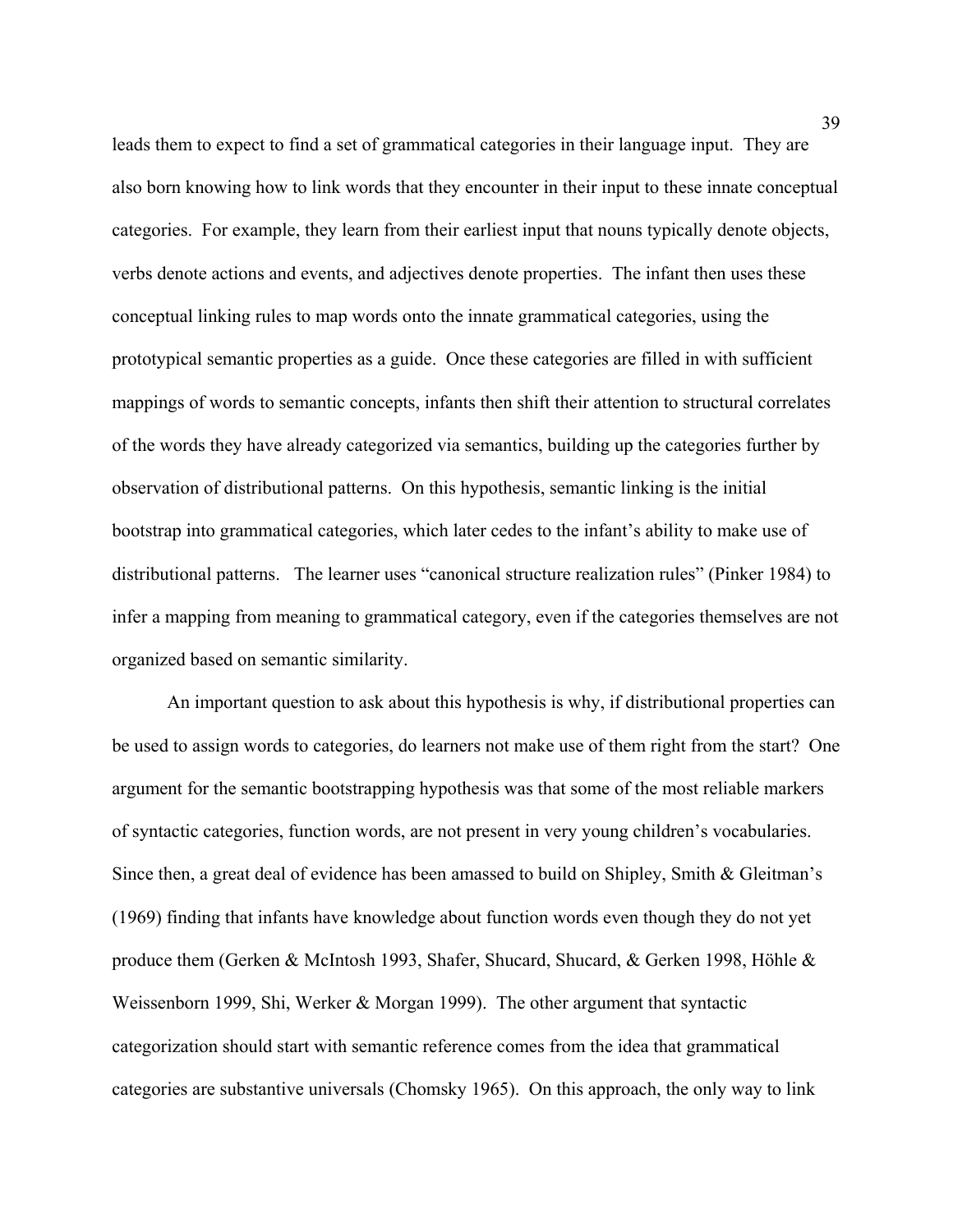the innate categories to distributional information from the input would be by means of the semantic linking discussed above (McNamara 1981, Grimshaw 1981, Pinker 1984).

Conversely, distributional approaches (Maratsos and Chalkley 1980, Cartwright and Brent 1997) argue that learners can build categories without an innately specified semantic core based on distributional information in the input. In this vein, the syntactic bootstrapping hypothesis claims that children learn structural relations like verb subcategorization frames first, then use them to restrict their hypotheses about possible word meanings (Gleitman and Wanner 1982, Landau and Gleitman 1985). The idea behind this approach is that knowing detailed information about the categories of the syntactic constituents helps learners begin to acquire semantic information about the words. Recent studies suggest that speech input to children contains distributional regularities that reliably correlate with some grammatical categories, such as nouns and verbs (Mintz, Newport, & Bever, 2002), and that the learner may be able to derive these categories based on such regularities.

However, both semantic and syntactic bootstrapping depend on children's ability to learn the subcategorization frames of some words without knowing their meanings (Brent 1994). Problematically for semantic bootstrapping, cross-linguistic variation results in different subcategorization frames corresponding to different meanings depending on the language being learned. Therefore, children would have to learn a language-specific correspondence between meaning and subcategorization before choosing the right subcategorization frames for the words they know. In order to get to that point, children would have had to learn some subcategorizations independently of their meanings. As an exception, Lidz (2006) proposes that children can begin to acquire semantic meaning independently of syntax thanks to broad linguistic generalizations that do not rely on detailed language-specific mappings, for instance,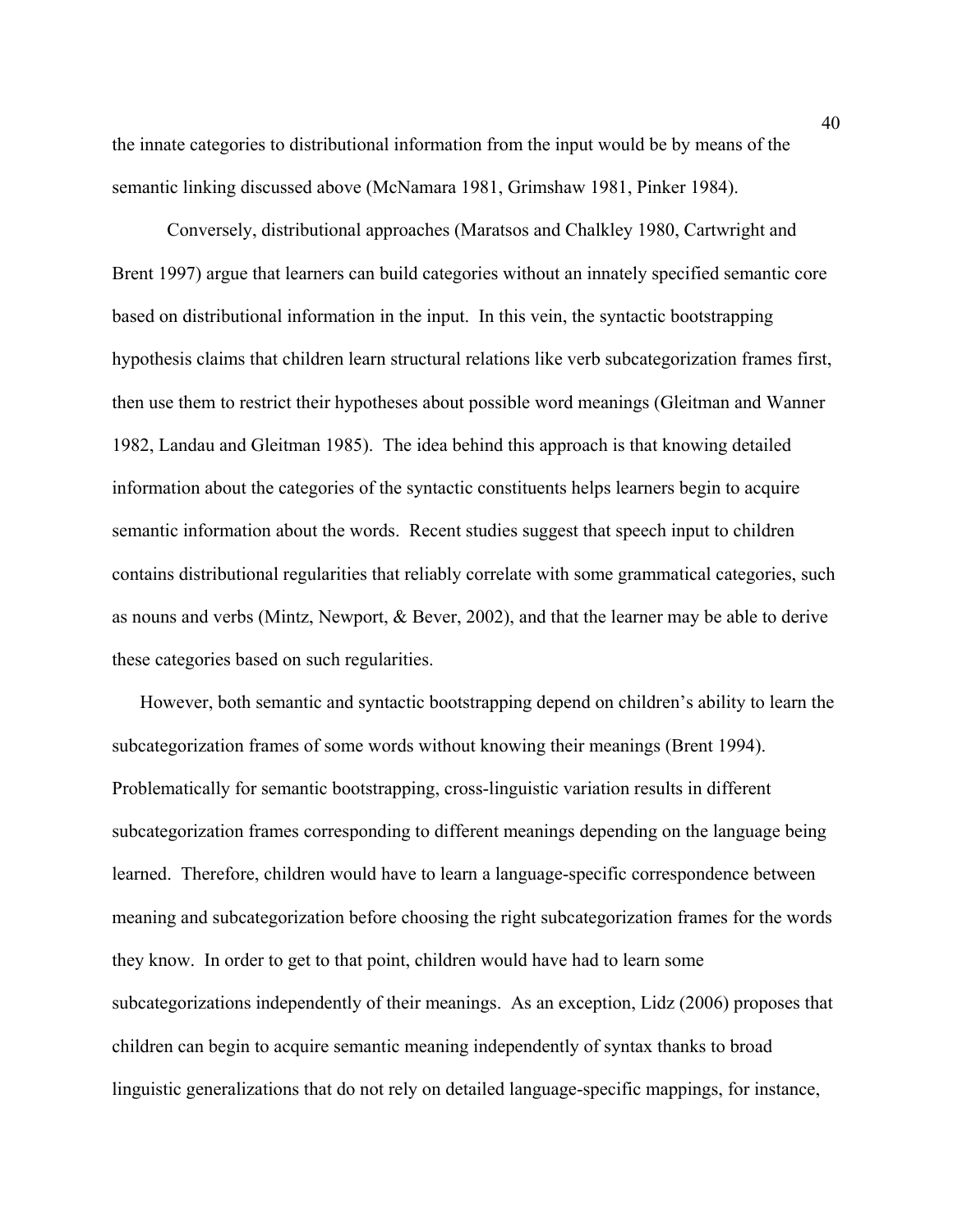that propositions are realized as clauses. This allows learners to begin acquiring large-scale semantic categories without knowing the full range of syntactic distinctions of their native language. Furthermore, Lidz (2006) cites the universal mapping between the semantics of verb causation (the participants involved) and syntactic transitivity (the argument structure encoded by a transitive verb) as a way that learners could easily get from verb syntax to verb meaning without being limited by language-specific syntactic distinctions. A series of studies with English and Kannada-speaking children showed that, in sentence act-out tasks, children's decisions about verb meaning were guided by their inherent expectations about the syntaxsemantics mapping rather than by morphosyntactic cues marked reliably in the input. This illustrates a way in which learners could solve the circularity problem, learning about verb frames from structural evidence but mapping directly to meaning in cases where languages make this mapping universally reliable.

To summarize, the main problem of acquisition for children is to find a way to learn some things about syntactic structure, independently of meaning. The research reviewed here supports a proposal known as the prosodic bootstrapping hypothesis, which holds that children can recover some syntactic information from prosodic and distributional information.

## 1.2.3.2. How to bootstrap syntax from the speech signal

Stemming from the syntactic side of the bootstrapping question, prosodic bootstrapping is the hypothesis that young children use prosodic information to infer syntactic structure, potentially an unlabeled bracketing of all major syntactic constituents (Gleitman and Wanner 1982, Morgan 1996). In order to support this hypothesis, it is necessary to show that young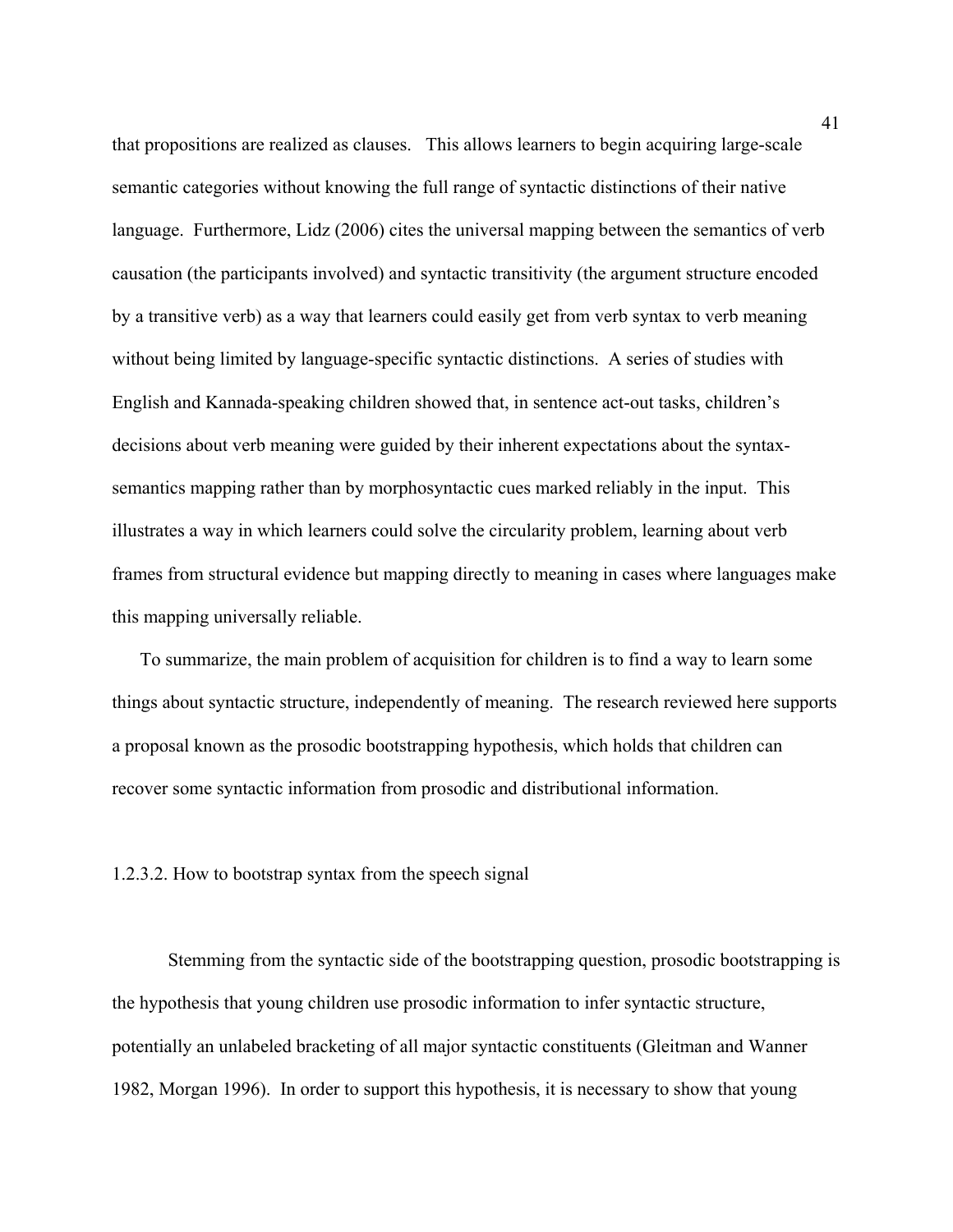children attend to prosody and that some syntactic structure can be recovered from the prosodic information of sentences. Indeed, many studies have established infants' ability to perceive the correspondence between prosodic and syntactic boundaries, using both preferential looking and non-nutritive sucking paradigms to determine that babies prefer stimuli in which prosodic properties like pauses, pitch changes, and lengthening coincide with syntactic boundaries (Jusczyk and Kemler-Nelson 1996). Before reviewing evidence from infants studies to support the model of prosodic bootstrapping, I will first discuss theories of the phonologysyntax interface which describe the prosodic domains which have been thought to constrain infants' learning of syntactic structures.

# 1.2.3.2.1 Some theories of the phonology-syntax interface

Prosodic phonology (Selkirk 1984; Nespor and Vogel 1986) proposes several layers of prosodic representation between the utterance level and the word level, in which constituents such as intonational phrase, phonological phrase, and clitic group are ranked and layered. (Figure 1).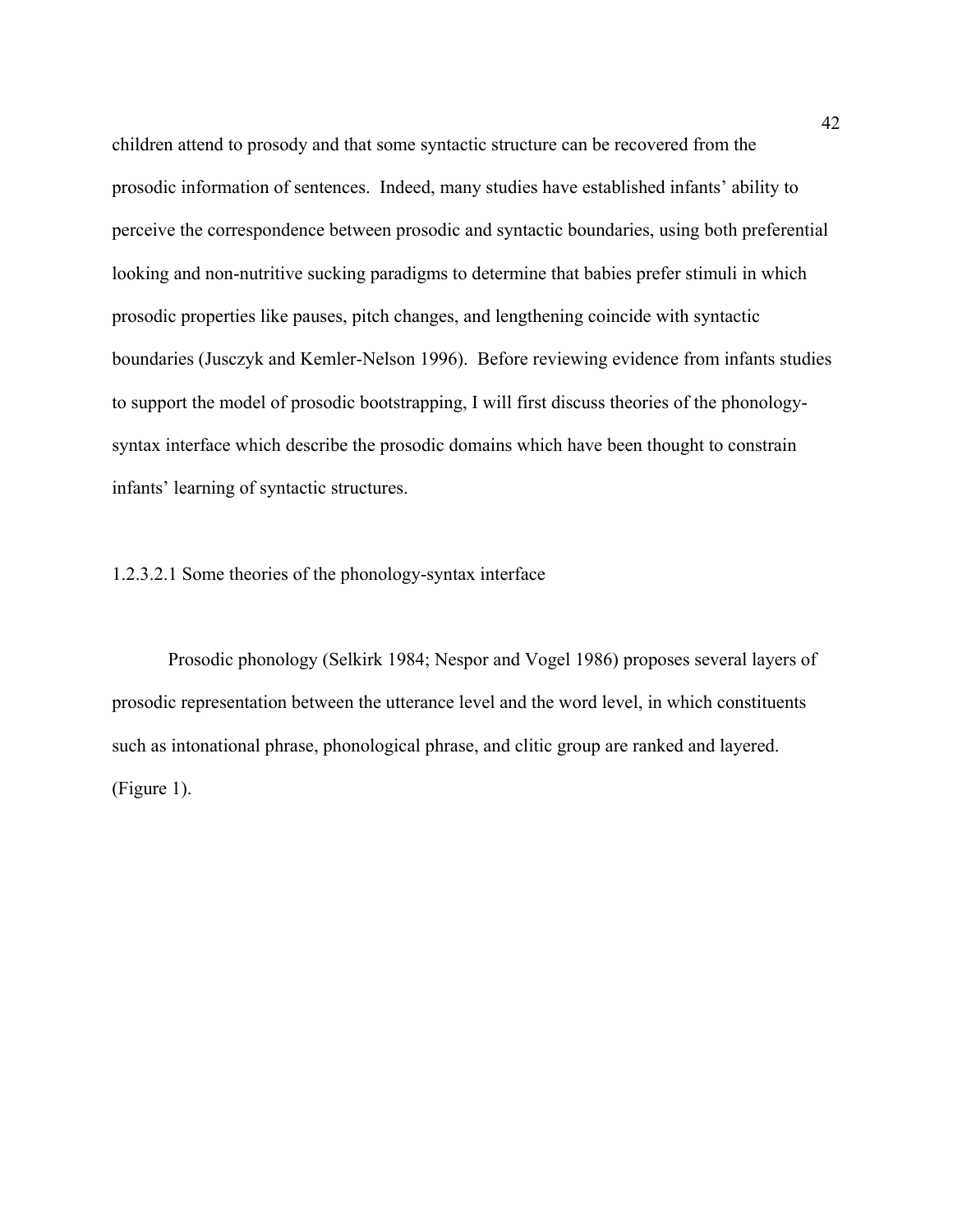

**Figure 1: The levels of the prosodic representation mediating syntax and phonology, based on Nespor and Vogel (1986)** 

On this model, the prosodic representation is generated by a set of rules or constraints from a syntactic representation. This level of representation was proposed in part to account for the observation that the boundaries of syntactic phrases do not always line up with the boundaries of phrases over which phonological and prosodic rules apply. A notable example was given by Chomsky and Halle (1968):

syntactic phrasing

- 3) This is [the cat that caught [the rat that [stole [the cheese ]]] prosodic phrasing
- 4) (This is the cat) (that caught the rat) (that stole the cheese)

The theoretical machinery of Prosodic Phonology operates on the premise that phonological rules cannot refer directly to syntactic structure, but refer to prosodic constituents like phonological phrases, allowing an intermediate level of derivation between syntax and phonology. On this model, mismatches like (3) and (4) due to non-isomorphism between the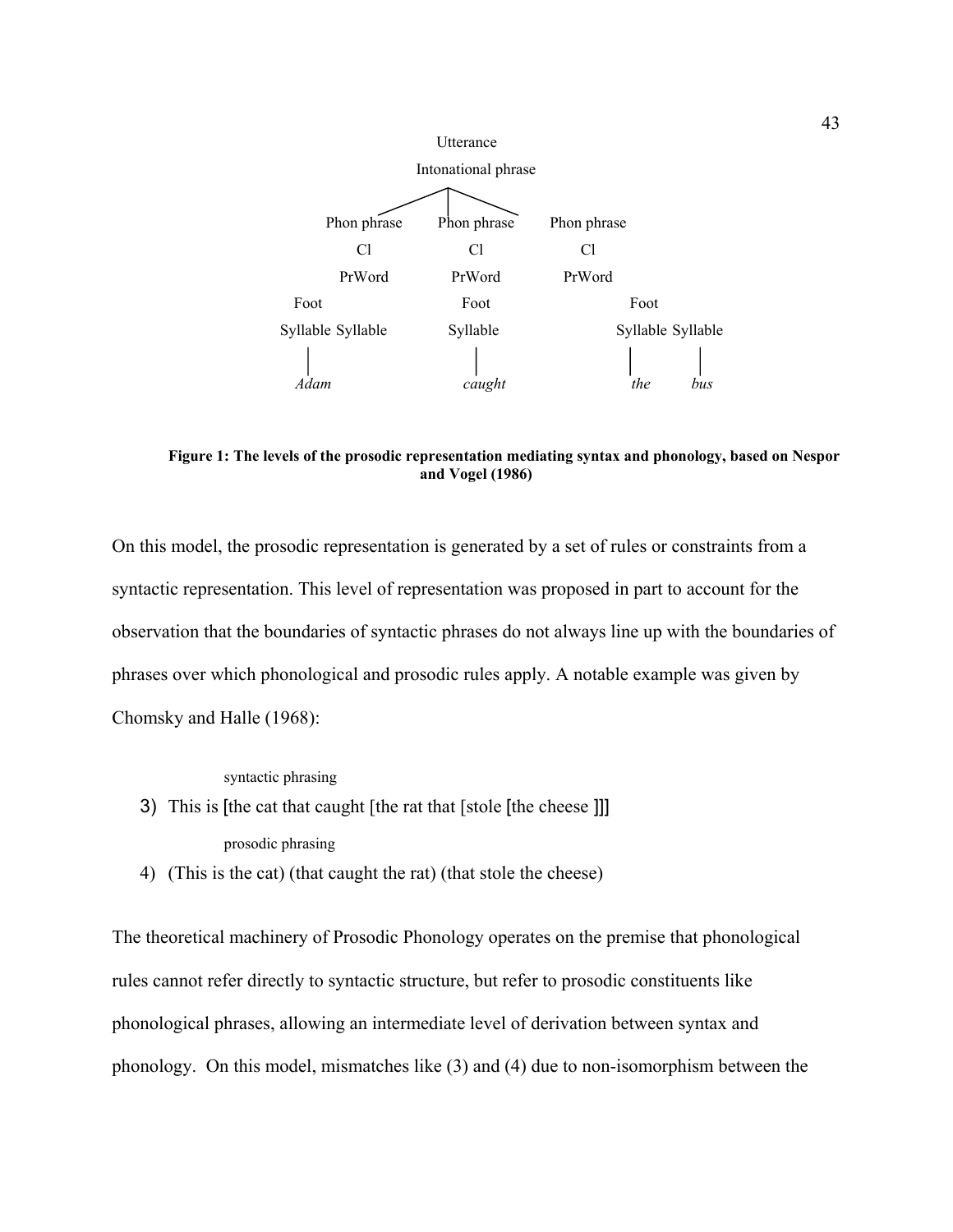hierarchical structures of phonology and the hierarchical structures of syntax, are accounted for if the prosodic phrasing rules in (4) apply over an intermediate representation derived from (3).

For a learner of a language to be able to bootstrap syntactic structure from prosodic information, the issues outlined above means that finding the boundary of a prosodic unit is a good cue to the presence of some syntactic boundaries, but not others. The problem lies in the fact that hierarchical levels of syntactic structure may be contained within the prosodic unit without the benefit of perceptible prosodic marking. Gerken (2001) notes that the lack of isomorphism between prosodic units and syntactic units probably does not prevent listeners from using prosody effectively to find some syntactic boundaries, but that it would lead to undersegmentation of the input if prosodic cues were used alone.

Of the prosodic representation units proposed by Prosodic Phonology, the phonological phrase in particular is often implicated in segmentation strategies because of its frequent correspondence to lexical subject and predicate phrases. However, it, like other prosodic units, is not a perfect predictor of syntactic phrase boundaries. This is observed in the case of sentences headed by pronoun subjects: sentential subjects like *he* tend to form a single prosodic unit with the following predicate.

Seidl (2001) modifies these theories of the prosody-syntax interface by allowing that syntax can make direct reference to phonology without the intermediation of phonological phrases, but in a limited way. Seidl's theory consists of two levels, one in which phonological rules are conditioned directly by morphosyntactic information and a second in which rules which apply to intermediate domains constructed from the syntax. Seidl's version of this intermediate level is extremely restricted compared to that of Prosodic Phonology: on her model, prosodic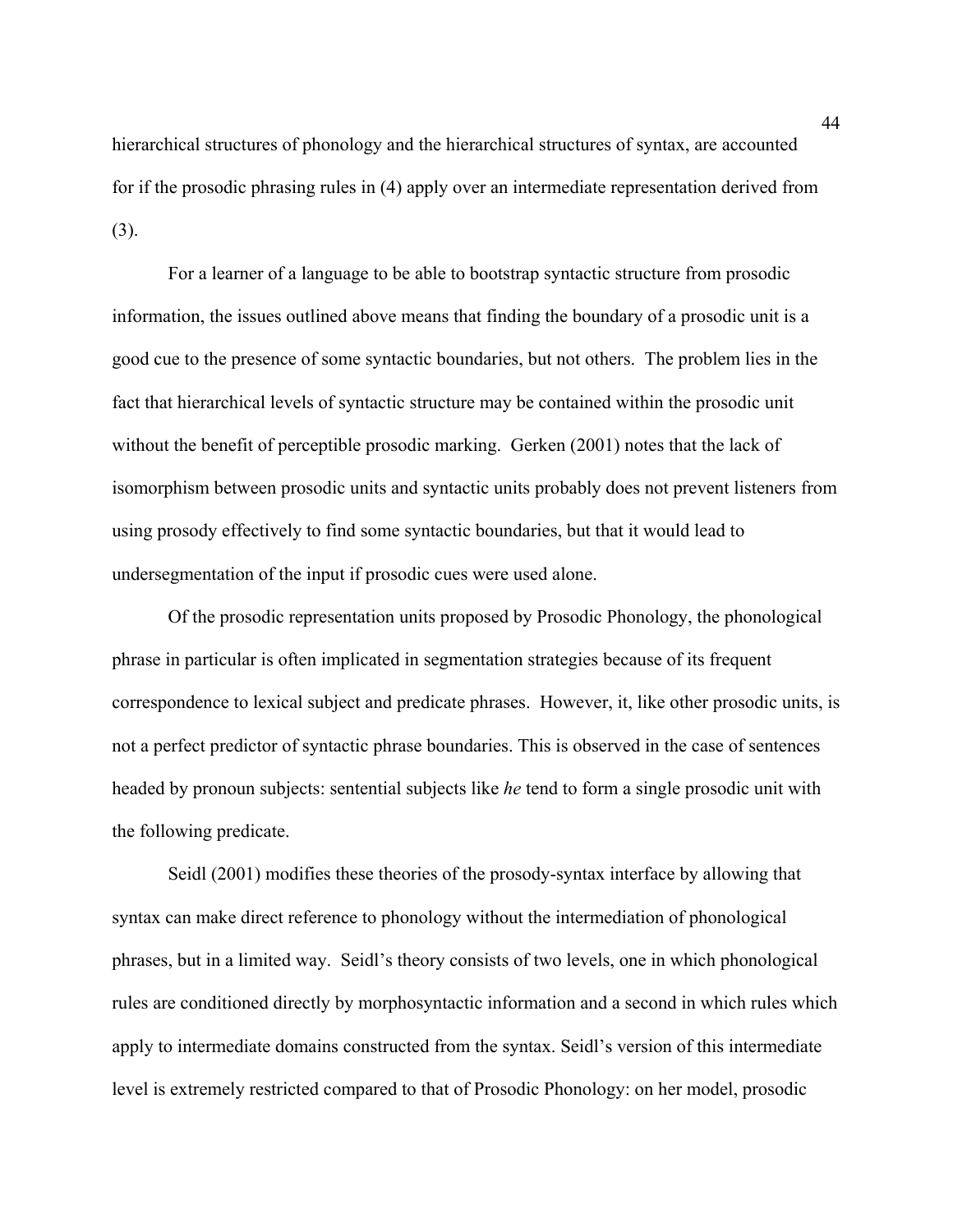phrases only differ from syntactic phrases in whether they are mapped onto the right or left edge of a syntactic domain where theta-roles are assigned.

Providing data from languages like Yoruba, German, and Chichewa, Seidl (2001) proposes a two-phase, two parse model in which early rules apply to a morphosyntactic representation and late rules apply to a phonological representation. Theoretically, this model's creation of a distinction between two phases and domains of phonological rule application allows for the subtraction of the intermediate level of representation needed in Prosodic Phonology. On Seidl's account, the prosodic hierarchy is unnecessary because her theory provides a way for a very limited amount of syntax to be directly visible to phonological structure, just the theta-role information that is output from a morphosyntactic derivation and is also available to semantic representation.

One consequence that such an account of the prosody-syntax interface has for models of acquisition is that the process of bootstrapping is made simpler if infants can acquire crucial parts of their grammar directly from phonological information. Seidl's account is also desirable for a cross-linguistic model of prosodic bootstrapping because language-specific constraints on prosodic boundary cues are not required; phonological domains fall out directly from the syntactic structure of each language.

To summarize, the lack of isomorphy between syntactic and phonological structure is at the root of the development of theories of indirect reference (Seidl 2001), in which some or all of syntactic structure is invisible to phonological rules. As a solution, these theories have proposed some type of process that mediates between syntax and phonology. These theories bear directly on the model of prosodic bootstrapping, because this acquisition model depends on some reliable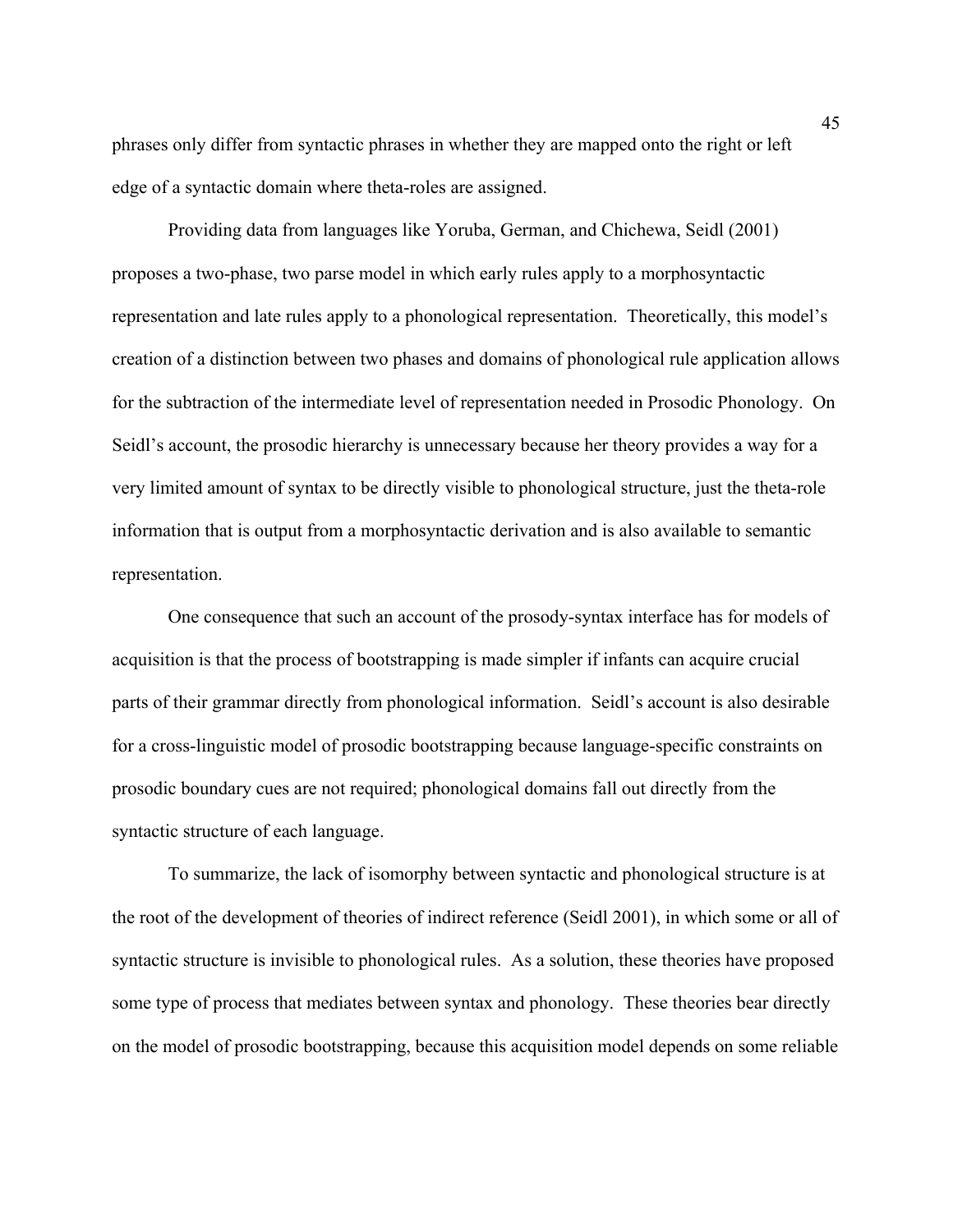mapping between phonology and syntax that learners can start to build into their grammar via information that comes directly from the speech signal.

# 1.2.3.2.2 The prosodic bootstrapping hypothesis

Prosodic bootstrapping (Gleitman and Wanner 1982) proposes that infants can take information directly from the acoustic signal of speech and use it as a way to learn syntactic phrase structure without first having to know all of the words (and their meanings) that need to be incorporated into this structure. Of course, prosodic bootstrapping, like other bootstrapping models, contains a circularity problem: the phonotactic constraints and lexical statistics discussed in the previous section are highly language-specific, so infants might need to know a lot about the words of a language before being able to generalize such useful cues to word boundaries (Christophe and Dupoux 1996). Cross-linguistically available types of sound-related information, such as pauses, have been proposed as bootstraps into this problem. The variety of sources of prosodic information in the input as well as the reliable perceptibility of this information indicates that this type of bootstrapping is indeed possible (de Pijper and Sanderman 1994). Specifically, Christophe and Dupoux (1996) propose that the boundaries of prosodic constituents can be located using cross-linguistically available prosodic information such as duration, energy, and pitch. These prosodic boundaries are marked out in a first-pass segmentation of the input, then used to acquire language-specific information related to segmentation, such as phonotactic constraints.

The following studies report evidence that infants are sensitive to such prosodic units, which on one model of processing exist at a pre-lexical level of representation and mediate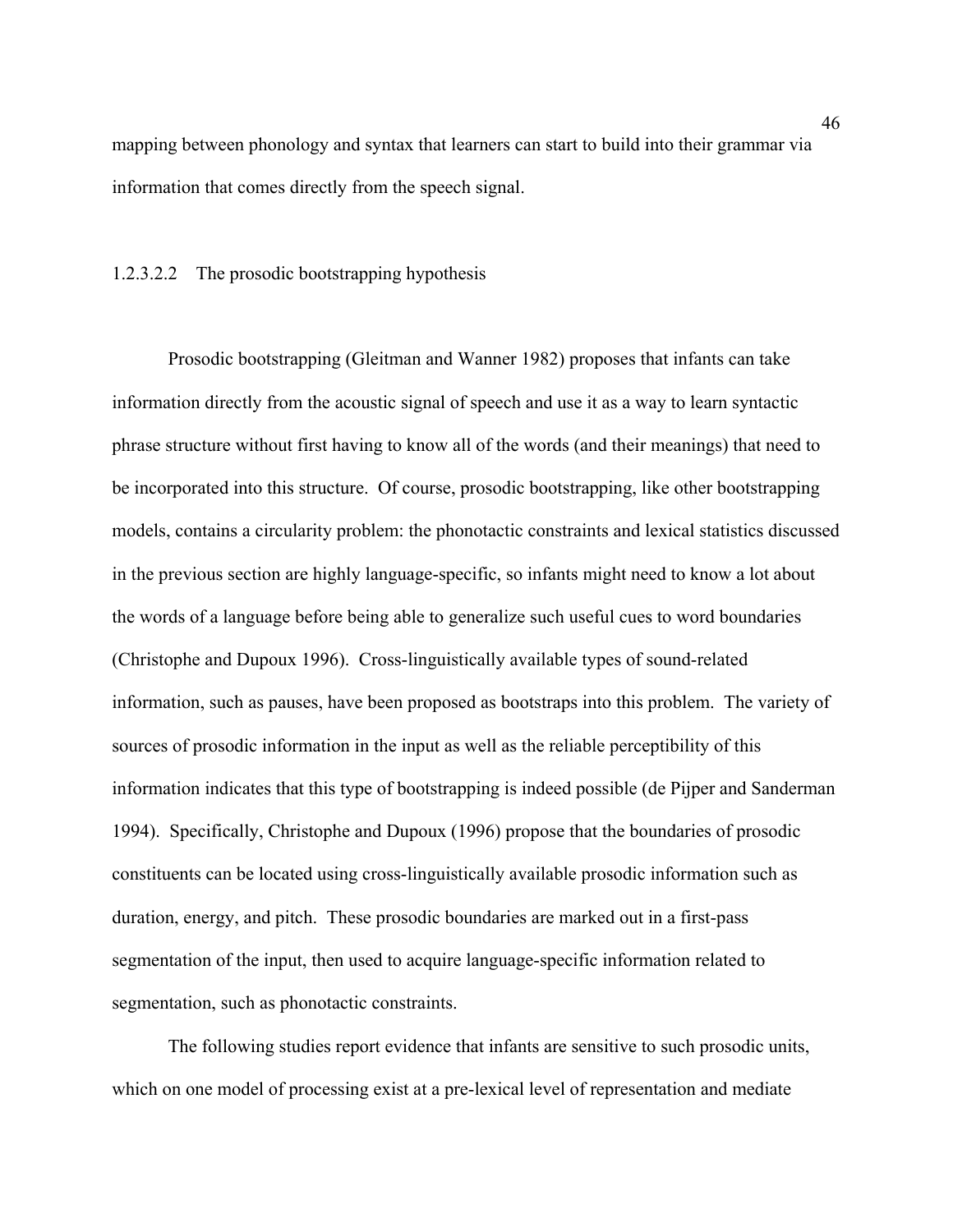between the acoustic input and lexical processes (Christophe et al, 1997). Sensitivity to prosodic units was first tested in experiments in which infants were presented with phrases marked by normal prosody and phrases marked by disrupted or abnormal prosody, which showed that infants can recognize such a difference. Jusczyk, Hirsh-Pasek, Kemler-Nelson, Kennedy, Woodward, and Piwoz (1992) found that nine-month-olds respond faster when hearing sentences in which pauses coincided with syntactic phrase boundaries than when pauses fell within phrases. Gerken, Jusczyk, and Mandel (1994) found that nine-month-olds listened longer to sentences in which pauses were inserted between prosodic boundaries rather than within them, even when those prosodic boundaries do *not* coincide with a syntactic phrase boundary, suggesting that babies might use prosodic units to constrain their learning about syntactic constituency.

Christophe, Dupoux, Bertoncini, and Mehler (1994) found that 3-day-old newborns can discriminate lists of bisyllabic strings depending on whether they were spliced from inside a word (*mati* from *mathematicien*) or across a phonological phrase (and word) boundary (*mati* from *panorama typique*). Christophe, Nespor, Guasti, and Van Ooyen (2003) found that infants can discriminate carefully matched samples of two languages, Turkish and French, when the samples were filtered to remove all language-specific information other than the prosodic markers of phrasal stress, which corresponded reliably to the head-direction of phrases in each language (head-initial in French, head-final in Turkish). The authors concluded that because newborns could discriminate the samples and thus perceive the prosodic correlates of phrase prominence, they could use this information immediately to determine the syntactic parameter of head direction in their native language.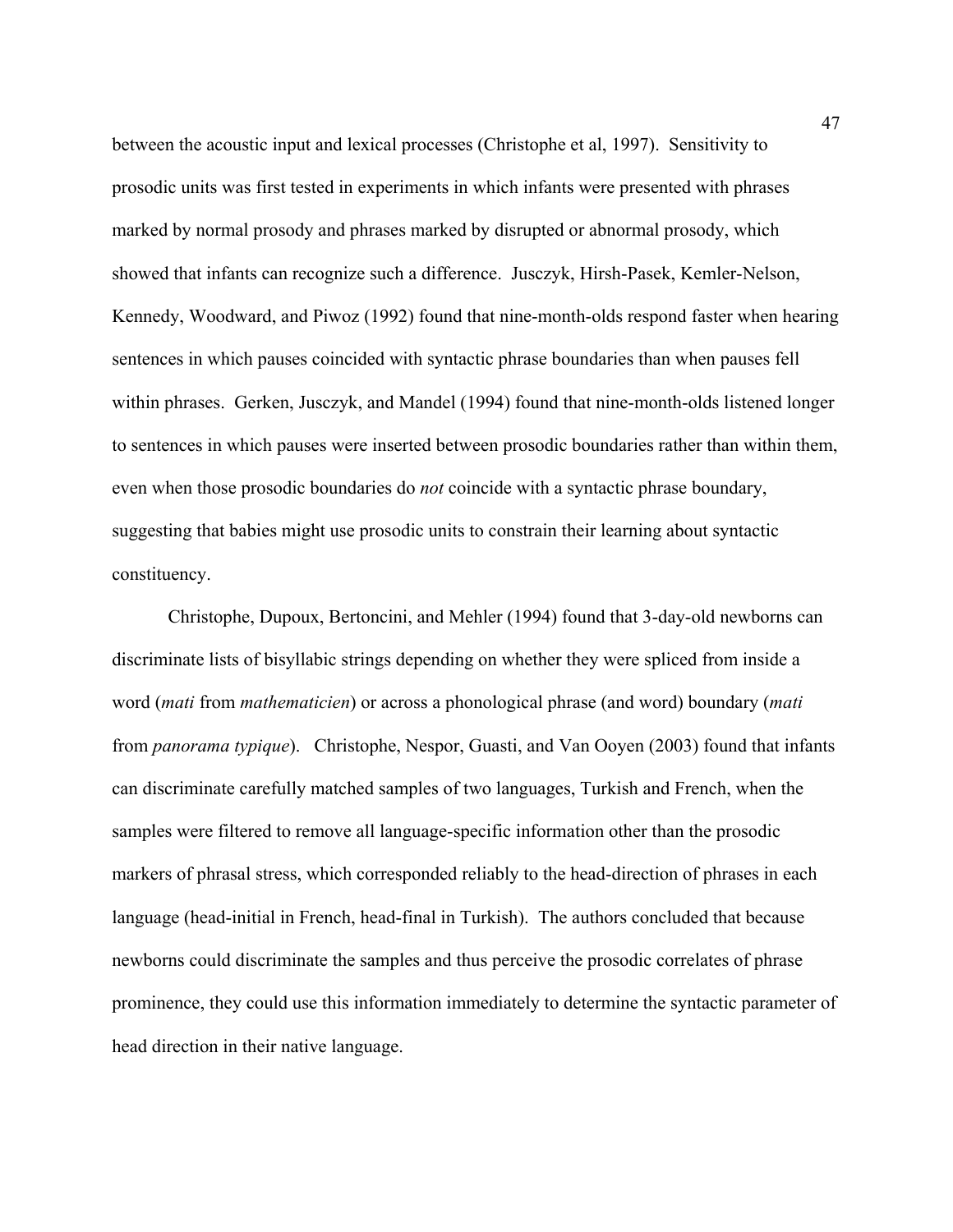In summary, the above studies show that infants are able to perceive and use prosodic information to enrich their representations of language input. In order to draw parallels between infant language acquisition and adult lexical access and enrich models of both processes, we assume that prosodic and distributional information that is robust enough to be perceived and exploited by babies should be equally available to adults. Conversely, information that adults exploit regularly should be examined for its usefulness to learners as well. Although adults may have developed more efficient strategies that make some acquisition strategies obsolete, a sound assumption is that if robust regularities exist in the signal, they will be used to some extent in perception by both children and adults.

## 1.3. The current study

This dissertation develops a hypothesis of function word predictiveness, which holds that the rapid identification of function words enables listeners to make predictions about the grammatical categories of upcoming words, speeding up access only to words that are strongly predicted to follow. Many distributional, phonological and prosodic properties that make function words useful for acquiring syntactic categories have already been identified as reviewed here; the purpose of this work is to create a clearer picture of how adults and children exploit these properties in combination with prosodic boundaries to create an initial parse of language input that includes syntactic category labels.

This dissertation explores children's ability to perform such a syntactic analysis in order to categorize novel words in two preferential-looking experiments, and compares the findings to adults' performance in two experiments requiring on-line lexical access modulated by the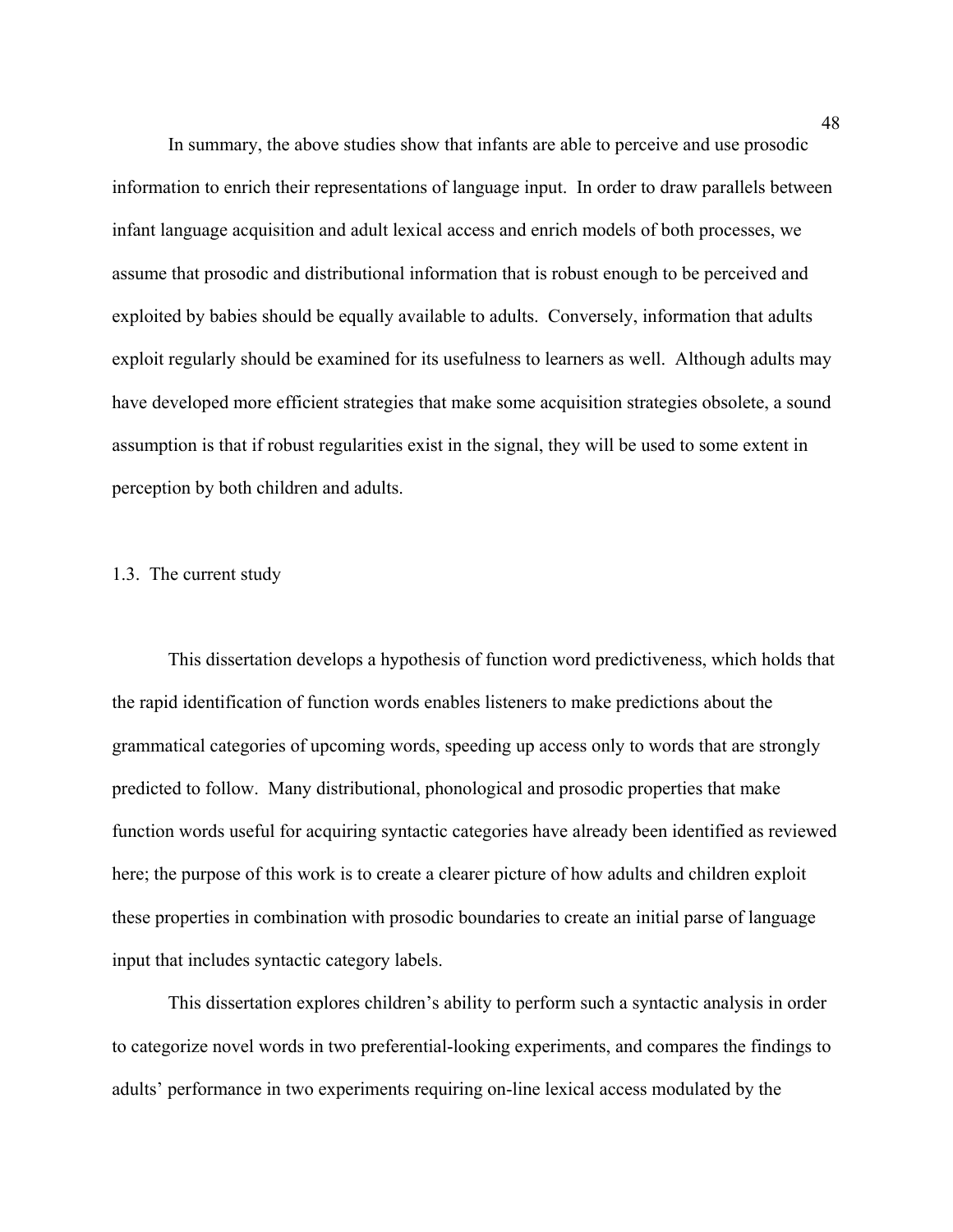grammaticality of a preceding function word. The evidence from these experiments shows that one particular piece of the information used by adults to anticipate syntactic structure in the incoming speech stream is also used by infants to discover syntactic structure. This finding leads to a further important conclusion, that a robust source of predictive information available in the signal is used for different types of analyses by listeners and learners.

The experiments described here take as a starting point the recent body of evidence reported by Christophe and colleagues (1996, 1997, 2001, 2003, in press). Christophe et al (1997) showed that French-speaking adults reacted to phoneme targets faster at the boundary of a content word directly after a determiner, than they did when asked to find this phoneme at the boundary of a content word following another content word. On the model of lexical access they propose, the first representation available to the human language parsing mechanism is bracketed by prosodic phrase boundaries and has the function words filled in at the phrase edges. They concluded that the results of the adult phoneme-monitoring experiments supports a hypothesis of function-word stripping, in which listeners strip off the function words provided in the prelexical representation to quickly access content words following function words.

However, it remains an open question whether function words provide a cue to following word boundaries alone, or whether the rapid identification of function words enables the processor to quickly predict the category of the next word. In Experiments 1 and 2, we evaluate whether function words also help construct a fast syntactic parse, giving the listener information about the category of the word that will follow. The effect of the proximity of a prosodic boundary to a function-content word co-occurrence is also examined. Experiments 3 and 4 are designed to test children's syntactic processing using function words and compare it to that of adults. By extending the findings of Experiments 1 and 2 to infants, the significance of the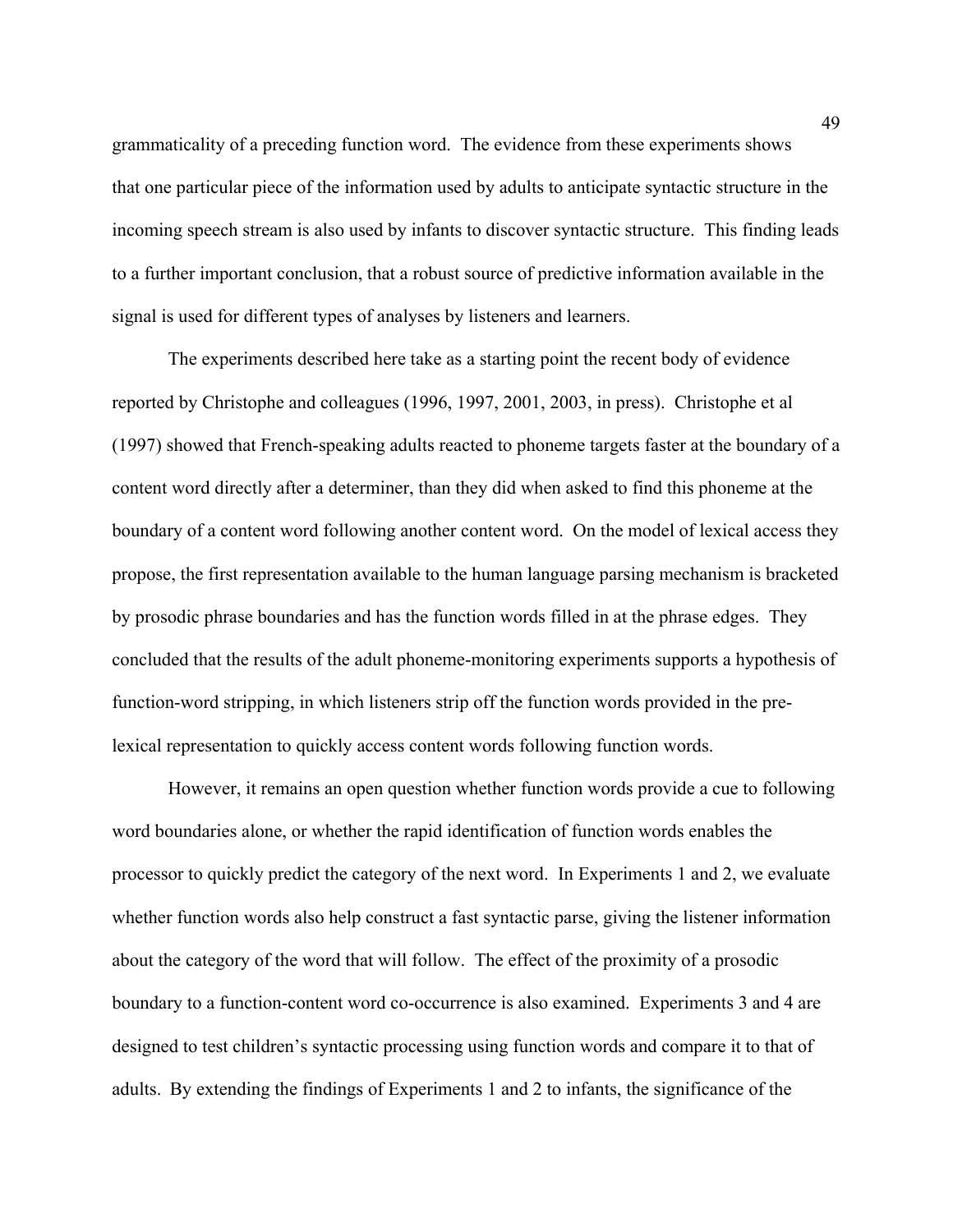previous findings on the interplay of function words and phrase boundaries in lexical access will be broadened to include information on their role in language acquisition.

#### 1.4. Summary

The goal of this research program is to more precisely link the process of function word identification and the process of syntactic category assignment in both acquisition and adult comprehension. The significance of function words as a cue to word boundaries and their utility as predictors of following word categories have long been established; this work draws a link between these two properties and evaluates the interaction of prosodic and syntactic knowledge in word acquisition and recognition.

In addition to generating results that contribute to current models of sentence processing, this dissertation contributes to our understanding of the mechanisms of grammatical category acquisition. Language acquisition is the subject of intense focus today both because of the advancements in techniques used to study a child's knowledge, and because it strikes at one of the most elemental goals of the field of linguistics. In effect, discovering how we learn language is the same as discovering what language is, and how our brain produces this unique human behavior.

The articulation of this aim, for the modern era of cognitive science, dates to when Chomsky (1965) made first language acquisition the criterion against which to evaluate the explanatory adequacy of a theory of linguistics. Chomsky defined the task of the linguist as the same as the task for a child learning a language: to determine a set of underlying principles that are what is known by a person who knows this language. A generative grammar is defined as "a restrictive and rich hypothesis concerning the universal properties that determine the form of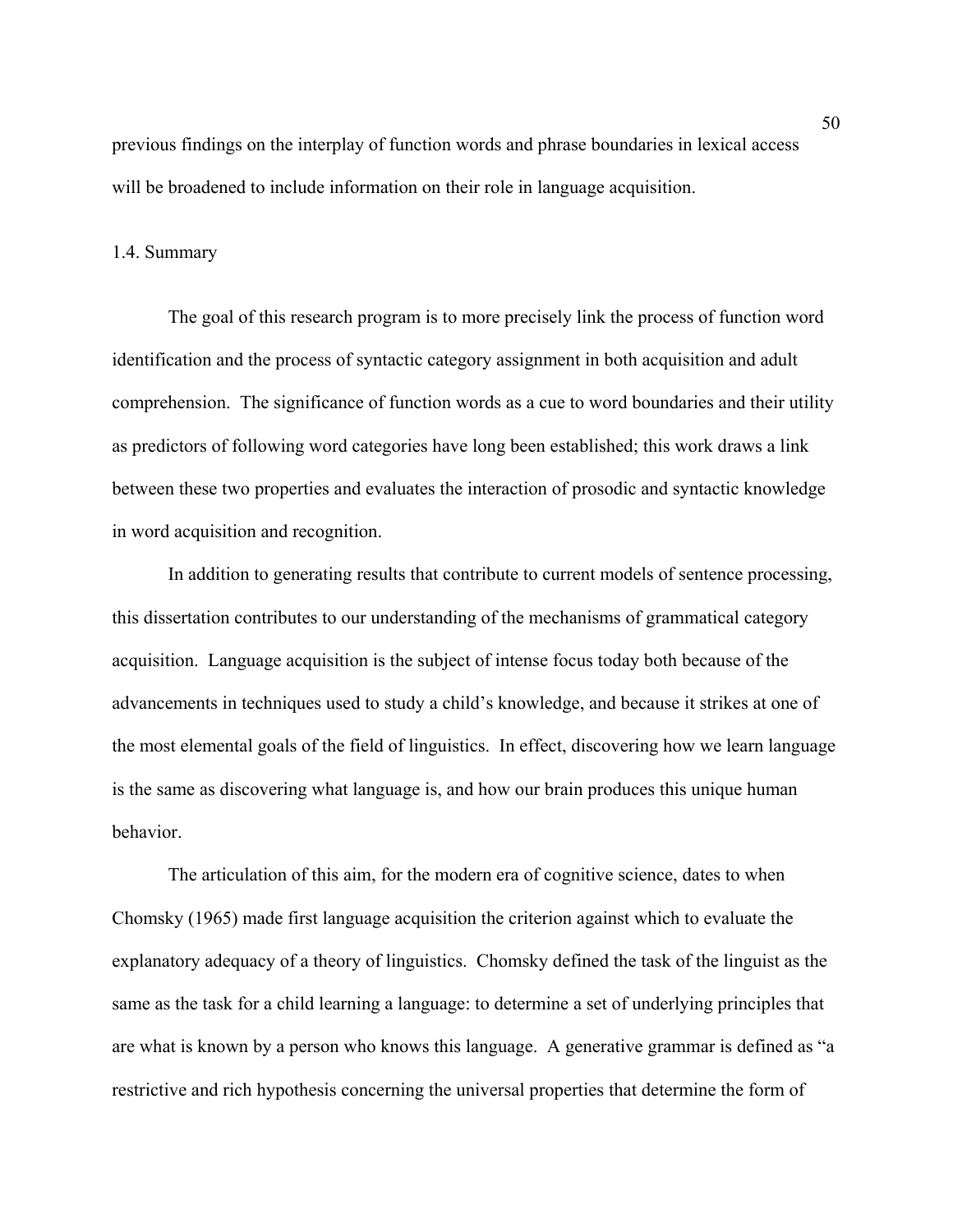language" (p.38), by which is meant both what results from a child's inborn capacity to account for the linguistic data in the environment, and the general principles which underlie the language of a particular community. A generative grammar is intrinsically linked to a theory of acquisition: when applied to primary linguistic data, the right acquisition theory generates an adequately explanatory grammar of any human language. The current study and other studies reviewed here strive to develop some of the details of an acquisition theory that could satisfy this requirement.

This dissertation will be organized as follows. Chapter 2 details the design, implementation, and results of Experiments 1 and 2, asked whether function words can help adult listeners make strong on-line predictions about syntactic categories in a way that speeds lexical access. Participants in these experiments performed a word-monitoring task, viewing word targets on a computer screen and listening to sentences via headphones, pressing a button when they heard the desired target. The sentence contexts and the critical items differed along a number of dimensions, including the size of a prosodic boundary preceding the target word, the category of the target word (noun or verb), the grammaticality of the target (whether an auxiliary verb was followed by a verb or by a noun, for instance), and the measure of frequency on which the target nouns and verbs were matched to each other (wordform or lemma frequency). The results show that adults identified targets faster in grammatical contexts, suggesting that a preceding function word helps the listener construct a syntactic parse that affects the speed of word identification. Also, a larger preceding prosodic break facilitated target access more than a smaller break. As background to this, a set of adult phoneme-monitoring experiments which informed the construction of materials for Experiments 1 and 2 are described. Experiments A and B were modeled on Christophe et al's 1997 study from which they developed the hypothesis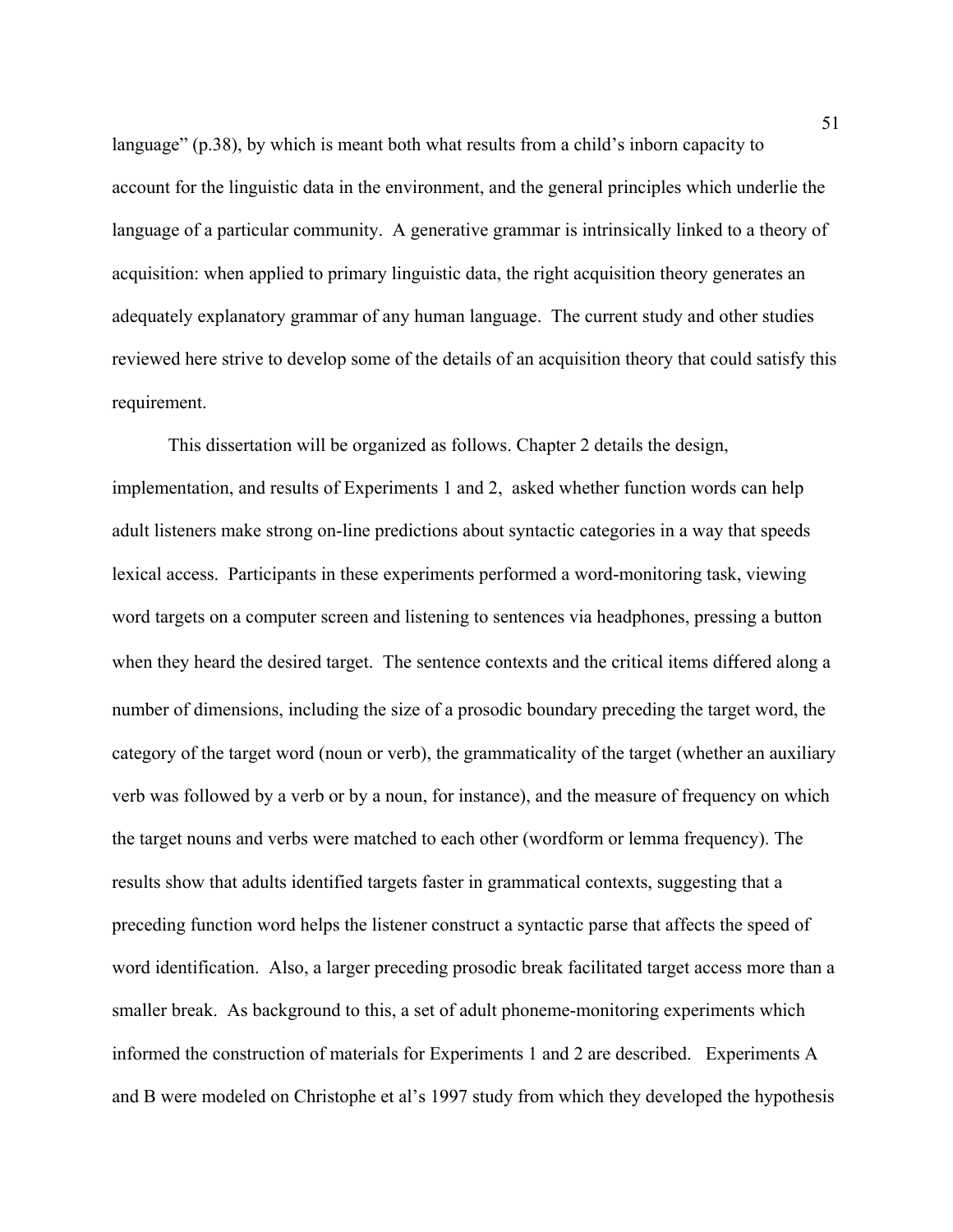of function word stripping. In these experiments, we found that adults reacted faster to phoneme targets on nouns following determiners than on adjectives following determiners, but this effect interacted with sentential position. To achieve a better design, these experiments were recast with a word-spotting task in Experiments 1 and 2.

Chapter 3 describes Experiments 4 and 5, which adapt the task demands of Experiments 1 and 2 to an infant head-turn preference procedure, examining how 15-month olds use determiners and auxiliaries to categorize novel words. In Experiment 4, infants were familiarized to phrases consisting of a real function word (a determiner or an auxiliary) paired with a novel monosyllabic word. They then heard sentences in which the familiarized nonsense words were used in a syntactic context appropriate to a noun or verb, preceded by a different function word than the one used during familiarization. The results showed that infants listen longer to sentences in which the novel word occurs with a function word from the same category used during familiarization. In Experiment 5, infants were familiarized to passages containing test sentences from the previous task. In test trials, they heard an appropriate or inappropriate functor paired with the familiarized pseudowords, as well as an unfamiliar distractor word. The results showed that infants listen longer to novel words when paired with a functor of the familiarized syntactic category, suggesting that, like adults, infants recognized words targets better when they matched their syntactic expectations. Other recent studies that also explore infants' ability to categorize novel words are discussed in the context of these findings.

 Chapter 4, the conclusion chapter, summarizes the results of each of the experiments, discusses larger implications of the results, and proposes future avenues of research. This includes a discussion of how Experiments 1 through 5 demonstrate that certain reliable information at the prosody-syntax interface is exploited in both lexical acquisition and adult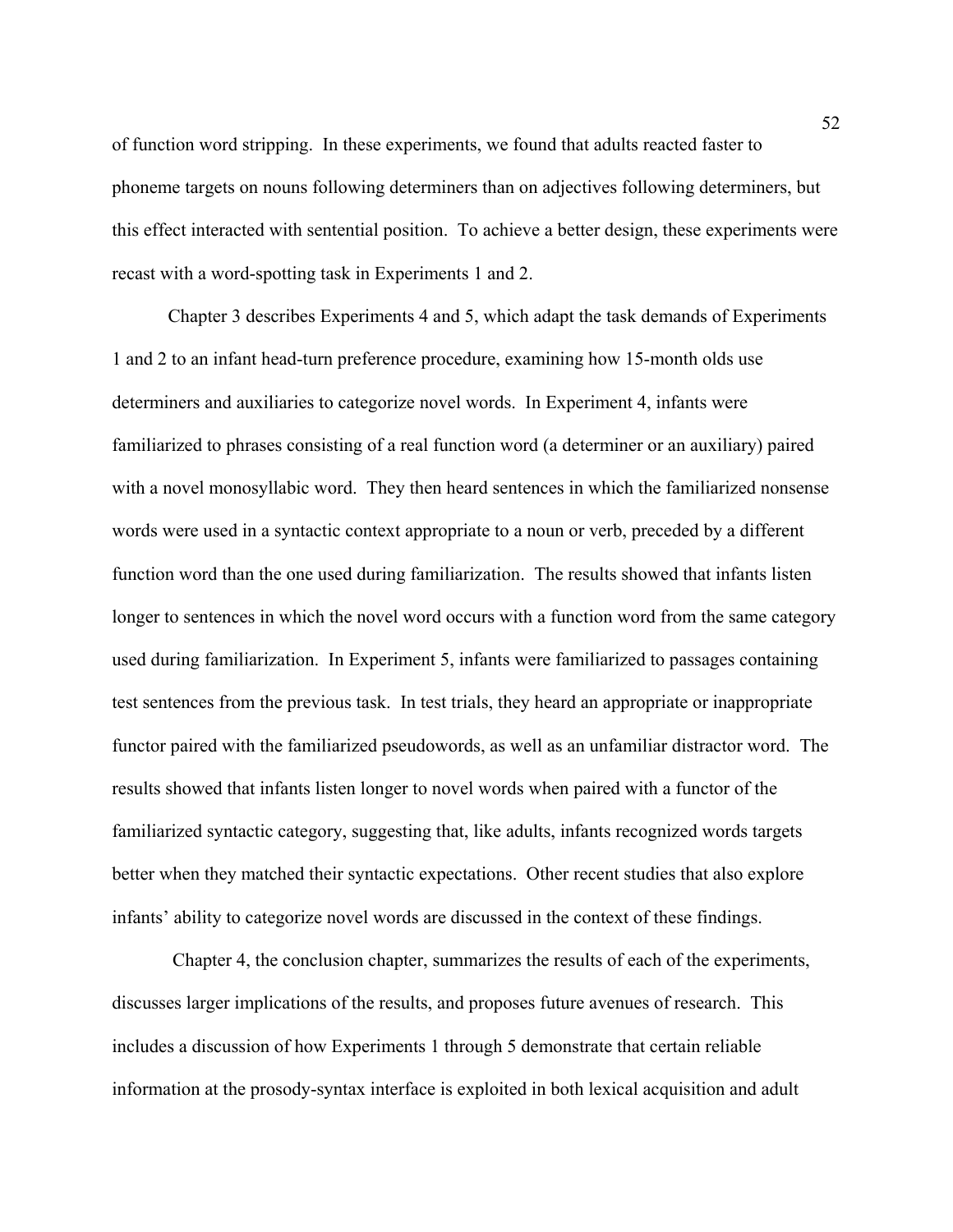lexical access. Taken together, the experimental evidence presented in this dissertation underscores that information used by adults to predict syntactic structure on-line is also used by infants to build grammatical categories. This supports the idea that a theory of acquisition should prominently feature knowledge of function word co-occurrence patterns as a bootstrap into grammatical categories.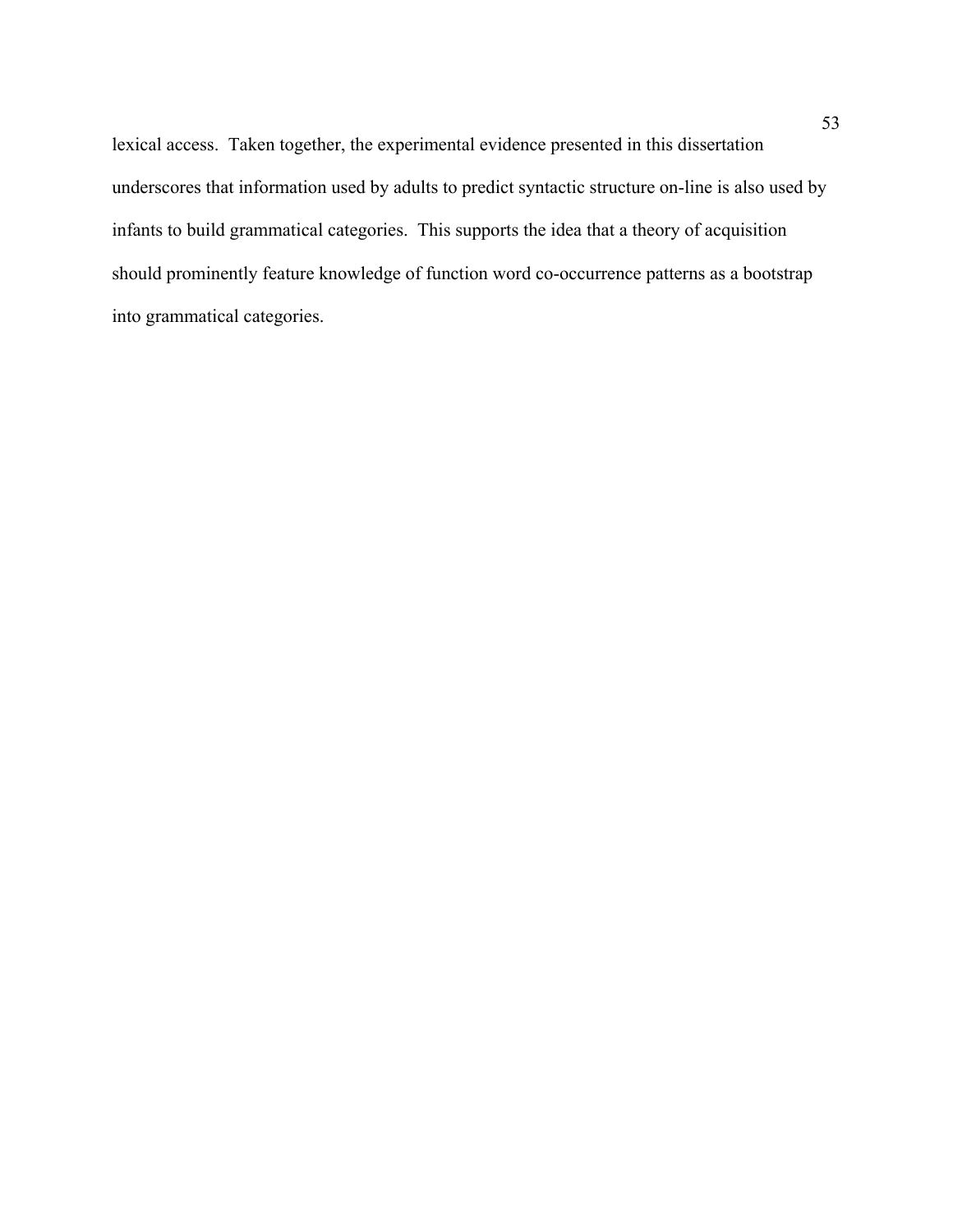#### **CHAPTER 2**

The experiments reported in this chapter investigate the roles of grammatical form classes and prosodic boundary information in adult sentence processing. In this program of research, I investigate whether their role is only to facilitate fast lexical access, or whether they also help construct an initial syntactic parse.

As discussed in Chapter 1, function words can be distinguished from content words by a variety of phonological, statistical, and acoustic properties. These properties may help listeners quickly identify function words in the speech signal. Christophe, Guasti, Nespor, Dupoux, and Van Ooyen (1997) showed evidence that the rapid identification of function words allows listeners to posit a word boundary, facilitating identification of the onset of the following word, and speeding lexical access for that word. This process of function-word stripping thus speeds lexical access, while the distributional co-occurrence properties of function words can help listeners generate predictions about the category of the following content word.

As discussed in Chapter 1, infants are also able to recognize the prosodic features that distinguish function words from content words (Gerken and McIntosh 1993), so they may also use this knowledge to access to a content word that immediately follows.

Christophe et al (1997) demonstrated that French-speaking adults use function word stripping to quickly access nouns following determiners. However, it remains an open question whether function words provide a cue to following word boundaries alone, or whether the rapid identification of function words enables the processor to predict the category of the next word. That is, does function-word stripping play a role only in the process of segmentation or does it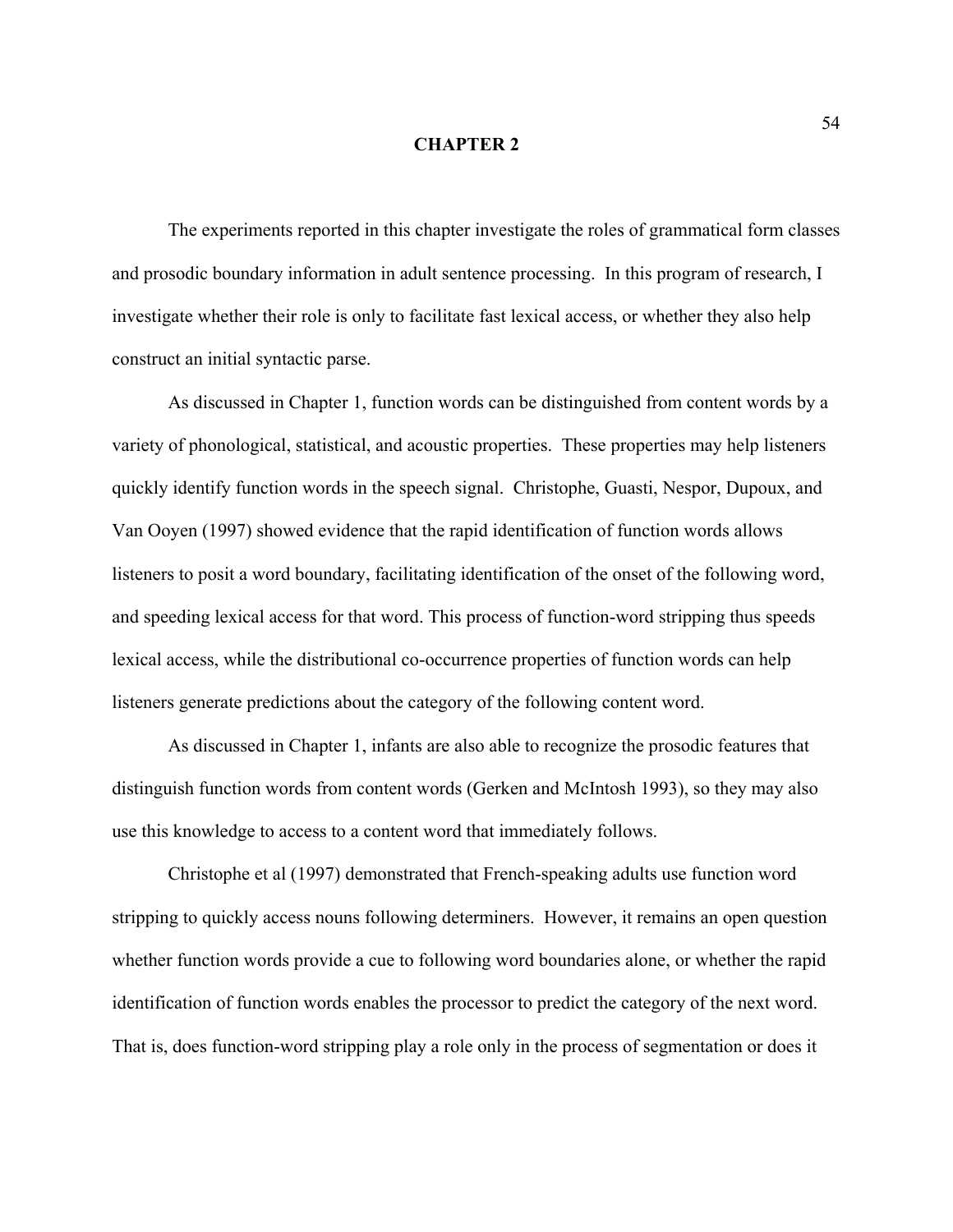also contribute to syntactic parsing? In this research program, we evaluate the following hypotheses:

- (1) Function words only facilitate fast lexical access, telling the listener that a new content word is about to begin
- (2) Function words help construct a fast syntactic parse, giving the listener information about the category of the word that will follow.

In this dissertation, (1) will be referred to as the *function-word stripping hypothesis,*  based on Christophe et al's (1997) proposal. Hypothesis (2) will be referred to as the *functionword predictiveness* hypothesis. The experiments presented in this chapter are designed to test the function word predictiveness hypothesis.

The experiments reported here also examine the effect of the proximity of a prosodic boundary to a function-content word co-occurrence. On the function-word stripping hypothesis developed by Christophe at al, identification of a prosodic phrase boundary facilitates rapid identification of a function word at its edge. We predict that if a larger prosodic break leads to quicker identification of a prosodic phrase boundary, targets will be recognized faster after a large prosodic break than after a small one. In addition, the experiments reported here allow us to test whether a prosodic break and the predictive properties of function words work additively together to speed access to a following content word.

The following diagram summarizes the model of word recognition proposed by Christophe et al (1997) (Figure 2):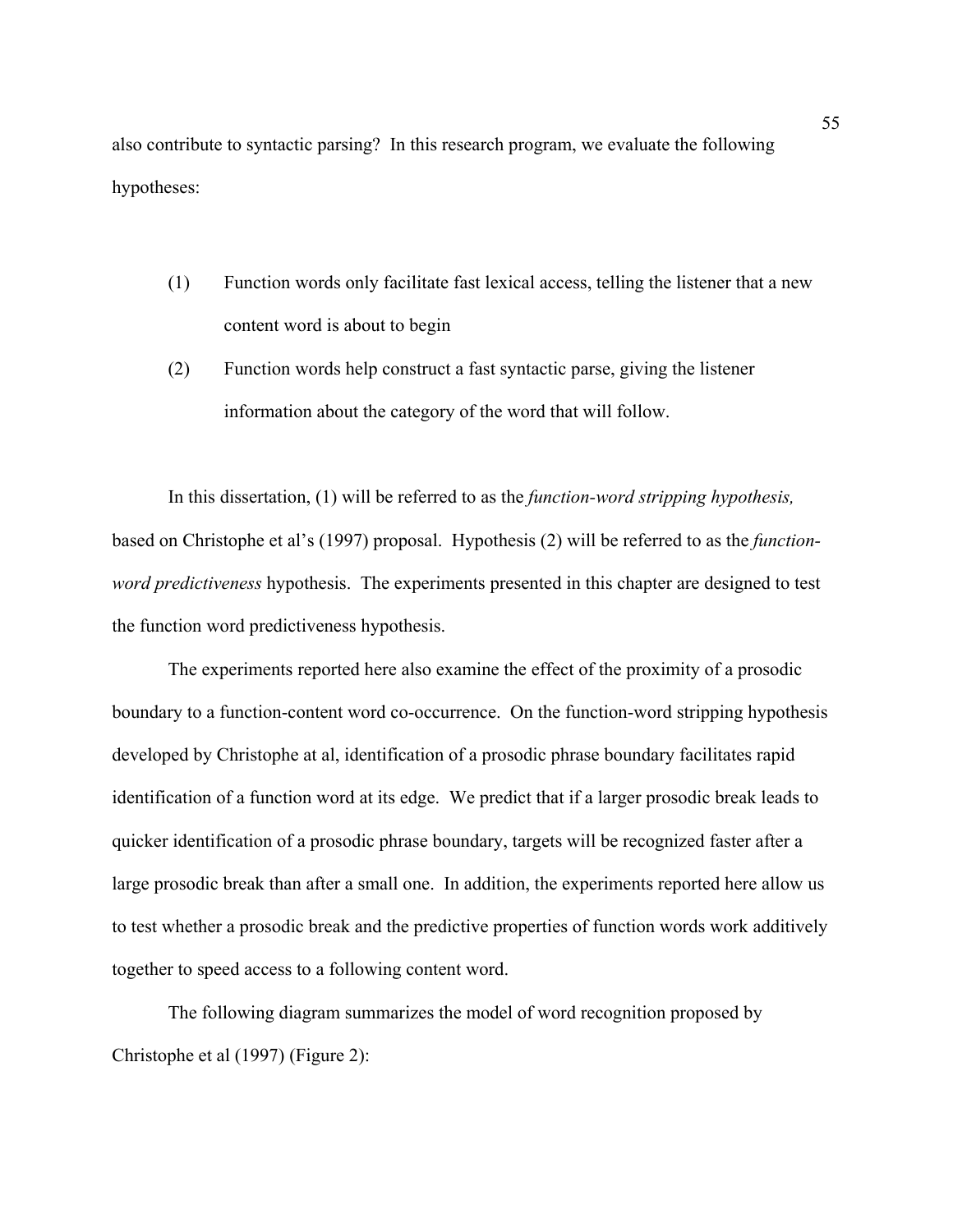

**Figure 2: A speech recognition model, adapted from Christophe et al., (1997, in press)** 

The above model illustrates Christophe et al. (1997)'s claim that function-word stripping facilitates recognition of a following content word, as well as the current hypothesis that function words strongly predict the grammatical category of an upcoming content word.

The results of the experiments presented in this chapter show that the grammaticality of a preceding function word significantly affects the speed of lexical access to a following word, supporting our hypothesis of the syntactic predictiveness of function words. Furthermore, the speed of target identification is facilitated more by a larger preceding prosodic boundary than a smaller one. In addition, the effects of word frequency on the speed of target identification in these experiments are consistent with the literature on this topic, indicating that normal lexical access processes are at work.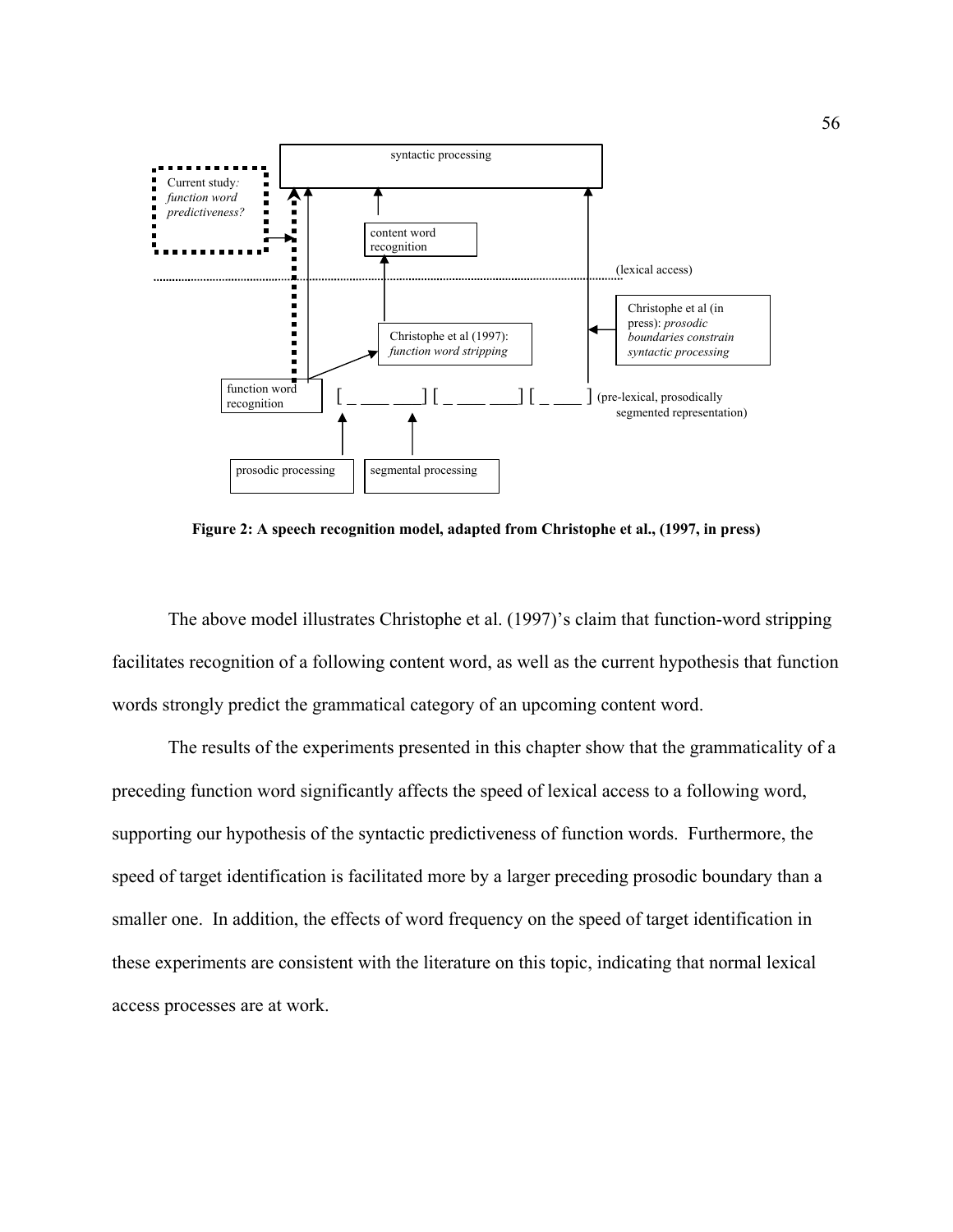## 2.1 Prior Experiments

Christophe et al (1997) conducted an experiment in which adult subjects searched for word-initial target phonemes that fell at the boundary between a function word and a content word or between two content words. They varied the phoneme-finding task for their two subject groups: one group was instructed to find the target phoneme wherever it occurred in the sentence; the other group was asked to respond to the target only if it occurred at the beginning of a word. The results revealed a significant interaction between task and target position: when the target was on the noun, immediately following the determiner, subjects were equally fast at both tasks. But, when the target was on the adjective, following the noun, subjects were slower to perform the word-initial task than the generalized task. The authors concluded two things: that a word boundary following a function word is more readily available, and that the fact that reaction times were unaffected by the task requirement precisely at this location means that phoneme detection is available pre-lexically.

Their finding that reaction times were faster for target phonemes between a function and a content word led them to hypothesize that a first prosodic organization of the input is filled in with function words, which are quickly recognized at the boundary edges of this first-pass segmentation. A process of "function-word stripping" produces fast access to a following content word and speeded recognition of a target phoneme located in it.

However, the fixed relationship of the syntactic constituents of the noun phrase in Christophe et al's experiment meant that the function word always preceded a noun in their stimuli, and the noun always preceded an adjective. Since the word-order requirements of English reverse the position of adjective and noun, we can ask whether the advantage for a content word following a function word would hold in a similar experiment with English noun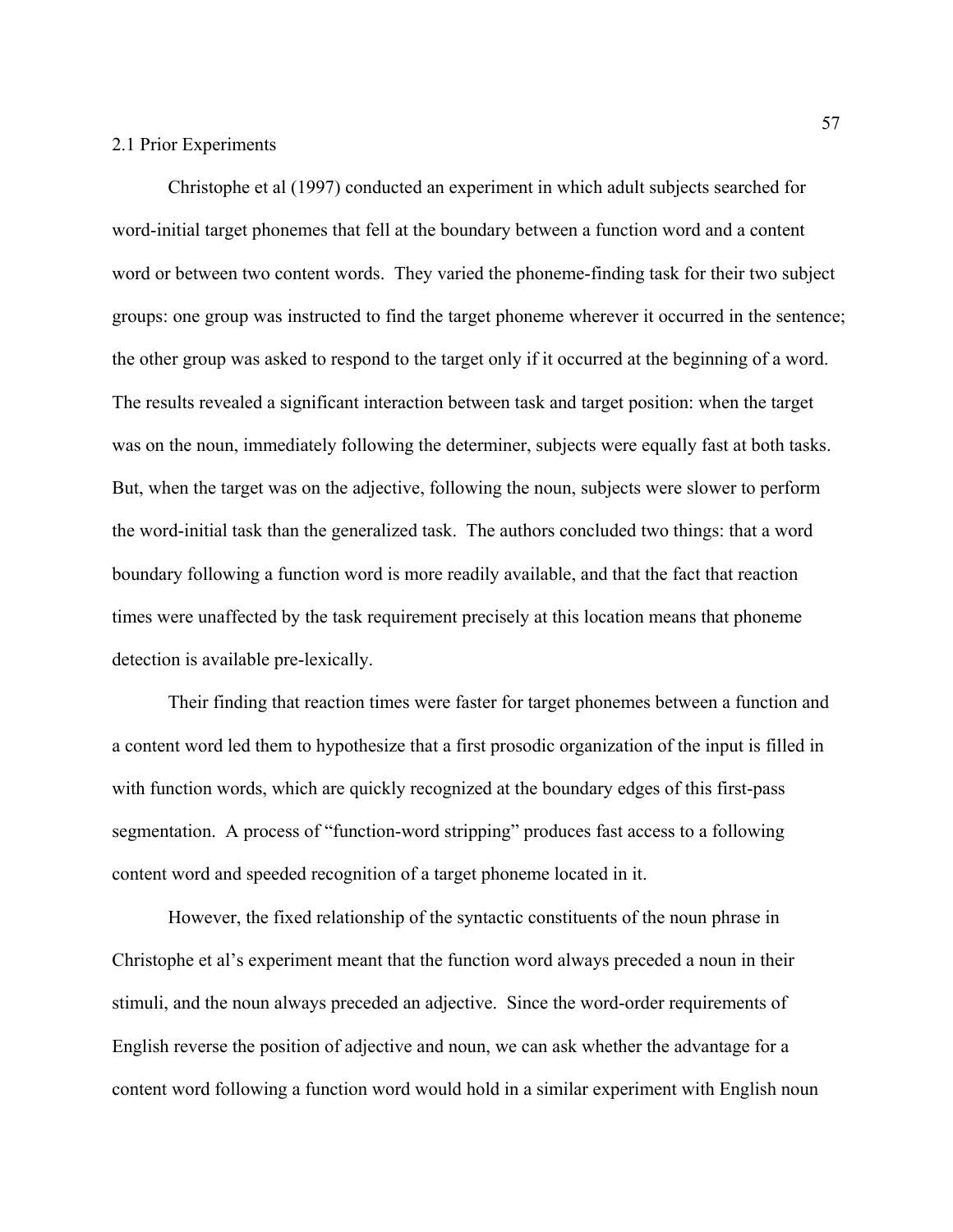phrases. The difference between these effects is illustrated in (1) and (2), using a sample noun phrase from the original experiment in French.

5) un four four  
\n
$$
[Det \t N \t Adj]
$$
\n
$$
i. /x / /x /
$$
\n
$$
ii. RT1 < RT2
$$

**French noun phrase like that used in Christophe et al (1997)** 

6) a 
$$
\underline{\text{sad}} \underline{\text{ fool}}
$$
  
a.  $\underline{\text{[Det}} \underline{\text{Adj}} \underline{\text{N}} \underline{\text{N}}$   
i. /x/ /x/  
ii. RT1 ? RT2

 **English noun phrase like those used in the Experiment A** 

 The following pair of experiments were designed to investigate whether rapid function word identification contributes only to lexical processing or also contributes to syntactic processing. However, other possible outcomes included the possibility that these processing advantages are additive, resulting in fast reaction times to both adjectives and nouns; that no processing advantages appear in this environment in English as they do in French; or that the same cues that were effective in French are effective in English, resulting in a replication of the function-word stripping effect.

In addition to the contrast furnished by the head-modifier order of English (mod-N) vs. French noun (N-mod) phrases, these experiments differed from the model in another important way. The placement of the noun phrases within Christophe et al's stimuli sentences was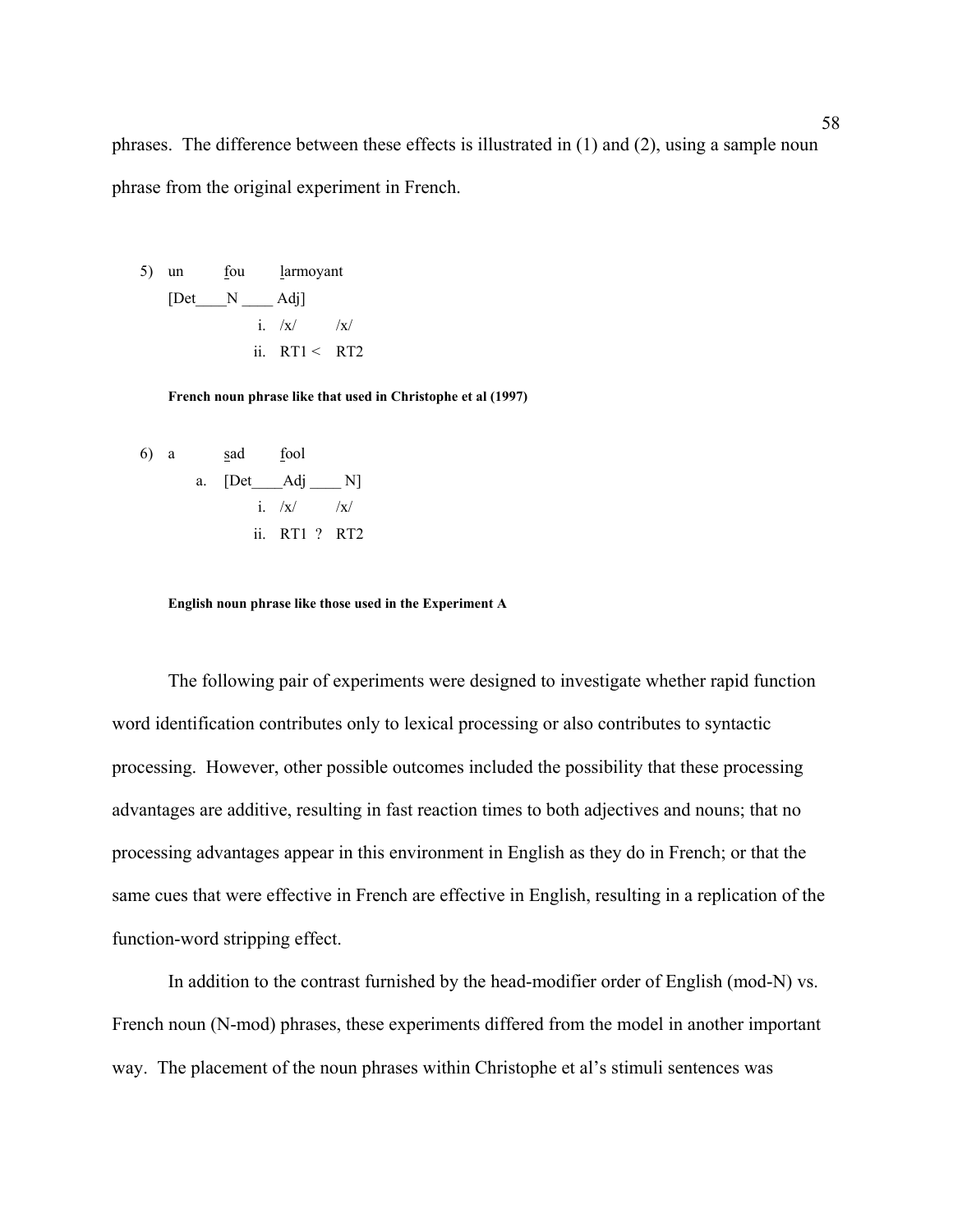counterbalanced between the beginning, middle, and end of "rather long sentences." In their results, they found no main effect for the position of these phrases within the sentences and no interaction of this sentence position with any other factors.

 However, the importance of the location of a prosodic boundary to the function-word stripping hypothesis suggests the need to control the location of the target with respect to other prosodic units in test sentences. To address this issue, the noun phrases in this experiment were placed at a point in the sentence that coincided with another predictable prosodic boundary. The target noun phrase was sentence-initial in half of the test sentences, and in the other half was placed medially as the sole obligatory object of a transitive verb, the main verb of the sentence. In addition, the number of syllables and the stress pattern preceding the target noun phrase were matched for the sentence-medial position. The rationale behind the placement of the noun phrases in sentences was to create reliable locations where the phonological phrase boundary would coincide with a larger prosodic boundary (sentence-initial) and where it would most likely not coincide with another boundary, VP-internally (Selkirk 1984). In this way, the subjects' perception of the NP boundaries might be heightened by an additive effect of coinciding boundaries (de Pijper and Sanderman 1994) or conversely, neutralized by distancing from the nearest larger prosodic phrasal unit. In summary, targets were controlled for location with respect to a prosodic boundary.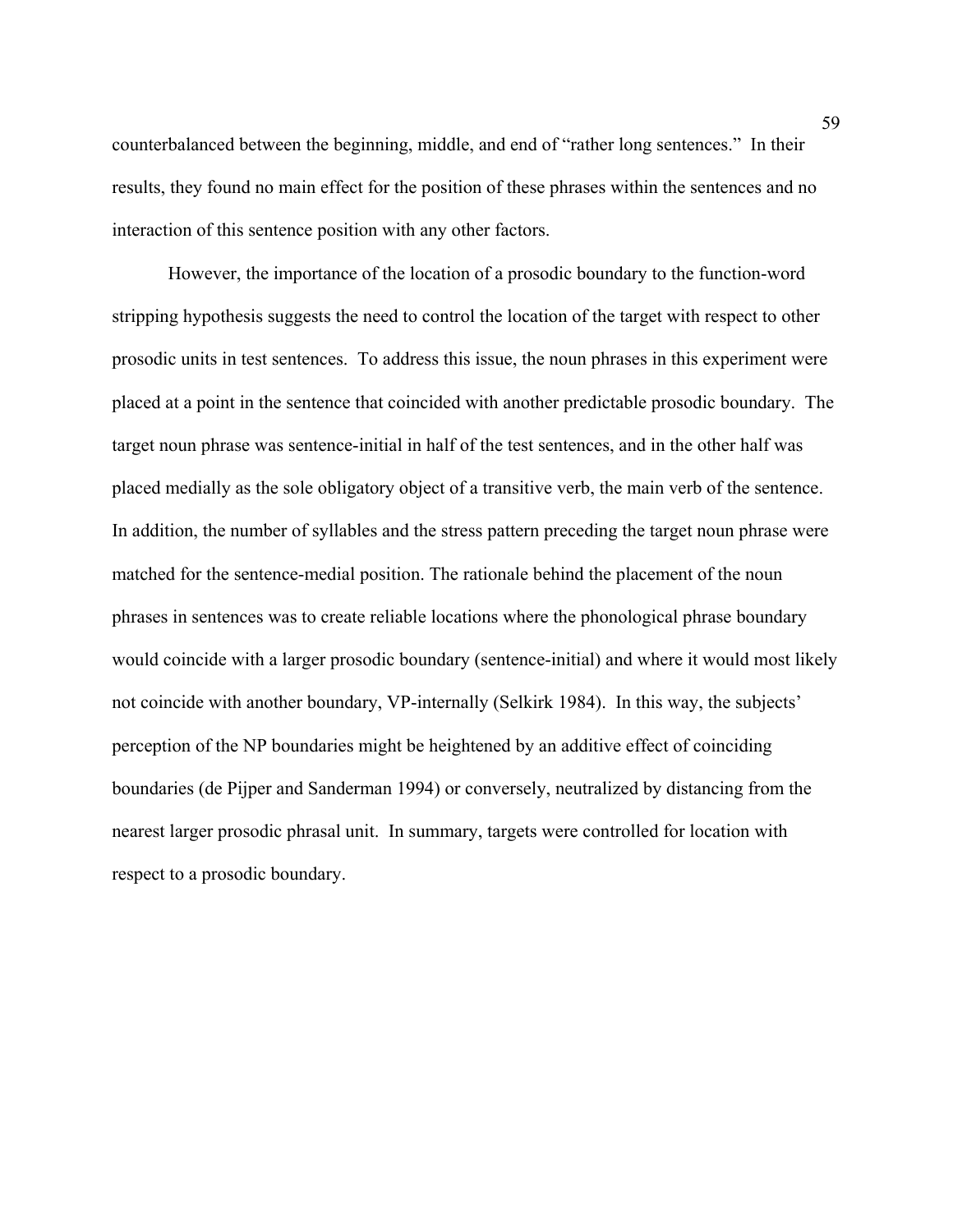## 2.1.1 Experiment A: Det Adj N vs. Det Adj N

## 2.1.1.1 Method

Twenty-four experimental sentences contained a word-initial target in a noun phrase of the form "determiner-adjective-noun" (the default ordering in English). As in the Christophe (1997) experiment, the position of this noun phrase was varied within the sentence, but appeared only sentence-initially or as the sole complement of the first VP in the sentence. In half of the sentences, the target occurred at the beginning of the adjective, just after the determiner (/f/ "a fast bird"), and for the other half the target occurred at the beginning of the noun, just after the adjective (/g/, "the sick **g**uard"). Twenty-four filler sentences of similar structure and length contained either a word-medial target, a target somewhere outside a noun phrase, or a target not contained in the sentence.

 All sentences were read by a female native English speaker who read naturally at a normal to fast rate of speech, instructed to avoid making any unscripted sentence-internal prosodic breaks. The stimuli were recorded at a sampling rate of 22.050 kHz. The sentences were acoustically analyzed to verify that the lack of prominent boundary tones prior to the NP containing the target phoneme indicates the absence of an intonational phrase break between the initiation of the sentence and the word containing the target (Beckman 1996, Shattuck-Hufnagel and Turk 1996, Beckman and Pierrehumbert 1986). The object of this style of reading was to minimize any cue to the listener to infer an intonational or phonological phrase boundary before the target noun phrase, a boundary which should encourage speakers to expect a function word. This reading was chosen as the simplest way to keep the prosodic contours at this juncture consistent across stimuli.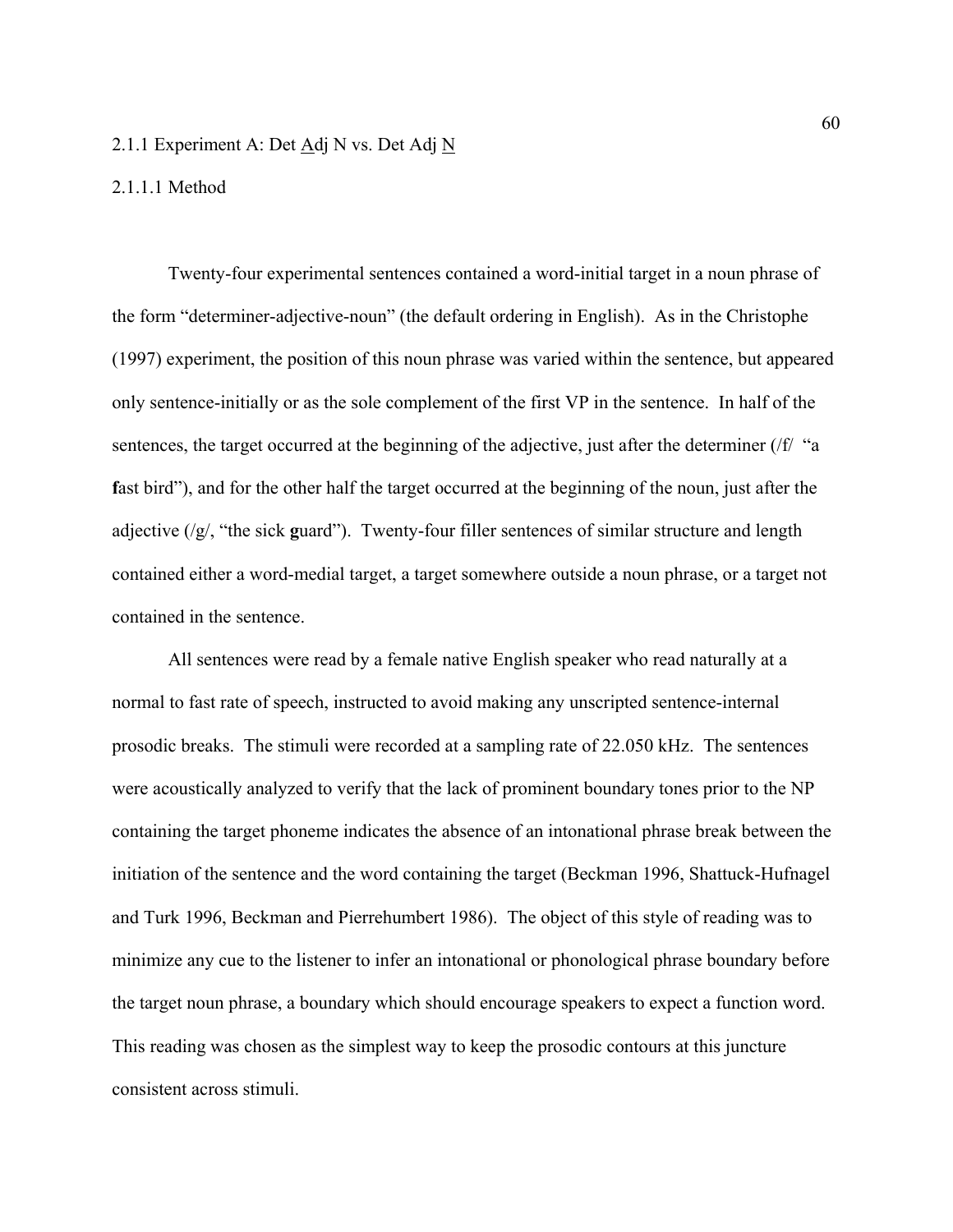Two versions of the experimental list were constructed to vary the presentation order of the test sentences. The constraints on the experimental list construction were that no target could be repeated over two successive trials, and that there were never more than five sentences in a row that contained the same target.

 The stimuli, consisting of the target noun phrases and the sentences containing them, were controlled according to the following criteria.

#### Constraints on internal composition of the noun phrases

There were 24 test sentences containing subject or object noun phrases of the form [Det Adj N]. 12 of these sentenced contained the phoneme target in the adjective, the other 12 carried the target phoneme in the adjective. All target phonemes occurred word-initially. All 24 noun phrases in the test sentences contained unique components, with the 48 content words used only once each to avoid any priming effect. The 48 content words used in the test sentences were selected from the Kucera & Francis (1967) corpus via the MRC Database, maintained by the University of Washington. Each of these content words was monosyllabic and had a frequency in the range of 20 to 85 (the smallest range within which a group of semantically compatible words with the desired initial phonemes could be collected). The target phonemes were /f/, /b/, /t/, /s/, /n/, or /g/ (attempting to cover a range of articulatory features), and there were exactly four nouns and four adjectives beginning with each of these phonemes. All of the target phonemes for the test sentences appeared word-initially. Target phonemes were also chosen to be visually consistent with the orthography to avoid confusion during the visual presentation and initial consonant clusters were dispreferred whenever possible. The determiners were balanced between *a, the, his*, and *her.*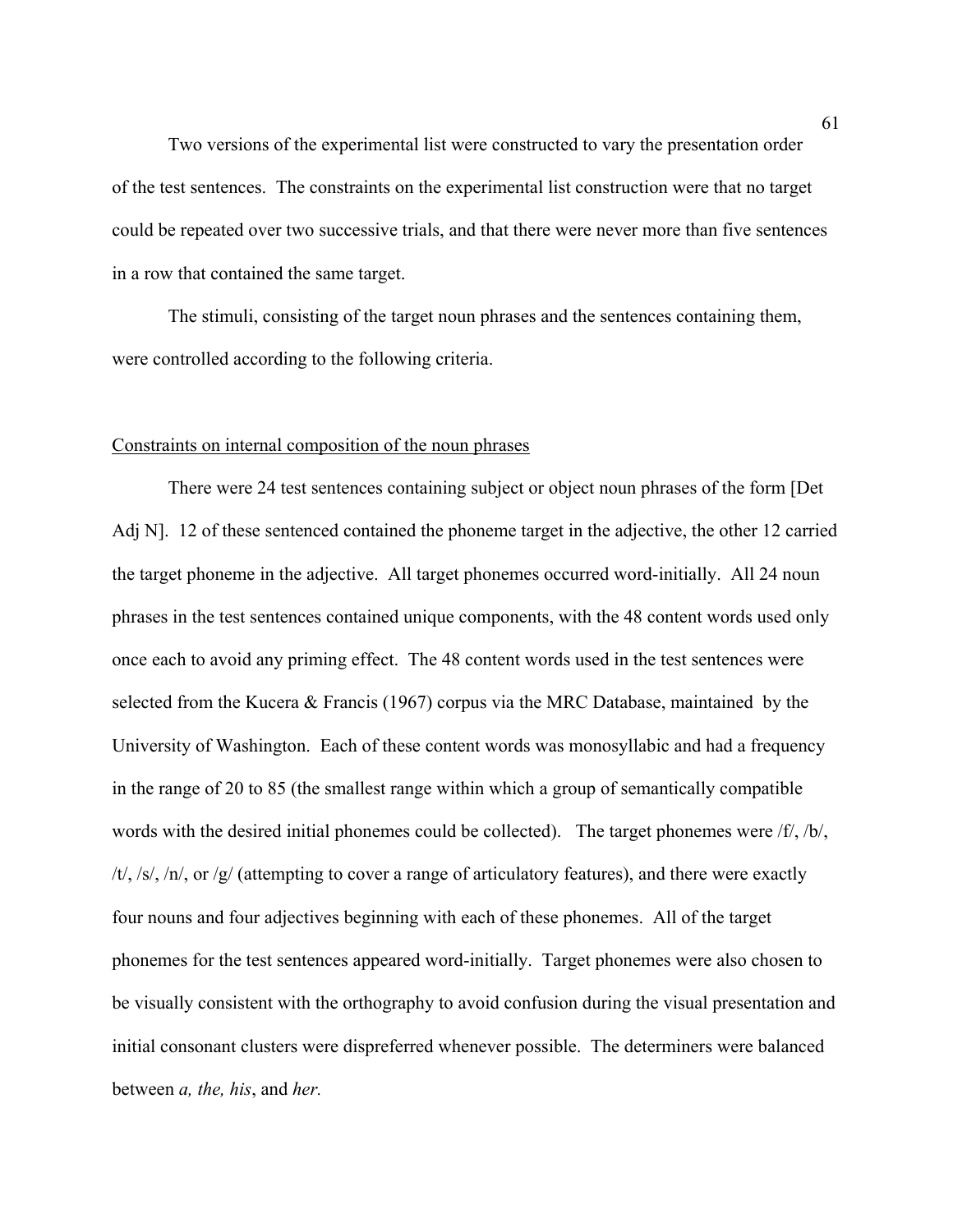## Constraints on test sentences and trials

 In the 24 test sentences, the target phoneme in the noun phrase did not occur anywhere else in the sentence. Within a trial, no target phoneme could be repeated within three consecutive items. 24 filler sentences contained noun phrases of a similar form to the test sentences. In these fillers, target phonemes were located word initially but outside the noun phrase, word-medially within the noun phrase, or did not appear at all in the sentence. Two different, inverse versions of the trial order were made and half the subjects tested on each to avoid order effects.

# Position of noun phrase within the sentence

As described above, the possible effect of subjects' perception of a prosodic boundary on the expected function-word stripping was considered. Sentential position of the target noun phrase was either sentence-initial or VP-internal. The syllable length of sentences and stress pattern of sentences preceding the target noun phrase was matched.

#### Sample Stimuli

*Adjective-initial*  1. [The **f**aint noise] indicated that the radio batteries weren't dead yet. *Adjective-medial*  2. Ronnie needed [a **f**ast bird] in order to win the school's Pet Olympics. *Noun-initial* 

3. [The faint **n**oise] indicated that the radio batteries weren't dead yet. *Adjective-medial* 

4. Ronnie needed [a fast **b**ird] in order to win the school's Pet Olympics.

#### **Table 1: Experiment A sample stimuli**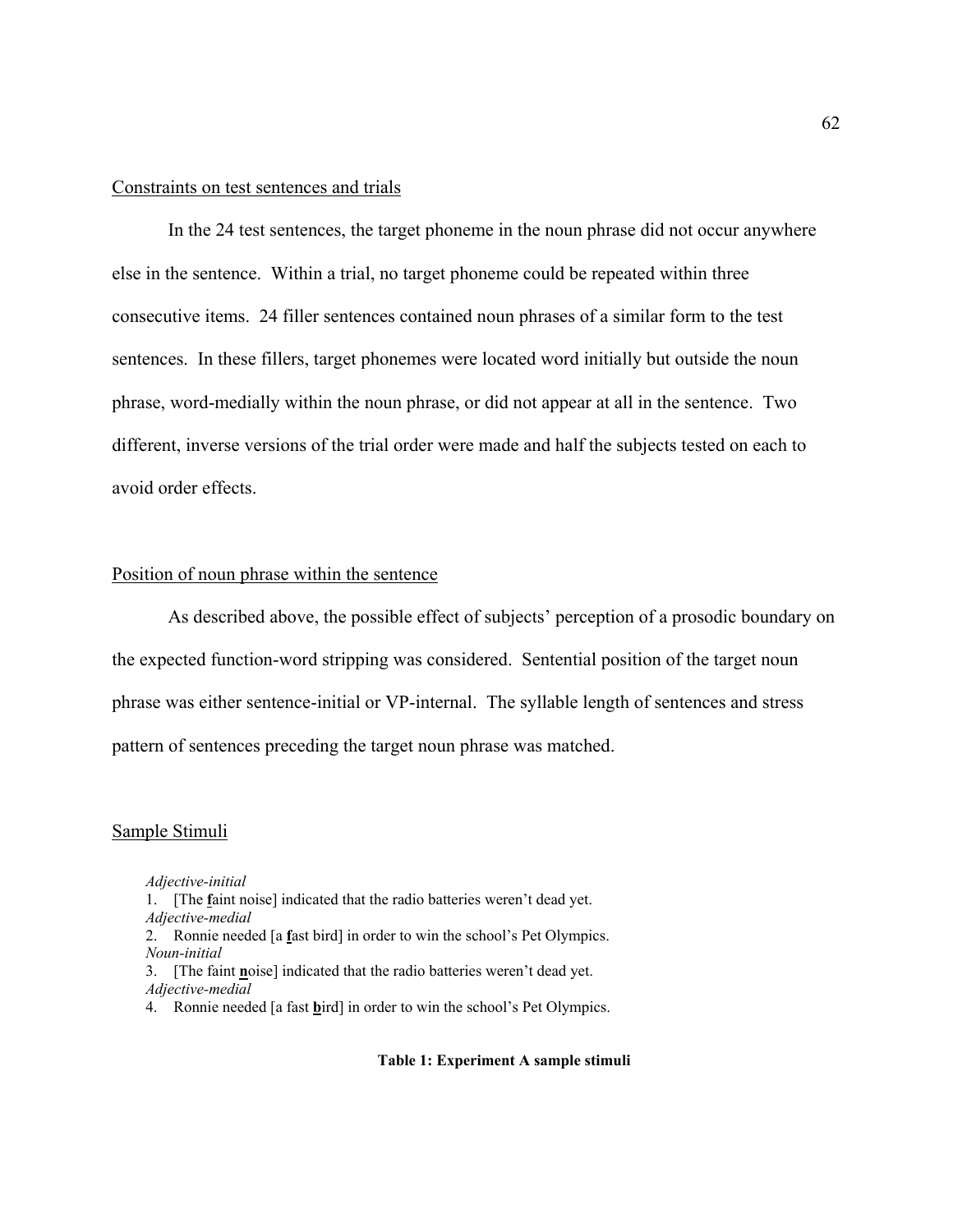Subjects were tested individually or in groups of two in a soundproof room. The subjects received oral instructions that they would participate in a short listening task. Before each sentence, a letter would be displayed in the center of the screen, which was the target to be detected. When they saw the target, they were to think of the corresponding sound—here, an example was given: "If you see 'G', think /g/ as in *gas*." If the sentence they heard over their headphones immediately following visual presentation of the target contained that sound, they were to press the response button as fast as possible.

 The subjects were seated in front of a computer, wearing headphones, their preferred hand resting on the key they would press to record their response. Subjects were informed that only the indicated key was available to record their responses, and that speed and accuracy were important. A trial began with visual presentation of the letter representing the target phoneme in the center of the screen for 1 sec. The screen was left blank for 500 msec. Then, while viewing a blank screen, subjects heard a sentence. 1500 msec after the end of the auditory presentation, the trial ended and a new trial began immediately. The subjects' pressure on the response key was recorded by a software program from the onset of the stimulus to the end of the item. Reaction times were measured from the onset of target phonemes. Before presentation of the stimuli and fillers, the subjects completed a short training sequence that provided no feedback but gave the subjects time to adapt to the task demands.

Forty-eight undergraduate students from Northwestern University completed the experimental task. Six additional students were tested, but their data were discarded because their error rate was over 10% or because they learned English after the age of five. None of the subjects had any known hearing deficit.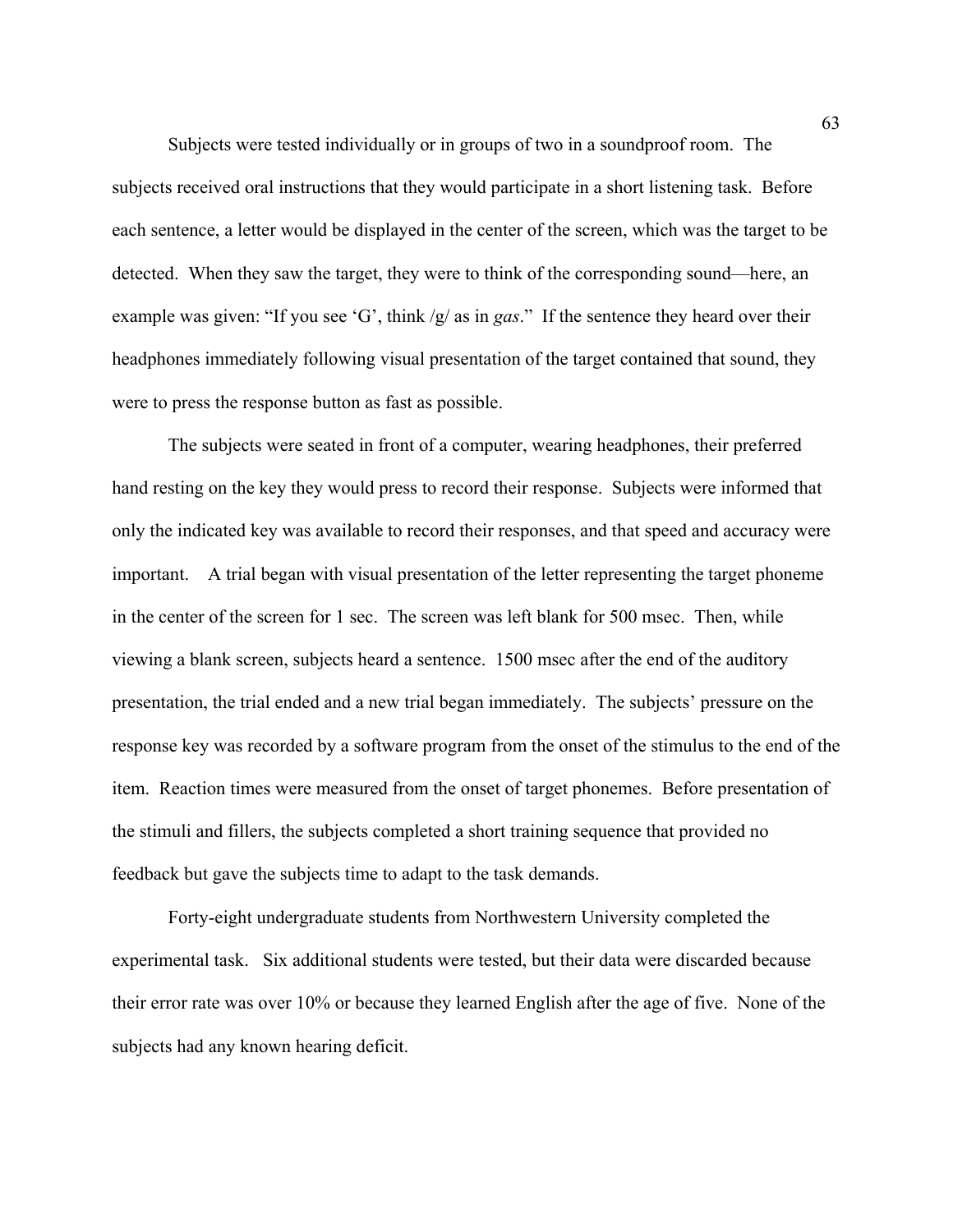### 2.1.1.2. Results

 Reaction times that were negative or greater than 3 sec were discarded and replaced with the mean reaction time by that subject on the other items. Reaction times greater than or less than 2 standard deviations from the inclusive mean were discarded and replaced with the mean. The misses and outliers represented 5.9 % of the data.

The reaction times were entered into an analysis of variance (ANOVA) by subjects with two factors: grammatical category (N or Adj) and sentence position of the word carrying the target (initial or medial). The analysis revealed a main effect of sentence position  $(F(3, 180) =$ 13.38,p  $\leq$  .001), no main effect of grammatical category (F (3,180) = 0.42, p = 0.5) and a reliable interaction between category and position (F  $(3, 180) = 6.79$ , p < 0.001). Mean reaction times for category and position are shown in Figure 3.



**Figure 3: Experiment A mean RTs across sentence position, by word category**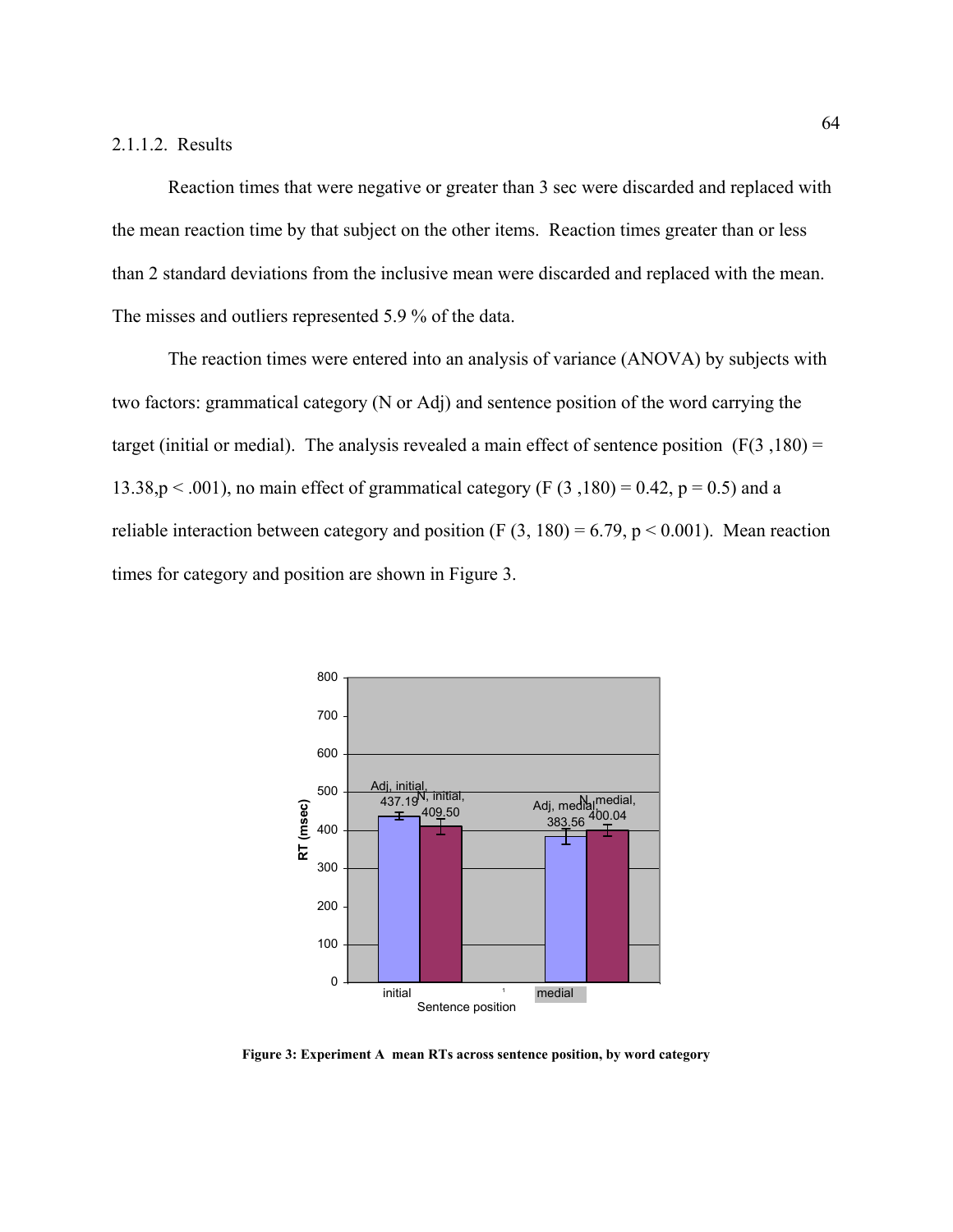Within the adjective targets, the difference in mean reaction times for sentence-initial vs. sentence-medial position was found to be significant  $(t(90) = 4.2, p < .0001)$ . Within noun targets, no significant difference in reaction time was found across sentence position. In sentence-initial position, average reaction times to adjective targets were significantly slower than those to noun targets  $(t(90)=2.215, p < .03)$  There was no significant difference between reaction times to nouns across position. Figure 4 illustrates these findings.



**Figure 4: Experiment A Error data, percentage of total responses, by condition**

## 2.1.1.3 Discussion

These results support the function word predictiveness hypothesis, that rapid identification of function words enables listeners to make predictions about the grammatical categories of subsequent words. Christophe et al (1997) showed a rapid function word identification effect, but did not with that experiment account for the grammatically predictive power of function words, simply due to the fact of the word order of the French stimuli.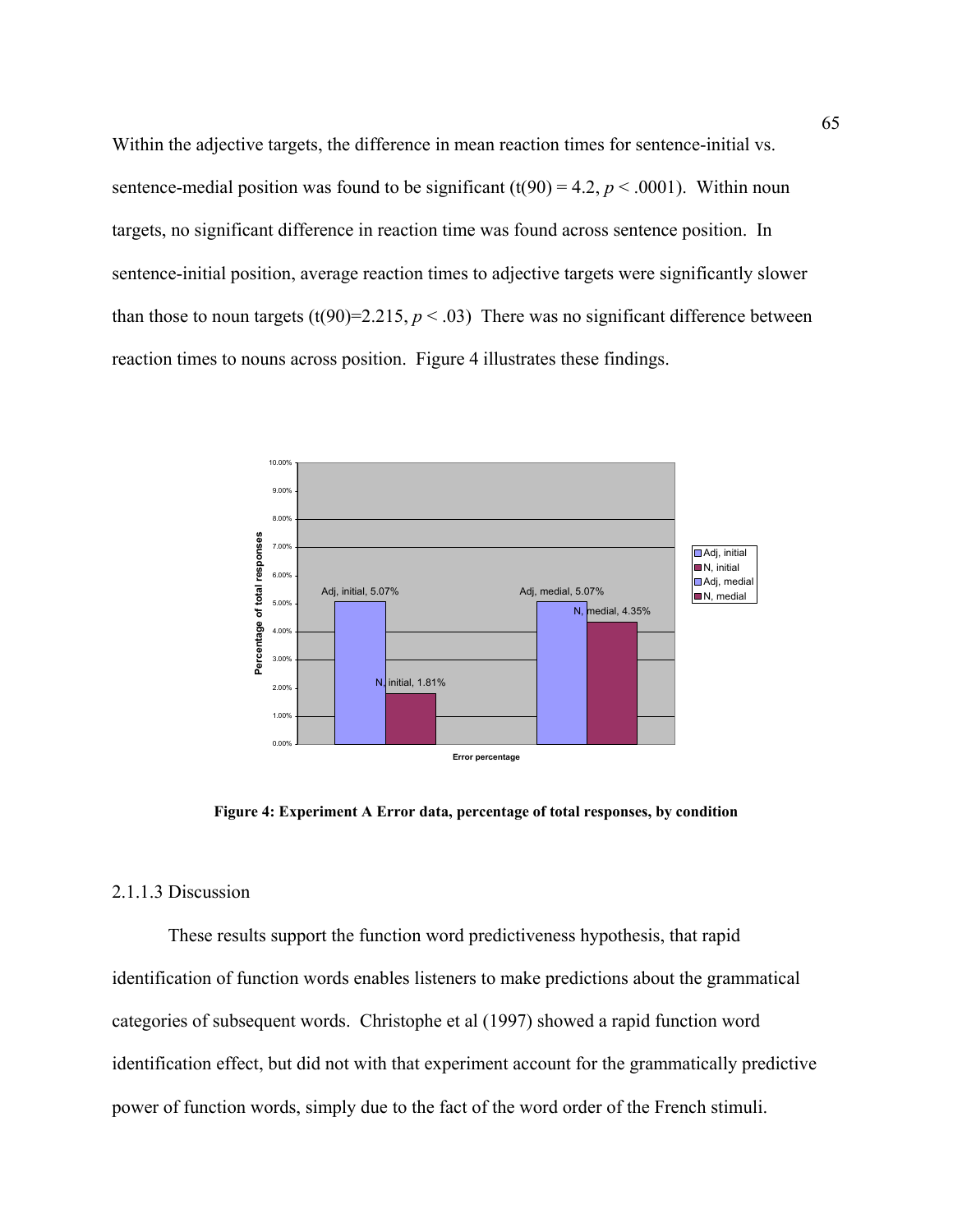However, the authors anticipated in their writing that function word stripping could contribute to efficient syntactic bracketing.

In Experiment A, reaction times to phoneme targets in adjectives were significantly slower than reaction times to targets in nouns when the noun phrase containing the target was located at the beginning of a sentence, at an intonational phrase boundary. Table 2 summarizes the results of this experiment and the model experiment.

|                      | Det | N         |   | Adj       |
|----------------------|-----|-----------|---|-----------|
| French               |     | <b>RT</b> |   | <b>RT</b> |
|                      | Det | Adj       |   | N         |
| English              |     |           |   |           |
| Sentence-<br>initial |     | <b>RT</b> | ╭ | <b>RT</b> |
| Sentence-<br>medial  |     | RT        | = | <b>RT</b> |

**Table 2: Summary of results from Experiment A and Christophe et al (1997)** 

To review, the function-word stripping hypothesis predicts faster reaction times to adjectives than to nouns because the process of function-word stripping was hypothesized to contribute only to lexical access. The function-word predictiveness hypothesis predicts faster reaction times to nouns than adjectives because rapid identification of function words (on this view) contributes to syntactic categorization as well as to lexical access.

The relative slowness of reaction times to sentence-initial adjectives may be interpreted as the absence of the advantage that would be conferred by function-word predictiveness, on which hypothesis the immediately following content word was expected to be the head of the phrase. The relative slowing of reaction times to initial adjectives is consistent with the grammatical category effect we predicted for English.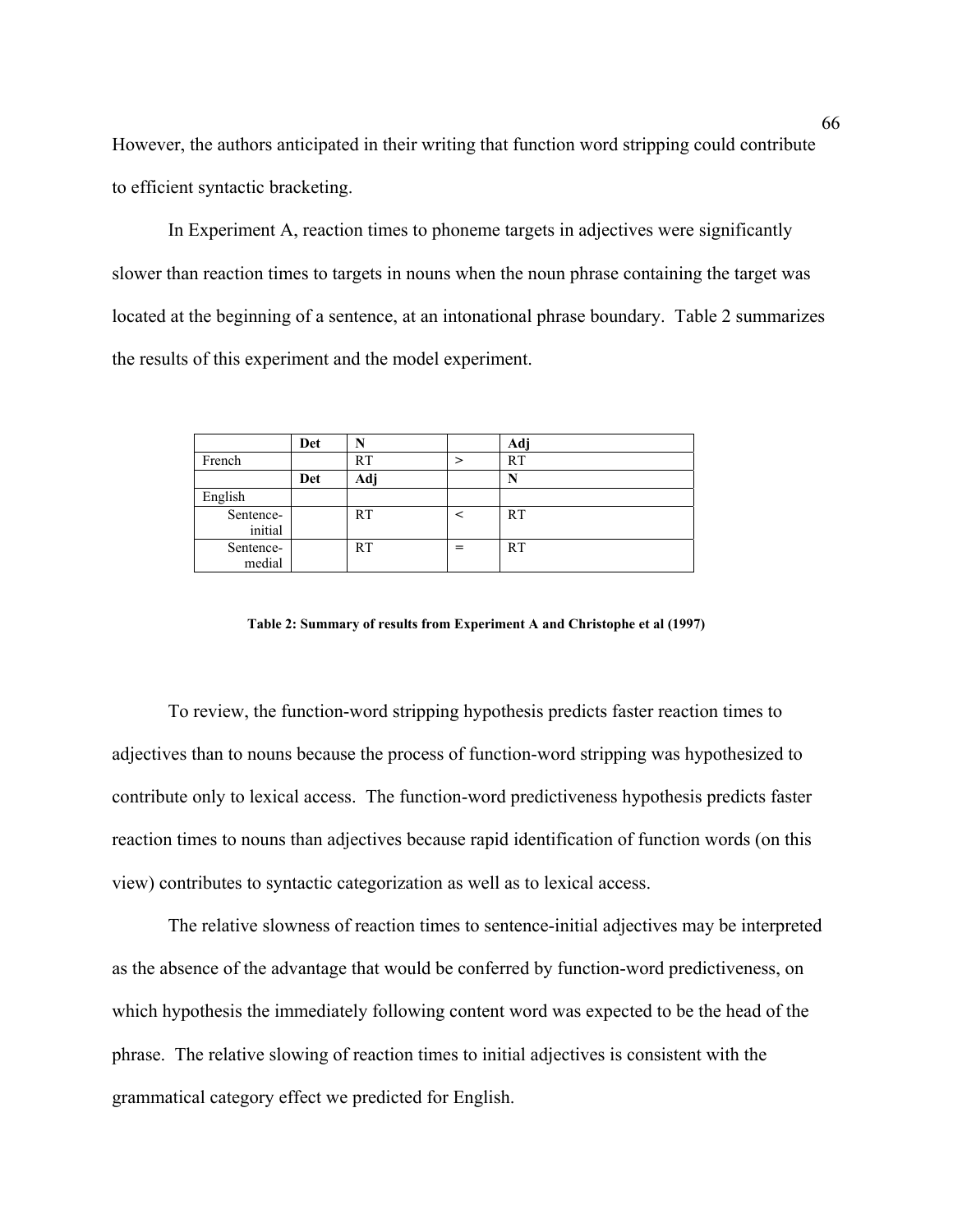Christophe et al (1997) reason that word boundaries between two content words are accessed with no special speed advantage, after lexical retrieval is completed. However, this position requires a heterogeneous view of function-word stripping at lexical boundaries: the detection of a content word boundary after a function word is a pre-lexical process, while the detection of a content word boundary after a content word is post-lexical. On this model, the one place where a grammatical category effect should not appear is at the boundary between function word and content word, if this boundary is coded pre-lexically and therefore before characteristics like syntactic category could come into play. However, in Experiment A, this is precisely where we see a grammatical category effect. This is evidence that phoneme detection may not take place until after lexical retrieval is complete. Moreover, it shows that function words predict grammatical category in a way that limits the set of words under consideration during lexical access.

In sentence-medial position, the effect of function-word predictiveness fails to hold for English nouns and adjectives. One interpretation of this result is that the absence of a strong prosodic boundary adjacent to the determiner in the noun phrase neutralized the cue that function words would normally give to categorization. The sentence-medial NPs are located within a VP, where additional acoustic boundary marking that would be present at the start of an isolated sentence (preceding silence, glottalization of initial vowels, etc.) are not available (Beckman and Pierrehumbert 1986, Selkirk 1984). A second interpretation of this result is that the effect observed in the sentence-initial condition was an experimental artifact due to distance from the beginning of the sentence. On this view, participants reacted slower to targets contained in adjectives in the sentence-initial condition simply because the parser works less efficiently earlier in the time course of the sentence. Because the adjectives in these materials were the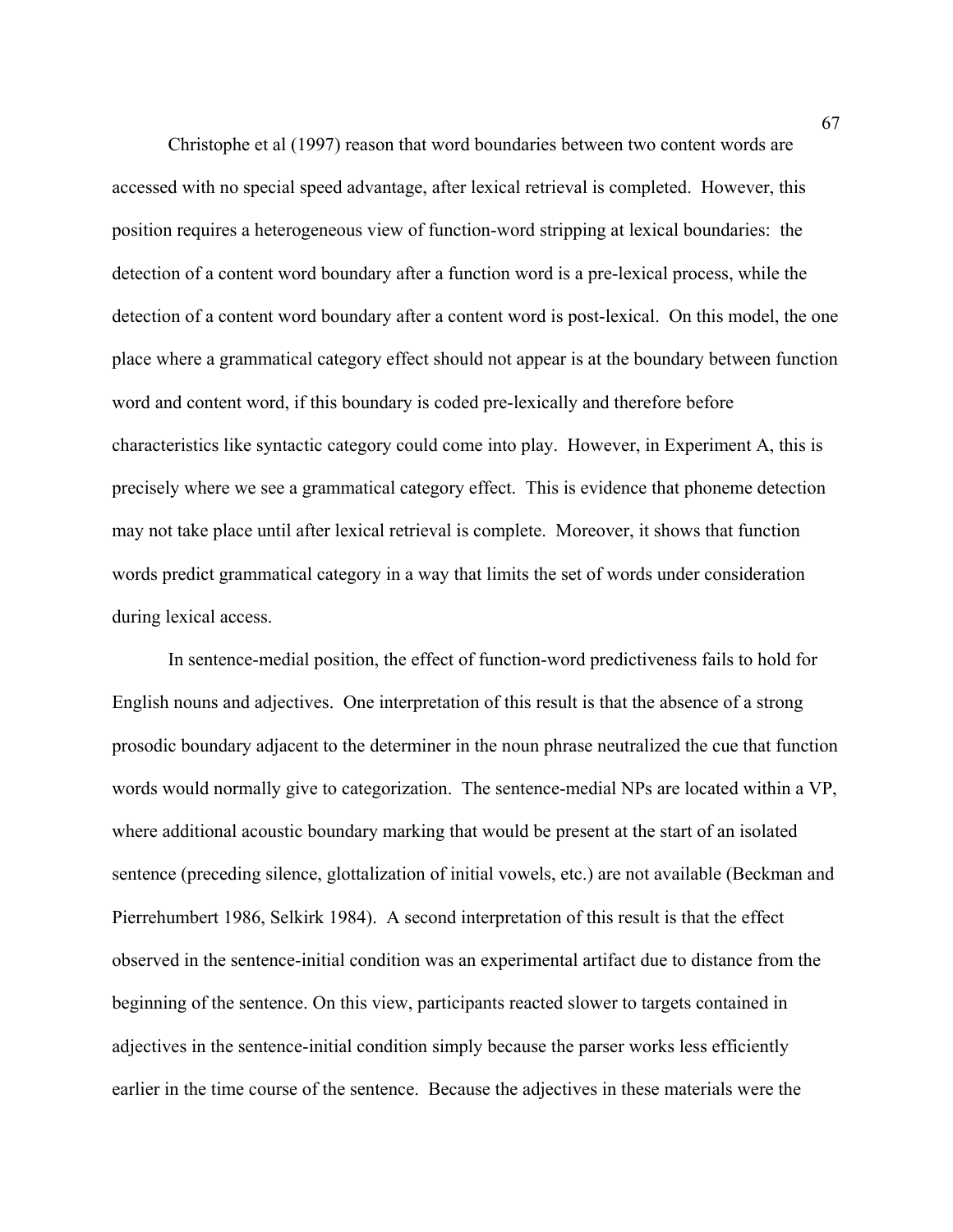second word of the sentence, but the nouns were the third word, slower reaction times to adjectives could derive from this difference. By sentence-medial position, such a startup effect would have dissipated, accounting for the lack of the category effect in this condition if syntactic status does not, in fact, confer a processing advantage.

In order to answer that question, a further experiment was designed in which noun phrases of the form [Det N] are compared on this task with the original [Det Adj N] type. This will allow us to distinguish the effect of sentential position from the syntactic category effect predicted by the hypothesis outlined for Experiment A.

## 2.1.2 Experiment B: Det Adj N vs. Det N

If the slowing for adjectives in Experiment A was due to the parser's expectation that the first content word is likely to be a noun and the head of the phrase, then [Det N] NPs should unambiguously demonstrate a function-word stripping effect when located sentence-initially. If it is true that function-word stripping only performs well at phonological phrase boundaries, then we should again see a leveling of the category effect when NPs are sentence-medial.

#### 2.1.2.1 Method

The method used in Experiment B was identical to that used in Experiment A.

Sample Stimuli

*Adjective-initial* 

1. [The **f**aint noise] indicated that the radio batteries weren't dead yet.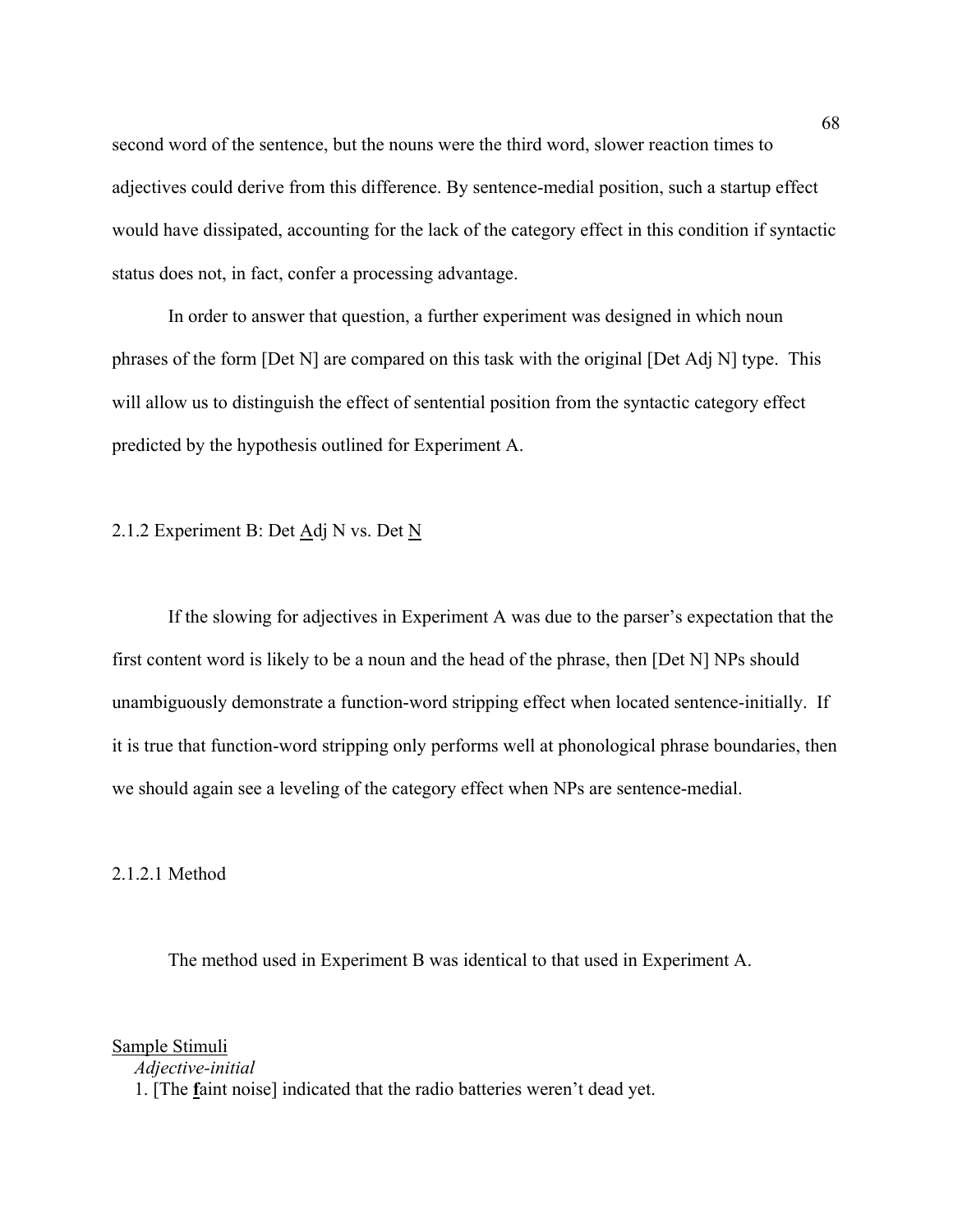*Adjective-medial*  2. Ronnie needed [a **f**ast bird] in order to win the school's Pet Olympics. *Noun-initial*  3. [A **f**ool] ran out onto the highway to retrieve his pager. *Noun-medial*  4. Amy hated [his **f**oot] on her dining table.

#### **Table 3: Experiment B sample stimuli**

Sixty-four undergraduate students from Northwestern University completed the experimental task. The data from eight subjects were discarded because their error rate was over 10% or because they learned English after the age of five. None of the subjects had any known hearing deficit.

### 2.1.2.2 Results

 Reaction times were discarded and replaced according to the same criteria as in Experiment A.

As in Experiment A, a significant difference was found for reaction times to target phonemes with respect to sentential position (initial vs. medial): reaction times in the initial condition were significantly slower than reaction times in the medial condition. The reaction times were entered into an analysis of variance (ANOVA) by subjects with two factors: grammatical category (N or Adj) and sentence position of the word carrying the target (initial or medial). The analysis revealed a main effect of sentence position  $(F(3, 180) = 13.38, p < .001)$ , but no main effect of grammatical category (F  $(3,180) = 0.42$ , p = 0.5) and a reliable interaction between category and position (F  $(3, 180) = 6.79$ , p < 0.001). Mean reaction times for category and position are shown in Figure 5.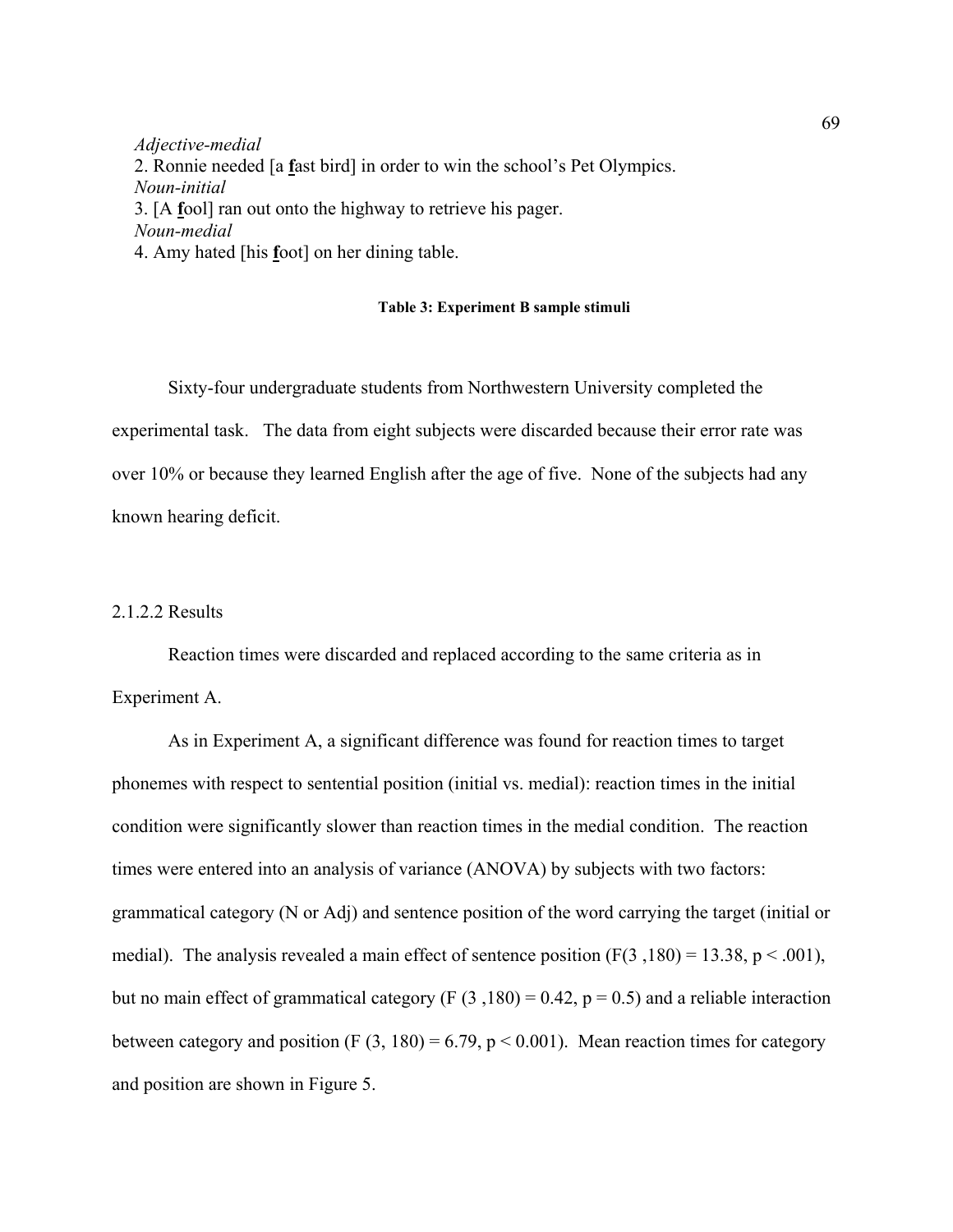

**Figure 5: Experiment B mean RTs across sentence position, by word category**

Table 4 summarizes the results of this experiment and the initial predictions for it.

|           | Det | Adj       |   |           |
|-----------|-----|-----------|---|-----------|
| Predicted |     | RT        |   | <b>RT</b> |
|           |     |           |   |           |
| English   |     |           |   |           |
| Sentence- |     | <b>RT</b> | = | <b>RT</b> |
| initial   |     |           |   |           |
| Sentence- |     | <b>RT</b> |   | <b>RT</b> |
| medial    |     |           |   |           |

| Table 4: Summary of results from Experiment B and Christophe et al (1997). |  |  |
|----------------------------------------------------------------------------|--|--|
|                                                                            |  |  |

2.1.2.3 Discussion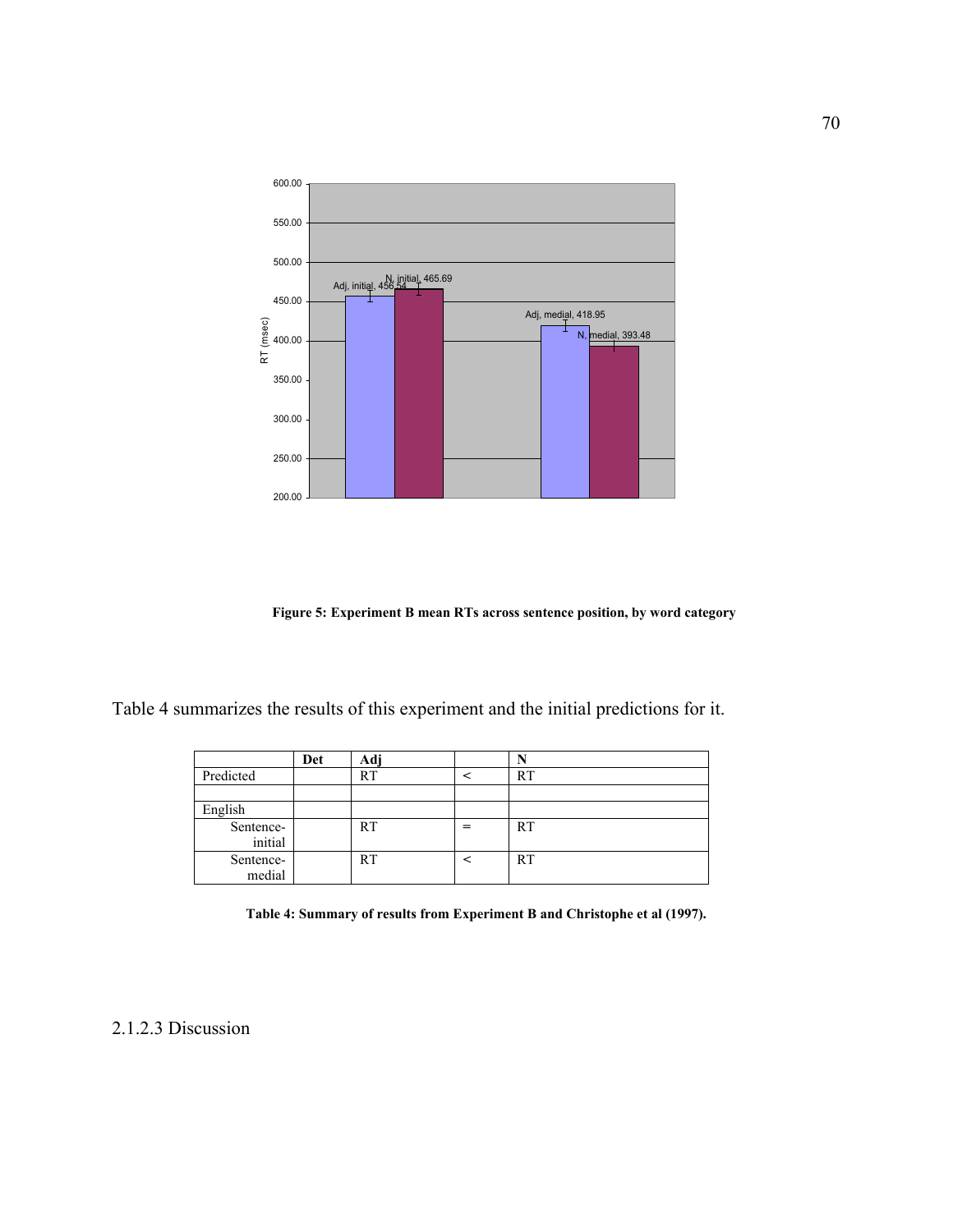The results of Experiment B support the function word predictiveness hypothesis, that rapid identification of function words enables listeners to make predictions about the grammatical categories of subsequent words. However, examination of the interaction between category and position indicated that the effect of grammatical category was visible only in sentence-medial position, where a paired t-test revealed that targets on nouns were identified significantly faster than targets on adjectives ( $p \le 0.000$ ). If, as in Experiment A, reaction times to targets in sentence-initial position reflect a start-up effect, we may suppose that the predicted category effect only obtained further on in the sentence, after the start-up effect had dissipated.

Taken together, the results of Experiment A and B allow us to conclude that function words help construct a fast syntactic parse, giving the listener information about the category of the word that will follow. These results support the conclusion that a process of rapid syntactic structure-building facilitates target recognition, and that hypothesis of function-word stripping in which function words only facilitate fast lexical access cannot fully account for this data. Furthermore, we conclude that function-word predictiveness reflects syntactic processing rather than string probability for the following reason. Because an infinite number of modifiers can precede a noun in English, if the processor projects slots for both word classes based on pure continuation probability, then we would not expect to find an advantage in reaction times to nouns versus adjectives. In fact, Goldsmith (2002) used a bigram distribution model to calculate for the Brown Corpus that nouns are not actually the words most likely to appear either immediately to the right, or two words to the right of the determiner *the*. Rather, the five most common words following *the*, and a total of 12 of the top 20, were adjectives on his calculation. If the role that function words play in predicting upcoming words was due to string probability, we would expect significantly faster reaction times to targets on adjectives, but we did not find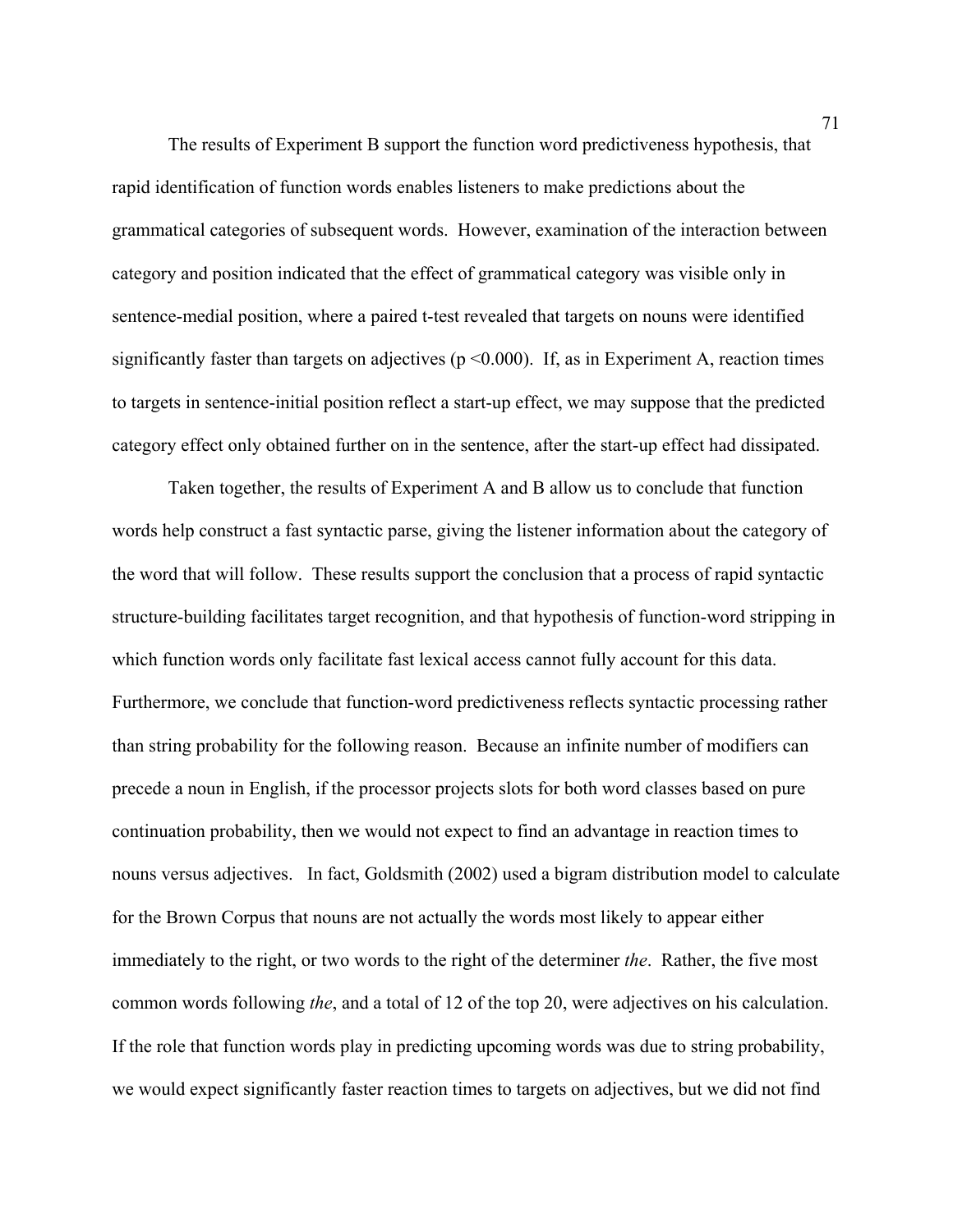this in Experiment B. This lends further support to our conclusion that the effect of functionword predictiveness is due to syntactic processing, in which the parser projects an upcoming noun after encountering a determiner.

Because we assume that a start-up effect distorted the results of both Experiment A and B, we reason that it may be necessary to use an easier and clearly post-lexical task, such as wordspotting, in order to establish an effect of function word predictiveness at various positions in stimuli sentences. The following section outlines word-spotting experiments designed to test the function word predictiveness hypothesis.

### 2.2 Experiment 1: Det N vs. Aux V

As with Experiments A and B, the goal of these experiments was to investigate whether rapid function word identification contributes only to lexical processing or whether it also contributes to syntactic processing. The experiments in this section were designed to test the function word predictiveness hypothesis using a word-spotting task (McQueen 1996). To maximize the distinctiveness of the syntactic categories being tested, nouns and verbs were selected as word classes that would rarely, if ever, appear in the same environment. With these word classes, groups of function words could be selected that would predict one word class to the exclusion of the other.

To review, Christophe et al (1997) reported an experiment in which adult subjects searched for word-initial target phonemes that fell at the boundary between a function word and a content word or between two content words. Their finding that reaction times were faster for target phonemes between a function word and a content word supported their hypothesis that a first prosodic organization of the input is filled in with function words, which are quickly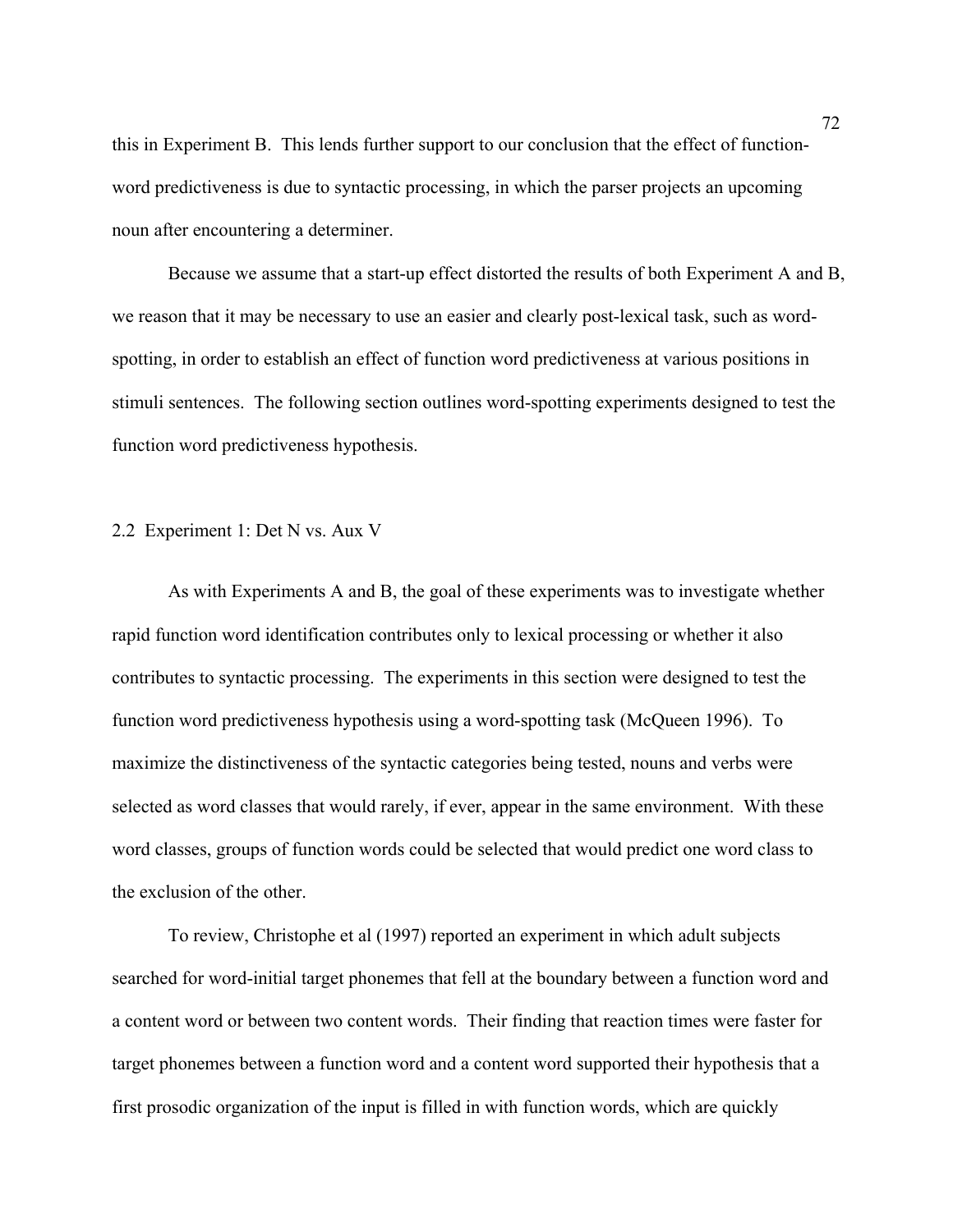recognized at the boundary edges of this first-pass segmentation. They concluded that a process of function-word stripping facilitates fast access to a following content word.

 Like Experiments A and B, this experiment was designed to test whether function words that are associated with two distinct lexical categories, nouns and verbs, could cause categoryspecific slowdowns in reaction times during an online speech recognition task.

# 2.2.1 Design

Monosyllabic frequency-matched nouns and verbs were selected and placed in pairs of sentence contexts that were identical up to the function word preceding the target, after which point the target was grammatical (N or V) or ungrammatical (\*N or \*V). In half the test items, subjects heard a category-appropriate function word (a determiner or an auxiliary verb) before a target word. In the other half of the test items, subjects heard a function word that was inappropriate for the lexical category of the target. In addition, items were divided into a smallbreak prosodic category (# break preceding target) and a large-break category (% break preceding target). The experiment was conducted essentially in duplicate for two groups of subjects, the first receiving items (Item set 1) in which noun and verb targets were matched on the basis of wordform frequency from the CELEX database (Baayen, Piepenbrock, & van Rijn 1993), and the second group receiving an item set (Item set 2) containing noun and verb targets matched on lemma frequency. The two types of frequency matches were considered necessary to achieve the best possible controlling of all lexical factors that might affect reaction times to nouns and verbs, considering the extreme differences in the patterns of structural relations inherent to each of these grammatical classes. Furthermore, this being an experiment designed to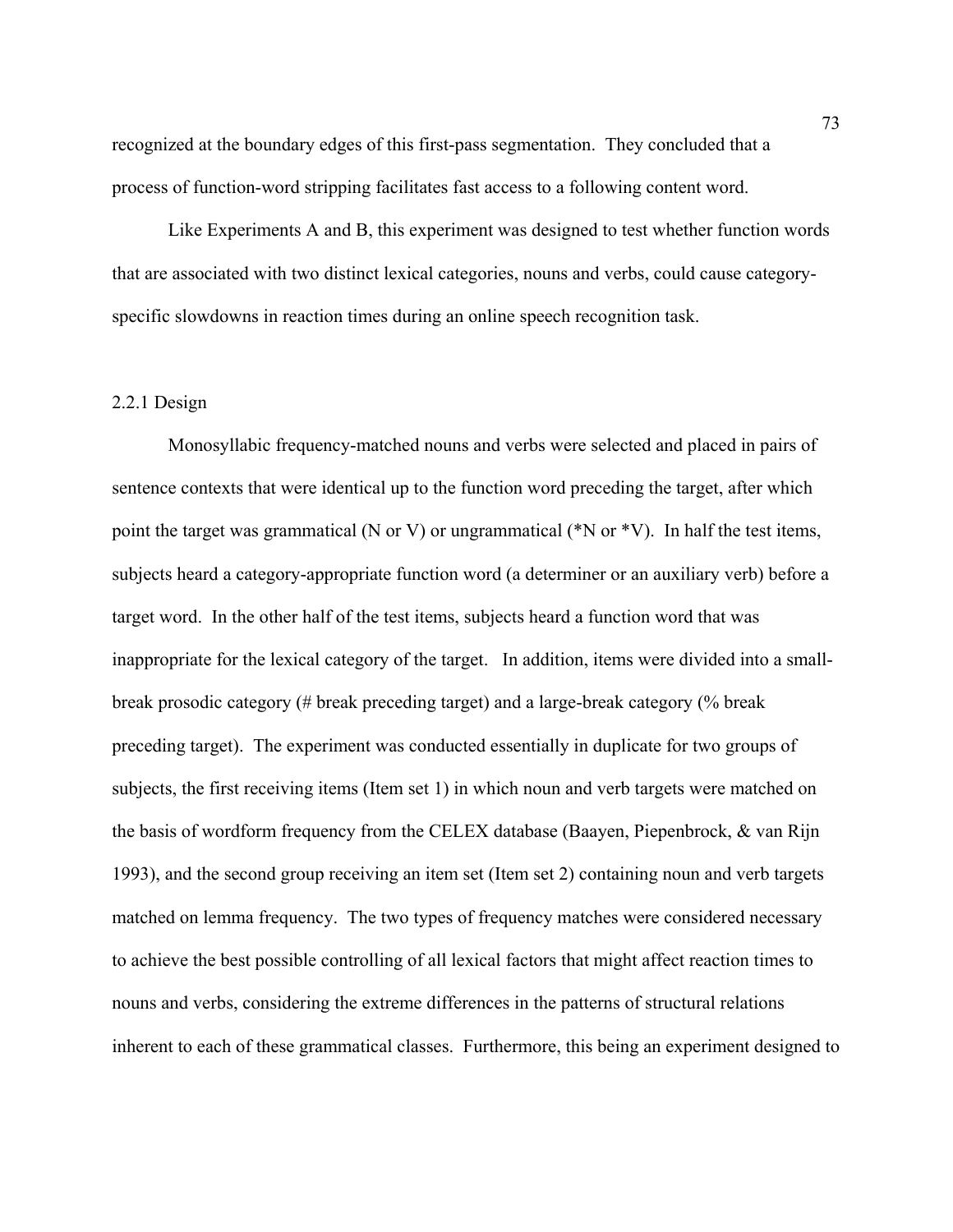test adult lexical access speed, the effects of each type of word frequency on reaction time can be explored if a significant difference were to arise in the data from one item set versus the other.

In addition, the sentence contexts containing the targets were written in a way so that they would not semantically prime the target word. In other words, the target words were not considered to be highly semantically related to the sentence contexts they appeared in. The sample stimuli below in Table 5 illustrate this intention.

#### % boundary

| 1a             | The wolf, who is steadily howling, can sit if you ask him nicely.                                          | V      |
|----------------|------------------------------------------------------------------------------------------------------------|--------|
| 1 <sub>b</sub> | The wolf, who is steadily howling, can night if you ask him nicely. <i>(lemma</i> )<br><i>freq match</i> ) | $^*$ N |
| 1c             | The wolf, who is steadily howling, can league if you ask him nicely. (WF<br>freq match)                    | *N     |
| 1 <sub>d</sub> | Once the donations were counted, their league added up the total profits.                                  | N      |
| 1e             | Once the donations were counted, their night was just beginning.                                           | N      |
| 1f             | Once the donations were counted, their sit added up the total profits.                                     | *V     |
| lg             | Once the donations were counted, their sit was just beginning.                                             | *V     |

### # boundary

| 2a             | The shaggy crippled dog will fail to sit while in this class.   |             |
|----------------|-----------------------------------------------------------------|-------------|
| 2 <sub>b</sub> | The shaggy crippled dog will glass to sit while in this class.  | $^*$ N      |
| 2c             | The shaggy crippled dog will gown to sit while in this class.   | $*_{\rm N}$ |
| 2d             | The nursing home would like her gown delivered in the morning.  | N           |
| 2e             | The nursing home would like her glass delivered in the morning. | N           |
| 2f             | The nursing home would like her fail delivered in the morning.  | $*V$        |
| 2g             | The nursing home would like her fail delivered in the morning.  | $*V$        |

## **Table 5: Experiment 1 sample stimuli**

## *Procedure*

Subjects were tested individually or in groups of two in a soundproof room. The subjects received oral instructions that they would participate in a short listening task. Before each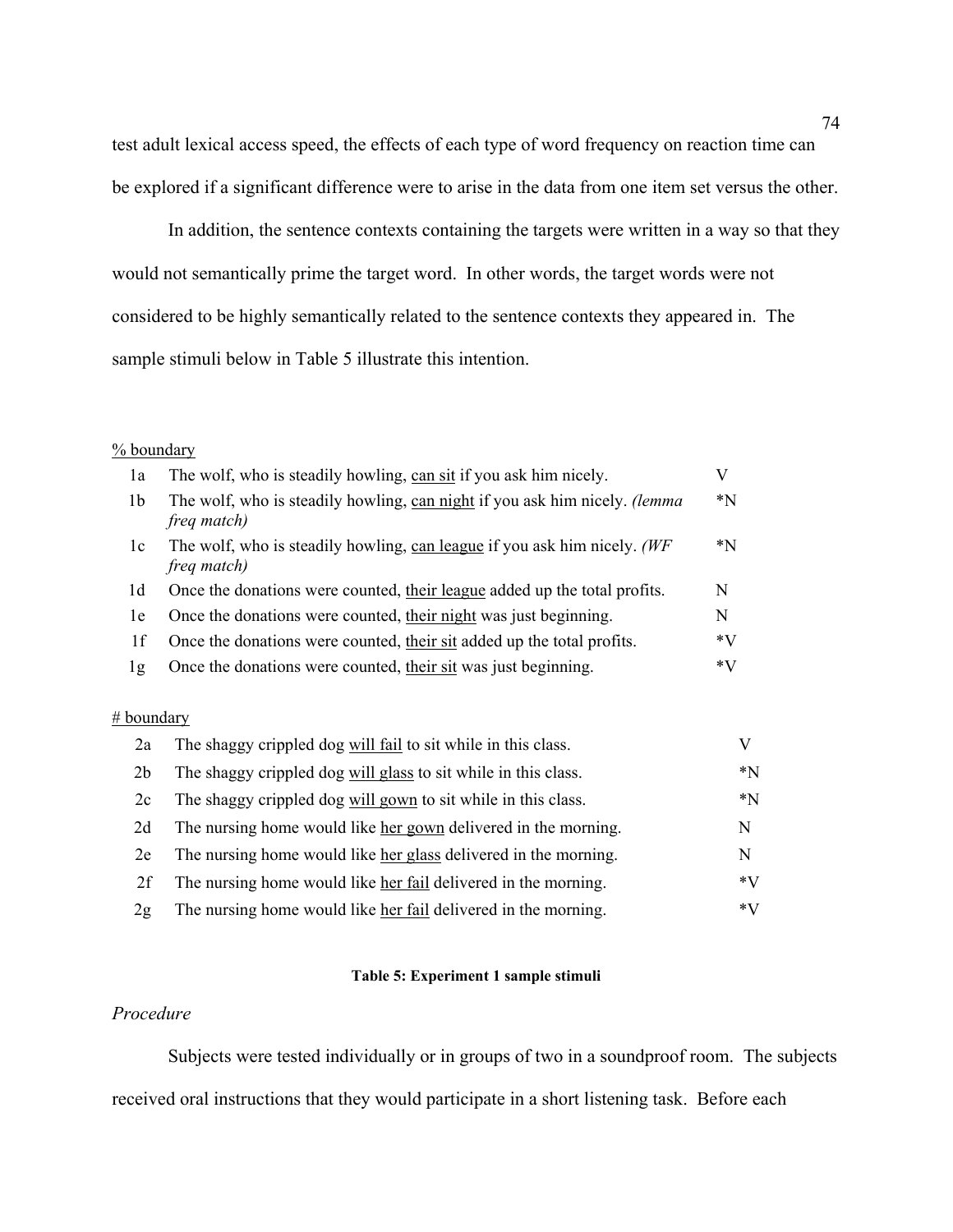sentence, a word would be displayed in the center of the screen, which was the target to be detected. When they saw the target word, they were to remember it. If the sentence they heard over their headphones immediately following visual presentation of the target contained that word, they were to press the response button as soon as they were sure they heard it.

 The subjects were seated in front of a computer, wearing headphones, their preferred hand resting on the key they would press to record their response. Subjects were informed that only the indicated key was available to record their responses, and that speed and accuracy were important. A trial began with visual presentation of the target word in the center of the screen for 1 sec. The screen was left blank for 500 msec. Then, while viewing a blank screen, subjects heard a sentence. 1500 msec after the end of the auditory presentation, the trial ended and a new trial began immediately. The subjects' pressure on the response key was recorded by a software program from the onset of the stimulus to the end of the item. Reaction times were measured from the onset of target words. Before presentation of the stimuli and fillers, the subjects completed a short training sequence that provided no feedback but gave the subjects time to adapt to the task demands.

# *Subjects*

30 undergraduate participants from the Northwestern University Department of Linguistics subject pool received item set 1 (noun and verb targets matched on the basis of wordform frequency) and 31 undergraduates received item set 2 (noun and verb targets matched on the basis of lemma frequency). Participants were seated in a soundproof laboratory in front of a computer monitor, wore headphones, and were instructed to strike a button on a button box when they heard the target word that had been presented to them visually on the screen. The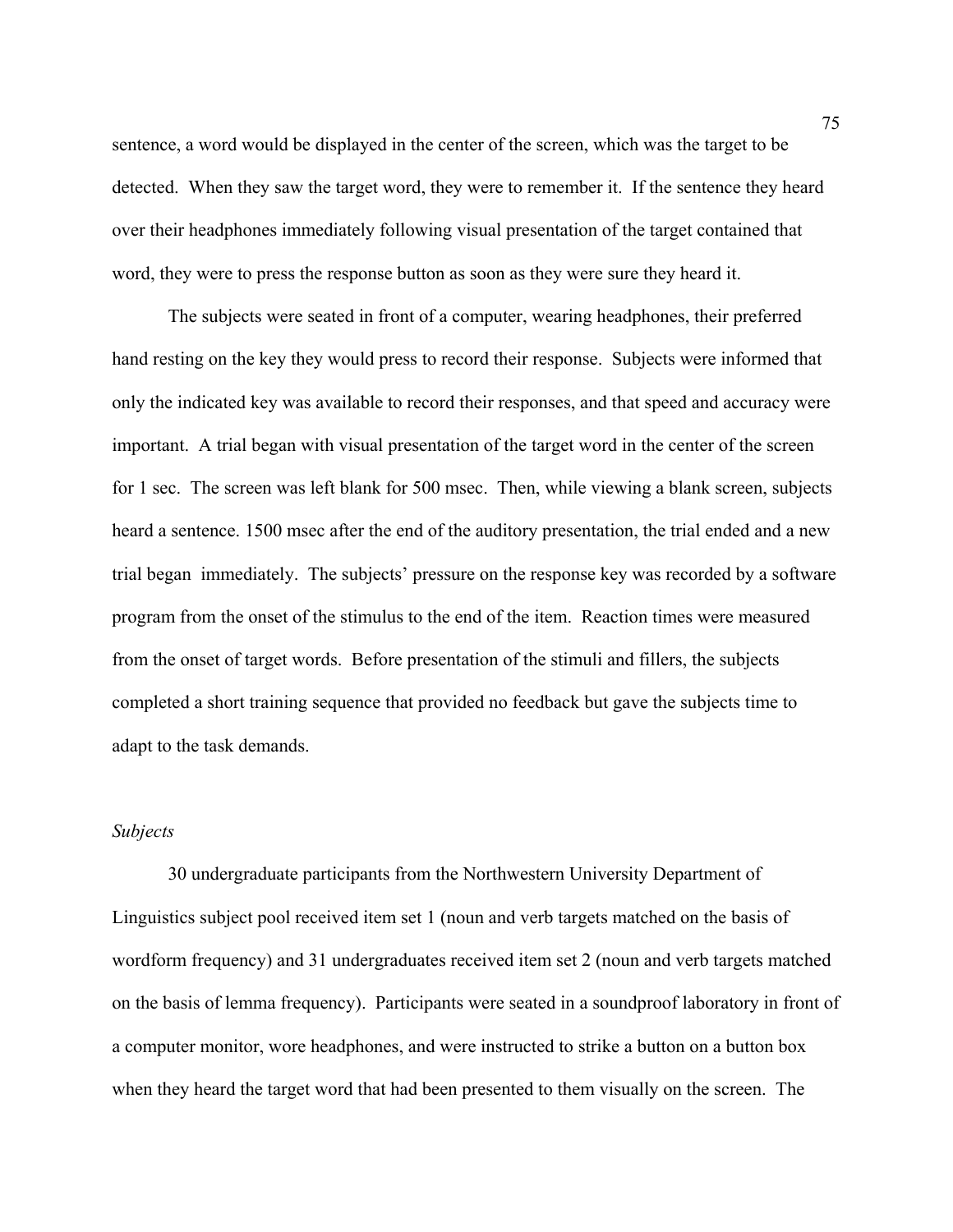data from four subjects were discarded because their error rate was over 10% or because they learned English after the age of five. None of the subjects had any known hearing deficit.

# 2.2.2 Results

Reaction times that were negative or greater than 3 sec were discarded and replaced with the mean reaction time by that subject on the other items. Reaction times greater than or less than 2 standard deviations from the inclusive mean were discarded and replaced with the mean for that subject (Christophe, Guasti, Nespor, Dupoux, and Van Ooyen 1997). The misses and outliers represented 5.998% of the total data.

The reaction times from each item set (1=lemma frequency target matches, 2=wordform frequency target matches) were each entered into an analysis of variance (ANOVA) by subjects with three within-subjects factors: grammaticality (grammatical or ungrammatical), lexical category (N or V) and prosodic condition of the sentence carrying the target (% break or # break). The same reaction time data from each item set was also entered into a by-items ANOVA by items with the same factors. In addition, compiled data from both item sets was entered into a by-subjects ANOVA with the same three within-subjects factors and a between-subjects factor of word frequency type (lemma or wordform), as well as entered into a by-items ANOVA

The by-subjects analysis of data from the lemma frequency item set showed main effects of grammaticality  $F_1(1,30) = 296.37$ , p < 0.001, prosodic condition  $F_1(1,30) = 9.463$ , p < 0.01, and category  $F_1(1,30) = 4.576$ ,  $p < .05$ . In addition, a significant three-way interaction of prosody, grammaticality, and category  $F_1(1,30) = 7.5939$ ,  $p < 0.01$ , and a significant interaction of prosody and category  $F_1(1,30) = 4.3855$ ,  $p \le 0.05$  were found. No interaction was observed of either grammaticality and prosody, or grammaticality and category. The by-items analysis of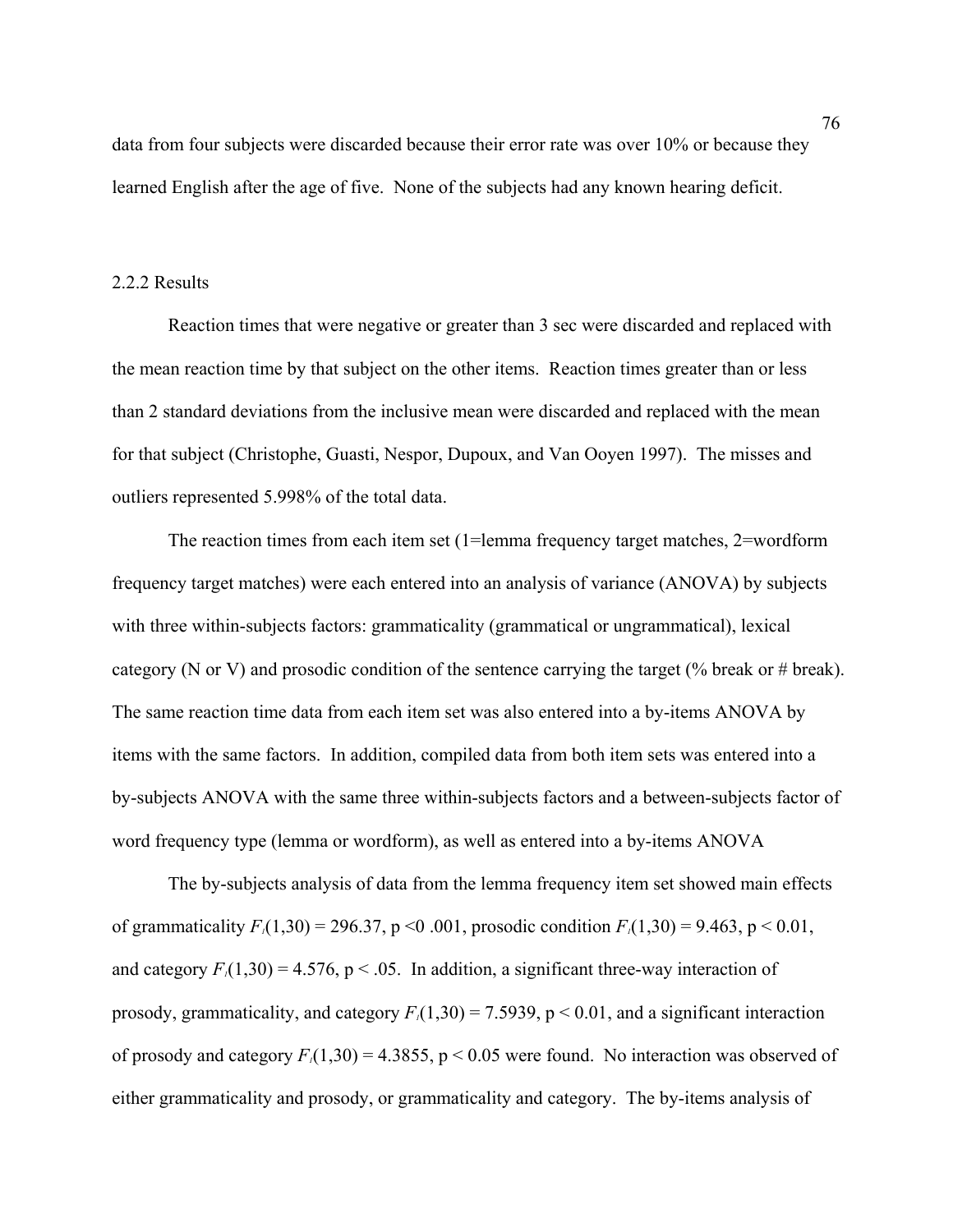data from the lemma frequency item set showed a main effect of grammaticality  $F_2(1,56)$  =  $34.08$ ,  $p < .01$  but no other main effects. No interactions were observed. These results are illustrated below in Figure 6.



**Mean RTs to Word-Spotting Targets according to Condition**

**Figure 6: Expt 1 mean RTs across sentence position, by category – Item set 1 (lemma)** 

The by-subjects analysis of data from the wordform frequency item set showed main effects of grammaticality  $F_1(1,29) = 123.19$ ,  $p < 0.001$ , prosodic condition  $F_1(1,29) = 43.65$ ,  $p <$ 0.001, and category  $F_1(1,29) = 17.27$ ,  $p < .001$ . In addition, a significant three-way interaction of prosody, grammaticality, and category  $F_1(1,29) = 3.61$ ,  $p = 0.05$ , and a significant interaction of prosody and category  $F_1(1,29) = 5.15$ ,  $p < 0.05$  were found. Significant interactions were also observed for grammaticality and prosody  $F(1,29) = 4.84$ ,  $p < 0.05$ , and for grammaticality and category  $F_1(1,29) = 6.43$ ,  $p = 0.01$ . The by-items analysis of data from the wordform frequency item set showed main effects of grammaticality  $F_2(1,56) = 47.63$ ,  $p < 0.001$  and a marginally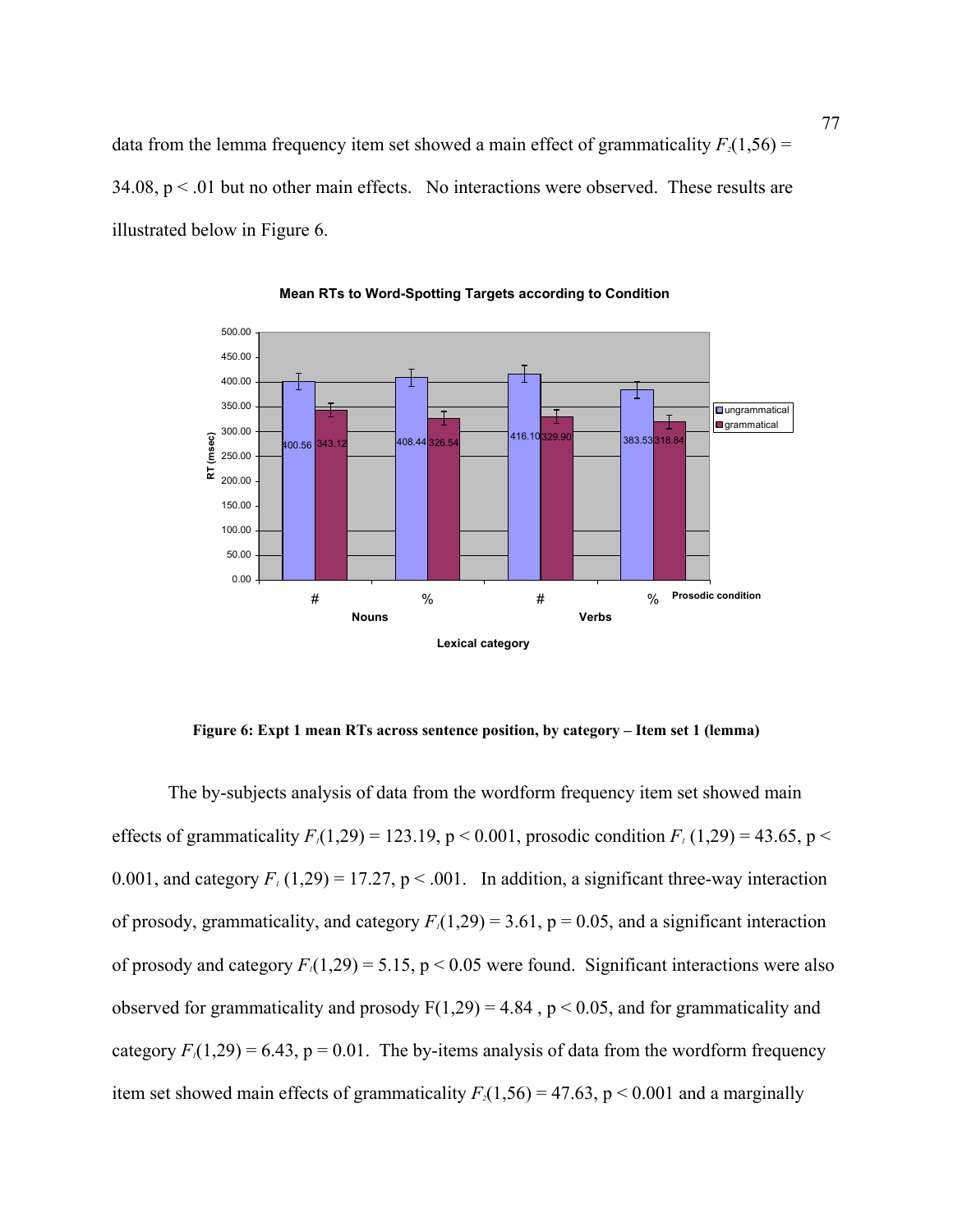significant effect of prosodic condition  $F_2(1,56) = 3.09$ ,  $p < 0.1$ , but no main effect of category. In addition, a significant interaction of grammaticality and category  $F_2(1,56) = 5.24$ ,  $p < 0.05$ was observed. These results are illustrated below in Figure 7.



**Mean RTs to Word-Spotting Targets according to Condition**

**Figure 7: Expt 1 mean RTs across sentence position, by word category – Item set 2 (WF)** 

The by-subjects analysis of compiled data from both item sets showed main effects of grammaticality  $F_1(1,59) = 339.76$ ,  $p < 0.001$ , prosodic condition  $F_1(1,59) = 42.52$ ,  $p < 0.001$ , and category  $F_1(1,59) = 20.36$ ,  $p < .001$ . There was no main effect of type of word frequency. A significant interaction of prosody and category  $F_1(1,59) = 8.46$ ,  $p < 0.01$  was found, but no interactions of grammaticality and prosody or grammaticality and category. Other interactions observed were frequency and prosody  $F_1(1,59) = 6.19$ ,  $p < 0.02$ , and a marginally significant interaction of frequency and category  $F_1(1,59) = 3.37$ ,  $p < 0.08$ . Significant three-way frequency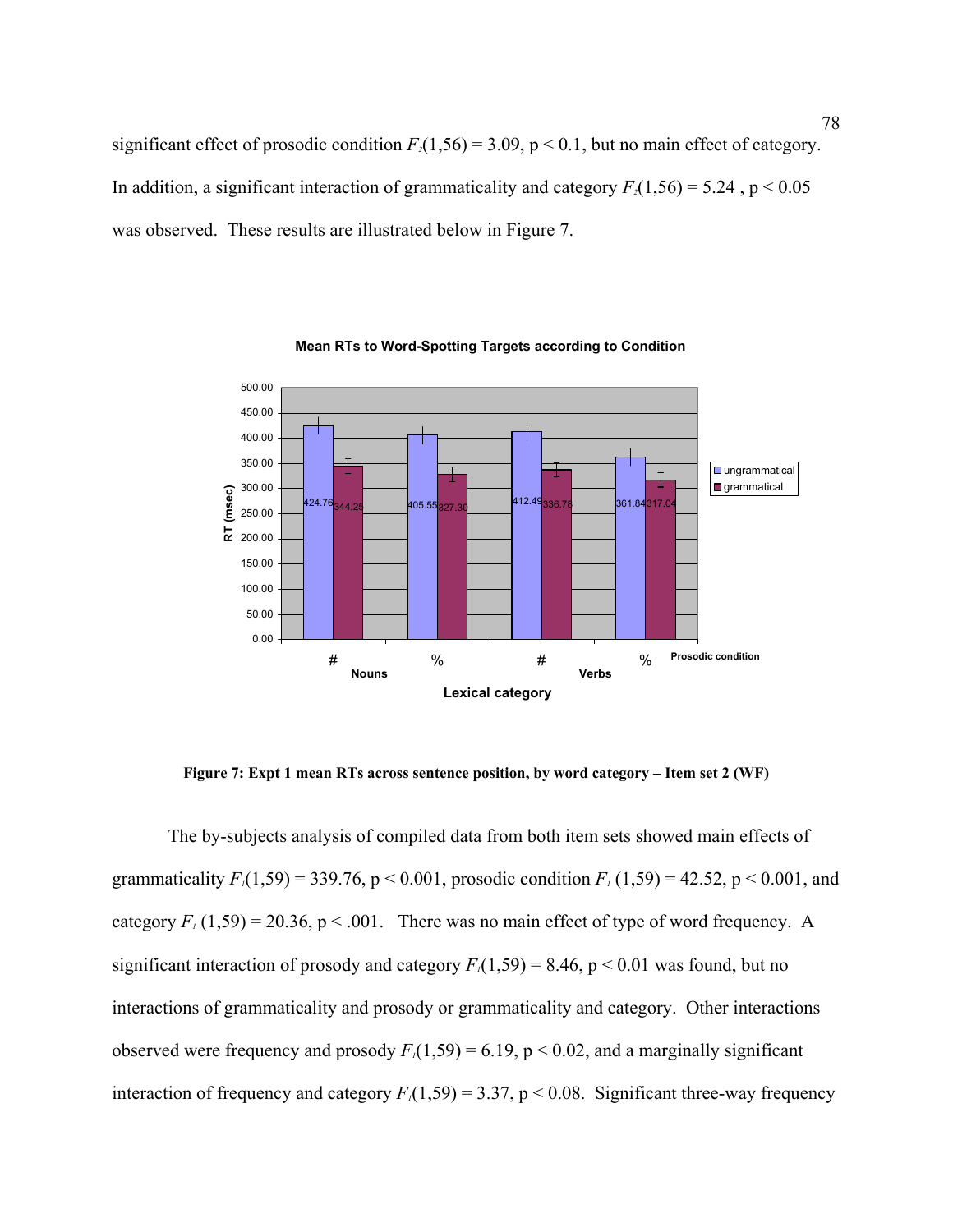and prosody interactions were found of prosody, grammaticality, and category  $F_1(1,59) = 9.95$ ,  $p < 0.01$ ; frequency, grammaticality and category  $F_1(1,59) = 5.08$ ,  $p = 0.03$ ; and a marginally significant three-way interaction of frequency, grammaticality and prosody  $F_1(1,59) = 3.05$ , p = 0.08. The by-items analysis of compiled data from both item sets showed main effects of grammaticality  $F_2(1,56)=54.01$ ,  $p < 0.001$ , and prosodic condition  $F_2(1,56)=4.10$ ,  $p = 0.05$ , but no main effect of category. No interactions were observed. These results are illustrated below in Figure 8.



**Mean RTs to Word-Spotting Targets according to Condition**

**Figure 8: Expt 1 mean RTs across sentence position, by word category – Combined item sets**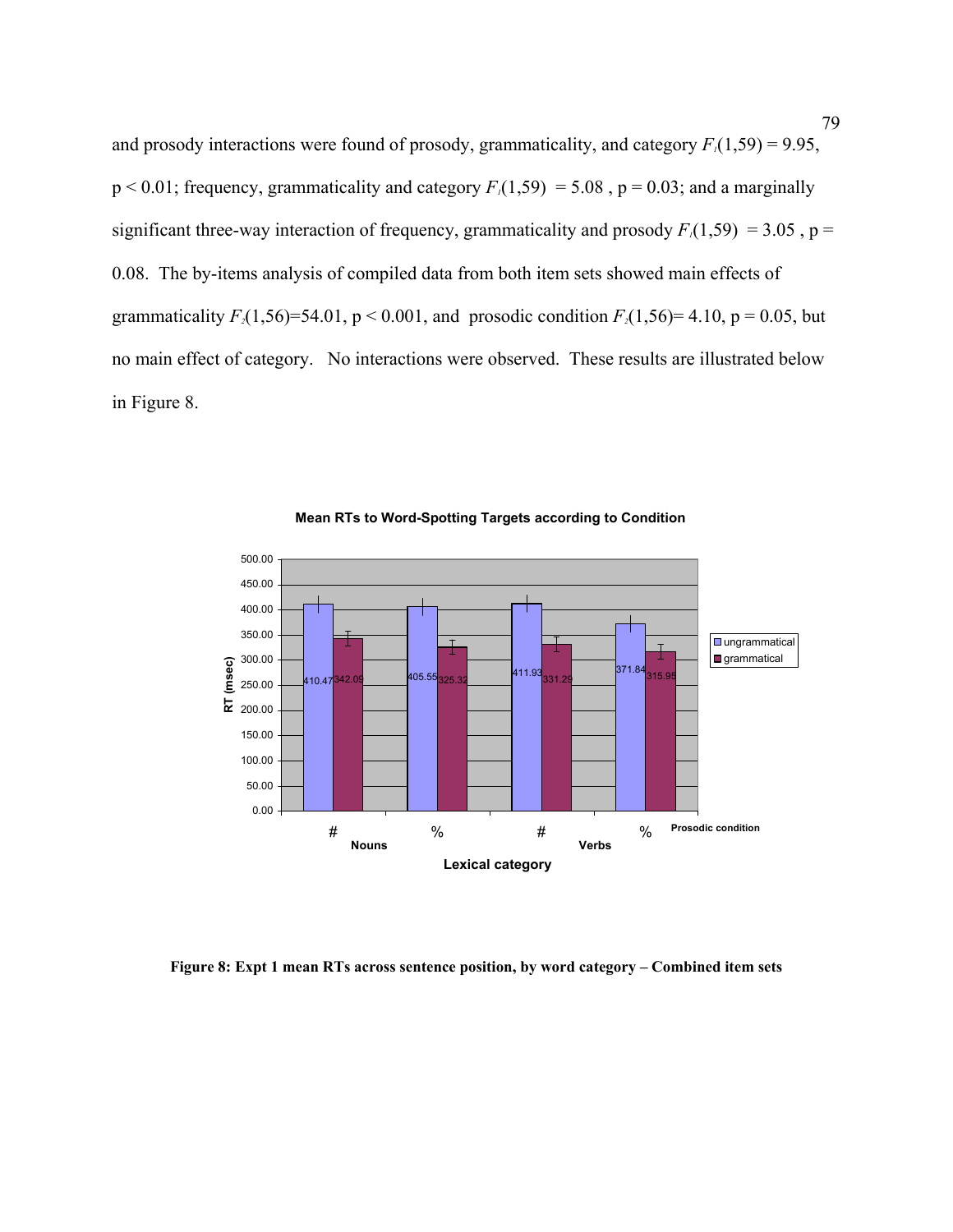To review, we predicted that subjects would react faster to grammatical targets than to ungrammatical targets, and also that a large preceding prosodic break would facilitate speed of target recognition more than a smaller preceding prosodic break. The following main effects were found in both item sets as well as the compiled data for Experiment 1. First, we found a main effect of grammaticality. That is, subjects responded faster to targets preceded by a grammatical function word than targets preceded by an ungrammatical function word. We also found a main effect of prosodic condition. This means that subjects responded faster to word targets when targets followed a larger prosodic break (%) as opposed to a smaller prosodic break (#). These results are summarized in Tables 6-7 below.

|                        | RT(ms) | stderr |  |
|------------------------|--------|--------|--|
| Grammatical            | 330.44 | 4.99   |  |
| Ungrammatical   401.68 |        | 5.94   |  |
|                        |        |        |  |

**Table 6: Expt 1 mean RTs by grammaticality of target** 

|             | RT(ms)            | stderr |  |
|-------------|-------------------|--------|--|
| $%$ (large) | 356.2435          | 5.85   |  |
| # (small)   | 375.8746          | 5.98   |  |
|             | $\Lambda$ = 22 ms |        |  |

**Table 7: Expt 1 mean RTs by prosodic condition**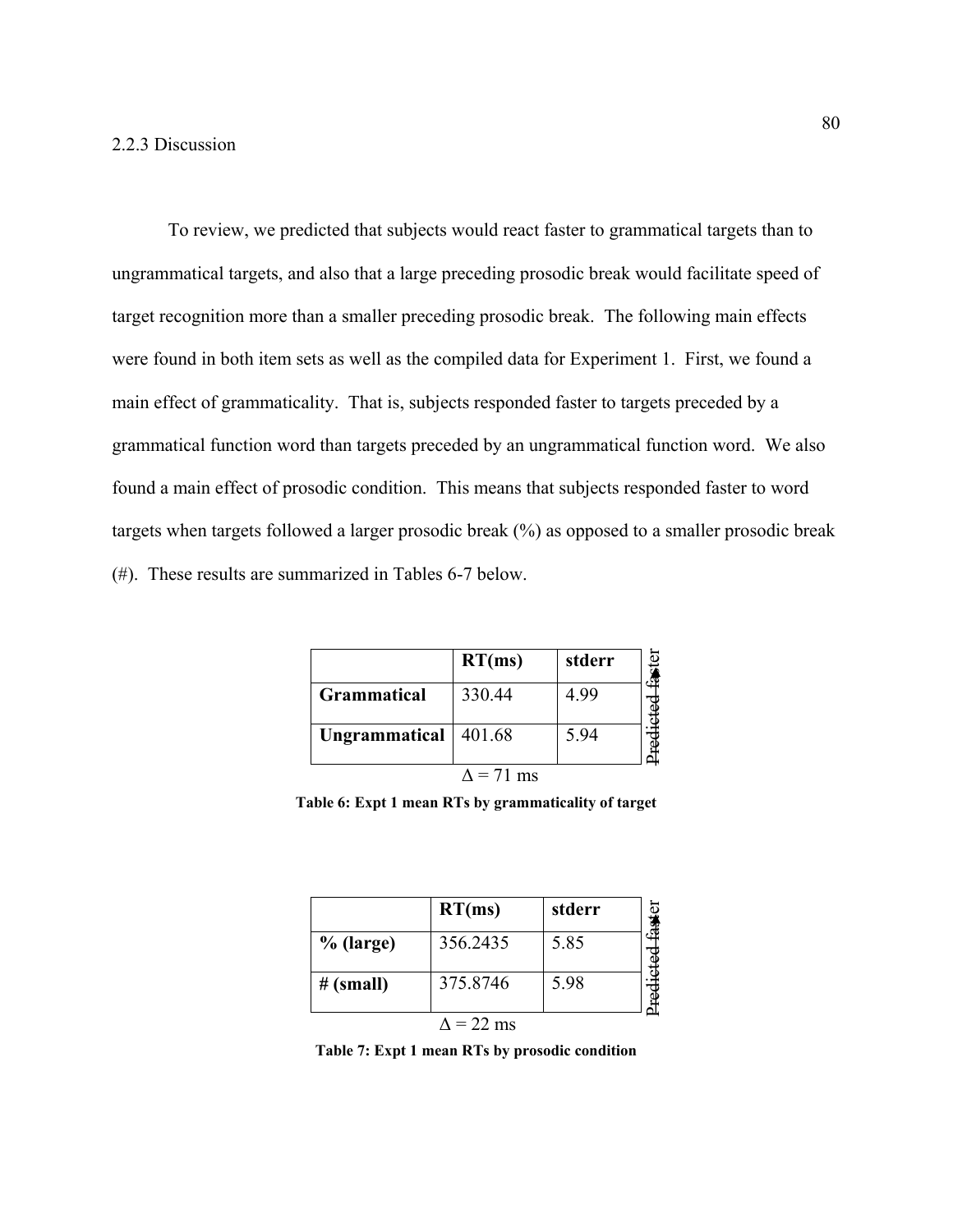The main effect of grammaticality observed in Experiment 1 indicates that a grammatical preceding function word helps the listener construct a syntactic parse that speeds up access to words from the expected grammatical category. This result indicates that an additional process is at work during adult lexical access beyond the prosodic processing that leads to function-word stripping; a process of syntactic predictiveness, as predicted by our function-word predictiveness hypothesis. We consider two basic functional claims to account for the speeded word-monitoring behavior of the participants: first, that function word recognition affects only syntactic processing, and that the speeded recognition is due to the quick integration of the following content word into the incrementally-constructed syntactic frame; alternatively, the syntactic processing feeds back to influence the process of content word recognition itself. The results of Experiment 1 appear to support the second, stronger claim. If word identification happened prior to, or concurrent with, syntactic structure building, then we would not expect that syntactic structure would impact a word-finding task.

The main effect of prosodic condition observed in Experiment 1 indicates that a larger prosodic boundary preceding a function word and target facilitates access to the target more than a preceding small prosodic boundary. This supports our hypothesis as well as the predictions of Christophe et al's function-word stripping hypothesis, that a prosodic phrase boundary (signaled by a preceding prosodic break) allows the listener to quickly locate a function word at this boundary, and thus also speed access to a following content word.

We did not predict an overall difference between reaction times to noun targets vs. verb targets. However, in Experiment 1 we did find a main effect of word category, which means that subjects recognized verb targets faster overall than they did noun targets. This result is summarized in Table 8.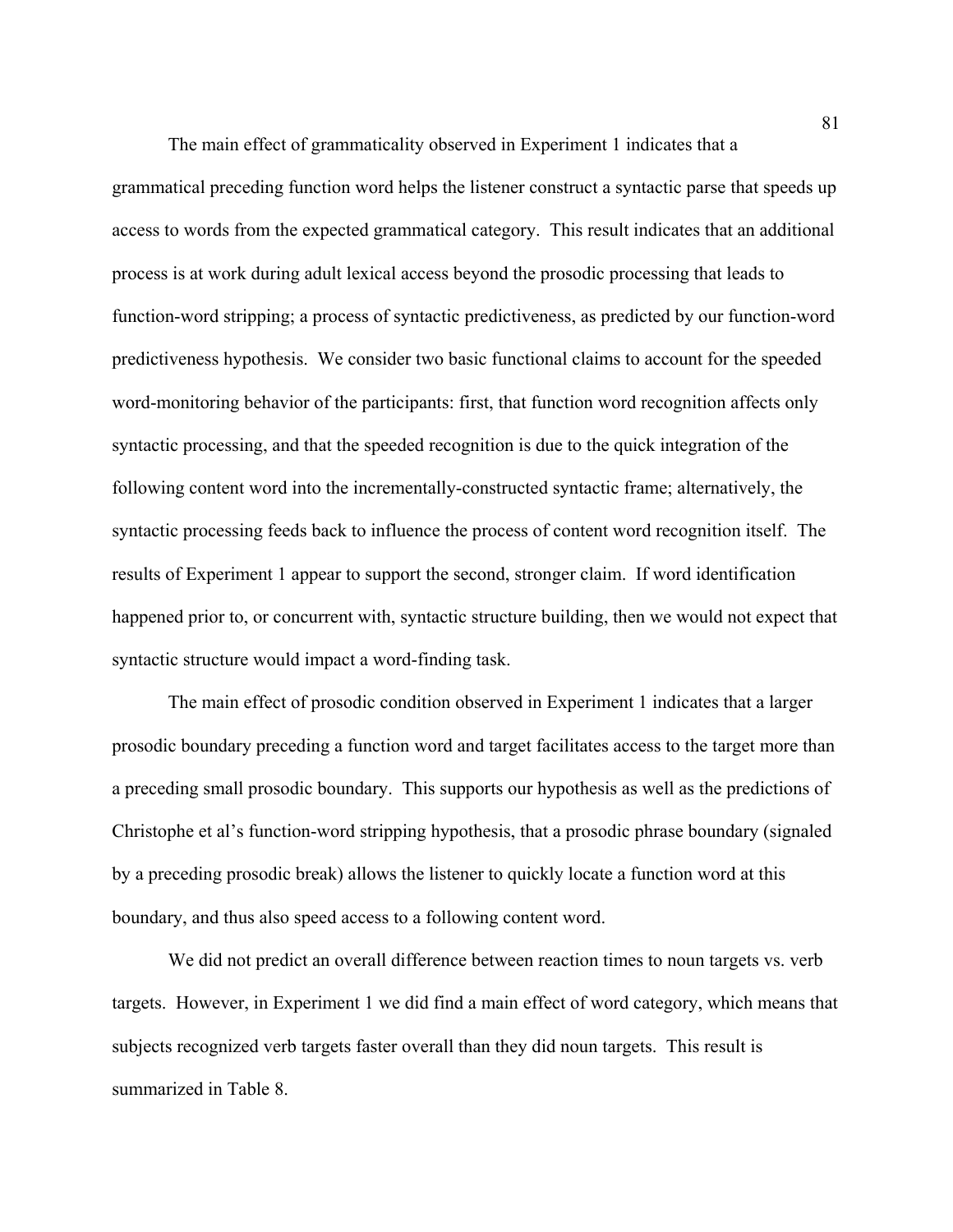|                        | RT(ms)           | stderr |
|------------------------|------------------|--------|
| $N(\check{v})$ and *)  | 372.47           | 6.18   |
| $V(\checkmark)$ and *) | 359.65           | 5.68   |
|                        | $\Delta$ = 13 ms |        |

**Table 8: Expt 1 mean RTs by word category** 

The main effect of category was not observed in the by-items analysis of Experiment 1. This means that the category effect is weaker overall than the other main effects; also, the category effect is much stronger in the data from the wordform frequency-matched targets than in the data from the lemma frequency-matched targets. Other effects specific to the wordform frequency-matched subset of the Experiment 1 data will be discussed shortly.

The main effect of category in Experiment 1 is compatible on the surface with the observation that verbs have a variety of properties, including phonological and semantic characteristics in addition to grammatical category, that distinguish them from nouns. These category-specific differences may correspond to verbs being processed differently relative to nouns both by normal subjects and by agrammatic aphasics (Kelly, 1996; Rapp and Caramazza 1998, Shapiro and Caramazza 2003a, Black and Chiat 2003). One possible explanation for the main effect of category may be that the parser makes stronger predictions about upcoming words to integrate into a verb context, than it does about upcoming words to integrate into a noun context. In other words, as the parser generates a syntactic structure for the sentence being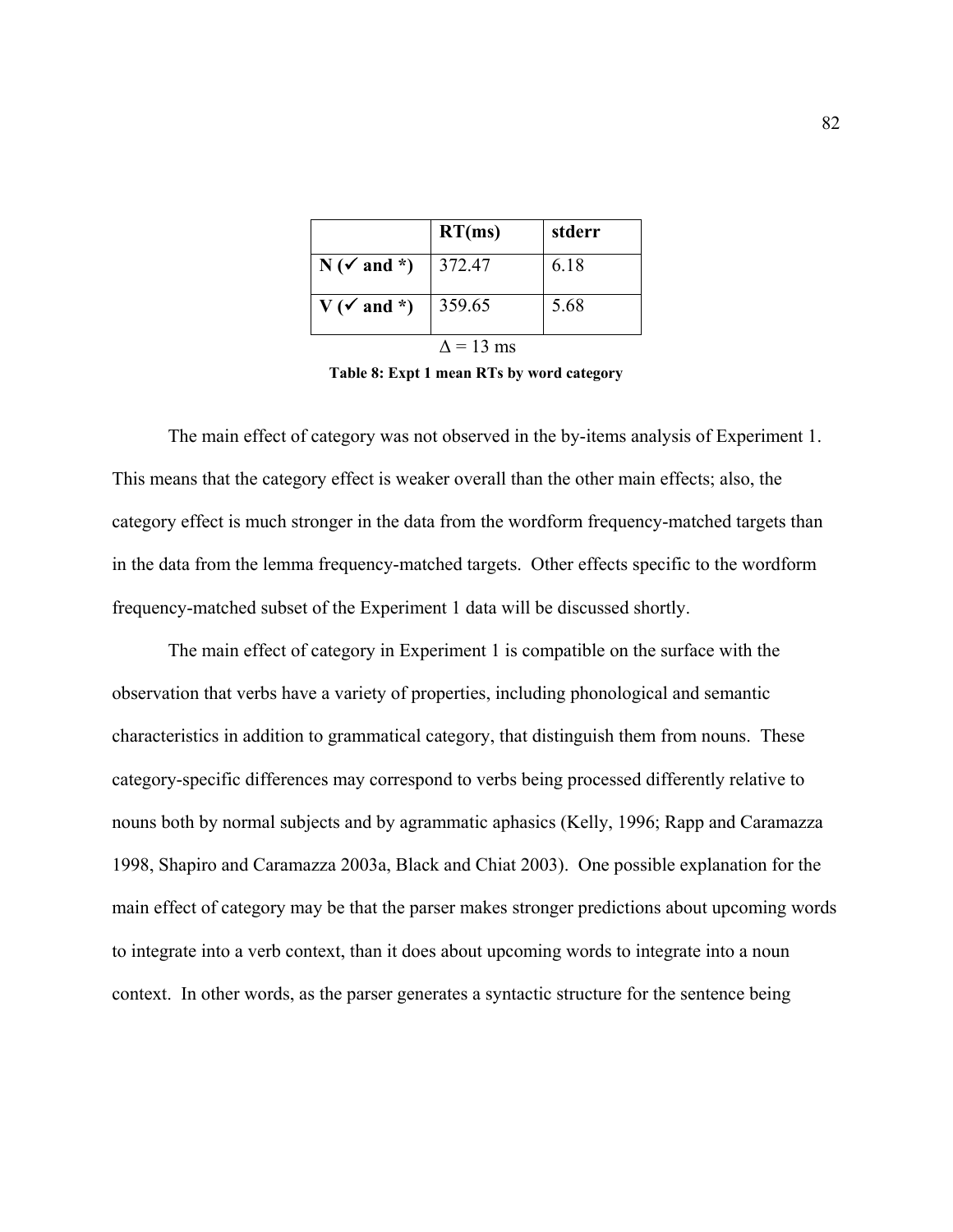processed, upcoming verbs are more strongly predicted than are upcoming nouns.<sup>1</sup> This process would then work straightforwardly for grammatical targets, as verbs are recognized faster due to the stronger prediction set up for them by the parser as the sentences is processed, with no need to revise the structure as words are perceived and integrated into it.

We may then ask whether this process would work in the same way for ungrammatical targets. As a reminder, the aspect of the stimuli sentences in Experiment 1 which made a word target ungrammatical was the syntactic context in which it occurred. Examples of stimuli sentences containing ungrammatical targets are given in  $(5) - (6)$ :

- 5) The nursing home would like [her fail] delivered in the morning. \*V
- 6) The shaggy crippled dog [will glass] to sit while in this class.  $*N$

Perhaps listeners are more confident in verb contexts than in noun contexts, and are better able to use them to make predictions about upcoming verbs. This could be related to a structural relation unique to verbs, their syntactic relation to subjects. In his recent work on lexical categories, Baker (2005) identifies the ability of a verb phrase to license a subject in its specifier position as the defining characteristic which distinguishes verbs from other lexical categories. The intrinsic grammatical relation between subjects and verbs could contribute to high predictability of verbs as syntactic structure is generated by the parser. Looking again at example (6):

6) The shaggy crippled dog [will glass] to sit while in this class. \*N

 1 This effect could also be accounted for if verbs receive a higher degree of activation, so this explanation is agnostic with respect to type of parsing model.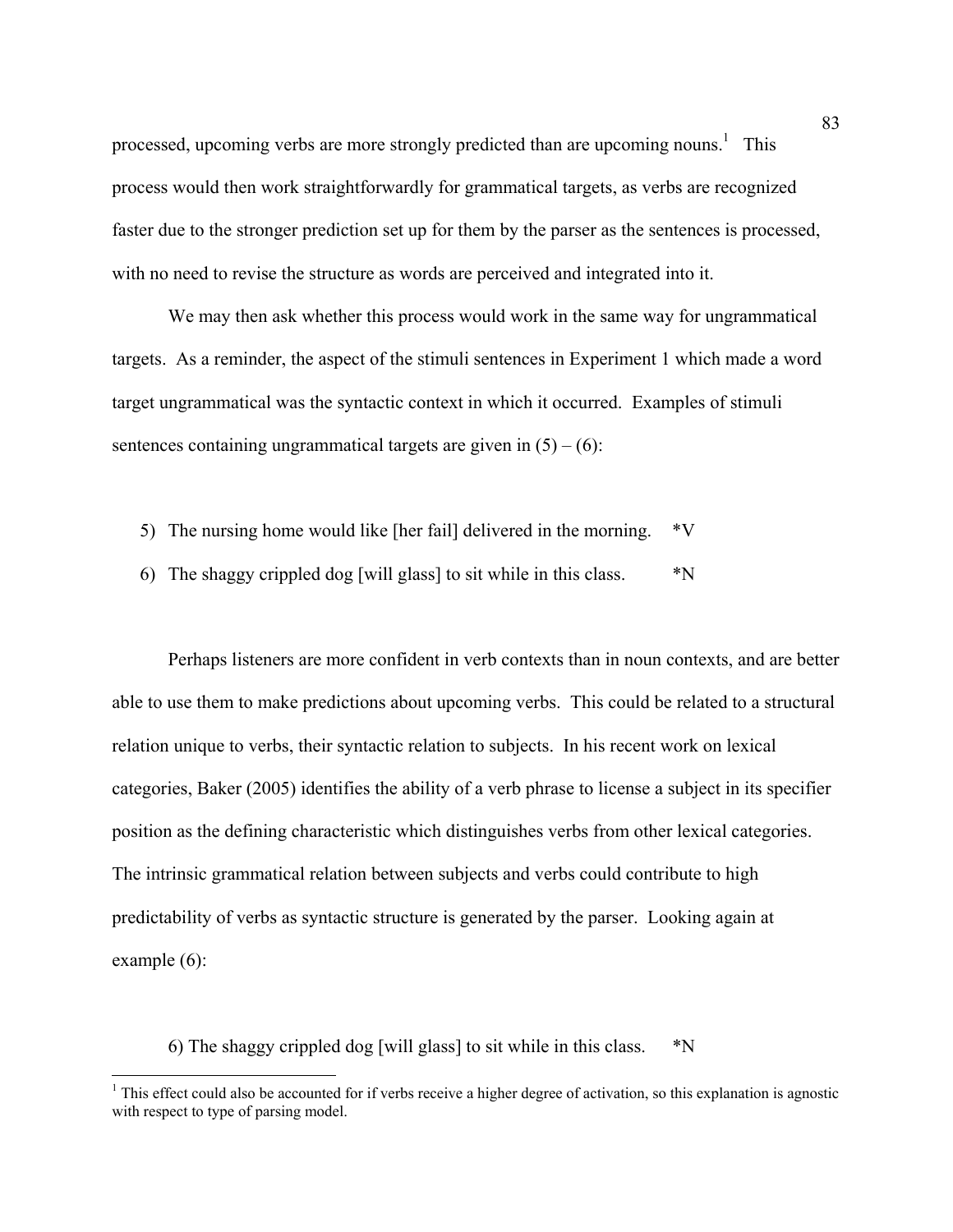In example (6), the parser may set up strong predictions for a verb to follow the subject noun phrase that opens the sentence, even before the auxiliary verb is encountered. Recognition of the auxiliary verb then strengthens this prediction, on our function-word predictiveness account. When the ungrammatical target, a noun, is reached, identification is especially slow because the parser strongly predicted a verb from the beginning of the sentence, producing a garden-path effect (Frazier and Rayner 1982). Of course, in example (5),

5) The nursing home would like [her fail] delivered in the morning. \*V

the parser should also predict some upcoming complement of the verb *like,* and furthermore that a noun will at some point follow the determiner, but it may be that the effect of the syntactic anomaly on reaction time is less because more different types of continuations may have been possible<sup>2</sup>, meaning less revision of projected structure is necessary. Less time needed to revise projected structure would then correspond to faster reaction times to targets in the \*V condition of Experiment 1.

Another possible explanation for the main effect of category in the Experiment 1 data is that verbs are less tied to grammatical category in the lexicon than nouns are. This may correspond to the intuition that, when the parser is faced with a grammatical mismatch, it is easier to re-categorize a verb as a noun than to recategorize a noun to a verb. If this is accurate,

 $\overline{a}$ 

 $2^{2}$  As mentioned previously, Goldsmith (2002) calculates for the Brown Corpus that nouns are not the words most likely to appear immediately to the right or two words to the right of the determiner *the*. Although *the* was not used in function word frames in this experiment or subsequent ones because of its high frequency, Goldsmith's finding lends support to the notion that many continuations are immediately possible even when a determiner signals a noun context.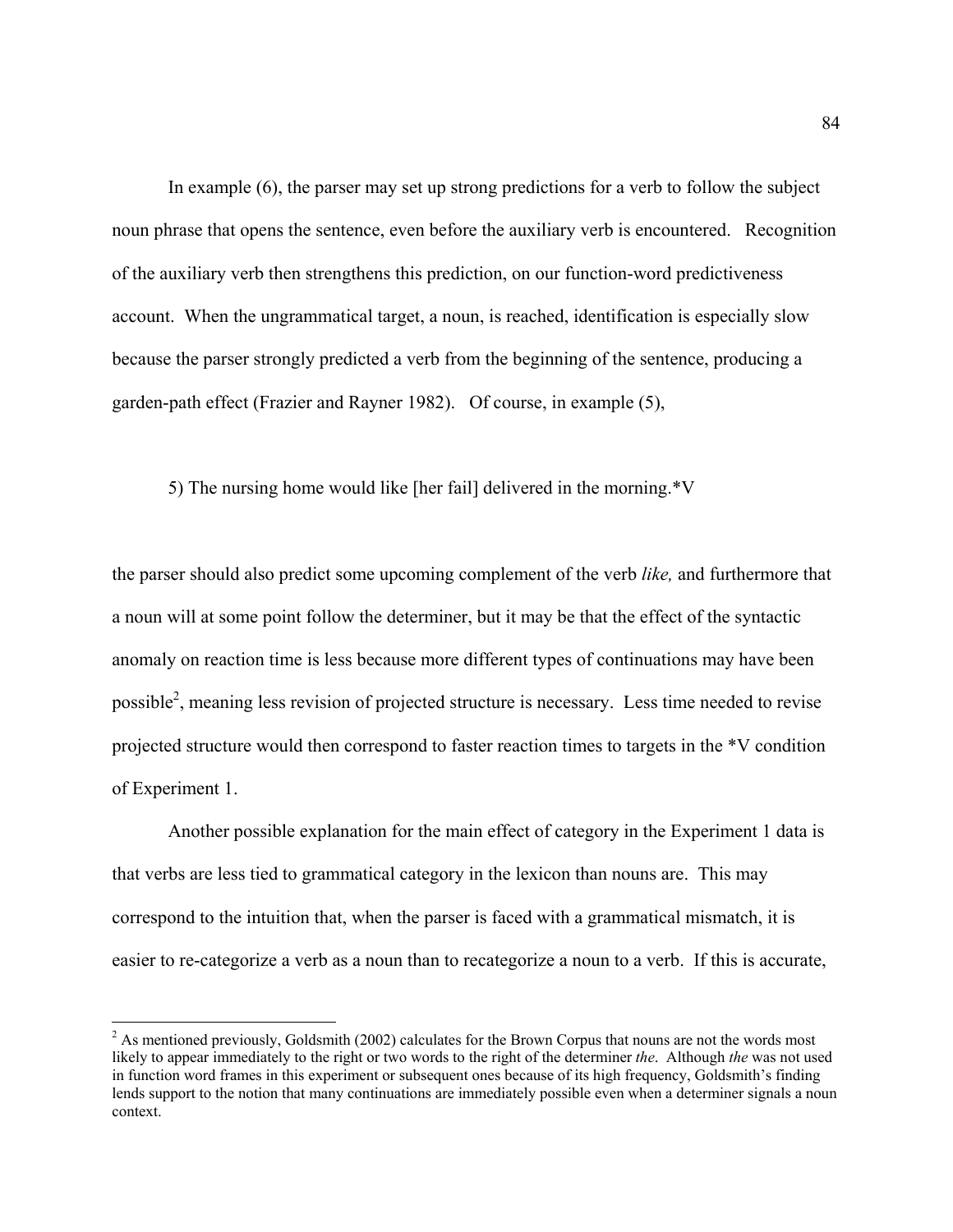then listeners may have been faster at recovering from the syntactic anomaly and recategorizing an ungrammatical verb to fit the noun syntactic frame it appeared in. It would be of interest to compare this intuition to data from the English lexicon on whether there are more instances of nouns which are zero-derived from verbs than there are instances of verbs which are zero-derived from nouns.

In summary, the main effect of category in Experiment 1 suggests a number of interesting conclusions about processing differences between nouns and verbs. Without clearer evidence on the time course of processing the portion of a stimuli sentence that preceded the target, these are offered only as tentative explanations. The category effect will be discussed further on in light of the results of the following experiment.

In Experiment 1, we also observed a reliable interaction of prosodic condition and word category. This interaction was present in the by-subjects analyses of both of the frequencymatched subsets as well as the overall data. We interpret this result to mean that a large preceding prosodic break facilitated recognition of verb targets more than it did for noun targets. This result is illustrated in Table 9 below.

|             | $N(\checkmark)$ and $*)$ | $V(\checkmark)$ and *)                                           |  |
|-------------|--------------------------|------------------------------------------------------------------|--|
| $%$ (large) | 366.98                   | 345.51                                                           |  |
| stderr      | 6.26                     | 5.35                                                             |  |
| # (small)   | 377.96                   | 373.79                                                           |  |
| stderr      | 6.11                     | 5.87                                                             |  |
|             | $\Delta$ = 11 ms         | $\Delta$ = 28 ms                                                 |  |
|             |                          | Table 9: Expt 1 mean RTs by word category and prosodic condition |  |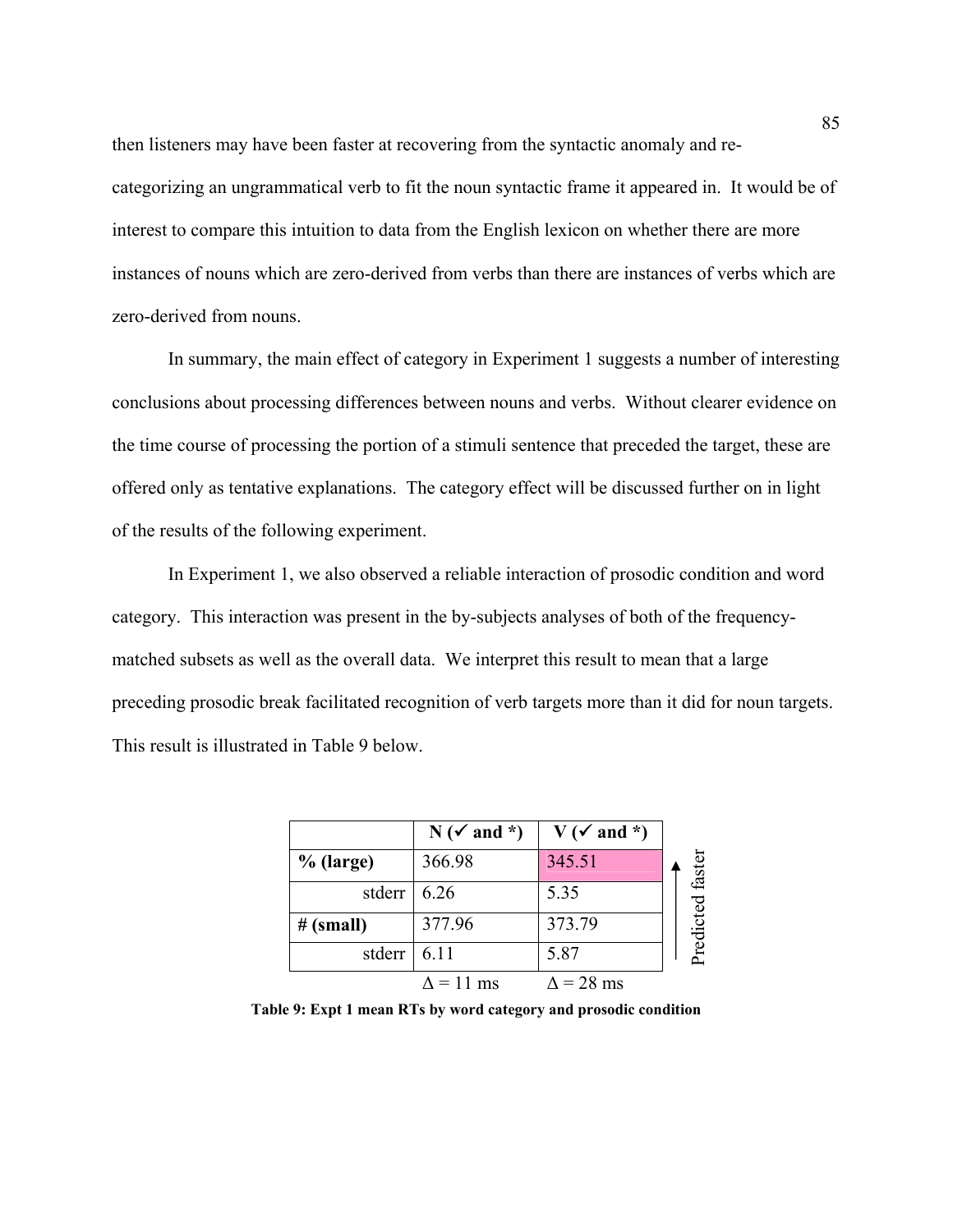This effect is compatible with any of the previously suggested explanations for the category effect, with the additional account that the facilitative effect of the large prosodic break magnified the category effect, which meant that verbs were recognized faster than nouns.

We will also discuss the interaction of category and prosody with respect to a further interaction observed in Experiment 1. We also observed a reliable three-way interaction of grammaticality, prosodic condition, and word category. This interaction was present in the bysubjects analyses of both of the frequency-matched subsets as well as in the overall data. This interaction resided specifically in the ungrammatical targets, and we interpret it to mean that a large preceding prosodic break facilitated recognition of an ungrammatical verb target more than it did an ungrammatical noun target. This result is illustrated in Table 10 below.

|             | $*_{\mathbf{N}}$ | *V               |                  |
|-------------|------------------|------------------|------------------|
| $%$ (large) | 407.04           | 373.05           | $\Delta$ = 34 ms |
| stderr      | 6.39             | 5.72             |                  |
| # (small)   | 412.25           | 414.36           |                  |
| stderr      | 5.69             | 5.74             | redicted faster  |
|             | $\Delta$ = 5 ms  | $\Delta$ = 41 ms |                  |

**Table 10: Expt 1 mean RTs to** *ungrammatical* **targets only, by word category and prosodic condition** 

Examples of stimuli items with ungrammatical targets in the large-break prosodic condition are given in examples (7)- (8):

- 7) Once the donations were counted, [their sit] added up the total profits. \*V
- 8) The wolf, who is steadily howling, [can league] if you ask him nicely.  $*N$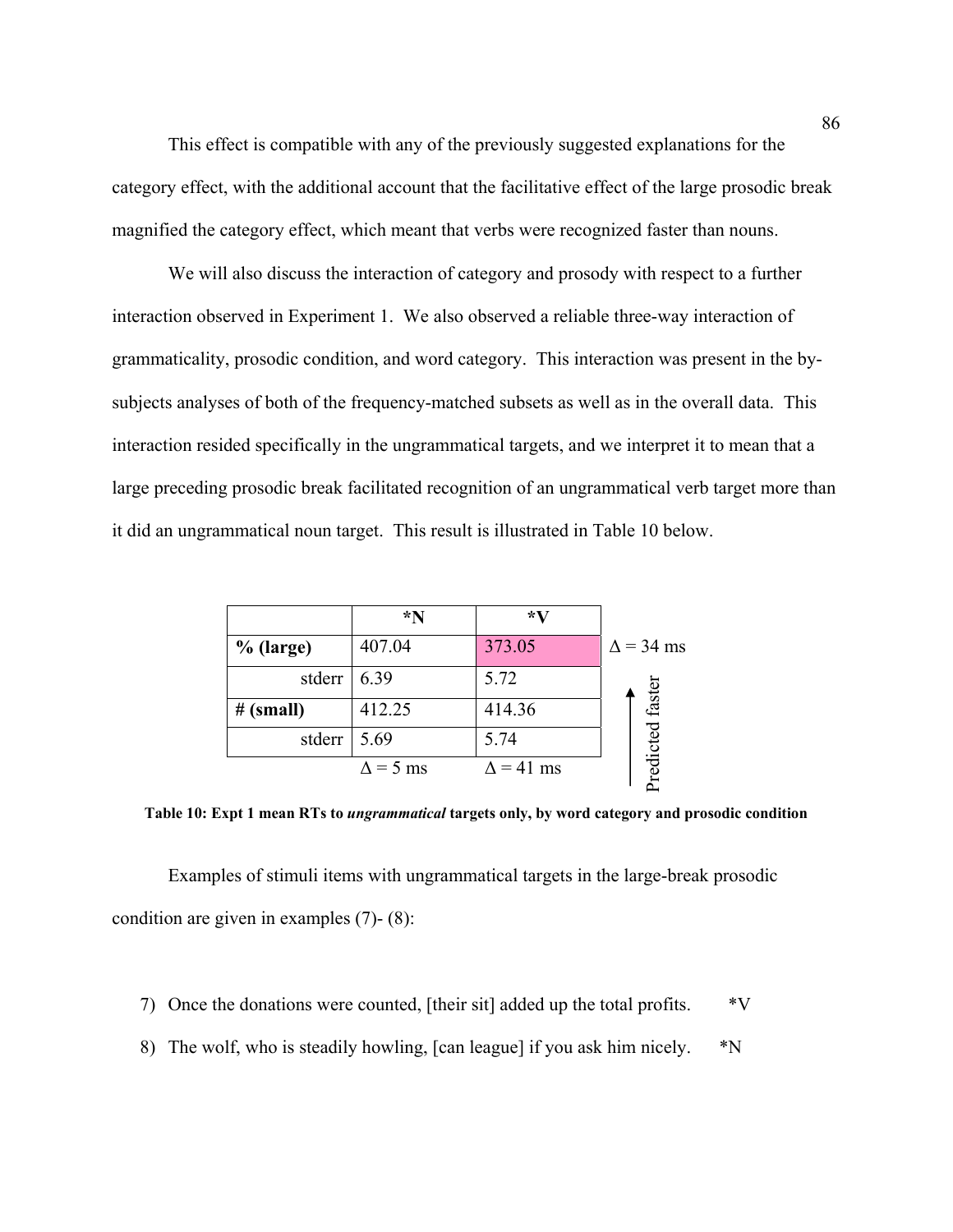We interpret the large three-way interaction of grammaticality, category, and prosody to mean that the overall effect of category in Experiment 1 was primarily carried by the ungrammatical verbs. Furthermore, this effect was mostly visible in the large prosodic break condition. This can be interpreted to mean that, when the parser is faced with a significant mismatch such as the syntactic anomaly induced by nouns and verbs in the wrong syntactic contexts, word recognition is generally slowed in every condition. However, if we accept the previously mentioned premise that listeners are faster to recategorize verbs than nouns, then ungrammatical verbs may benefit disproportionately from the facilitative effect of the preceding prosodic break relative to nouns. In other words, the large prosodic break speeds access to the function word at its edge, which in turn speeds access to the following content word. When that content word turns out to be a verb when a noun was predicted by the preceding determiner, the listener is still able to recover fairly quickly by recategorizing the unexpected verb as a noun.

If this is the case, we have to assume that a prosodic boundary facilitates word recognition in a category-specific way, since there was no overall significant interaction between grammaticality and prosody. In other words, a prosodic boundary did not have an overall facilitative effect on the speed of recognition of grammatical targets, as the function wordstripping hypothesis would predict. Instead, the results of Experiment 1 provide evidence that a process of function-word predictiveness appears to operate largely independently of cues to prosodic boundaries.

 The observations of other interactions in the analysis of Experiment 1 data can be attributed to various word frequency effects. In the analysis of the wordform data, we found a strong main effect of category, meaning that noun targets were recognized slower than verb

87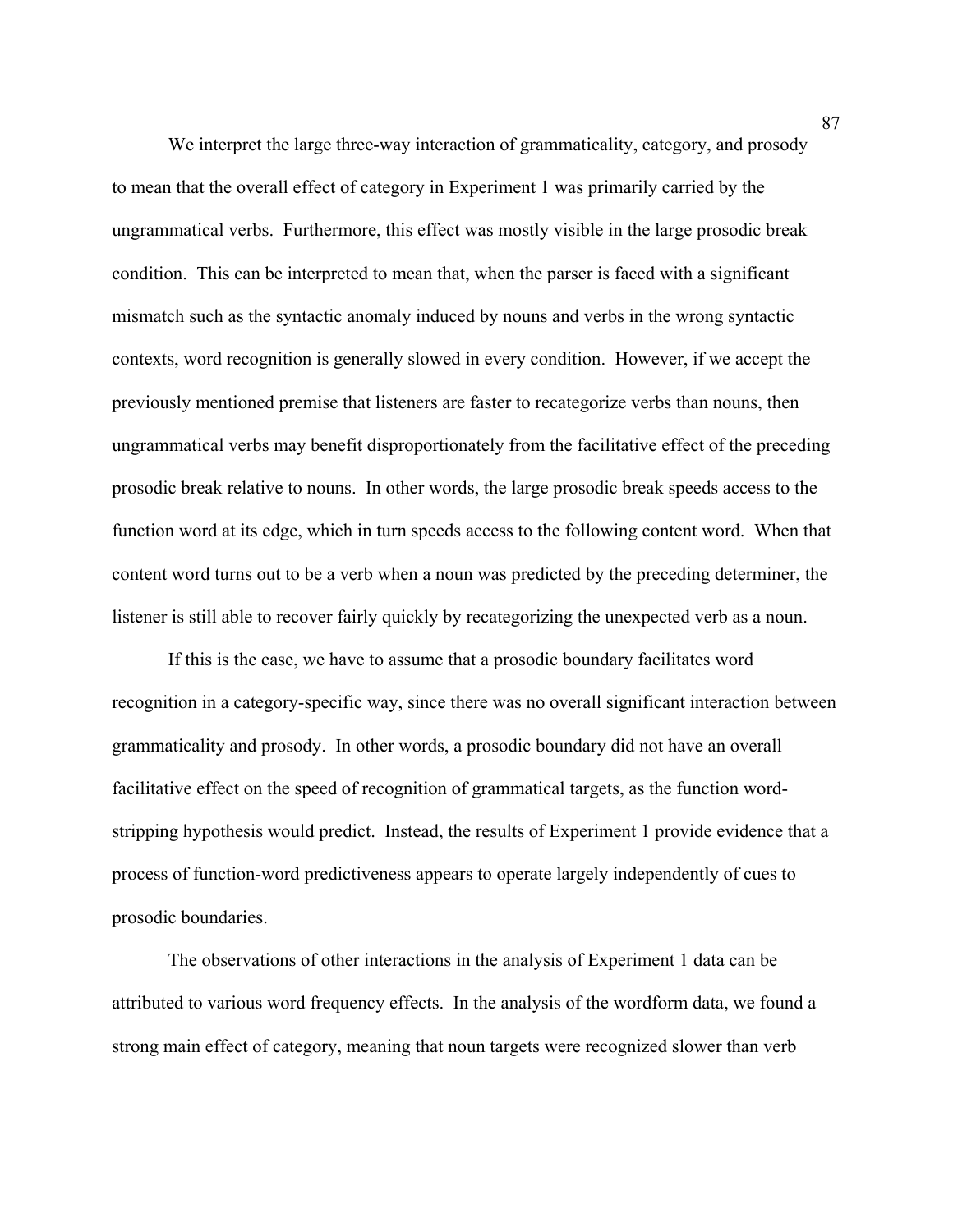| <b>Grammatical</b>          | 335.78 | 326.91 | ef<br>الأ |
|-----------------------------|--------|--------|-----------|
| stderr $\vert 5.50 \rangle$ |        | 4.54   | Ğ         |
| Ungrammatical 415.16        |        | 387.17 | red.      |
| stderr                      | 5.84   | 5.99   |           |

#### **Table 11: Expt 1 (wordform matched only) mean RTs, by word category and grammaticality**

Table 11 shows that ungrammatical nouns were especially slow compared to ungrammatical verbs. The difference between ungrammatical nouns and verbs was slightly greater in the large prosodic break condition, but this interaction was only marginally significant.

Since effects in the wordform-matched data set seem to be carried by the nouns, we can conclude as above that listeners may be faster to recategorize anomalous verbs relative to anomalous nouns. We suggest that the auxiliary is a better predictor of an upcoming verb than a determiner is of an upcoming noun. Consequently, an noun following an auxiliary is the most surprising of the conditions in Experiment 1. Thus, we see the slowest reaction times to the targets in the condition that violates the strongest prediction. **Examunatical**  $\begin{array}{r} \hline \textbf{Grammatical} & 335.78 & 326.91 \\ \hline \textbf{stiderr} & 5.50 & 4.54 & 387.17 \\ \hline \textbf{Ungrammaticical} & 316.16 & 387.17 \\ \hline \end{array}$ Table 11: Expt 1 (wordform matched only) mean RTs, by word category and grammaticality<br>
Table 11:

We can also examine a lexical property of nouns in this item set that might affect processing speed. In the wordform frequency-matched item set, target nouns were matched to target verbs on wordform frequency. However, the verbs had a much higher lemma frequency compared to the nouns in this set. Therefore, the nouns in the wordform frequency-matched item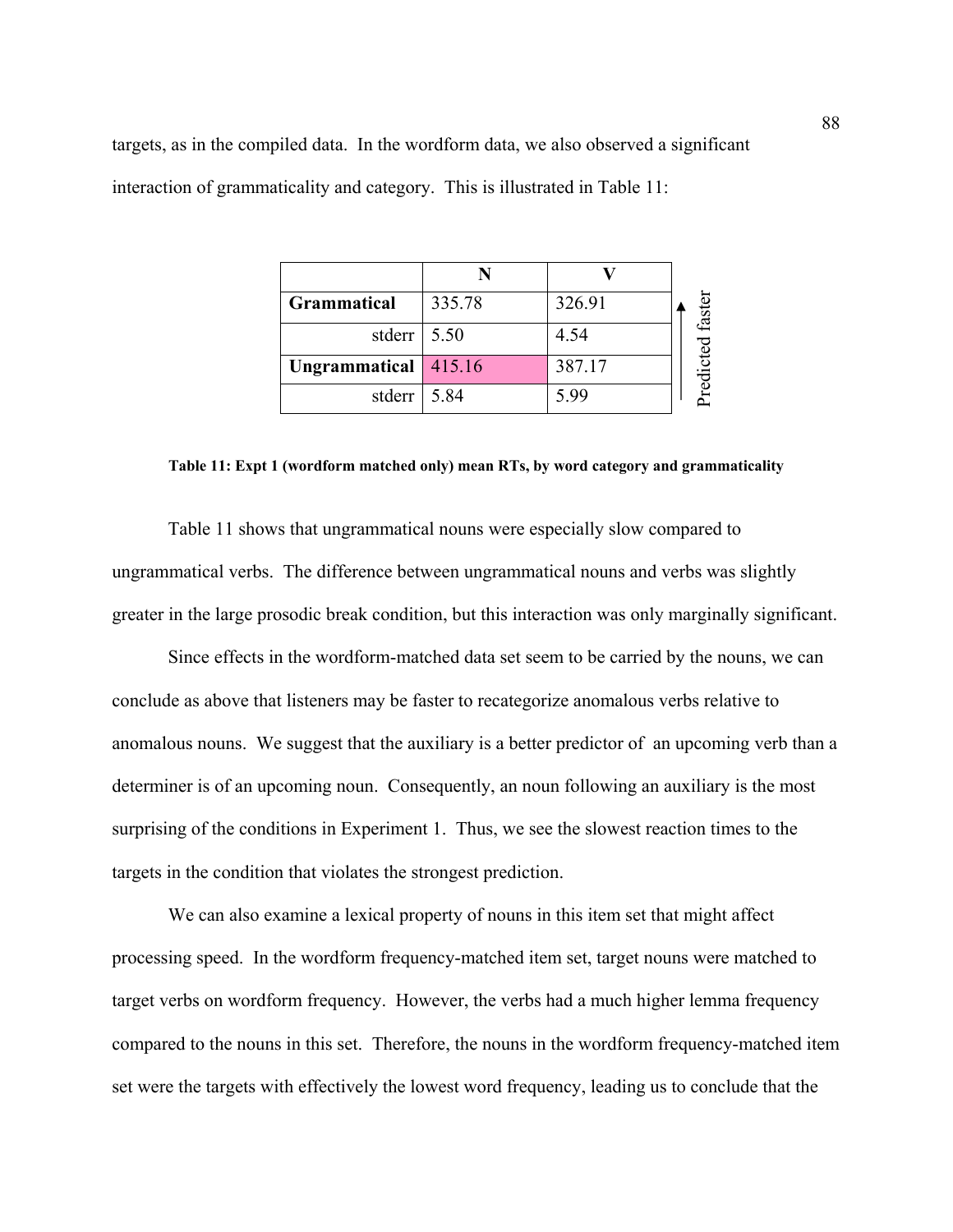slower identification of nouns could be partly due to a frequency effect. This conclusion is supported by the observation of an interaction between the between-subjects factor of type of frequency match and word category, in the analysis of the compiled data. The category effect is mostly visible in the wordform matched item set alone, where noun targets were recognized slower than verb targets. No such effect of word category was observed for the lemma-matched item set. This is illustrated in Table 12.

|                           | $N(\checkmark)$ and *) | $V(\checkmark)$ and *) |                  |
|---------------------------|------------------------|------------------------|------------------|
| Wf freq                   | 375.47                 | 357.04                 | $\Delta$ = 18 ms |
| stderr $\vert 6.21 \vert$ |                        | 5.64                   |                  |
| Lemma freq                | 369.6622               | 362.0932               |                  |
| stderr   $6.18$           |                        | 5.73                   |                  |

**Table 12: Expt 1 mean RTs by frequency match type and by word category** 

The grammaticality effect in the wordform frequency-matched data set was greatest in the nouns, with noun targets recognized even more slowly than were ungrammatical verbs. When the target is ungrammatical, i.e. not in the proper syntactic context, word processing may then be more affected by lexical properties, resulting in slower reaction times due to the lower frequency of the noun targets versus the verb targets. An interaction of prosodic condition with grammaticality was not replicated in the by-items analysis of the same data nor in either the lemma-matched item set data or the compiled data, so we will not offer an explanation for it here.

In the lemma frequency-matched item set, the same main effects and reliable interactions were found as in the overall compiled data, albeit with a much weaker main effect of category. We will conclude from this that matching noun and verb targets on lemma frequency provided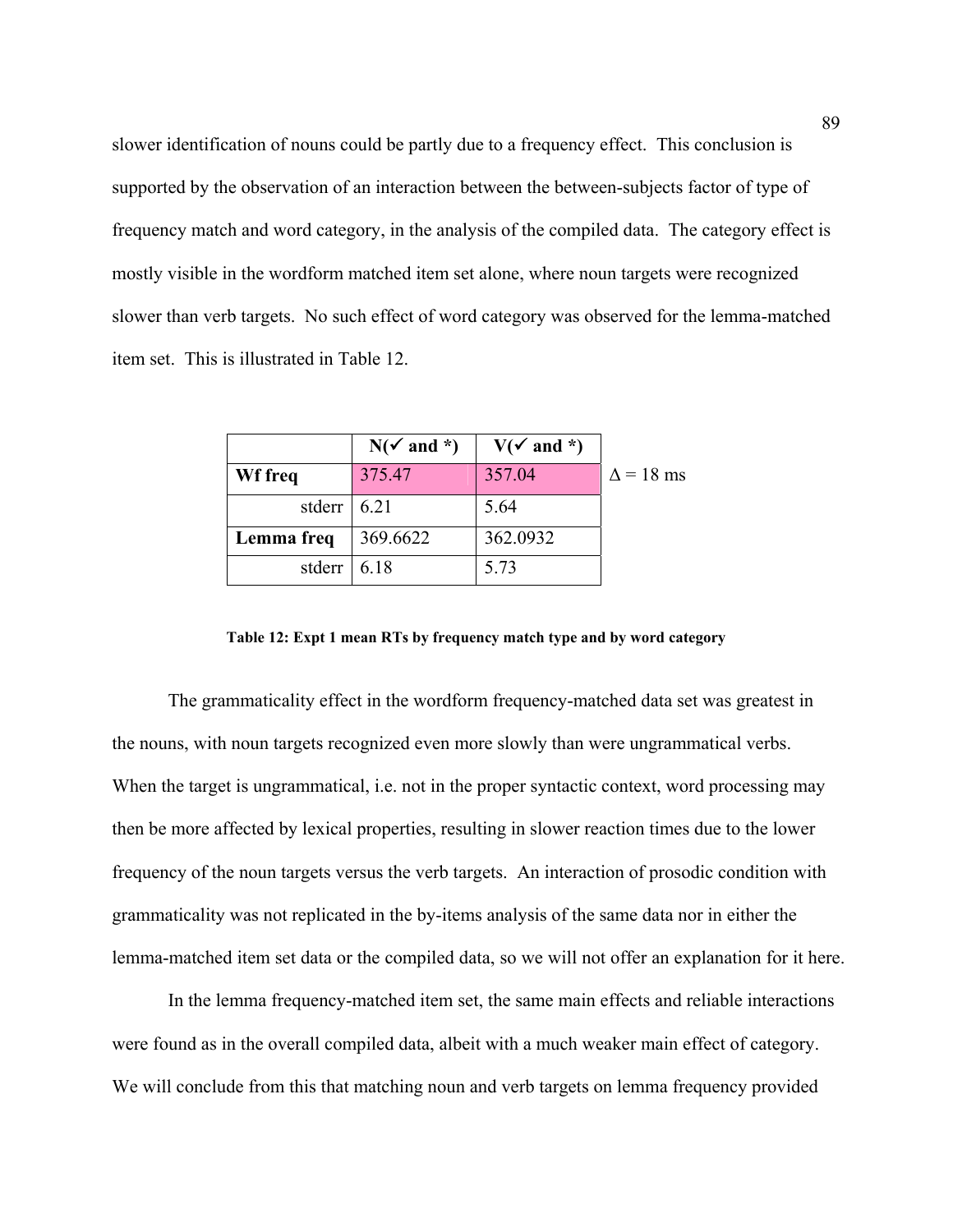the tightest control of lexical factors between nouns and verbs and therefore the best opportunity for us to test our predictions of the effects of grammaticality and prosody. Furthermore, because the same main effects were found in both wordform-matched and lemmamatched data, we will conclude that the type of frequency match is not especially relevant to our hypothesis and we will limit future discussion of this factor.

Because the word-spotting task should be performed at a post-lexical level of processing, the results of Experiment 1 do not distinguish between access to pre- and post-lexical processing as did the phoneme monitoring study reported by Christophe, et al. (1997). However, it is interesting to note that reaction times to whole-word targets following a grammatical function word are about 100ms faster on average than reaction times to phoneme targets following a grammatical function word in Experiments A and B and in Christophe, et al. (1997), perhaps just reflecting a greater processing demand for the phoneme monitoring task, or a delay in when this task in accomplished.

To summarize, the effect of grammaticality expected on the function-word predictiveness hypothesis was found in Experiment 1. The function word preceding a target appears to be aggressively predictive of the grammatical category of the following function word, and this predictiveness appears to function largely independently of the effect of a preceding prosodic boundary cue.

This account is consistent with speech recognition models in which syntactic parsing is incremental and very fast, with syntactic representations being developed quickly as the input is processed. A growing body of research provides evidence for how the parser makes use of syntactic information during the course of sentence comprehension, in contrast to the classic view of syntactic processing (Fodor, Bever, and Garrett 1974) which claimed that syntactic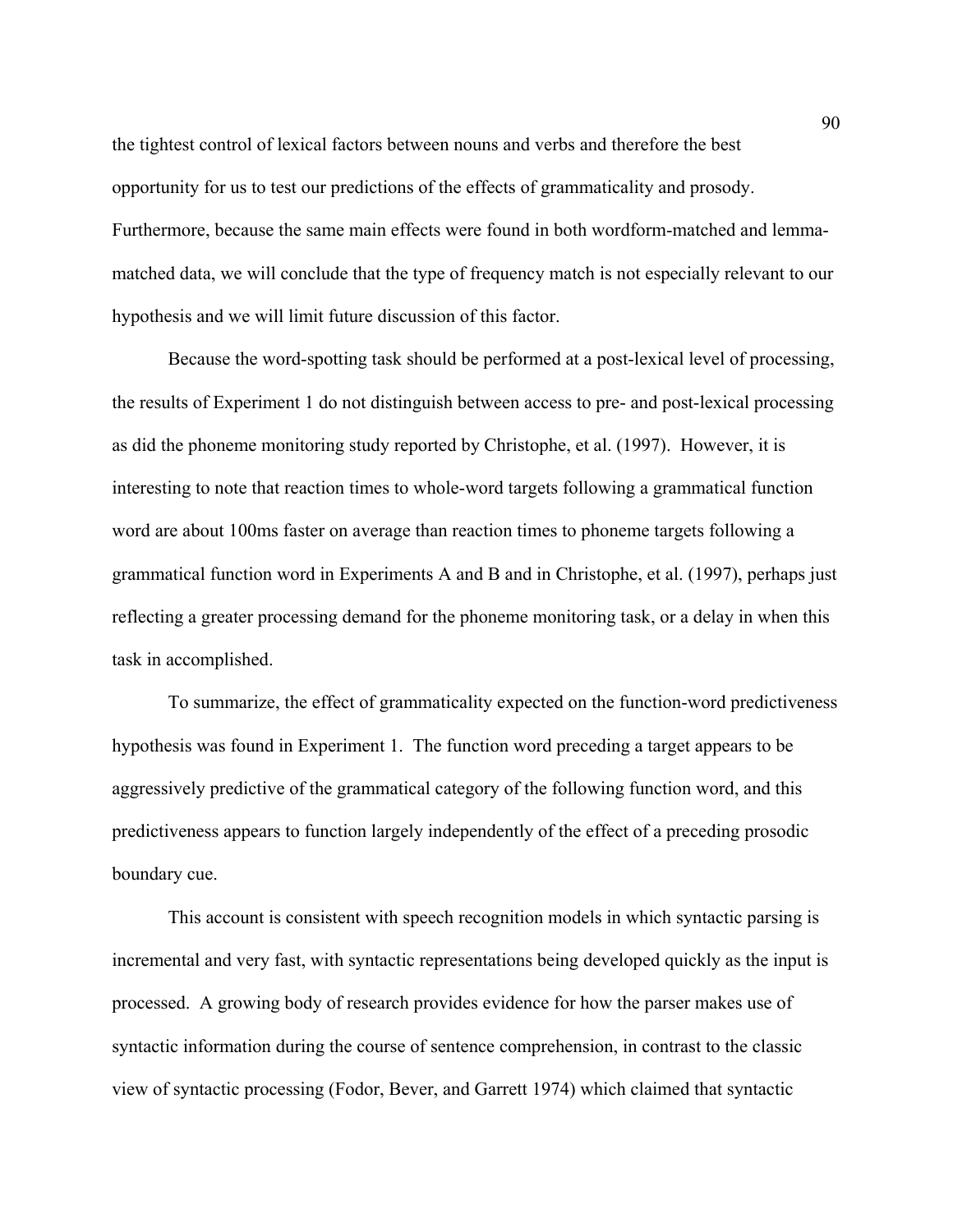recoding occurred only at the end of each proposition. Proposals about real-time syntactic structure building were first elaborated to explain how the language parser might complete longdistance dependencies like gaps created by movement operations in English, such as whmovement. Based on findings that reading times were slowed at points in a sentence when a word appeared despite the fact that a preceding moved element had set up an expectation for a gap, studies like Crain and Fodor (1985) and Stowe (1986) developed the hypothesis that in processing, when a moved element is encountered, the processor will immediately prioritize connecting it with the gap created by its movement. Any difficulty in connecting the moved element with a gap should create a slowdown in processing. This approach of forming linguistic dependencies before further disambiguating information is available is referred to as active dependency formation (Phillips and Wagers 2005).

Current evidence to support fast active dependency formation includes the following studies. Aoshima, Phillips, and Weinberg (2004) found that in a head-final SOV language like Japanese, fronted object NPs containing a trace of movement are processed slower than fronted object NPs without a trace of movement. The authors took this as evidence that the parser undergoes reanalysis (evidenced by reading slowdowns) to resolve the filler-gap dependency in advance of the verb in Japanese, providing further evidence that syntactic structure is built rapidly and incrementally during processing. Similar evidence for the fast real-time processing was found by Sturt (2003) for the satisfaction of binding constraints during sentence processing, and by Kazanina, Lau, Lieberman, Yoshida, and Phillips (in press) for the satisfaction of constraints on backwards anaphora.

Two recent studies looking at syntactic anomalies bear particular relevance to Experiment 1. McElree and Griffith (1995) found that, when asked to identify written words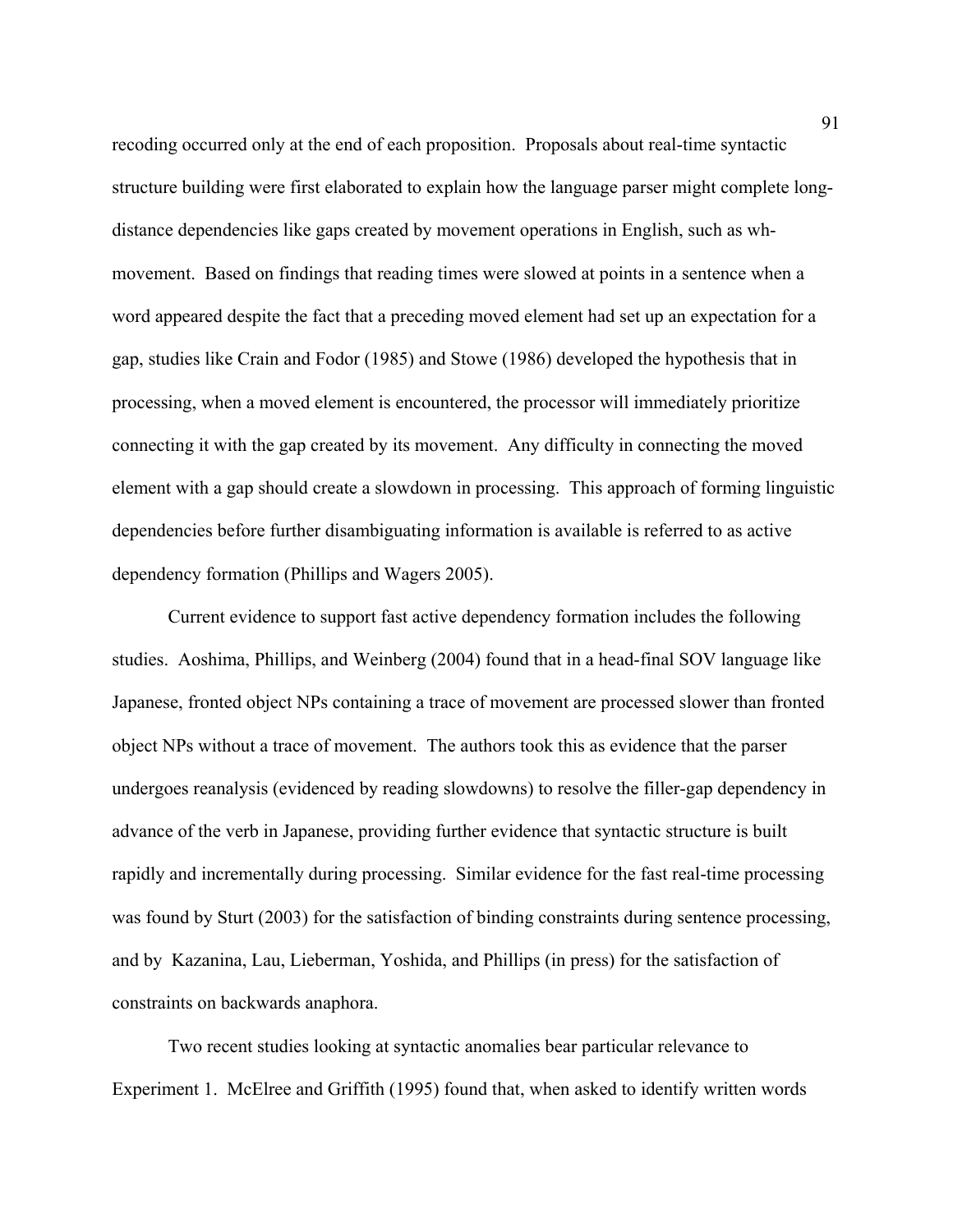presented one-by-one, readers were faster to identify words involved in syntactic anomalies such as category and subcategorization violations than they did from thematic role violations. This provides further evidence that syntactic processing is conducted very quickly by the language parser, earlier than semantic processing. Lau, Stroud, Plesch, and Phillips (2006) conducted an ERP study on processing of ellipsis sentences that showed a strong prediction for an upcoming noun created an early LAN response when the expected noun did not follow. When sentences were modified to reduce the predictability of an upcoming noun, the ELAN effect was reduced, and this difference between the conditions became apparent within 300 ms of the violation, providing further evidence for extremely fast syntactic processing. We can relate this finding to the current study in which the strong prediction for an upcoming noun in Experiments 1 created an immediate slowdown in processing time when a word of the wrong category was encountered, creating a syntactic violation.

These studies create a picture of syntactic structure building which occurs rapidly and incrementally as a sentence is processed. For Experiment 1, the effect that function word predictiveness had on reaction times during sentence comprehension is predicted on an account in which the human language parser makes rapid predictions about upcoming syntactic structure.

However, it is important to address another interpretation of the main effect of grammaticality of Experiment 1, one based on semantic rather than syntactic processing. A serious objection to the preceding account of the predictive syntactic nature of function words could be that reaction times to word targets in ungrammatical syntactic contexts are systematically slower because they are semantically inappropriate. In order to discount this explanation, a follow-up experiment must compare reaction times to semantically improbable targets vs. reaction times to ungrammatical targets like those in Experiment 1. The next question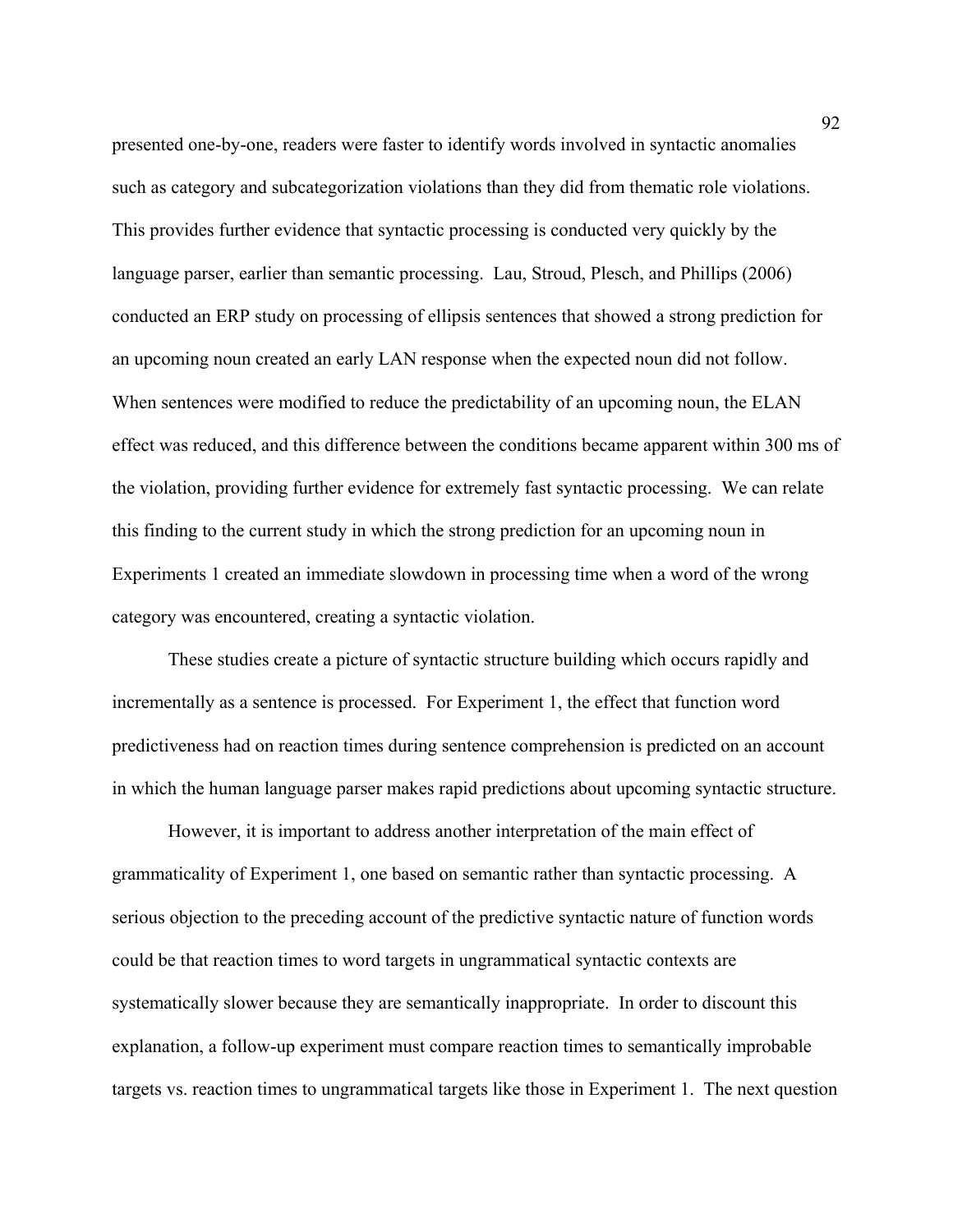addressed in this research program will be whether the predicted effect in Experiment 1 was due to the grammaticality or to the semantic likelihood of the target words.

#### 2.3. Experiment 2: Det N vs. Aux V, semantic control

Experiment 2 seeks to address a potential confound discussed with respect to Experiment 1 above. Specifically, it aims to address the observation that the results of Experiment 1 could be interpreted as due to the fact that the sentences containing ungrammatical target phrases (\**her fail*) are semantically anomalous as well as grammatically anomalous. In order to verify our interpretation of the grammaticality effect of Experiment 1, we need to ascertain that reaction times to semantically unlikely targets are not just as slow as ungrammatical targets.

A large body of psycholinguistic evidence demonstrates that recognition of words is typically faster when target words are preceded by semantically related words, whether the semantic priming occur via a mechanism of spreading activation (Collins and Loftus 1975) or by post-lexical integration (Norris 1986, Ratcliff and McKoon 1988). In order for lexical access to take place, the processor must take into account both the semantic and syntactic properties of an individual word and integrate it into the preceding context, but it has not been fully established whether semantic and syntactic processing act conjointly or in parallel during the course of lexical access. A number of studies have found evidence that the effects of semantic and syntactic anomalies on the speed of processing can be distinguished using ERP methodology (Osterhout & Holcomb 1992; Ainsworth-Darnell, Shulman, & Boland 1998; Friederici, Steinhauer, & Frisch 1999), suggesting that for the purpose of Experiment 2, we may be able to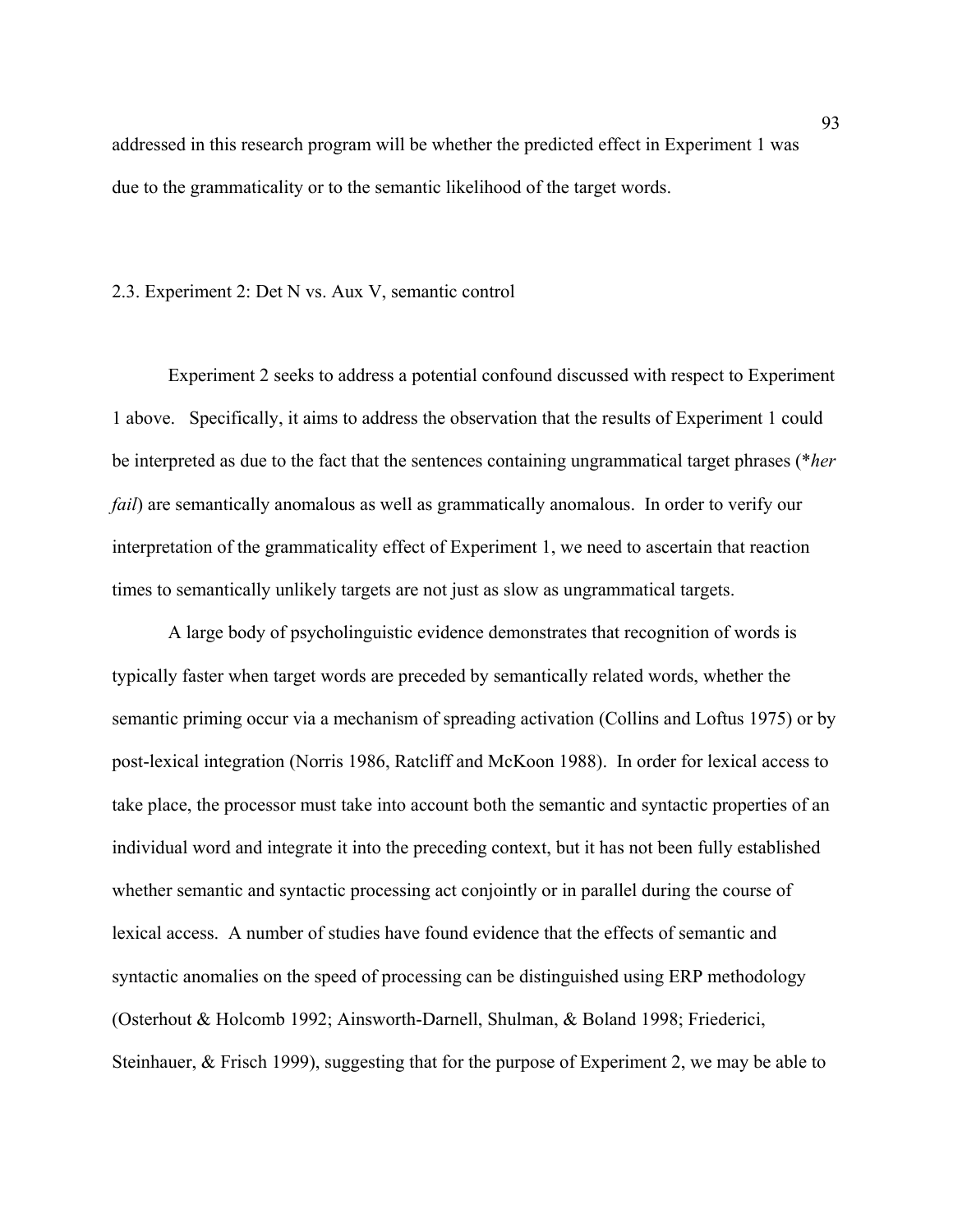separate the effects of semantic anomalousness from those of the syntactic anomalousness in Experiment 1, by some careful controlling of the semantic properties of the stimuli sentences.

The results of Experiment 1 were taken as evidence that a grammatical preceding function word speeds access to a following content word, and that this effect is greater when it coincides with an intonational phrase boundary. However, the participants may have been slower to respond to the ungrammatical targets because a noun following an auxiliary and a verb following a determiner create very semantically anomalous sentences as well as ungrammatical ones. Experiment 2 therefore aims to manipulate the semantic content of the carrier sentences to create highly semantically anomalous contexts in which to place the target words. In this way, the sentences containing grammatical targets and the sentences containing ungrammatical targets should provide equally poor semantic cues to a plausible continuation and thus level out the effect of the anomalousness of the ungrammatical targets. If participants in Experiment 2 still respond faster to grammatical targets than ungrammatical targets regardless of semantic plausibility, we can strengthen the case that our effect is due to the syntactic predictiveness of function words and not to purely semantic processing.

### 2.3.1 Design

First, target words used in the stimuli of Experiment 1 were checked in University of South Florida Free Association Norms database (Nelson, McEvoy, & Schreiber 1998) for any semantic association with content words in their carrier sentences. None of the target words was listed as a free associate of any of the content words in its target sentence.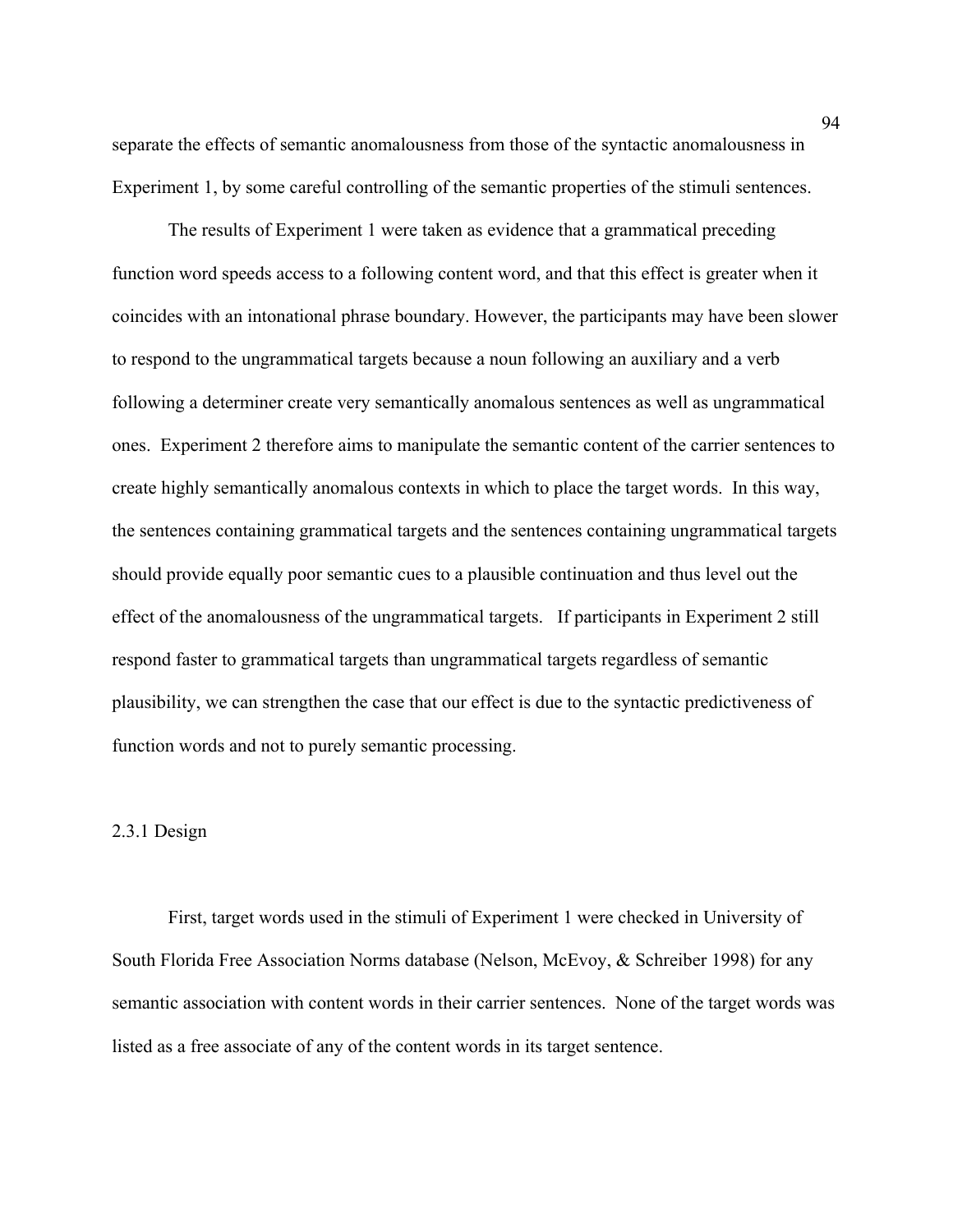Then, sentences from Experiment 1 were scrambled to create even more semantically unlikely contexts for the targets. The sentences were scrambled by combining the part of the sentence containing the target word with a sentence context previously used for a different target. Examples (9) and (10) illustrate how a sentence from Experiment 1 was altered to create a less semantically natural sentence for Experiment 2, while preserving the same function word-target frames and sentence continuations of Experiment 1.

#### Experiment 1 grammatical stimuli sentence:

9) The wolf, who is steadily howling, [can sit] if you ask him nicely. Experiment 2 grammatical stimuli sentence:

10) The wolf, who is steadily howling, [will send] you a subscription form

This permitted the tightly constrained list of targets to be re-used, while the contexts were stripped of as much semantic naturalness as possible.

With these changes, the stimuli for Experiment 2 were created on the model of those for Experiment 1. As in Experiment 1, the stimuli consist of monosyllabic frequency-matched nouns and verbs placed in sets of sentence contexts that were identical except for the function word preceding them (grammatical or ungrammatical). In half the test items, subjects hear a category-appropriate function word (a determiner or an auxiliary verb) before a target word. In the other half of the test items, subjects hear a function word that is inappropriate with the lexical category of the target. In addition, items are divided into a small-break prosodic category (# break preceding target) and a large-break category (% break preceding target).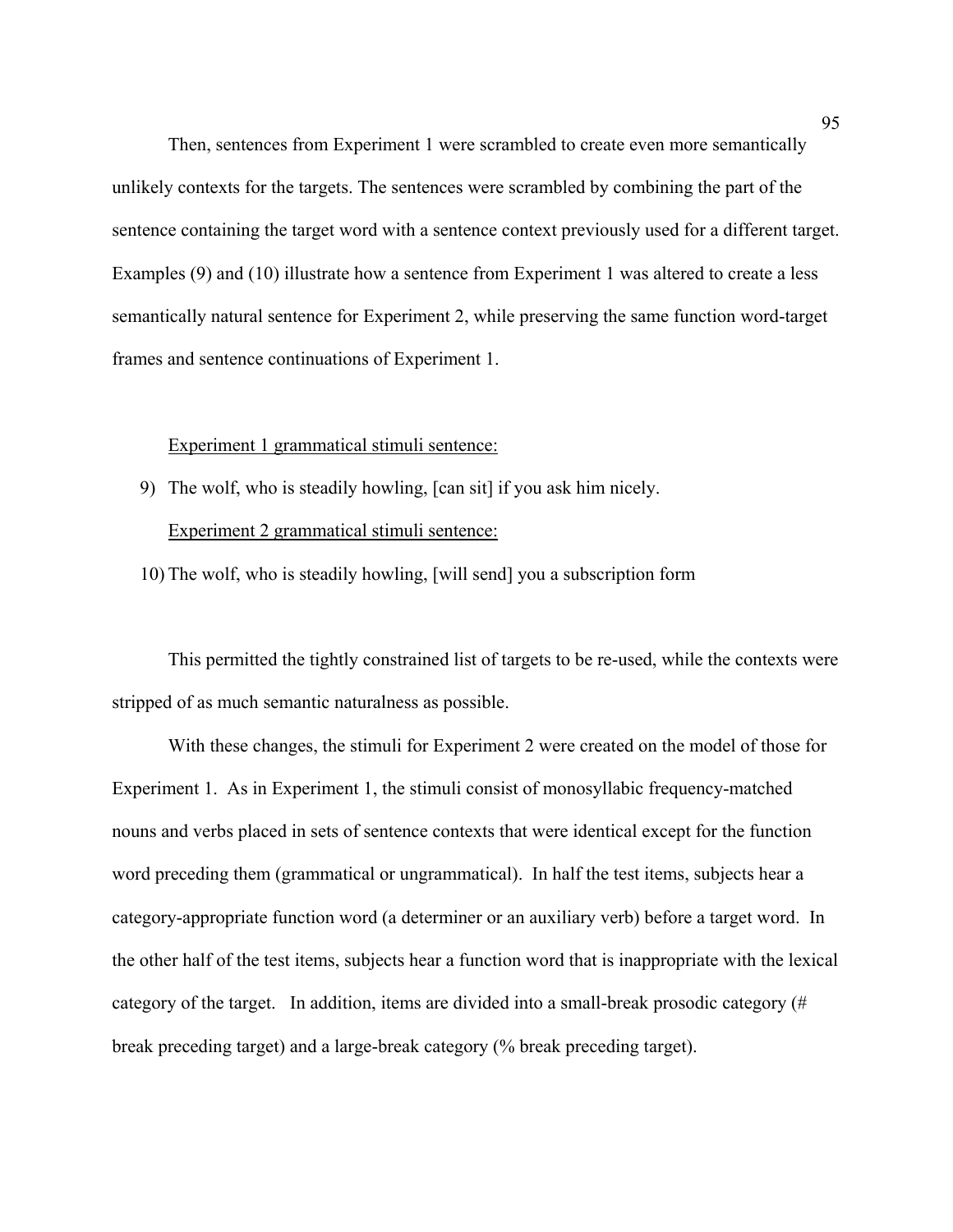#### *Sample stimuli*

#### Large-break (%) boundary condition

| 1a             | The wolf, who is steadily howling, [will send] you a subscription form. | V    |
|----------------|-------------------------------------------------------------------------|------|
| 1 <sub>b</sub> | The wolf, who is steadily howling, [will clay] you a subscription form. | *N   |
| 1c             | The wolf, who is steadily howling, [will wife] you a subscription form. | *N   |
| 1d             | Once the donations were counted, [my life] would still be chaotic.      | N    |
| 1e             | Once the donations were counted, [my sky] would still be gray.          | N    |
| 1f             | Once the donations were counted, [my put] would still be chaotic.       | $*V$ |
| 1g             | Once the donations were counted, [my put] would still be gray.          | $*V$ |

## Small-break (#) boundary condition

| 2a             | The shaggy crippled dog [has stuck] her finger in the paint.        | V    |
|----------------|---------------------------------------------------------------------|------|
| 2 <sub>b</sub> | The shaggy crippled dog [has <u>desk</u> ] her finger in the paint. | *N   |
| 2c             | The shaggy crippled dog [has <u>den</u> ] her finger in the paint.  | *N   |
| 2d             | The secretary found [her gown] delivered in the morning.            | N    |
| 2e             | The secretary found [her glass] delivered in the morning.           | N    |
| 2f             | The secretary found [her <u>fail</u> ] delivered in the morning.    | $*V$ |
| 2g             | The secretary found [her <u>fail</u> ] delivered in the morning.    | $*V$ |

## **Table 13: Experiment 2 sample stimuli**

# *Procedure*

The procedure was identical to that in Experiment 1.

#### *Subjects*

20 undergraduate subjects were seated in a soundproof laboratory in front of a computer monitor, wore headphones, and were instructed to strike a button on a button box when they heard the target word that had been presented to them visually on the screen. The data from four subjects were discarded because their error rate was over 10% or because they learned English after the age of five. None of the subjects had any known hearing deficit.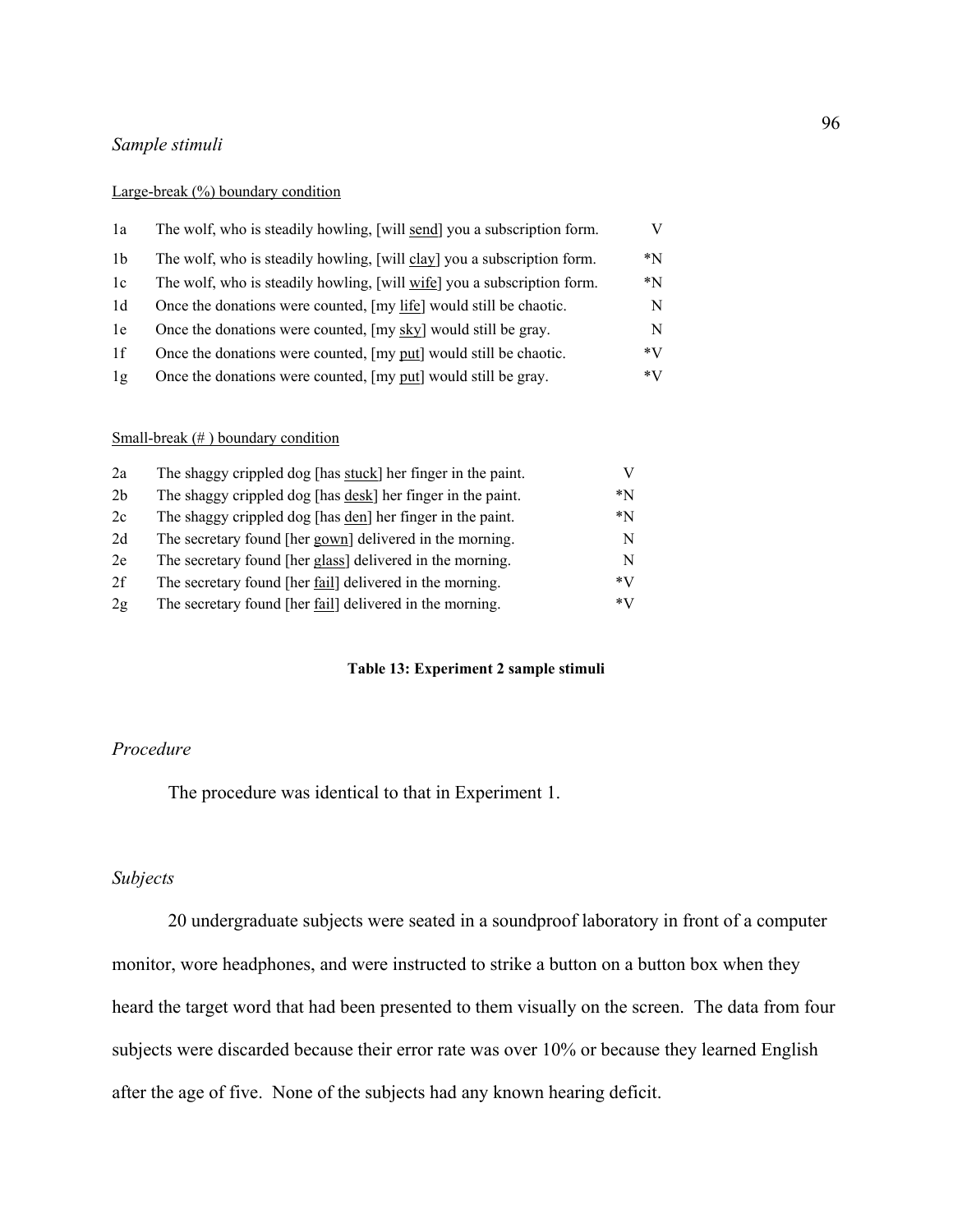# 2.3.2 Results

Reaction times were discarded and replaced according to the same criteria as in Experiment 1. The reaction times were entered into an analysis of variance (ANOVA) by subjects with three within-subjects factors: grammaticality (grammatical or ungrammatical), lexical category (N or V) and prosodic condition of the sentence carrying the target (% break or # break), and a between-subjects factor of type of word frequency (lemma or wordform). The by-subjects analysis showed main effects of grammaticality  $F_1(1,9) = 230.12$ ,  $p < 0.001$  and prosodic condition  $F_1(1,9) = 87.54$ ,  $p < 0.001$ , but no main effect of category. There was no main effect of the type of word frequency. A significant interaction of prosody and category was observed  $F_1(1,9) = 15.72$ , p< 0.000 as well as a significant interaction of grammaticality and category  $F_1(1,9) = 6.30$ , p=0.01. The by-items analysis showed a main effect of grammaticality  $F_2(1,56) = 22.93$ ,  $p < 0.001$  but no other main effects. No interactions were observed.

 As in Experiment 1, there were two item sets containing items matched on wordform frequency and items matched on lemma frequency. A subanalysis of each item set revealed the same main effects as the analysis on the entire data set. The by-subjects analysis of data from the lemma frequency item set showed main effects of grammaticality  $F_1(1,9) = 121.64$ , p < 0.001 and prosodic condition  $F_1(1,9) = 54.283$ ,  $p < 0.001$ , and a significant interaction of prosody and category  $F_1(1,9) = 8.3203$ ,  $p \le 0.01$  were found, as well as a marginally significant interaction of grammaticality and category  $F_1(1,9)=3.1189$ , p < 0.1. The by-items analysis of data from the lemma frequency item set showed a main effect of grammaticality  $F_2(1,56) = 34.08$ , p < .01 but no other main effects. No interactions were observed.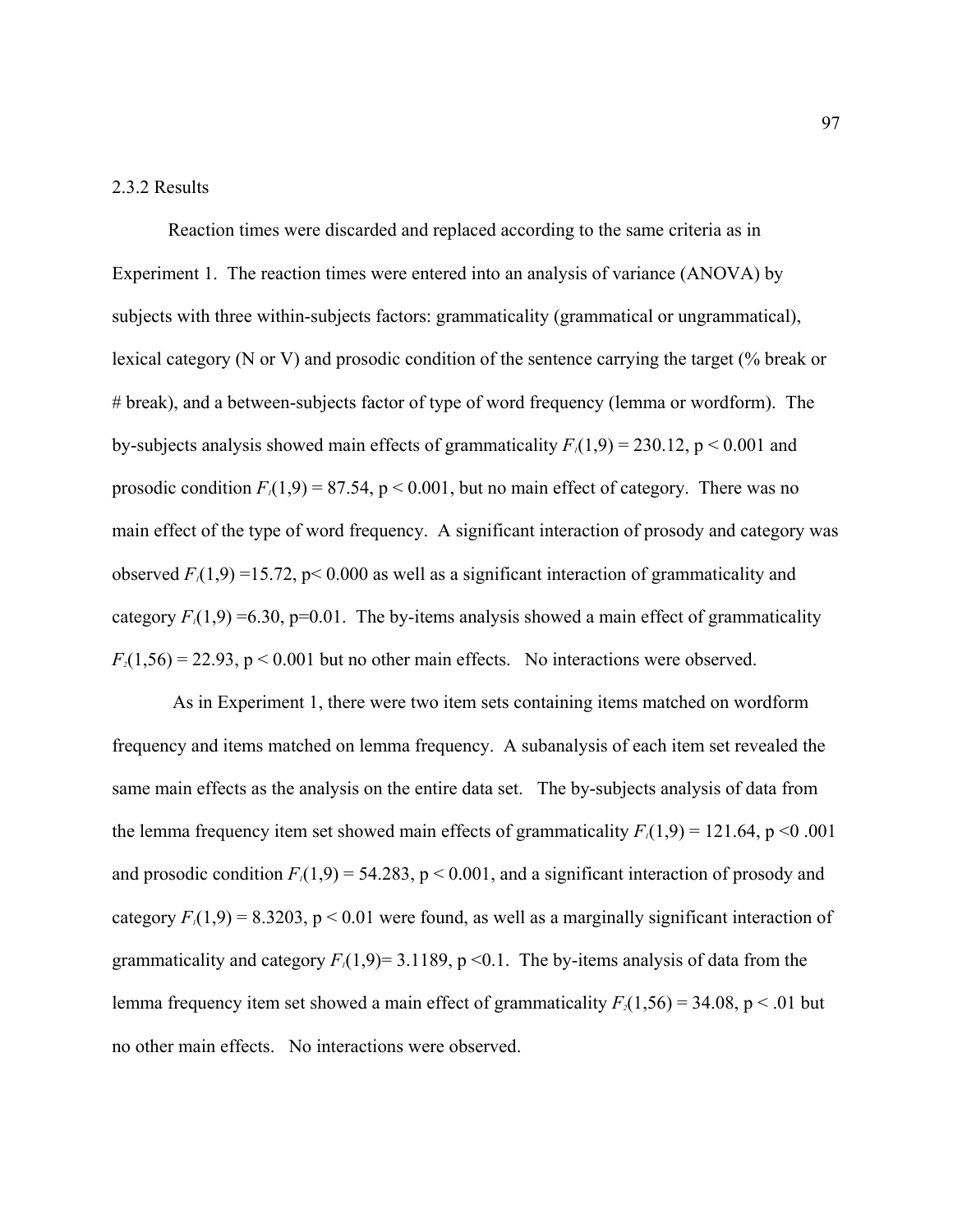The by-subjects analysis of data from the wordform frequency item set showed main effects of grammaticality  $F_1(1,9) = 100.13$ ,  $p < .001$  and prosodic condition  $F_1(1,9) = 34.346$ , p  $< .001$ , and a significant interaction of prosody and category  $F_2(1,9) = 6.6595$ ,  $p = 0.01$  were found, as well as a marginally significant interaction of grammaticality and category  $F(1.9)$ = 2.8612, p=0.1. The by-items analysis of data from the wordform frequency item set showed a main effect of grammaticality  $F_2(1,56) = 29.17$ ,  $p < .01$  but no other main effects. No interactions were observed.

The combined results from both item sets in Experiment 2 are summarized in Figure 9.



**Mean RTs to Word-Spotting Targets according to Condition**

**Figure 9: Experiment 2 combined mean RTs across sentence position, by word category**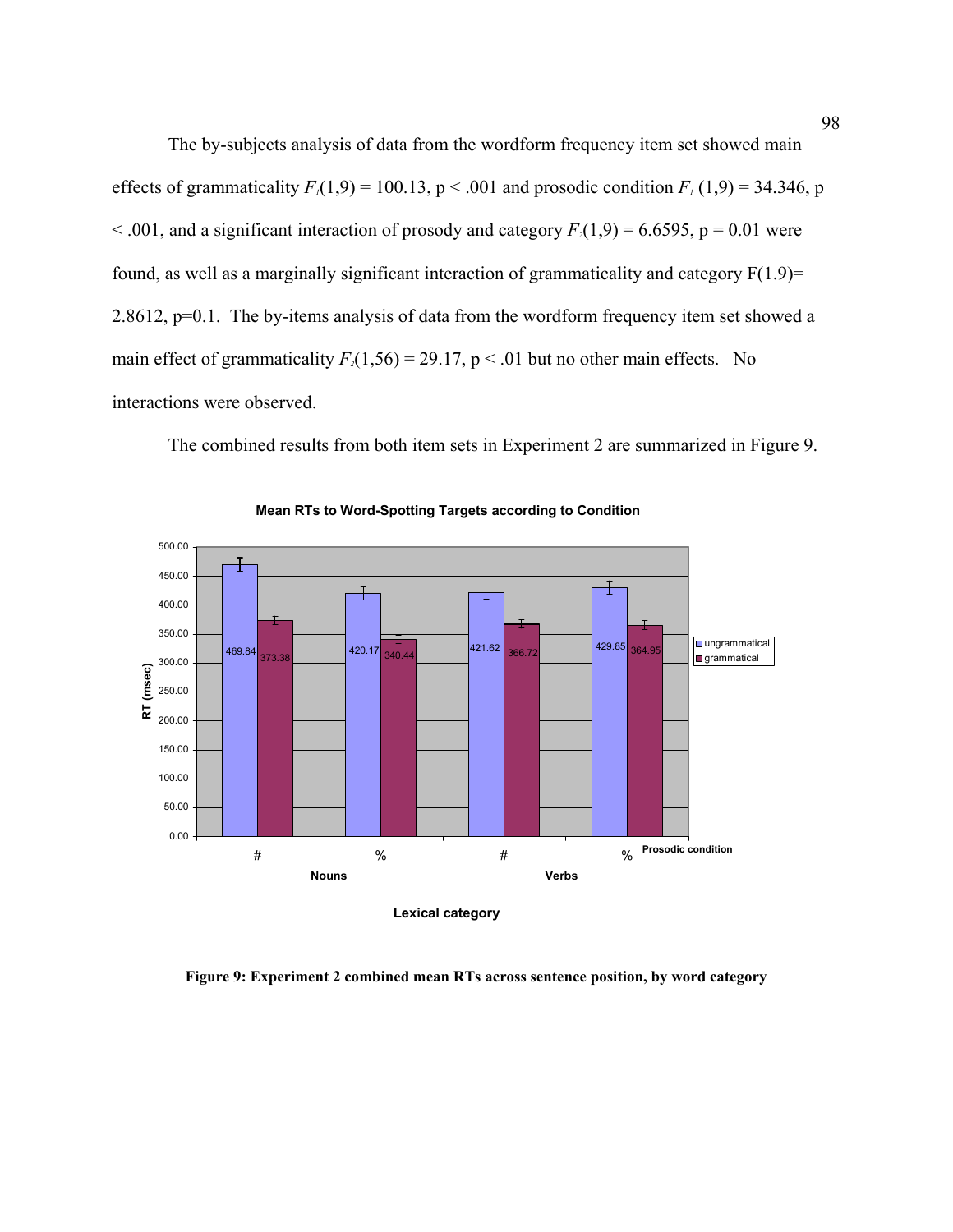Because reaction times to targets located in grammatical sentences were faster than those located in ungrammatical sentences, these results indicate, as in Experiment 1, that a grammatical preceding function word helps the listener construct a syntactic parse that speeds up access to words from the expected grammatical category. This result is illustrated in Table 14.

|                        | RT(ms)            | stderr |  |
|------------------------|-------------------|--------|--|
| <b>Grammatical</b>     | 361.37            | 6.54   |  |
| Ungrammatical   435.37 |                   | 7 79   |  |
|                        | $\Lambda$ = 74 ms |        |  |

**Table 14: Experiment 2 mean RTs by grammaticality** 

Furthermore, because reaction times to targets located after large prosodic boundaries (%) were faster than those after small prosodic boundaries (#), these results also indicate that a larger prosodic boundary preceding function word and target facilitates access to the target more than a preceding small prosodic boundary. This result is illustrated in Table 15.

|             | RT(ms)           | stderr |  |
|-------------|------------------|--------|--|
| $%$ (large) | 388.85           | 7.47   |  |
| # (small)   | 407.89           | 7.65   |  |
|             | $\Delta$ = 19 ms |        |  |

**Table 15: Experiment 2 mean RTs by prosodic condition**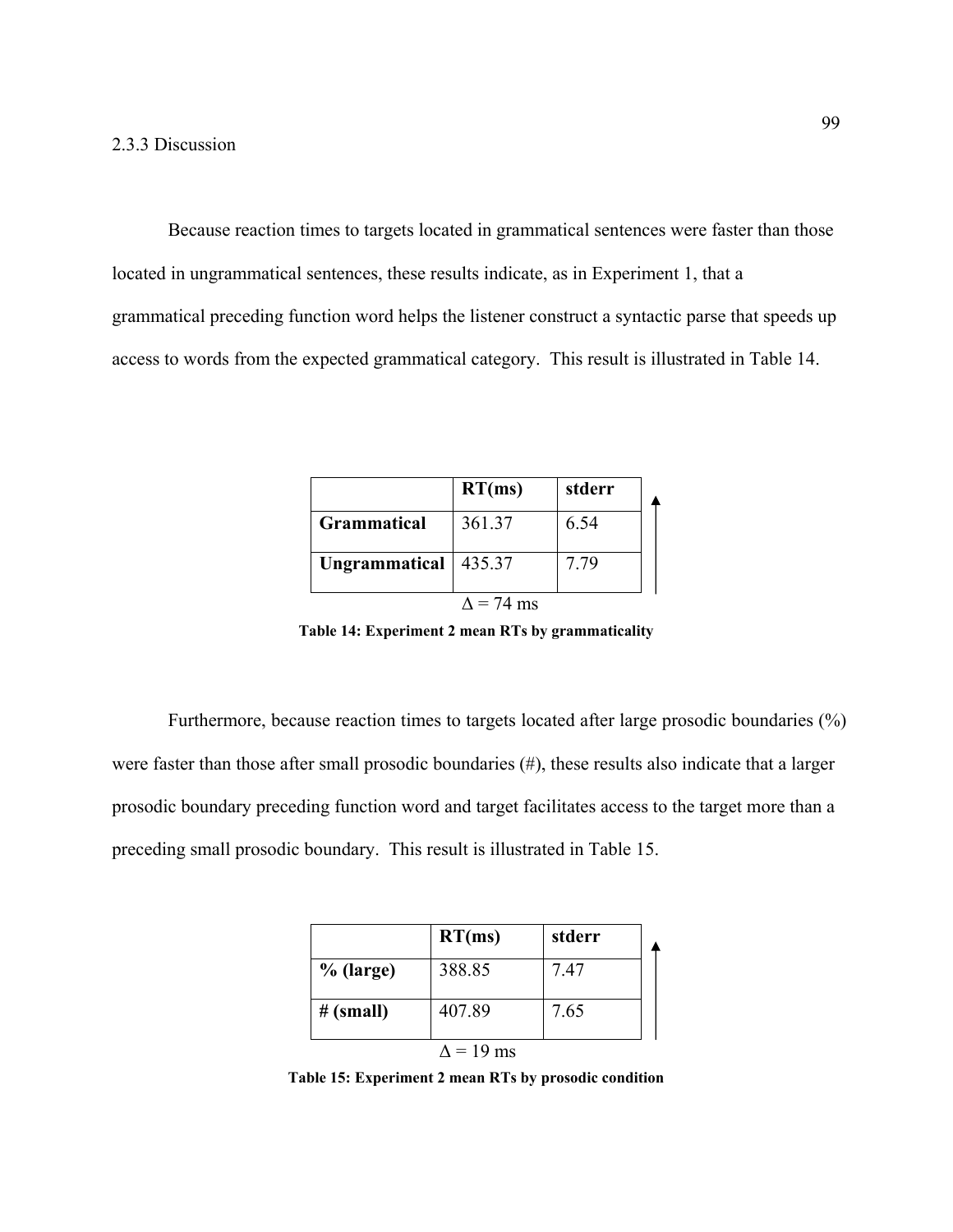Reaction times in Experiment 2 were 30-60 ms slower on average than reaction times in Experiment 1, and standard errors were larger in Experiment 2. We take this as evidence that the semantic implausibility of the stimuli sentences in Experiment 2 slowed reaction times to all word targets.

Because targets were recognized faster overall after a large prosodic boundary than after a small prosodic boundary, we still must conclude that the prosodic difference between the stimuli was real, and that the larger break contributed more to speeding up recognition of a subsequent target. However, the lack of a significant interaction between grammaticality and boundary type, as in Experiment 1, leads us to believe that the syntactic predictiveness of a preceding function word works just as well in the absence of strong prosodic boundary cues as it does with them. In other words, a large prosodic boundary speeds up access to an ungrammatical target just as much as to a grammatical target. In contrast, function words speed or slow access to a following content word based on grammaticality.

In Experiment 2, we also found an interaction between prosody and category. Nouns are identified more slowly inside a prosodic constituent than across a prosodic constituent, relative to verbs. That is, the difference between the small break condition (#) and the large break condition (%) is bigger for nouns than it is for verbs, independent of grammaticality. Within the smallbreak (#) prosodic condition, participants' reaction times to nouns were significantly slower than to verbs, whereas reaction times to nouns and verbs were roughly equal in this prosodic condition in Experiment 1. This effect seems to be largely carried by the ungrammatical nouns in the small-break condition, which are spotted almost 100ms slower than the grammatical nouns in this condition. This effect seems expected; given that the semantic implausibility of the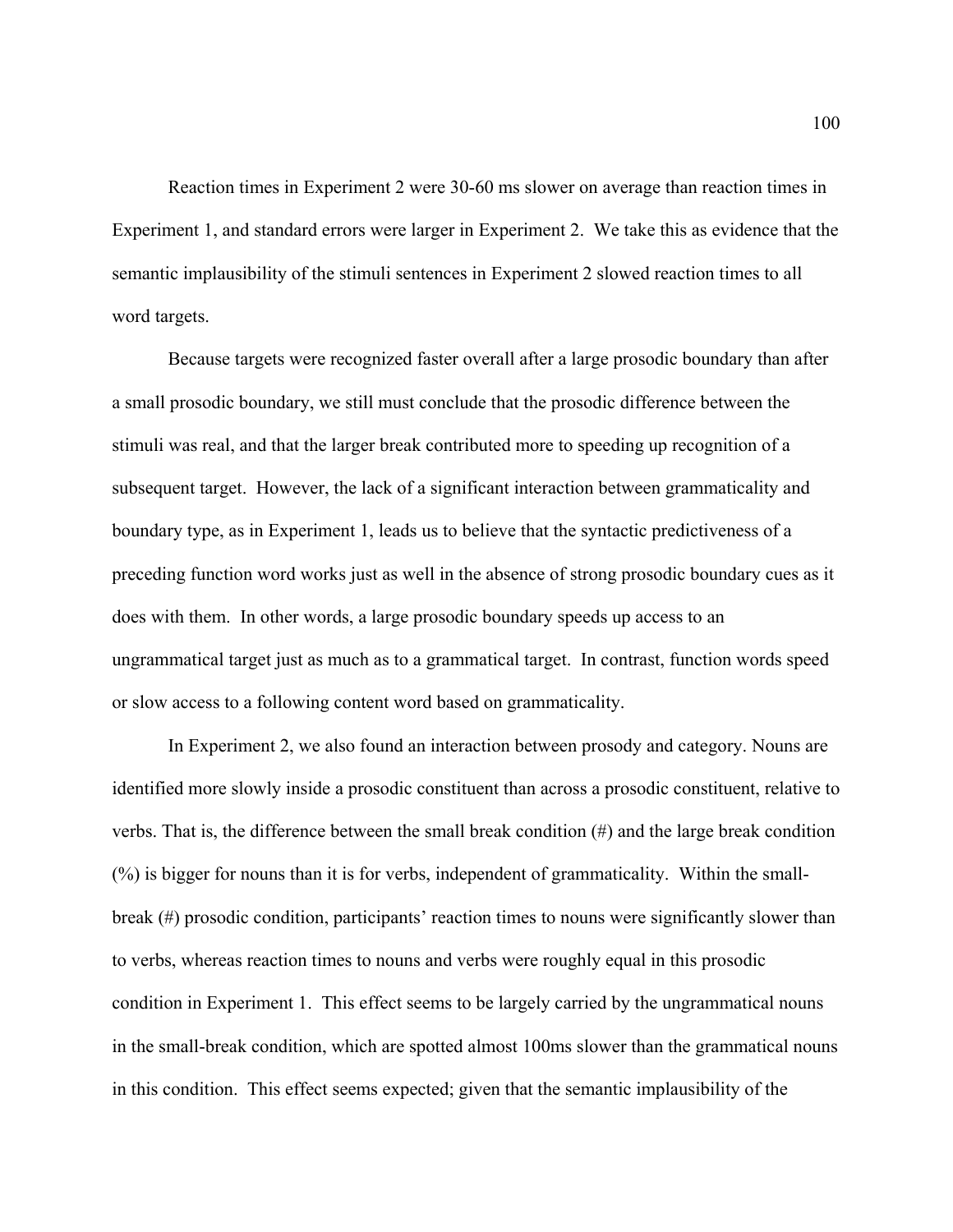sentences should reduce the overall predictability of any of the targets, ungrammatical nouns should be recognized slowest on the accounts we have given previously, where ungrammatical nouns are more difficult to recategorize as verbs, and there is no prosodic break to facilitate access.

This result is illustrated in Table 16.

|                 | $N(\checkmark)$ and *) | $V(\checkmark)$ and *) |  |
|-----------------|------------------------|------------------------|--|
| $%$ (large)     | 380.30                 | 397.40                 |  |
| stderr   $7.30$ |                        | 7.68                   |  |
| # (small)       | 421.61                 | 394.17                 |  |
| stderr          | 8.32                   | 6.92                   |  |

**Table 16: Experiment 2 mean RTs by prosodic condition and word category** 

That we did not find a main effect of lexical category is consistent with the fact that our hypothesis does not predict different reaction times to nouns and verbs. However, an interaction between grammaticality and category appears as it did in Experiment 1 wordform data.

| <b>Grammatical</b>   | 356.91 | 365.83 |
|----------------------|--------|--------|
| stderr   $7.05$      |        | 6.07   |
| <b>Ungrammatical</b> | 445.00 | 425.74 |
| stderr   $7.73$      |        | 7.90   |

**Table 17: Experiment 2 mean reaction times and tests of significance, category vs.prosody**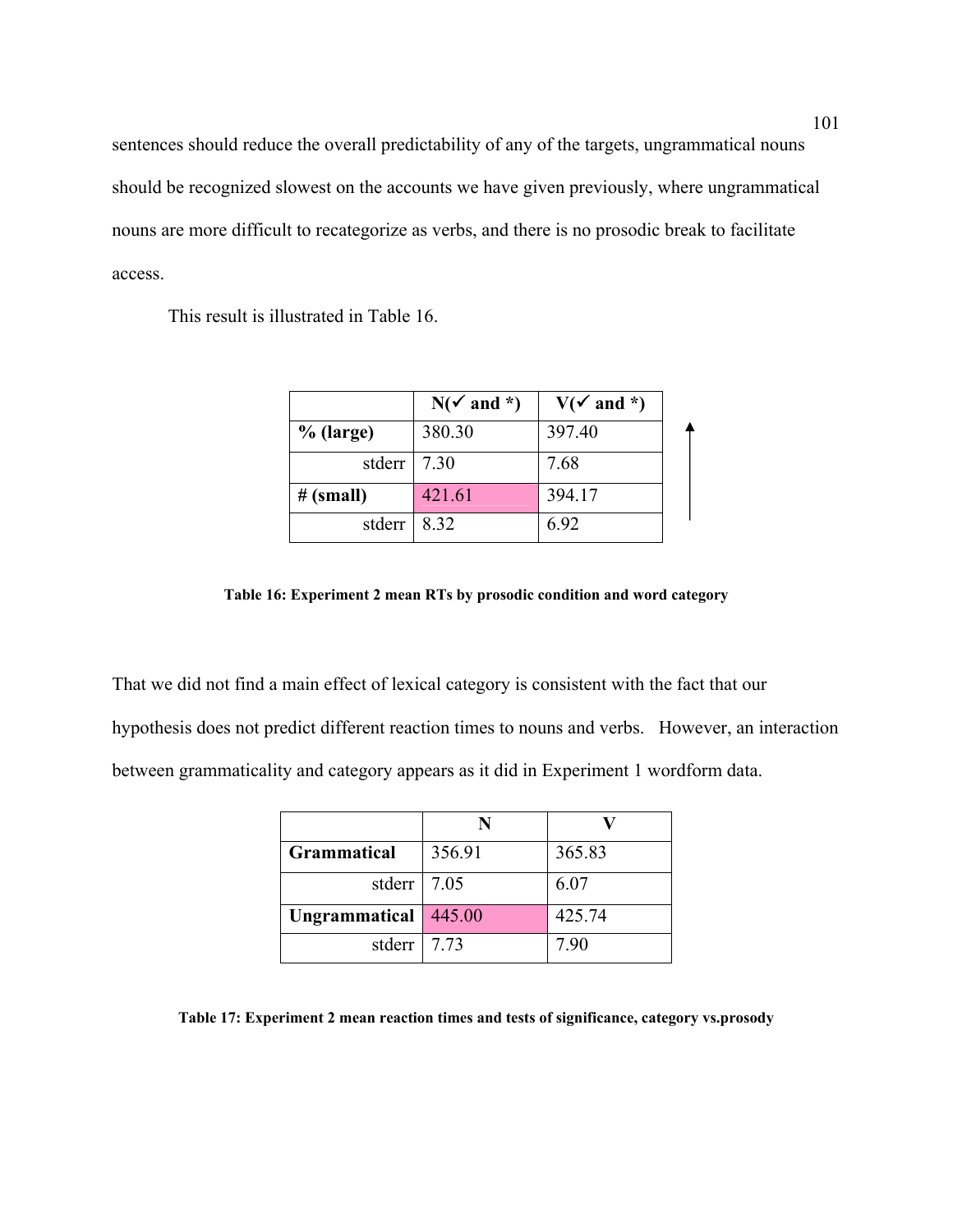If ungrammatical nouns are hardest for listeners to recategorize and incorporate into the structure the parser has built, then this result of Experiment 2 is compatible with the account we gave for a similar interaction effect in Experiment 1.

To summarize, the effect of grammaticality expected on the function-word predictiveness hypothesis that was found in Experiment 1 was replicated in Experiment 2, regardless of the fact that Experiment 2 sentences were designed to be semantically less plausible. This is taken as evidence that the effect of grammaticality in Experiment 1 is not due just to semantic processing. As in Experiment 1, in Experiment 2 the function word preceding a target appears to be aggressively predictive of the grammatical category of the following function word, and this predictiveness appears to function largely independently of the effect of a preceding prosodic boundary cue.

# 2.4. Experiment 3: Semantic ratings of Experiment 1 and 2 stimuli

In order to gather empirical evidence that the sentences used as stimuli in Experiment 2 were indeed semantically worse than those used in Experiment 1, a third experiment was conducted as a series of semantic ratings questionnaires designed to compare sentences from the two experiments. Experiment 3 was designed to test the likelihood of a confound between the effects of the syntactic anomaly and the semantic anomaly produced by the ungrammatical noun and verb targets in Experiments 1 and 2.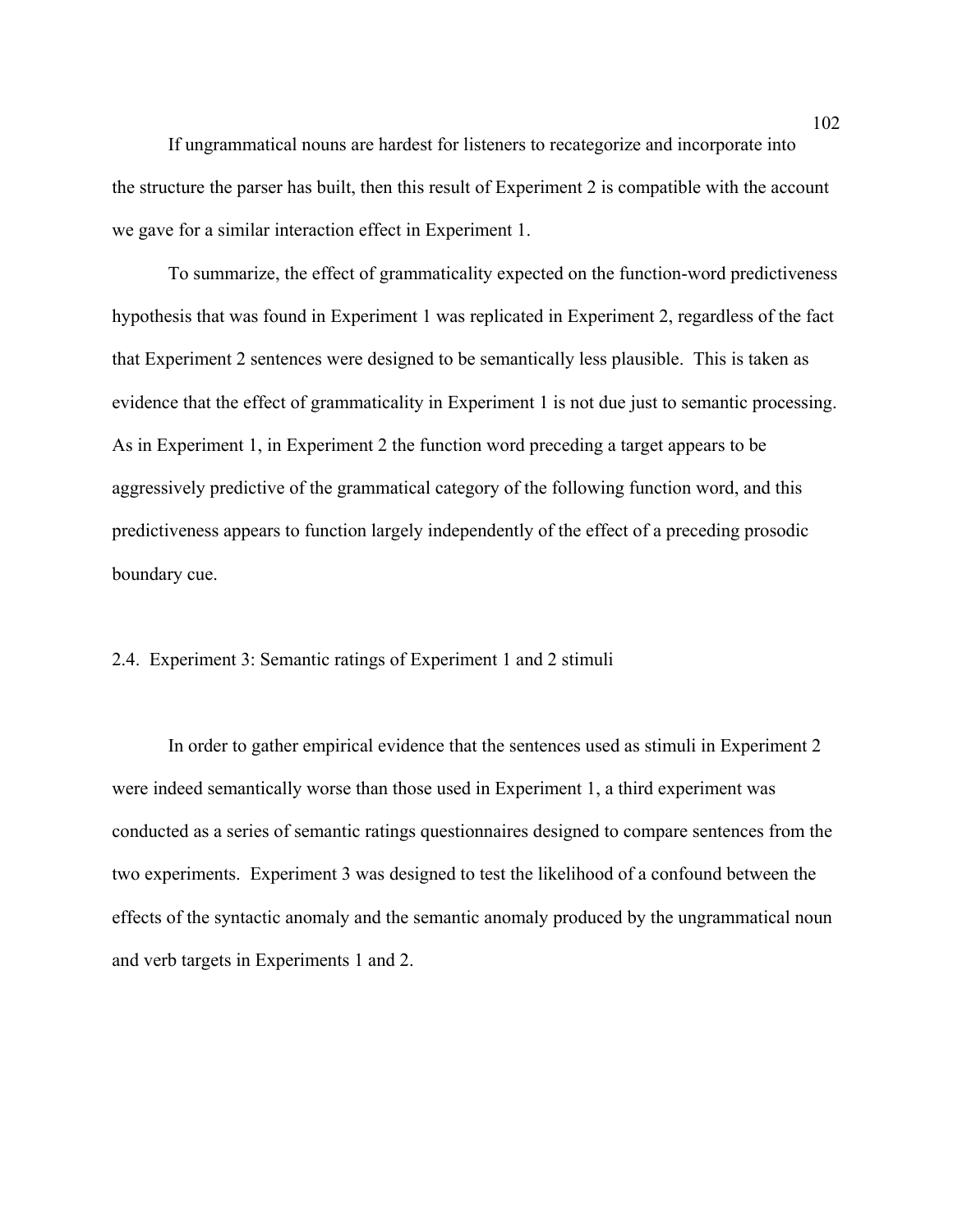Three separate questionnaires were devised to assess both the semantic plausibility of the sentences already used in Experiment 1, as well as to determine whether Experiment 2 sentences were measurably lower in semantic plausibility than even Experiment 1 sentences containing ungrammatical targets. The questionnaires that were given to three separate subject groups are described as follows.

#### Survey 1

The first questionnaire was designed to directly compare the semantic plausibility of the sentence contexts preceding the targets in Experiment 1 and their scrambled counterparts intended for use in Experiment 2. Only sentences containing grammatical targets (the N and V conditions) were compared to each other. Given a pair of sentences such as (11) and (12), participants were instructed to choose which sentence sounded "more natural."

11) The fish, which Mom bought for my birthday, can grow up to ten feet.

12) The fish, which Mom bought for my birthday, has torn a hole in the box.

#### Survey 2

This questionnaire was designed to elicit a quantitative rating of semantic naturalness, comparing sentences in Experiment 1 to the sentences constructed for Experiment 2, which were intended to be less semantically natural. One groups of participants completed a questionnaire containing half the sentences from Experiment 1 and half of the scrambled Experiment 2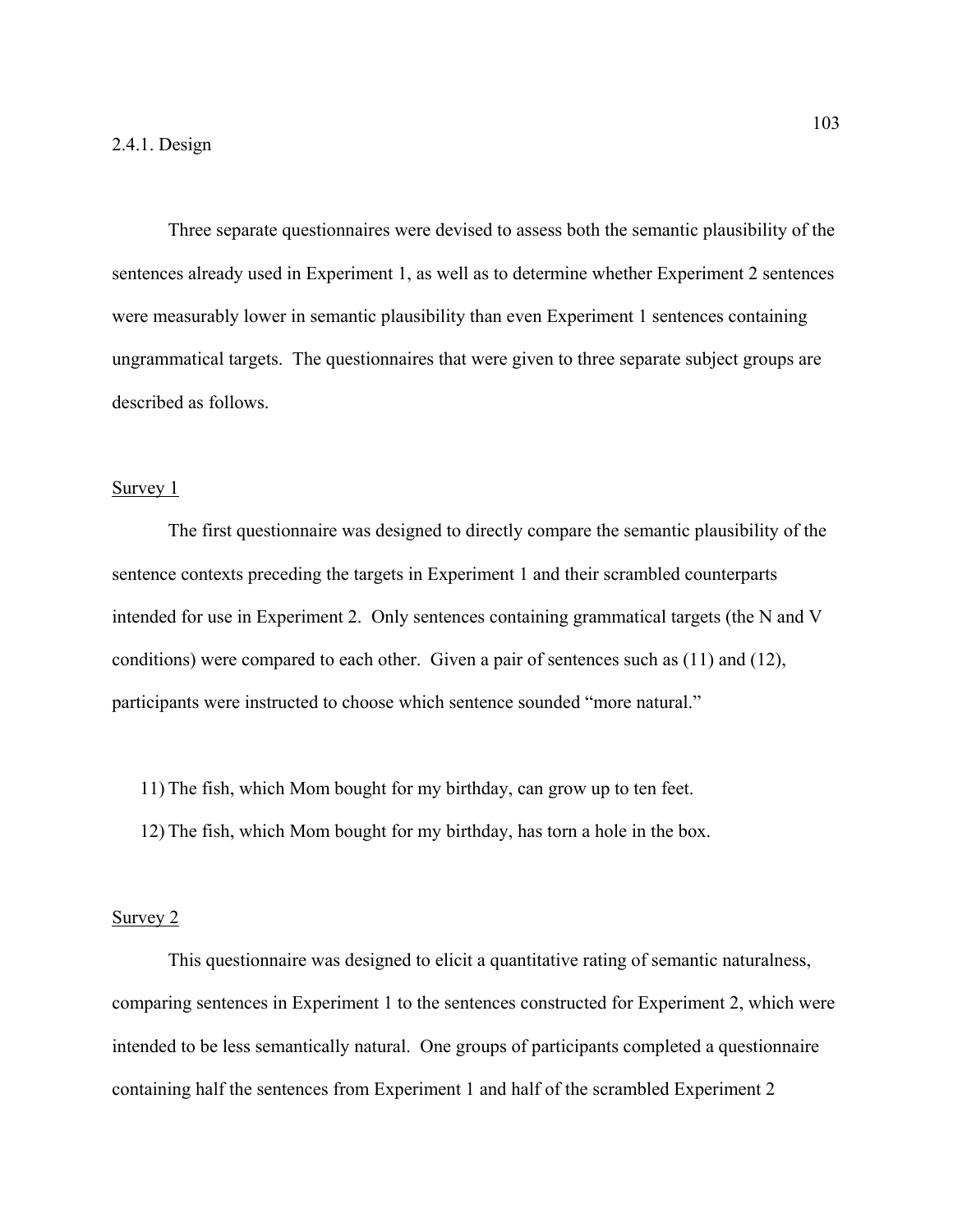sentences, and a second group of participants completed a questionnaire containing the other halves of the Experiment 1 and 2 sentences. On a line after each sentence, participants were asked to rate its semantic naturalness on a scale of 1-7. No examples of semantically "natural" or "unnatural" sentences were provided before starting the task. Again, only sentences from the grammatical noun and verb target conditions were compared.

# Survey 3

A further questionnaire was designed to directly compare the ungrammatical sentences from Experiment 2 with the grammatical, but semantically unnatural, sentences for Experiment 1. A questionnaire similar to Survey 2, but composed of 50% ungrammatical sentences from Experiment 1 and 50% grammatical, but semantically unnatural, sentences from Experiment 2. The measurement of semantic naturalness was also based on the 1 to 7 rating. Twenty Englishspeaking adults completed the questionnaire.

# 2.4.2 Results

# Survey 1

The participants who completed this questionnaire (n=15) selected Experiment 1 sentences as "most natural" at a rate of 90%.

### Survey 2

Tables 18-20 illustrate the results of Survey 2.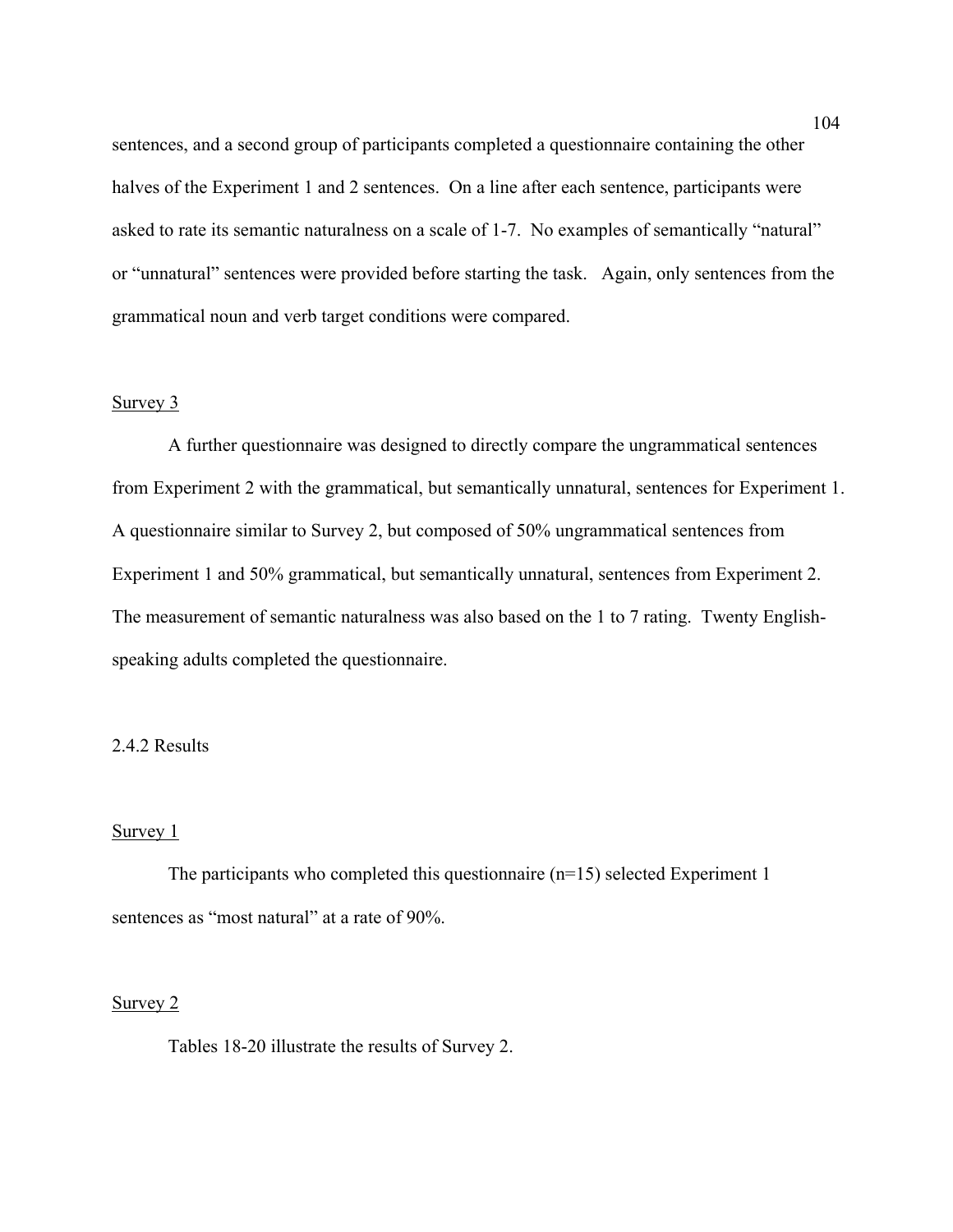|                  | Expt 1 sentences   Mean plausibility $\mathbf{r}$ ation |                  |
|------------------|---------------------------------------------------------|------------------|
| Expt 2 sentences |                                                         | 3.15   $p=0.136$ |

**Table 18: Mean ratings of semantic naturalness from Survey 2, first subject group (n=8)** 

|                  | Mean plausibility rating |                  |
|------------------|--------------------------|------------------|
| Expt 1 sentences | 4.99                     |                  |
| Expt 2 sentences |                          | 2.79   $p<0.001$ |

**Table 19: Mean ratings of semantic naturalness from Survey 2, second subject group (n=7)** 

|                  | <b>Mean plausibility rating</b> |
|------------------|---------------------------------|
| Expt 2 sentences | 2.97                            |
| Expt 1 sentences | 4.54                            |
|                  |                                 |



# Survey 3

The results of Survey 3, which directly compared Experiment 1 ungrammatical sentences

to Experiment 2 grammatical sentences, are summarized in Table 21.

|                      | <b>Mean plausibility rating</b> |
|----------------------|---------------------------------|
| Expt 2 grammatical   | 3.89                            |
| Expt 1 ungrammatical | 1.96                            |
|                      |                                 |

**Table 21: Mean ratings of semantic naturalness from Survey 3 ( n=20)**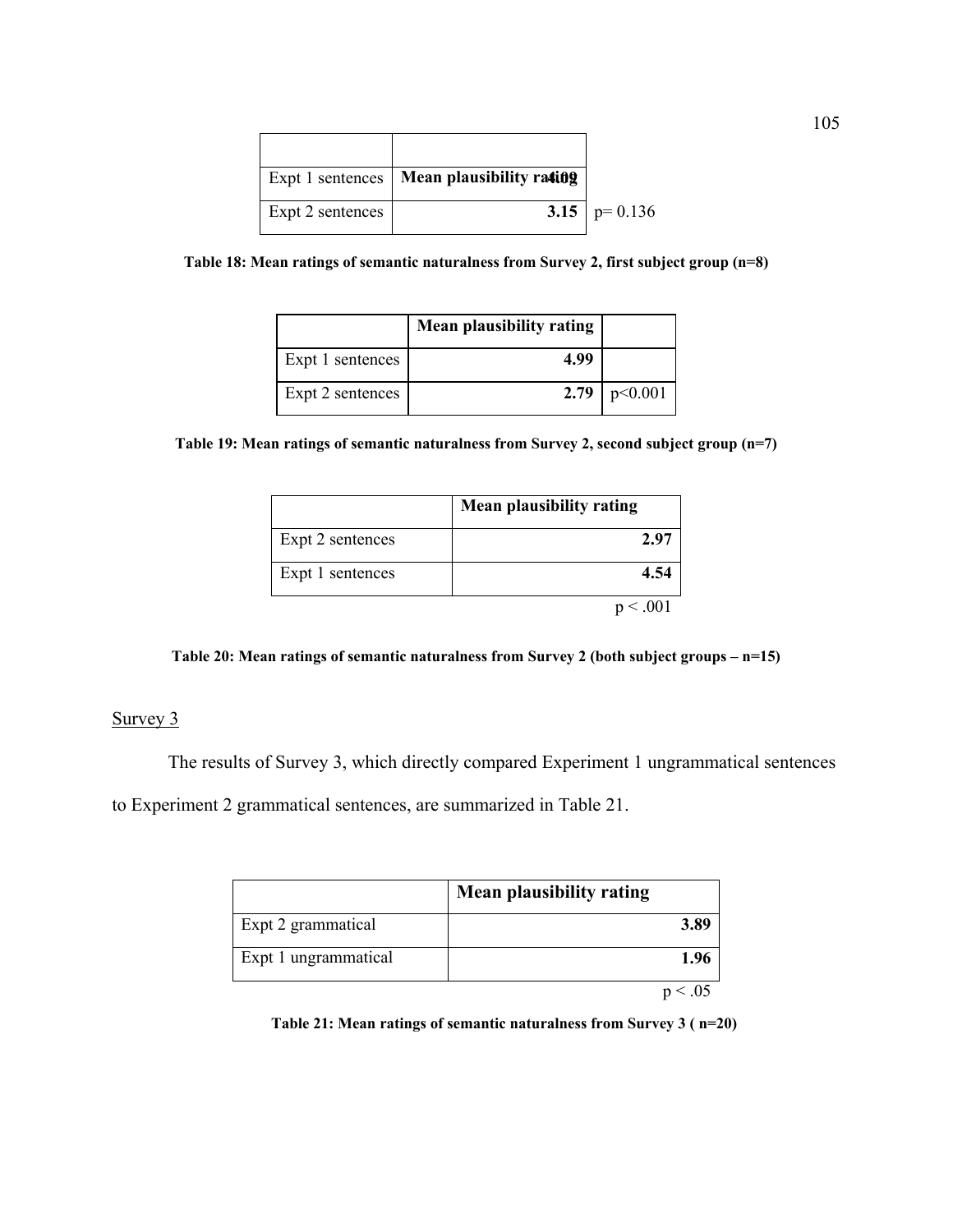The means of the semantic ratings of Experiment 2 grammatical items in Survey 2 and in Survey 3 were entered into a two-sample two-tailed t-test, which gave a p value of  $p \le 0.001$ .

# Reanalysis of Experiment 2 effects based on semantic ratings results of Experiment 3

Reaction times from Experiment 1 and reaction times from Experiment 2 were entered jointly into a by-items ANOVA with three within-subjects factors as before: grammaticality of target (yes or no), prosodic condition (% or #), and word category (N or V), and a between-items factor of study (Experiment 1 or 2). We found a main effect of grammaticality,  $F_2(1,56) = 8.95$ ,  $p < 0.01$ , a marginally significant main effect of prosody,  $F_2(1,56) = 3.92$ ,  $p = 0.05$ , but no main effect of category. Also, a main effect of study was found  $F_2(1,56) = 10.21$ , p < 0.01. No interactions were observed.

The mean ratings by item of Surveys 2 and 3 were linked to the average reaction times for each item of Experiment 1 and 2. Experiment 2 ungrammatical sentences, which received no direct rating, were set at a rating of 1 (worst possible). The mean ratings and the mean reaction times were entered into a simple linear regression with reaction time as the dependent variable. The adjusted R-square value was  $0.062$ ,  $F(1,62) = 5.209$ ,  $p < 0.05$ , intercept 413.50.

Next, the residual reaction time values from this regression were entered into a new byitems ANOVA with three within-subjects factors as before: grammaticality of target (yes or no), prosodic condition (% or #), and word category (N or V), and a between-items factor of study (Experiment 1 or 2). There was a main effect of grammaticality,  $F_2(1,56) = 4.40$ , p < 0.05, a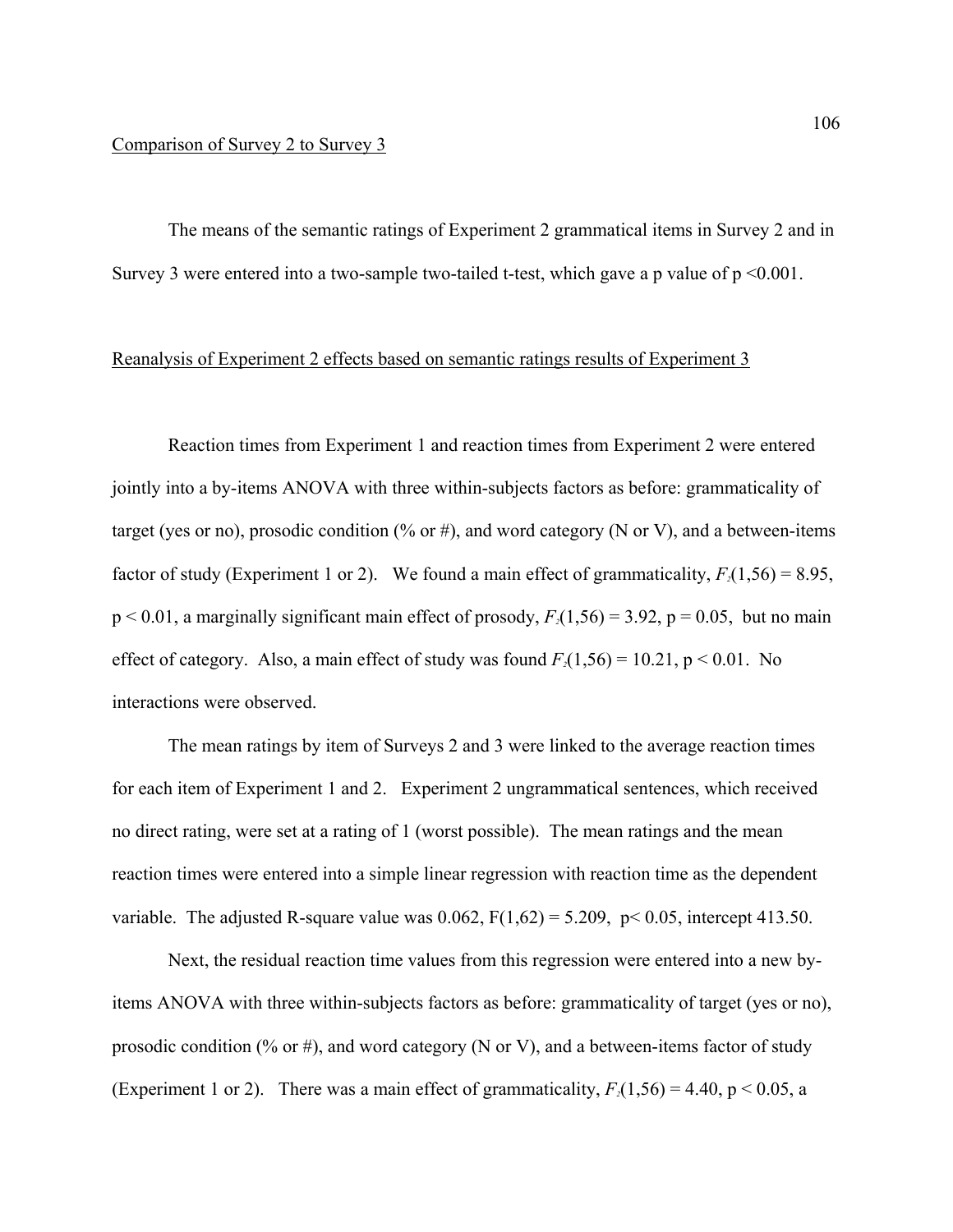marginally significant main effect of prosody,  $F_2(1,56) = 3.77$ ,  $p = 0.06$ , but no main effect of category. Also, a main effect of study was found  $F_2(1,56) = 6.03$ ,  $p < 0.05$ . No interactions were observed.

### 2.4.3 Discussion

The results of the first two surveys were taken as evidence that semantic plausibility is significantly worsened for the stimuli for Experiment 2. However, in a direct comparison the ungrammatical stimuli sentences for Experiment 1 were rated as significantly worse on a semantic plausibility rating than the ungrammatical sentences from Experiment 1. This is actually to be expected, since a syntactic anomaly always entails a semantic anomaly, and this anomalousness seems to give rise to a lower semantic rating than grammatical sentences with low plausibility. The result of the Survey 3 leaves open the possibility of an overlap between processing effects of ungrammaticality and semantic anomaly.

To further explore this possibility, we analyzed reaction times from Experiments 1 and 2 together to compare the size of our predicted effects in each study. The same main effects of grammaticality and prosody were found that were present in both Experiments 1 and 2. The weaker effects were consistent with the fact that these main effects were also weaker in each of the separate by-items analyses of Experiment 1 and Experiment 2. Crucially, no interaction of study with grammaticality was observed, which indicates that the size of the effect was the same in both experiments.

Next, the significant level of the R-square value given by the regression of mean semantic ratings on mean reaction times tells us that the semantic ratings accounted for 6% of the variance in reaction times between Experiment 2 and Experiment 1. We can interpret this to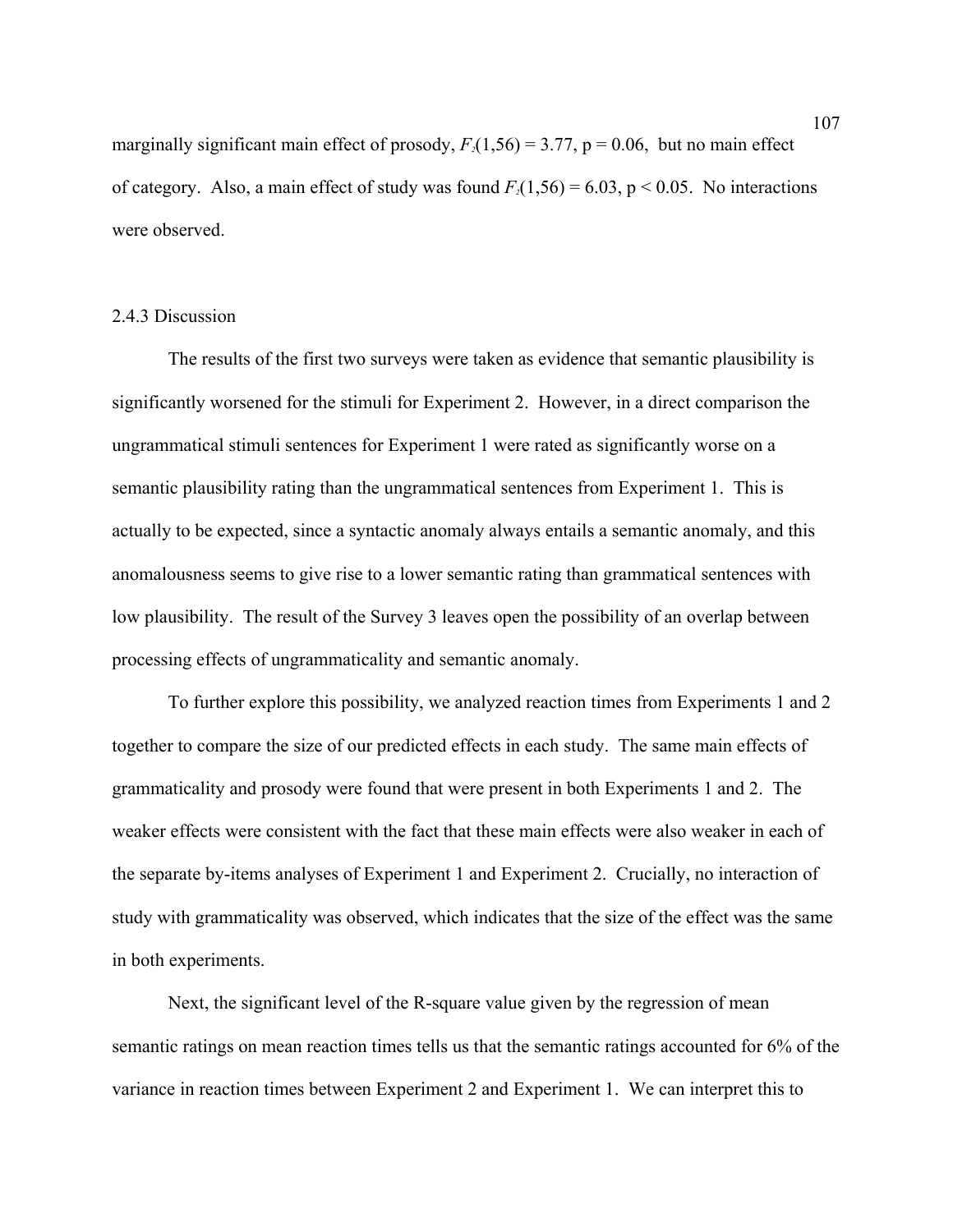mean that semantic plausibility is responsible for some of the size of the grammaticality effect in both experiments, which is understandable considering a semantic anomaly is always entailed by the syntactic anomaly produced by ungrammatical targets in these experiments. The scatterplot and fit line for this linear regression are presented in Figure 10 below.



**Figure 10: Scatterplot and fit line for linear regression of mean ratings on mean reaction times from Experiments 1 and 2** 

However, to further strengthen our case the grammaticality effect observed in Experiments 1 and 2 is not due wholly to semantic processing, we entered the residual reaction times from the regression into an ANOVA just like the analysis done on Experiments 1 and 2 raw data. Again, we observed main effects of grammaticality and prosody, indicating that after removing the portion of the reaction time data that was explained by the independent semantic ratings, we still observe a significant effect of the grammaticality of a word target. We interpret this to mean that the effect of grammaticality observed in Experiments 1 and 2 is not due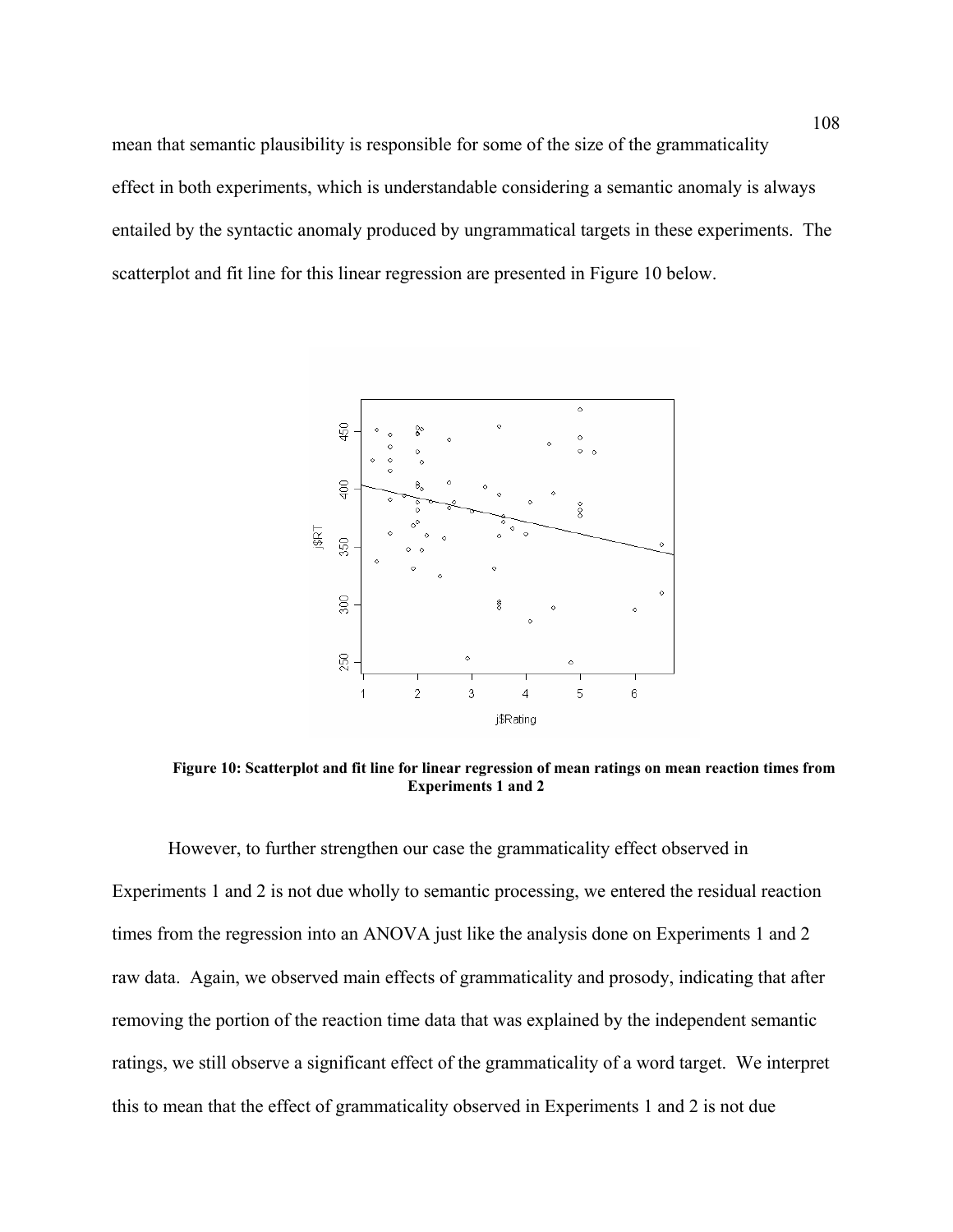completely to semantic processing, and so must be strongly reflective of the syntactic processing implicated in integrating a target word into the function word frame it appears in.

# 2.5 Summary and Open Questions

To summarize, this series of experiments has shown that the grammaticality of preceding function word significantly affects the speed of lexical access to a following real-word target. Furthermore, this series of experiments demonstrates that the presence of a prosodic boundary preceding a function word-content word frame speeds up lexical access as shown earlier by Christophe et al (1997).

Experiment 1 showed that the effect of grammaticality of a preceding function word significantly affected subjects' reaction times. Experiment 2 additionally strengthened the case that the difference in reaction times to grammatical and ungrammatical targets was due to the syntactic frame the target occurred in, not wholly to the semantic anomalousness of the target. Experiment 3 attempted to account for the portion of the grammaticality effect observed in Experiments 1 and 2 that was due to semantic processing, and also found that a significant effect of grammaticality was indeed due to syntactic processing.

This program of research on adult sentence processing has aimed to add evidence to the body of research that shows that adults use both prosodic and word-class information to constrain lexical access. A further aim of this type of research is to demonstrate a model of learning, following the reasoning that information available in the speech stream that reliably corresponds with language properties that distinguish one grammatical category from another,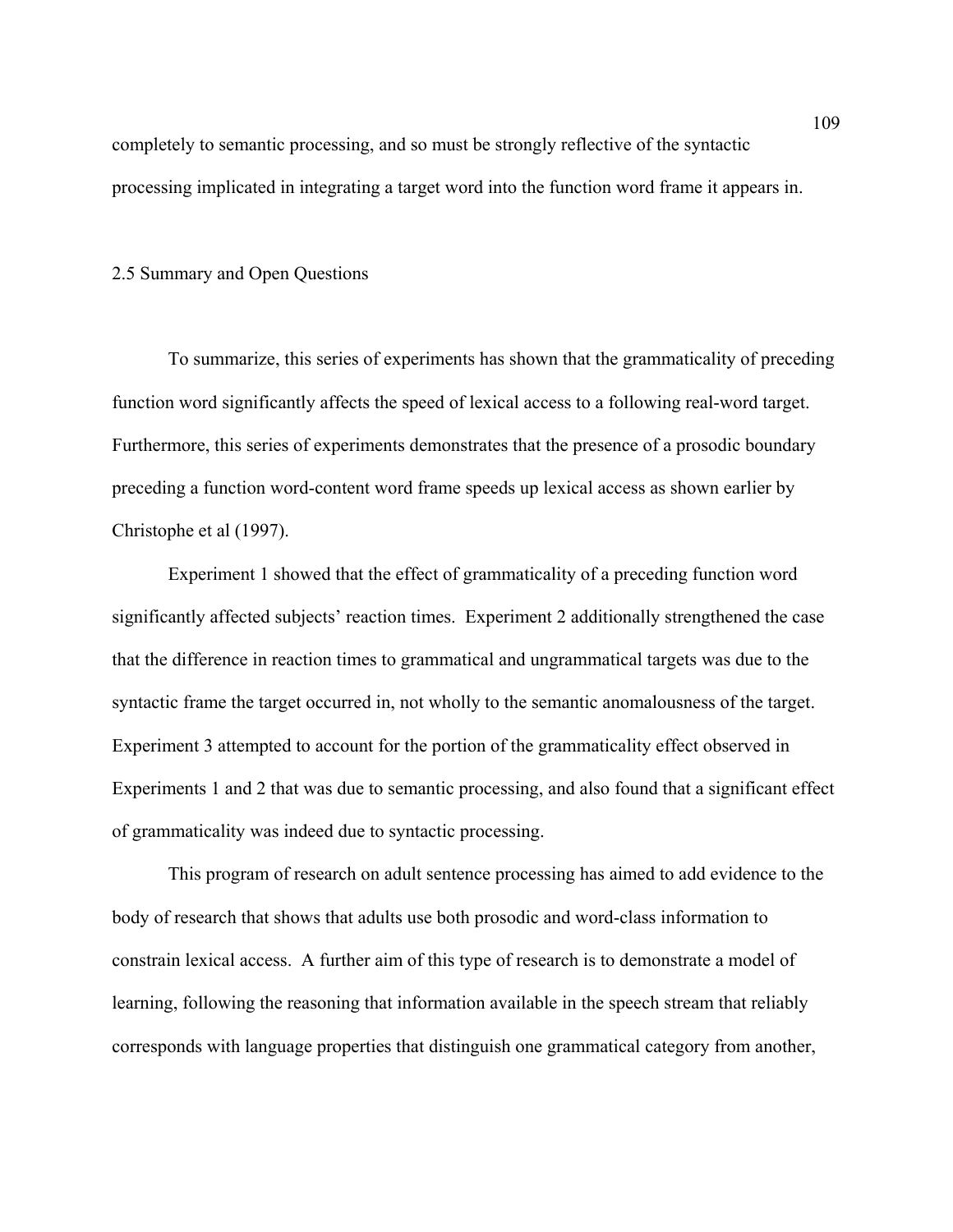may also be used by infants to discover aspects of syntax before their vocabulary of their native language is fully developed.

Therefore, it remains an open question whether infants, at an age where they begin to compile a list of the relevant function morphemes of their native language, can use their knowledge of these words' co-occurrence restrictions to perform a task similar to that completed by adults in Experiments 1 and 2.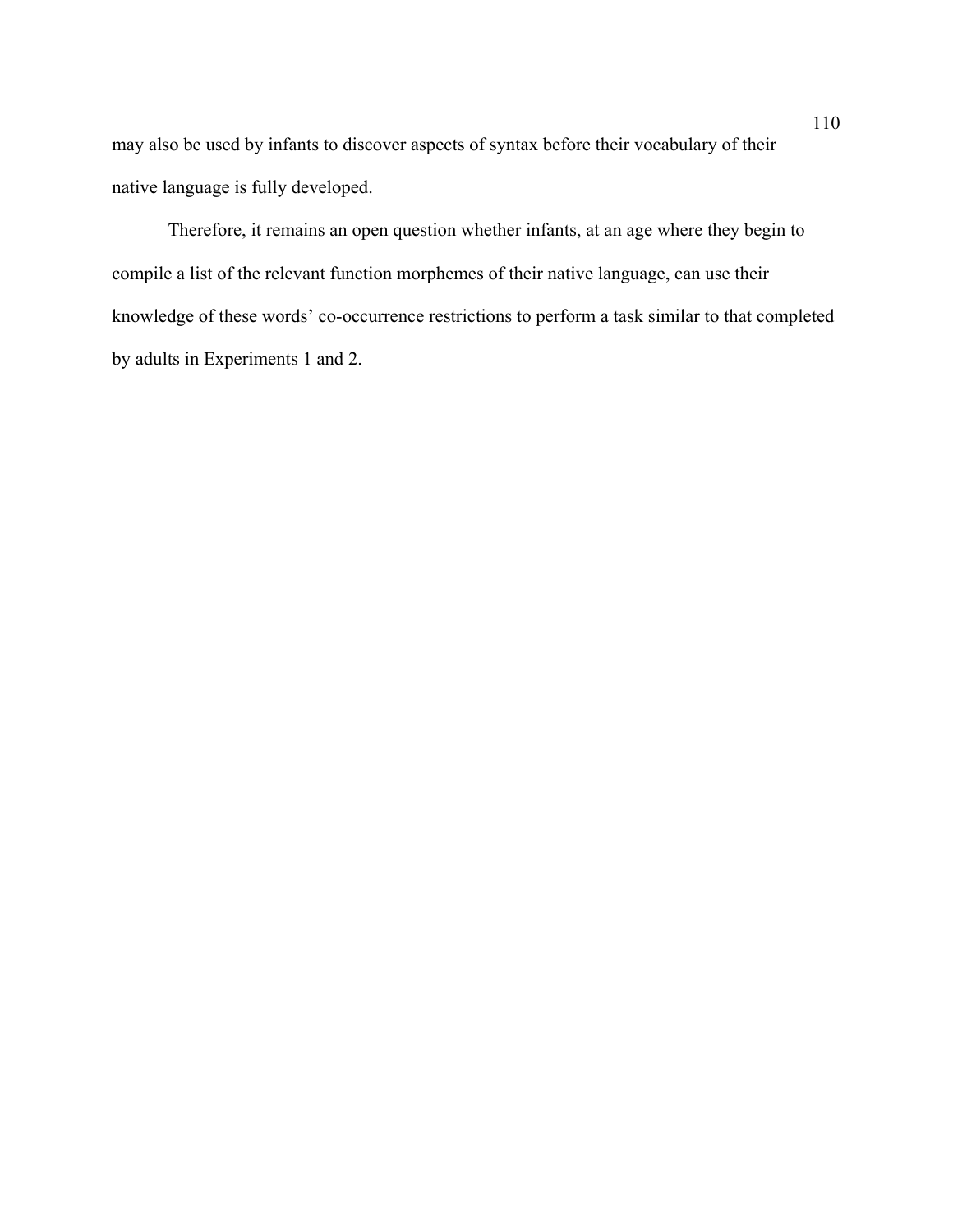### **CHAPTER 3**

The experiments presented in this section are designed to find, for infants, the effect found for adults of function words facilitating fast access to grammatically predicted word targets. By extending these findings to infants, the significance of the previous findings on the interplay of function words and phrase boundaries in lexical access will be broadened to include information on their role in language acquisition. First, I review issues in the literature on grammatical category acquisition that lead to the formation of the questions this dissertation attempts to answer.

To review, the aim of this dissertation is to explore one type of information children may use in acquiring grammatical categories, which is part of the larger question of how children learn words. The prosodic bootstrapping hypothesis claims that children use syntactic context, in conjunction with cues to prosodic phrase boundaries that may coincide with syntactic phrase boundaries, to determine a word's syntactic category. In answering the question of how children learn words, investigating the recognition of function words highlights a special and informative step in the process, situated where prosodic and distributional/contextual cues intersect. The way in which these different types of cues play a role in the recognition of function words, and thus contribute to the role of function words in the acquisition of grammatical categories, is summarized as follows.

First, one particular feature of syntactic context that might be useful to learners acquiring grammatical categories is the functional morphology associated with a given word class. A large body of work has established that children can distinguish function words from content words, even before they are able to produce function words (Gerken, Landau, & Remez, 1990; Gerken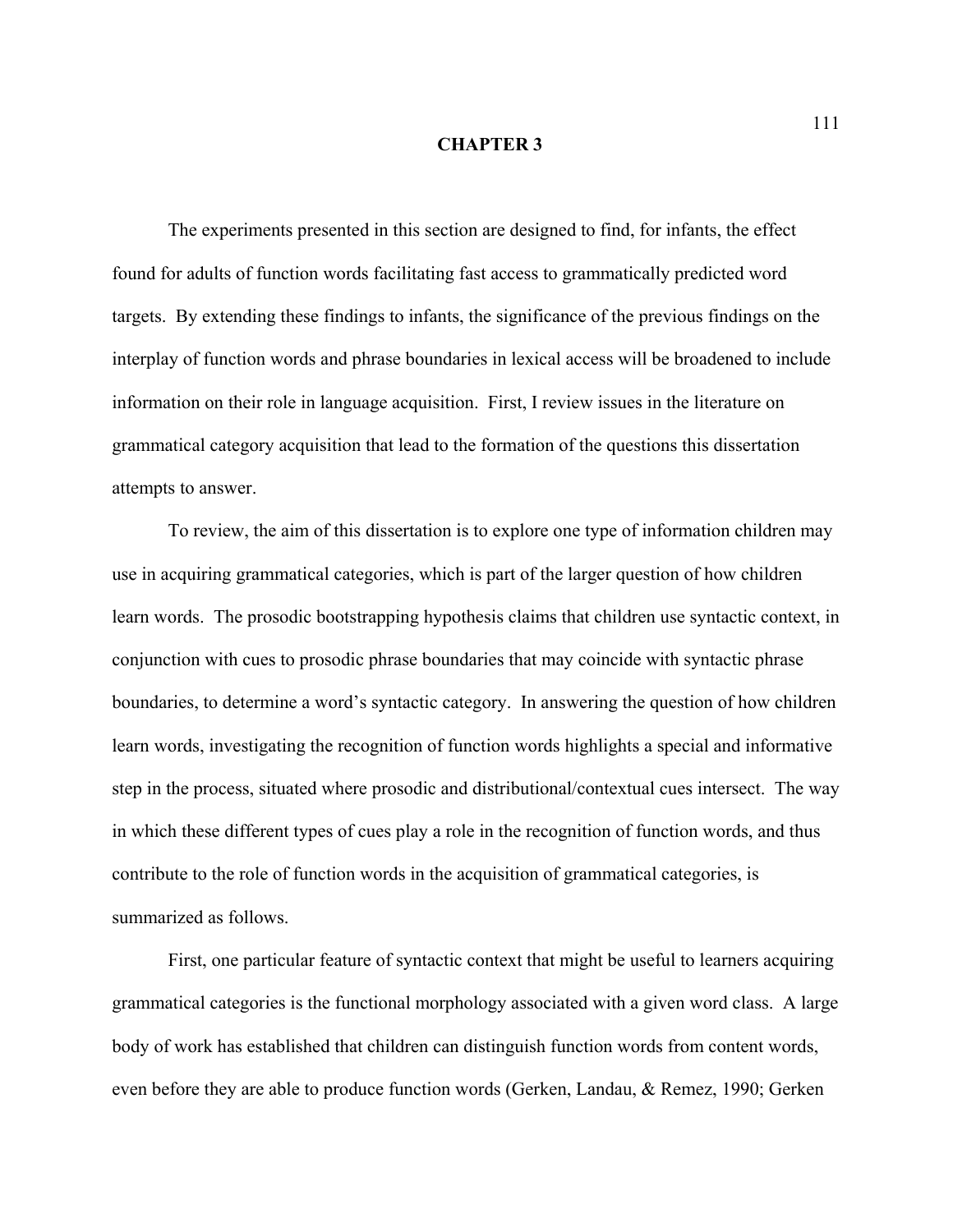& McIntosh ,1993; Shady, 1996; Shi, Morgan, & Allopenna 1998, Shafer, Shucard, Shucard, & Gerken, 1998; Golinkoff, Hirsh-Pasek, & Schweisguth, 2001; Höhle & Weissenborn, 2003; Shi, Werker, & Cutler, in press; Shi, Marquis, & Gauthier, forthcoming, etc.). Based on the ability to make this distinction, learners can then begin to determine whether function words form subclasses that predict different open-class words.

 If the ability to identify function words is firmly present in preverbal infants, it is important to ask how infants are able to learn to do it. Christophe et al (1996, 1997) propose that because function words tend to occur at the edges of prosodic constituents, a language-learning infant could use prosody to determine where in the speech stream a function word is likely to occur (also, Shady & Gerken, 1999; Gerken, 2001).

Having established that infants can recognize function words in continuous speech and distinguish them from content words, the next question to ask is whether infants know the cooccurrence restrictions of function words at an early age, so that they could use this knowledge to draw inferences about the syntactic category of co-occurring content words. Gerken and McIntosh (1993) first showed that infants are aware of these co-occurrence patterns. In this study, infants of 23 to 28 months of age performed better on a picture-identification task when the object noun they were asked to identify was preceded by a grammatical article, in contrast to when the object noun was preceded by either an ungrammatical auxiliary or a nonsense word. These results demonstrated that children are sensitive to the co-occurrence relationships of certain function words and experience comprehension difficulty when these relationships are violated. The discovery that children are aware of these co-occurrence patterns led to the hypothesis that children could use these patterns from a very early age to solve the segmentation and categorization problems of category acquisition discussed in Chapter 1.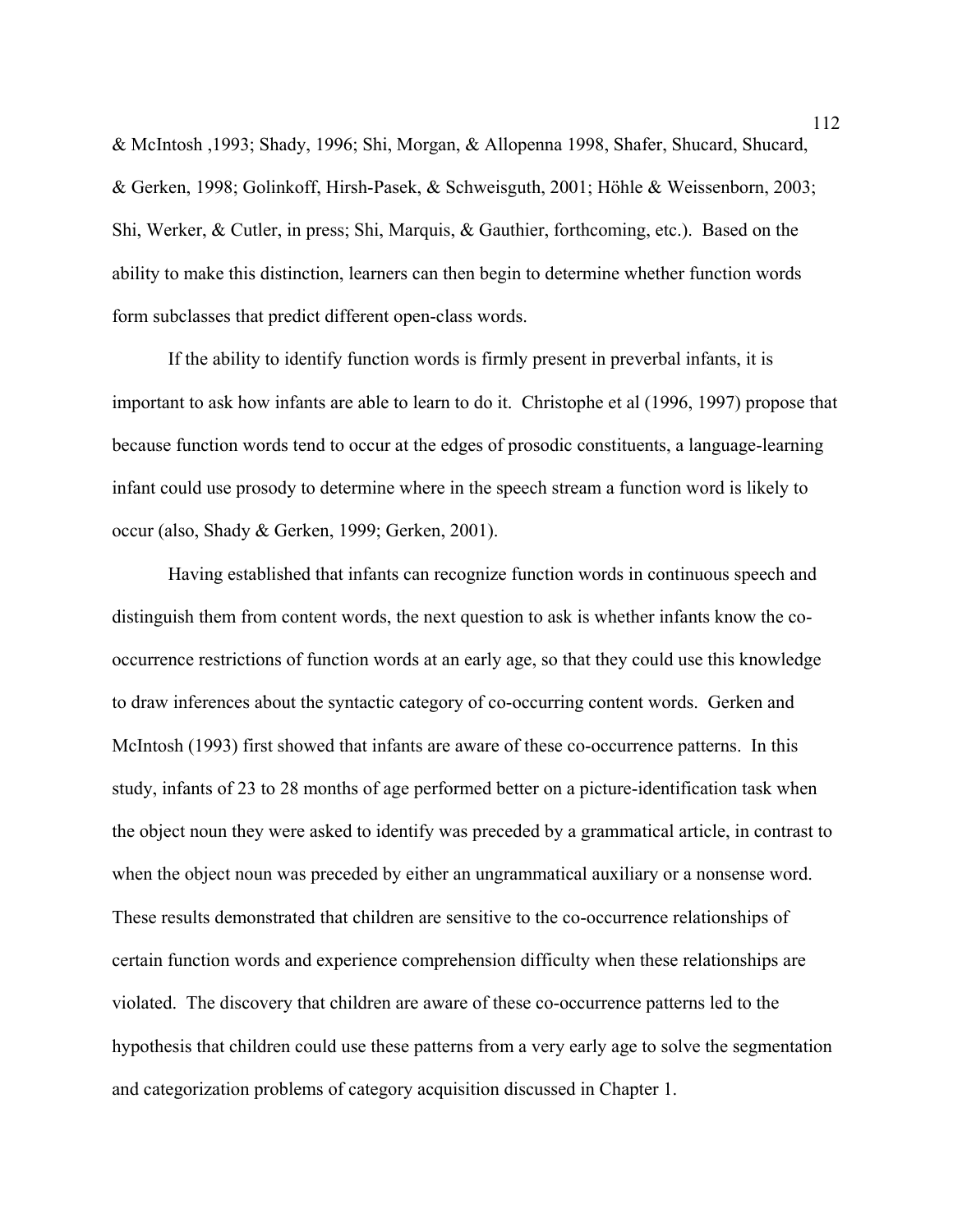More recent studies have further explored the processes by which infants of varying ages may use co-occurrence patterns begin building grammatical categories. Gomez and Lakusta (2004) conducted a study with 12-month-old infants, in which they familiarized the infants to artificial language items consisting of pairs of monosyllabic marker elements, and word-like elements containing either one (Y elements) or two syllables (X elements). In test trials, the infants heard the same marker elements paired with new, unfamiliar wordlike elements of either the X or Y type. They found that infants listened longer to strings from the training language, indicating that the infants had categorized the novel words and distinguished the test items' grammaticality based on their co-occurrence with the marker items paired with each category during familiarization. This study demonstrated that by 12 months, infants already have the ability to generalize categories based on the co-occurrence of functional elements with two word types distinguished by a single feature.

The following two studies report on infants' ability to make grammatical category generalizations based on dependent functional morphology such as In a particularly welldesigned study, Gerken, Wilson, and Lewis (2003) familiarized monolingual English-speaking 17-month-old infants to a Russian gender paradigm, from which they withheld a subset of items. During test trials, infants heard either items from the withheld subset of the gender paradigm as well as ungrammatical items in which previously heard stems were inflected with markings corresponding to a different grammatical gender. The results showed that infants were able to discriminate grammatical items from ungrammatical items, none of which they had previously heard, after being familiarized to the gender paradigm for about 2 minutes. However, infants were only able to perform this discrimination when items were double-marked for grammatical gender. The authors concluded that infants can quickly form categories purely by observing co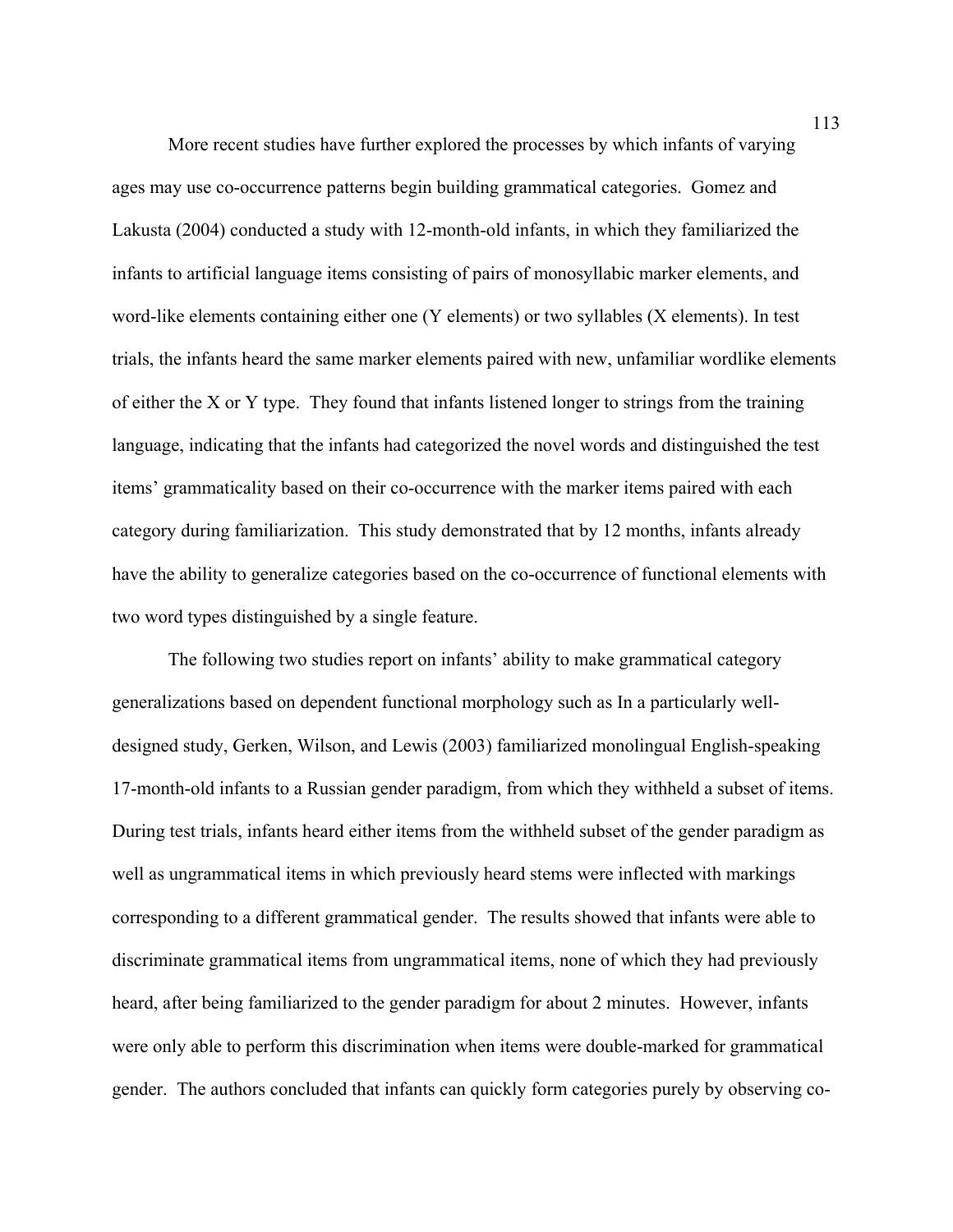occurrence patterns in a data from a real human language, without having reference to the meanings of the words or the inflectional morphology.

Gouvea, Aldana, Bell, Cody, de Groat, Johnson, McCabe, Zimmerman, Kim (2005) found evidence that 18 month-olds, but not 15-month-olds, listened longer to passages containing grammatical dependencies of correct number agreement between determiners and nouns. Their study was modeled on the study done by Santelmann and Jusczyk (1998) demonstrating that infants of the same age are sensitive to the grammatical dependency between auxiliary verbs and suffixes on the main verb.

Christophe, Millotte, Bernal, & Lidz (in press) review evidence that identifying function words at phonological phrase boundaries is useful for lexical access, and provide new evidence from infant and adult studies that it is also used to begin constructing a syntactic analysis. In one study, the authors presented French-speaking two-year-olds with an object undergoing an action; one group of infants was taught a novel verb in a sentence composed of just a subject pronoun plus the novel word; another group of infants was taught a novel noun also in a sentence composed of just a determiner plus the same novel word. In a following comprehension task, infants were shown two pictures of the same object, one in which the object performed the familiar action, and one in which the object performed a new action. Infants in the verb group chose the picture of the familiar action when questioned with the novel word, showing that they used the functional morphology that co-occurred with the novel word to categorize it as a verb, and then exploited the tendency of verbs to map to actions. Infants in the noun group chose the picture of the new action, having used the functional morphology to classify the novel word as a noun—either picture fit the criteria, so they showed a classic novelty preference.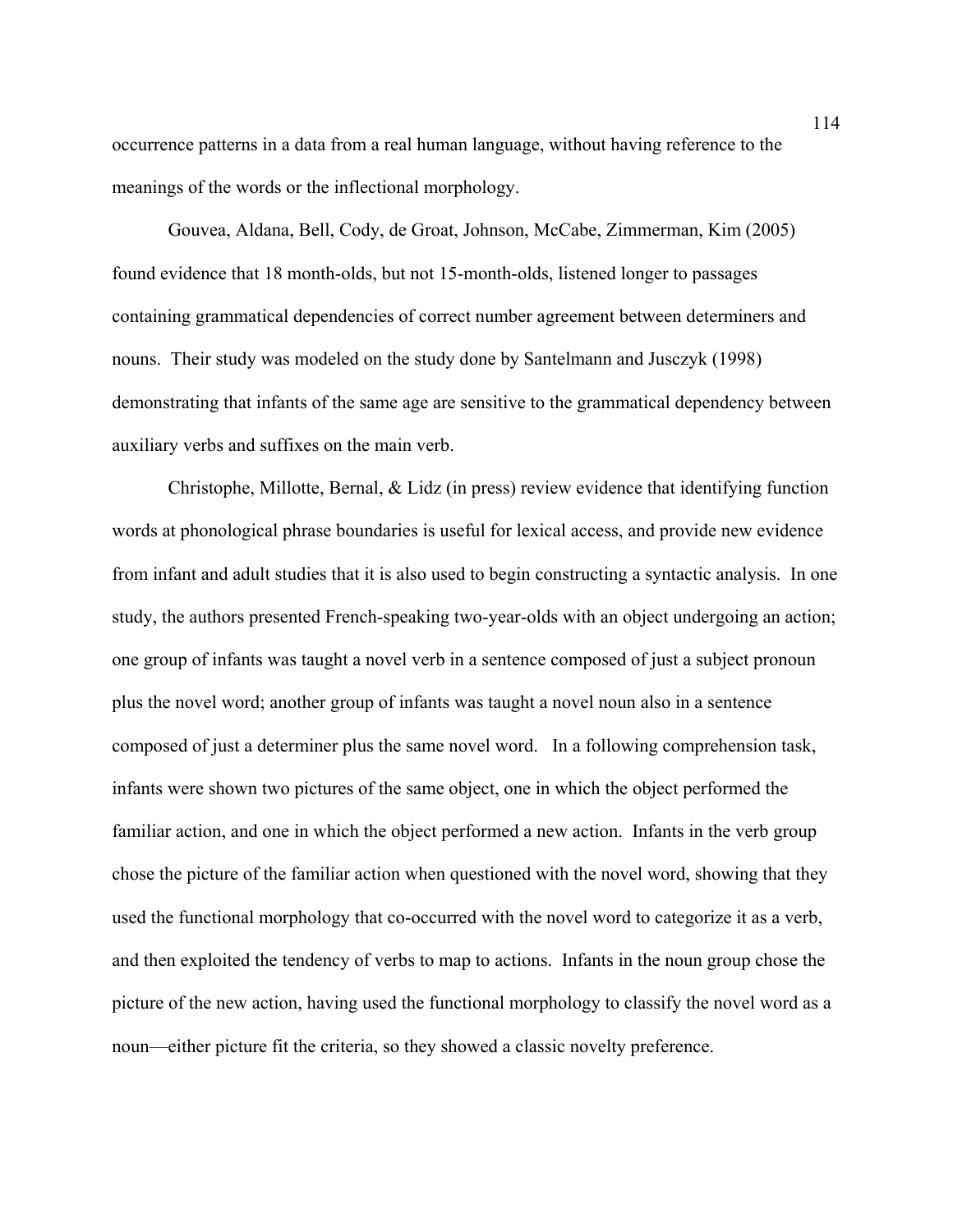In another study, the authors presented French-speaking adults with sentences composed of mostly nonsense words, in which only function words and prosodic information corresponded to the real French language. In one condition, targets were immediately preceded by function words, in the second condition, function words did not immediately precede the targets. Adults had to identify only word targets of the syntactic category specified when the target was introduced. Participants accurately detected words of the requested category based on their co-occurrence with preceding function words in the condition where the function word occurred just before it. In the condition where a function word occurred multiple syllables earlier, participants only responded accurately when a prosodic break immediately preceded the nonword target. This set of experiments illustrates how function words, and also function words in conjunction with prosodic phrase boundary cues, can be used to categorize novel words.

Höhle, Weissenborn, Kiefer, Schulz, and Schmitz (2004) conducted head-turn preference experiments with German-learning infants designed to test whether infants of this age are able to use their knowledge of function words and the word classes they co-occur with to categorize novel words. The authors paired pseudowords *glamm* and *pronk* with either a preceding determiner or subject pronoun for a familiarization phase. One group of infants was familiarized to *glamm* and *pronk* as nouns, another group was familiarized to the same pseudowords as verbs. During test, the infants listened to passages where the familiarized pseudoword was used either as a noun or a verb (with different preceding function words during the test phase). The authors found evidence that 14- to 16-month-olds, but not 12- to 13-month-olds, were able to use a determiner to categorize a following novel word as a noun. In contrast, the predicted verb categorization effect was not found for a novel word following a subject pronoun.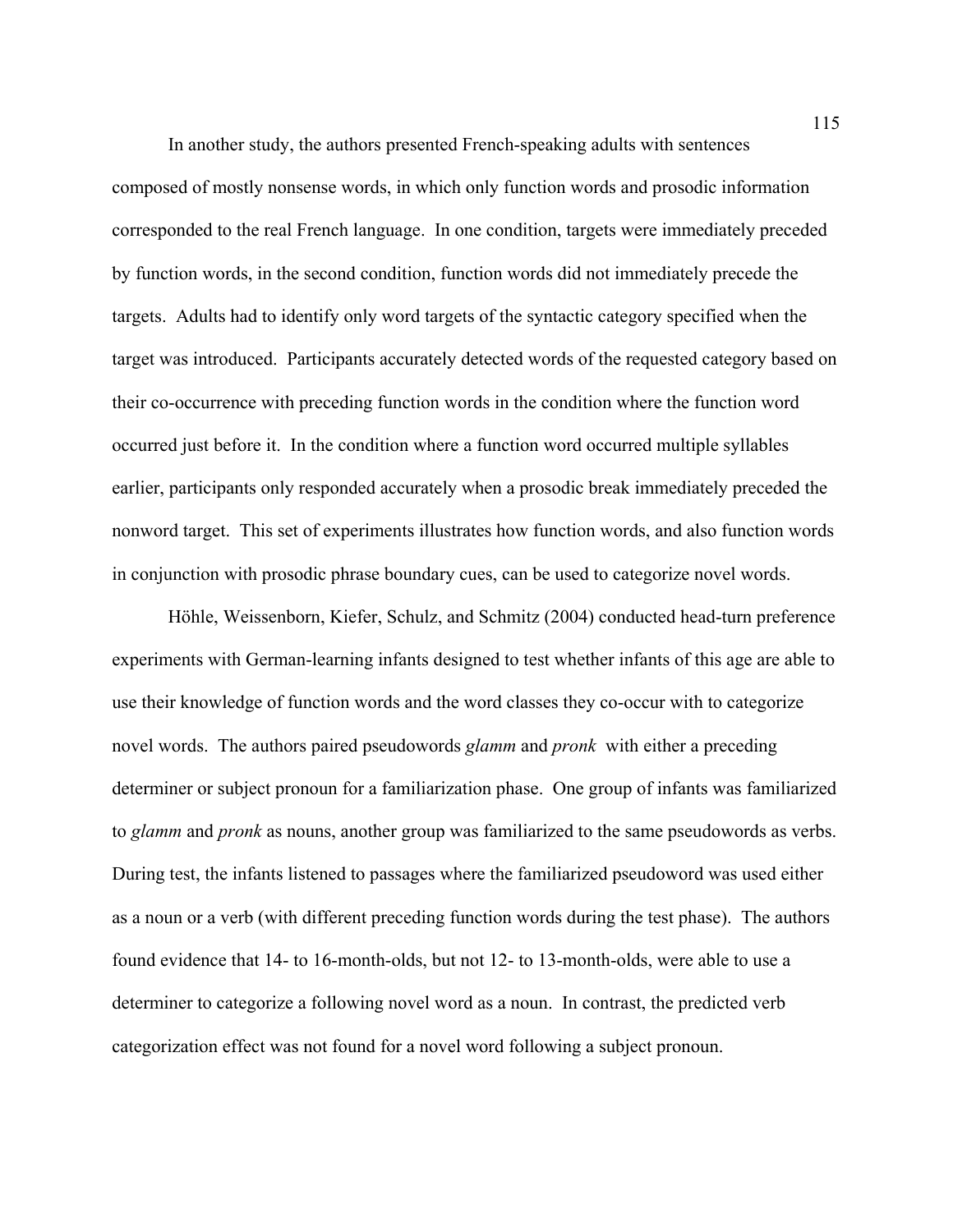Mintz (2006) used a headturn preference procedure to familiarize 12-month-old infants to sentences containing a novel word in a frequent frame (Mintz 2003) between a function word and a following word. Infants were familiarized to novel words in one syntactic context (either noun or verb), then in test trials heard both sentences where the novel word appeared in the same syntactic context as familiarization, or in a syntactic frame inconsistent with familiarization. The same frequent frames were used in both familiarization and test, and grammatical vs. ungrammatical test items differed only in the nonword inserted in the frame. The results showed that infants listened longer overall to ungrammatical rather than grammatical strings, but analyzed by syntactic category only the difference in looking times between grammatical and ungrammatical verbs was significant. Mintz concluded that distributional information from the frequent frames was the primary factor in the observed categorization effect.

Given this recent evidence that infants have knowledge of the co-occurrence restrictions between determiners and nouns, as well as auxiliaries and verbs, we predict that infants of roughly this age will demonstrate adult-like responses to sentences similar to those used in Experiments 1 and 2.

In Experiments 1 and 2, we showed that rapid function word identification contributes to syntactic processing and not only to lexical processing. The results of Experiments 1 and 2 showed that function words help adult listeners make strong on-line predictions about syntactic categories in a way that speeds lexical access. For Experiment 4 and 5, the function-word predictiveness hypothesis predicts that infants between 14 – 18 months old, who are sensitive to the form of function words in continuous speech, will also use function words to make predictions about the grammatical category of an upcoming content word. In Experiments 4 and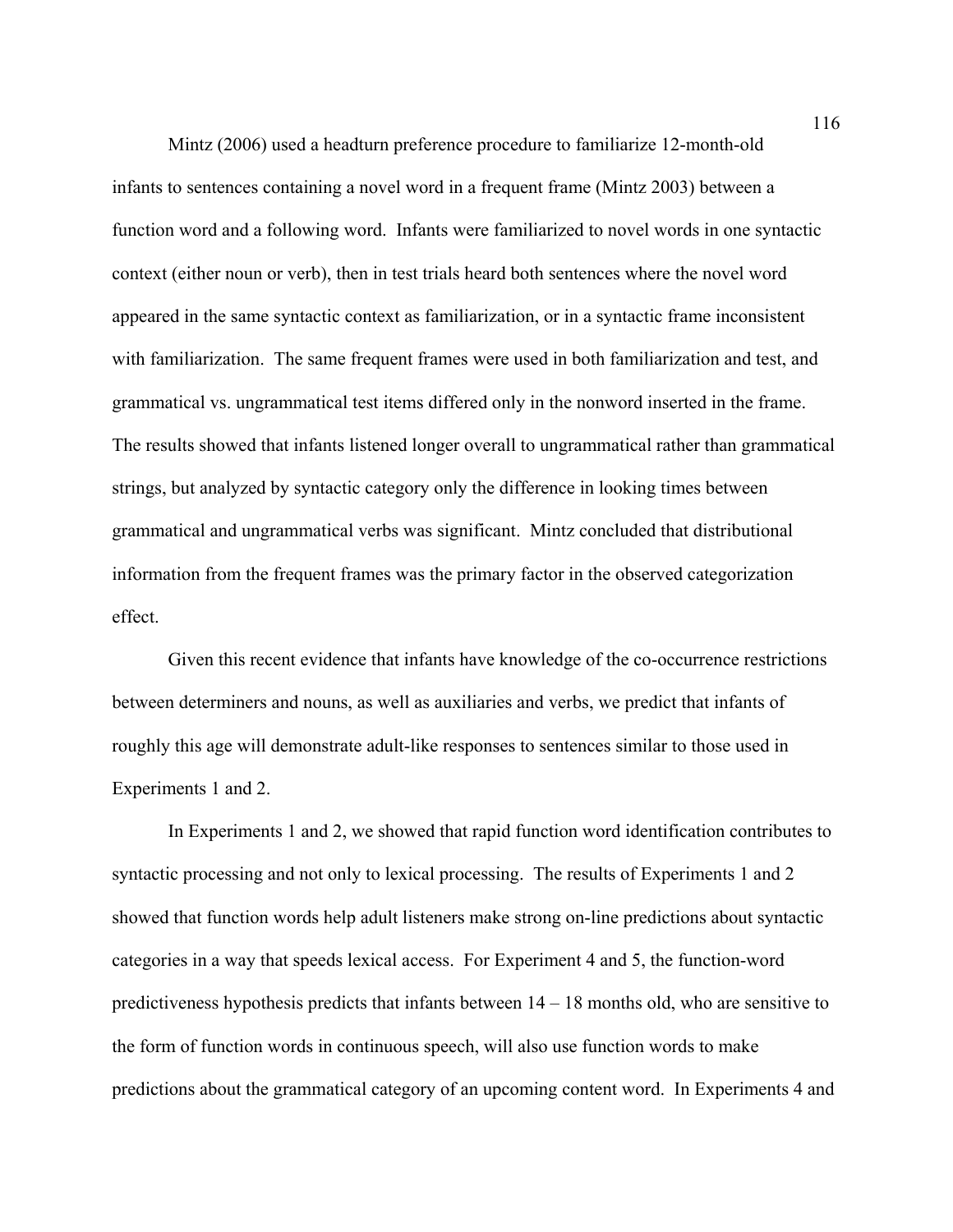5, we show that infants can use this predictive nature of function words to segment and categorize novel words.

# 3.1 Experiment 4

The function-word predictiveness hypothesis predicts that infants, like adults, may use the predictive nature of function words to make strong on-line predictions about the grammatical category of an upcoming word. If English-speaking infants of 14 to 18 months of age have adult-like knowledge of function words that co-occur with the syntactic category of nouns, such as determiners, we predict they will categorize a novel word according to its co-occurrence with a real function word, as shown for German-speaking infants by Höhle et al. (2004). Furthermore, we predict that English-speaking infants of this age will be able to use similar resources and a similar procedure to categorize novel words as verbs, using their knowledge of function words that frequently co-occur with the syntactic category of verbs, such as auxiliary verbs.

 In Experiment 4, English-speaking infants of 14 to 18 months of age were familiarized to phrases consisting of a function word plus a novel word target. In test trials, they heard sentences containing the same novel words paired with a different function word of the same category, or paired with a function word of the incorrect category. Experiment 4 used a paradigm for presenting speech passages to children known as the Headturn Preference Procedure (HPP), in which infants' looking times to flashing lights that coincide with the playing of a speech stimulus are taken as a measure of their attention to that speech stimulus (Kemler Nelson, Jusczyk, Mandel, Myers, Turk, and Gerken 1995). As in previous experiments that have used this procedure, i.e. Jusczyk and Aslin (1995), we reason that if infants listen longer to the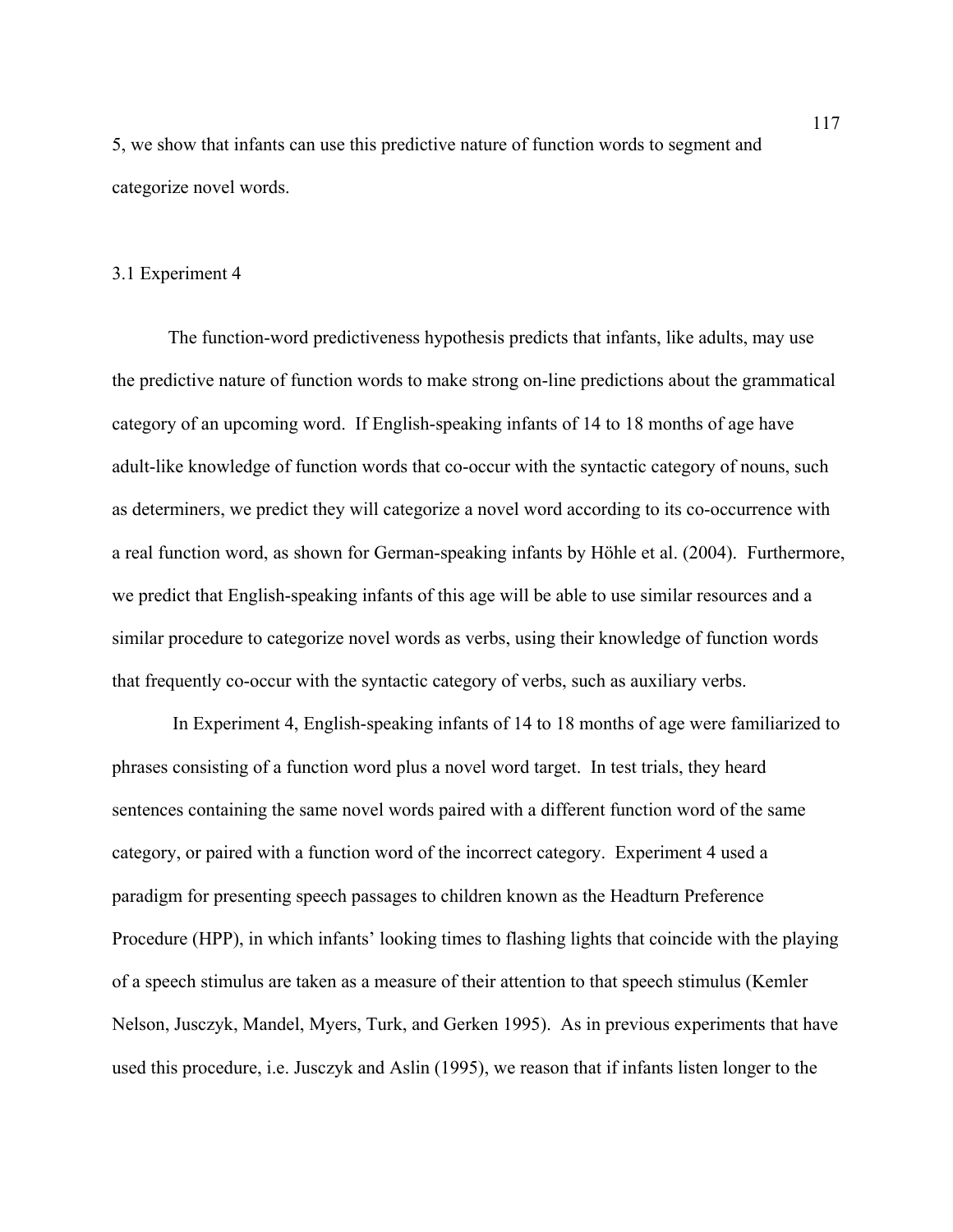sentences containing familiar words, they must have detected some similarity between what they heard during familiarization and what they heard in test trials. We predict longer listening times to familiar items, rather than novel ones for the following reasons. One reason that infants may prefer to listen to familiar items is because of the variation in the stimulus materials (Jusczyk and Aslin 1995). For example, novel words appear with different function words at familiarization and at test both in the grammatical and ungrammatical test trial types. An additional reason infants may prefer familiar items, or a familiar type of item, is that the task of categorizing novel word targets based on their co-occurrence with function words is more complex than simply recognizing the same item heard at familiarization and test (as in typical HPP studies), causing infants to attend more to similarities that they are able to find between the familiarization and test materials.<sup>3</sup>

We predicted that, after being familiarized to items containing function word –novel word pairs, infants will listen longer to sentences that contain function word-novel word pairs that correspond to the grammatical category of the familiarization phase than sentences that contain novel words paired with a function word of the category not used in familiarization. In other words, if during familiarization infants segment and categorize the novel words as either nouns and verbs based on their pairing with a determiner or an auxiliary, then infants should listen longer to sentences that contain grammatical determiner-noun and auxiliary-verb phrases than sentences that contain ungrammatical auxiliary-noun and determiner-verb phrases.

 <sup>3</sup> <sup>3</sup> Conversely, if infants were familiarized and tested on similar-sounding items repeatedly until they were completely habituated to this type of speech stimulus, we would expect infants to prefer novel items in test trials.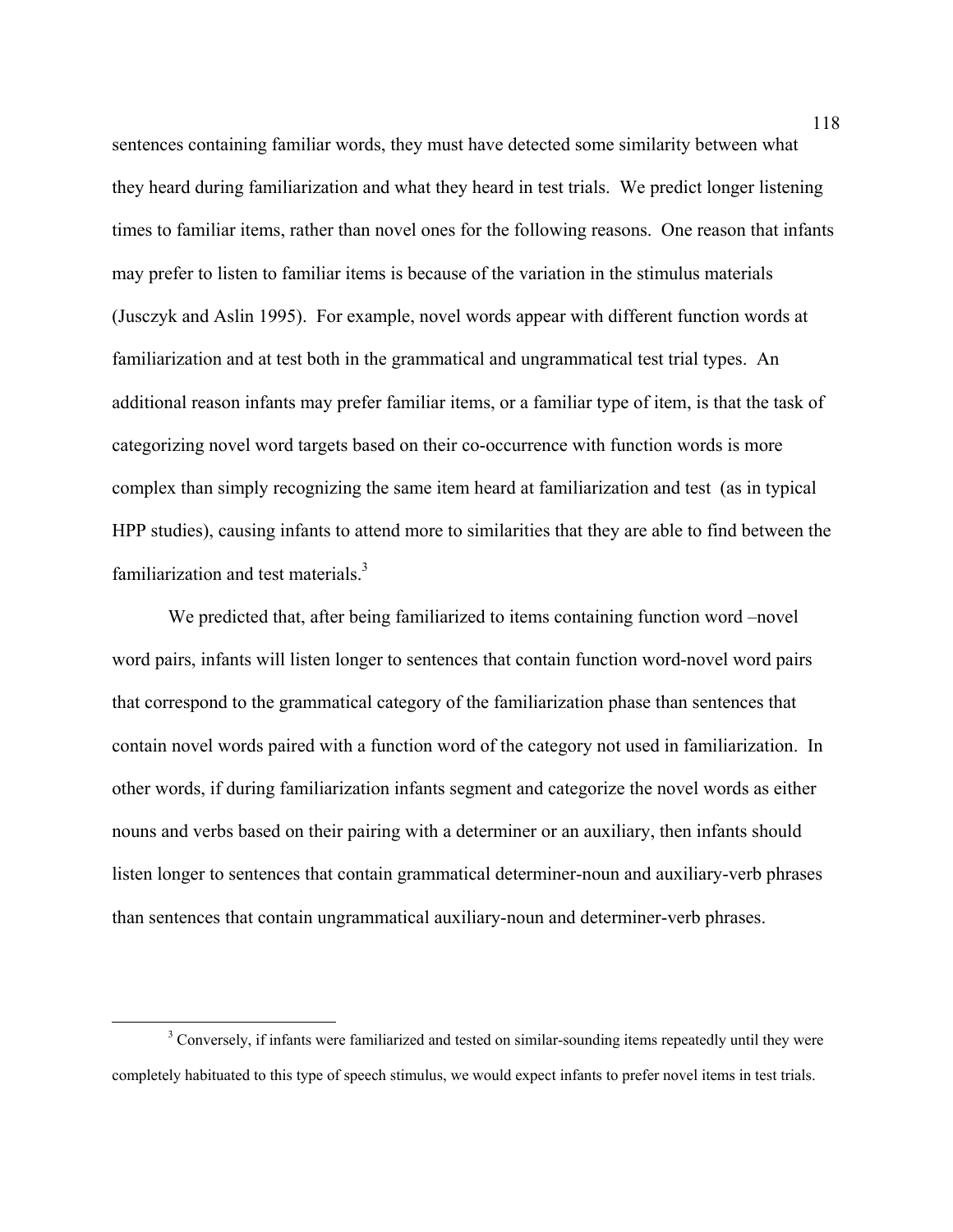If infants' knowledge of the co-occurrence restrictions of determiners with nouns and auxiliaries with main verbs leads to better recognition of novel targets that follow function words appropriate to the familiarized category, then infants should show mean looking times that are longer to the grammatical stimuli presented in test trials than to the ungrammatical stimuli. This is because we predict that hearing the function-word novel pairs during familiarization will interest the infants in these phrases and cause them to categorize the novel words as either nouns or verbs. Then during test trials, they will prefer to listen to the novel words that occur as the familiarized grammatical category because they recognized the novel words better in continuing speech when they were strongly predicted by a preceding function word.

If infants look longer to grammatical stimuli, we can conclude that infants know these category-specific function words and are using them the way adults do in lexical access, replicating the findings of Experiments 1 and 2. This would then allow us to conclude that infants, like adults, use function words to create expectations of syntactic structure.

# 3.1.1 Method and Design

# *Materials*

Four monosyllabic pseudowords (keb, zav, pell, dak) were selected. Monosyllables were used to avoid giving potential prosodic cues to the syntactic category of the items (Kelly 1996). The monosyllables were designed to be familiarized uniquely to the infants as either a noun or a verb, two in each category, but were controlled for a range of phonotactic features between the familiarization conditions to further mask any cues to syntactic category: the same pair of vowels was used as the nuclei of the monosyllables in each category,  $\alpha/$  and  $\alpha/$ ; and place and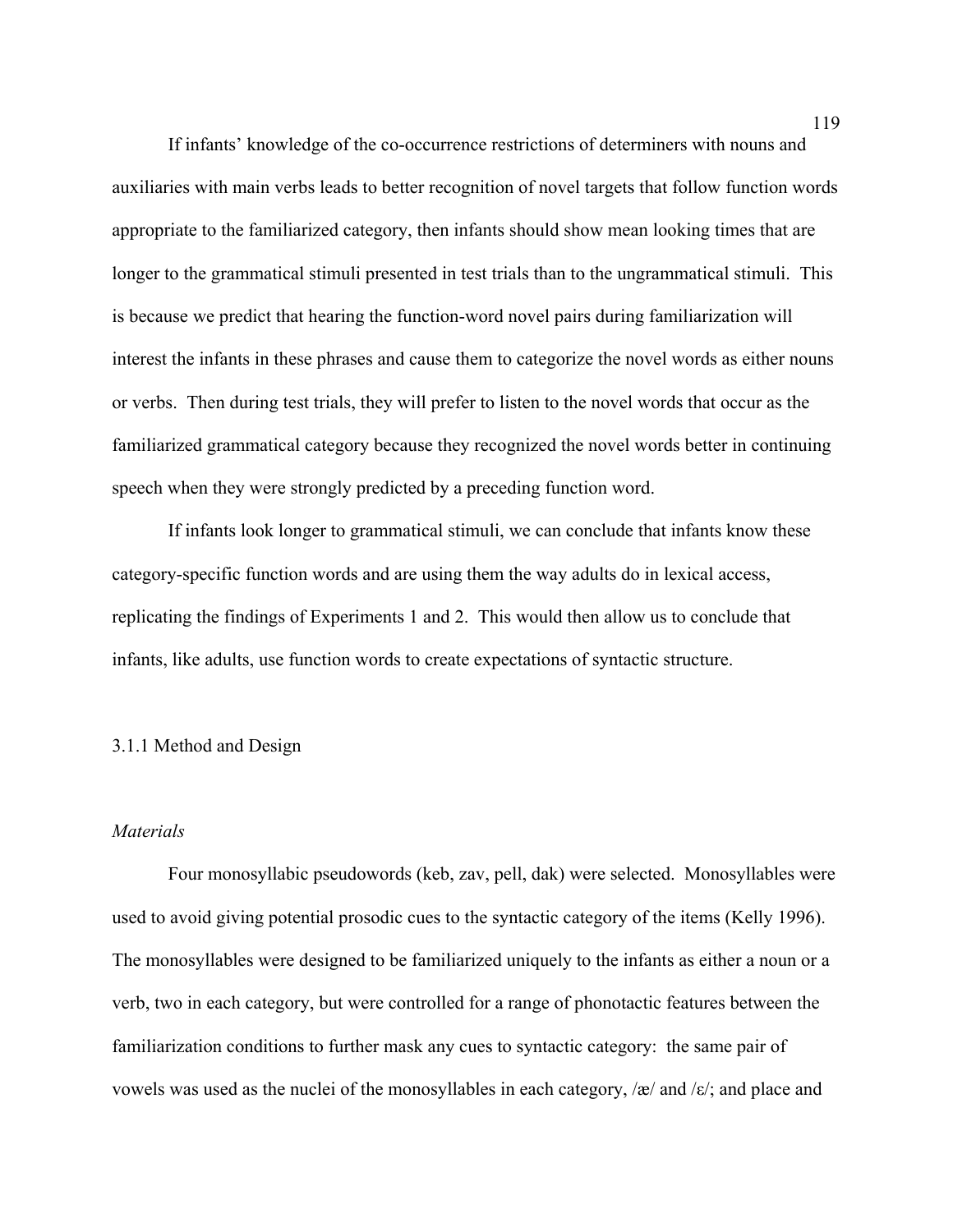type of articulation of the onset and coda consonants was roughly balanced between the two categories.

 For the test phase, target items were paired with monosyllabic function words (determiner or auxiliary) which were selected from the Bernstein-Ratner CHILDES corpus (mother-child dyads, n=9, ages 1;1-1;11). Function words were ranked for frequency based on usage counts from this corpus in the desired environment ( $Det + N$  or  $Aux + V$ ). Two determiners and two auxiliaries from those that were available in the corpus data were chosen because they could be roughly frequency-matched with each other: *her* (mean count=1.33 per dyad), *my* (mean count=3.1), *will* (mean count=3.3), *can* (mean count=5.0). The combination of either of the determiners with a novel word produced a pseudo-English definite singular noun (*my zav*). The combination of either of the auxiliaries with a novel word produced a possible English verb of the form where the novel word could be the infinitive predicate of the auxiliary, as in the future simple tense (*will dak*). The familiarization phase consisted of either a determiner + noun or auxiliary + verb sequence, as illustrated below in Table 1.

# **Noun familiarization:**

*my keb – her zav – my keb – her zav – my keb – her zav – my keb – her zav* 

### **Verb familiarization:**

*can dak– will pell– can dak– will pell– can dak– will pell– can dak– will pell* 

**Table 22: Sample noun and verb familiarization phases for Experiment 4**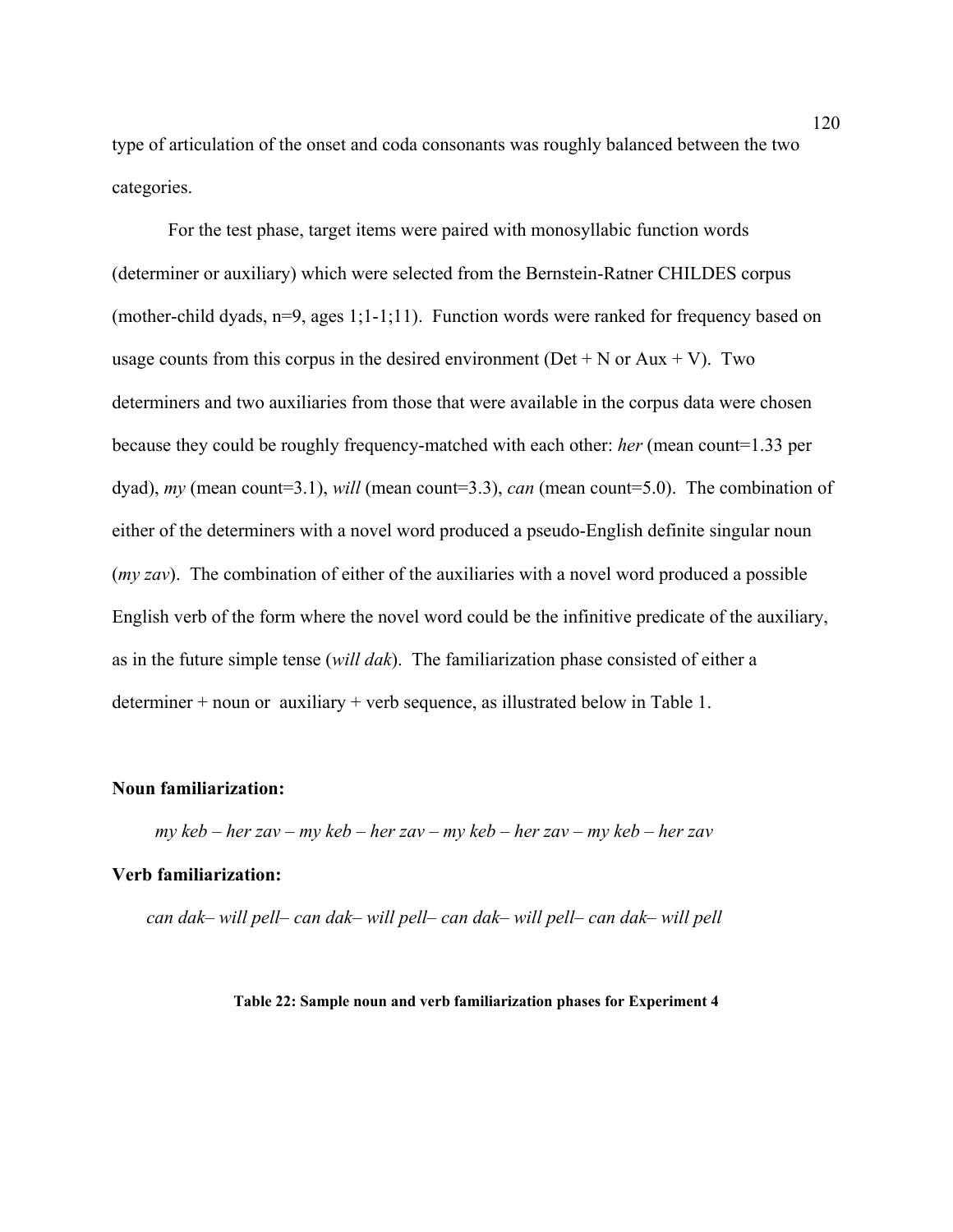Each familiarization phase consisted of 24 tokens (this list repeated three times), with token separated by pauses of 600 ms. Each novel word in the familiarization phase appeared with a different grammatical function word than it was heard with during test trials. For instance, during familiarization an infant heard *my keb* but during test heard only *her keb* and *can\* keb*.

For the test phase, target items were placed in sets of sentence contexts that were identical except for the function word preceding them (grammatical or ungrammatical conditions). For example, in the total set of experimental items, "*My aunt, who visits us often,*  [*AUX + pseudoword*] *a slice of cake"* is presented once with a grammatical verb target and once with an ungrammatical verb target. This comparison is split between item sets, each item set presented to a different subject group, so that no infant hears the same sentence context twice within the short span of their time in the sound booth (approximately 5 minutes).

In each group, infants were familiarized and tested with the same novel words, but the set of items they heard during the experiment differed in two ways. First, the pairing of a function word with a pseudoword target was reversed between the two subject groups. For example, subject group 1 was familiarized to [*my keb*] but heard [*her keb*] during test trials, while subject group 2 was familiarized to [*her keb*] but heard [*my keb*] during test trials. Likewise, [*can dak*] and [*will dak*] were distributed in reverse between the two subject groups, and so on with the other pseudoword targets. This was to increase the likelihood that any effect could be attributed to the general classes of noun- and verb-related function words and not to infants' familiarity with any particular function word, either from their own prior exposure or from the familiarization phase of the experiment. Second, test items were divided between the two subject groups so that no infant would hear the same sentence context more than once. For instance, when infants in one subject group heard *"Under the shiny lamp,* [*her keb*] *walked back*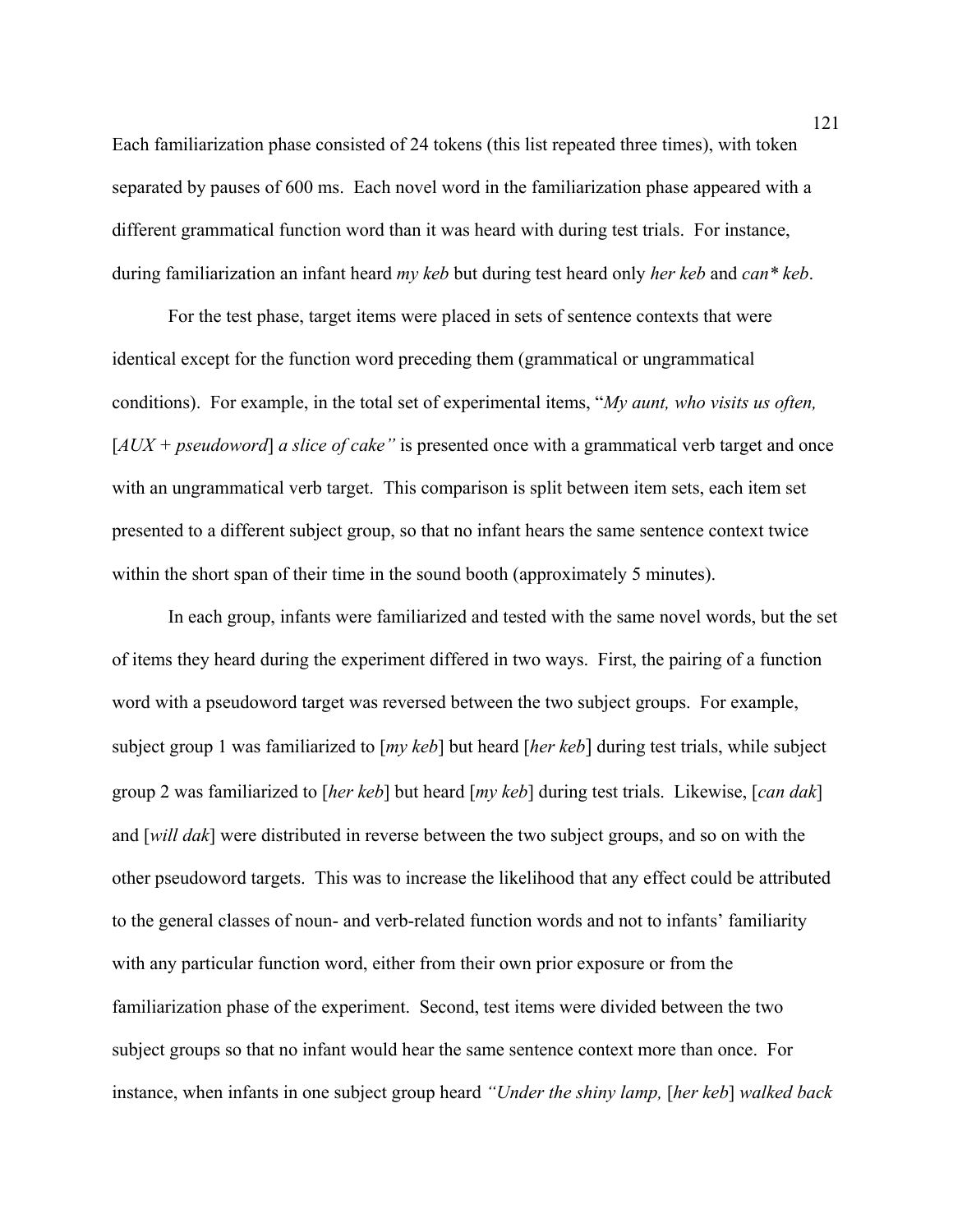*and forth,*" the target pseudoword being in the noun grammatical condition (N), they would never again hear the same sentence frame during the trial, not even containing a different function word and target pseudoword. Likewise, infants in the other subject group would hear *"Under the shiny lamp,* [*my pell*] *walked back and forth,"* in which the target pseudoword was in the noun ungrammatical condition (\*N), and would never again hear the same sentence frame during the trial. This arrangement of test items had two different intents: first, to ensure that recent exposure to the leading phrase of a test sentence would not be responsible for affecting infants' interest in or ability to attend to the target phrase; second, to control for any effect of sentence context across the grammaticality conditions (N vs. \*N and V vs. \*V), so that the vocabulary-acquiring infants' better recognition of one group of words over another (*under the shiny lamp* vs. *before we play the game*, for instance) would not have an unwanted effect on the overall looking times to ungrammatical versus grammatical targets.

Additionally, items presented to participants were subdivided into two different presentation orders. Half of the infants received the two verb familiarization and test blocks before the two noun familiarization and test blocks, and the other half of the infants heard the experimental blocks in the reverse order. Within each experimental block, the familiarization phase was presented first and then the two test trials were presented in randomized order.

Other content words occurring in the sentence contexts were checked against the MacArthur Communicative Development Inventories Lexical Development Norms (Dale and Fenson 1996). The words were screened for matches in the comprehension norms for 14-montholds. The selected words all showed a similar low frequency of inclusion in the comprehension norms for this age.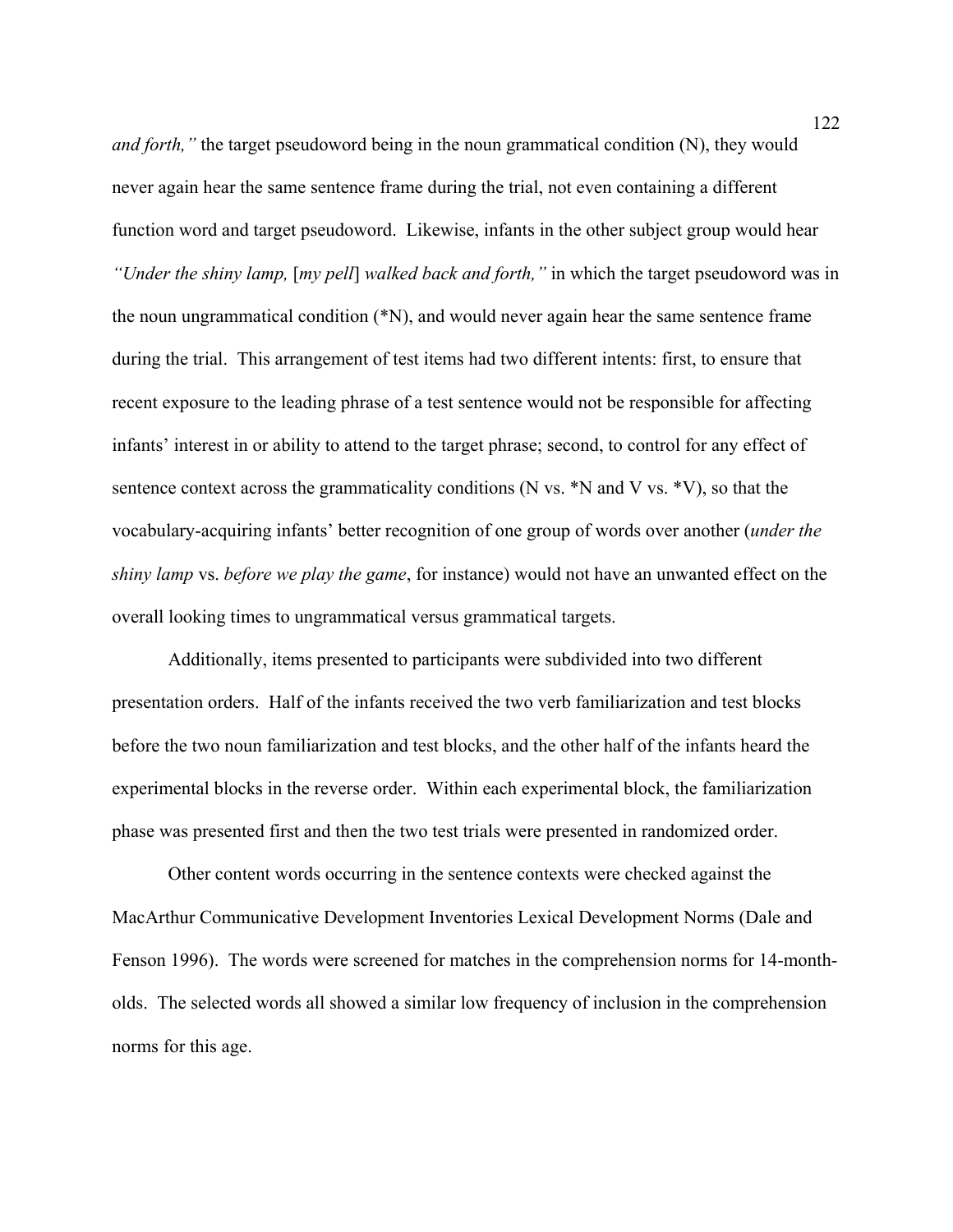The sentence contexts were also designed as the sentences in Experiments 1 and 2, matched for length, stress, and timing up to the point of the onset of the target phrase.

In order to keep the test phase short enough for infants to be able to complete the experiment, the prosodic break condition from Experiments 1 and 2 was eliminated. The prosodic condition in which the largest effect was observed in Experiment 1, the large prosodic break (%), was used for all the stimuli in this experiment. Based on both the results of my Experiments 1 and 2 and on the findings of Christophe, et al. (1997), the easily recognizable prosodic break preceding the target phrases will provide the optimal prosodic environment for infants to recognize function words and utilize their distributional knowledge of the content word classes they co-occur with.

In half the test items, subjects heard a function word preceding the target novel word, either a determiner or an auxiliary verb, which is grammatically compatible with the syntactic category of the familiarization phases. These test trial types were labeled as grammatical noun or grammatical verb (N or V). In the other half of the test items, subjects will hear a function word preceding the pseudoword target that is incompatible with the syntactic category of the familiarization phases. These test trial types were labeled as ungrammatical noun or ungrammatical verb (\*N or \*V).

An experimental trial for an individual participant consisted of eight test trials, four grammatical and four ungrammatical, divided into four blocks. Each experimental block began with a familiarization phase that was followed by two test trials presented in randomized order. A sample set of items presented to a participant is illustrated below in Table 23.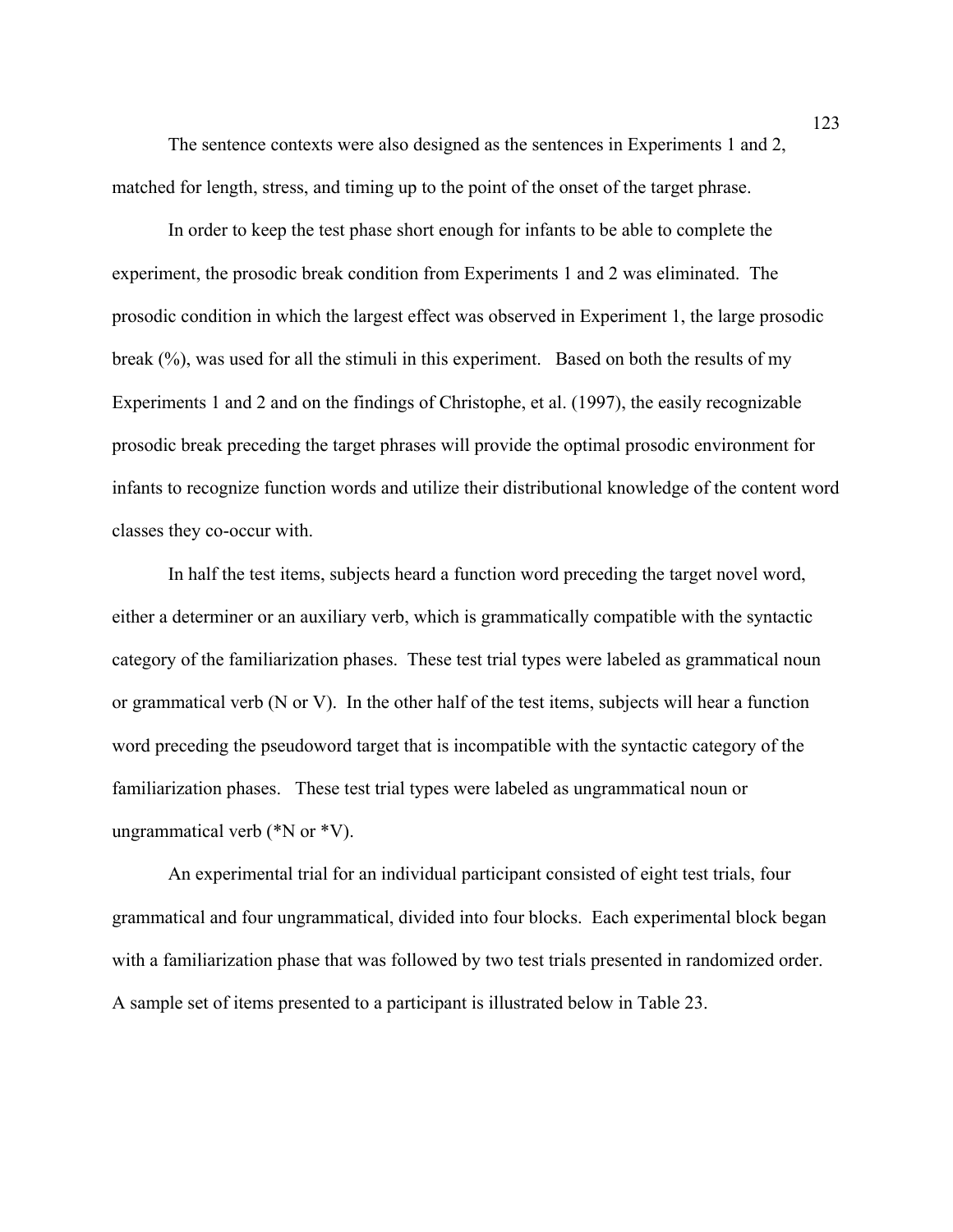#### **Example Block 1:**

Familiarization: my keb, her zav, my keb, her zav...

Test Trial 1: After the morning song, my keb sat on the table. (grammatical, N)

Test Trial 2: The fish that she bought for our house can zav a kiss to his friend. (ungramm, \*N)

#### **Example Block 2:**

Familiarization: my keb, her zav, my keb, her zav...

Test Trial 1: The wolf, who is awfully mean, will keb if you ask him nicely. (ungrammatical, \*N) Test Trial 2: Before we play the game, her zav should be all clean. (grammatical, N)

#### **Example Block 3:**

Familiarization Trial: can pell, will dak, can pell, will dak...

Test Trial 1: His aunt, who visits us often, will pell a slice of cake. (grammatical, V)

Test Trial 2: Because the swing was broken, her dak lay on the ground. (ungrammatical, \*V)

#### **Example Block 4:**

Familiarization Trial: can pell, will dak, can pell, will dak...

Test Trial 1: Under the shiny lamp, my pell walked back and forth. (ungrammatical, \*V)

Test Trial 2: Our puppy, which Marcus found, can dak you a new book. (grammatical, V)

### **Table 23: Sample Experiment 4 stimuli presented to a single subject group**

Each test trial consisted of a single sentence repeated with a separation of 600 ms of silence until the participant looked away from the flashing light for a period of longer than 2 seconds. Allowing infants to hear several sentences per trial may be important for tapping their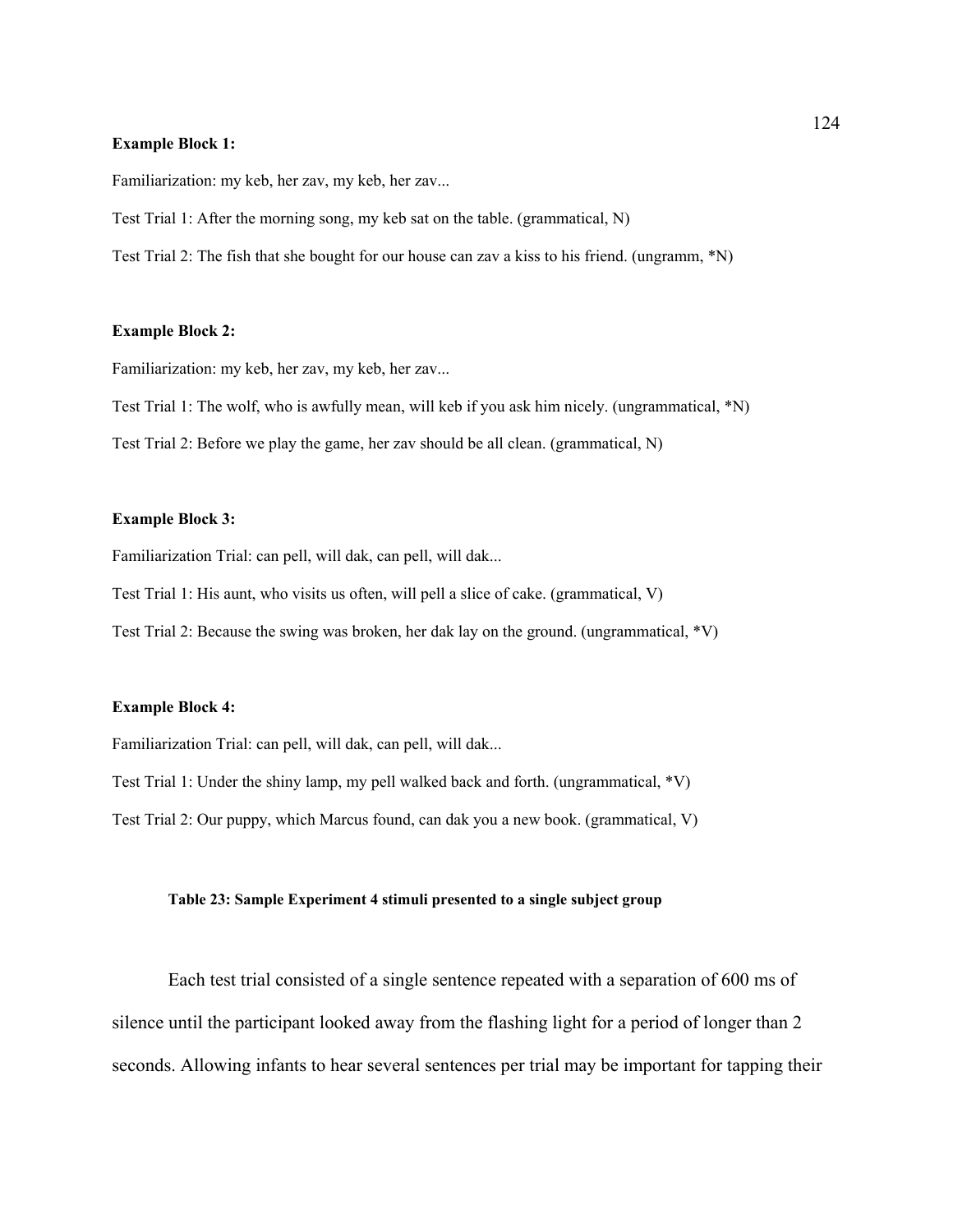sensitivity to subtle differences among stimuli such as those in this experiment (Shafer et al 1998).

Stimuli were recorded by a female English speaker, age 30. She was instructed to read the sentences in a playful but clear voice, as if speaking to an infant. The stimuli were digitized (sampling frequency 20,000 Hz, 32 bits mono) and transferred as sound files to the computer controlling the experimental equipment. The items used in the construction of the familiarization and target test phrases are summarized below in Table 24.

Function words selected for the experiment:

*her, my, will, can*

Pseudowords used as nouns in the experiment:

*keb, zav* 

Pseudowords used as verbs in the experiment:

*pell, dak*

### **Table 24: Summary of items critical to the target phrases in Experiment 4**

The within-subject factors for Experiment 4 were test trial type (grammatical or ungrammatical) and lexical category (N or V) and the dependent measure in the headturn preference procedure was mean looking time to the flashing light while a given test trial played.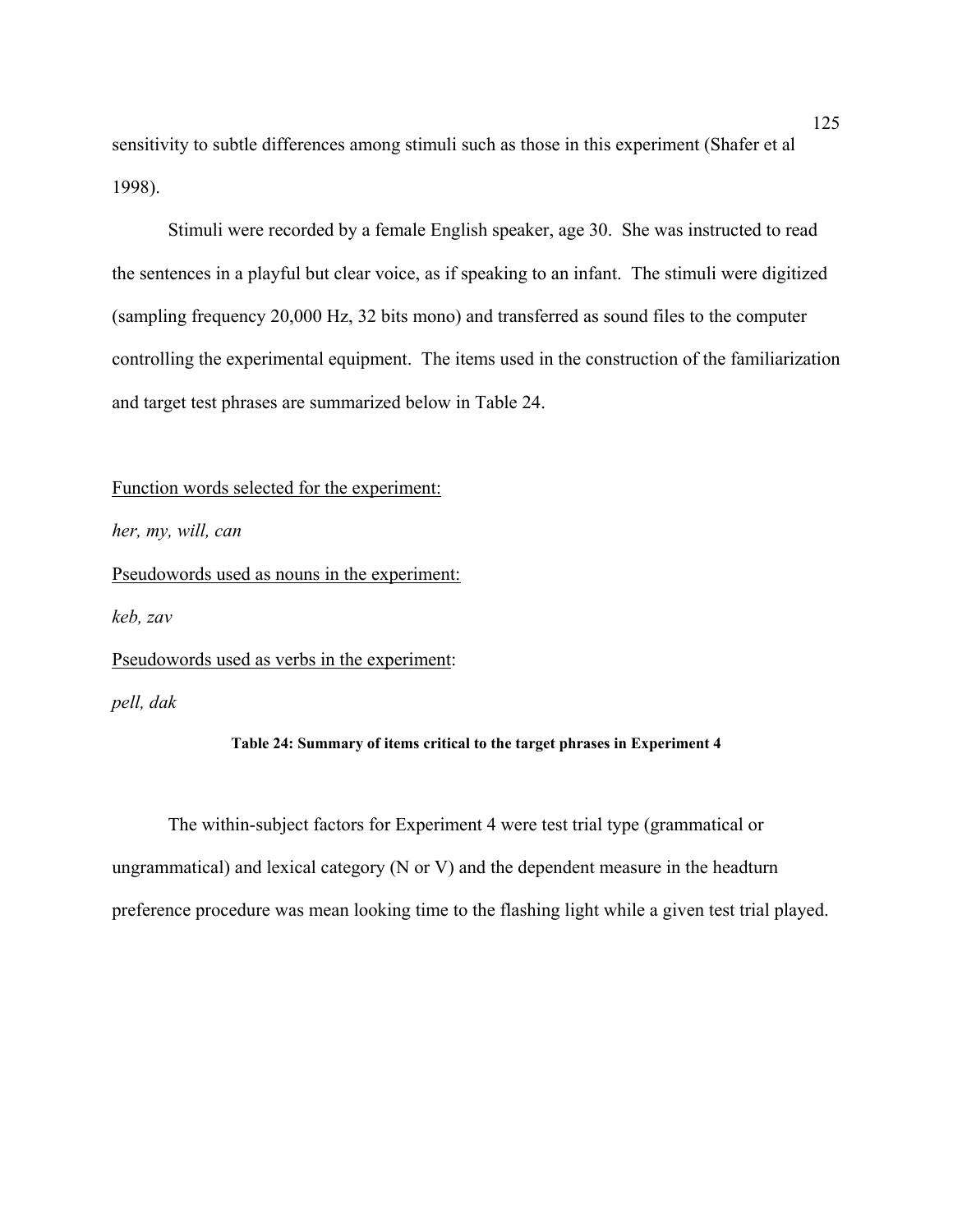### *Participants*

Twenty-six infants between 14 and 18 months of age were recruited from Northwestern's infant subject pool for participation at the Infant Studies Center. All children's parents were native speakers of English. Participants were assigned to one of the two subject groups described in the materials section above.

Twenty-six infants (12 boys, 14 girls) between 14 and 18 months of age (range: 13.3 to 17.2 months, average=15.02 months) were recruited from Northwestern's infant subject pool for participation at the Infant Studies Center. All children's parents were native speakers of English. Data from an additional thirty-nine infants were excluded from the analysis of the results due to the following reasons: incomplete experimental sessions (n=23), caregiver's interference during the trials ( $n=2$ ), average listening times under 3 s during a trial ( $n=10$ ), or technical problems with the experimental equipment (n=4).

# *Procedure*

The method used was a variation of the head-turn preference task (Jusczyk & Aslin 1995, Kemler-Nelson et al 1995). In the current experiment, an initial familiarization phrase was followed immediately by two test trials, and this sequence was repeated four times. During the experiment, the infant was seated on a caregiver's lap in the center of a soundproof booth. The caregiver wore headphones while listening to music to prevent influences on the child's responses. A light was mounted at infant eye level on each wall of the booth; both the left and right lights were covered with an identical translucent toy rubber duckie to encourage infants'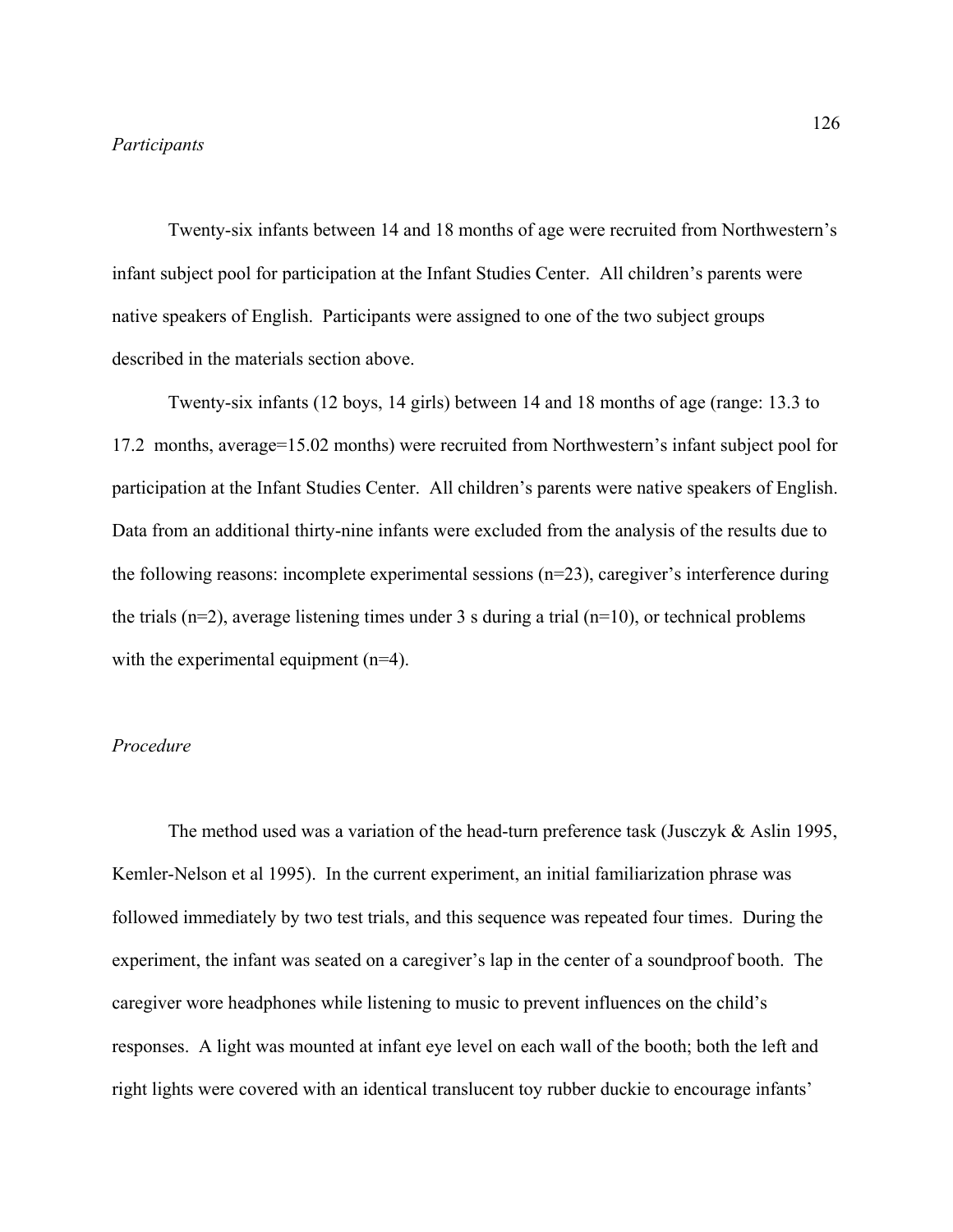attention to the experiment. The lights and rubber duckies were mounted directly above two speakers on the left and right walls of the booth. The infant's gaze was monitored remotely with a video camera mounted behind the center wall directly above the center light. The experimenter initiated trials when the infant gazed at the blinking center light. When the infant attended to the center light, the center light was extinguished and one of the lights on the side began blinking to attract infant's attention; when the infant looked, the experimenter initiated a speech stimulus. The speech stimulus played from the loudspeaker on the same side as the blinking light. The trial continued until infant looked away for a period greater than 2s. If the child looked away for less than 2s, the presentation of the speech stimulus continued, but the time the infant looked away was not counted in the total looking time. When a trial ended, the experimenter initiated a new trial by causing the center light to blink again, repeating the procedure after the infant again oriented to the center.

The experimenter controlled the experiment from a computer located outside the sound booth, initiating and ending the visual and acoustic stimuli from a keyboard while monitoring the infants' behavior via the video feed from the camera, on a separate computer monitor. When the experimenter initiated a trial, she also coded the head-turns of the child online. The session was also videotaped, allowing for an off-line second coding to check the reliability of the first coding. An off-line coding was performed for 100% of the experimental sessions by a second rater. The data from the off-line coding is reported next in the results of Experiment 4.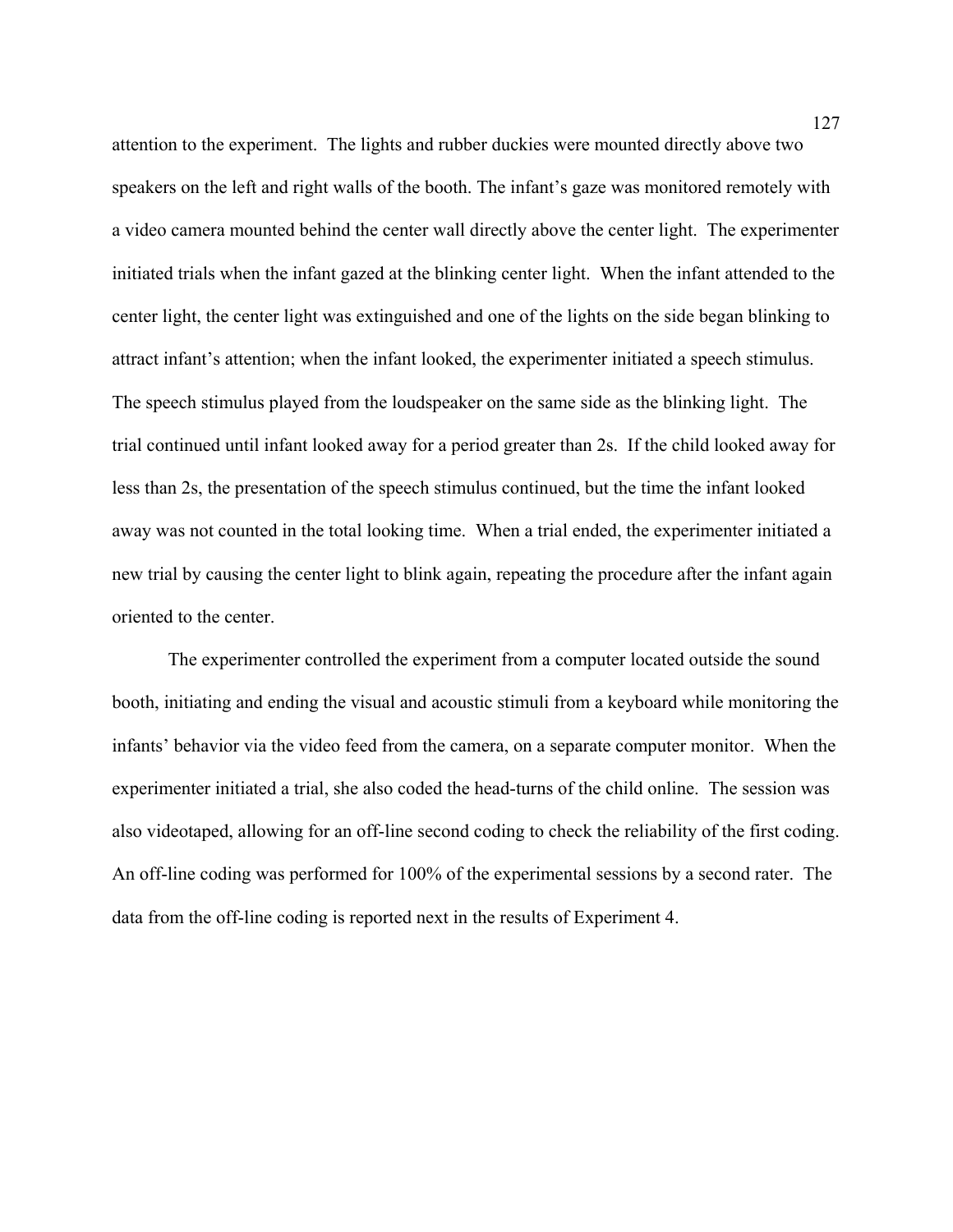Participants had average listening times of 8.69 s (SE=.50s) for sentences containing grammatical function word-novel word pairs and 7.60 s (SE=.59s) for sentences containing ungrammatical function word-novel word pairs. Mean looking time from Experiment 4 were entered into a repeated measures 2 x 2 x 2 ANOVA with within-subjects factors of test trial type (grammatical or ungrammatical) and lexical category (noun or verb), and a between-subjects factor of order of block presentation (forward or reverse).

The analysis showed a significant main effect of grammaticality  $F_1(1,24) = 4.71$ , p < 0.05, and no effect of either lexical category or order of presentation. No interactions were observed. Twenty-one of the twenty-six infants showed the pattern of looking longer to grammatical sentences than to ungrammatical sentences. This result is illustrated below in Figure 11.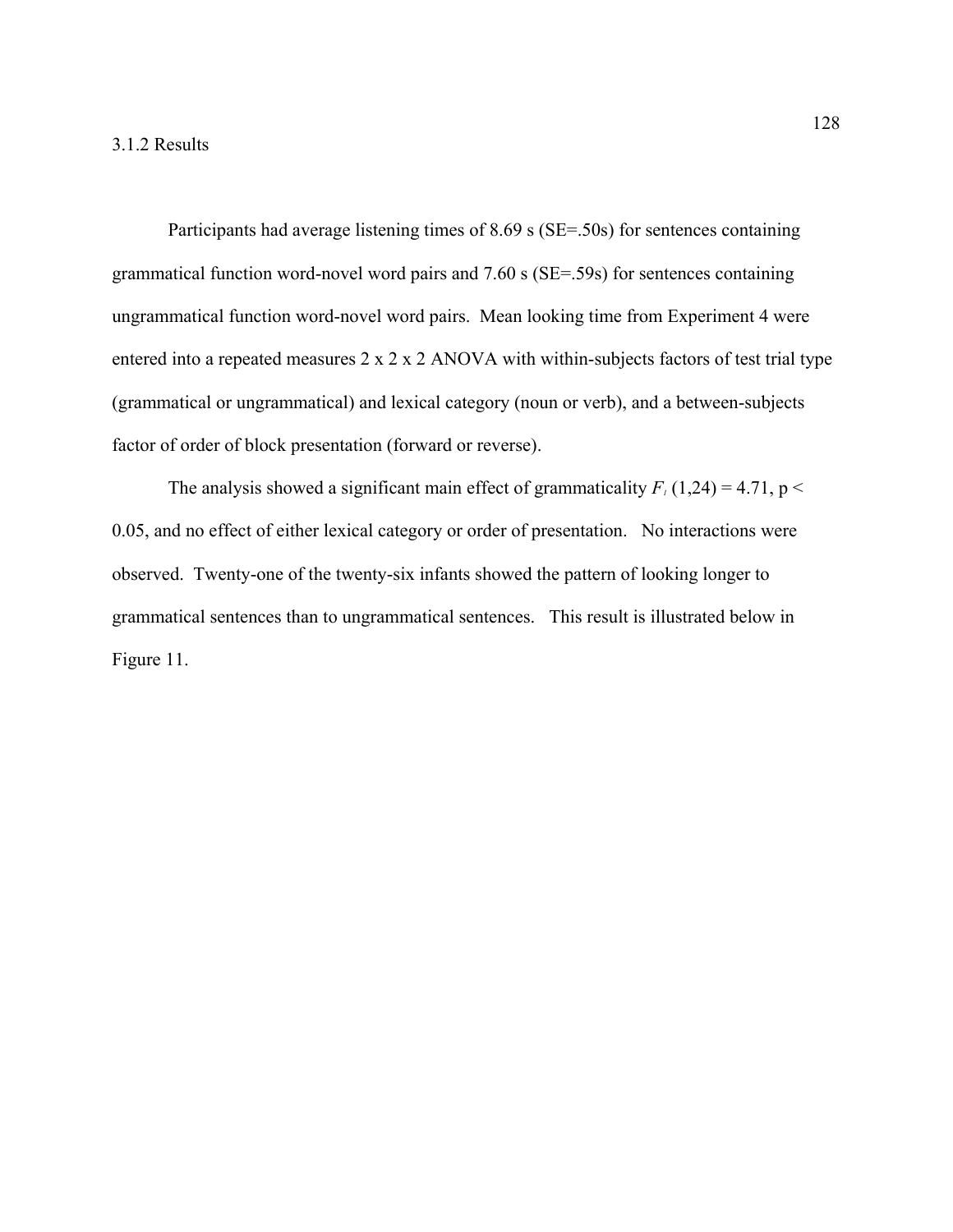

**Mean LT to Sentences: Grammatical vs. Ungrammatical**

**Figure 11: Experiment 4 mean looking times, by test trial type**

 Figure 12 illustrates the mean looking time data from Experiment 4 organized by lexical category and whether the novel word occurred in test trials with a noun function word (noun frame) or with a verb function word (verb frame)<sup>4</sup>.

1

<sup>&</sup>lt;sup>4</sup> Note that "frame" in this instance does not refer to Mintz' (2003, 2006) usage of "frame" as two words that cooccur with exactly one word intervening. In Experiment 4 (and 5) stimuli, "frame" refers only to the function wordnovel word pairing.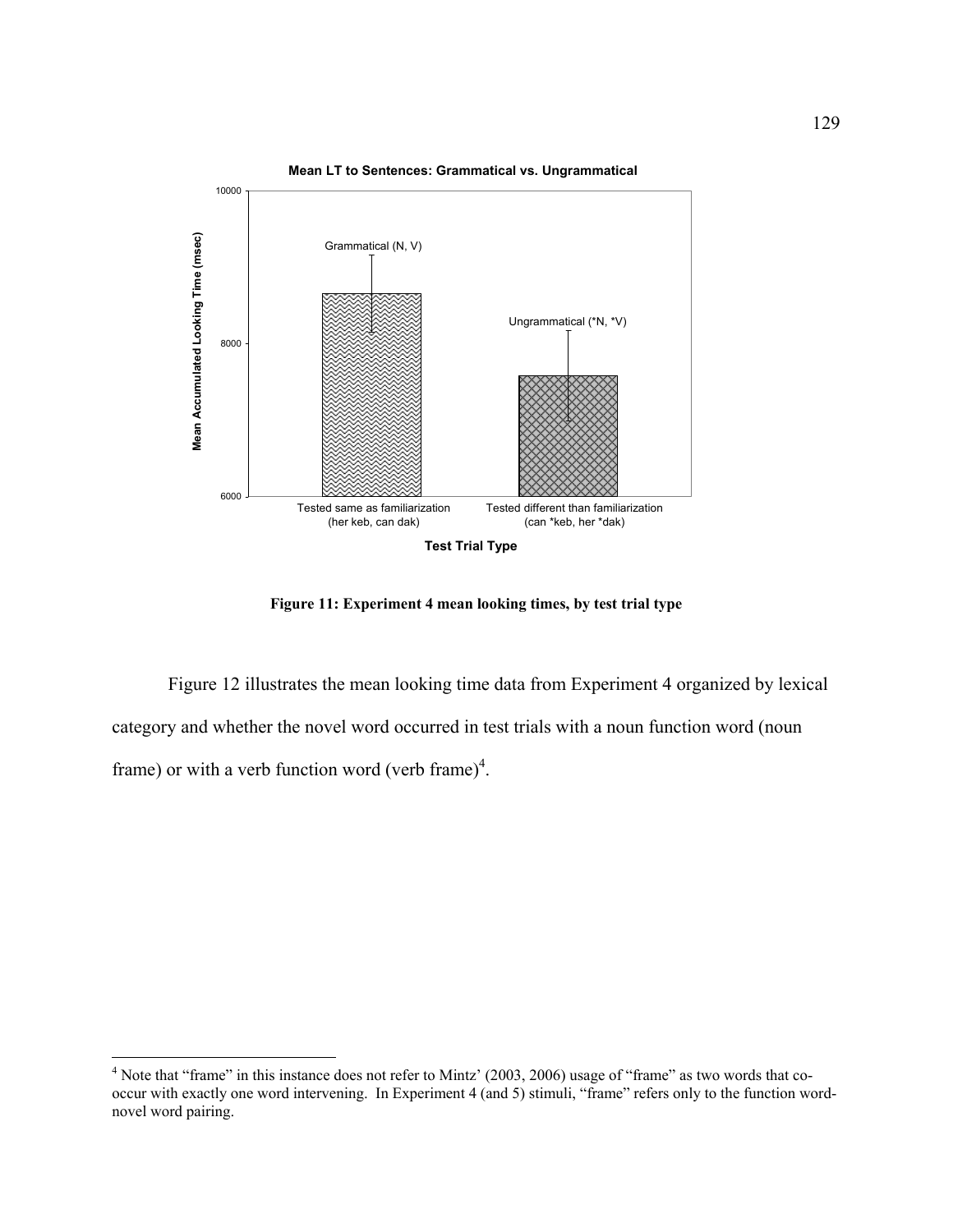

**Figure 12: Experiment 4 mean looking times, by category of target familiarization and test trial type**

 In addition, a pairwise Wilcoxon Signed Ranks Test confirmed the result that infants listened significantly longer to grammatical function word-novel word pairs than to ungrammatical ones ( $V=260$ ,  $p<0.05$ ). In contrast, infants did not discriminate between noun and verb targets overall  $(V=135, p=0.31)$ .

# 3.1.3 Discussion

These results support the function word-predictiveness hypothesis, that infants can use the predictive nature of function words to categorize novel words. To review, we predicted that if infants' knowledge of the co-occurrence restrictions of determiners and auxiliaries leads to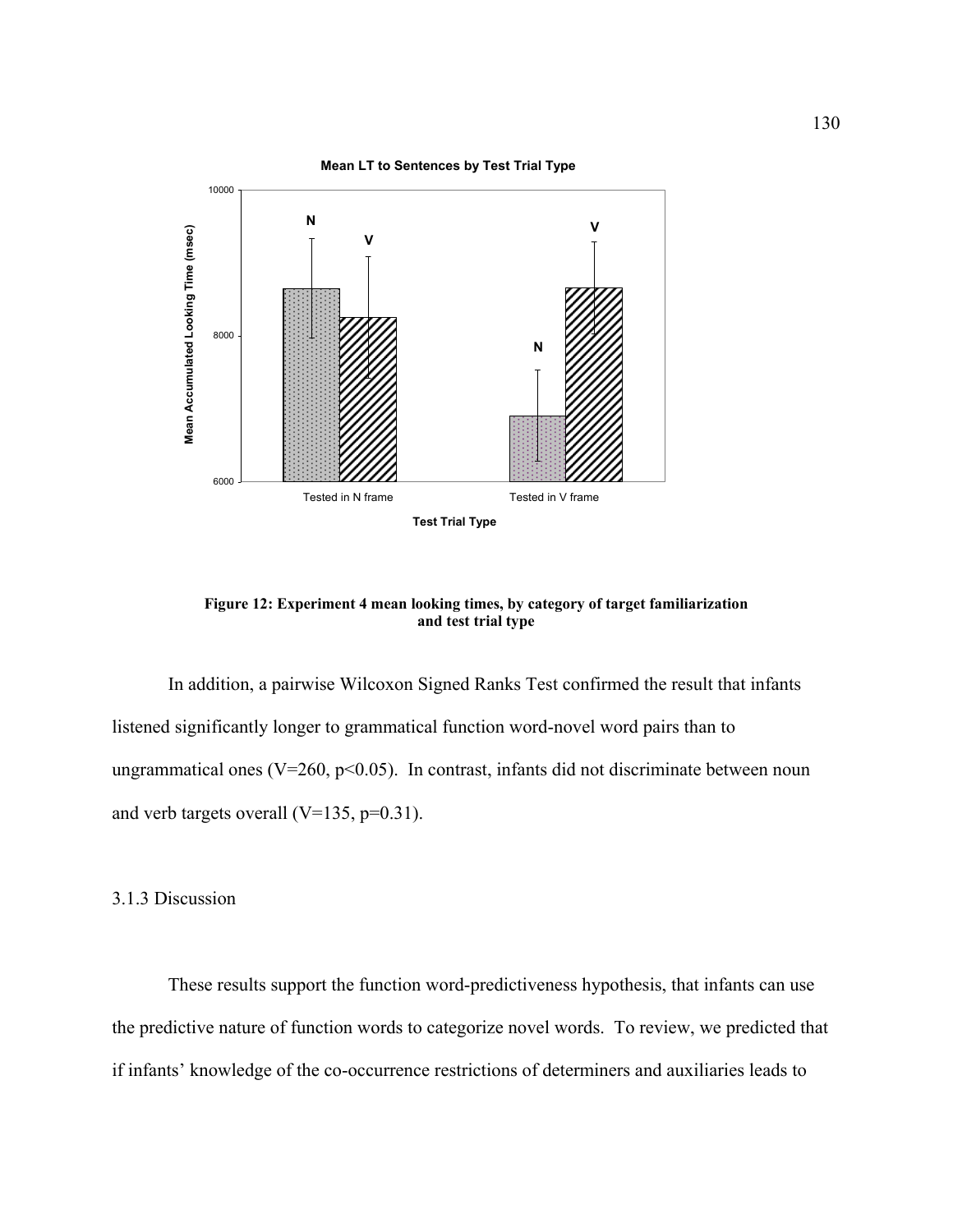better recognition of the novel words in test trial sentences, then infants would look longer to the grammatical stimuli sentences presented during Experiment 4. Furthermore, the lack of an interaction between test trial type (grammatical or ungrammatical) and any other factor indicates that this is a robust, non-category specific effect.

The lack of a significant effect of order of presentation means it did not matter if infants were familiarized first to determiners + novel words or to auxiliaries + novel words. The lack of a significant difference in listening times to determiners + novel words (nouns) versus auxiliaries + novel words (verbs) fits with our hypothesis because we did not predict such a difference. However, as shown in Figure 12, the items that infants looked the least to were sentences containing ungrammatical noun targets, or sentences in which a novel word familiarized as a noun appeared in a verb frame. An example of this sentence type is given in (13):

13) The wolf, who is awfully mean, [will keb] if you ask him nicely. \*N

Although the difference between looking times to this sentence type and the other three types was not significant ( $p = 0.31$ ), it is interesting to note the similarity to a result found in both Experiments 1 and 2. This is illustrated below in Tables 25 and 26.

| <b>Grammatical</b> | 356.91 | 365.83 | faster    |
|--------------------|--------|--------|-----------|
| stderr             | 7.05   | 6.07   |           |
| Ungrammatical      | 445.00 | 425.74 | Predicted |
| stderr             | 7.73   | 7 90   |           |

**Table 25: Expt 2 mean RTs, by target category and grammaticality**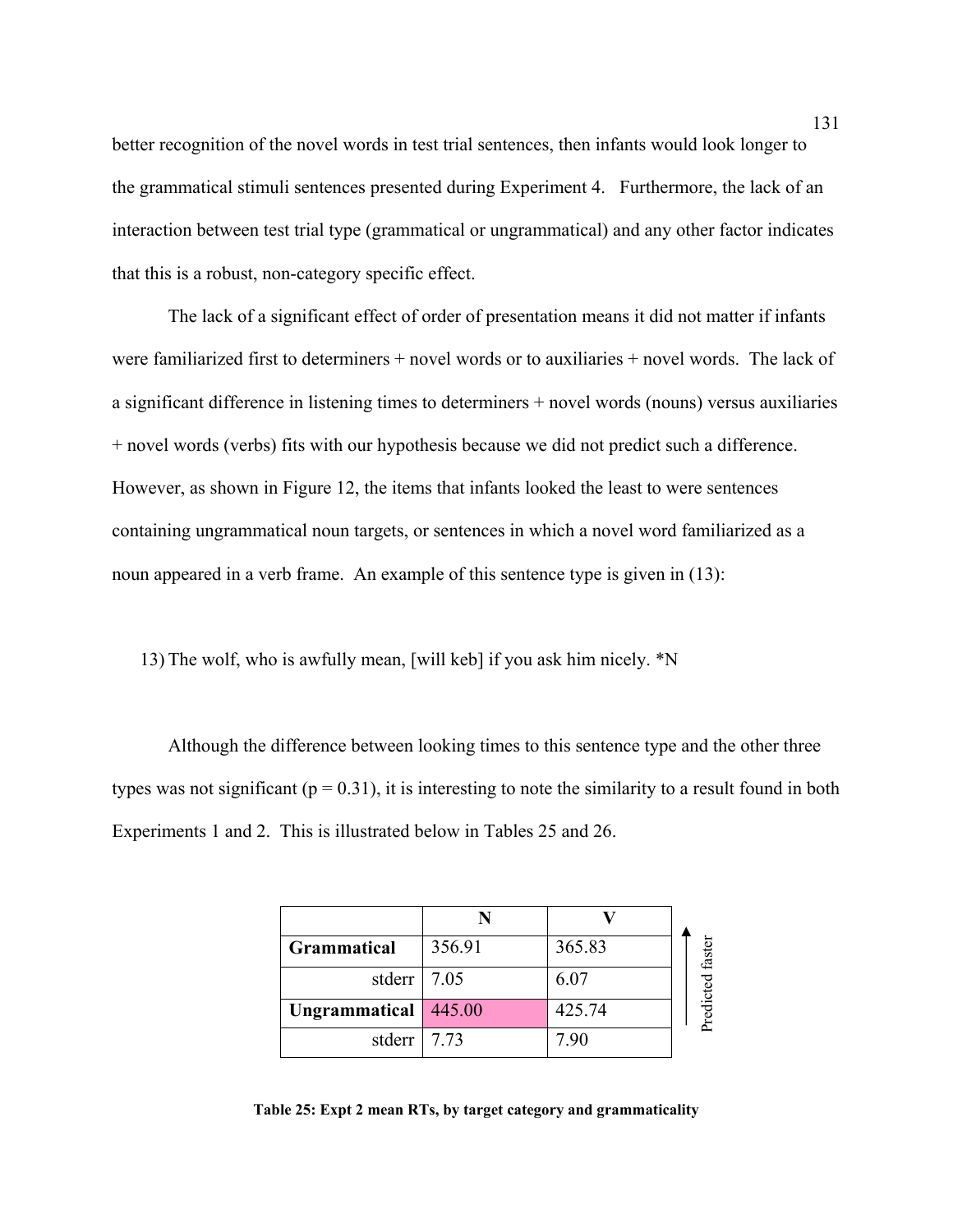| <b>Grammatical</b> | 11849.19        | 10939.54 |                 |
|--------------------|-----------------|----------|-----------------|
|                    | stderr 380.90   | 356.04   | redicted longer |
| Ungrammatical      | 9551.50         | 10728.46 |                 |
|                    | stderr   344.87 | 388.34   |                 |

**Table 26: Expt 4 mean looking times, by target category and test trial type** 

For Experiments 1 and 2, we reasoned that listeners may be faster to recategorize anomalous verbs relative to anomalous nouns. We suggested that the auxiliary is a better predictor of an upcoming verb than a determiner is of an upcoming noun. Therefore, a noun following an auxiliary is the most surprising of the conditions in these experiments. We concluded that the slowest reaction times to the targets occurred in the condition that violates the strongest prediction. This explanation fits well with the trend in \*N looking times visible for Experiment 4 in Figure 12. We may conclude that if infants use function words to predict the grammaticality of an upcoming word, \*N targets violated the strongest prediction and thus infants were less able to recognize those targets in stimuli sentences. **Experimention of a poorer prediction** and the state of an upcoming verb change is a poorer predictor of an upcoming verb than an auxiliary is a better experimental and 2, we reasoned that listeners may be firster to reca

The equally long looking times to verbs following auxiliaries and nouns following determiners in particular reflect a further finding of Experiment 4. We show here for the first time that infants of this age are able to infer the syntactic category of novel words both in a noun context and in a verb context. Höhle et al (2004) found infants could categorize only novel words in noun contexts, and Mintz (2006) found infants could categorize only novel words in verb contexts. In the case of Höhle et al (2004), the context in which infants were asked to infer a verb category was a subject pronoun –main verb sequence. We reason that a subject pronoun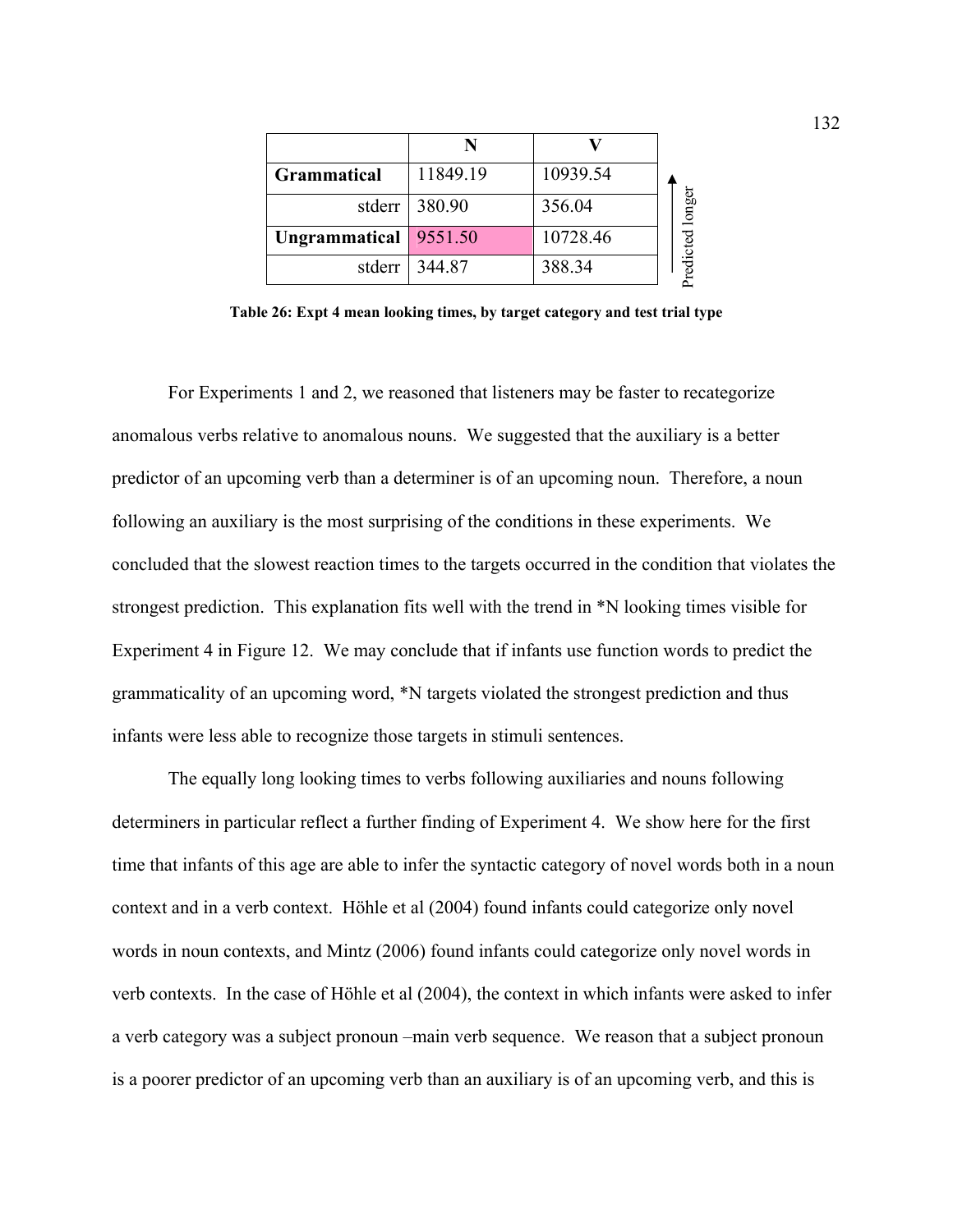the reason why they did not observe verb categorization in their experiment. In the case of Mintz (2006), the reason that infants did not categorize novel words in both noun and verb contexts may be because infants were younger (12 months) and less knowledgeable of the function word co-occurrences necessary to perform the task. Or, as we suggested earlier, verb contexts may create stronger predictions than noun contexts, resulting in a weaker effect for nouns in that experiment. Because the Mintz (2006) stimuli contained a variety of verb contexts rather than just auxiliary-novel word pairings (in contrast, noun frames consisted solely of determiner novel word other word sequences), it may have provided a richer set from which infants could infer the syntactic context, giving an extra advantage to the verb contexts that was not observed in our current experiment.

Given this evidence that infants look longer to grammatical stimuli in Experiment 4, we conclude that infants know these category-specific function words and can use them the way adults do in lexical access, replicating the findings for adults in Experiments 1 and 2. Furthermore, because infants recognized targets based on the category of familiarization and not the specific function-word pairing from familiarization (for instance, they heard *my keb* during familiarization but only *her keb* in a test trial), we can conclude that they perform a true formclass categorization based on their knowledge of the classes of noun-specific and verb-specific function words.

To review, the main effect of grammaticality observed in Experiments 1 and 2 indicates that a grammatical preceding function word helps an adult listener construct a syntactic parse that speeds up access to words from the expected grammatical category. This result indicated that a process of syntactic predictiveness is at work during adult lexical access, expressed by our function-word predictiveness hypothesis. As in Experiments 1 and 2, in Experiment 4 the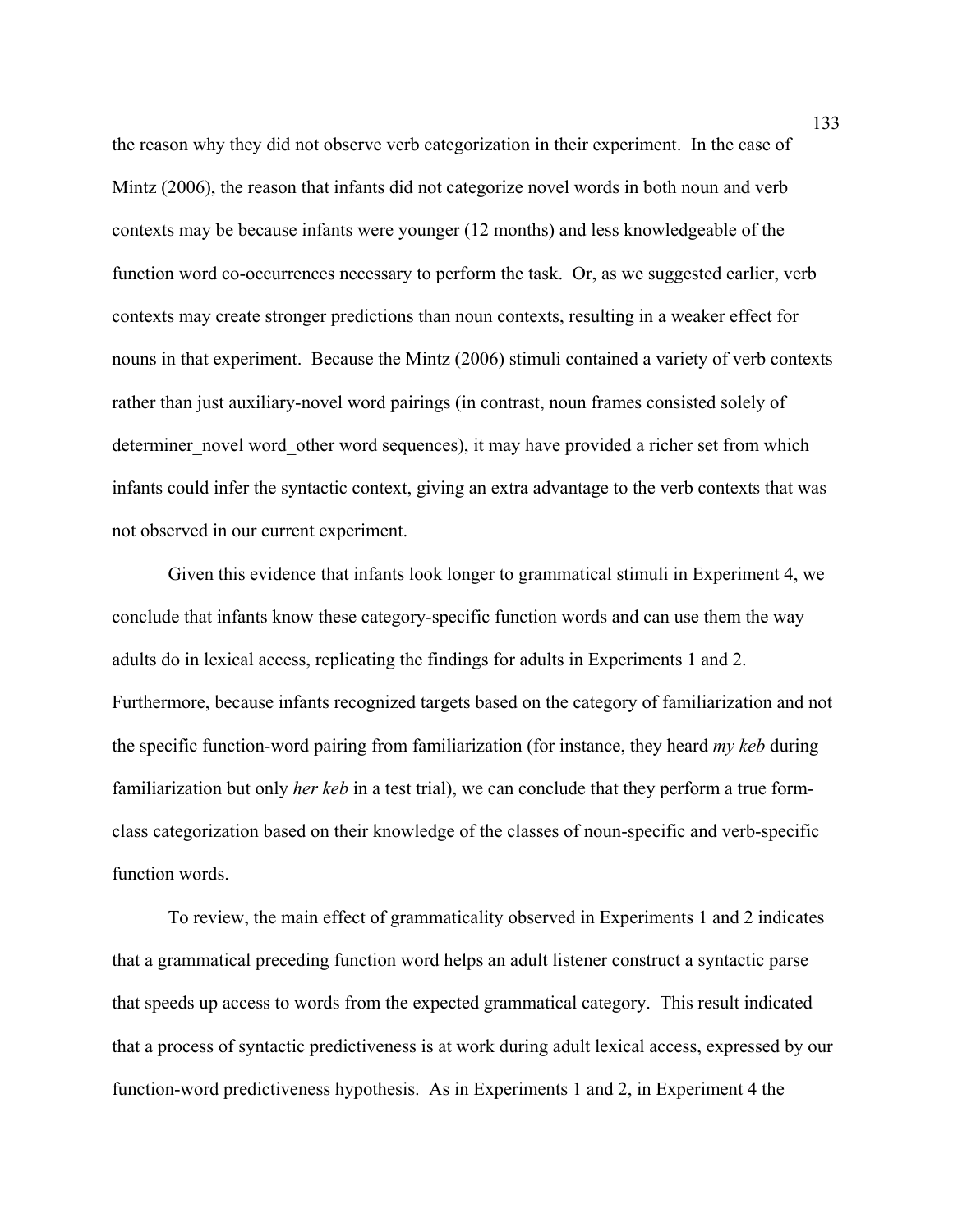function word preceding a target has been shown to be strongly predictive of the grammatical category of the following function word.

We now address two separate explanations that may account for infants' preference for sentences containing novel words that occur as the familiarized grammatical category. The first is that they recognized the novel words better in continuing speech when they were strongly predicted by a preceding function word, and did not recognize novel words as well when they followed a function word that predicted a word from a different familiarized category. The second is that they recognized novel words equally in both grammatical and ungrammatical test trial types, but preferred to listen to sentences where novel words were compatible with the familiarized grammatical category. Either explanation for this effect is potentially compatible with the function-word predictiveness hypothesis. Although the head-turn preference procedure measures cumulative looking time and does not provide a clear measure of incremental processing time during test trials, the significant effect of grammaticality indicates that infants were able to use their knowledge of function word co-occurrences on-line while hearing test sentences to predict the grammatical category of an upcoming word.

In Experiment 4, we tested whether infants can infer the grammatical category of a novel word from short phrases in familiarization, then find the word only in matching contexts in full sentences during test trials. The following experiment reversed the familiarization and test phases, while again predicting that infants will categorize novel words according to their cooccurrences with function words. In this way, we can test whether infants can infer the grammatical category of a content word even when function word-novel word pairs are not presented to them isolation.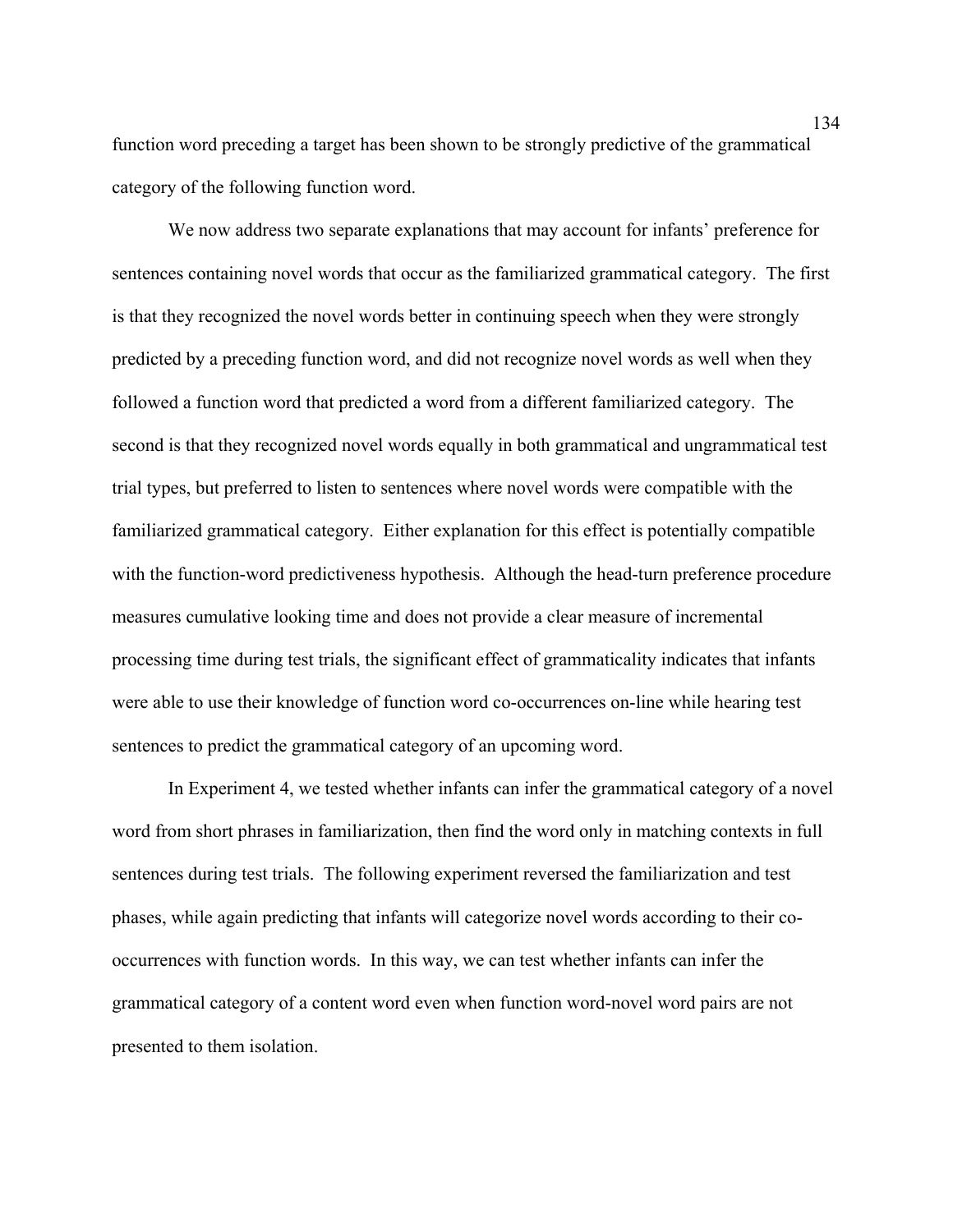Experiment 4 showed that infants at around 15 months of age are able to categorize novel words based on the information given by a preceding function word in familiarization and test phases. Given evidence that infants are able to perform such a categorization task, we examine a further open question. Can infants still use the cue to grammatical category given by a cooccurring function word when the function word-novel word pairs do not occur in isolation? Previously, both Experiment 4 and Höhle et al (2004) showed that infants can infer grammatical categories of novel words after being familiarized to repetitions of just function word-novel word pairs. In Experiment 5, we test whether they are able to perform the same categorization task when familiarized to function word-novel word pairs that are embedded in short passages.

 In Experiment 5, infants are familiarized to short passages of sentences of the type used in test trials in Experiment 4. These passages contain phrases composed of a function word plus a novel word. For Experiment 5 we predict that, after being familiarized to passages containing function word –novel word pairs used repeatedly in one syntactic context (noun or verb), infants will listen longer to short phrases composed of grammatical determiner- noun sequences and auxiliary- verb sequences than to ungrammatical determiner- verb sequences and auxiliary- noun sequences. In addition, we compare their looking times to the familiarized novel words with their looking times to an unfamiliar distractor novel word.

If infants look longer to grammatical phrases than they do to either ungrammatical phrases or unfamiliar words, we can conclude that infants know these category-specific function words and use them to categorize novel words, replicating the findings of Experiment 4 and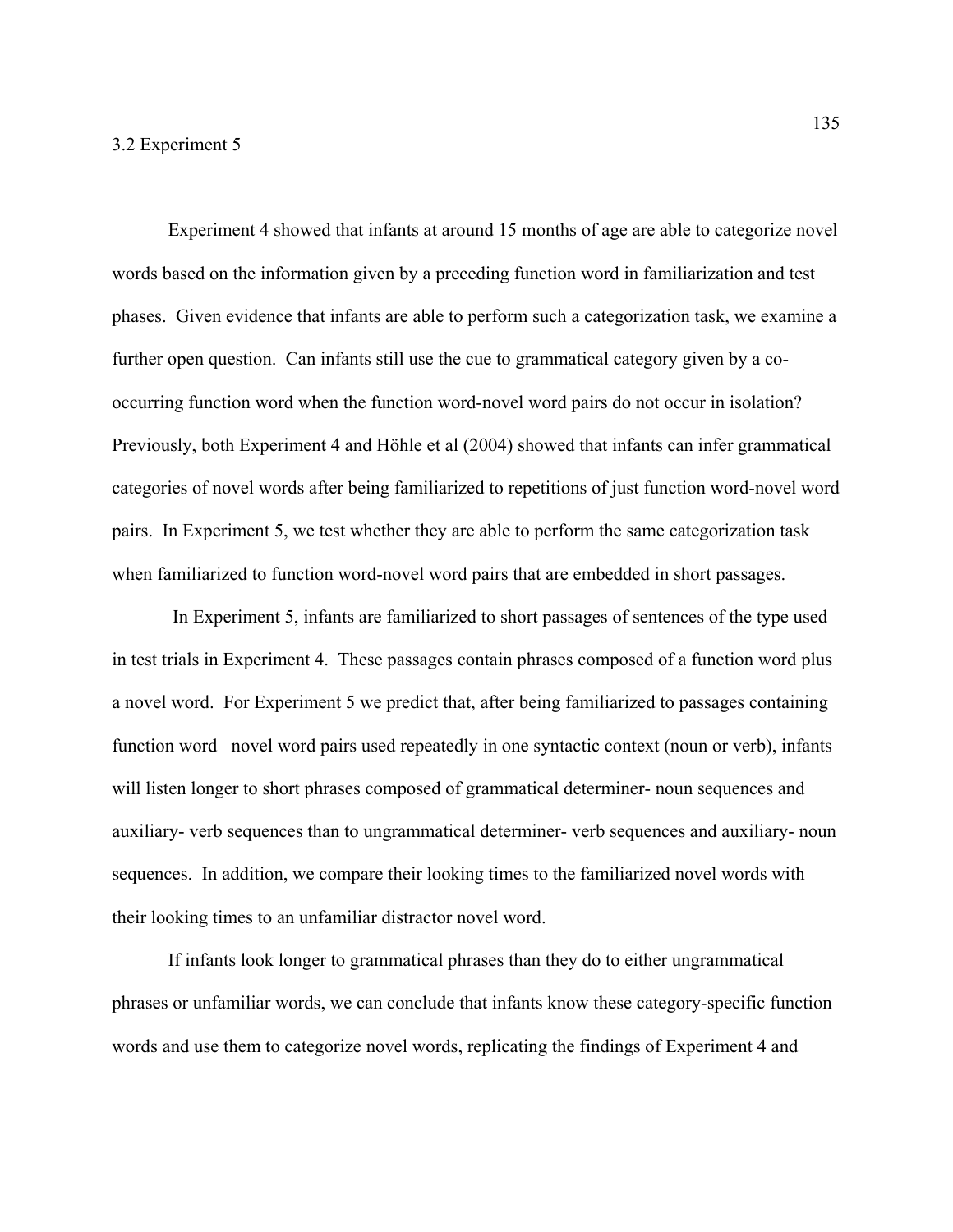showing that they can extract this cue from short passages. This would support our conclusion that infants, like adults, use function words to create expectations of syntactic structure.

If infants look less to ungrammatical phrases and distractors, and we find no significant difference between these test trial types, we can take this to mean that infants did not recognize the novel word in the ungrammatical frame any more than they recognized the unfamiliar word. In other words, this would mean that function words help infants access only words which are strongly predicted to follow, replicating the findings for adults in Experiments 1 and 2. If infants look less to ungrammatical phrases, but significantly more to those than to unfamiliar words, we would be able to conclude that infants are able to recognize novel words in both grammatical and ungrammatical test types from their experience in familiarization, but they are sensitive to the difference in grammaticality.

### 3.2.1 Method and Design

# *Materials*

The same monosyllabic pseudowords (keb, zav, pell, dak), determiners and auxiliaries, and sentence contexts were used from Experiment 4. In addition, for Experiment 5, additional sentences were constructed so that the familiarization phase consists of two five-sentence passages, one in which either *keb* and *zav* is used in a noun syntactic context and one in which either *pell* and *dak* is used in a verb syntactic context.

Each familiarization phase consisted of 5 sentences, with a total length of 20 seconds for each passage. The position of the target novel word was varied in the sentences between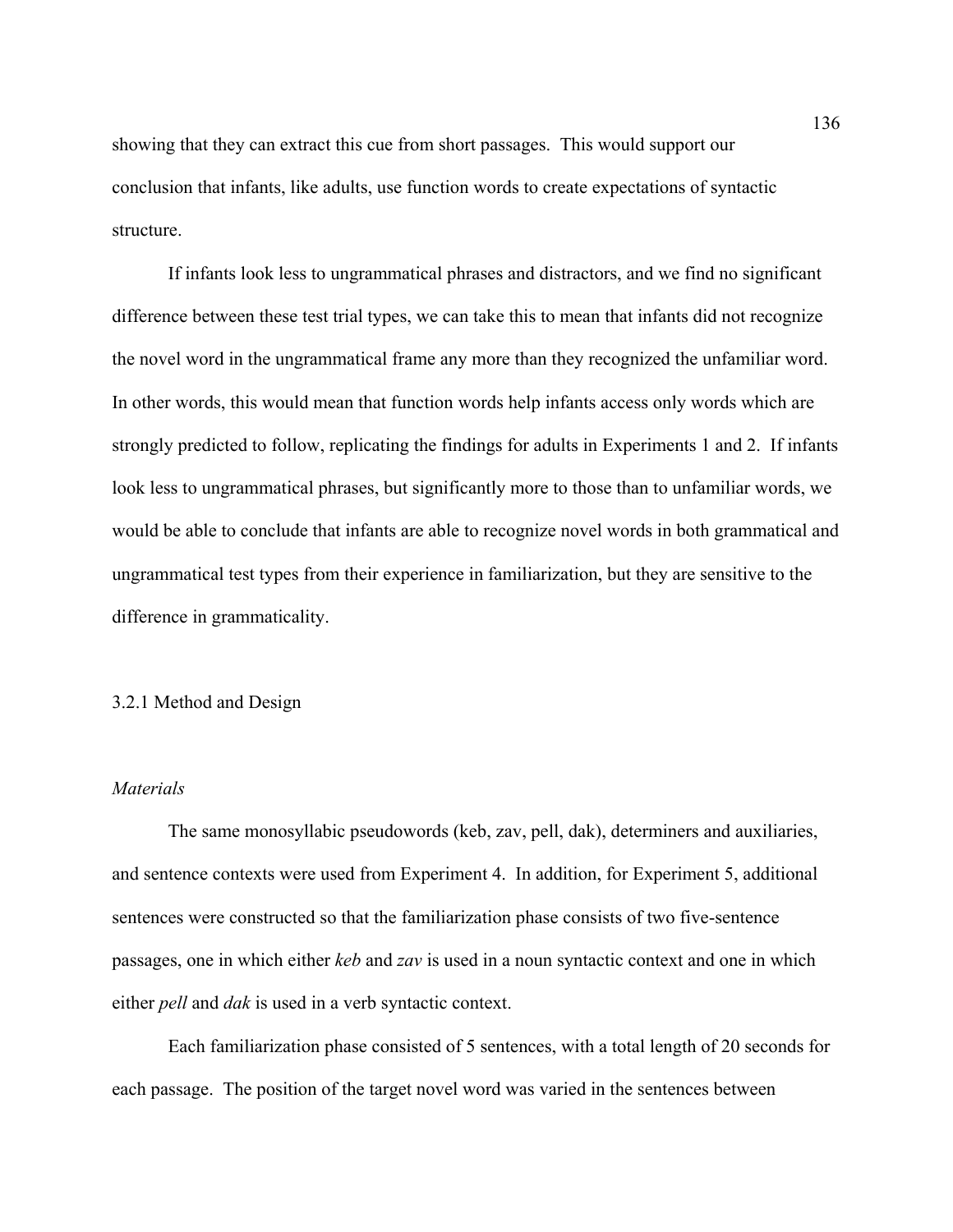beginning, middle, and end. For a given category of familiarization, the same sentence contexts were used in each familiarization phase, but the order of sentences was varied. As in Experiment 5, each content word in the familiarization phase appeared with a different grammatical function word than it was heard with during test. For instance, during familiarization an infant heard "my keb" but during test only heard "her keb" and "can \*keb."

As in Experiment 4, in half the test items subjects heard a function word preceding the target novel word, either a determiner or an auxiliary, which is grammatically compatible with the syntactic category of the familiarization phases. These test trial types were labeled as grammatical noun or grammatical verb (N or V). In the other half of the test trials, subjects will hear a function word preceding the novel word target that is incompatible with the syntactic category of the familiarization phases. These test trial types were labeled as ungrammatical noun or ungrammatical verb (\*N or \*V).

An experimental trial for an individual participant consisted of twelve test trials, four grammatical, four ungrammatical, and four unfamiliar, divided into four blocks. Each experimental block began with two familiarization phases in randomized order that were followed by three test trials presented in randomized order. Additionally, blocks presented to participants were balanced for presentation order, this time based on the function word paired with novel words during test trials. Half of the infants received the blocks in N-V-N-V order, and the other half of the infants heard the experimental blocks in the reverse order. Again, both familiarization and test trials in each block were presented in randomized order. A sample set of two blocks presented to a participant is listed below in Figure 13.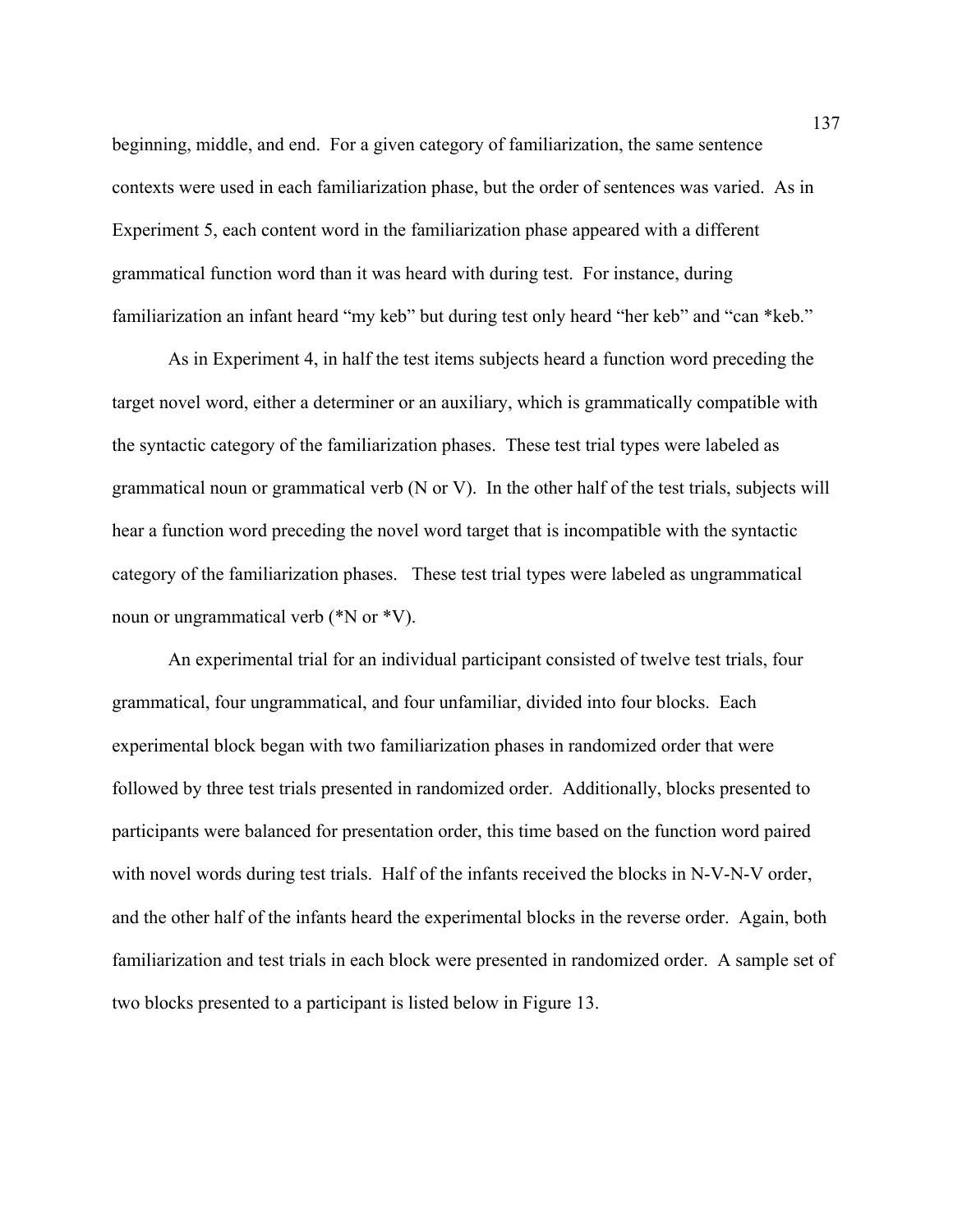#### Familiarization 1

1 My mommy baked the cookies for me and her keb. Then I gave her keb a cookie after I ate one myself. Under the shiny lamp, her keb walked back and forth. Her keb was very tired after walking under the lamp. We sang a song together so her keb could fall asleep.

2 We went to the store to buy a puppy that will dak. Our puppy, which Marcus found, will dak you a new book. He will dak around the room and he will dak all day long. Will he dak if Marcus is watching? We should ask the puppy if he will dak.

| Test 1     |                       |
|------------|-----------------------|
| 1) my keb  | N                     |
| 2) my dak  | $*V$                  |
| 3) my sull | unfamiliar distractor |

### Familiarization 2

1 My friend Rebecca and my zav came over to my house to play. My zav was very dirty because it was in the sandbox yesterday. Before we play the game, my zav should be all clean. We washed my zav in the bathtub using lots of soap. Then we dried my zav with my own fluffy towel.

2 We went to the store to buy a fish that will dak. The fish that she bought for our house will dak a kiss to his friend. He will dak around the room and he will dak all day long. Will he dak if his friend is watching? We should ask the fish if he will dak.

| Test 2     |                       |
|------------|-----------------------|
| 1) can zav | *N                    |
| 2) can dak | V                     |
| 3) can gud | unfamiliar distractor |

### **Figure 13: Two sample Experiment 5 blocks presented to a single subject group**

Each test trial consisted of a single phrase repeated with a separation of 600 ms of silence

until the participant looked away from the flashing light for a period of longer than 2 seconds.

Stimuli were recorded by a female English speaker, age 30. She was instructed to read

the sentences in a playful but clear voice, as if speaking to an infant. The stimuli were digitized

(sampling frequency 20,000 Hz, 32 bits mono) and transferred as sound files to the computer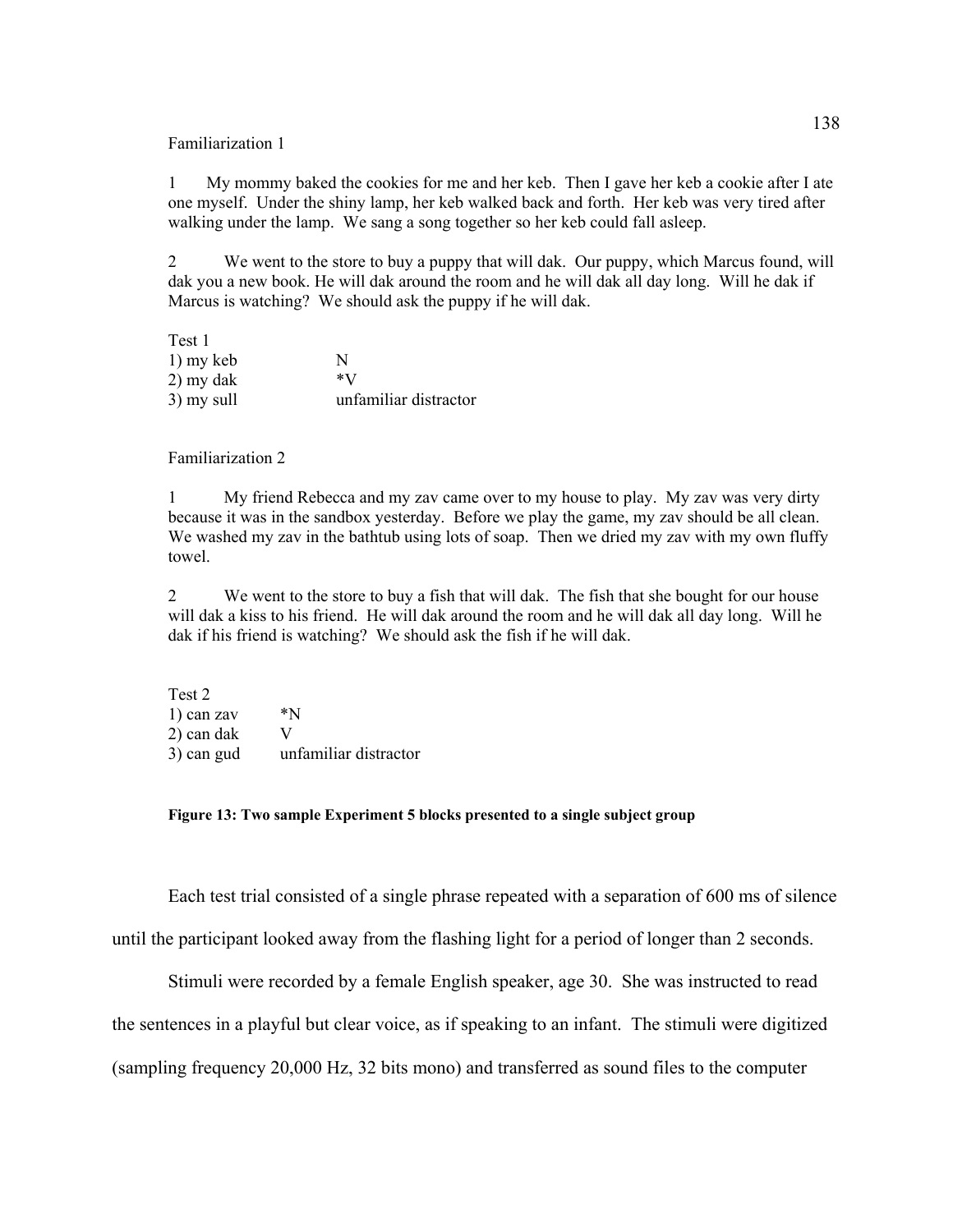controlling the experimental equipment. In addition to the test sentences, a list of carrier sentences containing the target words were recorded. Frames of function words plus target pseudowords were then extracted from the carrier sentences to create the test phrases, so the function words would exhibit the characteristic acoustic and prosodic cues of the word class in normal fluent speech, such as vowel reduction. The items used in the construction of the familiarization and target test phrases are summarized below in Table 27.

# Function words selected for the experiment:

*her, my, will, can*

Pseudowords used as nouns in the experiment:

*keb, zav* 

Pseudowords used as verbs in the experiment:

*pell, dak*

Pseudowords used as unfamiliar distractors in the experiment:

*gud, sull, mof, bok* 

# **Table 27: Summary of items used in target phrases in Experiment 5**

The within-subject factors for Experiment 4 were test trial type (grammatical,

ungrammatical, or unfamiliar) and lexical category (N or V) and the dependent measure in the headturn preference procedure was mean looking time to the flashing light while a given test trial played.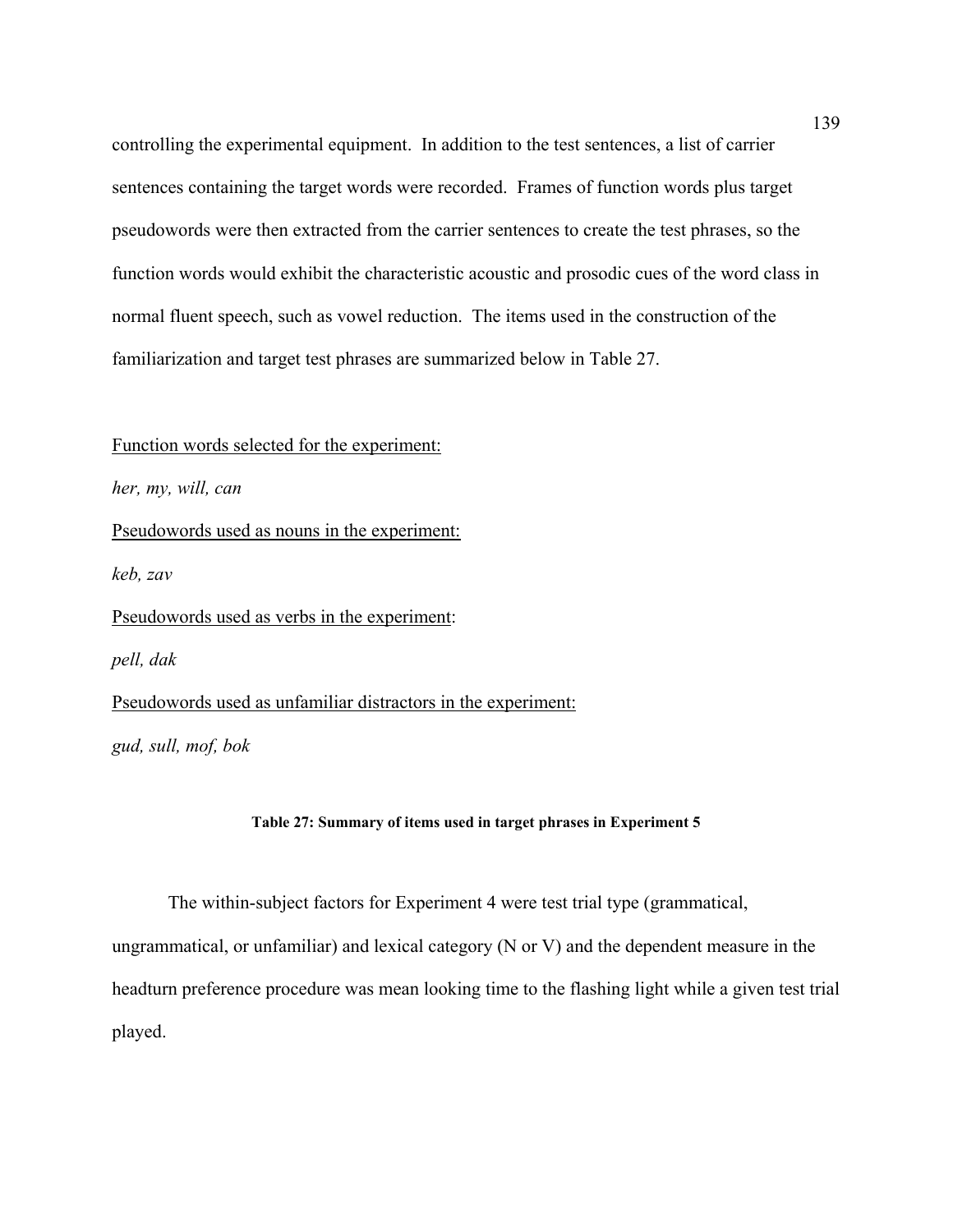Twenty-six infants (12 boys, 14 girls) between 14 and 20 months of age (range: 13.3 to 20 months, average=15.87 months) were recruited from Northwestern's infant subject pool for participation at the Infant Studies Center. All children's parents were native speakers of English. Data from an additional 15 infants were excluded from the analysis of the results due to failure to complete the experimental session.

# *Procedure*

The method used was a variation of the head-turn preference task identical to that used in Experiment 4. In the current experiment, two familiarization passages were followed by three test trials, and this sequence was repeated four times.

 The infants in both subject groups were familiarized with passages containing two determiner-novel word sequences and two auxiliary-novel word sequences. The familiarization was played for a fixed length of time for each infant (20 seconds). Any function word-novel word pair was presented exactly once during the experiment.

# 3.2.2 Results

Participants had average listening times of 11.52 s (SE=.72s) for grammatical function word-novel word pairs, 7.97 s (SE=.70s) for ungrammatical function word-novel word pairs, and 8.05 s (SE=.48s) for function word-unfamiliar word pairs. Mean looking times from Experiment 5 were entered into a 3 x 2 x 2 repeated-measures ANOVA with within-subjects factors of test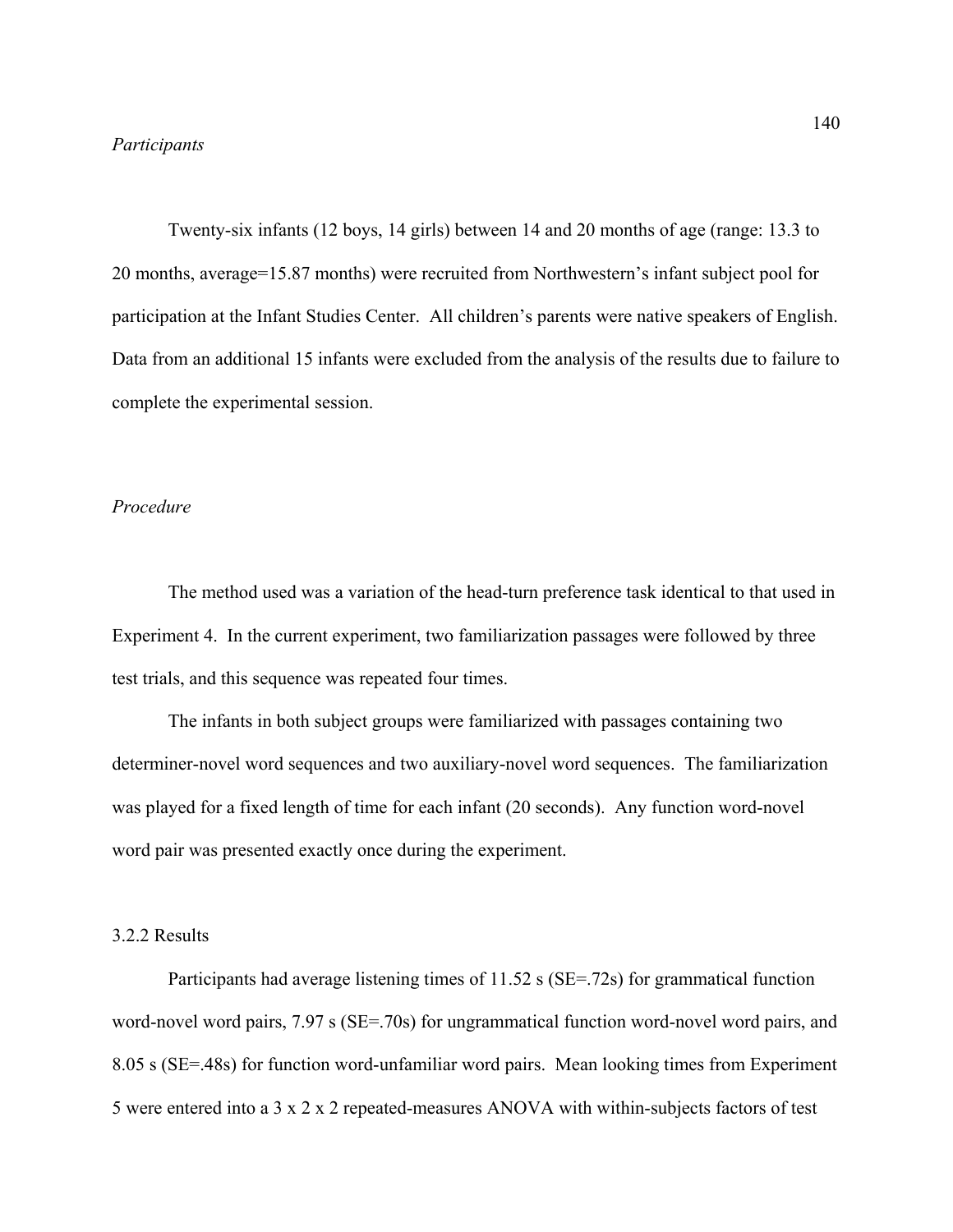trial type (grammatical, ungrammatical, unfamiliar) and lexical category (noun or verb), and a between-subjects factor of order of block presentation (forward or reverse).

The analysis showed a significant main effect of grammaticality  $F_1$  (2, 48) = 14.09, p < 0.001, and no effect of either lexical category or order of presentation. No interactions were observed. Twenty of the twenty-six infants showed the pattern of looking longer to grammatical sentences than to ungrammatical sentences.

In addition, pairwise comparisons were conducted between each of the test trial types. For grammatical vs. ungrammatical test trials, a 2 x 2 ANOVA revealed a significant main effect of test trial type  $F_1(1, 24) = 14.62$ ,  $p \le 0.001$ , and no effect of either lexical category or order of presentation. No interactions were observed. For grammatical vs. unfamiliar test trials, a 2 x 2 ANOVA revealed a significant main effect of test trial type  $F_1(1, 24) = 18.20$ , p < 0.001, and no effect of either lexical category or order of presentation. No interactions were observed. For ungrammatical vs. unfamiliar test trials, a 2 x 2 ANOVA revealed no main effect of test trial type and no effect of either lexical category or order of presentation. No interactions were observed. These results are illustrated below in Figure 14.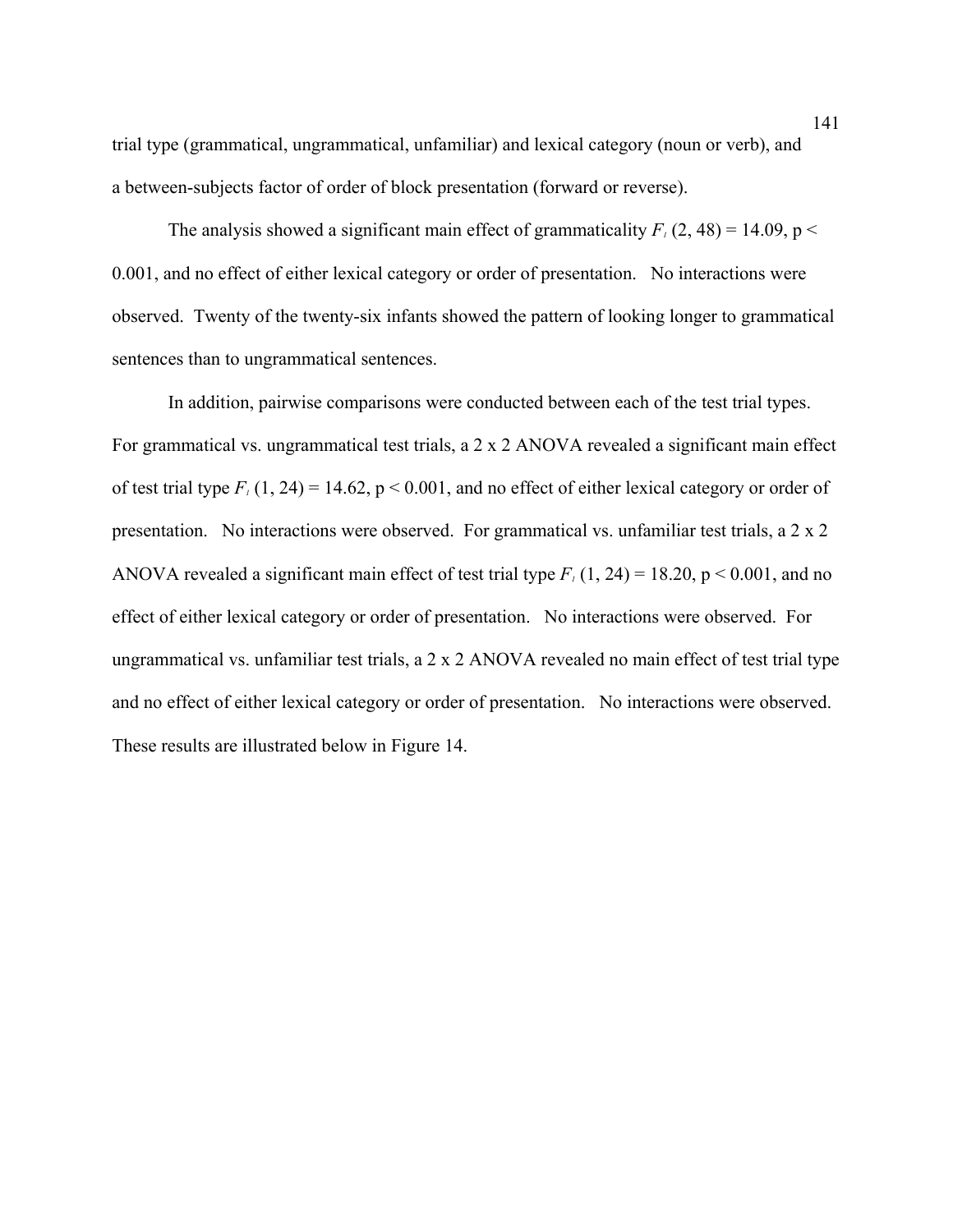

**Mean LT to Phrases: Grammatical, Ungrammatical, or Unfamiliar**

**Figure 14: Experiment 5 mean looking times, by test trial type** 

In addition, mean looking times from Experiment 5 were entered into a 2 x 2 ANOVA with within-subjects factors of syntactic frame type (grammatical or ungrammatical) and lexical category (noun or verb). A reliable interaction of syntactic frame and target category was found,  $F_1(1, 24) = 14.62$ ,  $p < 0.001$ . Figure 15 illustrates the mean looking time data from Experiment 5 organized by syntactic category and whether the novel word occurred in test trials with a noun function word (noun frame) or with a verb function word (verb frame).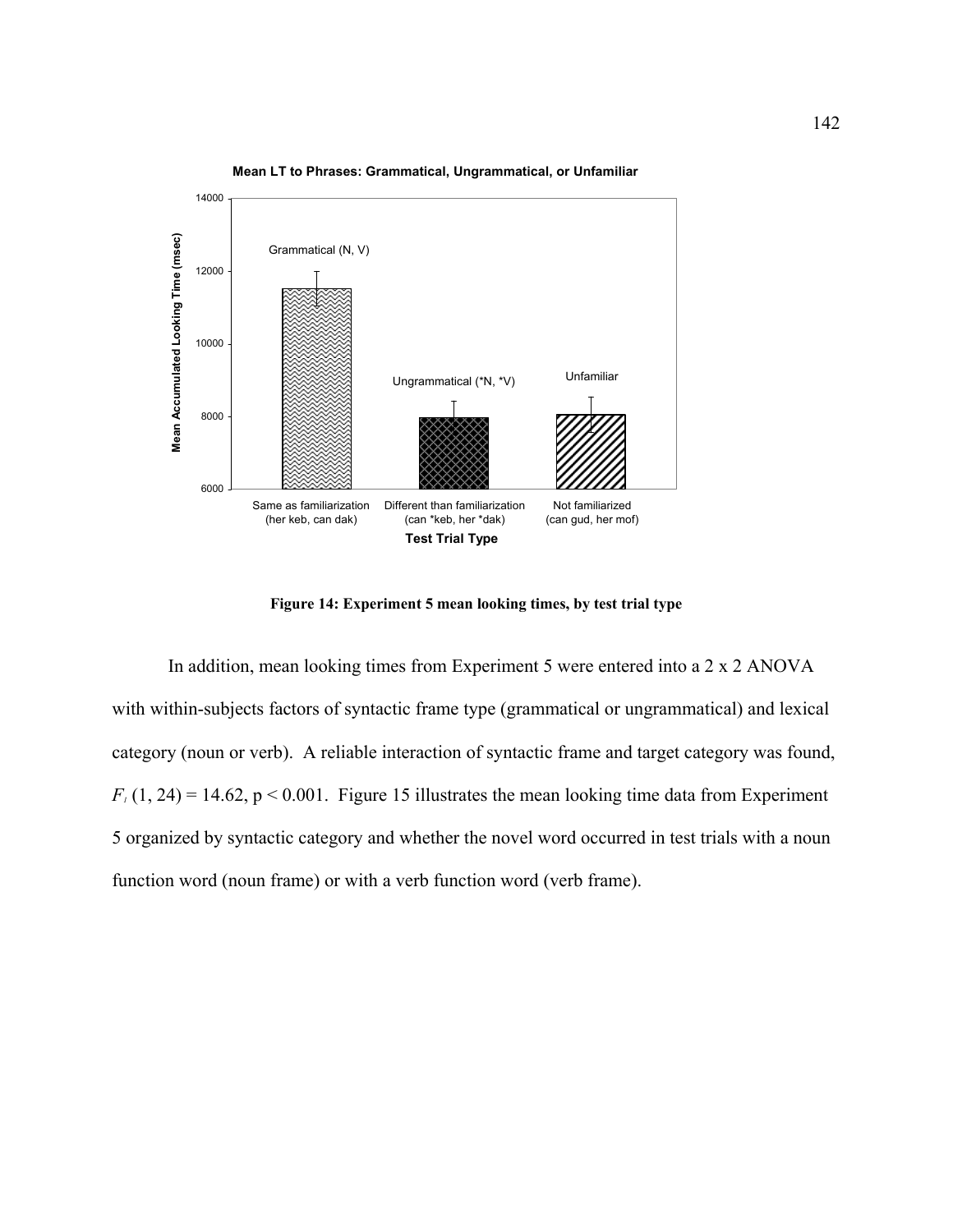

**Figure 15: Experiment 5 mean looking times, by category of target familiarization and test trial type** 

# 3.2.3 Discussion

Just as in Experiment 4, the results of Experiment 5 support the function wordpredictiveness hypothesis, that infants can use the predictive nature of function words to categorize novel words. To review, for Experiment 5 we predicted that, after being familiarized to passages containing function word –novel word pairs used repeatedly in one syntactic context (noun or verb), infants will listen longer to short phrases composed of grammatical function word-novel word sequences than to ungrammatical function word-novel word sequences. Also, we compared their looking times to the familiarized novel words with their looking times to an unfamiliar distractor novel word. Since infants looked longer to grammatical phrases than they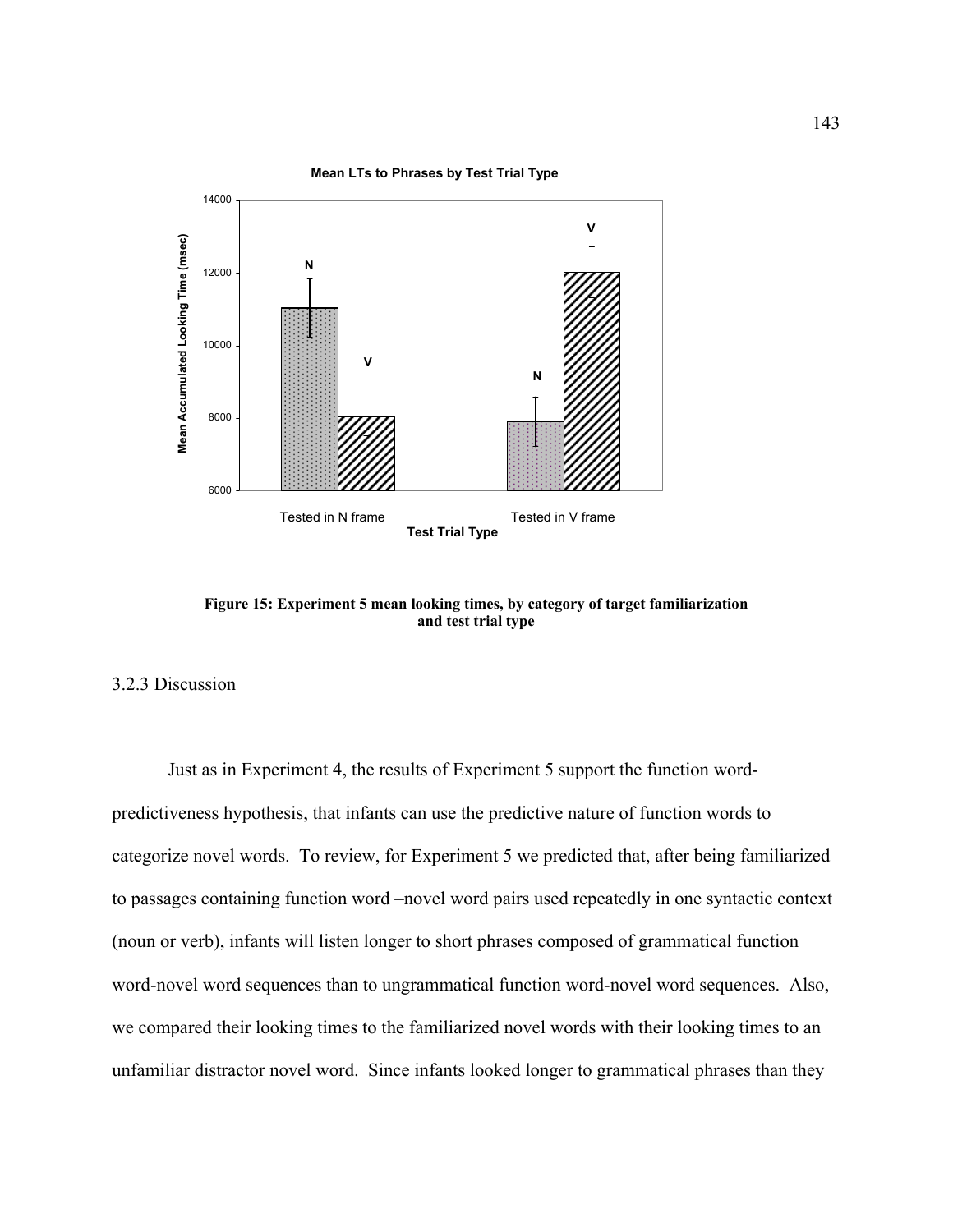did to either ungrammatical phrases or unfamiliar words, we can conclude that infants know these category-specific function words and use them to categorize novel words, replicating the findings of Experiment 4. Furthermore, this shows that they ability to perform the categorization task is not restricted only to when they encounter function word-novel word pairs in isolation, but they can also achieve this by observing co-occurrences during short passages.

Since infants looked less to ungrammatical phrases and distractors, and we found no significant difference between these test trial types, we conclude that infants did not recognize the novel word in the ungrammatical frame any better than they recognized the unfamiliar word. This means that function words help infants access only words which are strongly predicted to follow, replicating the findings for adults in Experiments 1 and 2. This supports the hypothesis of function word predictiveness developed in this thesis, that infants, like adults, use function words to create strong on-line predictions about syntactic structure.

As before, the lack of an interaction between test trial type (grammatical or ungrammatical) and any other factor indicates that this is a robust effect that applies across syntactic categories. The lack of a significant difference in listening times to determiners + novel words (nouns) versus auxiliaries + novel words (verbs) fits with our hypothesis because we did not predict such a difference. Furthermore, the lack of a significant effect of order of presentation means it did not matter if infants were familiarized first to determiners + novel words or to auxiliaries + novel words.

As in Experiment 4, that infants inferred a syntactic category for both novel nouns and novel verbs confirms that infants of this age have knowledge of both the relevant classes of function words. We have shown here for the first time that infants of this age are able to infer the syntactic category of novel words both in a noun context and in a verb context.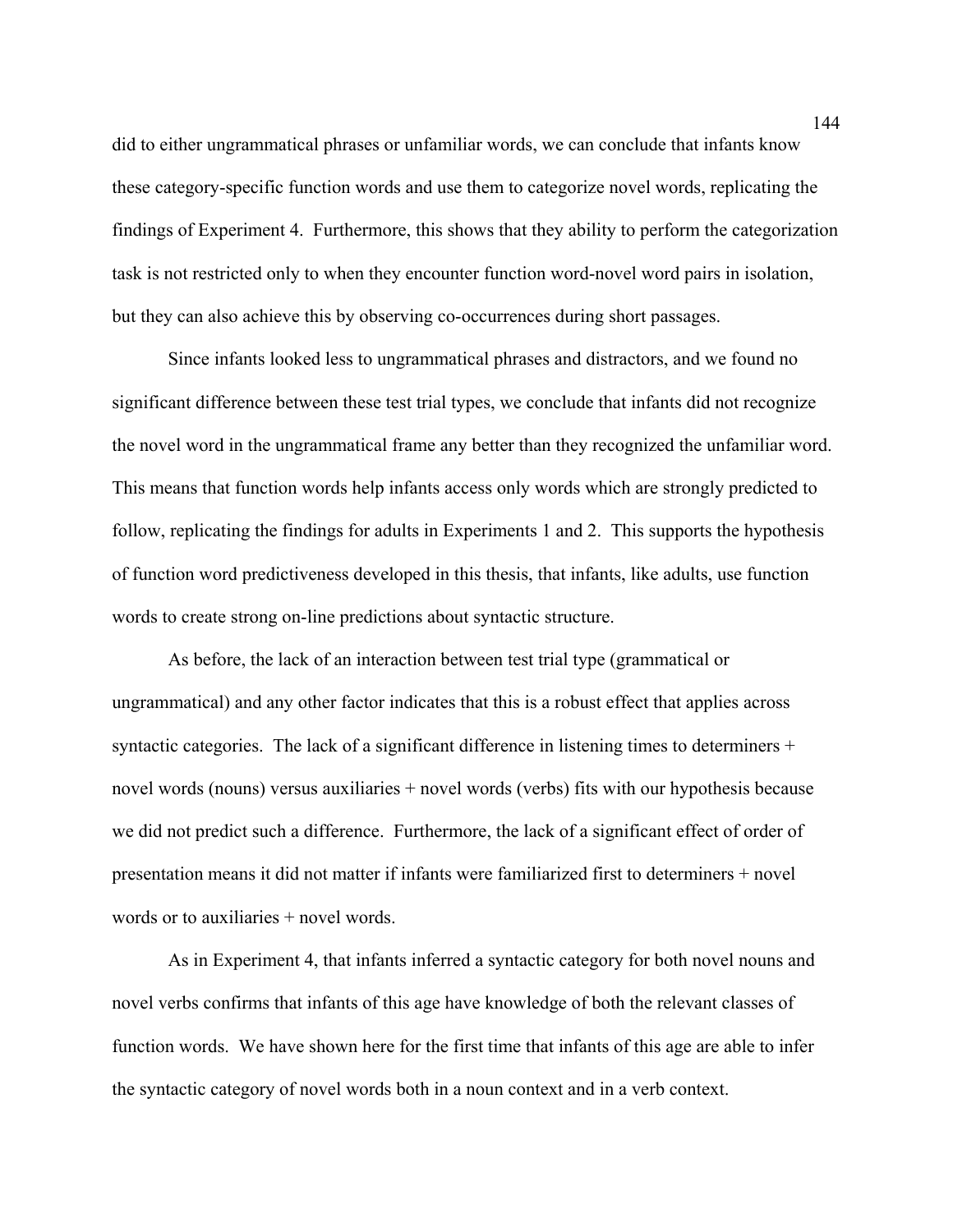As in Experiment 4, because infants recognized targets based on the category of familiarization and not the specific function-word pairing from familiarization (for instance, they heard *my keb* during familiarization but only *her keb* in a test trial), we can conclude that they perform a true form-class categorization based on their knowledge of the classes of noun-specific and verb-specific function words.

To review, the main effect of grammaticality observed in Experiments 1 and 2 indicates that a grammatical preceding function word helps an adult listener construct a syntactic parse that speeds up access to words from the expected grammatical category. In Experiments 1, 2, 4, and 5, the function word preceding a target has been shown to be strongly predictive of the grammatical category of the following function word.

## 3.3 Summary

In summary, two preferential-listening experiments showed that by 15 months, infants use function words to infer the category of novel words and to better recognize those words in continuous speech. In Experiment 4, infants were familiarized to novel words paired with a determiner or auxiliary verb. In test trials, novel words occurred in sentences with a new function word of the same category as familiarization, or with an inappropriate function word. The results showed that infants listen longer to sentences in which the novel word occurs with a function word of the familiarized category.

In Experiment 5, infants were familiarized to passages containing test sentences from the previous task. In test trials, they heard an appropriate or inappropriate function word paired with the familiarized novel words, as well as an unfamiliar distractor word. The results showed that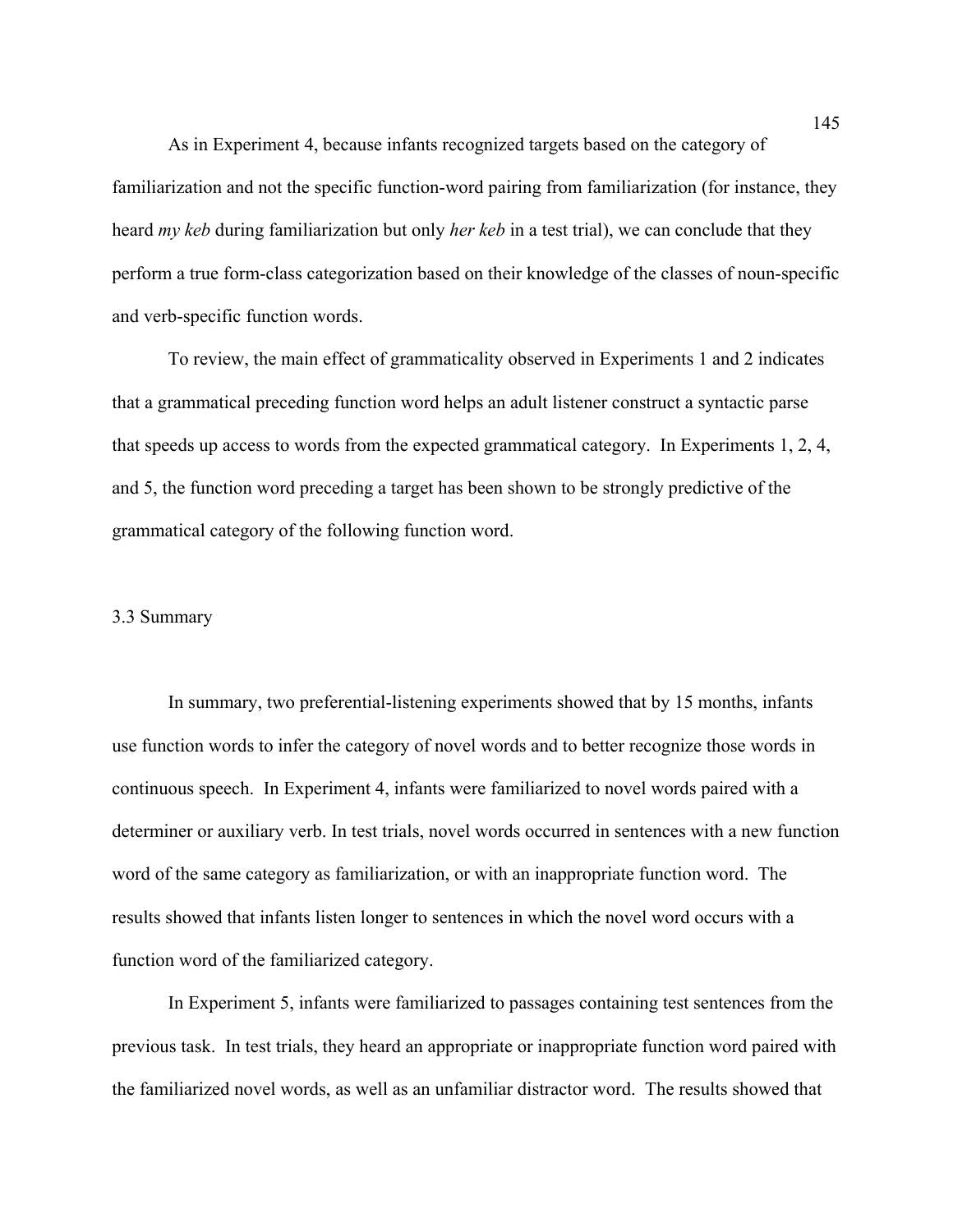infants listen longer to novel words when paired with a function word compatible with the familiarized syntactic category, suggesting that, like adults, they recognized novel word targets better when they matched their syntactic expectations.

The results of Experiments 1- 5 allow us to draw strong parallels between infant and adult syntactic processing. We hypothesized that the cue to grammatical category given by function words is robust enough to be perceived and exploited equally by infants and adults. Although the adult listeners in Experiments 1 and 2 performed a different task (word recognition) than infants in Experiments 4 and 5 (word categorization), the greatest factor in the results from both sets of experiments was crucially the function word that preceded a word target. We conclude that function words help adult listeners make strong on-line predictions about syntactic categories in a way that speeds lexical access, and also that infants can use this predictive nature of function words to segment and categorize novel words.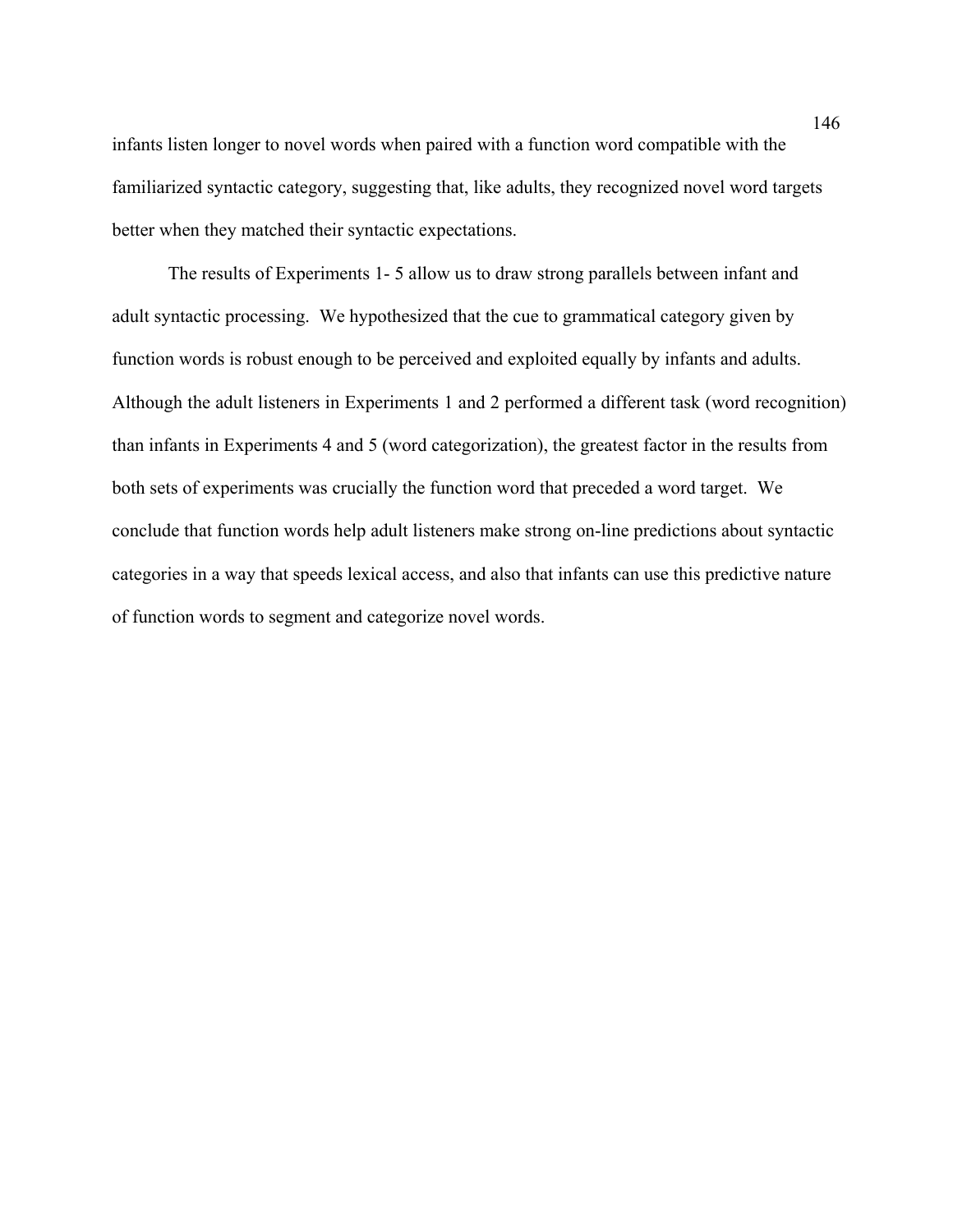#### **CHAPTER 4**

This dissertation began by citing one of the principal concerns for theories of language acquisition: how children so rapidly develop a grammar without explicit instruction as to how to identify the basic elements of this grammar. In keeping with major proposals in the acquisition literature for how children address this problem, we note both that children could benefit from knowledge of syntax to learn the grammatical categories of their language, but likewise that they may need to discern grammatical categories in order to construct a grammar. Solving this bootstrapping problem requires learners to identify cues to grammatical categories that are not logically contingent on having already mastered the lexicon and grammar of their language. A critical marker of grammatical category that has been widely acknowledged for its reliability, availability, and demonstrated recognition by young infants is the functional morphemes of a language. For that reason, the goal of this dissertation has been to refine our understanding of how function words guide the acquisition and processing of syntax.

This dissertation develops the proposal that infants use their early knowledge of function words to bootstrap grammatical categories and to project syntactic structure while processing language input. The current series of studies provide evidence that by the middle of their second year, children have developed sufficient knowledge to classify an unfamiliar word as either a noun or a verb after only a brief exposure to it in conjunction with English function words. These studies also show that by 15 months, infants have constructed abstract grammatical categories organized around the set of function words co-occurring with the elements in these categories. These studies thus add to the literature by demonstrating that children indeed develop knowledge of grammatical categories prior to the complete acquisition of a lexicon, and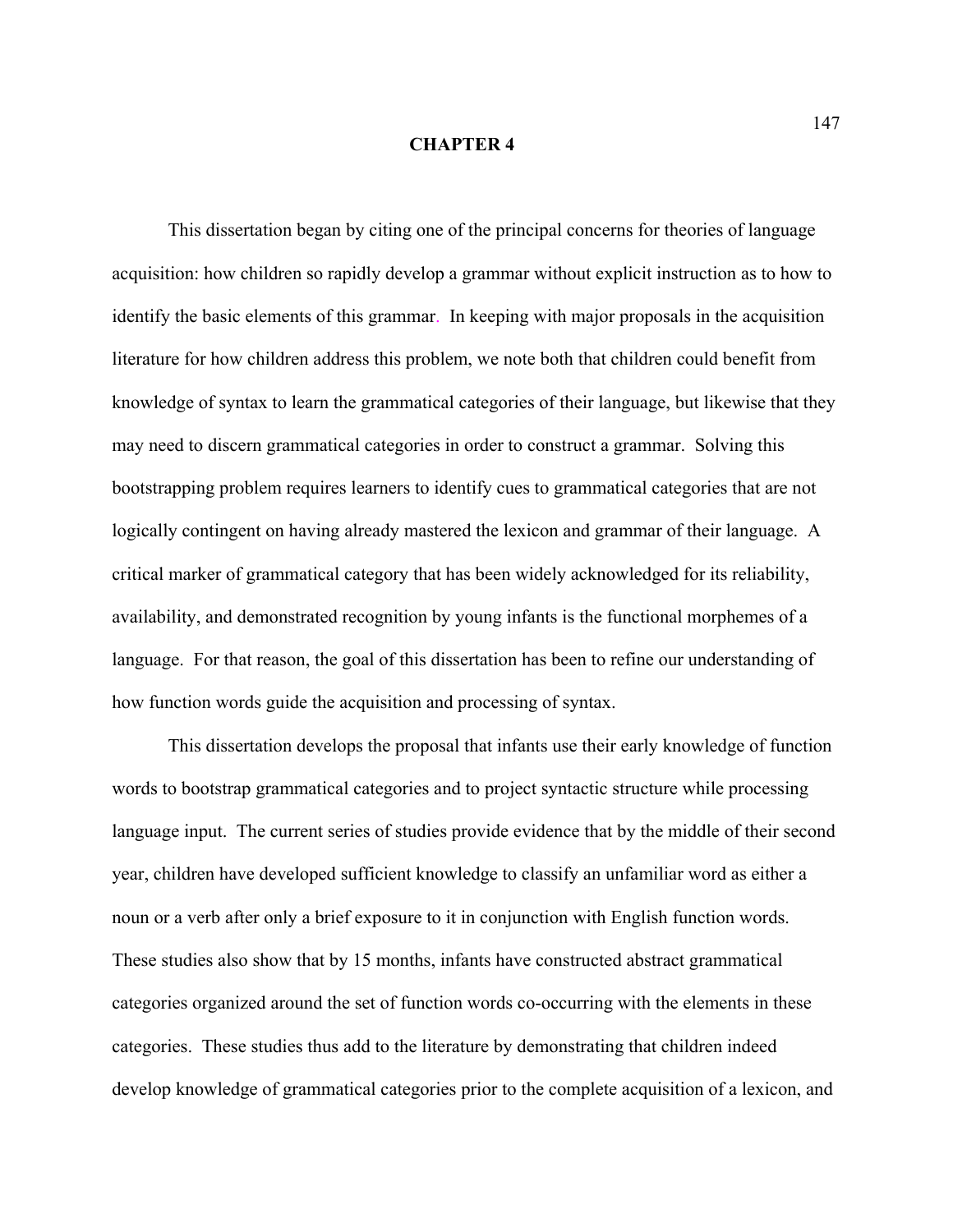appear to use this knowledge to make predictions about the syntactic structure of the incoming speech stream.

To add support to this notion, this series of studies also provides evidence that adults use the predictive nature of function words to make an on-line conjecture about the grammatical category of a word they have yet to recognize. Consequently, this dissertation also adds to the literature by drawing a parallel between the acquisition of syntax by infants and the processing of syntax by adults. Our analysis of the results of the studies reported here is based on the premise that the cues that adults use to make rapid grammatical decisions about individual sentences are the same cues that infants use to make decisions about the abstract nature of their grammars. We take for granted some form of the continuity hypothesis, that a child's grammar is endowed with all of the same representational distinctions contained by the adult grammar. For that reason, one of the aims of linguistic theory is to account for the trajectory from an infant's initial language exposure to an adult's fully developed grammar. Although adults may develop greater efficiency that makes some acquisition strategies obsolete, we assume that any robust language regularity is a good candidate for use in language comprehension by both children and adults. The evidence given by this dissertation for how one feature of language is used by infants and adults for two distinct tasks adds to the understanding of the system that underpins both child and adult grammar and suggests that there may be a causal link between the cues that learners use to build a grammar and the cues that parsers use to identify the structure of an individual sentence.

In summary, the experimental evidence set forth in this dissertation underscores that the same information used by adults to predict syntactic structure on-line is also used by infants to build grammatical categories. This supports the idea that a theory of acquisition should give a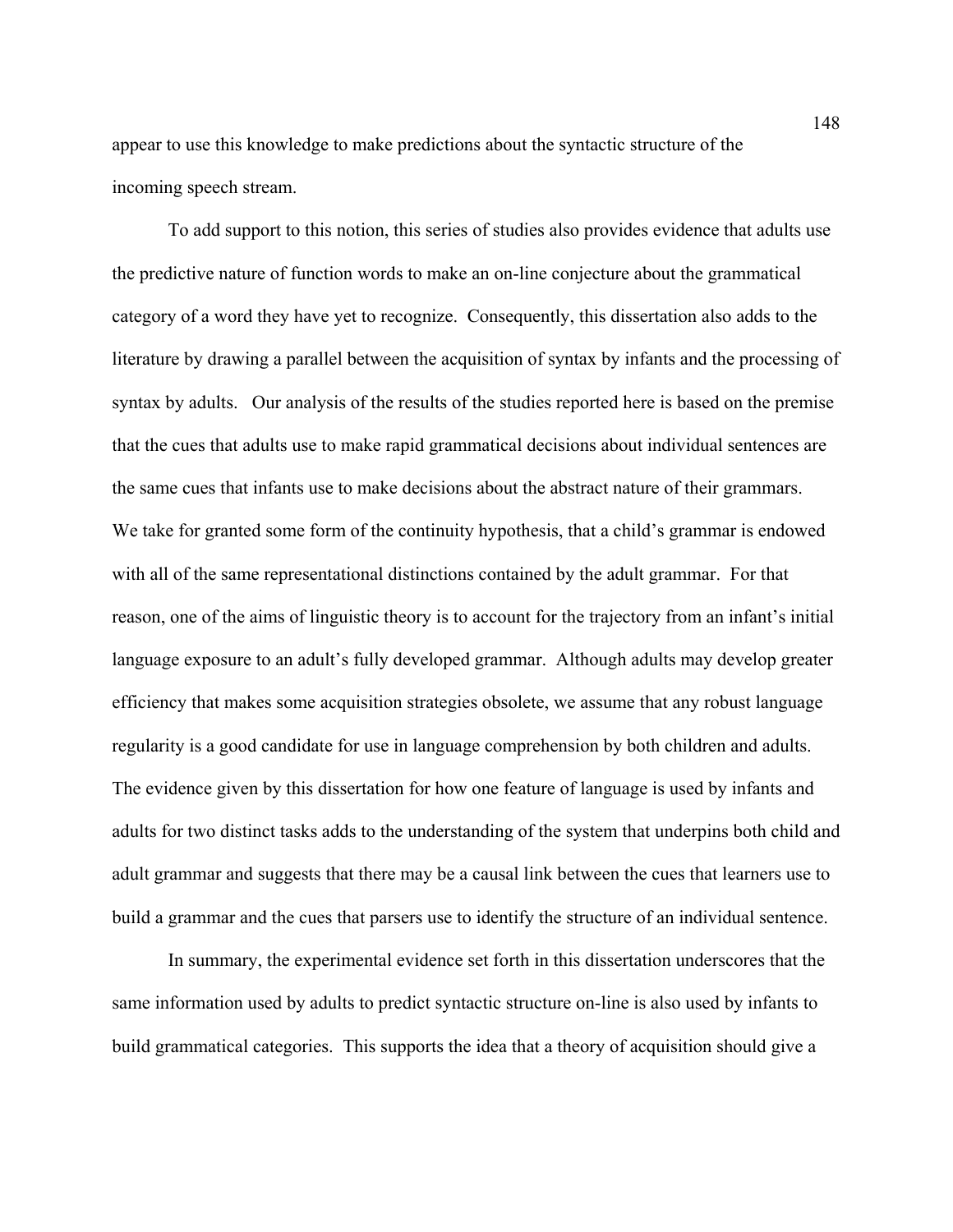prominent role to early knowledge of function word co-occurrence patterns as a bootstrap into grammatical categories.

## 4.1 Review of results of the current study

This dissertation investigated the role of function words in syntactic processing by studying lexical retrieval in adults and novel word categorization in infants. Christophe and colleagues (1997, in press) found evidence that function words help adults and infants quickly recognize a word and infer its syntactic category. Experiments 1-3 of the current study have additionally shown that function words also help adult listeners make a fast prediction about syntactic category of an upcoming word. How is it that adults come to use function words to make this type of prediction? We reason that this adult knowledge may derive from the process of learning language. Experiments 4-5 of the current study provide evidence that an infant learns function words and hypothesizes that they are predictive of function words on the basis of their experience with the language input. Further experience with the language input gives them no reason to discard this hypothesis, so that adult speakers continue to use the predictive nature of function words to guide language processing.

We now review the findings of the current series of studies. Experiments 1 and 2 tested whether mismatching function word-content word pairs could cause category-specific slowdowns in an adult word-spotting task. Adults identified targets faster in grammatical contexts, also, a larger preceding prosodic break facilitated target access more than a smaller break. We take these results to suggest that a preceding function word helps the listener construct a syntactic parse that is capable of affecting the speed of word identification; though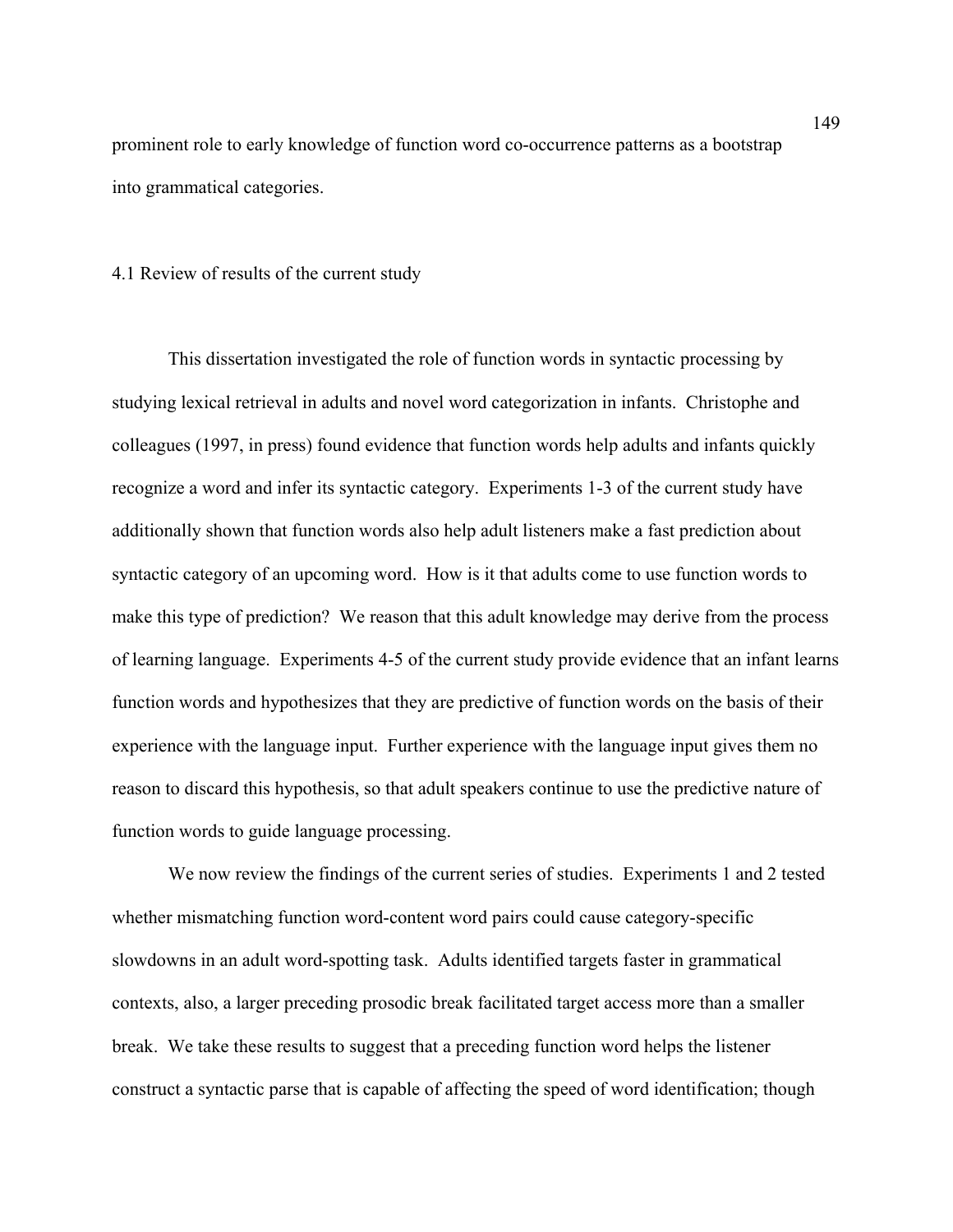listeners were asked only to perform the lexical task of monitoring for certain words, their behavior was influenced by the syntactic information provided by the preceding function word. Thus, this dissertation contributes detail to the interactive aspects of current models of sentence comprehension; this dissertation adds to evidence that the information about syntactic phrases that is carried by function words is accessed prior to lexical selection. A third experiment measured independent semantic ratings of the stimuli used in Experiments 1 and 2, supporting the conclusion that the observed grammaticality effect mainly reflects syntactic, and not semantic, processing. Experiment 1 showed that the effect of grammaticality of a preceding function word significantly affected subjects' reaction times. Experiment 2 additionally strengthened the case that the difference in reaction times to grammatical and ungrammatical targets was due to the syntactic frame the target occurred in, not wholly to the semantic anomalousness of the target. Experiment 3 attempted to account for the portion of the grammaticality effect observed in Experiments 1 and 2 that was due to semantic processing, and also found that a significant effect of grammaticality was indeed due to syntactic processing.

Next, two preferential-listening experiments show that at 15 months, infants use function words to infer the category of novel words and to better recognize those words in continuous speech. First, infants were familiarized to novel words paired with a determiner or auxiliary verb. In test trials, novel words occurred in sentences with a new functor of the same category as familiarization, or with an inappropriate functor. The results showed that infants listen longer to sentences in which the novel word occurs with a functor of the familiarized category. In the next experiment, infants were familiarized to passages containing test sentences from the previous task. In test trials, they heard an appropriate or inappropriate functor paired with the familiarized pseudowords, as well as an unfamiliar distractor word. The results showed that infants listen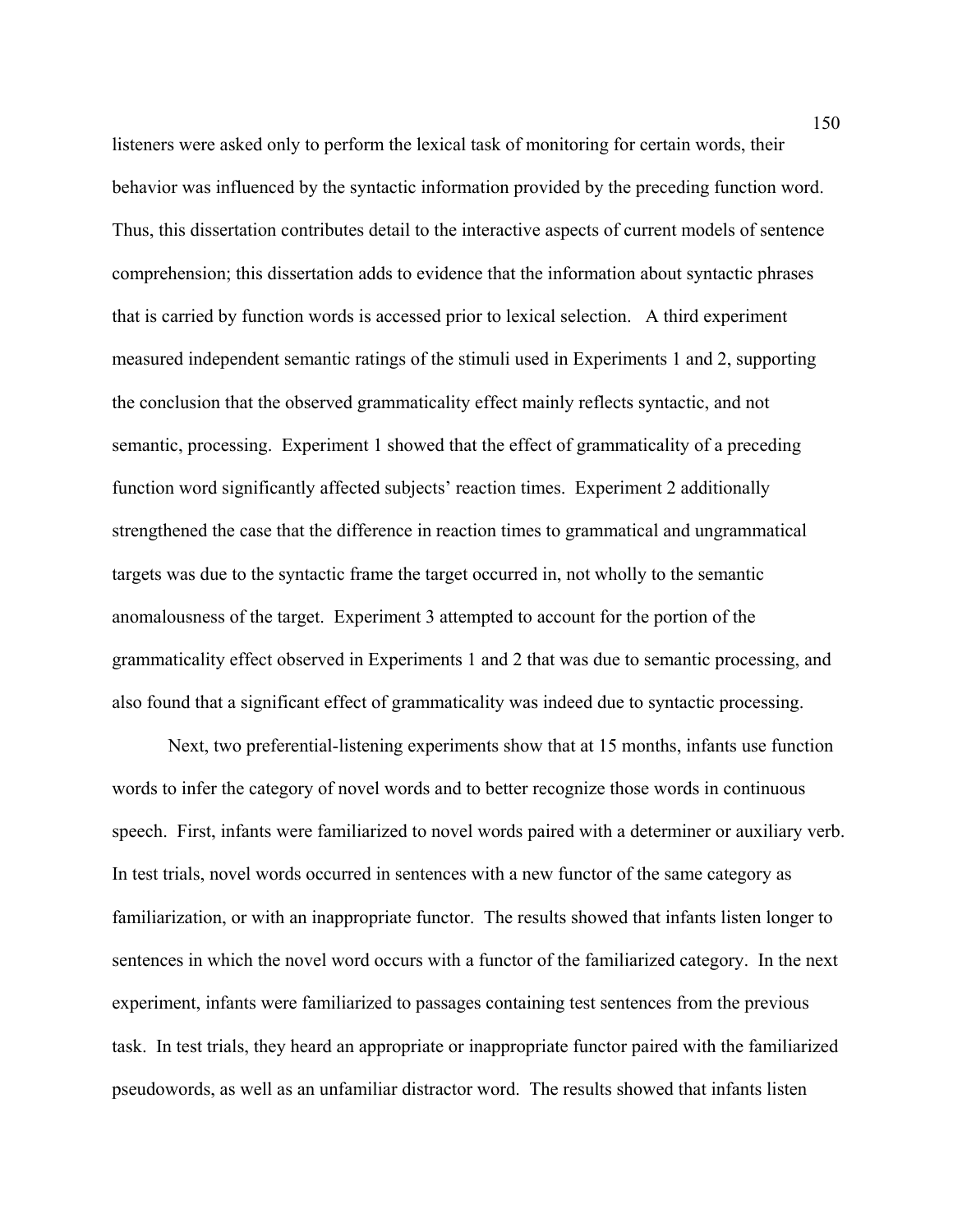longer to novel words when paired with a functor of the familiarized syntactic category, suggesting that, like adults, they recognized targets better when these matched their syntactic expectations.

Experiments 4 and 5, which adapt the task demands of Experiments 1 and 2 to an infant head-turn preference procedure, examining how 14- to 18-month olds use determiners and auxiliaries to categorize novel words. In Experiment 4, infants were familiarized to phrases consisting of a real function word (a determiner or an auxiliary) paired with a novel monosyllabic word. They then heard sentences in which the familiarized nonsense words were used in a syntactic context appropriate to a noun or verb, preceded by a different function word than the one used during familiarization. The results showed that infants listen longer to sentences in which the novel word occurs with a function word from the same category used during familiarization. In Experiment 5, infants were familiarized to passages containing test sentences from the previous task. In test trials, they heard an appropriate or inappropriate functor paired with the familiarized pseudowords, as well as an unfamiliar distractor word. The results showed that infants listen longer to novel words when paired with a functor of the familiarized syntactic category, suggesting that, like adults, infants recognized words targets better when they matched their syntactic expectations. These results fit well with the results of recent studies that also find evidence for infants' ability to categorize novel words. In addition, we have shown here the first evidence of infants' categorization of novel words as both nouns and verbs during the same task. Having reviewed the results of Experiments 1-5, we next discuss the contribution of these experiments relative to previous knowledge about the potential role of function words in lexical access and syntactic processing.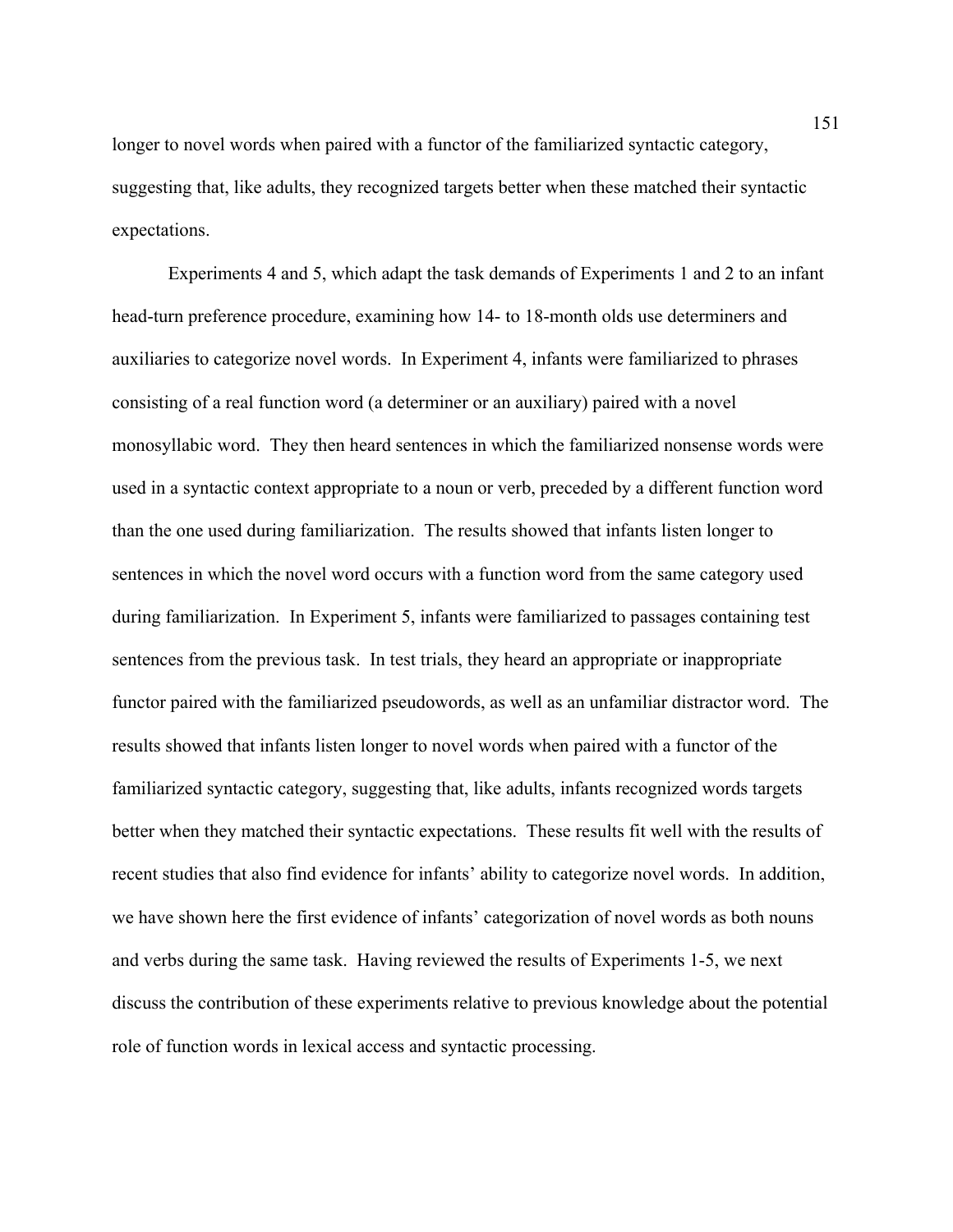4.2 Review of research that foregrounded this study

This dissertation began by discussing the findings of Christophe (1997), that adults use function words at prosodic phrase boundaries to constrain lexical access, a process they called function-word stripping. As reviewed in Chapters 1 and 2, the authors conducted an experiment in which adult subjects searched for word-initial target phonemes that fell at the boundary between a function word and a content word or between two content words. They varied the phoneme-finding task for their two subject groups: one group was instructed to find the target phoneme wherever it occurred in the sentence; the other group was asked to respond to the target only if it occurred at the beginning of a word. The results revealed a significant interaction between task and target position: when the target was on the noun, immediately following the determiner, subjects were equally fast at both tasks. But, when the target was on the adjective, following the noun, subjects were slower to perform the word-initial task than the generalized task. The authors concluded that a word boundary following a function word is more readily available. Their finding that reaction times were faster for target phonemes between a function and a content word led them to hypothesize that a first prosodic organization of the input is filled in with function words, which are quickly recognized at the boundary edges of this first-pass segmentation. A process of "function-word stripping" produces fast access to a following content word and speeded recognition of a target phoneme located in it.

Christophe et al's (1997) finding of a rapid function word identification effect gave evidence of the useful role function words might play in quickly focusing learners' attention on a content word, thereby perhaps facilitating their learning of these lexical items and further helping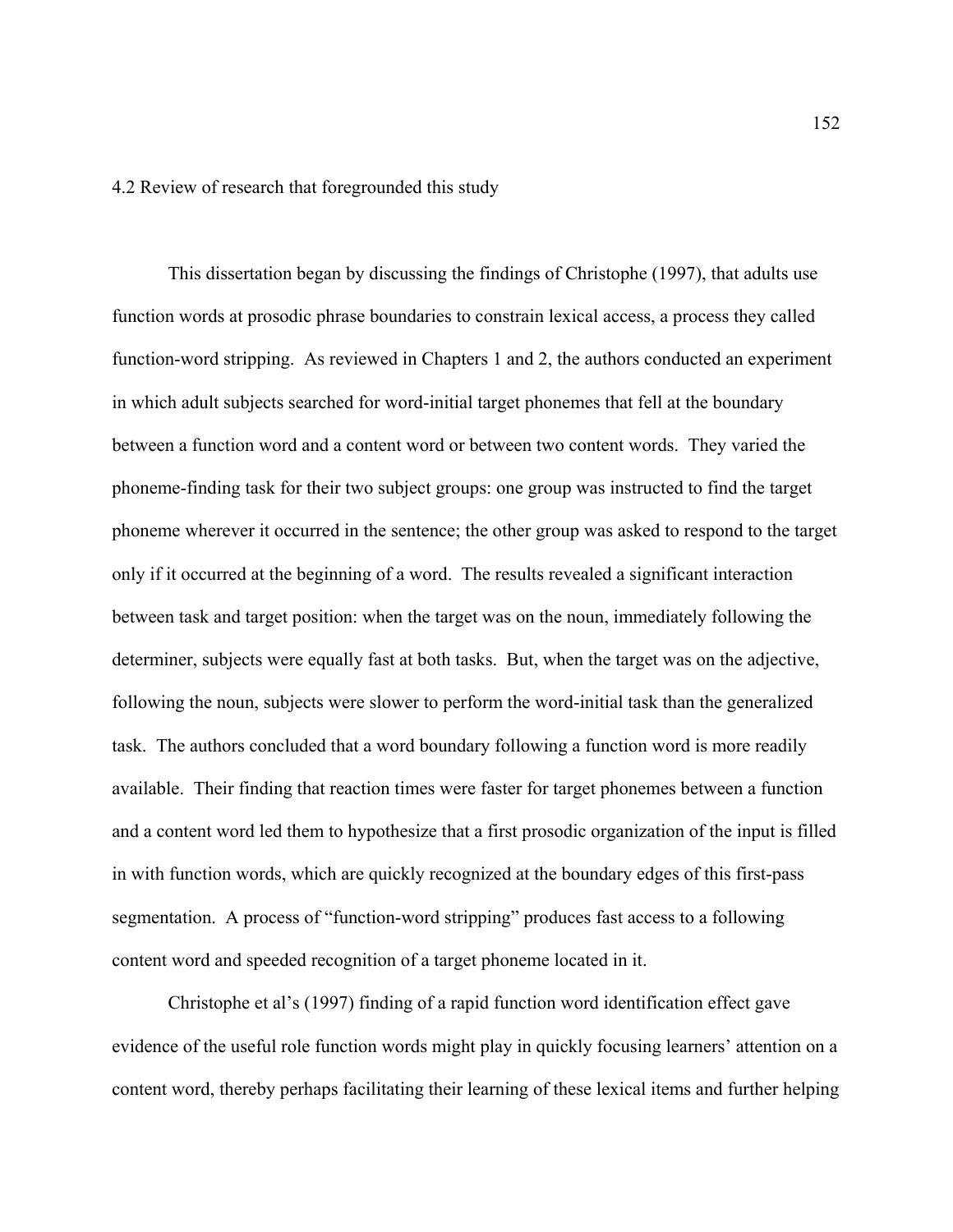them to notice the co-occurrence patterns between these content words and the function words that they quickly stripped off. However, their experiment did not account for the grammatically predictive power of function words, simply due to the fact of the head-final word order of the French stimuli. That is, in the French noun phrases used in that experiment, the determiners always directly preceded the head noun of the phrase, even when a modifying adjective was also present in the noun phrase. However, the authors anticipated in their writing that function word stripping could contribute to efficient syntactic bracketing, and have conducted further experiments to test this contribution (Christophe, Millotte, Bernal, and Lidz, in press).

With the purpose of adding to the literature on this particular area of syntactic processing, this dissertation has presented the findings of Experiments 1-5 as support for the hypothesis we made to modify and expand on the predictions made by the function word stripping hypothesis. This new prediction was expressed as the function word predictiveness hypothesis, that the rapid identification of function words enables listeners to make predictions about the grammatical categories of subsequent words.

## 4.3 Summary of the contribution of the current study

What has been shown here is that function words also help adult listeners make strong on-line predictions about syntactic categories in a way that speeds lexical access. Furthermore, infants can use this predictive nature of function words to segment and categorize novel words. In this dissertation, we examined the usefulness of the function words determiners and auxiliaries as a bootstrap into grammatical category acquisition. Since infants may learn to recognize these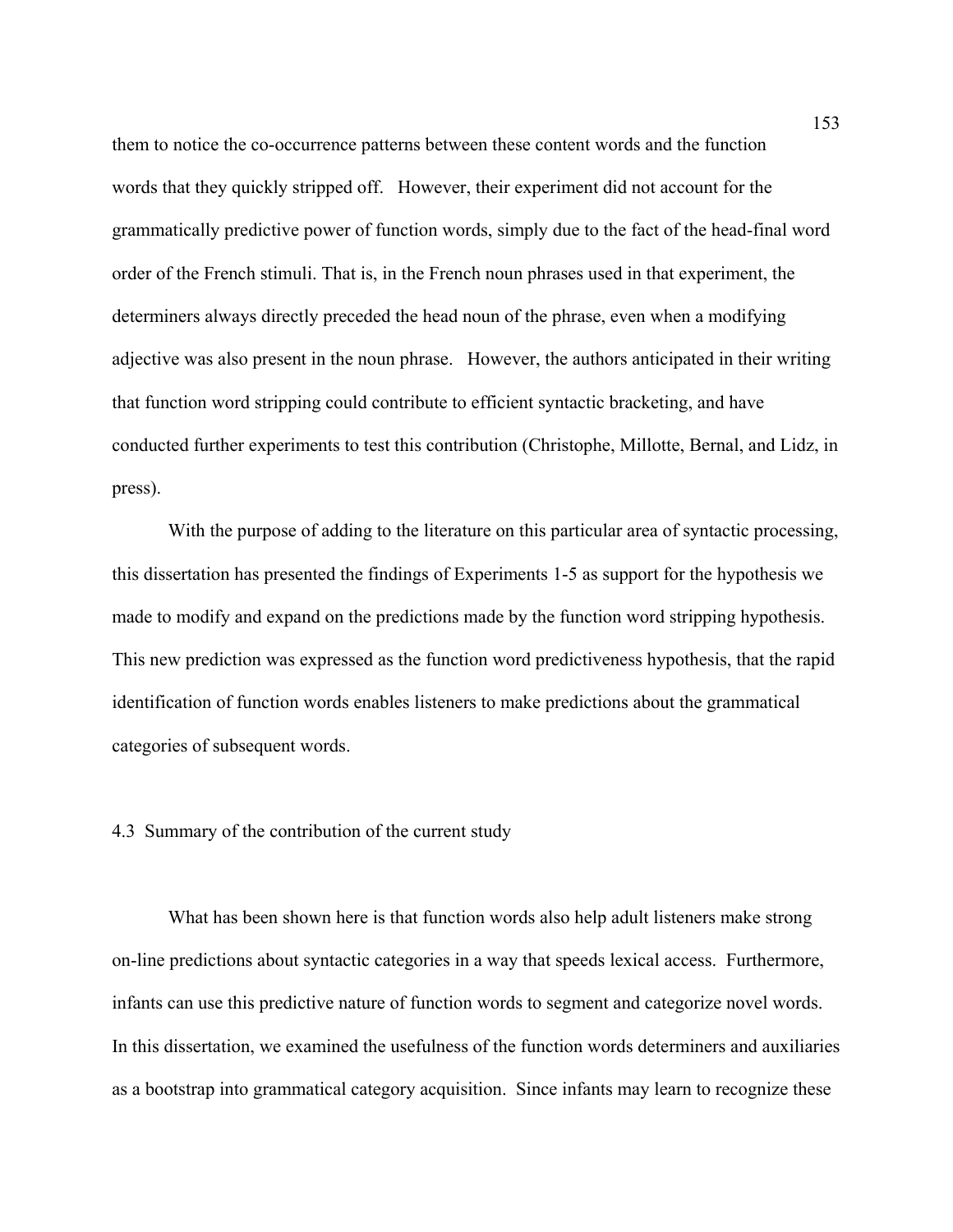words via a combination of distributional information (Jusczyk and Kemler Nelson 1996, Gerken 1996, Morgan, Allopenna, and Shi 1996 *inter alia*), evidence that infants use function words to bootstrap category acquisition supports the idea that infants can begin to solve the circularity problem without first having to learn the meanings of words (Landau and Gleitman, 1985; Gleitman, 1990). If this is the case, infants may begin building grammatical categories as soon as they are able to accumulate that type of relevant information, such as learning to recognize and compile an inventory of function words.

When infants begin to recognize the function words of their own language, they may start compiling them into an inventory. From such an inventory they can begin to notice cooccurrence patterns, for example, that function words often appear adjacently or in fairly regular distributional relationship to the other broad category of words, content words, and furthermore that certain function words only occur with certain content words. On this logic, knowing the function words of their language could give infants an advantage both in recognizing the content words that co-occur with them, and in construing a grammatical category to assign to a particular content word (Maratsos & Chalkley 1980, Braine 1987, Christophe and Dupoux 1996). By first making subcategories of function words, the infant could use those subcategories to construe categories of different words that co-occur with function words. This process could allow infants to begin to sort content words into the grammatical categories appropriate to their language's grammar. This dissertation provides evidence to support these hypotheses by showing that infants at around 15 months of age have knowledge of the function words of their language and can indeed assimilate novel content words into the grammatical categories of their native language. In addition, Experiments 4 and 5 have shown for the first time that infants of this age are able to infer the syntactic category of novel words both in a noun context and in a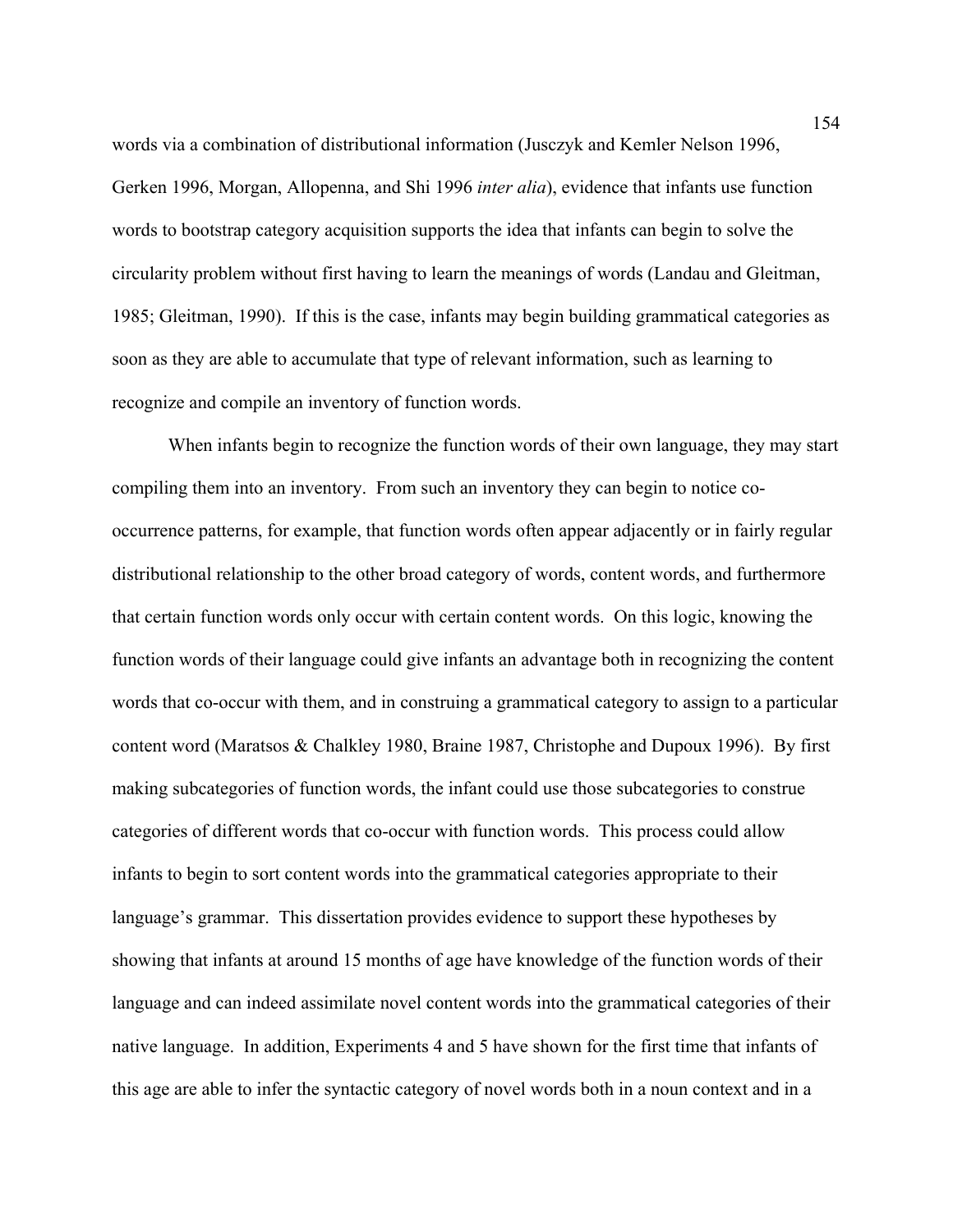verb context. This implies that infants have early knowledge of abstract syntactic categories, contrary to the proposal that early linguistic knowledge consists only of item-specific lexical representations (Tomasello 2000).

To summarize, the main effect of grammaticality observed in Experiments 1 and 2 indicates that a grammatical preceding function word helps an adult listener construct a syntactic parse that speeds up access to words from the expected grammatical category. In Experiments 1, 2, 4, and 5, the function word preceding a target was shown to be strongly predictive of the grammatical category of the following function word.

 The ultimate conclusion of this dissertation concerns the relationship between the learner and the parser. The studies reported here provide evidence that information used by adults to predict syntactic structure on-line is also used by infants to build grammatical categories. Perhaps adults use function words to predict grammatical categories during language comprehension because they used it to construct grammatical categories during language acquisition. This observation evokes an interesting parallel between the use of function words during the time span of the incremental processing of language and the use of function words during the time span of the acquisition process. With the evidence presented here, we begin to enhance the picture of the acquisition process by recognizing that the information that learners use to extract information about the grammar is not discarded when learning is completed. Rather, the parser is empowered by this information during the course of rapid structure building. In contrast to a model of acquisition in which the learning apparatus becomes obsolete when the mature grammar is achieved, it appears the adult language parser elegantly maintains the use of just those cues that are favored by the learner.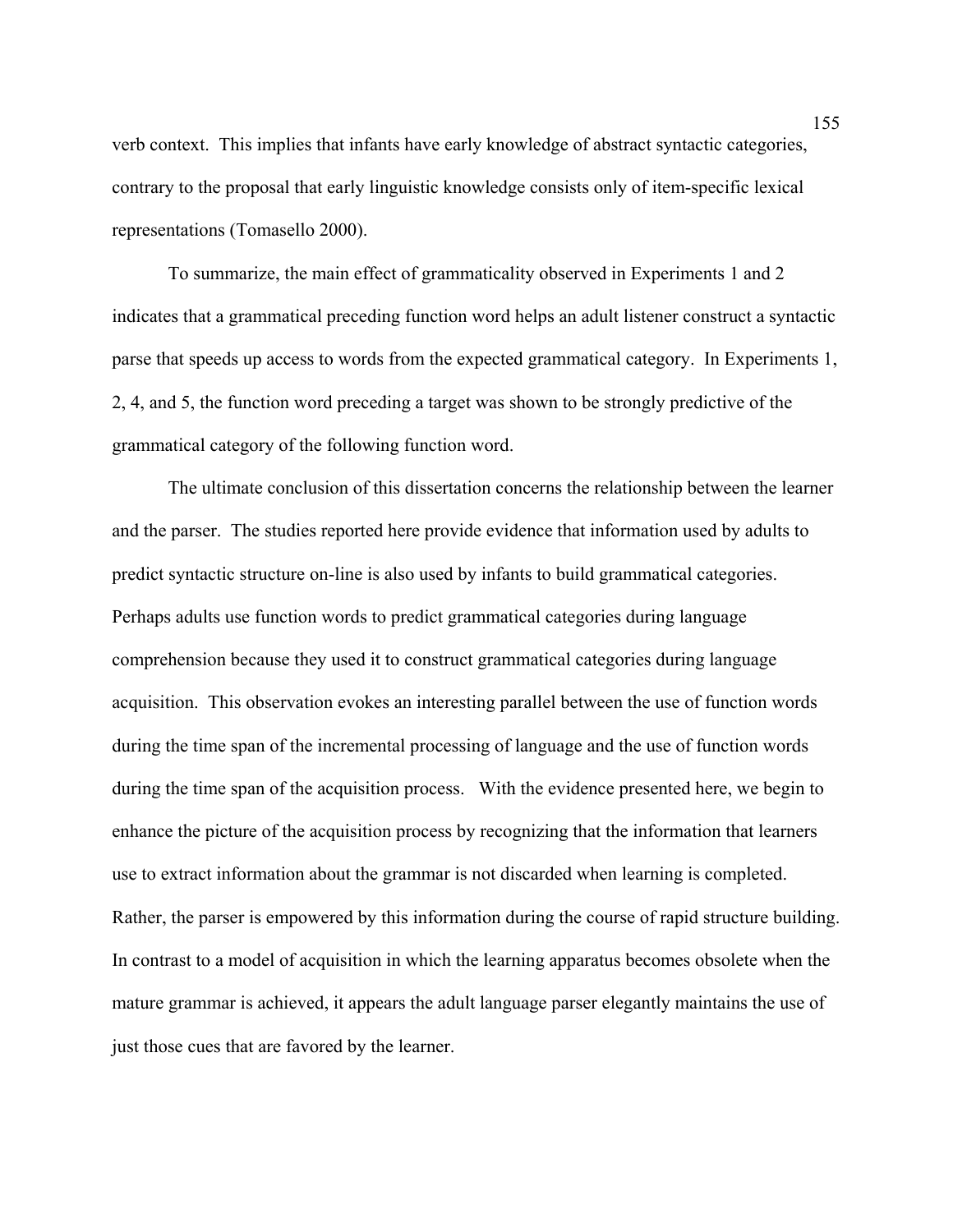## **REFERENCES**

- Ainsworth-Darnell, K., Shulman, H., & Boland, J.E. (1998). Dissociating brain responses to syntactic and semantic anomalies: Evidence from event-related potentials. *Journal of Memory and Language*, 38, 112-130.
- Aoshima, S., Phillips, C., & Weinberg, A. (2004). Processing filler-gap dependencies in a headfinal language. *Journal of Memory and Language,* 51, 23-54.
- Baayen, R.H., Piepenbrock, R., & Rijn, H. van (1993). *The CELEX Lexical Database* (Release 1) [CD-ROM]. Philadelphia, PA: Linguistic Data Consortium, University of Pennsylvania [Distributor].
- Baker (2005). *Lexical categories: Verbs, nouns, and adjectives.* Cambridge University Press.
- Beckman, M. (1996). The parsing of prosody. *Language and Cognitive Processes* 11, 17-67
- Beckman, M. & Pierrehumbert, J. (1986). Intonational structure in Japanese and English. *Phonology Yearbook* 3, 255-309.
- Black, M. & Chiat, S. (2003). Noun-verb dissociations: a multi-faceted phenomenon. *Journal of Neurolinguistics,* 16(2), 231-250.
- Bloomfield, L. (1933). *Language*. Chicago: University of Chicago Press.
- Bradley, D. C. (1978). Computational distinctions of vocabulary type. Unpublished doctoral dissertation, Cambridge, MA, MIT.
- Bradley, D. C., Garrett, M. F., & Zurif, E. B. (1980). Synatactic deficits in Broca's aphasia. In D. Caplan (Ed.), Biological studies of mental processes (pp. 269–286). Cambridge, MA: MIT Press.
- Braine, M. D. S. (1987). What is learned in acquiring word-classes--a step toward an acquisition theory. In B. MacWhinney (ed.), *Mechanisms of language*, 65-87.
- Brent, M.R. (1994). Surface cues and robust inference as a basis for the early acquisition of subcategorization frames. In: Gleitman, L. R., & Landau, B. (Eds.) *Acquisition of the lexicon*. Cambridge, MA: MIT Press, 433-470.
- Brent, M.R. & Cartwright, T.A. (1996). Distributional regularity and phonotactic constraints are useful for segmentation. *Cognition*, 61(1-2), 93-125.
- Brown, R., & Hanlon, C. (1970). Derivational complexity and order of acquisition in child speech. In J.R. Hayes (Ed.), *Cognition and the development of language*. New York: Wiley
- Brown, R. (1973). *A first language*. Cambridge, MA: Harvard University Press.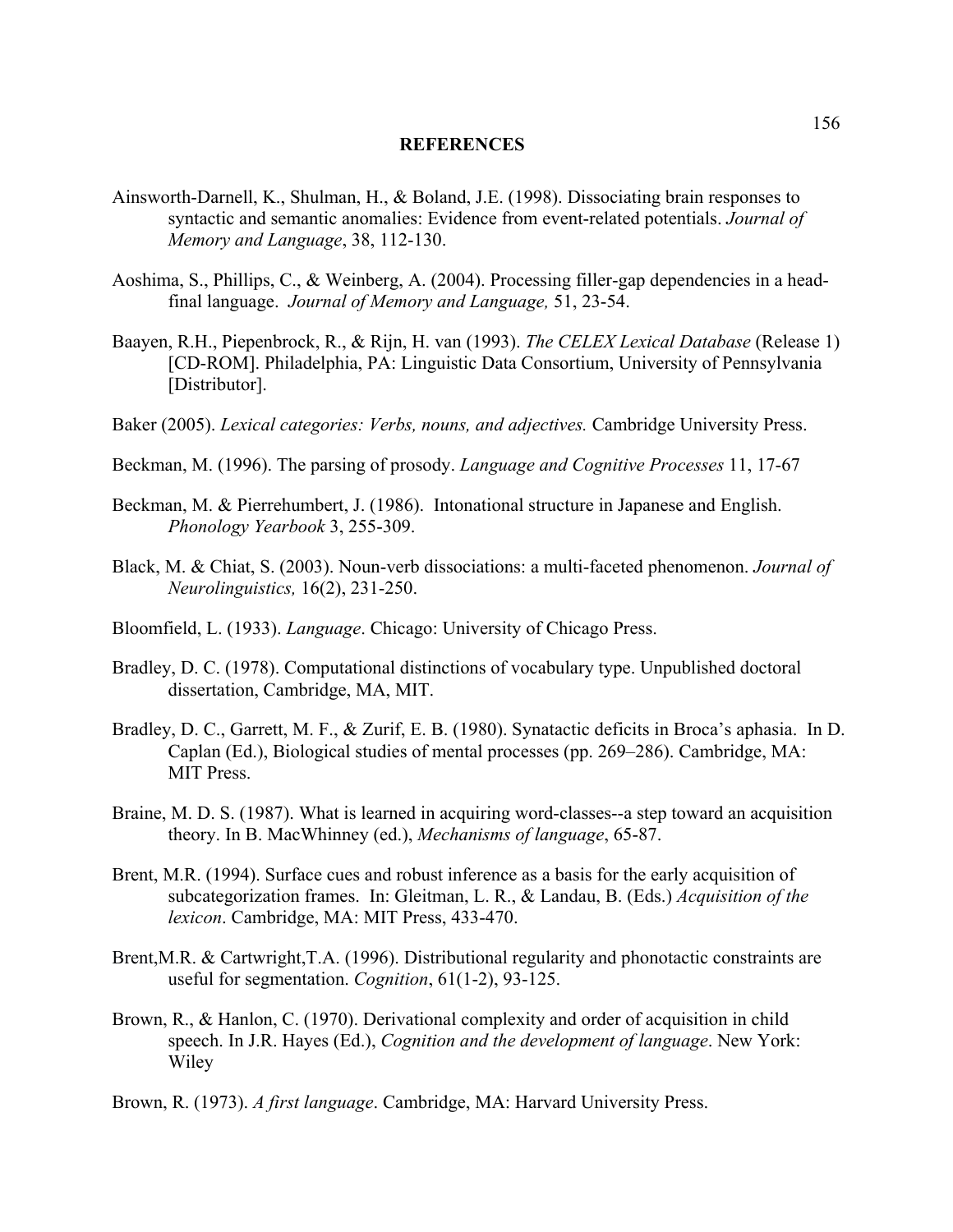- Cartwright, T.A. & Brent, M.R. (1997). Syntactic categorization in early language acquisition: Formalizing the role of distributional analysis. *Cognition*, 63(2), 121-170.
- Chomsky, N. (1965). *Aspects of the theory of syntax.* Cambridge: MIT Press.
- Chomsky, Noam. 1973. Conditions on transformations. In: S. Anderson & P. Kiparsky, eds., *A Festschrift for Morris Halle*. New York: Holt, Rinehart and Winston.
- Chomsky, N. & Halle, M. (1968). *The Sound Pattern of English*. New York: Harper and Row.
- Christiansen, M.H. & Monaghan, P. (2006). Discovering verbs through multiple-cue integration. In K. Hirsh-Pasek & R.M. Golinkoff (Eds.). *Action Meets Word: How Children Learn Verbs.* Oxford University Press.
- Christophe, A., & Dupoux, E. (1996). Bootstrapping lexical acquisition: the role of prosodic structure. *The Linguistic Review*, 13, 383-412.
- Christophe, A., Dupoux, E., Bertoncini, J., & Mehler, J. (1994). Do infants perceive word boundaries? An empirical study of the bootstrapping of lexical acquisition. *The Journal of the Acoustical Society of America*, 95(3), 1570-1580.
- Christophe, A., Guasti, M. T., Nespor, M., & van Ooyen, B. (2002, in press). Prosodic structure and syntactic acquisition: the case of the head-complement parameter. *Developmental Science*.
- Christophe, A., Guasti, M. T., Nespor, M., Dupoux, E., & van Ooyen, B. (1997). Reflections on prosodic bootstrapping: its role for lexical and syntactic acquisition. *Language and Cognitive Processes*, 12, 585-612.
- Christophe, A., Millotte, S., Bernal, S., & Lidz, J. (in press) Bootstrapping lexical and syntactic acquisition. *Language and Speech.*
- Collins, A.M. & Loftus, E.F. (1975) A spreading-activation theory of semantic processing. *Psychological Review*, 82(6), 407-428.
- Crain, S. & Fodor, J.D. (1985). How can grammars help parsers? In Dowty, D., Kartunen, L., and Zwicky, A. (eds.) *Natural language parsing: psycholinguistic, computational, and theoretical perspectives.* Cambridge: Cambridge University Press.
- Crocker, M. & Corley, S. (2002). Modular architectures and statistical mechanisms: the case from lexical category disambiguation. In: Merlo & Stevenson (eds), *The Lexical Basis of Sentence Processing*, John Benjamins, Amsterdam.
- Cutler, A. (1993). Phonological cues to open- and closed-class words in the processing of spoken sentences. *Journal of Psycholinguistic Research*, 22, 109-131.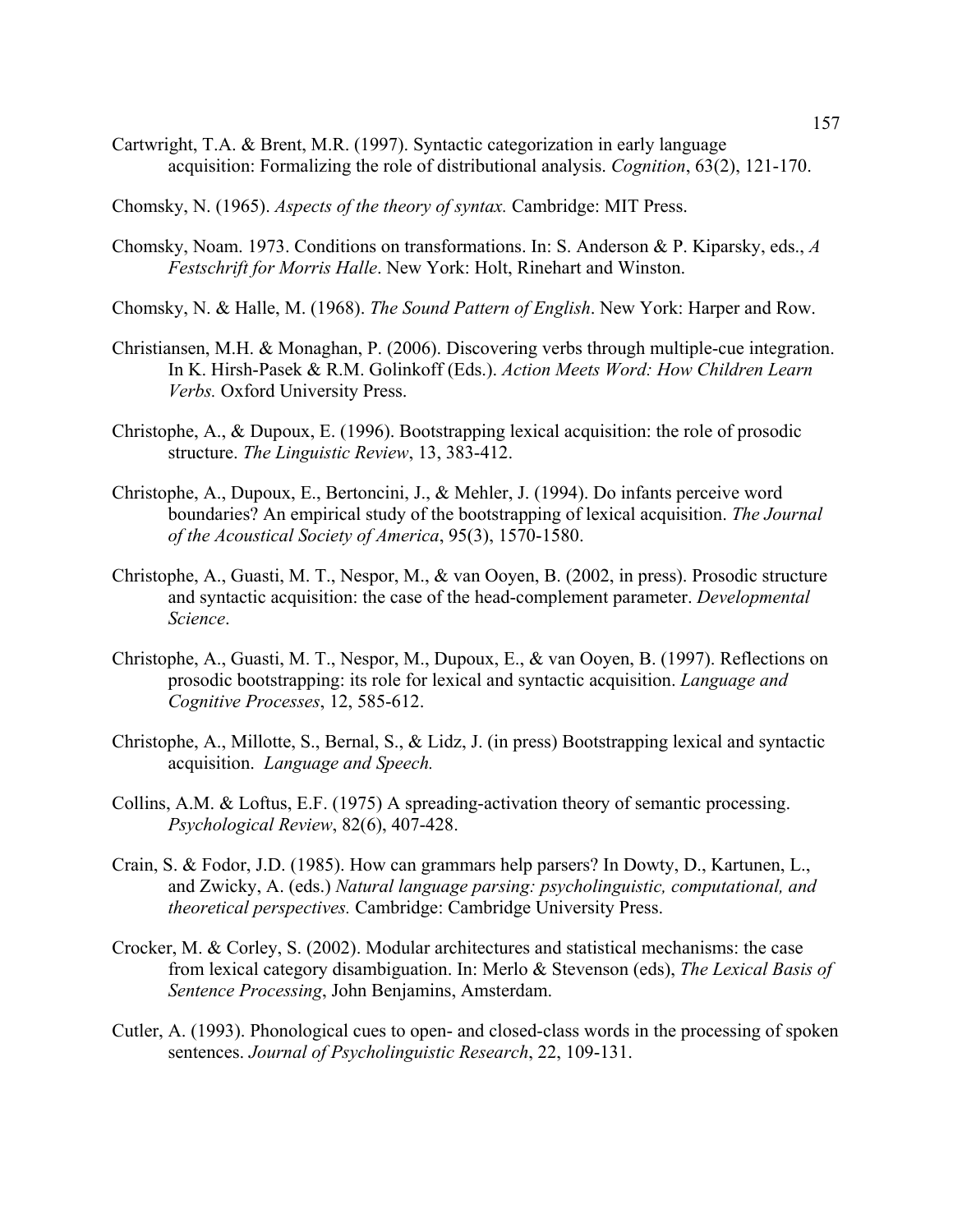- Cutler, A., & Norris, D. (1988). The role of strong syllables in segmentation for lexical access. *Journal of Experimental Psychology: Human Perception and Performance* 14, 113-21.
- Dale, P. S., & Fenson, L. (1996). Lexical development norms for young children. *Behavioral Research Methods, Instruments, & Computers, 28*, 125-127.
- de Pijper, J. & Sanderman, A. (1994). On the perceptual strength of prosodic boundaries and its relation to suprasegmental cues. *Journal of the Acoustical Society of America*, 96(4), 2037-2047.
- de Villiers, J.G., & de Villiers, P.A. (1973). A cross-sectional study of the acquisition of grammatical morphemes in child speech. *Journal of psycholinguistic research*, 2(3), 267- 278.
- Durieux, G. & Gillis, S. (2000). Predicting grammatical classes from phonological cues: An empirical test. In: Weissenborn, J. and Hohle, B. (Eds.) *Approaches to Bootstrapping: Phonological, Lexical, Syntactic and Neurophysiological Aspects of Early Language Acquisition*, 189-232. Amsterdam: John Benjamins.
- Fernald, A., McRoberts, G.W., & Swingley, D. (2001). Infant's developing competence in recognizing and understanding words in fluent speech. In Weissenborn and Höhle (Eds.): *Approaches to bootstrapping : Phonological, lexical, syntactic and neurophysiological aspects of early language acquisition.* Vol. 1. 97-123. Amsterdam/Philadelphia : John Benjamins.
- Fodor, J.A., Bever, T.G., & Garrett, M.F. (1974). The Psychology of Language: An Introduction to Psycholinguistics and Generative Grammar. New York: McGraw-Hill.
- Frauenfelder, U. H., Scholten, M., & Content, A. (2001). Bottom-up inhibition in lexical selection: Phonological mismatch effects in spoken word recognition. *Language and Cognitive Processes*, 16(5/6), 583-607.
- Friederici, A.D. (1985). Levels of processing and vocabulary types: Evidence from on-line comprehension in normals and agrammatics. *Cognition, 19*, 133-166.
- Friederici, A.D. (2000). The developmental cognitive neuroscience of language: A new research domain. *Brain and Language*, 71, 65-68.
- Friederici, A.D., Steinhauer, K., & Frisch, S. (1999). Lexical integration: Sequential effects of syntactic and semantic information. Memory and Cognition, 27, (3), 438-453.
- Gerken, L.A. (2001). Signal to syntax: building a bridge. In: Weissenborn, J. and Hohle, B. (Eds.) *Approaches to Bootstrapping: Phonological, Lexical, Syntactic and Neurophysiological Aspects of Early Language Acquisition*, Vol. 1, 147-165. Amsterdam: John Benjamins.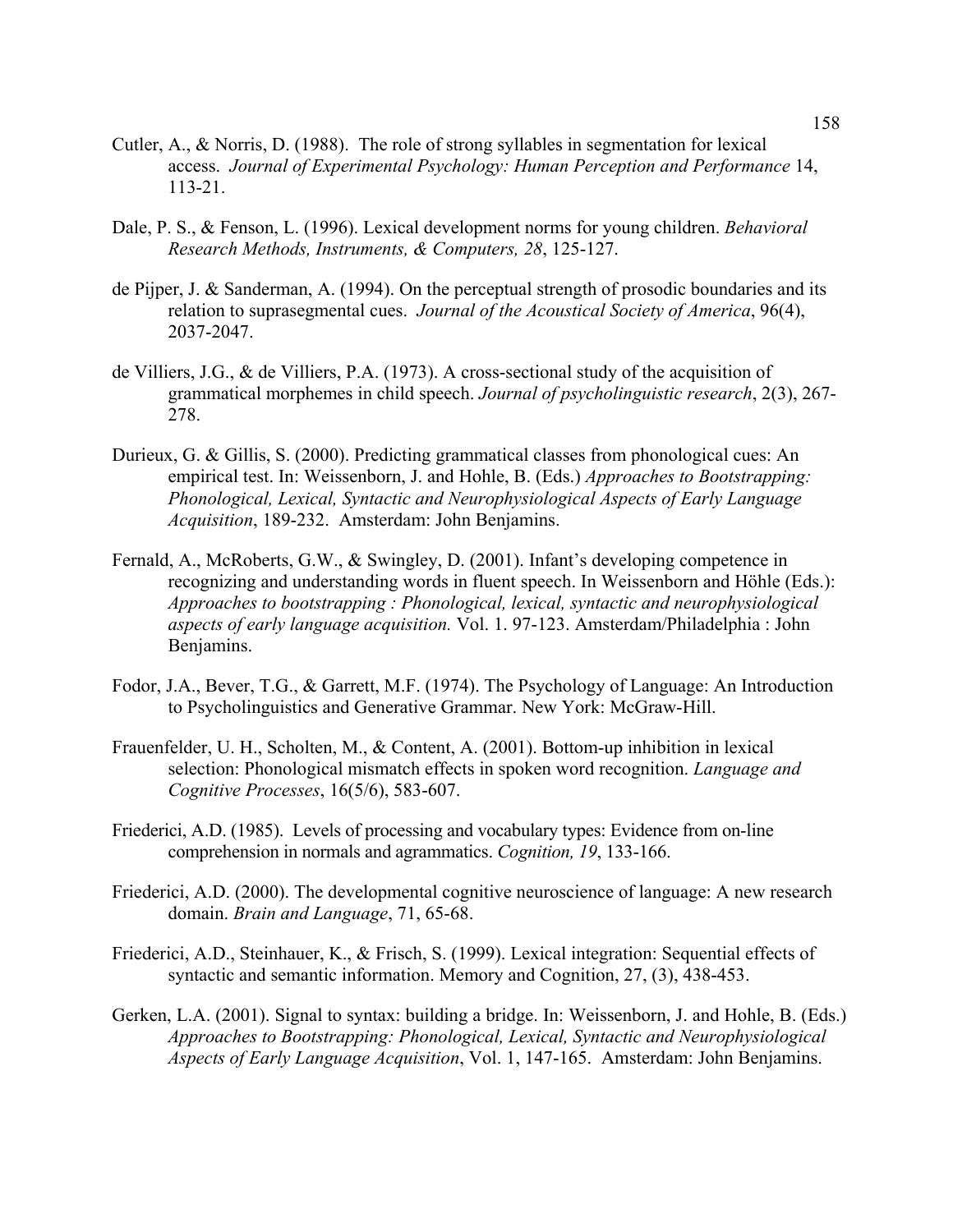- Gerken, L.A., Jusczyk, P.W., & Mandel, D.R. (1994). When prosody fails to cue syntactic structure: 9-month-olds' sensitivity to phonological versus syntactic phrases. *Cognition*, 51, 237–265.
- Gerken, L. A., Landau, B., & Remez, R. E. (1990). Function morphemes in young children's speech perception and production. *Developmental Psychology*, 27, 204-216.
- Gerken, L.A., & McIntosh, B.J. (1993). The interplay of function morphemes and prosody in early language. *Developmental Psychology*, 29, 448–457.
- Gleitman, L. R. (1990). The structural sources of word meaning. *Language Acquisition*, 1 (1), 3- 55. Mahwah, NJ: Lawrence Erlbaum Associates.
- Gleitman, L., Gleitman, H., Landau, B., & Wanner, E. (1988). Where learning begins: initial representations for language learning. In F. J. Newmeyer, *Linguistics, the Cambridge Survey,* vol. 3., (150-193). Cambridge: Cambridge University Press.
- Gleitman, L. and E. Wanner. (1982). Language acquisition : the state of the art. In Gleitman, L. and E. Wanner. 1982. *Language acquisition : the state of the art*. 3-48. New York : Cambridge University Press.
- Golinkoff, R., Hirsh-Pasek, K., & Schweisguth, M.A. (2001). A reappraisal of young children's knowledge of grammatical morphemes. . In Weissenborn and Höhle (Eds.): *Approaches to bootstrapping : Phonological, lexical, syntactic and neurophysiological aspects of early language acquisition.* Vol. 1. 97-123. Amsterdam/Philadelphia: John Benjamins.
- Gomez, R.L. & Lakusta, L. (2004). A first step in form-based category abstraction by 12-monthold infants. *Developmental Science,* 7(5), 567-580. Malden, MA: Blackwell Synergy.
- Gordon, B., & Caramazza, A. (1982). Lexical decision for open- and closed-class words: Failure to replicate differential frequency sensitivity. Brain and Language, 15, 143–160.
- Grimshaw, J. (1981). Form, function, and the language acquisition device. In C.L. Baker and J.J. McCarthy (eds.), *The Logical Problem of Language Acquisition,* 165-182. Cambridge, MA: The MIT Press.
- Gouvea, A., Aldana, G., Bell, T., Cody, K., de Groat, C., Johnson, C., McCabe, D., Zimmerman, L., Kim, J. (2005). 18 month old infants' sensitivity to number agreement inside the noun phrase. *Proceedings of BUCLD 29.* Somerville, MA: Cascadilla Press.
- Green, T. R. G. (1979). The necessity of syntax markers: Two experiments with artificial languages. Journal of Verbal Learning and Verbal Behavior, 18, 481-496.
- Harris, Z.S. (1951) *Methods in structural linguistics*. Chicago: University of Chicago Press.
- Höhle B., & Weissenborn, J. (2003). German-learning infants' ability to detect unstressed closed-class elements in continuous speech. Developmental Science, 6(2), 122-127.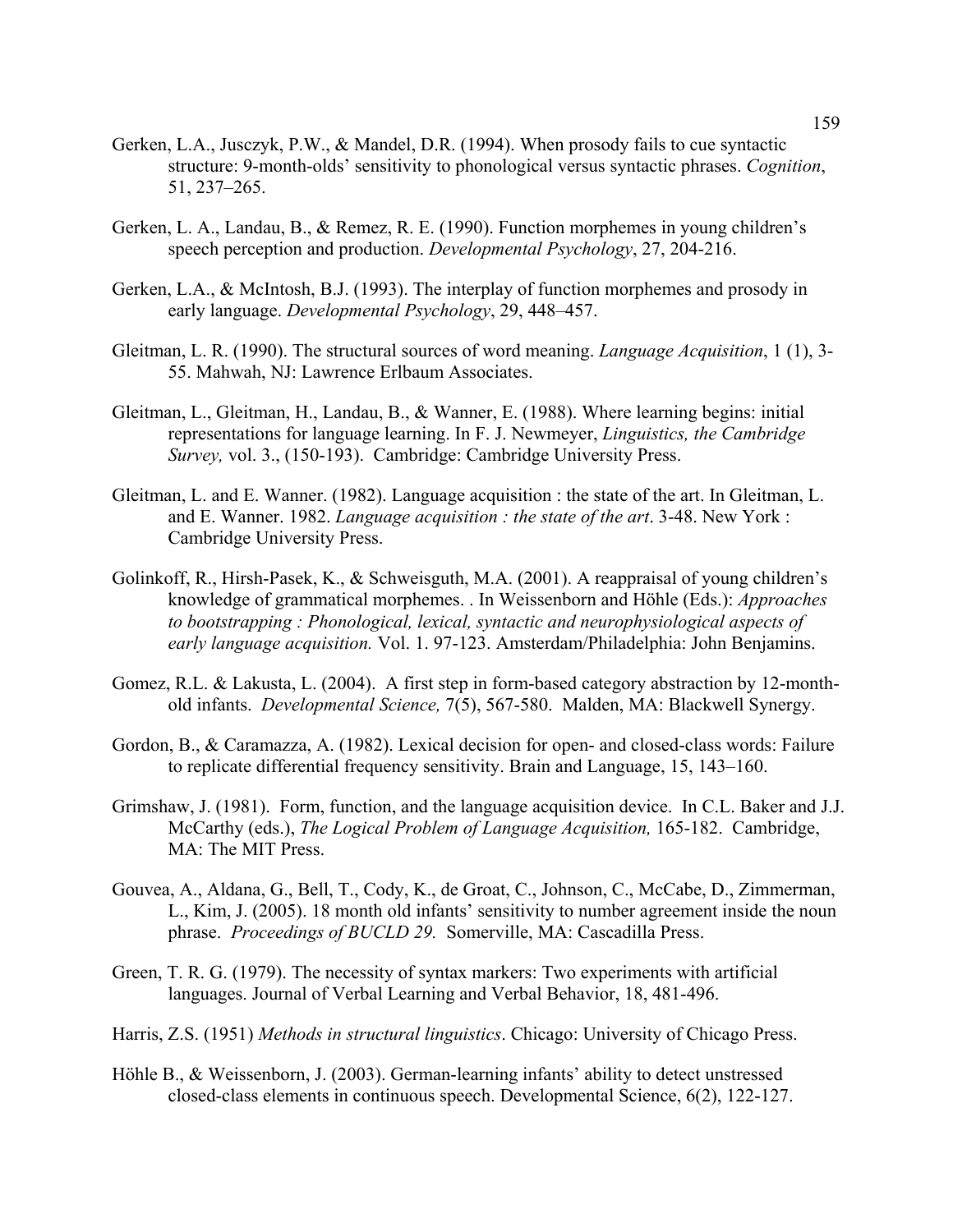- Höhle, B., Weissenborn, J., Kiefer, D., Schulz, A., & Schmitz, M. (2004). Functional elements in infants' speech processing: the role of determiners in the syntactic categorization of lexical elements. *Infancy* 5, 3, 341-
- Houston, D.M., Santelmann, L.M., & Jusczyk, P.W. (2004). English-learning infants' segmentation of trisyllabic words from fluent speech. *Language and Cognitive Processes,* 19(1) Feb, 97-136.
- Johnson, E.K., Jusczyk, P.W., Cutler, A., & Norris, D. (2003). Lexical viability constraints on speech segmentation by infants. *Cognitive Psychology*, 46(1), 65-97.
- Jusczyk, P.W., & Aslin, R.N. (1995). Infants' detection of the sound patterns of words in fluent speech. *Cognitive Psychology* 29(1), 1-23.
- Jusczyk, P.W., Hirsh-Pasek, K., Kemler Nelson, D.G., Kennedy, L.J., Woodward, A., & Piwoz, J. (1992). Perception of acoustic correlates of major phrasal units by young infants. *Cognitive Psychology*, 24, 252–293.
- Jusczyk, P.W., & Kemler-Nelson, D. G. (1996). Syntactic units, prosody, and psychological reality during infancy. In: J. Morgan and K. Demuth eds. *Signal to Syntax. Bootstrapping from Speech to Grammar in Early Acquisition.* Mahwah, N.J.:LEA. 389- 408.
- Kazanina, N., Lau, E., Lieberman, M., Yoshida, M.,. & Phillips, C. (in press). Effects of syntactic constraints on the processing of backward anaphora. *Journal of Memory and Language.*
- Kelly, M. (1996). The role of phonology in grammatical category assignments. In: J. Morgan and K. Demuth, eds. *Signal to Syntax. Bootstrapping from Speech to Grammar in Early Acquisition*. Mahwah, N.J.:LEA. 249-262.
- Kemler Nelson, D. G., Jusczyk, P. W., Mandel, D. R., Myers, J., Turk,A., & Gerken, L.A. (1995). The head-turn preference procedure for testing auditory perception. *Infant Behavior and Development*, 18, 1, 111-116.
- Kucera, H. & Francis, W.N. (1967). *Computational analysis of present-day English*. Providence, RI: Brown University Press.
- Landau, B.& Gleitman, L.R. (1985). *Language and experience: Evidence from the blind child.* Cambridge: Harvard University Press.
- Lau, E., Stroud, C., Plesch, S., & Phillips, C. (2006). The role of structural prediction in rapid syntactic analysis. *Brain & Language*, 98, 74-88.
- Levelt, W.J.M., Roelofs, A., & Meyer, A. S. (1999). A theory of lexical access in speech production. *Behavioral and Brain Sciences*, 22(1), 1-38.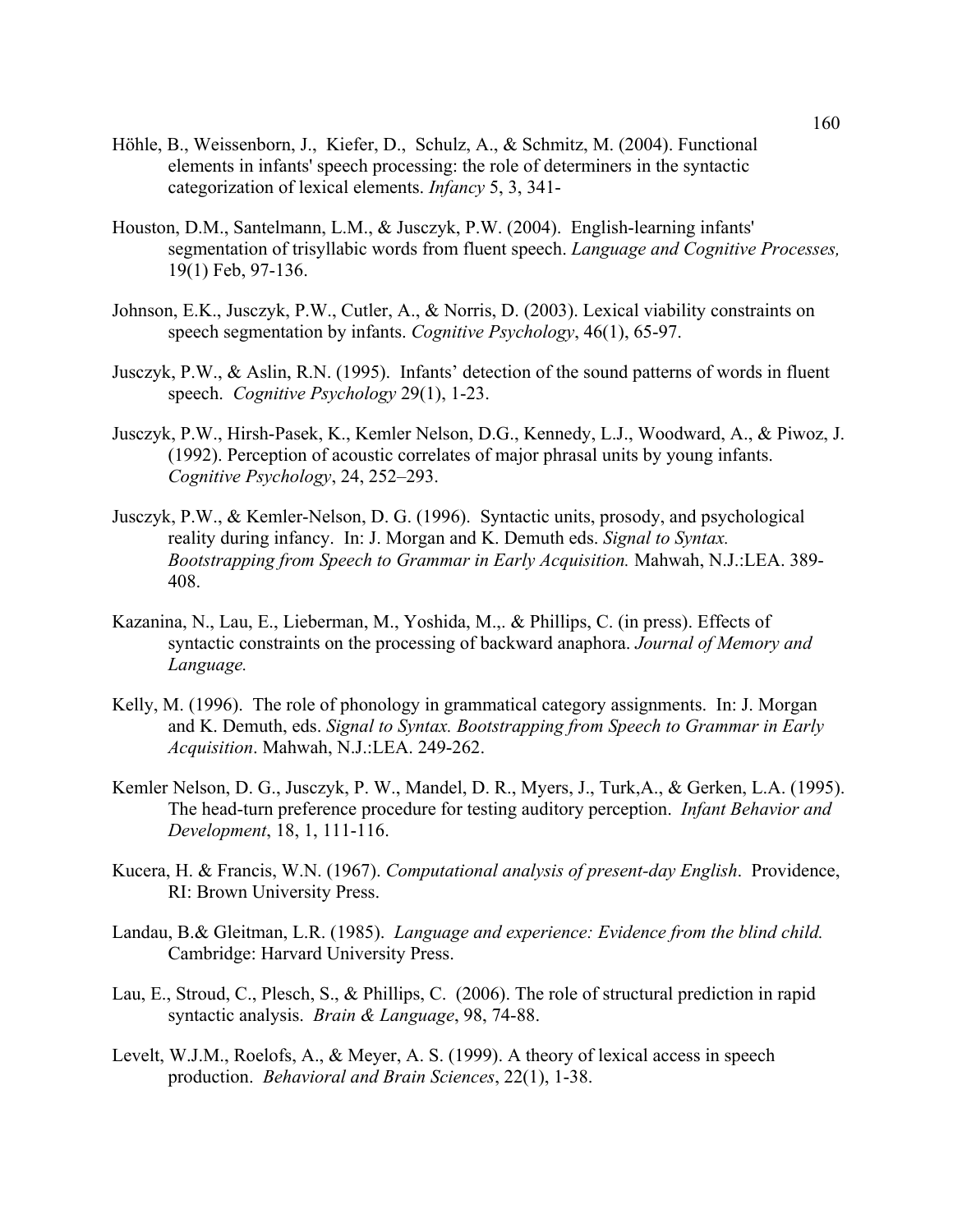- Lidz, J. (2006). Verb learning as a probe into children's grammars. In K. Hirsh-Pasek & R. M. Golinkoff (Eds.), *Action Meets Word: How Children Learn Verbs*, p. 31-63. New York: Oxford University Press.
- Macnamara, J. (1982). *Names for things: A study of child language*. Cambridge, MA: Bradford Books/MIT Press.
- MacWhinney, B. (2000) The CHILDES Project: Tools for Analyzing Talk. Volume 1: Transcription format and programs. Volume 2: The Database. Mahwah, NJ: Lawrence Erlbaum Associates.
- Maratsos, M., & Chalkley, M. (1980). The internal language of children's syntax: the ontogenesis and representation of syntactic categories. In K. Nelson (ed.), Children's language, Vol. 3 (pp. 127-214). New York: Gardner Press.
- Mattys, S.L. & Jusczyk, P.W. (2001). Phonotactic cues for segmentation of fluent speech by infants. *Cognition* 78(2), 91-121.
- Mattys, S.L. & Samuel, A.G. (2000). Implications of stress pattern differences in spoken word recognition. *Journal of Memory and Language*, 42, 571-596.
- Mattys, S.L., Jusczyk, P.W., Luce, P.A., & Morgan, J.L. (1999). Phonotactic and prosodic effects on word segmentation in infants. *Cognitive Psychology*, 38, 465-494.
- McElree, B., & Griffith, T. (1995). Syntactic and thematic processing in sentence comprehension: Evidence for a temporal dissociation. *Journal of Experimental Psychology: Learning, Memory, and Cognition*, 21, 134-157.
- McQueen, J. (1996) Word spotting. *Language and Cognitive Processes* 11(6), 695-699.
- McQueen, J., Norris, D., & Cutler, A. (1994) Competition in spoken word recognition: Spotting words in other words. *Journal of Experimental Psychology: Learning, Memory, and Cognition* 20, 621-638.
- Mintz, T.H. (2003). Frequent frames as a cue for grammatical categories in child directed speech. *Cognition* 90(1), 91-117.
- Mintz (2006). Finding the verbs: distributional cues to categories available to young learners. In K. Hirsh-Pasek & R. M. Golinkoff (Eds.), *Action Meets Word: How Children Learn Verbs*, p. 31-63. New York: Oxford University Press.
- Mintz, T. H., Newport, E. L., & Bever, T. G. (2002). The distributional structure of grammatical categories in speech to young children. *Cognitive Science*, 26(4), 393-424.
- Monaghan, P. & Christiansen, M.H. (2004). What distributional information is useful and usable in language acquisition? *Proceedings of the 26th Annual Conference of the Cognitive Science Society.* Mahwah, NJ: Lawrence Erlbaum.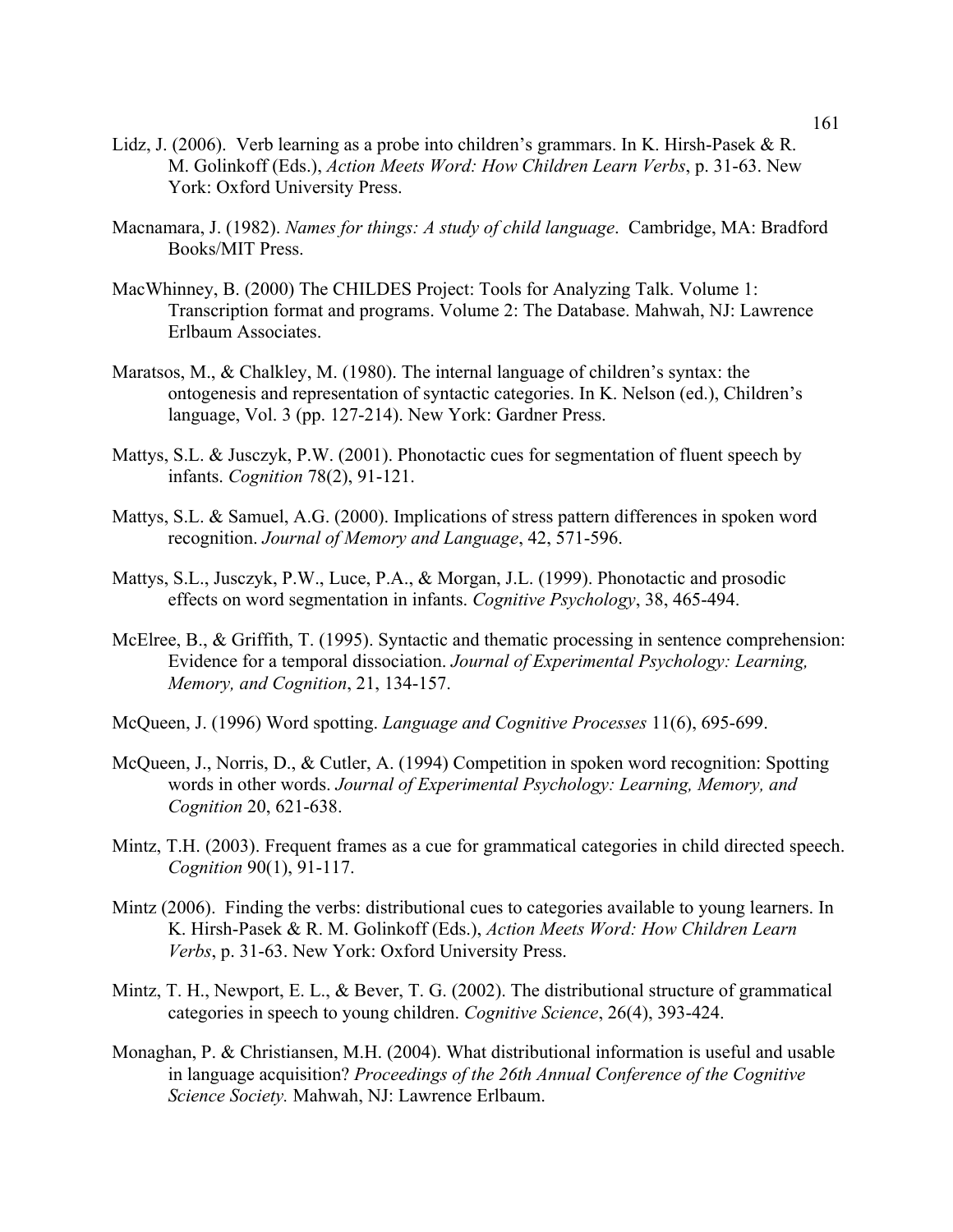- Morgan, J. L. (1996). Prosody and the roots of parsing. *Language and Cognitive Processes*, 11, 69-106.
- Morgan, J., P. Allopenna, & R. Shi, (1996). Perceptual bases of rudimentary grammatical categories: Toward a broader conceptualization of bootstrapping. In: J. Morgan and K. Demuth eds. *Signal to Syntax: Bootstrapping from Speech to Grammar in Early Acquisition.* Mahwah, N.J.:LEA. 263-283.
- Nelson, D. L., McEvoy, C. L., & Schreiber, T. A. (1998). The University of South Florida word association, rhyme, and word fragment norms. http://www.usf.edu/FreeAssociation/.
- Nespor, M., & Vogel, I. (1986) *Prosodic Phonology*. Dordrecht: Foris Publications.
- Neville, H.J., Mills, D.L., & Lawson, D.S. (1992). Fractionating language: different neural subsystems with different sensitive periods. *Cerebral Cortex*, 2(3), 244-258.
- Norris, D. (1986) Word recognition: context effects without priming. *Cognition*, 22(2), 93-136.
- Norris, D. (1994) Shortlist: a connectionist model of continuous speech recognition. *Cognition*  52, 189-234.
- Osterhout, L., & Holcomb, P. J. (1992). Event-related potentials elicited by syntactic anomaly. *Journal of Memory and Language*, 31, 785 –806.
- Peña, M., Bonatti, L., Nespor, M., & Mehler, J. (2002). Signal-driven computations in speech processing. *Science*, 298, 5593, 604-607.
- Phillips, C. & Wagers, M. (2006). Relating structure and time in linguistics and psycholinguistics. *The Oxford Handbook of Psycholinguistics.*
- Pinker, S. (1984). Language learnability and language development. (Vol. Reprinted with a new introduction, 1996). Cambridge, MA: Harvard University Press.
- Pinker, S. (1987). The bootstrapping problem in language acquisition. In B. MacWhinney (Ed.), Mechanisms of Language Acquisition. Hillsdale, NJ: Erlbaum.
- Pulvermuller, F., Lutzenberger, W., & Birbaumer, N. (1995). Electrocortical distinction of vocabulary types. *Electroencephalography and Clinical Neurophysiology*, 94, 357–370.
- Pulvermüller, F. (1999). Words in the brain's language. *Behavioral and Brain Sciences,* 22, 253– 336.
- Ratcliff, R.& McKoon, G. (1988) A retrieval theory of priming in memory. *Psychological Review,* 95(3), 385-408.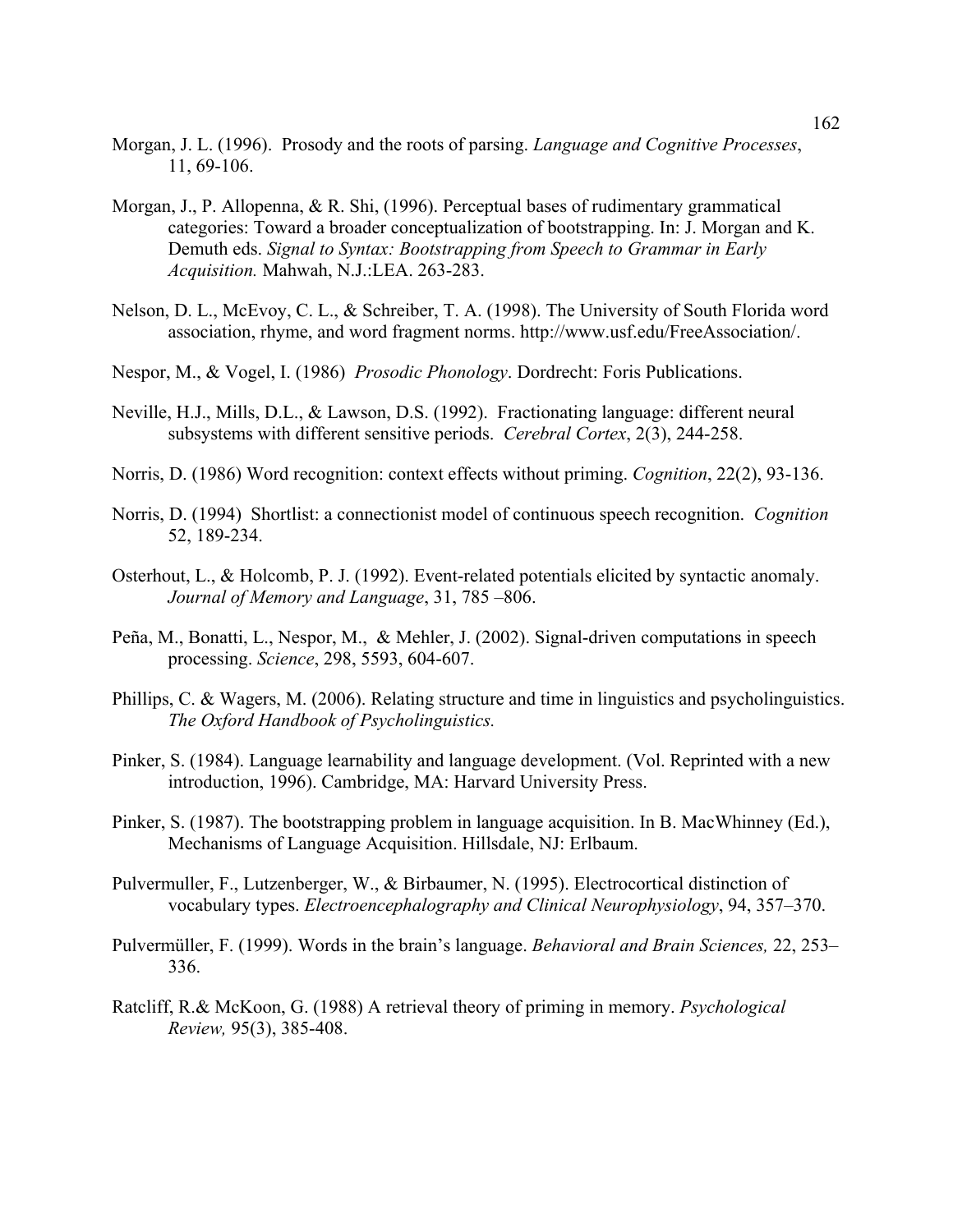- Rosenberg,B., Zurif,E., Brownell,H., Garrett,M., & Bradley,D. (1985). Grammatical class effects in relation to normal and aphasic sentence processing. *Brain and Language,* 26(2), 287-303.
- Santelmann, L & Jusczyk, P. (1998). Sensitivity to discontinuous dependencies in language learners: Evidence for limitations in processing space. *Cognition* 69(2), 105-134.
- Segalowitz, S.J. & Lane, K.C. (2000). Lexical access of function versus content words. *Brain and Language*, 75(3), 376-389.
- Seidl, A. (2001). *Minimal Indirect Reference*. Routledge, New York
- Selkirk, E. (1984). *Phonology and Syntax: The relation between sound and structure*. Cambridge: MIT Press.
- Shady, M. (1996). Infants' sensitivity to function morphemes. Ph.D. dissertation, State University of New York at Buffalo.
- Shady, M. E. & Gerken, L. A. (1999). Grammatical and caregiver cues in early sentence comprehension. *Journal of Child Language,* 26, 1-13.
- Shafer,V. L., Shucard, D.W., Shucard, J.L., & Gerken, L.A. (1998). An electrophysiological study of infants' sensitivity to the sound patterns of English speech. *Journal of Speech, Language, and Hearing Research*, 41(4), 874-886.
- Shattuck-Hufnagel, S. & Turk, A. (1996) A prosody tutorial for investigators of auditory sentence processing. *Journal of Psycholinguistic Research,* 25(2), 193-247.
- Shi, R. (2005). Early syntactic categories in infants. In H. Cohen, & C. Lefebvre, (Eds.), *Handbook of categorisation in cognitive science* (pp. 481-495). Elsevier.
- Shi, R., Gick, B., Kanwischer, D., & Wilson, I. (2005). Frequency and category factors in the reduction and assimilation of function words: EPG and acoustic measures. *Journal of Psycholinguistic Research,* 34(4), 341-364.
- Shi, R., Marquis, A., & Gauthier, B. (2006). Segmentation and representation of function words in preverbal French-learning infants. in *Proceedings of the 30th Boston University Conference on Language Development* Cascadilla, Somerville, MA.
- Shi, R., J. Morgan & P. Allopenna. (1998). Phonological and acoustic bases for earliest grammatical category assignment: a cross-linguistic perspective. Journal of Child Language, 25, 169-201.
- Shi, R., Werker, J., & Cutler, A. (2003). Function words in early speech perception. The Proceedings of the 15th International Congress of Phonetic Sciences.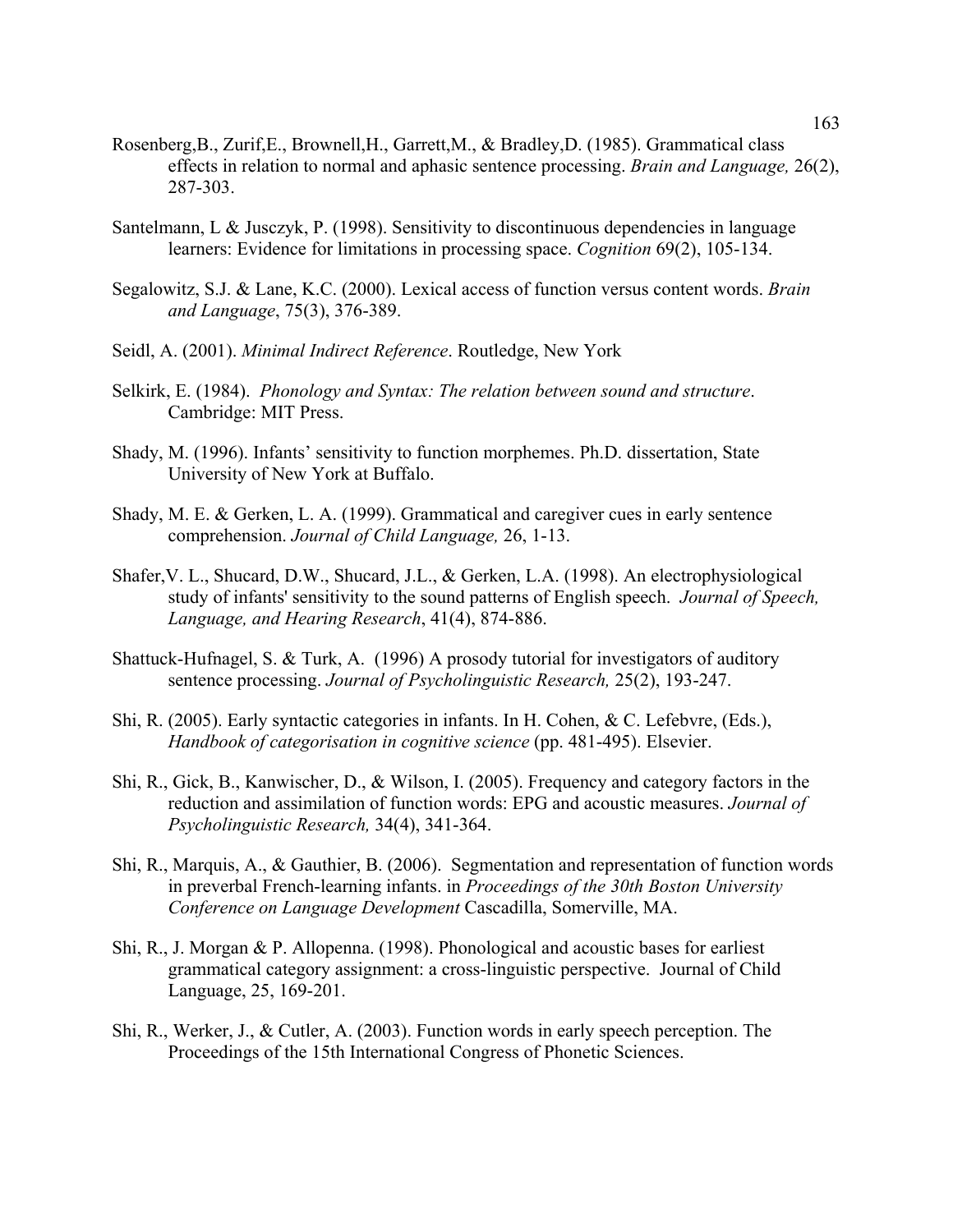- Shi, R., Werker, J., & Cutler, A. (Under review). Recognition and representation of function words in English-learning infants. *Infancy.*
- Shipley, E., Smith C., & Gleitman, L. (1969). A study in the acquisition of language: Free responses to commands. *Language*, 45, 322-342.
- Stowe, L.A. (1986). Parsing WH-constructions: evidence for on-line gap location. *Language and Cognitive Processes.* 1(3) 227–245.
- Sturt (2003). The time-course of the application of binding constraints in reference resolution. *Journal of Memory and Language.* 48(3), 542–562.
- Tomasello, M. (2000). Do young children have adult syntactic competence? Cognition, 74, 209– 253.
- Townsend, D.J., & Bever, T.G. (2001). *Sentence Comprehension*. Cambridge, MA: MIT Press.
- Valian, V., & Coulson, S. Anchor points in language learning: The role of marker frequency *Journal of Memory and Language* 27(11), 71-86, Academic Press.
- Zangl, R., & Fernald, A. (2005). Sensitivity to function morphemes in on-line sentence processing: developmental changes from 18 to 36 months. Talk presented at International Congress for the Study of Child Language, Berlin, July, 2005.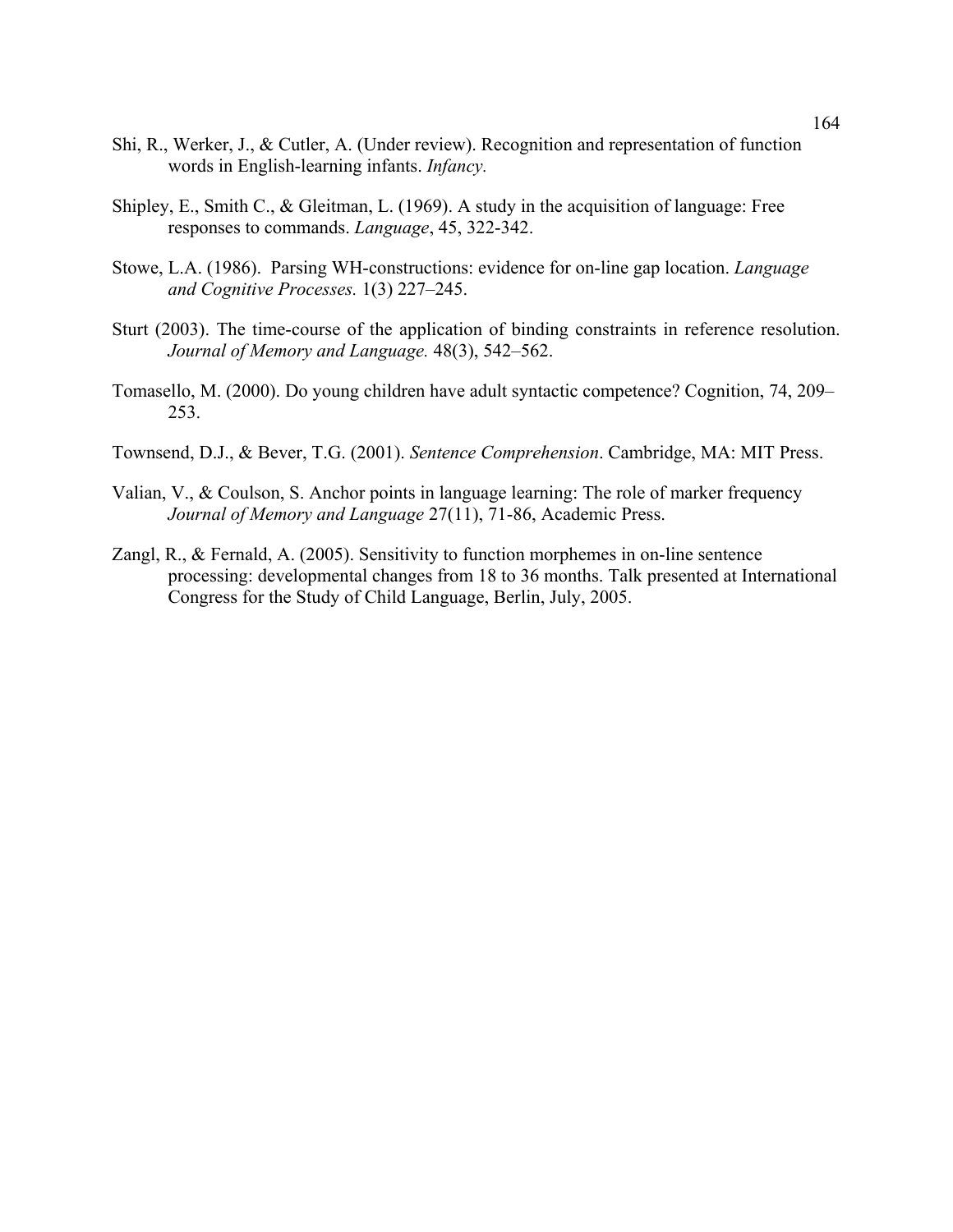### **APPENDICES**

## **A. Experiments A and B Stimuli**

### **Adjective condition**

1. Ronnie needed [a fast bird] in order to win the school's Pet Olympics.

- 2. [The gray fort] loomed large over the coastline as the pirates approached.
- 3. Jenny rented [the Greek boat] instead of the Italian gondola at the boat shop.
- 4. Sarah loved [the sad fish] that swam forlornly around the pond in the backyard.
- 5. Mother gave him [a neat tool] from the Sears catalog for Christmas.
- 6. Nick chose [a bright tie] for his interview with the company's CEO.
- 7. [The faint noise] coming from the radio indicated that the batteries weren't dead yet.
- 8. [A soft net] is the most important weapon in a butterfly catcher's arsenal.
- 9. Marcy saw [a tall guy] in the corner and wondered if he'd ask her to dance.
- 10. Sherri expected [a nude guest] at her beach party, but everyone arrived fully clothed.
- 11. [The blind search] was called off when the sheriff's department found the body.
- 12. [The tight skin] of the platypus is highly prized in Australia for wallets and belts.

## **Noun condition**

- 1. Amy hated it when her brother stuck [his gross foot] in her face.
- 2. [A bold fool] had run out onto the highway to retrieve his cell phone.
- 3. [The twelve gifts] that Marcus received on his twelfth birthday were from his grandmother.
- 4. [The sick guard] was in the bathroom when the jewel thieves snuck past the gate.
- 5. Harvey faced fifth grade P.E. every morning with [a brave smile].
- 6. My grandmother prepared [a grand tea] for her visitors every afternoon at 4.
- 7. The hikers could not decide which of [the nine trails] before them was the shortest.
- 8. [A nice bath] was the perfect thing to calm Josie's nerves after a murder trial.
- 9. The farmer gave Billy [a flat seed] to grow his own watermelon patch with.
- 10. She always kept [her fair nose] out of the sun, because it freckled easily.
- 11. [The tough neck] of the turtle had protected him from many run-ins with the family dog.

12. The environmental group needed [a safe beach] where they could set up the seal rescue operation.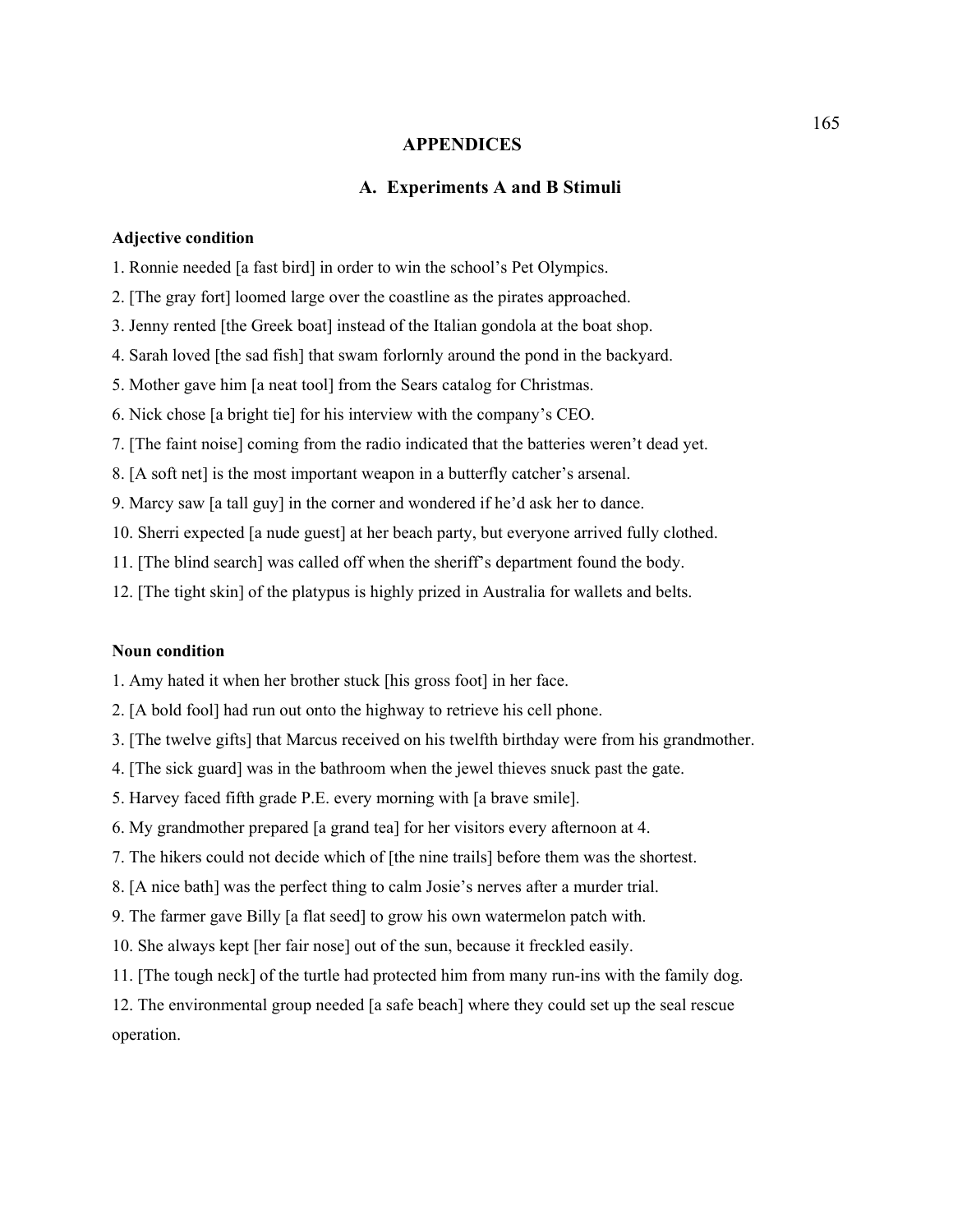# **B. Experiment 1 Stimuli**

# Subject Group 1 Items

Block A1

| 1a              | The wolf, who is steadily howling, can sit if you ask him nicely.                 |         |
|-----------------|-----------------------------------------------------------------------------------|---------|
| 2a              | The fish, which Mom bought for my birthday, can grow up to ten feet.              |         |
| 7 <sub>b</sub>  | The rat, which we captured this morning, has path a hole in the box.              | $*_{N}$ |
| 6b              | The puppy, which Marcus adopted, may life nose marks on the window                | $^*N$   |
| 3d              | Before they invented the motor, your boy had the best bike in town.               |         |
| 4d              | When one of us stopped the commotion, her blood could be seen through the window. |         |
| 5f              | In order to master the problem, their lend has to be perfectly clean.             | $*V$    |
| 6f              | Since I'm not hosting the party, my send should be happy all winter.              | $*V$    |
| 9a              | The shaggy crippled dog will fail to learn while in this class.                   |         |
| 10a             | Miranda Hammersmith will spend the money on the supplies you asked for.           |         |
| 13 <sub>b</sub> | No girl in Illinois has church a thousand crabs before March.                     | $^*N$   |
| 14 <sub>b</sub> | The local head of state may throat us not to panic.                               | $^*N$   |
| 11d             | Marissa vaguely knows my news about his former marriage.                          |         |
| 10d             | The singing group should eat her food before it gets cold.                        |         |
| 15f             | The meanest gossips saw your warn with all its ugly wrinkles.                     | $*V$    |
| 14f             | My ailing friend could use their bring of room humidifier.                        | $*V$    |

# BlockA2

3a Her nephew, who brings her the paper, will send you a subscription form.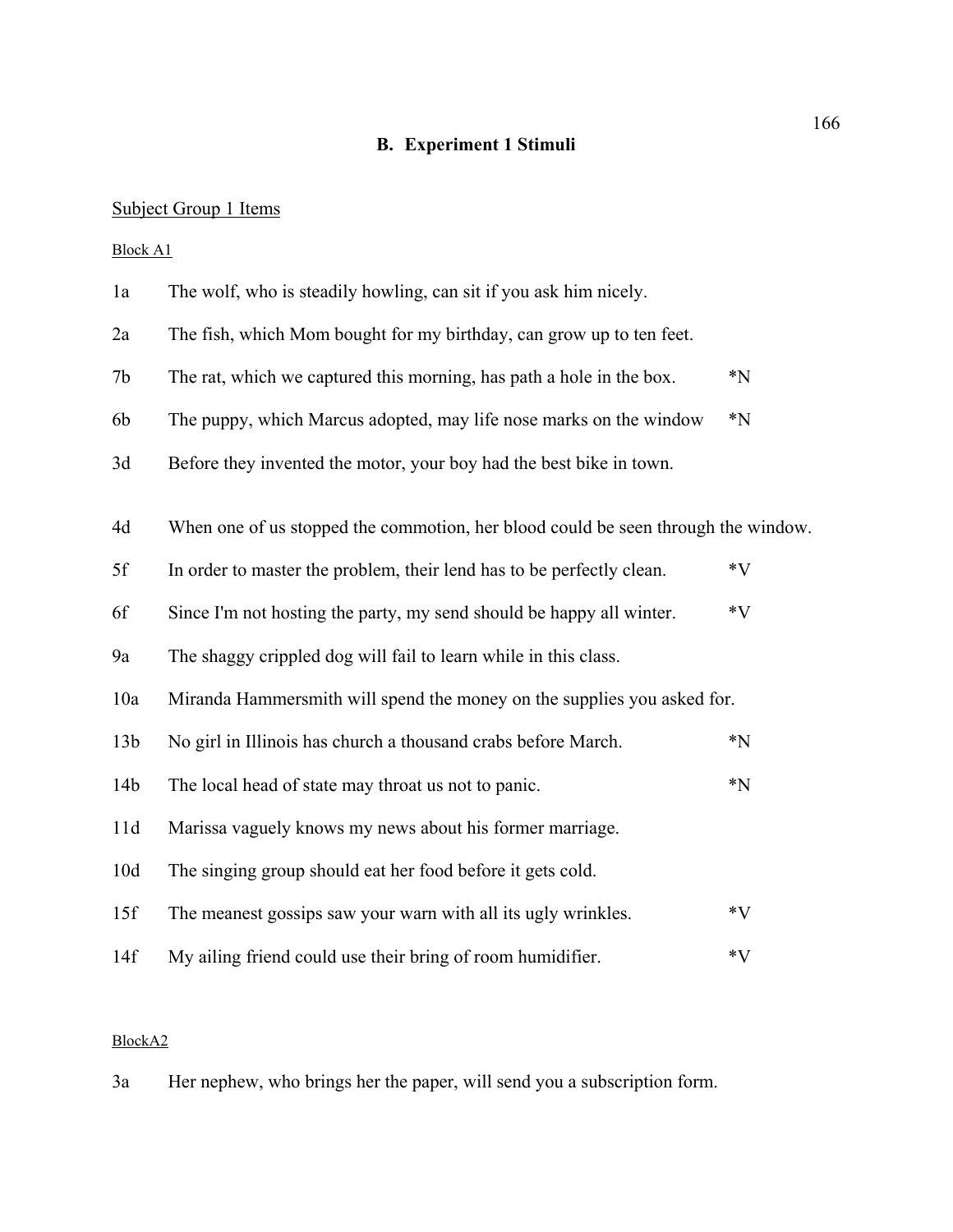|                 |                                                                                 | 167     |
|-----------------|---------------------------------------------------------------------------------|---------|
| 4a              | Our neighbor, who seldom comes near us, may lend us some sugar.                 |         |
| 8 <sub>b</sub>  | The club, which was founded by Pilgrims, has blood me to be a good person.      | $*_{N}$ |
| 5 <sub>b</sub>  | My aunt, who I go to see yearly, will girl me drive her car.                    | $^*N$   |
| 2d              | Even if someone would listen, my life would still be chaotic.                   |         |
| 1 <sub>d</sub>  | Once the donations were counted, their league added up the total profits.       |         |
| 7f              | After the promise was broken, her torn could no longer continue.                | $*V$    |
| 8f              | Because the inspectors went northward, your let has been lonely for decades.    | $*V$    |
| 11a             | The naughty little lad has stuck her finger in the paint.                       |         |
| 12a             | The new believers here may bring a snack to share.                              |         |
| 15 <sub>b</sub> | The nun in charge of lunch can flight you in the closet if you don't behave. *N |         |
| 16 <sub>b</sub> | Artistic German kids can news their parents for their talent.<br>$^*N$          |         |
| 9d              | The secretary found your church after he asked for directions.                  |         |
| 12d             | Armand should not have closed their desk without asking them first.             |         |
| 16f             | The nursing home would like her fail delivered in the morning.<br>$*V$          |         |
| 13f             | Matilda Jones picked out my shut to Kalamazoo, Michigan.<br>$*V$                |         |
|                 |                                                                                 |         |

## Block B1

| 7a             | The rat, which we captured this morning, has torn a hole in the box.   |       |
|----------------|------------------------------------------------------------------------|-------|
| 6a             | The puppy, which Marcus adopted, may put nose marks on the window      |       |
| 1 <sub>b</sub> | The wolf, who is steadily howling, can night if you ask him nicely.    | $^*N$ |
| 2 <sub>b</sub> | The fish, which Mom bought for my birthday, can boy up to ten feet.    | $^*N$ |
| 5d             | In order to master the problem, their shelf has to be perfectly clean. |       |
| 6d             | Since I'm not hosting the party, my wife should be happy all winter.   |       |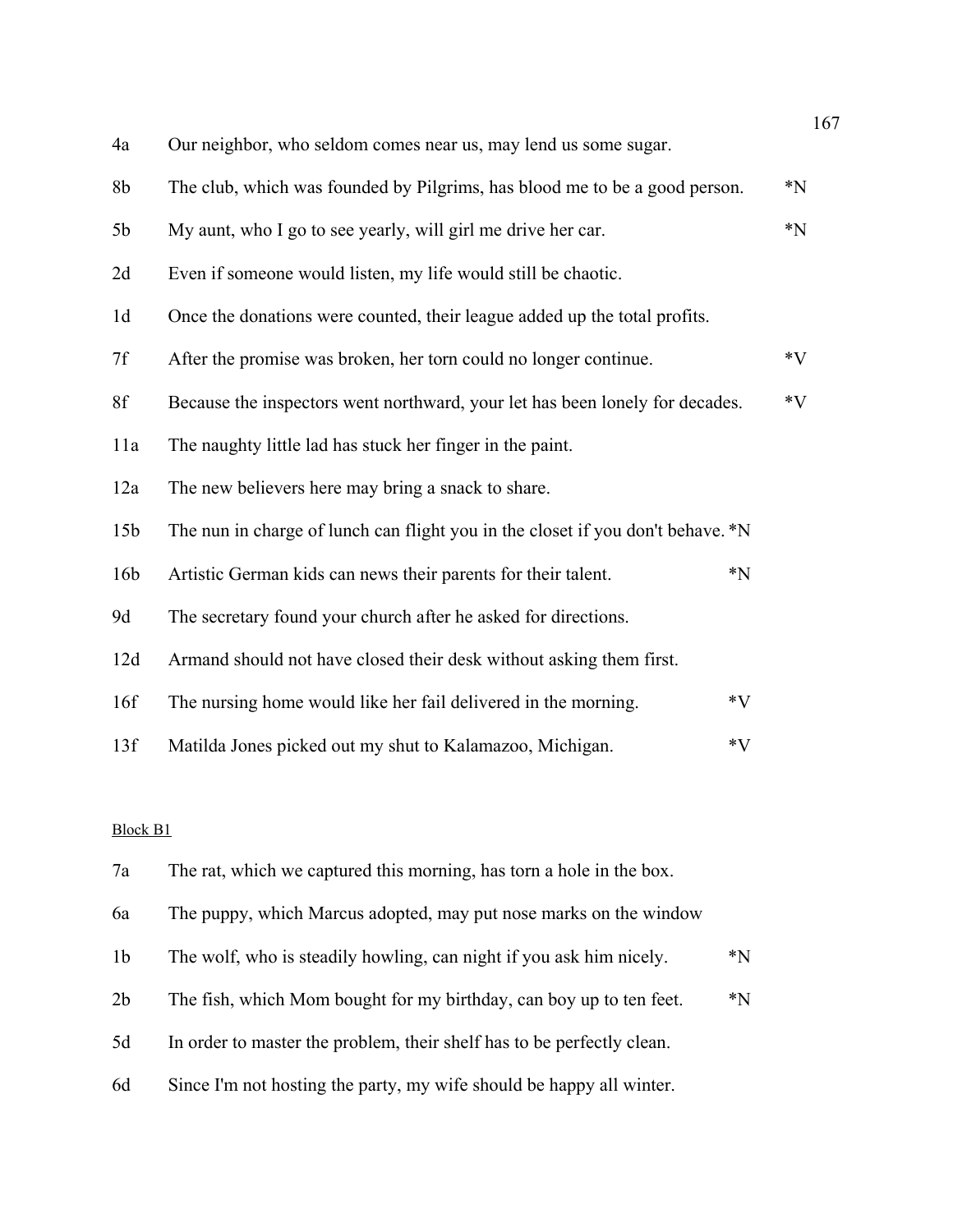| 3f              | Before they invented the motor, your grow had the best bike in town.                 | 108<br>$*V$ |
|-----------------|--------------------------------------------------------------------------------------|-------------|
| 4f              | When one of us stopped the commotion, her taught could be seen through the window.*V |             |
| 13a             | No girl in Illinois has caught a thousand crabs before March.                        |             |
| 14a             | The local head of state may warn us not to panic.                                    |             |
| 9 <sub>b</sub>  | The shaggy crippled dog will glass to learn while in this class.                     | $^*N$       |
| 10 <sub>b</sub> | Miranda Hammersmith will food the money on the supplies you asked for. *N            |             |
| 15d             | The meanest gossips saw your throat with all its ugly wrinkles.                      |             |
| 14d             | My ailing friend could use their kind of room humidifier.                            |             |
| 10f             | The singing group should eat her spend before it gets cold.                          | $*V$        |
| 11f             | Marissa vaguely knows my thank about his former marriage.                            | $*V$        |
| <b>Block B2</b> |                                                                                      |             |
| 5a              | My aunt, who I go to see yearly, will let me drive her car.                          |             |
| 8a              | The club, which was founded by Pilgrims, has taught me to be a good person.          |             |
| 3 <sub>b</sub>  | Her nephew, who brings her the paper, will clay you a subscription form.             | $^*N$       |
| 4b              | Our neighbor, who seldom comes near us, may shelf us some sugar.                     | $^*N$       |
| 7d              | After the promise was broken, her tribe could no longer continue.                    |             |
| 8d              | Because the inspectors went northward, your girl has been lonely for decades.        |             |
| 1f              | Once the donations were counted, their sit added up the total profits.               | $*V$        |
| 2f              | Even if someone would listen, my put would still be chaotic.                         | $*V$        |
| 15a             | The nun in charge of lunch can shut you in the closet if you don't behave.           |             |
| 16a             | Artistic German kids can thank their parents for their talent.                       |             |
| 11 <sub>b</sub> | The naughty little lad has desk her finger in the paint.                             | $^*N$       |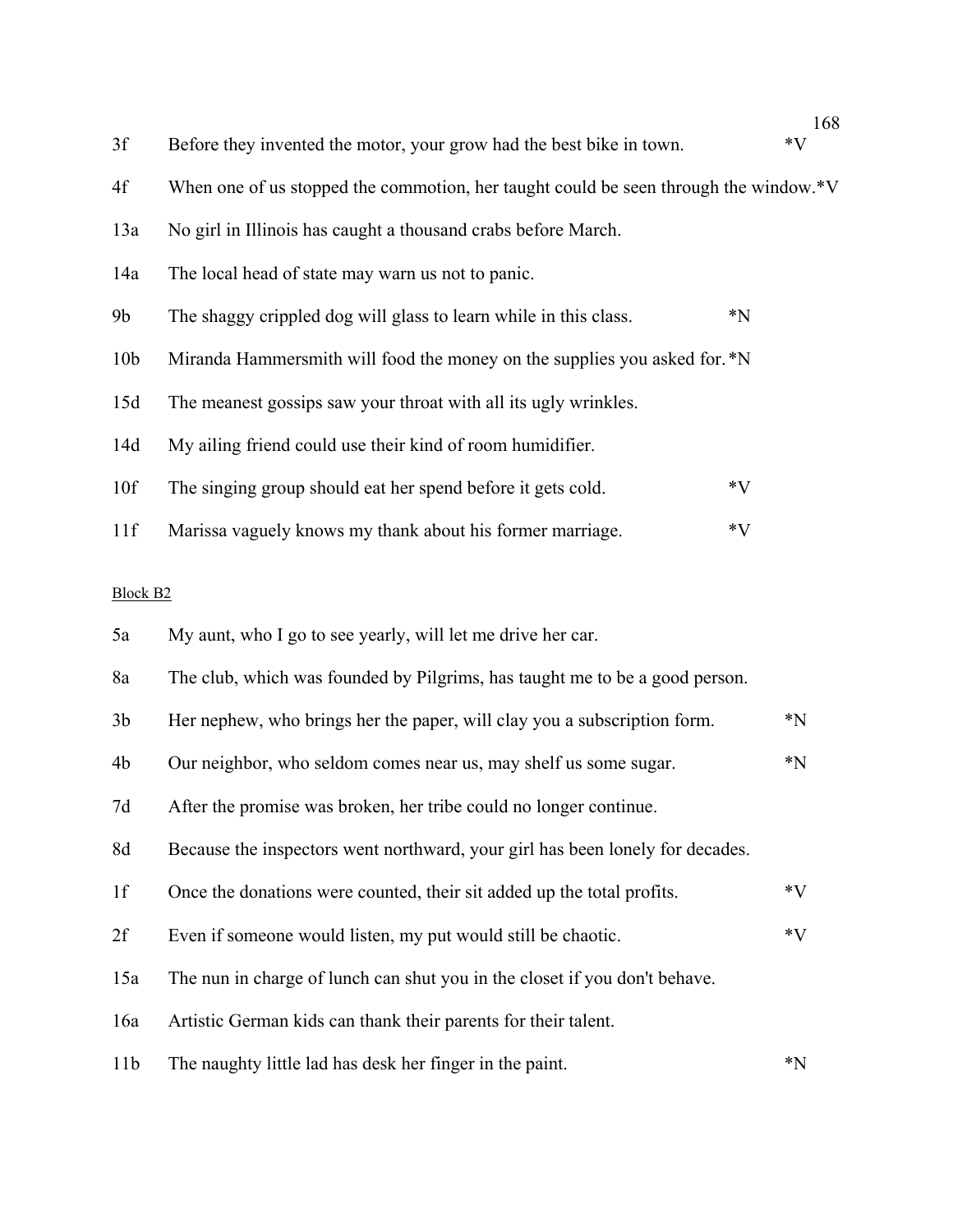|                 |                                                                      | 169 |
|-----------------|----------------------------------------------------------------------|-----|
| 12 <sub>b</sub> | The new believers here may kind a snack to share.                    | *N  |
| 16d             | The nursing home would like her gown delivered in the morning.       |     |
| 13d             | Matilda Jones picked out my flight to Kalamazoo, Michigan.           |     |
| 9f              | The secretary found your caught after he asked for directions.       | *V  |
| 12f             | Armand should not have closed their stuck without asking them first. | *V  |

## Subject Group 2 Items

Block A1

| 1a  | The wolf, who is steadily howling, can sit if you ask him nicely.          |         |         |
|-----|----------------------------------------------------------------------------|---------|---------|
| 2a  | The fish, which Mom bought for my birthday, can grow up to ten feet.       |         |         |
| 7c  | The rat, which we captured this morning, has tribe a hole in the box.      |         | $*_{N}$ |
| 6c  | The puppy, which Marcus adopted, may sky nose marks on the window          |         | $^*N$   |
| 3e  | Before they invented the motor, your pot had to be washed by hand.         |         |         |
| 4e  | When one of us stopped the commotion, her creek was still running quietly. |         |         |
| 5g  | In order to master the problem, their lend has to be trained to stay.      |         | $*V$    |
| 6g  | Since I'm not hosting the party, my send should be stored for next year.   |         | $*V$    |
| 9a  | The shaggy crippled dog will fail to learn while in this class.            |         |         |
| 10a | Miranda Hammersmith will spend the money on the supplies you asked for.    |         |         |
| 13c | No girl in Illinois has straw a thousand crabs before March.               | $^*N$   |         |
| 14c | The local head of state may snob us not to panic.                          | $*_{N}$ |         |
| 11e | Marissa vaguely knows my guy because they went to school together.         |         |         |
| 10e | Pierre should quickly eat her hut because it's made of chocolate.          |         |         |
| 15g | The meanest gossips saw your warn when they came into the meeting.         |         | $*V$    |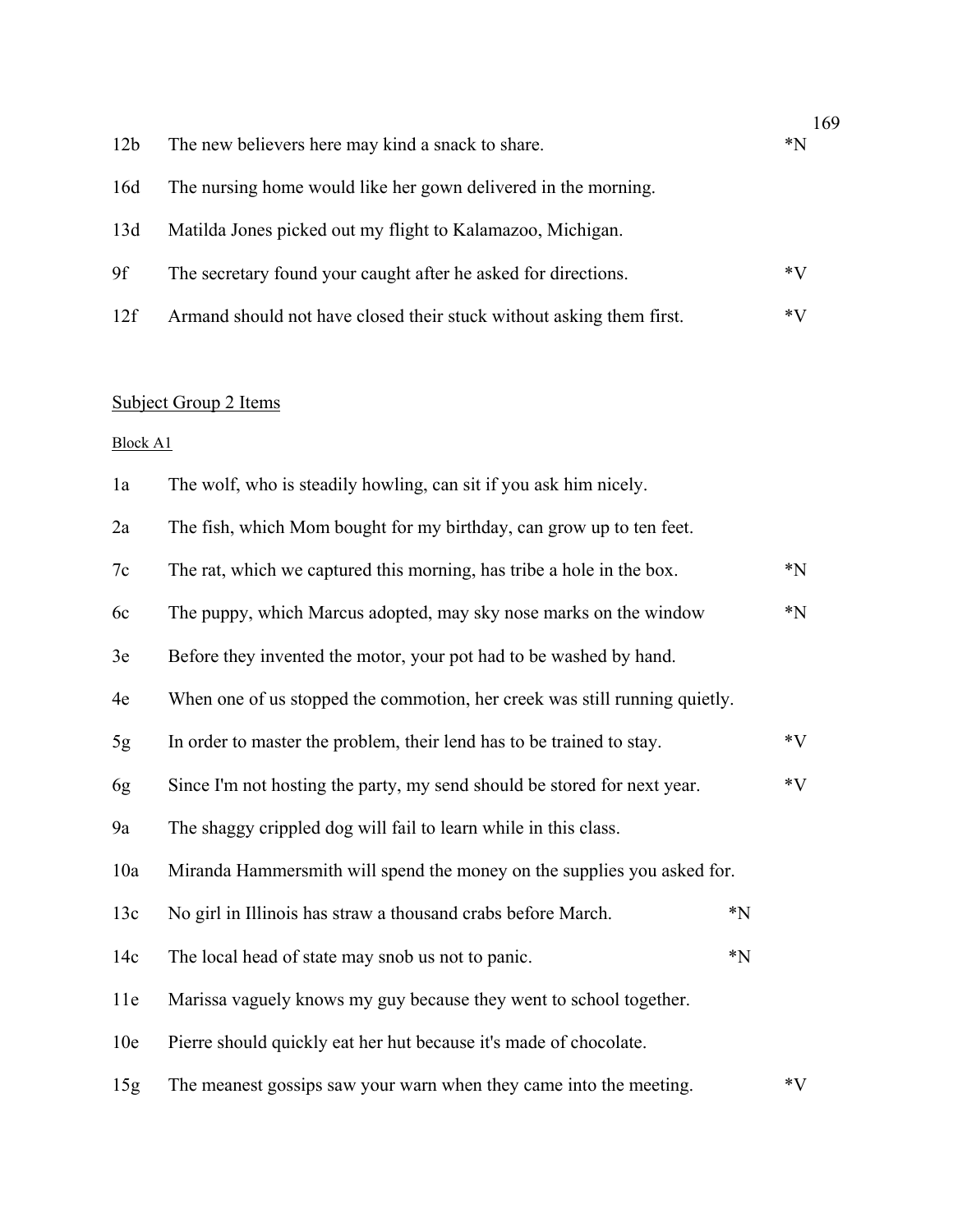170 14g My ailing aunt could use their bring to cheer her up when she's lonely.  $*V$ 

## BlockA2

| 3a  | Her nephew, who brings her the paper, will send you a subscription form.    |       |       |
|-----|-----------------------------------------------------------------------------|-------|-------|
| 4a  | Our neighbor, who seldom comes near us, may lend us some sugar.             |       |       |
| 8c  | The club, which was founded by Pilgrims, has creek me to be a good person.  |       | $^*N$ |
| 5c  | My aunt, who I go to see yearly, will chest me drive her car.               |       | $^*N$ |
| 2e  | Even if someone would listen, my sky would still be gray.                   |       |       |
| 1e  | Once the donations were counted, their night was just beginning.            |       |       |
| 7g  | After the promise was broken, her torn turned into a dead end.              |       | $*V$  |
| 8g  | Because the inspectors went northward, your let has been empty for decades. |       | $*V$  |
| 11a | The naughty little lad has stuck her finger in the paint.                   |       |       |
| 12a | The new believers here may bring a snack to share.                          |       |       |
| 15c | The nun in charge of lunch can nut you in the closet if you don't behave.   | $^*N$ |       |
| 16c | Artistic German kids can guy their parents for their talent.                | $^*N$ |       |
| 9e  | The secretary found your straw in the hayloft where it belonged.            |       |       |
| 12e | Armand should not have closed their den without asking them first.          |       |       |
| 16g | The nursing home would like her fail delivered in the morning.              | $*V$  |       |
| 13g | Matilda Jones picked out my shut before I ate it.                           | $*V$  |       |

### Block B1

- 7a The rat, which we captured this morning, has torn a hole in the box.
- 6a The puppy, which Marcus adopted, may put nose marks on the window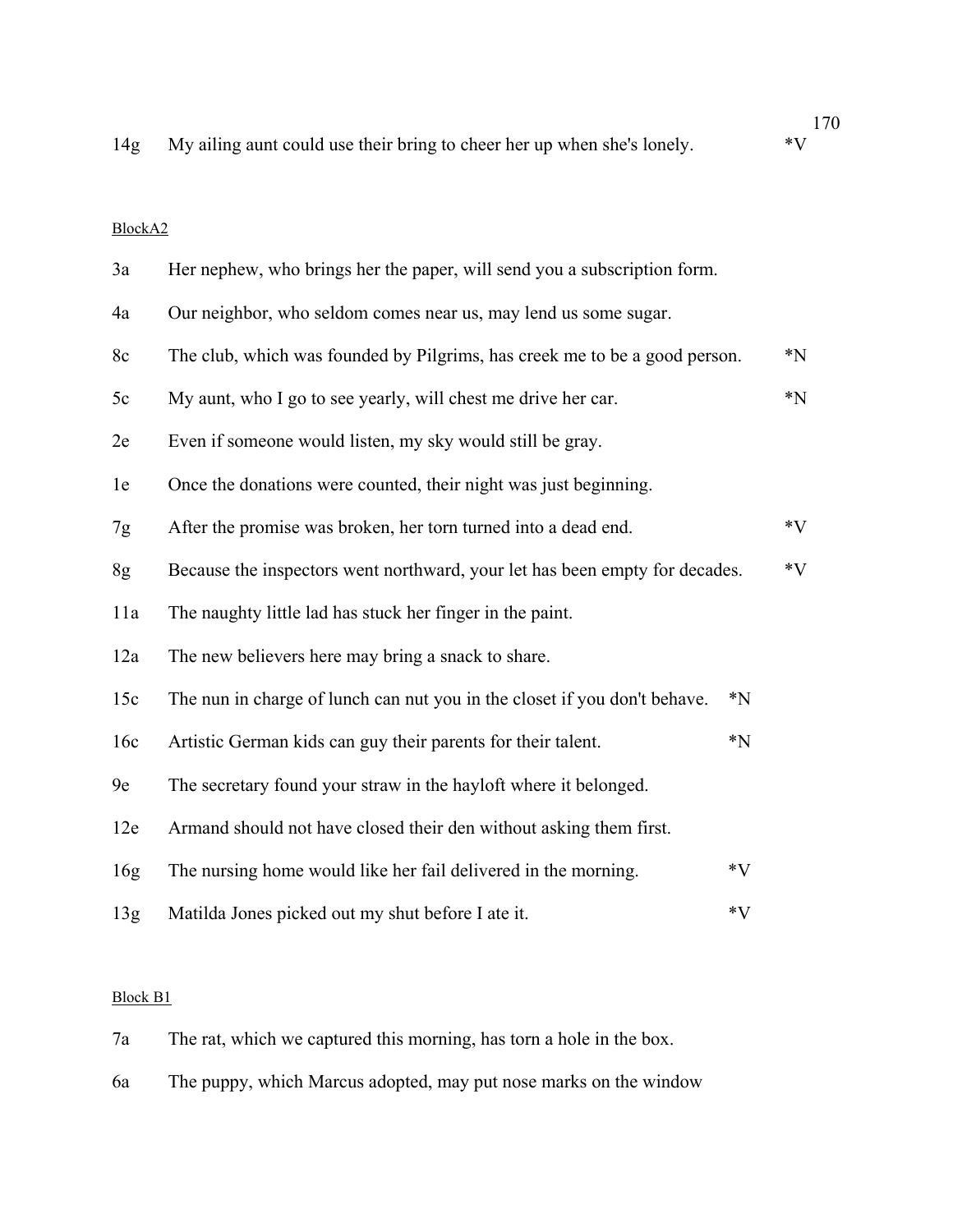|                 |                                                                               | 171   |
|-----------------|-------------------------------------------------------------------------------|-------|
| 1c              | The wolf, who is steadily howling, can league if you ask him nicely.          | $^*N$ |
| 2c              | The fish, which Mom bought for my birthday, can pot up to ten feet.           | $^*N$ |
| 5e              | In order to master the problem, their toad has to be trained to stay.         |       |
| 6e              | Since I'm not hosting the party, my clay should be stored for next year.      |       |
| 3g              | Before they invented the motor, your grow had to be washed by hand.           | $*V$  |
| 4g              | When one of us stopped the commotion, her taught was still running quietly.   | $*V$  |
| 13a             | No girl in Illinois has caught a thousand crabs before March.                 |       |
| 14a             | The local head of state may warn us not to panic.                             |       |
| 9c              | The shaggy crippled dog will gown to sit while in this class.                 | $^*N$ |
| 10c             | Miranda Hammersmith will hut the money on the supplies you asked for.         | $^*N$ |
| 15e             | The meanest gossips saw your snob when they came into the meeting.            |       |
| 14e             | My ailing aunt could use their mood to cheer her up when she's lonely.        |       |
| 10 <sub>g</sub> | Pierre should quickly eat her spend because it's made of chocolate.           | $*V$  |
| 11g             | Marissa vaguely knows my thank because they went to school together.          | $*V$  |
| <b>Block B2</b> |                                                                               |       |
| 5a              | My aunt, who I go to see yearly, will let me drive her car.                   |       |
| 8a              | The club, which was founded by Pilgrims, has taught me to be a good person.   |       |
| 3c              | Her nephew, who brings her the paper, will wife you a subscription form.      | $^*N$ |
| 4c              | Our neighbor, who seldom comes near us, may toad us some sugar.               | $^*N$ |
| 7e              | After the promise was broken, her path turned into a dead end.                |       |
| 8e              | Because the inspectors went northward, your chest has been empty for decades. |       |
| 1g              | Once the donations were counted, their sit was just beginning.                | $*V$  |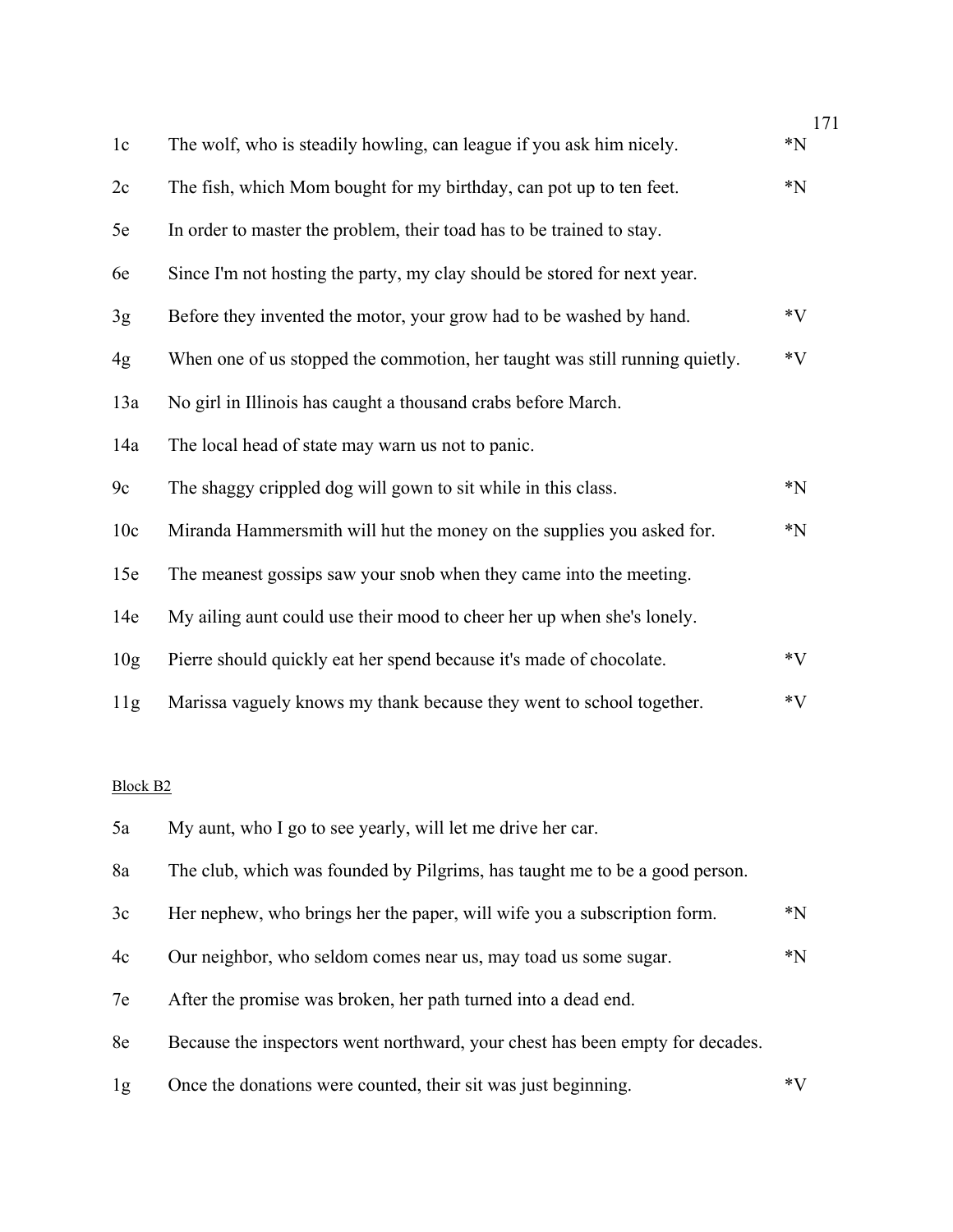|     |                                                                            | 172   |
|-----|----------------------------------------------------------------------------|-------|
| 2g  | Even if someone would listen, my put would still be gray.                  | $*V$  |
| 15a | The nun in charge of lunch can shut you in the closet if you don't behave. |       |
| 16a | Artistic German kids can thank their parents for their talent.             |       |
| 11c | My absent-minded niece has den her finger in the paint.                    | $^*N$ |
| 12c | The new believers here may mood a snack to share.                          | $^*N$ |
| 16e | The nursing home would like her glass delivered in the morning.            |       |
| 13e | Matilda Jones picked out my nut before I ate it.                           |       |
| 9g  | The secretary found your caught in the hayloft where it belonged.          | $*V$  |
| 12g | Armand should not have closed their stuck without asking them first.       | $*V$  |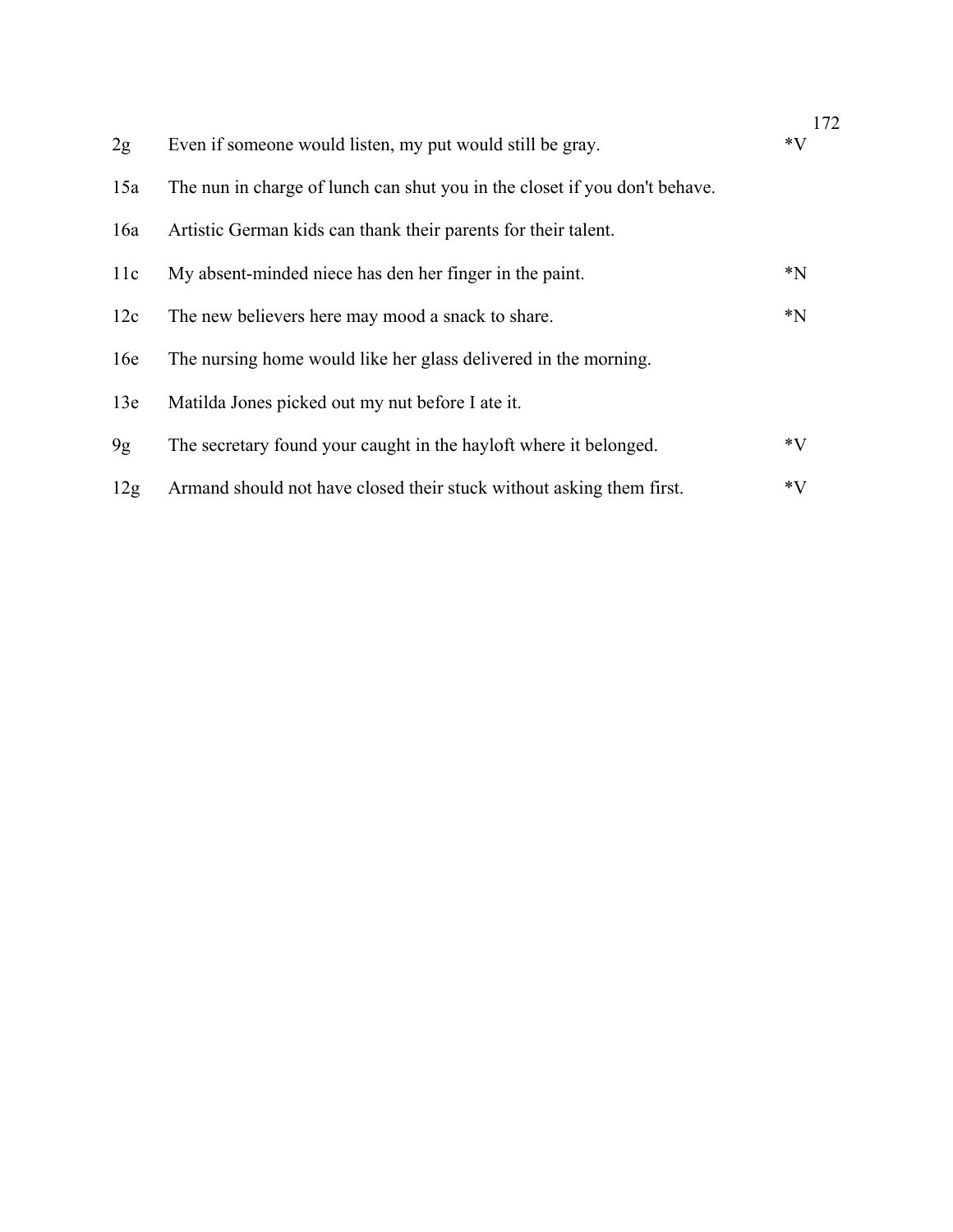# **C. Experiment 2 Stimuli**

# Subject Group 1 Items

Block A1

| 1a              | The wolf, who is steadily howling, will send you a subscription form.       |                            |
|-----------------|-----------------------------------------------------------------------------|----------------------------|
| 5a              | My aunt, who I go to see yearly, can grow up to ten feet.                   |                            |
| 6b              | The puppy, which Marcus adopted, may shelf us some sugar.                   | $*_{N}$                    |
| 8b              | The club, which was founded by Pilgrims, will girl me drive her car.        | $*_{N}$                    |
| 3d              | Before they invented the motor, her blood could be seen through the window. |                            |
| 4d              | When one of us stopped the commotion, her tribe could no longer continue.   |                            |
| 7f              | After the promise was broken, your grow had the best bike in town.          | $*V$                       |
| 6f              | Since I'm not hosting the party, your let has been lonely for decades.      | $*V$                       |
| 9a              | The shaggy crippled dog has stuck her finger in the paint.                  |                            |
| 10a             | Miranda Hammersmith has caught a thousand crabs before March.               |                            |
| 13 <sub>b</sub> | No girl in Illinois may kind a snack to share                               | $\boldsymbol{*}\mathbf{N}$ |
| 14 <sub>b</sub> | The local head of state can news their parents for their talent.            | $*_{N}$                    |
| 11d             | Marissa vaguely knows my flight to Kalamazoo, Michigan.                     |                            |
| 10d             | The singing group should hide my news about his former marriage.            |                            |
| 15f             | The meanest gossips saw their bring of room humidifier.                     | $*V$                       |
| 13f             | Matilda Jones picked out their stuck without asking them first.             | $*V$                       |
|                 |                                                                             |                            |

# BlockA2

- 3a Her nephew, who brings her the paper, can sit if you ask him nicely.
- 4a Our neighbor, who seldom comes near us, may put nose marks on the window.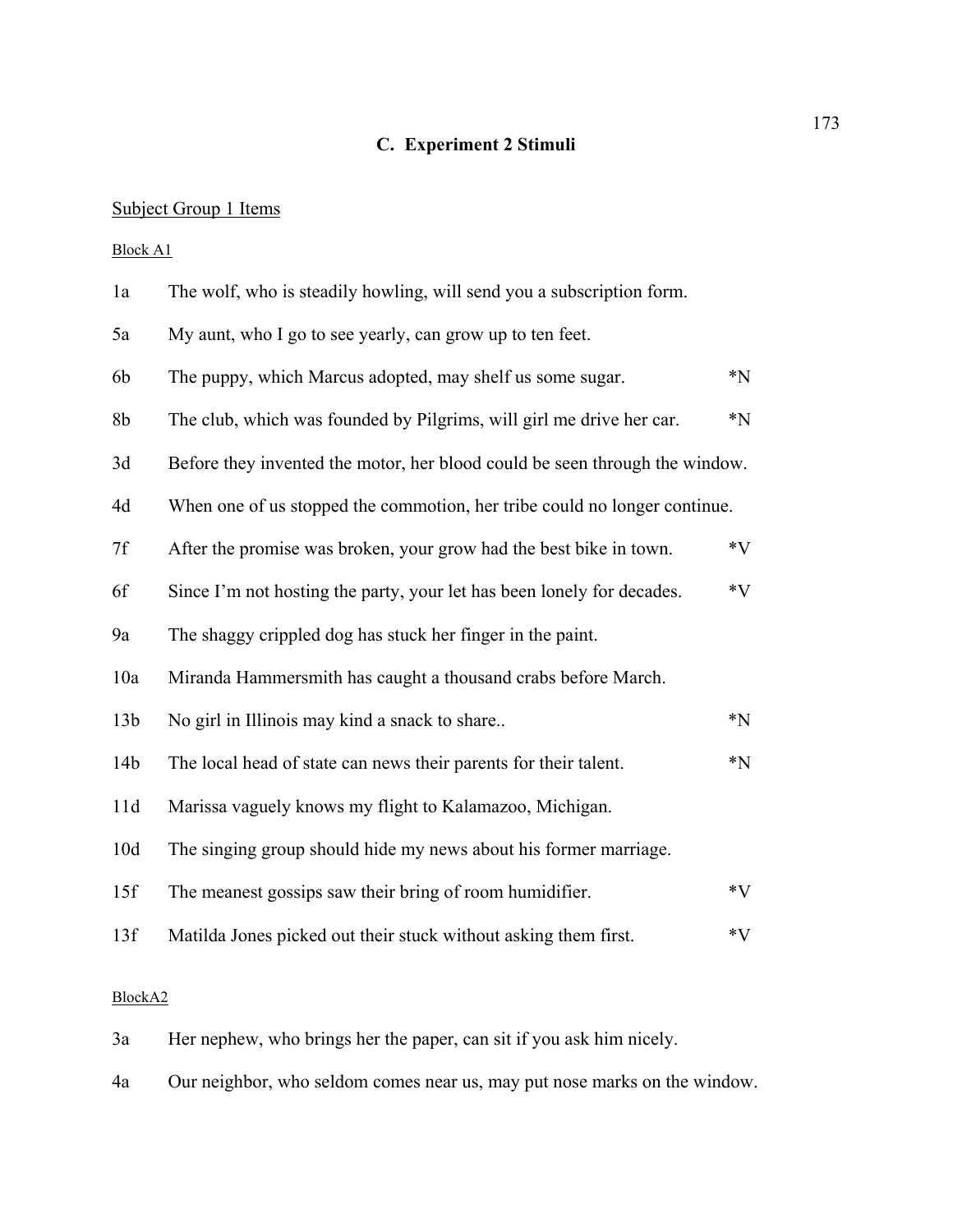| 7b              | The rat, which we captured this morning, has blood me to be a good person.     | $*_{N}$ |
|-----------------|--------------------------------------------------------------------------------|---------|
| 2b              | The fish, which Mom bought for my birthday, has path a hole in the box.        | $^*N$   |
| 2d              | Even if someone would listen, their league added up the total profits.         |         |
| 1 <sub>d</sub>  | Once the donations were counted, my life would still be chaotic.               |         |
| 5f              | In order to master the problem, my send should be happy all winter.            | $*V$    |
| 8f              | Because the inspectors went northward, their lend has to be perfectly clean.   | $*V$    |
| 11a             | The naughty little lad may warn us not to panic.                               |         |
| 12a             | The new believers here can shut you in the closet if you don't behave.         |         |
| 15 <sub>b</sub> | The nun in charge of lunch will food the money on the supplies they asked for. | $^*N$   |
| 16 <sub>b</sub> | Artistic German kids will glass to sit while in this class.                    | $*_{N}$ |
| 9d              | The secretary found her gown delivered in the morning.                         |         |
| 12d             | Armand should not have closed her food before she sees it.                     |         |
| 16f             | The nursing home would like your warn with all its ugly wrinkles.<br>$*V$      |         |
| 14f             | $*V$<br>My ailing friend could use your caught after he asked for directions.  |         |
| <b>Block B1</b> |                                                                                |         |
| 6a              | The puppy, which Marcus adopted, may lend us some sugar.                       |         |
| 7a              | The rat, which we captured this morning, has taught me to be a good person.    |         |
| 1 <sub>b</sub>  | The wolf, who is steadily howling, will clay you a subscription form.<br>$^*N$ |         |
| 5b              | $^*N$<br>My aunt, who I go to see yearly, can boy up to ten feet.              |         |
| 8d              | Because the inspectors went northward, their shelf has to be perfectly clean.  |         |
| 6d              | Since I'm not hosting the party, your girl has been lonely for decades.        |         |
| 3f              | Before they invented the motor, her taught could be seen through the window.   | $*V$    |
|                 |                                                                                |         |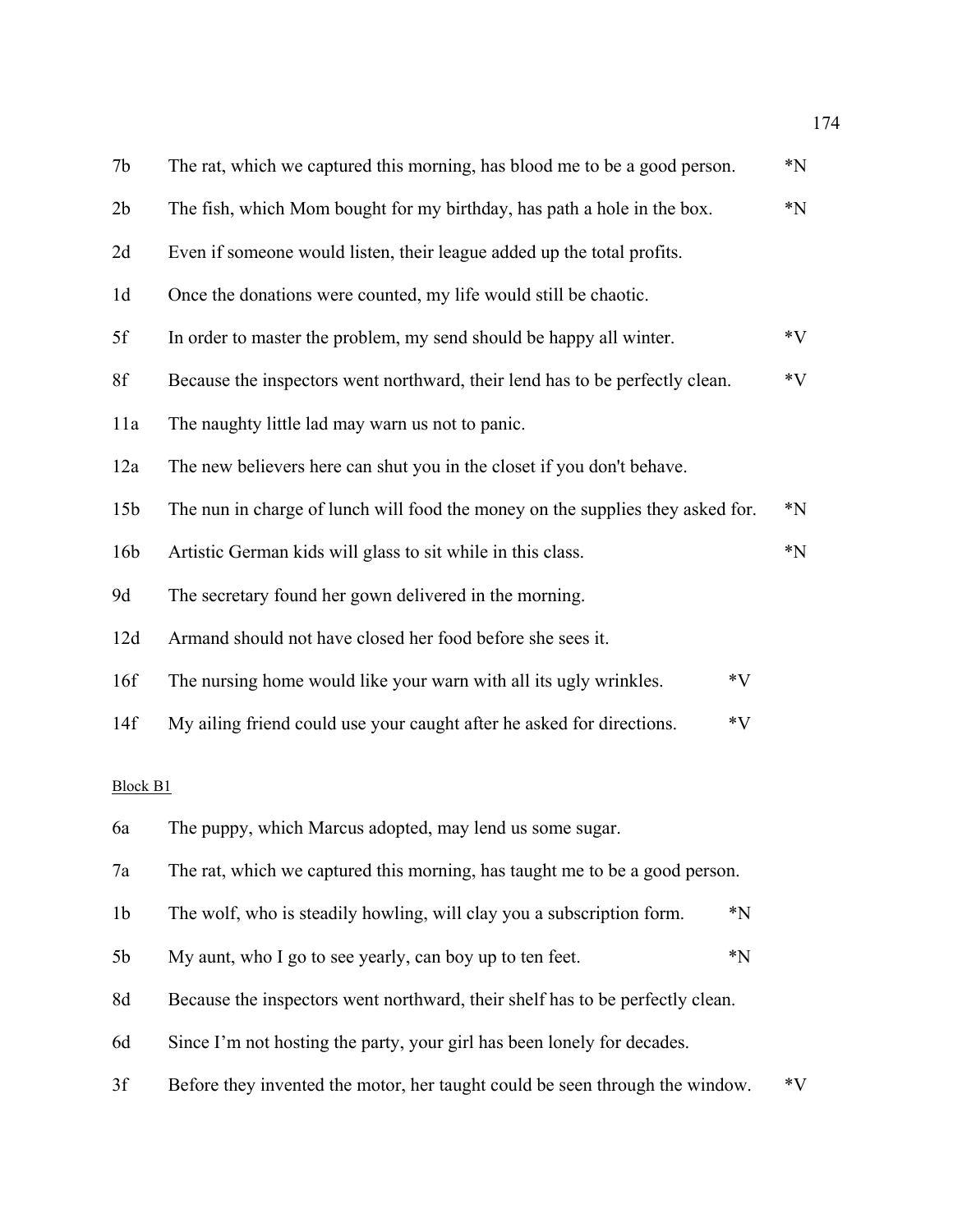| 4f              | When one of us stopped the commotion, her torn could no longer continue.        |       | $*V$  |
|-----------------|---------------------------------------------------------------------------------|-------|-------|
| 13a             | No girl in Illinois may bring a snack to share.                                 |       |       |
| 14a             | The local head of state can thank their parents for their talent.               |       |       |
| 9b              | The shaggy crippled dog has desk her finger in the paint.                       | $^*N$ |       |
| 12 <sub>b</sub> | The new believers here can flight you in the closet if you don't behave.        | $^*N$ |       |
| 15d             | The meanest gossips saw their kind of room humidifier.                          |       |       |
| 14d             | My ailing friend could use your church after he asked for directions.           |       |       |
| 10f             | The singing group should hide my thank about his former marriage.               | $*V$  |       |
| 11f             | Marissa vaguely knows my shut to Kalamazoo, Michigan.                           | $*V$  |       |
| <b>Block B2</b> |                                                                                 |       |       |
| 2a              | The fish, which Mom bought for my birthday, has torn a hole in the box.         |       |       |
| 8a              | The club, which was founded by Pilgrims, will let me drive her car.             |       |       |
| 3 <sub>b</sub>  | Her nephew, who brings her the paper, can night if you ask him nicely.          |       | $^*N$ |
| 4b              | Our neighbor, who seldom comes near us, may life nose marks on the window.      |       | $^*N$ |
| 7d              | After the promise was broken, your boy had the best bike in town.               |       |       |
| 5d              | In order to master the problem, my wife should be happy all winter.             |       |       |
| 1f              | Once the donations were counted, my put would still be chaotic.                 | $*V$  |       |
| 2f              | Even if someone would listen, their sit added up the total profits.             | $*V$  |       |
| 15a             | The nun in charge of lunch will spend the money on the supplies they asked for. |       |       |
| 16a             | Artistic German kids will fail to sit while in this class.                      |       |       |
| 11 <sub>b</sub> | The naughty little lad may throat us not to panic.                              | $^*N$ |       |
| 10 <sub>b</sub> | Miranda Hammersmith has church a thousand crabs before March.                   | $^*N$ |       |
| 16d             | The nursing home would like your throat with all its ugly wrinkles.             |       |       |

 $\frac{175}{V}$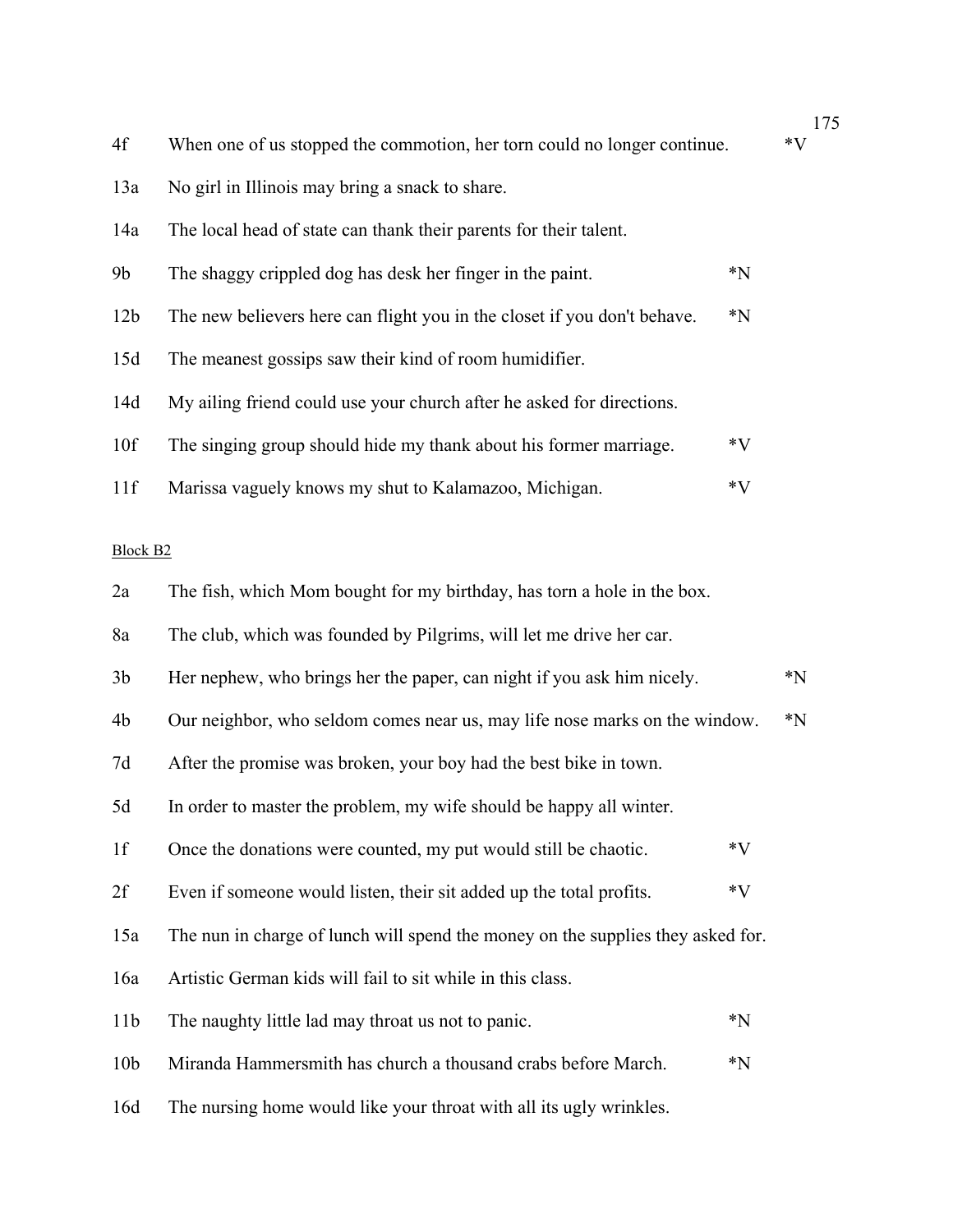13d Matilda Jones picked out their desk without asking them first.

| 9f | The secretary found her fail delivered in the morning. | $*V$ |
|----|--------------------------------------------------------|------|
|    |                                                        |      |

12f Armand should not have closed her spend before she sees it.  $*V$ 

### Subject Group 2 Items

Block A1

1a The wolf, who is steadily howling, can sit if you ask him nicely. 2a The fish, which Mom bought for my birthday, can grow up to ten feet. 7c The rat, which we captured this morning, has tribe a hole in the box.  $*N$ 6c The puppy, which Marcus adopted, may sky nose marks on the window  $*N$ 3e Before they invented the motor, your pot had to be washed by hand. 4e When one of us stopped the commotion, her creek was still running quietly. 5g In order to master the problem, their lend has to be trained to stay.  $*V$ 6g Since I'm not hosting the party, my send should be stored for next year. \*V 9a The shaggy crippled dog will fail to learn while in this class. 10a Miranda Hammersmith will spend the money on the supplies you asked for. 13c No girl in Illinois has straw a thousand crabs before March.  $*N$ 14c The local head of state may snob us not to panic.  $*N$ 11e Marissa vaguely knows my guy because they went to school together. 10e Pierre should quickly eat her hut because it's made of chocolate. 15g The meanest gossips saw your warn when they came into the meeting.  $*V$ 14g My ailing aunt could use their bring to cheer her up when she's lonely.  $*V$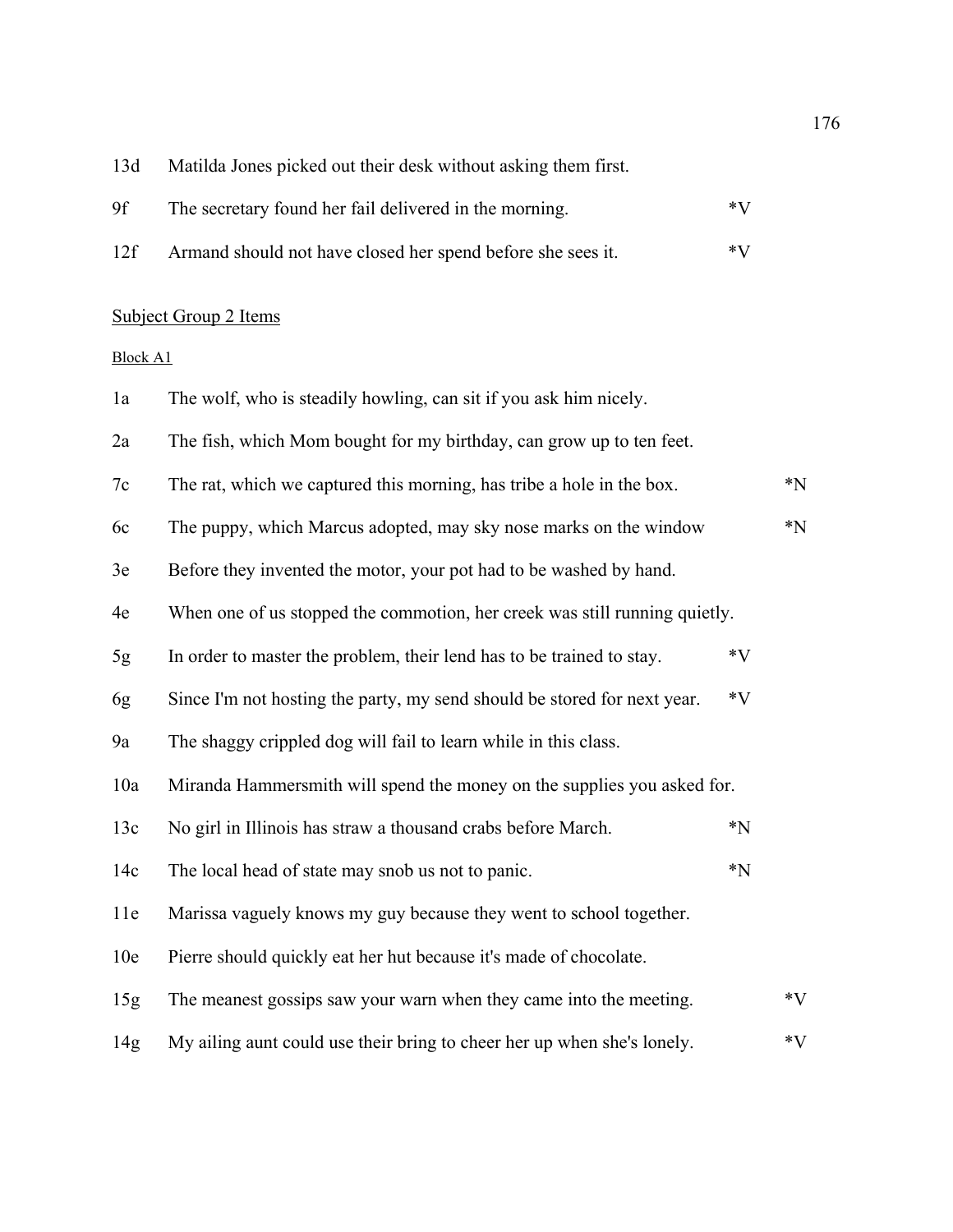## BlockA2

| 3a  | Her nephew, who brings her the paper, will send you a subscription form.           |                            |
|-----|------------------------------------------------------------------------------------|----------------------------|
| 4a  | Our neighbor, who seldom comes near us, may lend us some sugar.                    |                            |
| 8c  | The club, which was founded by Pilgrims, has creek me to be a good person.         | $*_{N}$                    |
| 5c  | My aunt, who I go to see yearly, will chest me drive her car.                      | $\boldsymbol{*}\mathbf{N}$ |
| 2e  | Even if someone would listen, my sky would still be gray.                          |                            |
| 1e  | Once the donations were counted, their night was just beginning.                   |                            |
| 7g  | After the promise was broken, her torn turned into a dead end.                     | $*V$                       |
| 8g  | Because the inspectors went northward, your let has been empty for decades.        | $*V$                       |
| 11a | The naughty little lad has stuck her finger in the paint.                          |                            |
| 12a | The new believers here may bring a snack to share.                                 |                            |
| 15c | The nun in charge of lunch can nut you in the closet if you don't behave.<br>$^*N$ |                            |
| 16c | Artistic German kids can guy their parents for their talent.<br>$^*N$              |                            |
| 9e  | The secretary found your straw in the hayloft where it belonged.                   |                            |
| 12e | Armand should not have closed their den without asking them first.                 |                            |

| 16g | The nursing home would like her fail delivered in the morning. | $*V$ |
|-----|----------------------------------------------------------------|------|
|     |                                                                |      |

# 13g Matilda Jones picked out my shut before I ate it.  $*V$

### Block B1

| 7a | The rat, which we captured this morning, has torn a hole in the box. |             |
|----|----------------------------------------------------------------------|-------------|
| 6a | The puppy, which Marcus adopted, may put nose marks on the window    |             |
| 1c | The wolf, who is steadily howling, can league if you ask him nicely. | $^*N$       |
| 2c | The fish, which Mom bought for my birthday, can pot up to ten feet.  | $*_{\rm N}$ |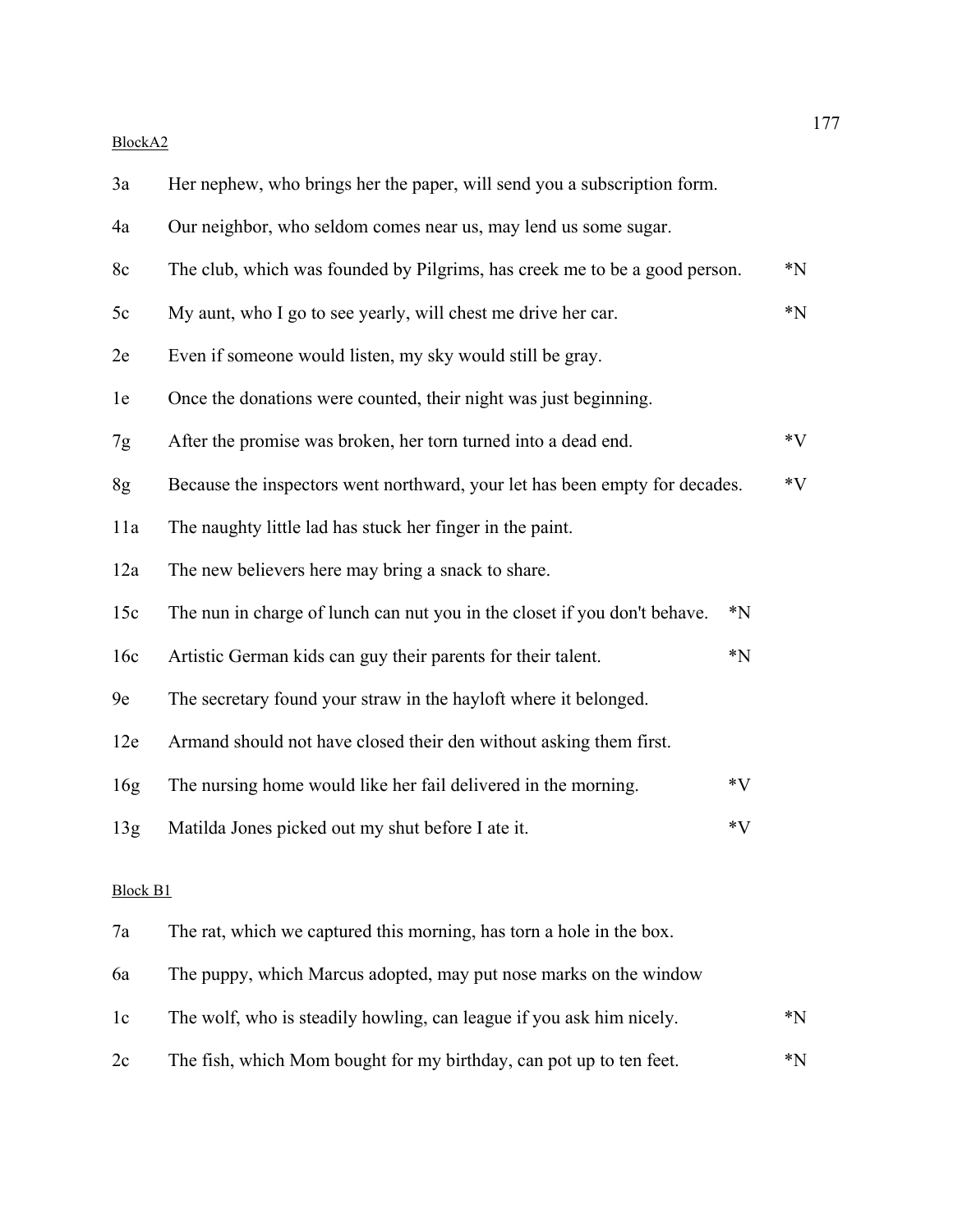| 5e              | In order to master the problem, their toad has to be trained to stay.       |         |
|-----------------|-----------------------------------------------------------------------------|---------|
| 6e              | Since I'm not hosting the party, my clay should be stored for next year.    |         |
| 3g              | Before they invented the motor, your grow had to be washed by hand.         | $*V$    |
| 4g              | When one of us stopped the commotion, her taught was still running quietly. | $*V$    |
| 13a             | No girl in Illinois has caught a thousand crabs before March.               |         |
| 14a             | The local head of state may warn us not to panic.                           |         |
| 9c              | The shaggy crippled dog will gown to sit while in this class.               | $^*N$   |
| 10c             | Miranda Hammersmith will hut the money on the supplies you asked for.       | $*_{N}$ |
| 15e             | The meanest gossips saw your snob when they came into the meeting.          |         |
| 14e             | My ailing aunt could use their mood to cheer her up when she's lonely.      |         |
| 10 <sub>g</sub> | Pierre should quickly eat her spend because it's made of chocolate.         | $*V$    |
| 11g             | Marissa vaguely knows my thank because they went to school together.        | $*V$    |

## Block B2

| 5a | My aunt, who I go to see yearly, will let me drive her car.                   |       |
|----|-------------------------------------------------------------------------------|-------|
| 8a | The club, which was founded by Pilgrims, has taught me to be a good person.   |       |
| 3c | Her nephew, who brings her the paper, will wife you a subscription form.      | $^*N$ |
| 4c | Our neighbor, who seldom comes near us, may toad us some sugar.               | $^*N$ |
| 7e | After the promise was broken, her path turned into a dead end.                |       |
| 8e | Because the inspectors went northward, your chest has been empty for decades. |       |
| 1g | Once the donations were counted, their sit was just beginning.                | $*V$  |
| 2g | Even if someone would listen, my put would still be gray.                     | $*V$  |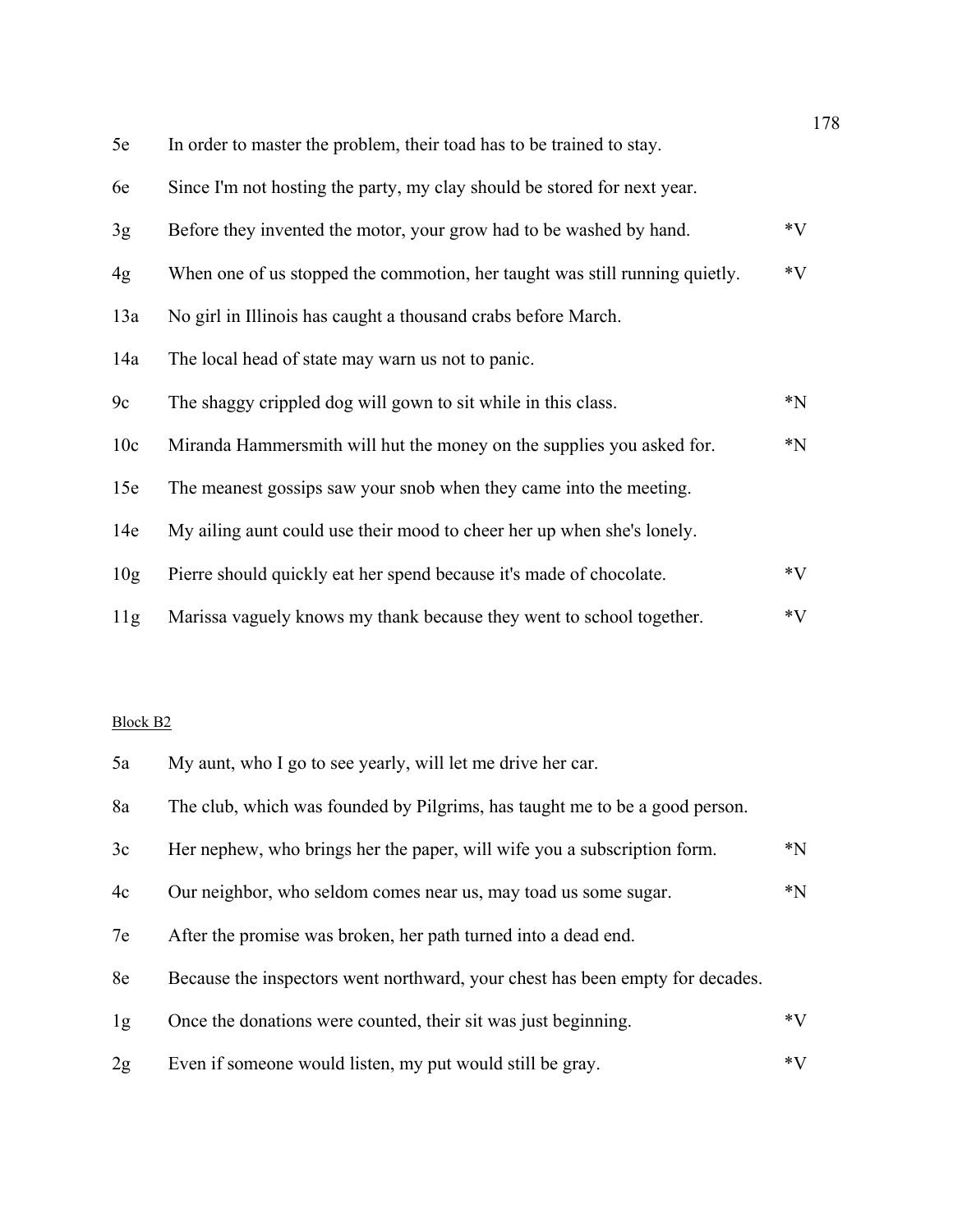|     |                                                                            | 179   |
|-----|----------------------------------------------------------------------------|-------|
| 15a | The nun in charge of lunch can shut you in the closet if you don't behave. |       |
| 16a | Artistic German kids can thank their parents for their talent.             |       |
| 11c | My absent-minded niece has den her finger in the paint.                    | $^*N$ |
| 12c | The new believers here may mood a snack to share.                          | $^*N$ |
| 16e | The nursing home would like her glass delivered in the morning.            |       |
| 13e | Matilda Jones picked out my nut before I ate it.                           |       |
| 9g  | The secretary found your caught in the hayloft where it belonged.          | $*V$  |
| 12g | Armand should not have closed their stuck without asking them first.       | $*V$  |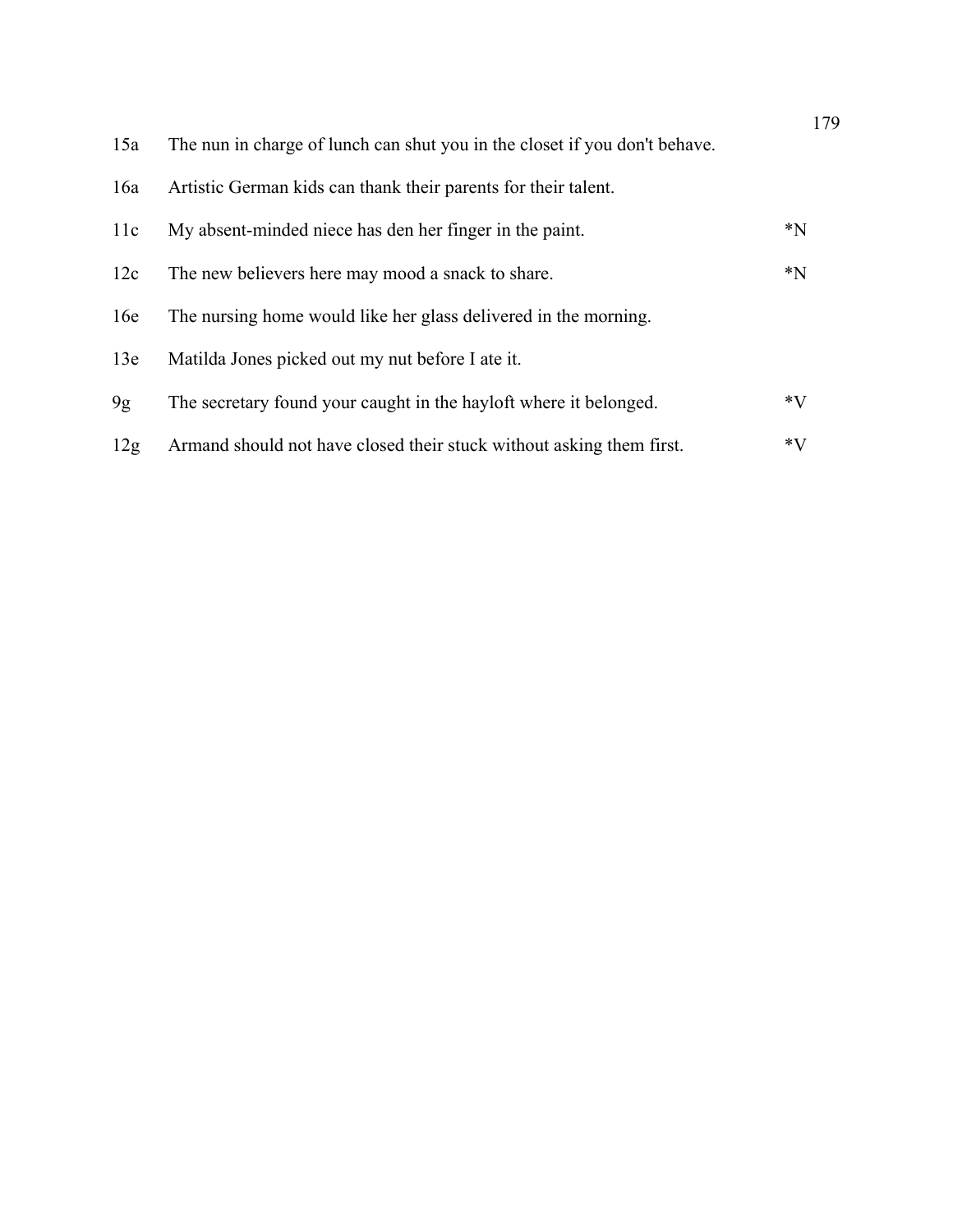# **D. Experiment 3 Materials (Surveys 1 – 3)**

## **Survey 1**

Please choose the sentence from each pair that sounds more natural to you. Put an 'x' on the line next to your choice for "more natural."

|                                                                                                                                                          | More natural? |
|----------------------------------------------------------------------------------------------------------------------------------------------------------|---------------|
| 1. The wolf, who is steadily howling, can sit if you ask him nicely.<br>1. The wolf, who is steadily howling, will send you a subscription form.         |               |
| 2. In order to master the problem, my wife should be happy all winter.<br>2. In order to master the problem, their shelf has to be perfectly clean.      |               |
| 3. The fish, which Mom bought for my birthday, can grow up to ten feet.<br>3. The fish, which Mom bought for my birthday, has torn a hole in the box.    |               |
| 4. Our neighbor, who seldom comes near us, may lend us some sugar.<br>4. Our neighbor, who seldom comes near us, may put nose marks on the window.       |               |
| 5. Artistic German kids can thank their parents for their talent.<br>5. Artistic German kids will spend the money on the supplies you asked for.         |               |
| 6. The meanest gossips saw their kind of room humidifier.<br>6. The meanest gossips saw your throat with all its ugly wrinkles.                          |               |
| 7. My aunt, who I go to see yearly, will let me drive her car.<br>7. My aunt, who I go to see yearly, can grow up to ten feet.                           |               |
| 8. Even if someone would listen, their night was just beginning.<br>8. Even if someone would listen, my life would still be chaotic.                     |               |
| 9. Before they invented the motor, her blood could be seen through the window.<br>9. Before they invented the motor, your boy had the best bike in town. |               |
| 10. The nursing home would like your throat with all its ugly wrinkles.<br>10. The nursing home would like her gown delivered in the morning.            |               |
| 11. The puppy, which Marcus adopted, may put nose marks on the window.<br>11. The puppy, which Marcus adopted, may lend us some sugar.                   |               |
| 12. Since I'm not hosting the party, your girl has been lonely for decades.<br>12. Since I'm not hosting the party, my wife should be happy all winter.  |               |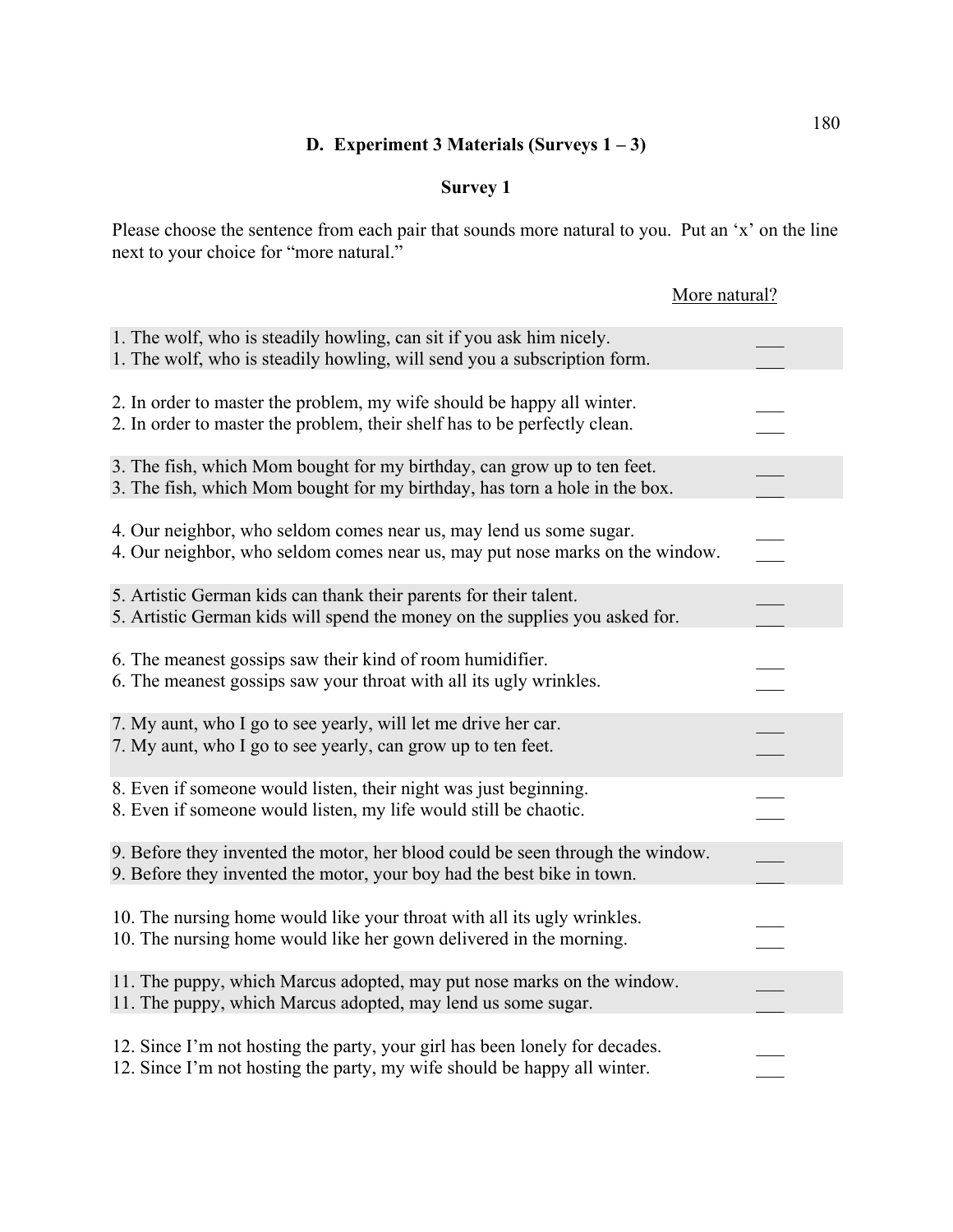|                                                                                                                                                             | 181 |
|-------------------------------------------------------------------------------------------------------------------------------------------------------------|-----|
| 13. The local head of state may warn us not to panic.<br>13. The local head of state can thank their parents for their talent.                              |     |
| 14. After the promise was broken, your boy had the best bike in town.<br>14. After the promise was broken, her tribe could no longer continue.              |     |
| 15. The shaggy crippled dog will fail to sit while in this class.<br>15. The shaggy crippled dog may bring a snack to share.                                |     |
| 16. My ailing friend could use your church after he asked for directions.<br>16. My ailing friend could use their kind of room humidifier.                  |     |
| 17. Marissa vaguely knows my flight to Kalamazoo, Michigan.<br>17. Marissa vaguely knows my news about his former marriage.                                 |     |
| 18. Miranda Hammersmith will spend the money on the supplies you asked for.<br>18. Miranda Hammersmith has caught a thousand crabs before March.            |     |
| 19. The naughty little lad has stuck her finger in the paint.<br>19. The naughty little lad may warn us not to panic.                                       |     |
| 20. No girl in Illinois has caught a thousand crabs before March.<br>20. No girl in Illinois can shut you in the closet if you don't behave.                |     |
| 21. Her nephew, who brings her the paper, will send you a subscription form.<br>21. Her nephew, who brings her the paper, can sit if you ask him nicely.    |     |
| 22. Armand should not have closed her food before she sees it.<br>22. Armand should not have closed their desk without asking them first.                   |     |
| 23. The rat, which we captured this morning, has torn a hole in the box.<br>23. The rat, which we captured this morning, has taught me to be a good person. |     |
| 24. Matilda Jones picked out their desk without asking them first.<br>24. Matilda Jones picked out my flight to Kalamazoo, Michigan.                        |     |
| 25. The nun in charge of lunch can shut you in the closet if you don't behave.<br>25. The nun in charge of lunch will fail to sit while in this class.      |     |
| 26. The new believer here has stuck her finger in the paint.<br>26. The new believer here may bring a snack to share.                                       |     |
| 27. Once the donations were counted, my life would still be chaotic.<br>27. Once the donations were counted, their league added up the total profits.       |     |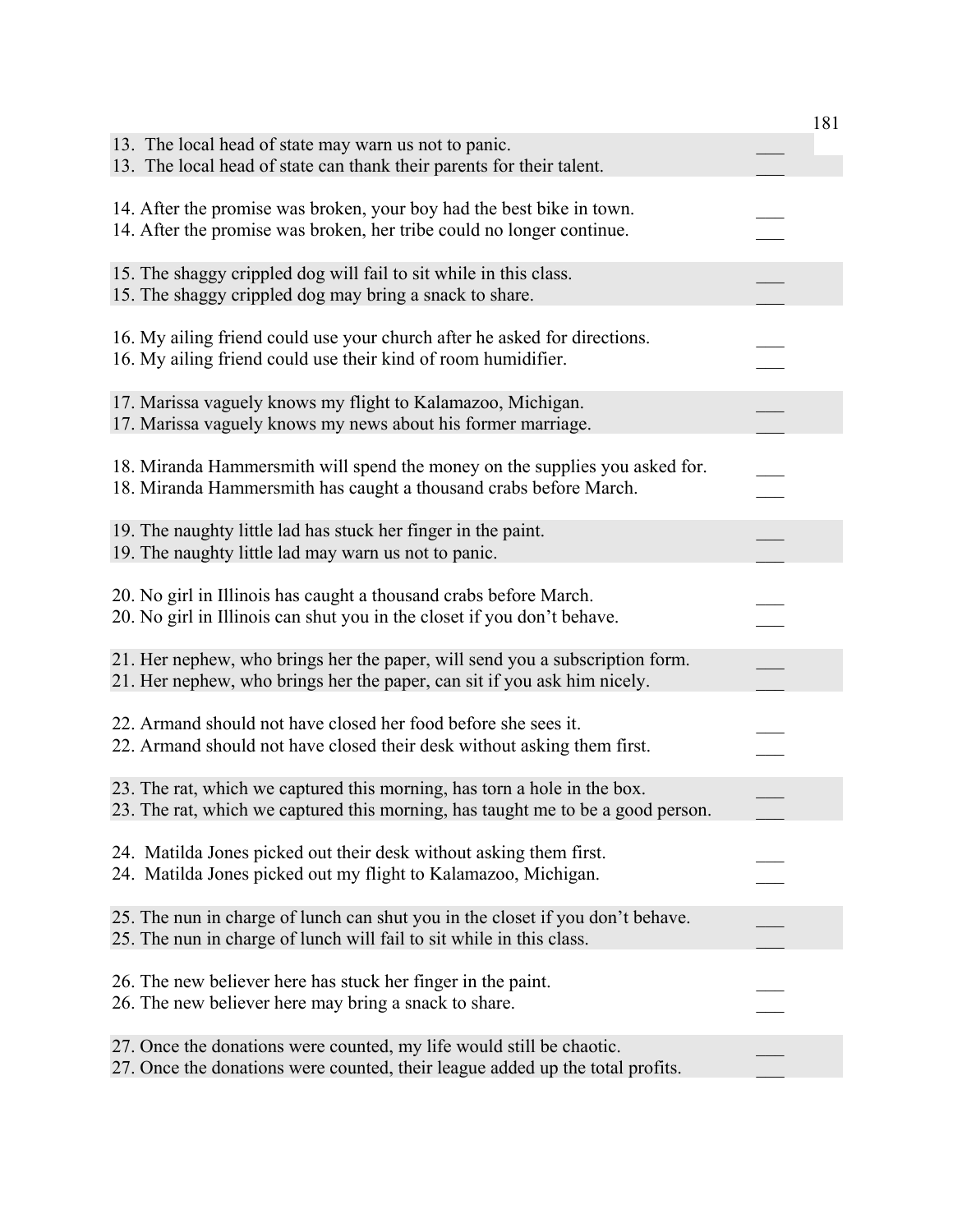|                                                                                                                                                                        | 182 |
|------------------------------------------------------------------------------------------------------------------------------------------------------------------------|-----|
| 28. The club, which was founded by Pilgrims, has taught me to be a good person.<br>28. The club, which was founded by Pilgrims, will let me drive her car.             |     |
| 29. When one of us stopped the commotion, her tribe could no longer continue.<br>29. When one of us stopped the commotion, her blood could be seen through the window. |     |
| 30. Because the inspectors went northward, their shelf has to be perfectly clean.<br>30. Because the inspectors went northward, your girl has been lonely for decades. |     |
| 31. The secretary found her gown delivered in the morning.<br>31. The secretary found your church after he asked for directions.                                       |     |
| 32. The singing group should hide my news about his former marriage.<br>32. The singing group should hide her food before she sees it.                                 |     |
| <b>Survey 2 version 1</b>                                                                                                                                              |     |
| Please rate the following sentences on a scale of 1 to 7:                                                                                                              |     |

| least natural |                                                                           |  |                                                                                 | most natural                                                                         |
|---------------|---------------------------------------------------------------------------|--|---------------------------------------------------------------------------------|--------------------------------------------------------------------------------------|
| Sentence:     |                                                                           |  |                                                                                 | Rating:                                                                              |
|               | 1. The wolf, who is steadily howling, will send you a subscription form.  |  |                                                                                 |                                                                                      |
|               |                                                                           |  | 2. The fish, which Mom bought for my birthday, has torn a hole in the box.      |                                                                                      |
|               | 3. Her nephew, who brings her the paper, can sit if you ask him nicely.   |  |                                                                                 |                                                                                      |
|               |                                                                           |  |                                                                                 | 4. When one of us stopped the commotion, her blood could be seen through the window. |
|               | 5. In order to master the problem, their shelf has to be perfectly clean. |  |                                                                                 |                                                                                      |
|               |                                                                           |  | 6. Our neighbor, who seldom comes near us, may put nose marks on the window.    |                                                                                      |
|               | 7. The singing group should hide her food before she sees it.             |  |                                                                                 |                                                                                      |
|               | 8. Marissa vaguely knows my news about his former marriage.               |  |                                                                                 |                                                                                      |
|               | 9. My aunt, who I go to see yearly, can grow up to ten feet.              |  |                                                                                 |                                                                                      |
|               |                                                                           |  | 10. The rat, which we captured this morning, has taught me to be a good person. |                                                                                      |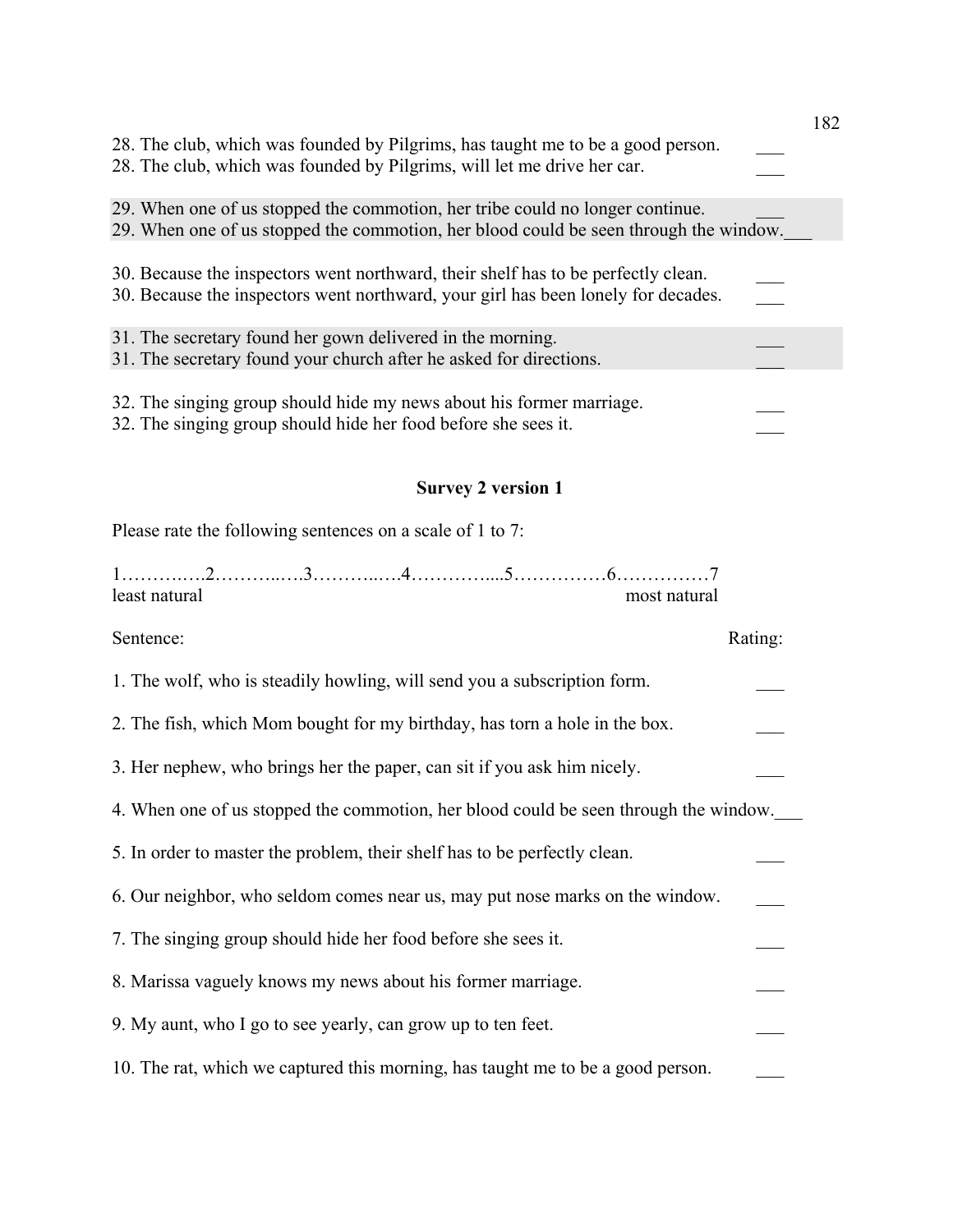| 11. The puppy, which Marcus adopted, may lend us some sugar.                      |  |
|-----------------------------------------------------------------------------------|--|
| 12. Even if someone would listen, my life would still be chaotic.                 |  |
| 13. Before they invented the motor, your boy had the best bike in town.           |  |
| 14. Miranda Hammersmith has caught a thousand crabs before March.                 |  |
| 15. The naughty little lad may warn us not to panic.                              |  |
| 16. Matilda Jones picked out my flight to Kalamazoo, Michigan.                    |  |
| 17. My ailing friend could use their kind of room humidifier.                     |  |
| 18. The meanest gossips saw your throat with all its ugly wrinkles.               |  |
| 19. The new believer here has stuck her finger in the paint.                      |  |
| 20. No girl in Illinois can shut you in the closet if you don't behave.           |  |
| 21. The local head of state can thank their parents for their talent.             |  |
| 22. The nun in charge of lunch will fail to sit while in this class.              |  |
| 23. Artistic German kids will spend money on the supplies you asked for.          |  |
| 24. Once the donations were counted, their league added up the total profits.     |  |
| 25. Since I'm not hosting the party, my wife should be happy all winter.          |  |
| 26. After the promise was broken, her tribe could no longer continue.             |  |
| 27. Because the inspectors went northward, your girl has been lonely for decades. |  |
| 28. The club, which was founded by Pilgrims, will let me drive her car.           |  |
| 29. The shaggy crippled dog can bring a snack to share.                           |  |
| 30. The secretary found your church after he asked for directions.                |  |
| 31. Armand should not have closed their desk without asking them first.           |  |
| 32. The nursing home would like her gown delivered in the morning.                |  |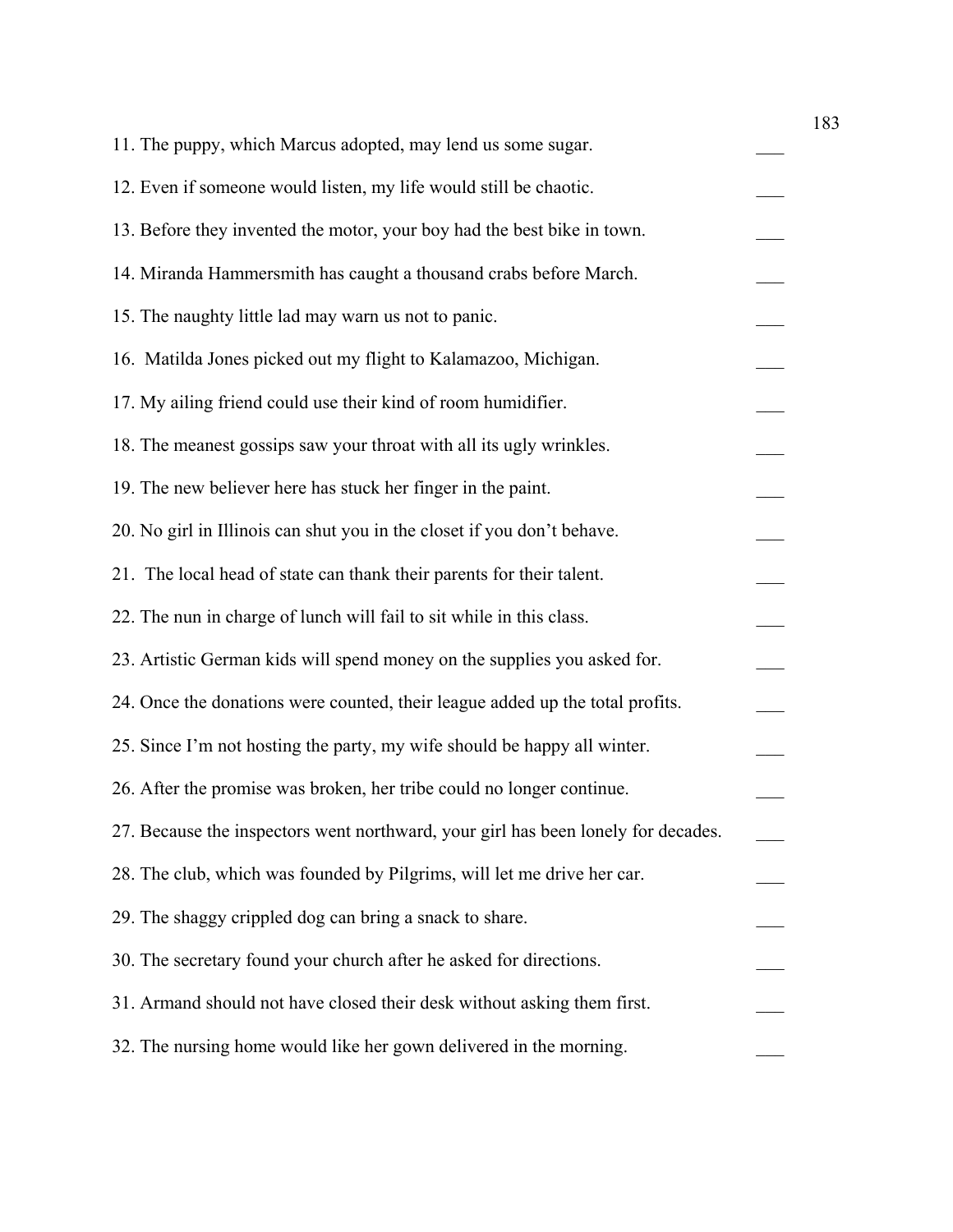#### **Survey 2 version 2**

Please rate the following sentences on a scale of 1 to 7:

| least natural |  |  | most natural |
|---------------|--|--|--------------|

# Sentence: Rating: 1. The wolf, who is steadily howling, can sit if you ask him nicely. 2. In order to master the problem, my wife should be happy all winter. 3. Since I'm not hosting the party, your girl has been lonely for decades. 4. The fish, which Mom bought for my birthday, can grow up to ten feet. 5. Her nephew, who brings her the paper, will send you a subscription form. 6. Our neighbor, who seldom comes near us, may lend us some sugar. \_\_\_ 7. The meanest gossips saw their kind of room humidifier. 8. The nursing home would like your throat with all its ugly wrinkles. 9. My aunt, who I go to see yearly, will let me drive her car. 10. Even if someone would listen, their night was just beginning. 11. Before they invented the motor, her blood could be seen through the window. \_\_\_ 12. The rat, which we captured this morning, has torn a hole in the box. 13. The puppy, which Marcus adopted, may put nose marks on the window. 14. The club, which was founded by Pilgrims, has taught me to be a good person. 15. The shaggy crippled dog will fail to sit while in this class. \_\_\_ 16. Miranda Hammersmith will spend the money on the supplies you asked for. \_\_\_ 17. The naughty little lad has stuck her finger in the paint. 18. The new believers here may bring a snack to share.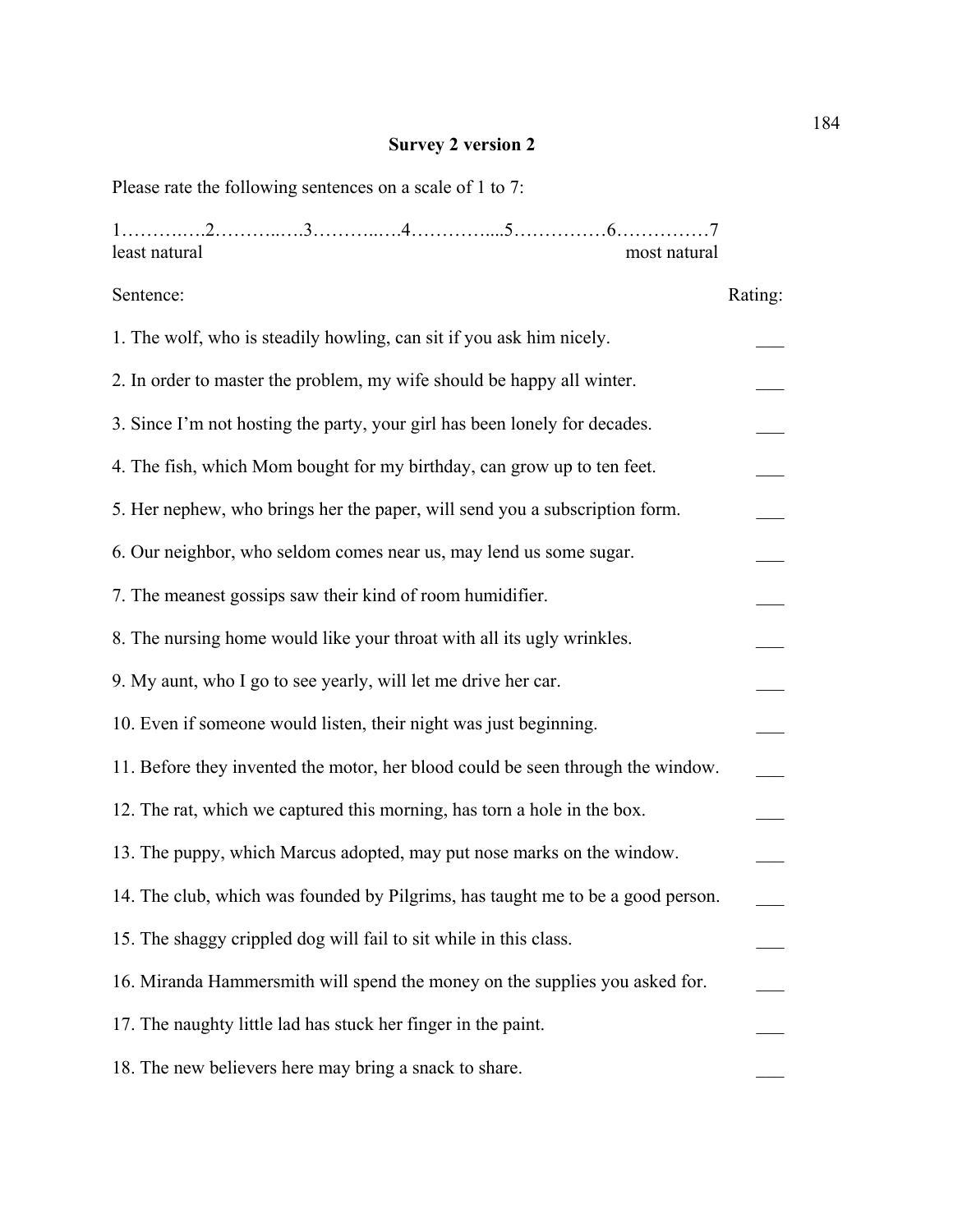| 19. No girl in Illinois has caught a thousand crabs before March.                 |  |
|-----------------------------------------------------------------------------------|--|
| 20. The local head of state may warn us not to panic.                             |  |
| 21. Armand should not have closed her food before she sees it.                    |  |
| 22. Matilda Jones picked out their desk without asking them first.                |  |
| 23. My ailing friend could use your church after he asked for directions.         |  |
| 24. The nun in charge of lunch can shut you in the closet if you don't behave.    |  |
| 25. Artistic German kids can thank their parents for their talent.                |  |
| 26. Once the donations were counted, my life would still be chaotic.              |  |
| 27. When one of us stopped the commotion, her tribe could no longer continue.     |  |
| 28. After the promise was broken, your boy had the best bike in town.             |  |
| 29. Because the inspectors went northward, their shelf has to be perfectly clean. |  |
| 30. The secretary found her gown delivered in the morning.                        |  |
| 31. The singing group should hide my news about his former marriage.              |  |
| 32. Marissa vaguely knows my flight to Kalamazoo.                                 |  |

## **Survey 3 version 1**

In the following survey, you will be asked to rate sentences on a scale of 1 to 7.

1……….….2………..….3………..….4…………....5……………6……………7 least natural most natural most natural

First, please rate the following examples: Rating: Rating: 1. The boy will kid a ball to his dog. 2. The mouse, who won the election, will eat our housecat.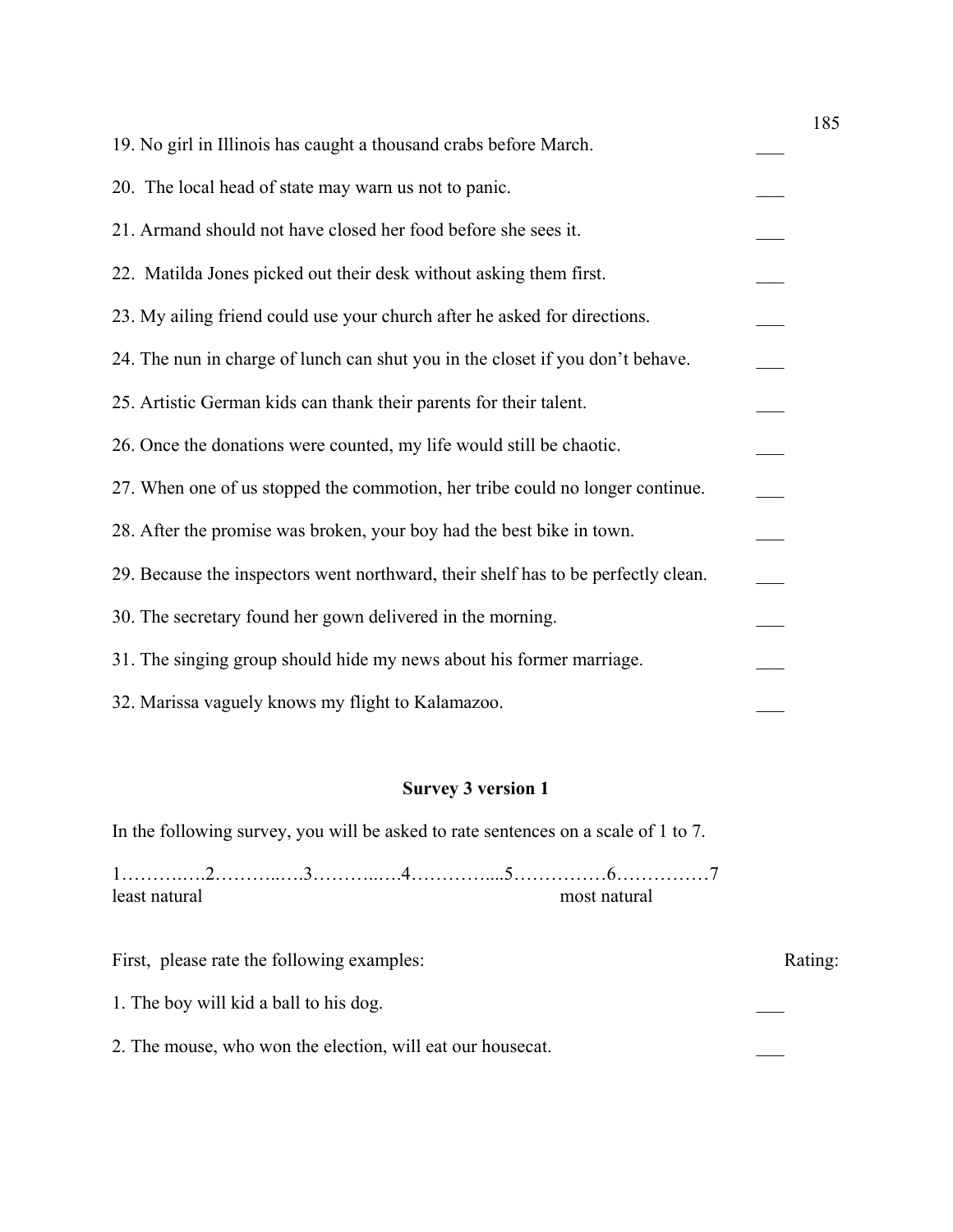Now please rate the following sentences on a scale of 1 to 7:

1……….….2………..….3………..….4…………....5……………6……………7 least natural most natural

# Sentence: Rating: [Word salad] 1. Fluff pumpkin eat Max hat gum. 2. Soon a fringe bite dancer television. 3. Always smoked queen Lucy waitress. 4. Clean has rocking chair monster very. 5. Landfill 8-year-old girl buried much cookie. 6. Two trunk children woman thought.  $\overline{\phantom{a}}$ [Colorless green] 1. Heaping girls should wander directly through the ocean. 2. Walking fish may want to breathe odorless perfume. 3. Unrelated twins will pay quickly for free money. 4. The hideous beauty queens screamed quietly for paint. 5. Compassionate executioners deliver charity to the rich. \_\_\_ 6. The notorious nobody snored sleeplessly through the day. [Perfect] 1. The author of the best-selling novel will sign autographs for the crowd.

2. The dog fetched the newspaper and Marty gave him a bone.

186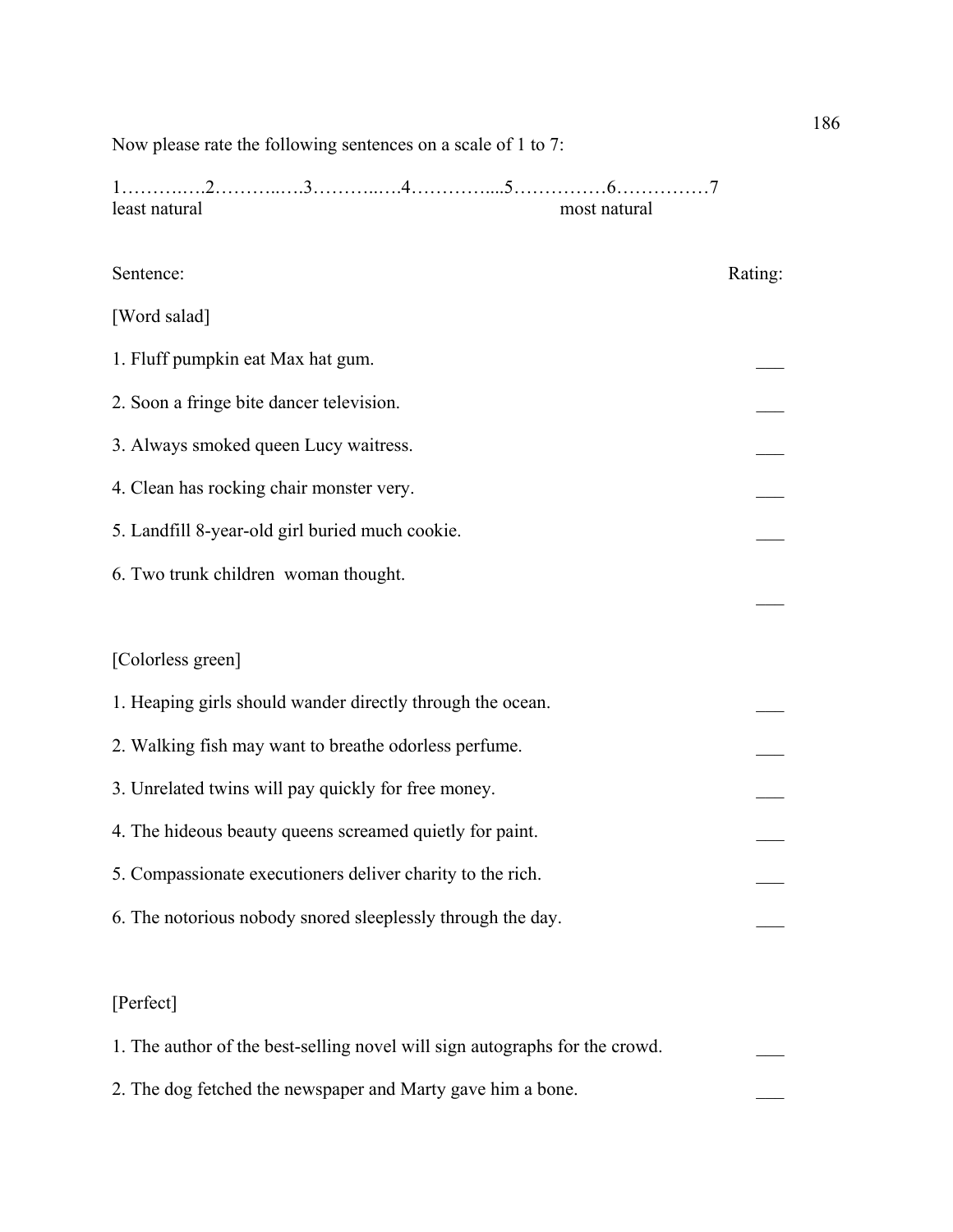| 3. Every pilot landed his airplane safely on the runway.                                         |  |
|--------------------------------------------------------------------------------------------------|--|
| 4. The hairdresser will cut and style my hair for the big party.                                 |  |
| 5. Doctors were confident they had caught the disease early enough to prevent it from spreading. |  |
| 6. Scientists are working to build the world's most powerful laser.                              |  |
| [Experiment 2 grammatical]                                                                       |  |
| 1. The wolf, who is steadily howling, will send you a subscription form.                         |  |
| 2. The fish, which Mom bought for my birthday, has torn a hole in the box.                       |  |
| 3. Her nephew, who brings her the paper, can sit if you ask him nicely.                          |  |
| 4. Our neighbor, who seldom comes near us, may put nose marks on the window.                     |  |
| 5. My aunt, who I go to see yearly, can grow up to ten feet.                                     |  |
| 6. The rat, which we captured this morning, has taught me to be a good person.                   |  |
| 7. The puppy, which Marcus adopted, may lend us some sugar.                                      |  |
| 8. The club, which was founded by Pilgrims, will let me drive her car.                           |  |
| 9. The shaggy crippled dog has stuck her finger in the paint.                                    |  |
| 10. Miranda Hammersmith has caught a thousand crabs before March.                                |  |
| 11. The naughty little lad may warn us not to panic.                                             |  |
| 12. The new believers here may bring a snack to share.                                           |  |
| 13. No girl in Illinois can shut you in the closet if you don't behave.                          |  |
| 14. The local head of state can thank their parents for their talent.                            |  |
| 15. The nun in charge of lunch will fail to sit while in this class.                             |  |
| 16. Artistic German kids will spend money on the supplies you asked for.                         |  |

187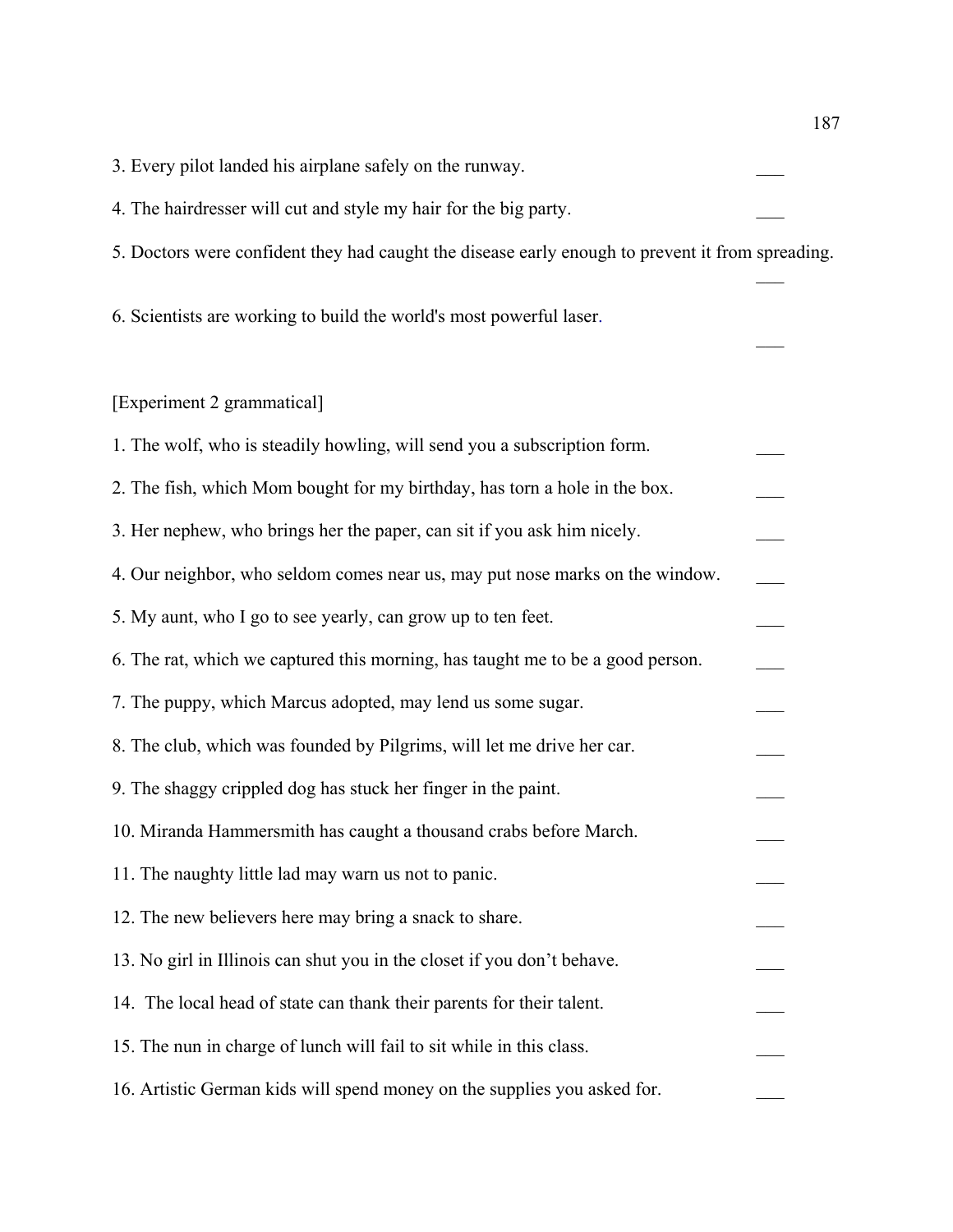# [Experiment 1 ungrammatical]

| 17. Once the donations were counted, their sit added up the total profits.             |  |
|----------------------------------------------------------------------------------------|--|
| 18. Even if someone would listen, my put would still be chaotic.                       |  |
| 19. Before they invented the motor, your grow had the best bike in town.               |  |
| 20. When one of us stopped the commotion, her taught could be seen through the window. |  |
| 21. In order to master the problem, their lend has to be perfectly clean.              |  |
| 22. Since I'm not hosting the party, my send should be happy all winter.               |  |
| 23. After the promise was broken, her torn could no longer continue.                   |  |
| 24. Because the inspectors went northward, your let has been lonely for decades.       |  |
| 25. The secretary found your caught after he asked for directions.                     |  |
| 26. The singing group should her spend before she sees it.                             |  |
| 27. Marissa vaguely knows my thank about his former marriage.                          |  |
| 28. Armand should not have closed their stuck without asking them first.               |  |
| 29. Matilda Jones picked out my shut to Kalamazoo, Michigan.                           |  |
| 30. My ailing friend could their bring of room humidifier                              |  |
| 31. The meanest gossips your warn with all its ugly wrinkles.                          |  |
| 32. The nursing home would like her fail delivered in the morning.                     |  |

# **Survey 3 version 2**

In the following survey, you will be asked to rate sentences on a scale of 1 to 7.

1……….….2………..….3………..….4…………....5……………6……………7 least natural most natural most natural

First, please rate the following examples: Rating: Rating: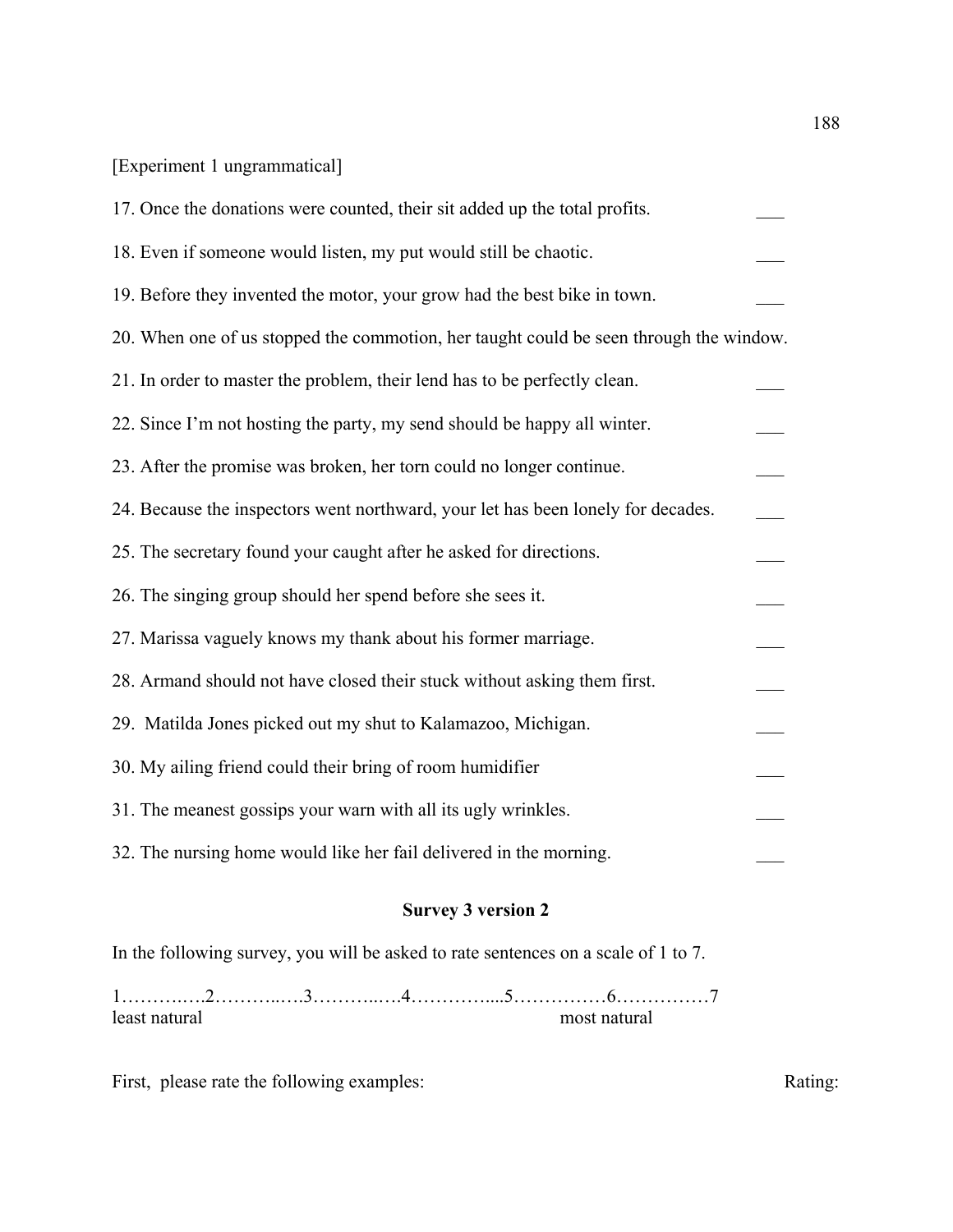|                                                               |         | 189 |
|---------------------------------------------------------------|---------|-----|
| 1. The boy will kid a ball to his dog.                        |         |     |
| 2. The mouse, who won the election, will eat our housecat.    |         |     |
| Now please rate the following sentences on a scale of 1 to 7: |         |     |
| least natural<br>most natural                                 |         |     |
| Sentence:                                                     | Rating: |     |
| [Word salad]                                                  |         |     |
| 1. Fluff pumpkin eat Max hat gum.                             |         |     |
| 2. Soon a fringe bite dancer television.                      |         |     |
| 3. Always smoked queen Lucy waitress.                         |         |     |
| 4. Clean has rocking chair monster very.                      |         |     |
| 5. Landfill 8-year-old girl buried much cookie.               |         |     |
| 6. Two trunk children woman thought.                          |         |     |
|                                                               |         |     |
| [Colorless green]                                             |         |     |
| 1. Heaping girls should wander directly through the ocean.    |         |     |
| 2. Walking fish may want to breathe odorless perfume.         |         |     |
| 3. Unrelated twins will pay quickly for free money.           |         |     |
| 4. The hideous beauty queens screamed quietly for paint.      |         |     |
| 5. Compassionate executioners deliver charity to the rich.    |         |     |
| 6. The notorious nobody snored sleeplessly through the day.   |         |     |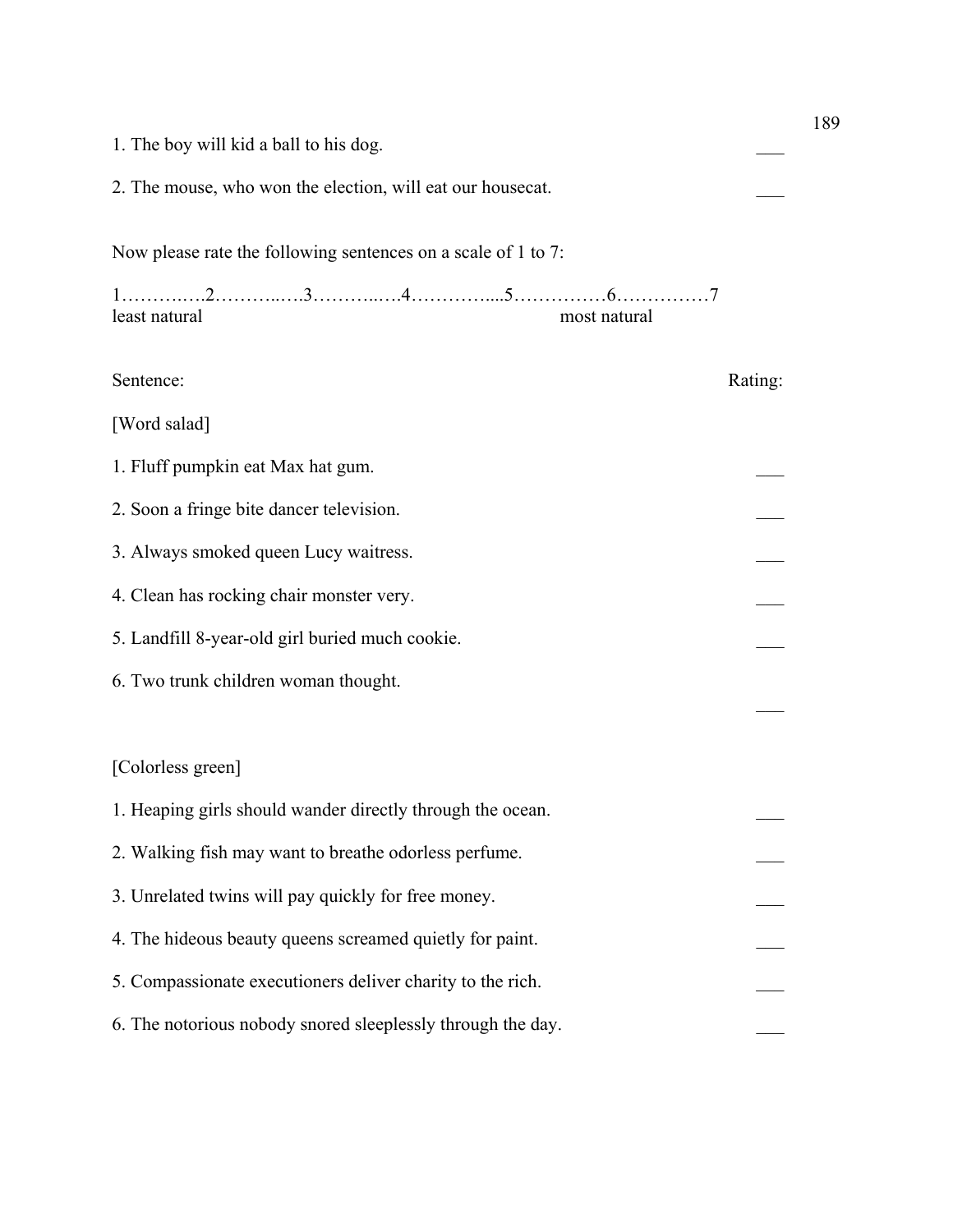# [Perfect]

| 1. The author of the best-selling novel will sign autographs for the crowd.                      |  |
|--------------------------------------------------------------------------------------------------|--|
| 2. The dog fetched the newspaper and Marty gave him a bone.                                      |  |
| 3. Every pilot landed his airplane safely on the runway.                                         |  |
| 4. The hairdresser will cut and style my hair for the big party.                                 |  |
| 5. Doctors were confident they had caught the disease early enough to prevent it from spreading. |  |
| 6. Scientists are working to build the world's most powerful laser.                              |  |
| [Experiment 2 grammatical]                                                                       |  |
| 1. The wolf, who is steadily howling, will send you a subscription form.                         |  |
| 2. The fish, which Mom bought for my birthday, has torn a hole in the box.                       |  |
| 3. Her nephew, who brings her the paper, can sit if you ask him nicely.                          |  |
| 4. Our neighbor, who seldom comes near us, may put nose marks on the window.                     |  |
| 5. My aunt, who I go to see yearly, can grow up to ten feet.                                     |  |
| 6. The rat, which we captured this morning, has taught me to be a good person.                   |  |
| 7. The puppy, which Marcus adopted, may lend us some sugar.                                      |  |
| 8. The club, which was founded by Pilgrims, will let me drive her car.                           |  |
| 9. The shaggy crippled dog has stuck her finger in the paint.                                    |  |
| 10. Miranda Hammersmith has caught a thousand crabs before March.                                |  |
| 11. The naughty little lad may warn us not to panic.                                             |  |
| 12. The new believers here may bring a snack to share.                                           |  |
| 13. No girl in Illinois can shut you in the closet if you don't behave.                          |  |
| 14. The local head of state can thank their parents for their talent.                            |  |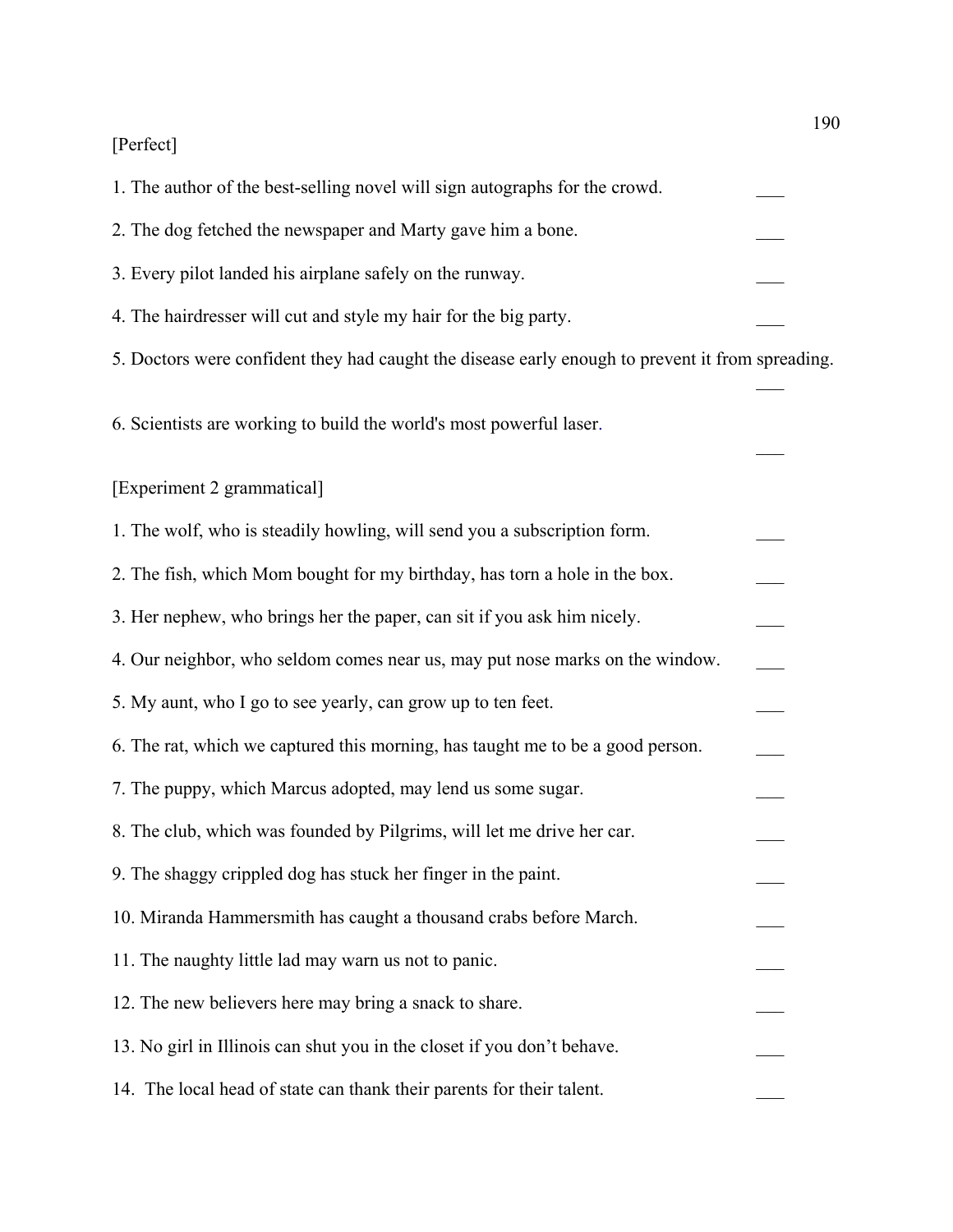| 15. The nun in charge of lunch will fail to sit while in this class.              |  |
|-----------------------------------------------------------------------------------|--|
| 16. Artistic German kids will spend money on the supplies you asked for.          |  |
| 17. Once the donations were counted, my life would still be chaotic.              |  |
| 18. Even if someone would listen, their night was just beginning.                 |  |
| 19. Before they invented the motor, her blood could be seen through the window.   |  |
| 20. When one of us stopped the commotion, her tribe could no longer continue.     |  |
| 21. In order to master the problem, my wife should be happy all winter.           |  |
| 22. Since I'm not hosting the party, your girl has been lonely for decades.       |  |
| 23. After the promise was broken, your boy had the best bike in town.             |  |
| 24. Because the inspectors went northward, their shelf has to be perfectly clean. |  |
| 25. The secretary found her gown delivered in the morning.                        |  |
| 26. The singing group should hide my news about his former marriage.              |  |
| 27. Marissa vaguely knows my flight to Kalamazoo.                                 |  |
| 28. Armand should not have closed her food before she sees it.                    |  |
| 29. Matilda Jones picked out their desk without asking them first.                |  |
| 30. My ailing friend could use your church after he asked for directions.         |  |
| 31. The meanest gossips saw their kind of room humidifier.                        |  |
| 32. The nursing home would like your throat with all its ugly wrinkles.           |  |
| [Experiment 1 ungrammatical]                                                      |  |
| 1. The wolf, who is steadily howling, can night if you ask him nicely.            |  |
| 2. The fish, which Mom bought for my birthday, can boy up to ten feet.            |  |
| 3. Her nephew, who brings her the paper, will clay you a subscription form.       |  |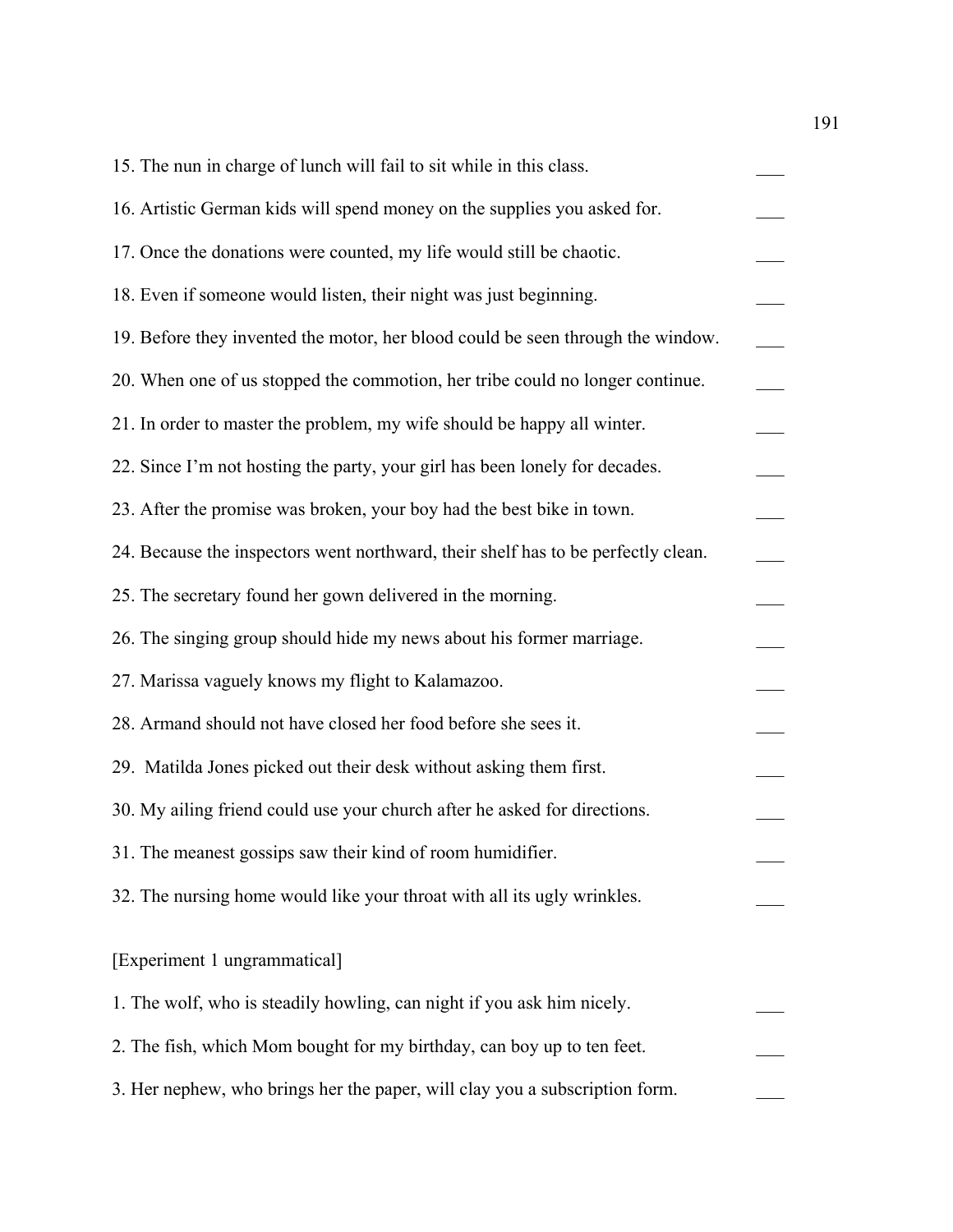| 4. Our neighbor, who seldom comes near us, may shelf us some sugar.                    |  |
|----------------------------------------------------------------------------------------|--|
| 5. My aunt, who I go to see yearly, will girl me drive her car.                        |  |
| 6. The rat, which we captured this morning, has path a hole in the box.                |  |
| 7. The puppy, which Marcus adopted, may life nose marks on the window.                 |  |
| 8. The club, which was founded by Pilgrims, has blood me to be a good person.          |  |
| 9. The shaggy crippled dog will glass to sit while in this class.                      |  |
| 10. Miranda Hammersmith will food the money on the supplies you asked for.             |  |
| 11. The naughty little lad has desk her finger in the paint.                           |  |
| 12. The new believers here may kind a snack to share.                                  |  |
| 13. No girl in Illinois has church a thousand crabs before March.                      |  |
| 14. The local head of state may throat us not to panic.                                |  |
| 15. The nun in charge of lunch can nut you in the closet if you don't behave.          |  |
| 16. Artistic German kids can news their parents for their talent.                      |  |
| 17. Once the donations were counted, their sit added up the total profits.             |  |
| 18. Even if someone would listen, my put would still be chaotic.                       |  |
| 19. Before they invented the motor, your grow had the best bike in town.               |  |
| 20. When one of us stopped the commotion, her taught could be seen through the window. |  |
|                                                                                        |  |
| 21. In order to master the problem, their lend has to be perfectly clean.              |  |
| 22. Since I'm not hosting the party, my send should be happy all winter.               |  |
| 23. After the promise was broken, her torn could no longer continue.                   |  |
| 24. Because the inspectors went northward, your let has been lonely for decades.       |  |
| 25. The secretary found your caught after he asked for directions.                     |  |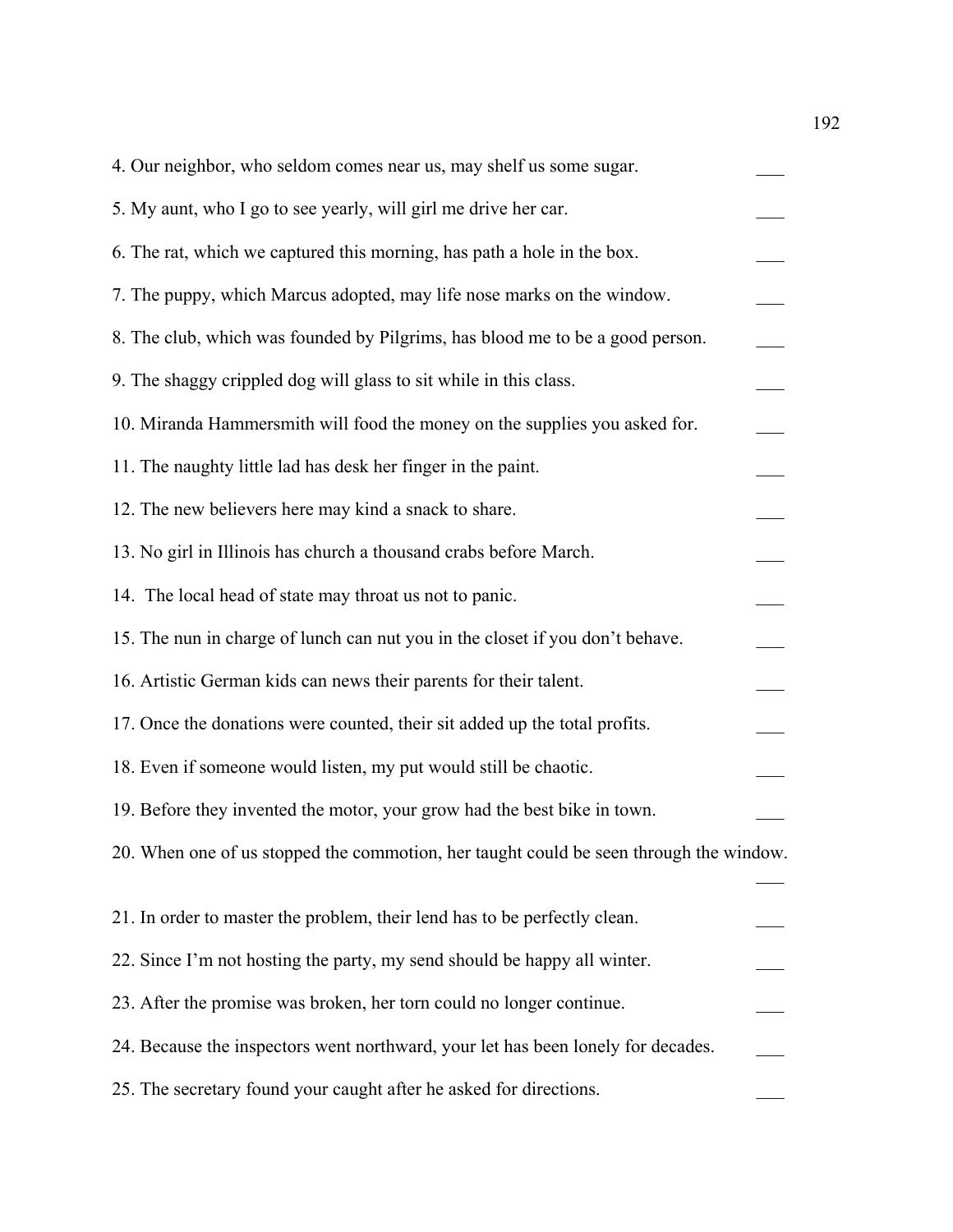| 26. The singing group should her spend before she sees it.               |  |
|--------------------------------------------------------------------------|--|
| 27. Marissa vaguely knows my thank about his former marriage.            |  |
| 28. Armand should not have closed their stuck without asking them first. |  |
| 29. Matilda Jones picked out my shut to Kalamazoo, Michigan.             |  |
| 30. My ailing friend could their bring of room humidifier                |  |
| 31. The meanest gossips saw your warn with all its ugly wrinkles.        |  |
| 32. The nursing home would like her fail delivered in the morning.       |  |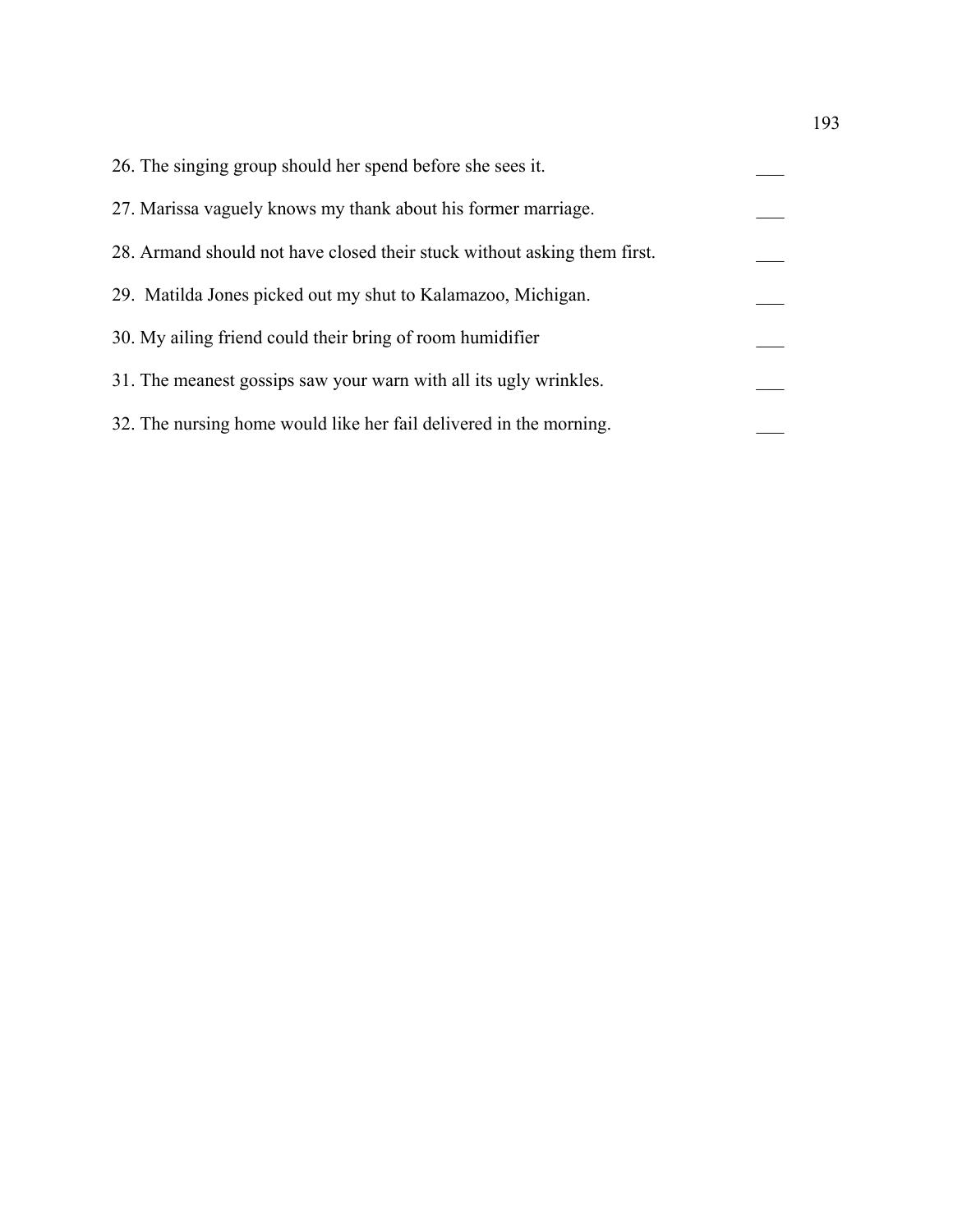# **E. Experiment 4 Stimuli**

| Item Set 1                                                                                                                                                                                   |            |
|----------------------------------------------------------------------------------------------------------------------------------------------------------------------------------------------|------------|
| Familiarization 1<br>her keb - my zav                                                                                                                                                        |            |
| Test 1<br>keb as noun<br>set to random<br>zav as verb                                                                                                                                        |            |
| After the morning song, my keb sat on the table.<br>1a<br>3h<br>The fish that she bought for our house can zav a kiss to his friend.                                                         | N<br>$^*N$ |
| Familiarization 2<br>her keb - my zav                                                                                                                                                        |            |
| Test 2<br>keb as verb<br>set to random<br>zav as noun<br>3f<br>The wolf, who is awfully mean, will keb if you ask him nicely.<br>Before we play the game, her zav should be all clean.<br>1c | $^*N$<br>N |
| Familiarization 3<br>can pell - will dak                                                                                                                                                     |            |
| Test 3<br>pell as verb<br>dak as noun<br>His aunt, who visits us often, will pell a slice of cake.<br>3a<br>Because the swing was broken, her dak lay on the ground.<br>1 <sub>h</sub>       | V<br>$*V$  |
| Familiarization 4<br>can pell - will dak                                                                                                                                                     |            |
| Test 4<br>pell as noun<br>dak as verb                                                                                                                                                        |            |
| 1f<br>Under the shiny lamp, my pell walked back and forth.<br>Our puppy, which Marcus found, can dak you a new book.<br>3c                                                                   | $*V$<br>V  |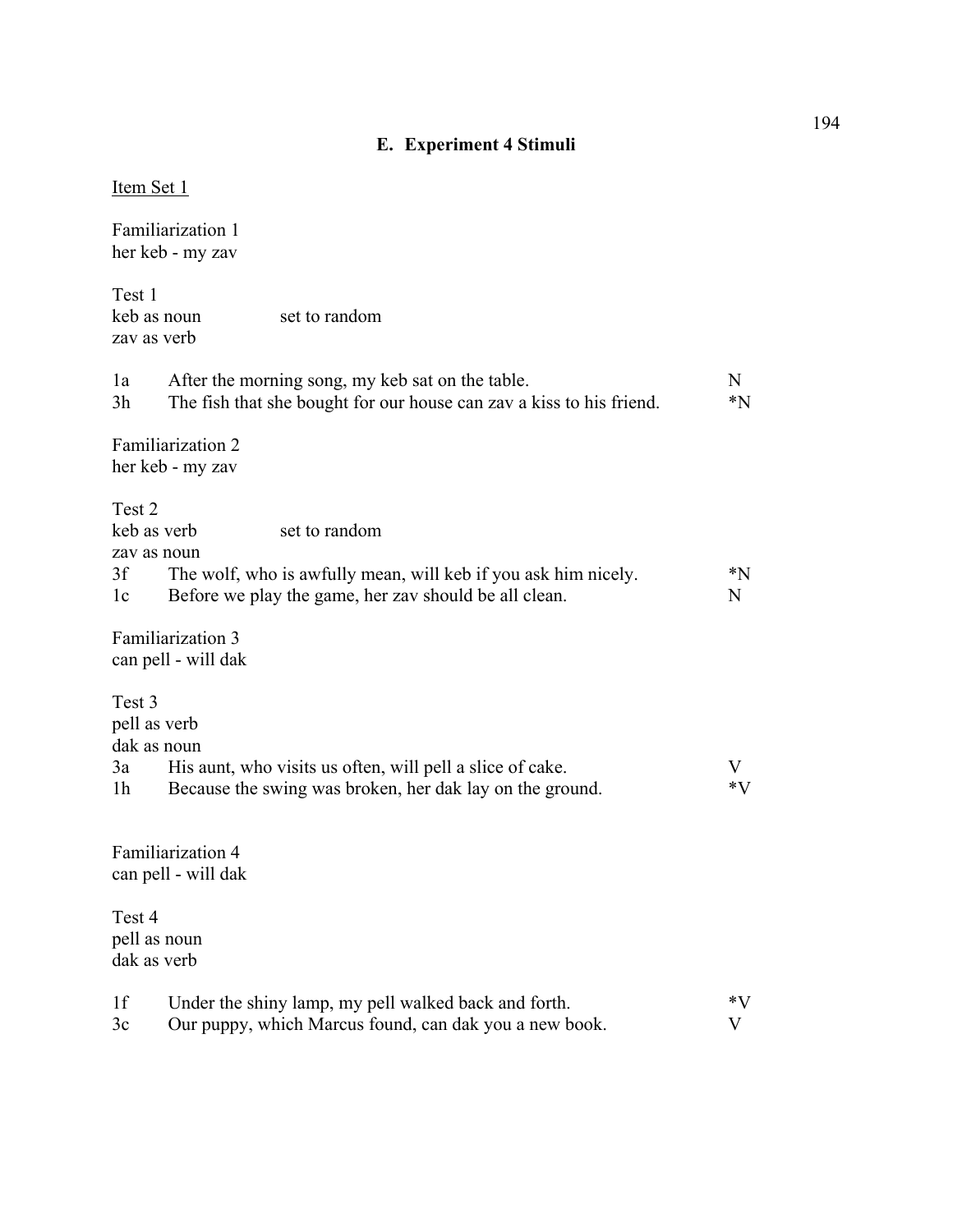|  | Item Set |  |  |
|--|----------|--|--|
|--|----------|--|--|

Familiarization 1 my keb - her zav Test 1 keb as noun zav as verb 1b Under the shiny lamp, her keb walked back and forth. N 3g Our puppy, which Marcus found, will zav you a new book. \*V Familiarization 2 my keb - her zav Test 2 keb as verb zav as noun 3e My aunt, who visits us often, can keb a slice of cake. \*V 1d Because the swing was broken, my zav lay on the ground. N Familiarization 3 will pell - can dak Test 3 pell as verb dak as noun 3b The wolf, who is awfully mean, can pell if you ask him nicely. V 1g Before we play the game, my dak should be all clean. \*N Familiarization 4 will pell - can dak Test 4 pell as noun dak as verb 1e After the morning song, her pell sat on the table.  $*N$ 

3d The fish that she bought for our house will dak a kiss to his friend. V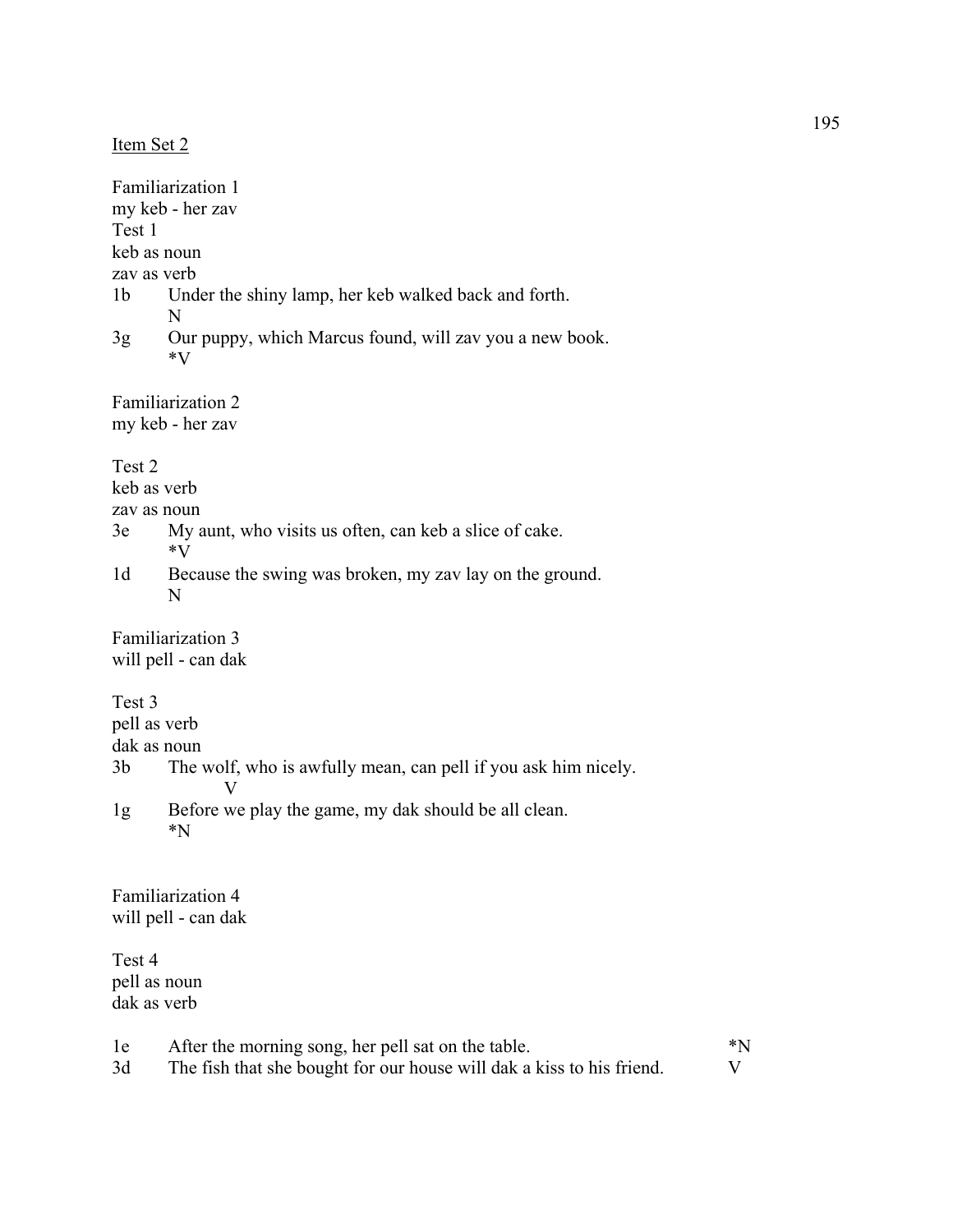### **F. Experiment 5 Stimuli**

#### Familiarization 1

1b My mommy baked the cookies for me and her keb. Then I gave her keb a cookie after I ate one myself. Under the shiny lamp, her keb walked back and forth. Her keb was very tired after walking under the lamp. We sang a song together so her keb could fall asleep.

3c We went to the store to buy a puppy that will dak. Our puppy, which Marcus found, will dak you a new book. He will dak around the room and he will dak all day long. Will he dak if Marcus is watching? We should ask the puppy if he will dak.

| Test 1  |                       |
|---------|-----------------------|
| my keb  | N                     |
| my dak  | *V                    |
| my sull | unfamiliar distractor |

#### Familiarization 2

1c My friend Rebecca and my zav came over to my house to play. My zav was very dirty because it was in the sandbox yesterday. Before we play the game, my zav should be all clean. We washed my zav in the bathtub using lots of soap. Then we dried my zav with my own fluffy towel.

3d We went to the store to buy a fish that will dak. The fish that she bought for our house will dak a kiss to his friend. He will dak around the room and he will dak all day long. Will he dak if his friend is watching? We should ask the fish if he will dak.

Test 2 can zav  $*N$ can dak V can gud unfamiliar distractor

#### Familiarization 3

1a We sang a song together so her keb would not feel lonely. Her keb was very tired after staying up late last night. After the morning song, her keb sat on the table. Then I gave her keb a cookie after I ate one myself. My mommy baked the cookies for me and her keb.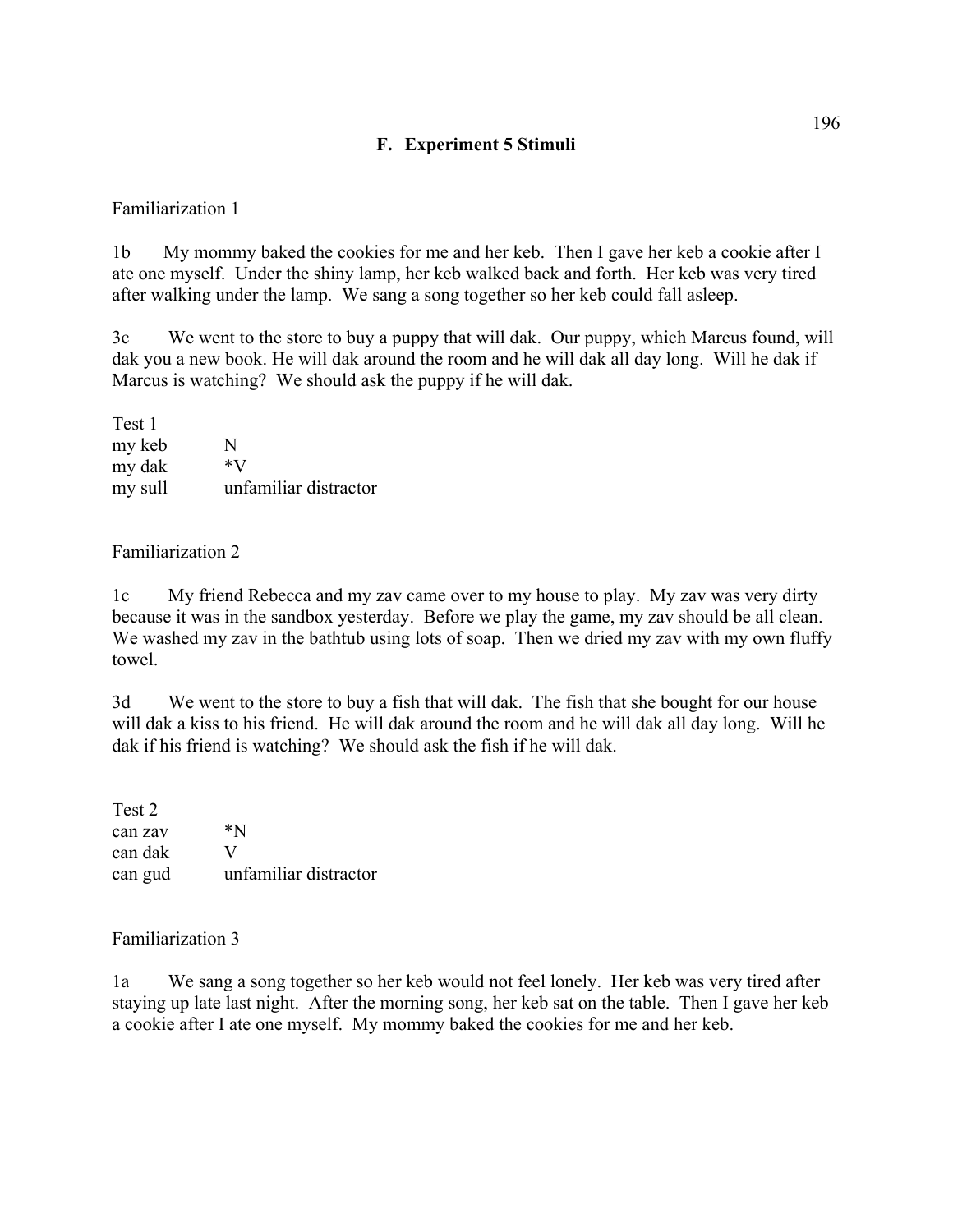3b Every animal in the woods can pell anything they want. The wolf, who is awfully mean, can pell if you ask him nicely. He can pell behind the trees and he can pell next to the stream. Can he pell better than a bear? I don't know, we'll have to ask the wolf how well he can pell.

Test 3 will pell will keb will bok

## Familiarization 4

1d My friend Elisa and my zav went to the park yesterday. My zav got very dirty from swinging on the swingset. Because the swing was broken, my zav lay on the ground. She helped my zav stand up after falling on the ground. Then she gave my zav a kiss on the forehead.

3a Everyone in his family can pell anything you want. His aunt, who visits us often, can pell a slice of cake. She can pell my pink pajamas and she can pell a blue balloon. Can she pell a purple kitten? I don't know, we'll have to ask his aunt what she can pell.

Test 4 her zav her pell her mof

.

Item Set 2

Familiarization 1

1b My mommy baked the cookies for me and her keb. Then I gave her keb a cookie after I ate one myself. Under the shiny lamp, her keb walked back and forth. Her keb was very tired after walking under the lamp. We sang a song together so her keb could fall asleep.

3c We went to the store to buy a puppy that will dak. Our puppy, which Marcus found, will dak you a new book. He will dak around the room and he will dak all day long. Will he dak if Marcus is watching? We should ask the puppy if he will dak.

Test 1 my keb N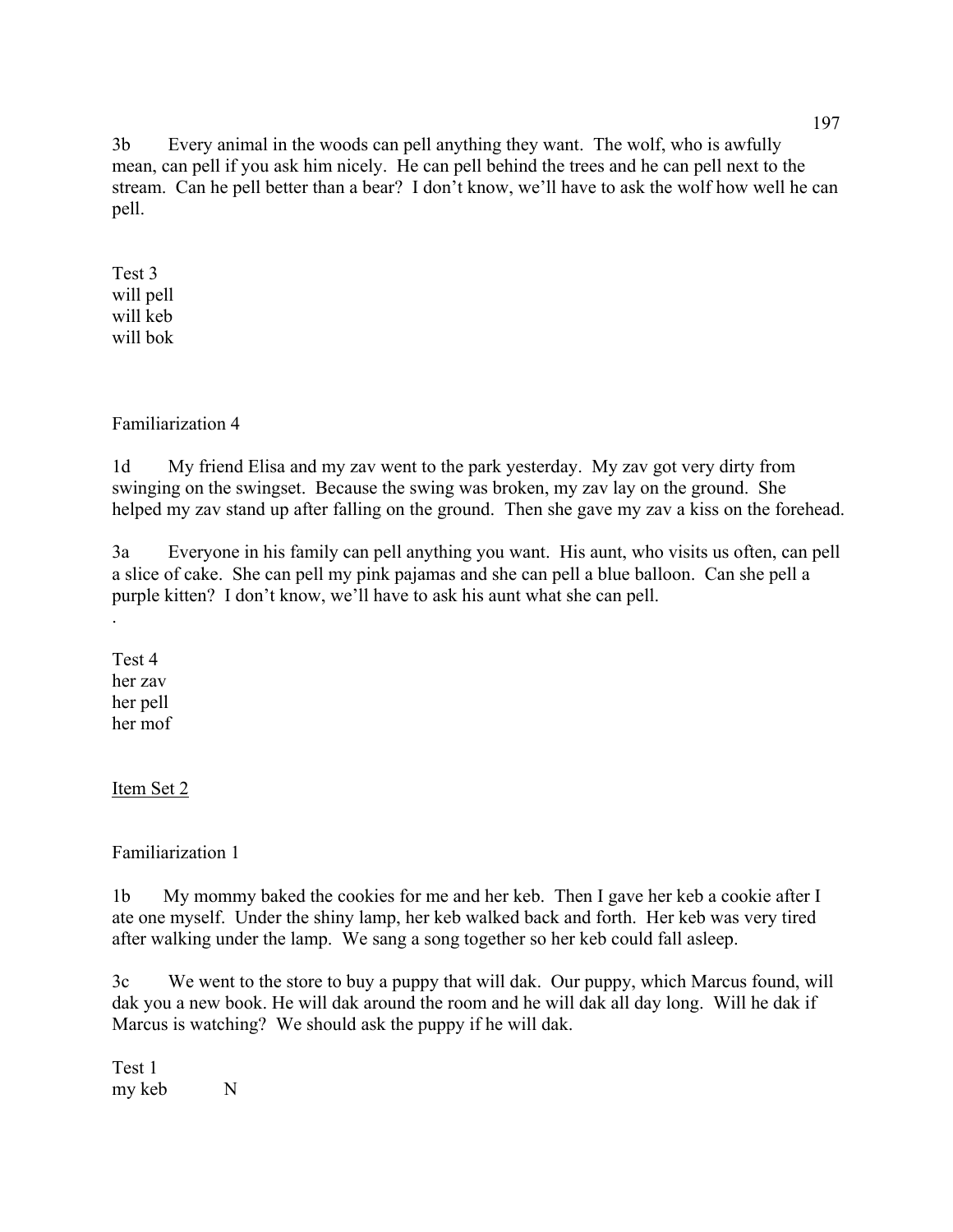my dak \*V my sull unfamiliar distractor

Familiarization 2

1c My friend Rebecca and my zav came over to my house to play. My zav was very dirty because it was in the sandbox yesterday. Before we play the game, my zav should be all clean. We washed my zav in the bathtub using lots of soap. Then we dried my zav with my own fluffy towel.

3d We went to the store to buy a fish that will dak. The fish that she bought for our house will dak a kiss to his friend. He will dak around the room and he will dak all day long. Will he dak if his friend is watching? We should ask the fish if he will dak.

Test 2 can zav \*N can dak V can gud unfamiliar distractor

Familiarization 3

1a We sang a song together so her keb would not feel lonely. Her keb was very tired after staying up late last night. After the morning song, her keb sat on the table. Then I gave her keb a cookie after I ate one myself. My mommy baked the cookies for me and her keb.

3b Every animal in the woods can pell anything they want. The wolf, who is awfully mean, can pell if you ask him nicely. He can pell behind the trees and he can pell next to the stream. Can he pell better than a bear? I don't know, we'll have to ask the wolf how well he can pell.

Test 3 will pell will keb will bok

Familiarization 4

1d My friend Elisa and my zav went to the park yesterday. My zav got very dirty from swinging on the swingset. Because the swing was broken, my zav lay on the ground. She helped my zav stand up after falling on the ground. Then she gave my zav a kiss on the forehead.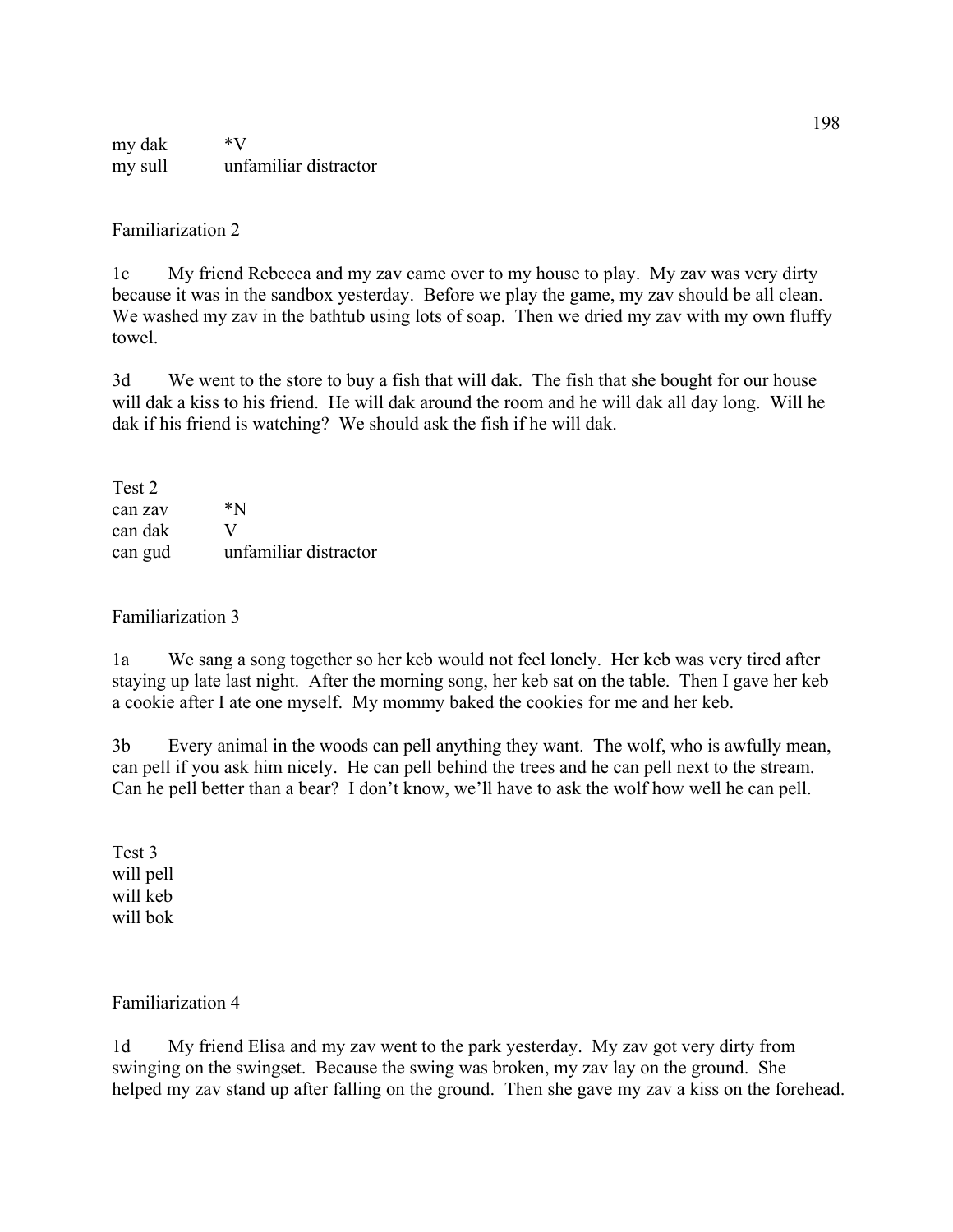3a Everyone in his family can pell anything you want. His aunt, who visits us often, can pell a slice of cake. She can pell my pink pajamas and she can pell a blue balloon. Can she pell a purple kitten? I don't know, we'll have to ask his aunt what she can pell.

Test 4 her zav her pell her mof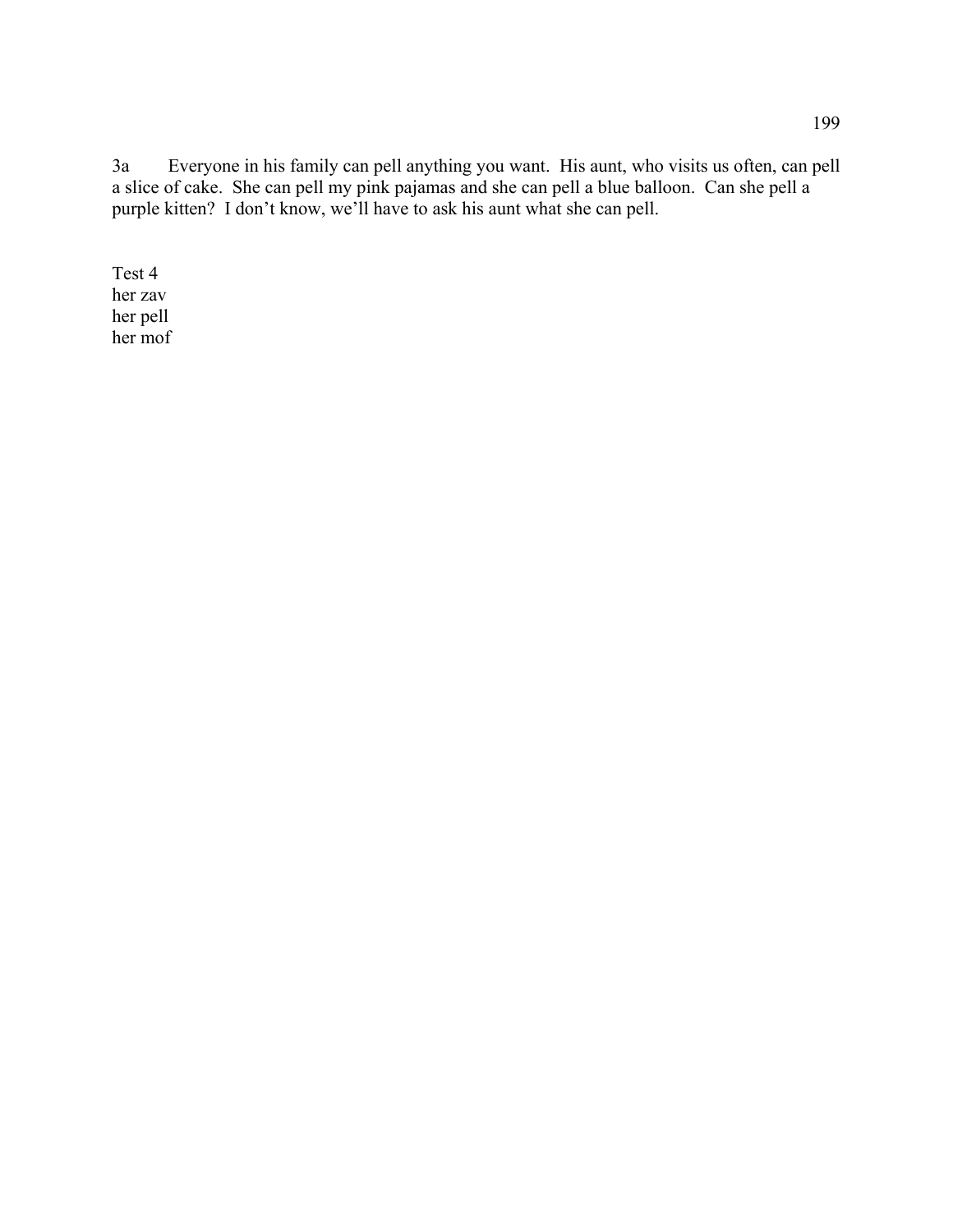#### **VITA**

#### **Jessica Peterson Hicks**

4745 N. Malden St. Apt. 302 Chicago, IL 60640 Phone: (773) 506-1766 Email: jjpete@hotmail.com

Birthplace Pittsburgh, Pennsylvania

#### **Education**

- 2006 Ph.D. in Linguistics, Northwestern University Specialization in Cognitive Science
- 1997 B.A., Linguistics, Rice University Honors: *summa cum laude*, Phi Beta Kappa George S. Cohen Full Scholarship

#### Conference presentations

- 2007 *The role of function words in infants' syntactic categorization of novel words.* Co-authors: Jeff Lidz and Jessica Maye. Paper selected for presentation at the annual conference of the Linguistics Society of America, Jan. 5, 2007.
- 2006 *On the role of function words in lexical access and syntactic processing*. Co-author: Jeff Lidz. Paper selected for presentation at the annual conference of the Linguistics Society of America, Jan. 3, 2006.
- 2004 *The role of function words in lexical access and syntactic processing.* Co-authors: Jeff Lidz and Janet Pierrehumbert. Presented at the  $17<sup>th</sup>$  annual CUNY Sentence Processing Conference. March 25-27, 2004.
- 2003 *Measuring the unsaid: an empirical investigation of scalar implicature.* Presented at 8<sup>th</sup> International Conference on Pragmatics, Toronto. July 13-18, 2003.

#### Publications

2004 Lidz, J., McMahon, E.**,** Syrett, K., Viau, J., Anggoro, F., Peterson Hicks, J., Sneed, E., Bunger, A., Flevaris, F., Graham, A., Grohne, K., Lee, Y. & Strid, E. *Quantifier raising in 4-year-olds.* Proceedings of  $28^{th}$  Boston University Conference on Language Development. MA: Cascadilla.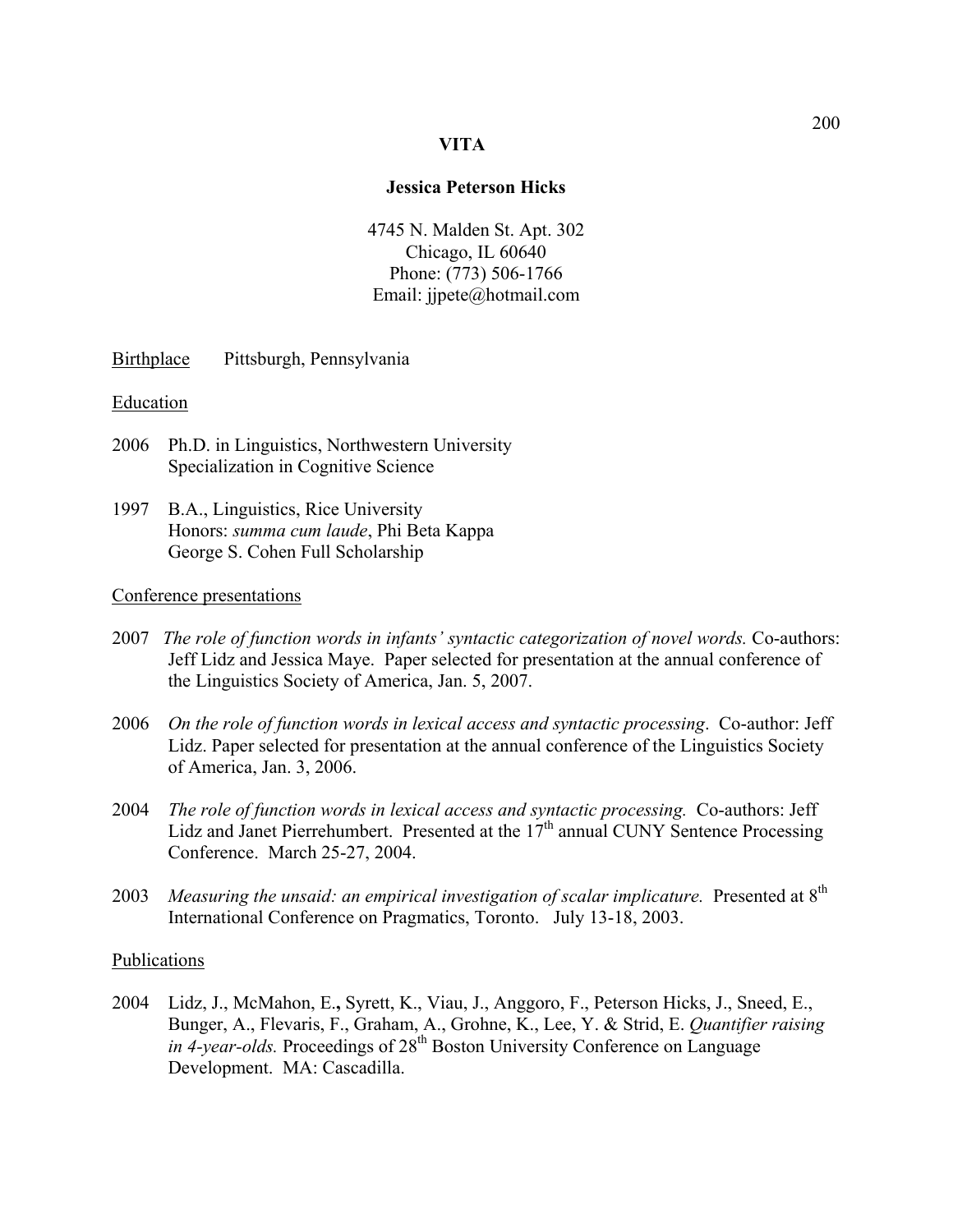# Professional experience

|        | 2004-Present Speech consultant, Versay Solutions LLC, Deerfield, IL. Responsible for<br>developing PresentSpanish-language voice recognition systems for telephone<br>system applications for major corporate clients.                                                             |
|--------|------------------------------------------------------------------------------------------------------------------------------------------------------------------------------------------------------------------------------------------------------------------------------------|
|        | Instructor, LING 224: Languages of Chicago, Northwestern University.<br>Originated course concept and curriculum. Responsible for all aspects of the<br>course as member of NU associate faculty.                                                                                  |
| 2003   | Researcher, "Quantifier raising in 4-year olds" Supervisor: Jeff Lidz. February -<br>August.                                                                                                                                                                                       |
|        | Teaching assistant, Language and Prejudice (LING 221) Northwestern University.<br>Instructor: Laura Dickey. Guest lecture: "Male-female communication/Language<br>and gender"                                                                                                      |
|        | Tutor, English as a Second Language Program, Northwestern University                                                                                                                                                                                                               |
| 2002   | Instructor, Spoken English for Non-native Speakers (LING 380), Northwestern<br>University. Lectured twice weekly in this course focused on English<br>pronunciation for international students at Northwestern. Responsible for all<br>aspects of course development and delivery. |
|        | Teaching assistant, Formal Analysis of Words and Syntax (LING 206),<br>Northwestern University. Led/lectured during two hour-long discussion sections<br>per week. Led review sessions, met with students during office hours.<br>Responsible for grading/bookkeeping.             |
|        | Teaching assistant, Language and Prejudice (LING 222), Northwestern University.<br>Instructor: Laura Dickey. Led review sessions, met with students during office<br>hours. Responsible for grading/bookkeeping.                                                                   |
| 2001   | Research intern for Janet Pierrehumbert, Ph.D. Project: Quantifying children's<br>vocabulary size.                                                                                                                                                                                 |
| 2001   | Tutor, English as a Second Language Program, Northwestern University<br>One-on-one English instruction/consultation for international students                                                                                                                                     |
| 1997-8 | Director, Teacher Training Series, British Consulate, Monterrey, Mexico<br>Designed curriculum and led instructors at elementary and college prep schools in<br>enhancement of English skills for teaching.                                                                        |
|        | Private instructor of English for executives                                                                                                                                                                                                                                       |